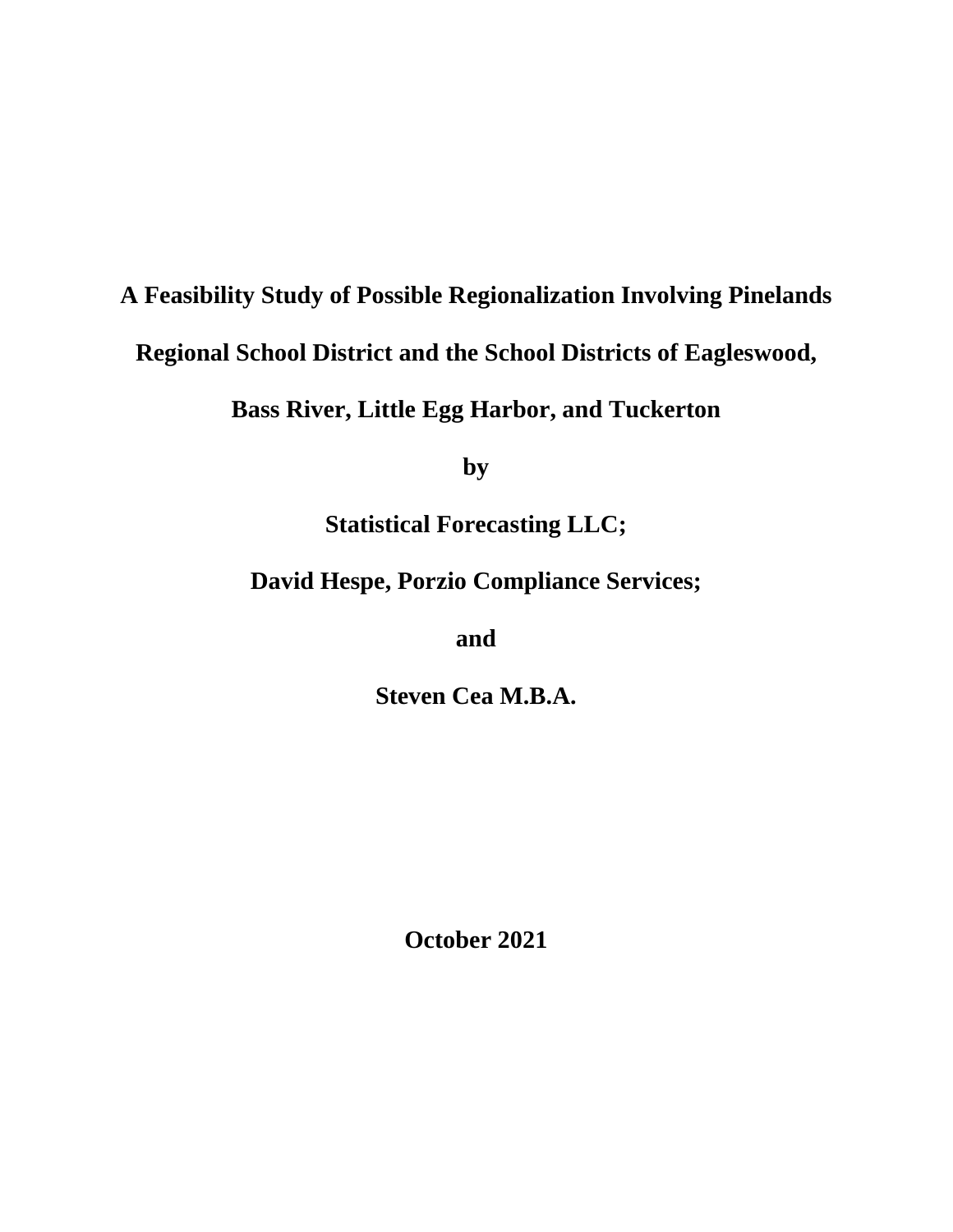# **Table of Contents**

| I. |           |                                          |  |  |  |  |
|----|-----------|------------------------------------------|--|--|--|--|
| Π. |           |                                          |  |  |  |  |
|    | A.        |                                          |  |  |  |  |
|    |           | 1.<br>2.<br>3.<br>4.                     |  |  |  |  |
|    | <b>B.</b> |                                          |  |  |  |  |
|    |           | 1.<br>2.<br>3.<br>$\overline{4}$ .       |  |  |  |  |
|    | $C$ .     |                                          |  |  |  |  |
|    |           | 1.<br>2.<br>3.<br>4.<br>5.               |  |  |  |  |
|    | D.        |                                          |  |  |  |  |
|    | E.        |                                          |  |  |  |  |
|    | F.        |                                          |  |  |  |  |
|    |           | 1.<br>2.<br>3.<br>$\overline{4}$ .<br>5. |  |  |  |  |
|    | G.        |                                          |  |  |  |  |
|    | H.        |                                          |  |  |  |  |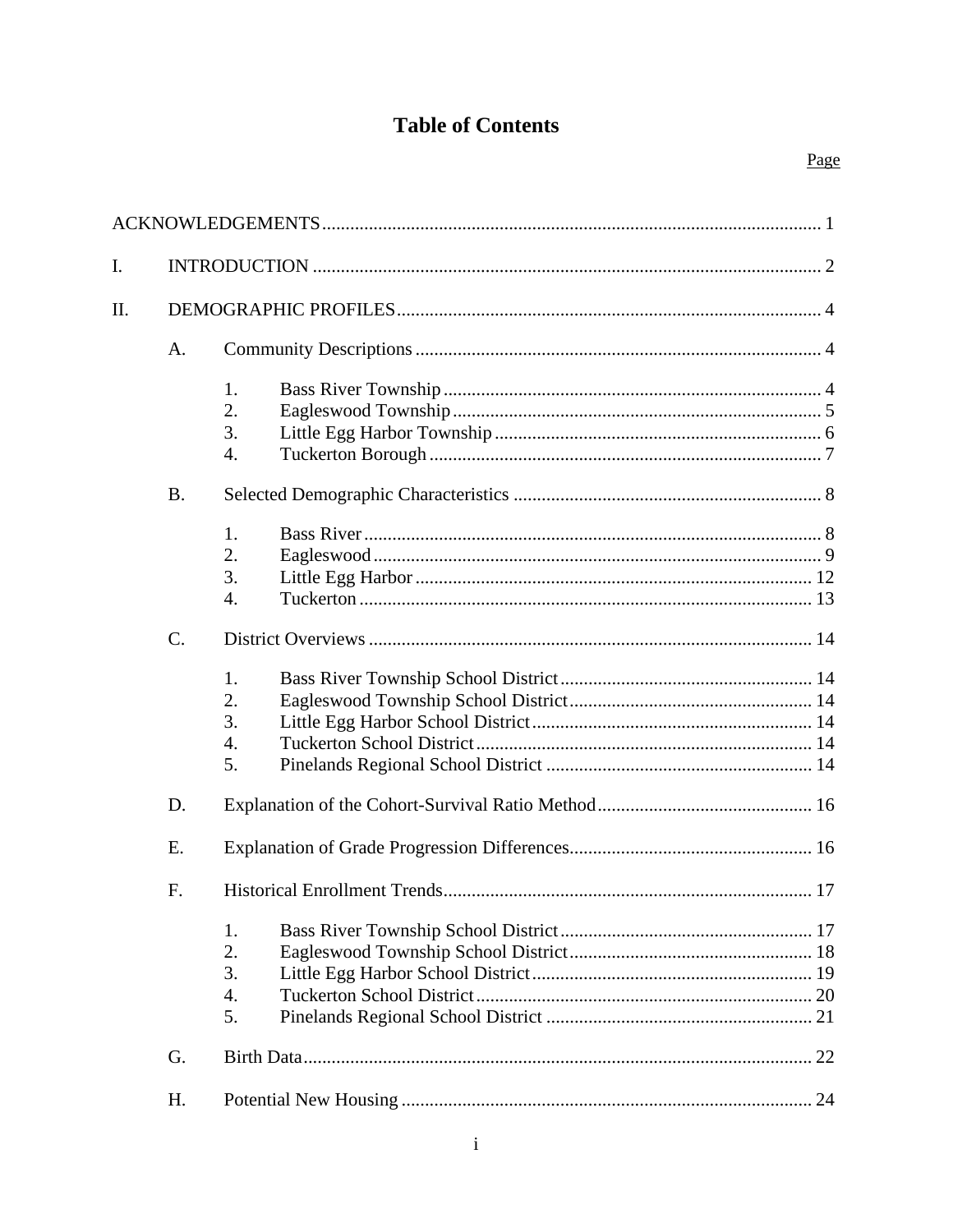|    |           | 1.                                                          |  |
|----|-----------|-------------------------------------------------------------|--|
|    |           | 2.                                                          |  |
|    |           | 3.                                                          |  |
|    |           | 4.                                                          |  |
|    | I.        |                                                             |  |
|    |           | 1.                                                          |  |
|    |           | 2.                                                          |  |
|    |           | 3.                                                          |  |
|    |           | 4.                                                          |  |
|    |           | 5.                                                          |  |
|    |           | 6.                                                          |  |
|    | J.        |                                                             |  |
|    | K.        |                                                             |  |
|    |           | 1.                                                          |  |
|    |           | 2.                                                          |  |
|    |           | 3.                                                          |  |
|    |           | 4.                                                          |  |
|    |           | 5.                                                          |  |
|    |           | 6.                                                          |  |
| Ш. |           |                                                             |  |
|    | A.        |                                                             |  |
|    |           | 1.                                                          |  |
|    | <b>B.</b> | Eagleswood Township School District Enrollments by Race  42 |  |
|    |           |                                                             |  |
|    | C.        |                                                             |  |
|    |           | 1.                                                          |  |
|    | D.        |                                                             |  |
|    |           | 1.                                                          |  |
|    | Ε.        |                                                             |  |
|    |           | 1.                                                          |  |
|    |           |                                                             |  |
|    | F.        |                                                             |  |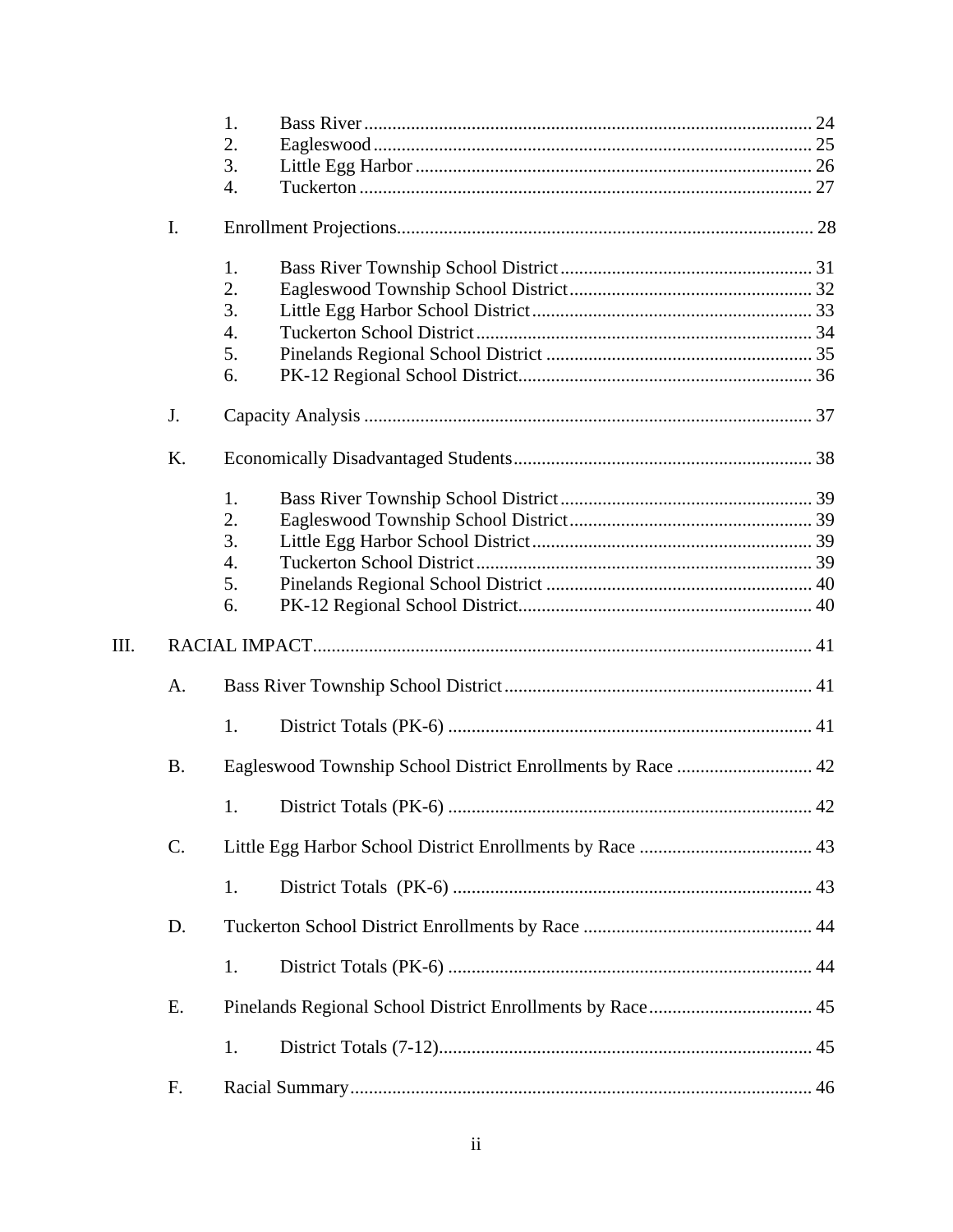| IV. |           |    |                                                                |  |  |  |  |
|-----|-----------|----|----------------------------------------------------------------|--|--|--|--|
|     | A.        |    |                                                                |  |  |  |  |
|     | <b>B.</b> |    |                                                                |  |  |  |  |
|     |           | 1. |                                                                |  |  |  |  |
|     |           | 2. |                                                                |  |  |  |  |
|     |           | 3. |                                                                |  |  |  |  |
|     |           | 4. |                                                                |  |  |  |  |
|     |           | 5. |                                                                |  |  |  |  |
|     | C.        |    |                                                                |  |  |  |  |
|     |           | 1. |                                                                |  |  |  |  |
|     |           |    | a.                                                             |  |  |  |  |
|     |           |    | b.                                                             |  |  |  |  |
|     |           |    | c.                                                             |  |  |  |  |
|     |           | 2. | Science, Technology, Engineering and Math Program (STEM) 54    |  |  |  |  |
|     |           | 3. | Implications of Regionalization for Curriculum and Programs 56 |  |  |  |  |
|     | D.        |    |                                                                |  |  |  |  |
|     |           | 1. |                                                                |  |  |  |  |
|     |           | 2. |                                                                |  |  |  |  |
|     |           | 3. |                                                                |  |  |  |  |
|     |           | 4. |                                                                |  |  |  |  |
|     | Ε.        |    |                                                                |  |  |  |  |
|     |           |    |                                                                |  |  |  |  |
|     |           | 2. |                                                                |  |  |  |  |
|     |           | 3. |                                                                |  |  |  |  |
|     | F.        |    |                                                                |  |  |  |  |
|     |           | 1. | Enrichment Opportunities and Co-Curricular Activities and      |  |  |  |  |
|     | G.        |    |                                                                |  |  |  |  |
|     | Η.        |    |                                                                |  |  |  |  |
|     | I.        |    |                                                                |  |  |  |  |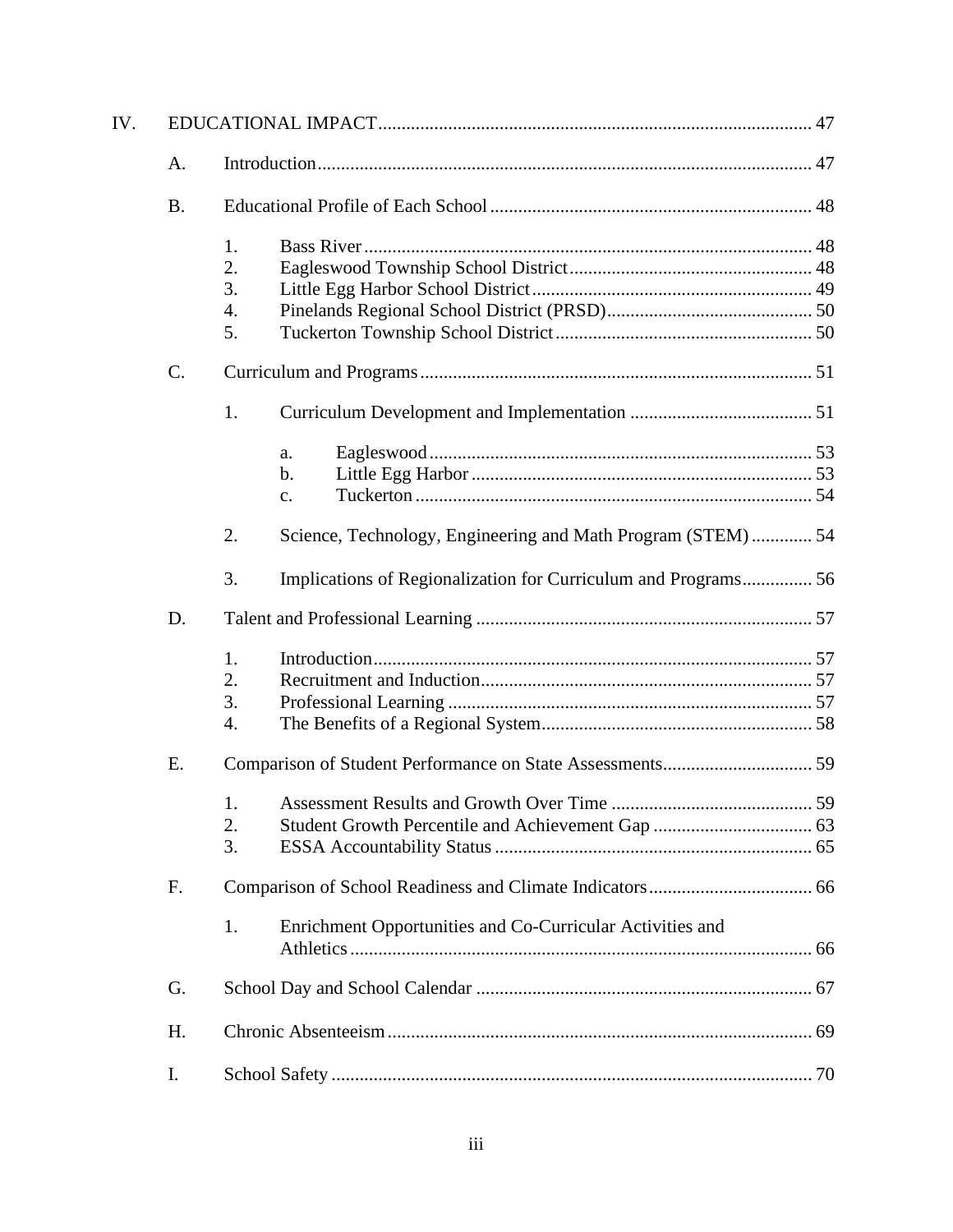|      | J.              |                                                                             |  |
|------|-----------------|-----------------------------------------------------------------------------|--|
|      | K.              |                                                                             |  |
|      |                 | 1.<br>2.<br>3.<br>4.<br>5.                                                  |  |
|      | L.              |                                                                             |  |
|      | M.              |                                                                             |  |
|      | N.              |                                                                             |  |
|      | O.              |                                                                             |  |
| V.   |                 | EDUCATIONAL IMPACT OF ALTERNATIVE REGIONALIZATION                           |  |
| VI.  |                 |                                                                             |  |
| VII. |                 |                                                                             |  |
|      | A.              |                                                                             |  |
|      | <b>B.</b>       |                                                                             |  |
|      | $\mathcal{C}$ . |                                                                             |  |
|      | D.              |                                                                             |  |
|      |                 | 1.<br>2.<br>Alternative Configuration - PK-12 All-Purpose Regional District |  |
|      |                 | Alternative Configuration - PK-12 All-Purpose Regional District<br>3.       |  |
|      |                 | Alternative Configuration - PK-12 All-Purpose Regional District<br>4.       |  |
|      |                 | Under All Scenarios Studied, Transition Allocation Method Under<br>5.       |  |
|      | E.              |                                                                             |  |
|      | F.              |                                                                             |  |
|      |                 |                                                                             |  |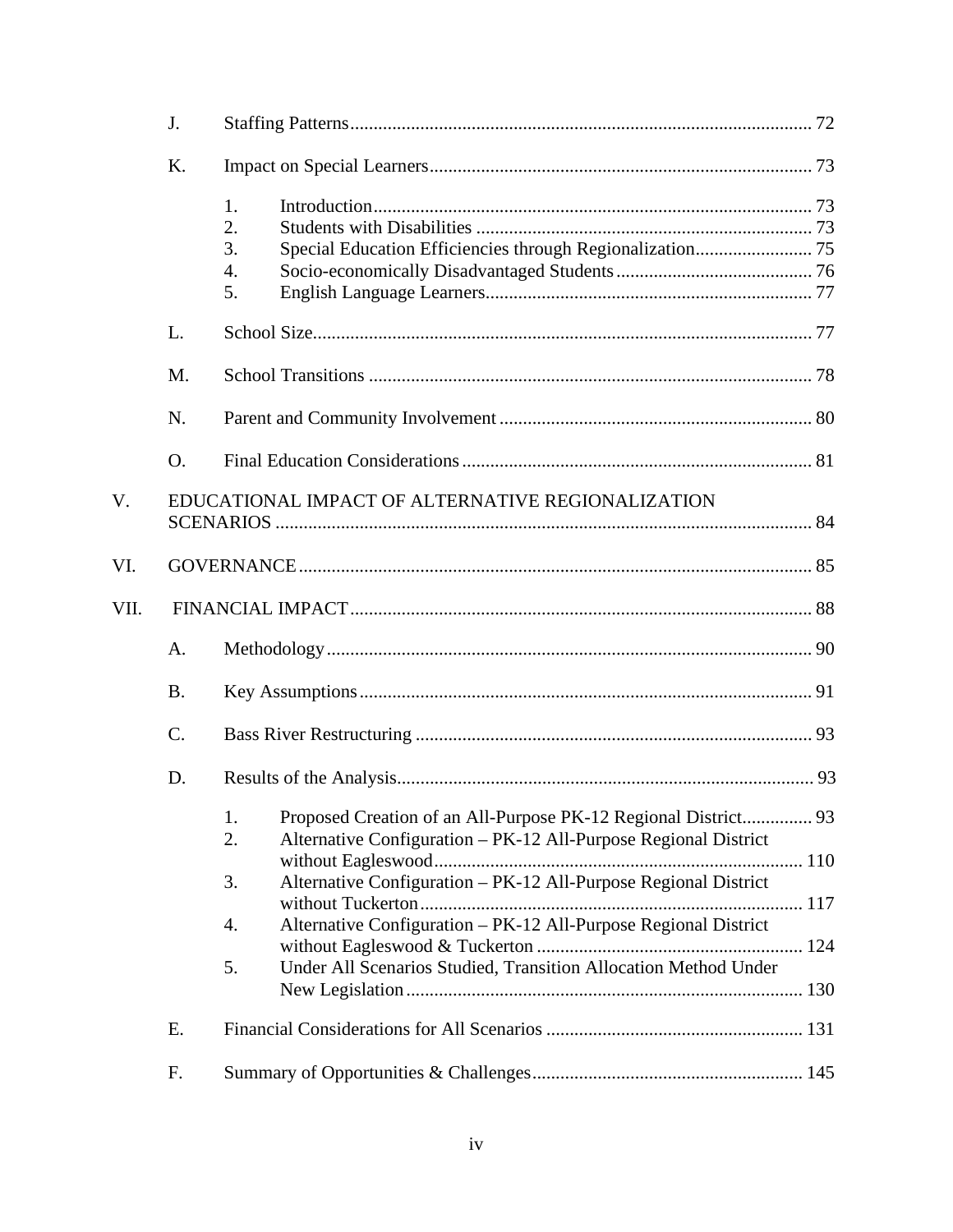| APPENDIX AC - TRANSPORTATION EFFICIENCY MODELS & PRACTICES  154 |  |
|-----------------------------------------------------------------|--|
|                                                                 |  |
|                                                                 |  |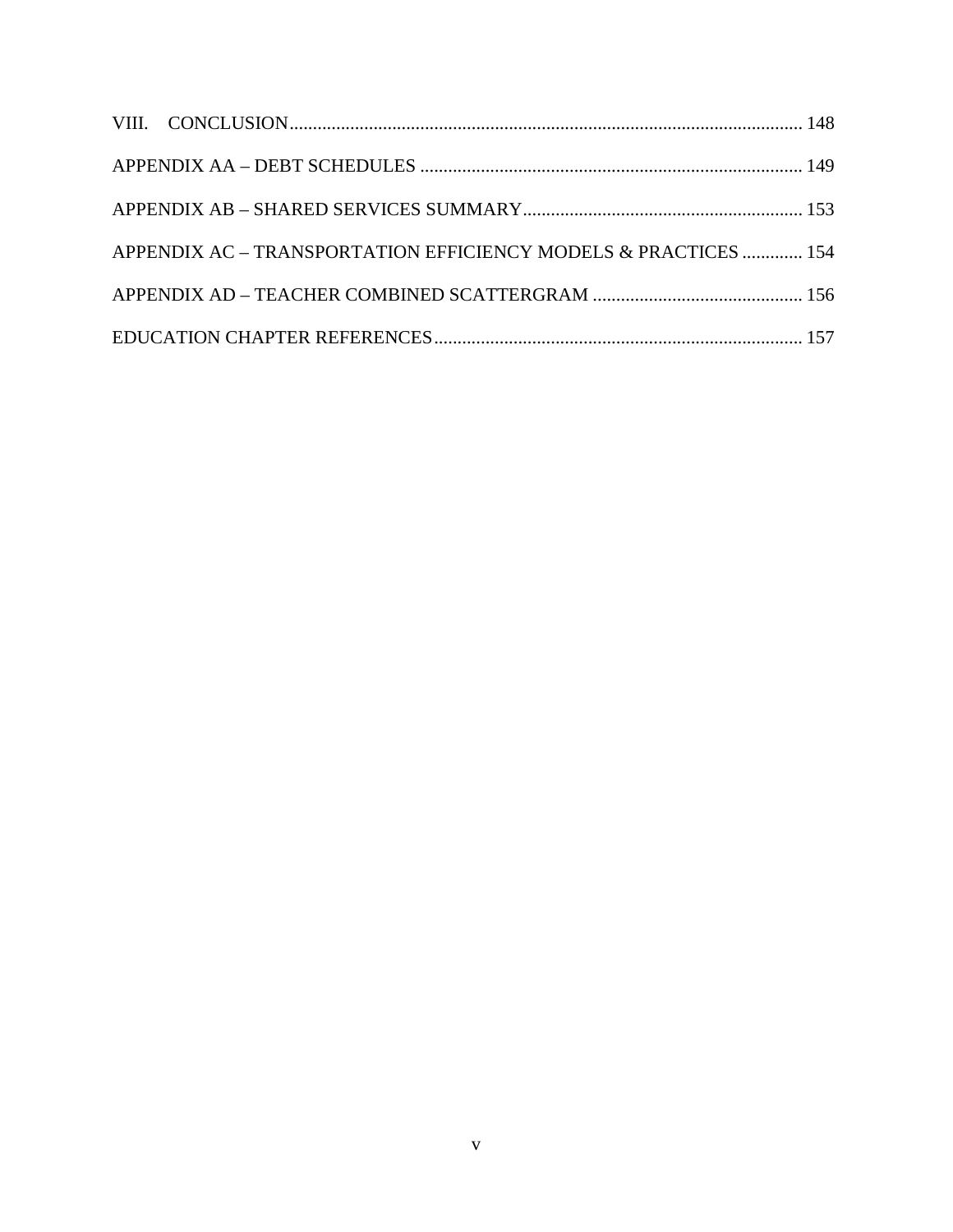# **Acknowledgements**

The Eagleswood Township School District, Little Egg Harbor School District, Tuckerton School District, Bass River Board of Education, Pinelands Regional School District and their representatives, Bass River Township, Eagleswood Township, Little Egg Harbor Township, Tuckerton Borough, and their officials, the Burlington and Ocean County Offices of Education, and the New Jersey Department of Education were most cooperative in responding to the consultant team's requests for the volumes of data and information necessary to compile, analyze, and present the applicable recommendations.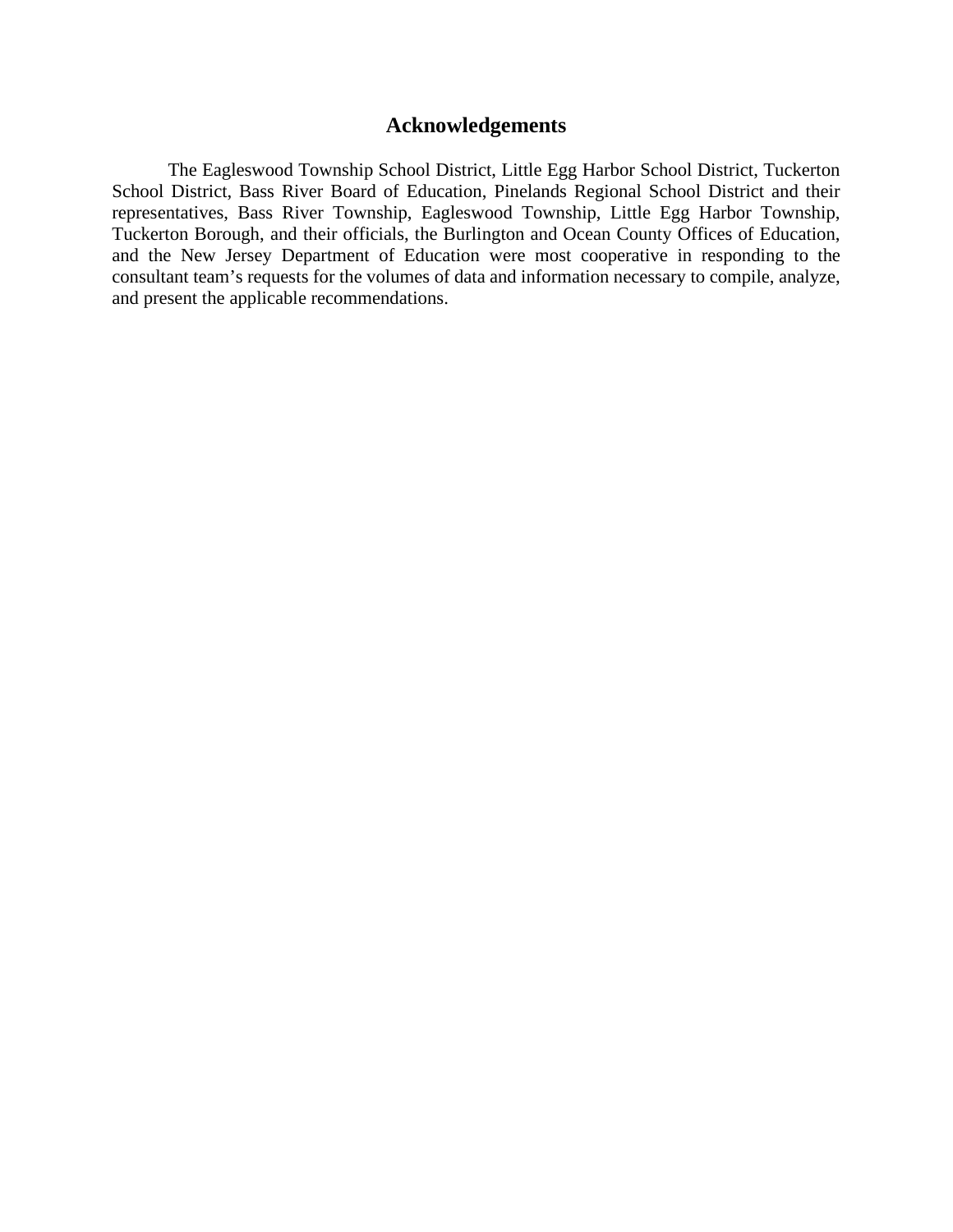# **I. Introduction**

Given the strong push from Trenton to reduce the number of school districts in the State of New Jersey, and availability of the LEAP grant program to identify districts that could be consolidated into regional districts, the constituent districts of the Pinelands Regional School District: Eagleswood, Little Egg Harbor, Tuckerton, and Bass River, have chosen to investigate alternative configurations for educating the students from these four communities.

The constituent districts of Pinelands Regional desire to study the various options available with respect to the education of students on a PK-12 basis. As a result, these districts agreed to coordinate a study on the feasibility of regionalizing the existing five autonomous school districts into a unified all-purpose regional school district. Pinelands Regional then retained the following independent consultants to prepare a preliminary study of the educational, financial, demographic and racial impacts of the lawful alternatives to the current educational configuration: Dr. Richard S. Grip of Statistical Forecasting LLC primarily was responsible for the demographic analysis, enrollment projections, and racial impact; David C. Hespe, two-time New Jersey Commissioner of Education, primarily was responsible for the educational analysis; and Steven Cea, a retired School Business Administrator, primarily was responsible for the financial analysis.

The consultants were asked to study the following scenarios and to compare those scenarios to the status quo:

- 1. Eagleswood, Tuckerton, Little Egg Harbor and Bass River form a PK-12 All Purpose Regional;
- 2. Tuckerton, Little Egg Harbor and Bass River form a PK-12 All Purpose Regional and Eagleswood maintains its current PK-6 district and enters into a new sending-receiving relationship with the PK-12 regional for grades 7-12.
- 3. Eagleswood, Little Egg Harbor and Bass River form a PK-12 All Purpose Regional and Tuckerton maintains its current PK-6 district and enters into a new sending-receiving relationship with the PK-12 regional for grades 7-12.
- 4. Little Egg Harbor and Bass River form a PK-12 All Purpose Regional and Tuckerton and Eagleswood each maintain their respective PK-6 districts and enter into a new sendingreceiving relationship with the PK-12 regional for grades 7-12.

The purpose of this study is to identify the educational, demographic, and financial implications of the alternative proposed education scenarios. The consultants interviewed schoolbased personnel, including but not limited to, district-level administrators, school business administrators, and building principals. Representatives of the New Jersey Department of Education ("NJDOE") were consulted and interviewed. At the municipal government level, officials of the local planning/zoning boards, construction departments, and the tax administrator were interviewed and used as a resource.

In analyzing the educational impact of the proposed reconfigurations, the consultants have concluded that each of the proposed reconfigurations would meet New Jersey's educational requirements and would provide an opportunity for a thorough and efficient education for all the students currently served by the collective school districts in the Pinelands Regional School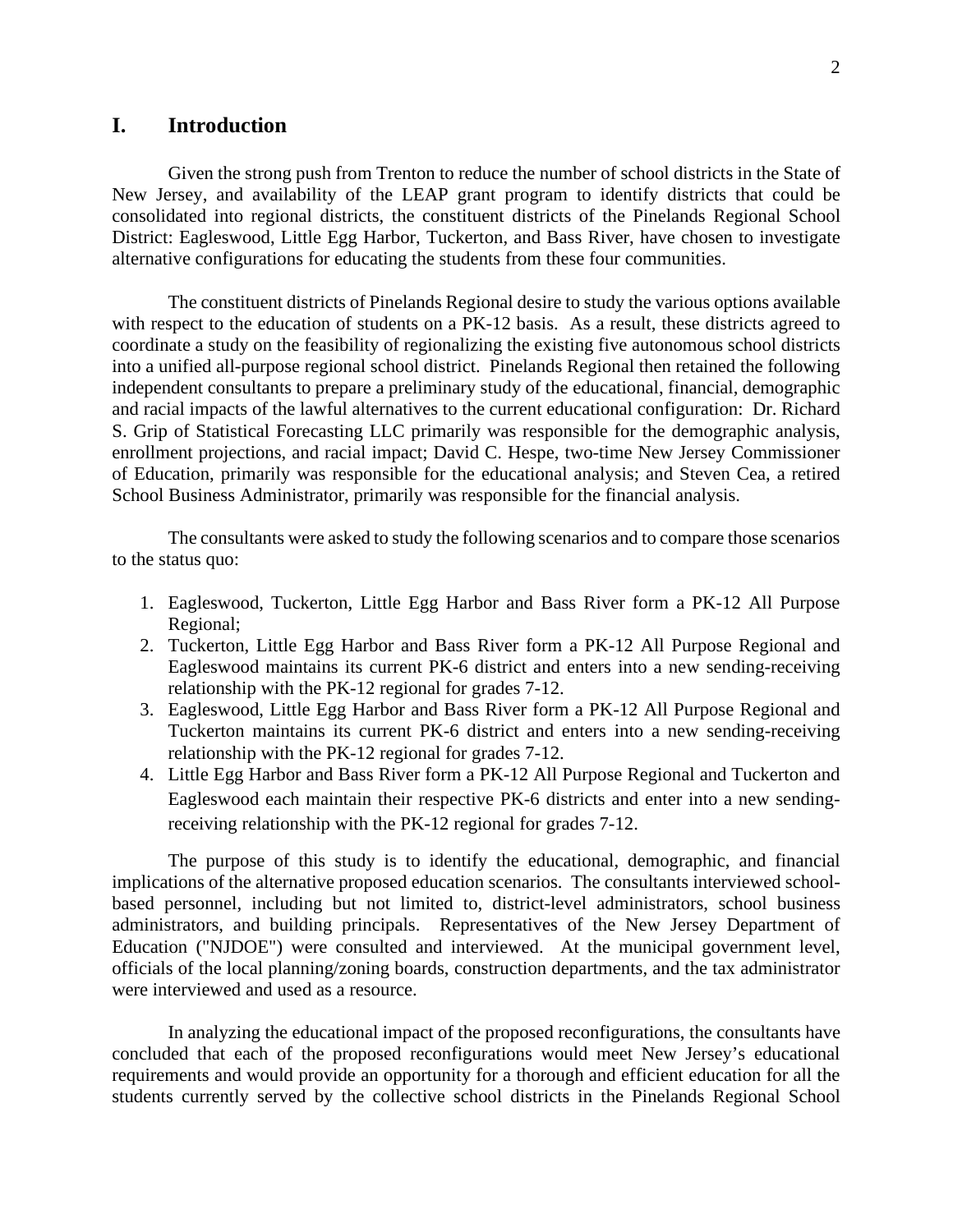3

District. Indeed, absent any voluntary grade reconfigurations by the resulting boards, each of these reconfigurations could result in the same students being educated in the same buildings by the same teachers. For this reason, there is no negative racial or demographic impact to any of the scenarios studied and no school capacity concerns. Students currently are receiving a thorough and efficient education; this would not change or diminish under any of the alternative scenarios studied.

With each of the scenarios studied, the educational and financial benefits to the students and taxpayers increase with the addition of more communities to the PK-12 regional. On the contrary, in the three scenarios where Tuckerton and/or Eagleswood do not opt to join the PK-12 regional, the educational benefits and efficiencies are reduced (when compared to a full fourcommunity PK-12 regional) and the cost to the taxpayers in Tuckerton and/or Eagleswood increase over the status quo. Indeed, the only scenario whereby all communities benefit financially over the status quo is a four-community PK-12 regional. As set forth more fully in the study, in any scenario where Bass River and Little Egg Harbor determine to form a PK-12 regional, Tuckerton and Eagleswood taxpayers are expected to see an increase in their tax levy if they do not opt to join the new PK-12 regional.

As set forth herein, the dissolution of the existing regional and the creation of a new fourcommunity PK-12 regional school district would have clear educational benefits for the students of all affected communities. In addition, this configuration presents the potential for each of the communities to share in financial savings arising out of this reconfiguration. Thus, the recommendation is that the communities pursue the creation of a PK-12 regional district.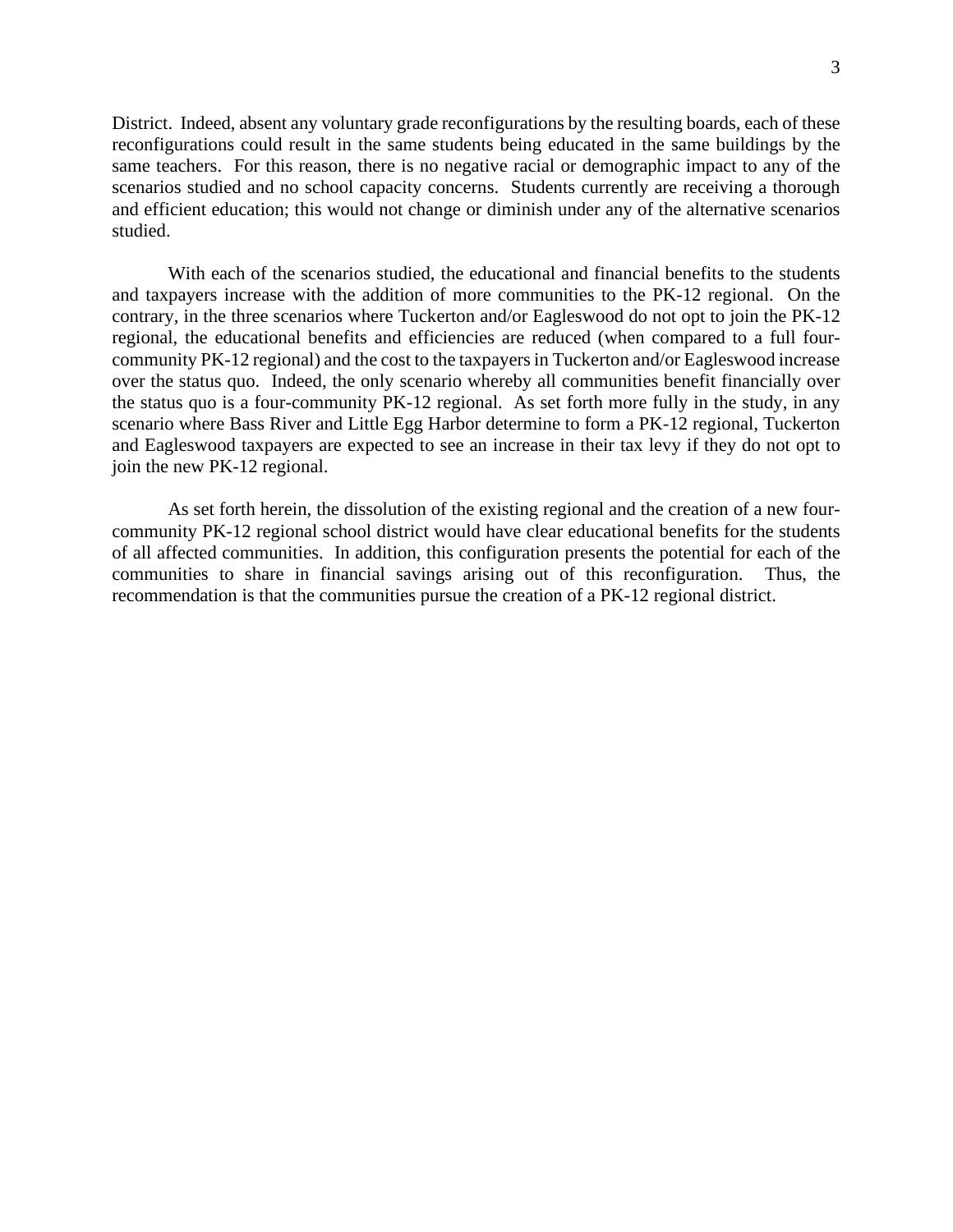# **II. Demographic Profiles**

# **A. Community Descriptions**

## **1. Bass River Township**

Located in Burlington County, Bass River Township ("Bass River") contains a land area of 75.04 square miles and an additional 3.22 square miles of water area. Historical and projected populations for Bass River from 1940-2040 are shown in Table 1. In 2010, Bass River had 1,443 residents, which is 19.2 persons per square mile. From 1940-1990, Bass River's population more than doubled, with its greatest gain occurring in the 1970s (+64.9%). However, the population has had small declines in each of the last two decades.

In addition, a population estimate for 2019 is provided in Table 1. The estimated population in 2019 is 1,416 persons, which is a loss of 27 persons from 2010. The Census Bureau publishes estimates every July 1<sup>st</sup> following the last decennial census and are computed using the decennial census base counts, number of births and deaths in a community, and migration data (both domestic and international).

Population projections, which were prepared by the Delaware Valley Regional Planning Commission, indicate that the population will be fairly stable. Forecasts project the population to be 1,457 in 2040, which would be a 2.9% increase from the 2019 population estimate and a gain of 41 persons.

| Year        | <b>Population</b>       | <b>Percent Change</b> |
|-------------|-------------------------|-----------------------|
|             | Historical <sup>1</sup> |                       |
| 1940        | 599                     | N/A                   |
| 1950        | 688                     | $+14.9%$              |
| 1960        | 737                     | $+7.1%$               |
| 1970        | 815                     | $+10.6%$              |
| 1980        | 1,344                   | $+64.9%$              |
| 1990        | 1,580                   | $+17.6%$              |
| 2000        | 1,510                   | $-4.4%$               |
| 2010        | 1,443                   | $-4.4%$               |
| 2019 (est.) | 1,416                   | $-1.9%$               |
|             | Projected <sup>2</sup>  |                       |
| 2020        | 1,446                   | $+2.1%$               |
| 2030        | 1,455                   | $+0.6%$               |
| 2040        | 1,457                   | $+0.1%$               |

# **Table 1 Historical and Projected Populations for Bass River Township 1940-2040**

**Sources:** <sup>1</sup>United States Census Bureau.

2Delaware Valley Regional Planning Commission (2012)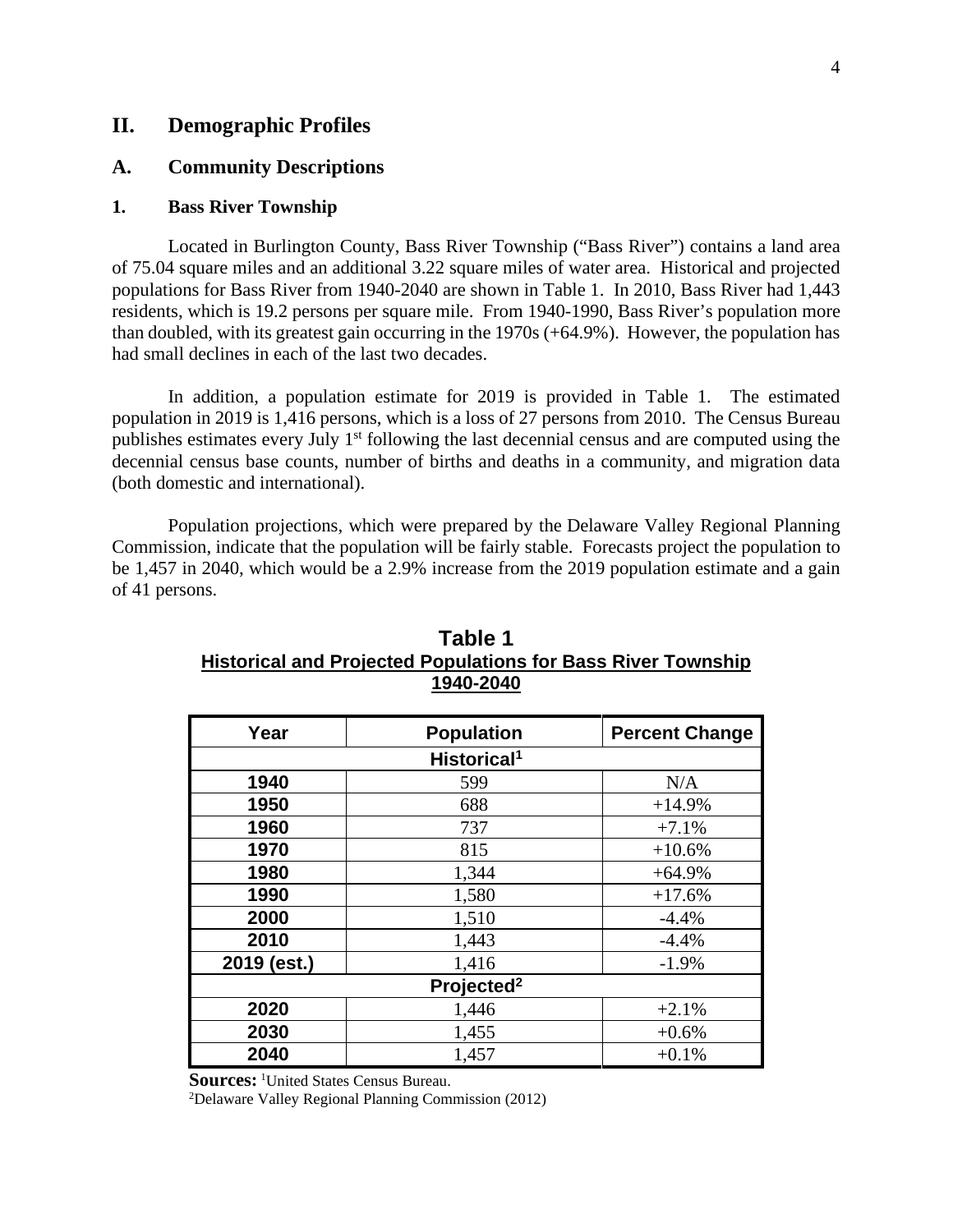# **2. Eagleswood Township**

Eagleswood Township ("Eagleswood") is located in Ocean County and contains a land area of 16.06 square miles, with an additional 2.80 square miles of water area. Historical and projected populations for Eagleswood from 1940-2040 are shown in Table 2. In 2010, the population in Eagleswood was 1,603, which is 99.8 persons per square mile. With the exception of the 1990s, Eagleswood's population steadily increased from 1940-2010, nearly tripling in size, with its greatest percentage gain occurring in the 1980s (+46.3%). The estimated population in 2019 is 1,603, which is identical to the 2010 Census count.

While the population projections prepared by the North Jersey Transportation Planning Authority, Inc. ("NJTPA") are forecasting a substantial population increase, the 2019 Census estimate reflects stabilization in the population. The NJTPA likely needs to revise its projections after the 2020 Census results become available. As it currently stands, forecasts project the population to be 4,476 in 2040, which would be a 179.2% increase from the 2019 population estimate and a gain of 2,873 persons.

| Table 2                                                             |
|---------------------------------------------------------------------|
| <b>Historical and Projected Populations for Eagleswood Township</b> |
| 1940-2040                                                           |

| Year                    | <b>Population</b>      | <b>Percent Change</b> |  |  |  |
|-------------------------|------------------------|-----------------------|--|--|--|
| Historical <sup>1</sup> |                        |                       |  |  |  |
| 1940                    | 551                    | N/A                   |  |  |  |
| 1950                    | 623                    | $+13.1%$              |  |  |  |
| 1960                    | 766                    | $+23.0%$              |  |  |  |
| 1970                    | 823                    | $+7.4%$               |  |  |  |
| 1980                    | 1,009                  | $+22.6%$              |  |  |  |
| 1990                    | 1,476                  | $+46.3%$              |  |  |  |
| 2000                    | 1,441                  | $-2.4%$               |  |  |  |
| 2010                    | 1,603                  | $+11.2%$              |  |  |  |
| 2019 (est.)             | 1,603                  | 0.0%                  |  |  |  |
|                         | Projected <sup>2</sup> |                       |  |  |  |
| 2020                    | 2,125                  | $+32.6%$              |  |  |  |
| 2030                    | 3,079                  | $+44.9%$              |  |  |  |
| 2040                    | 4,476                  | $+45.4%$              |  |  |  |

**Sources:** <sup>1</sup>United States Census Bureau.

 $2$ North Jersey Transportation Planning Authority, Inc. (2013).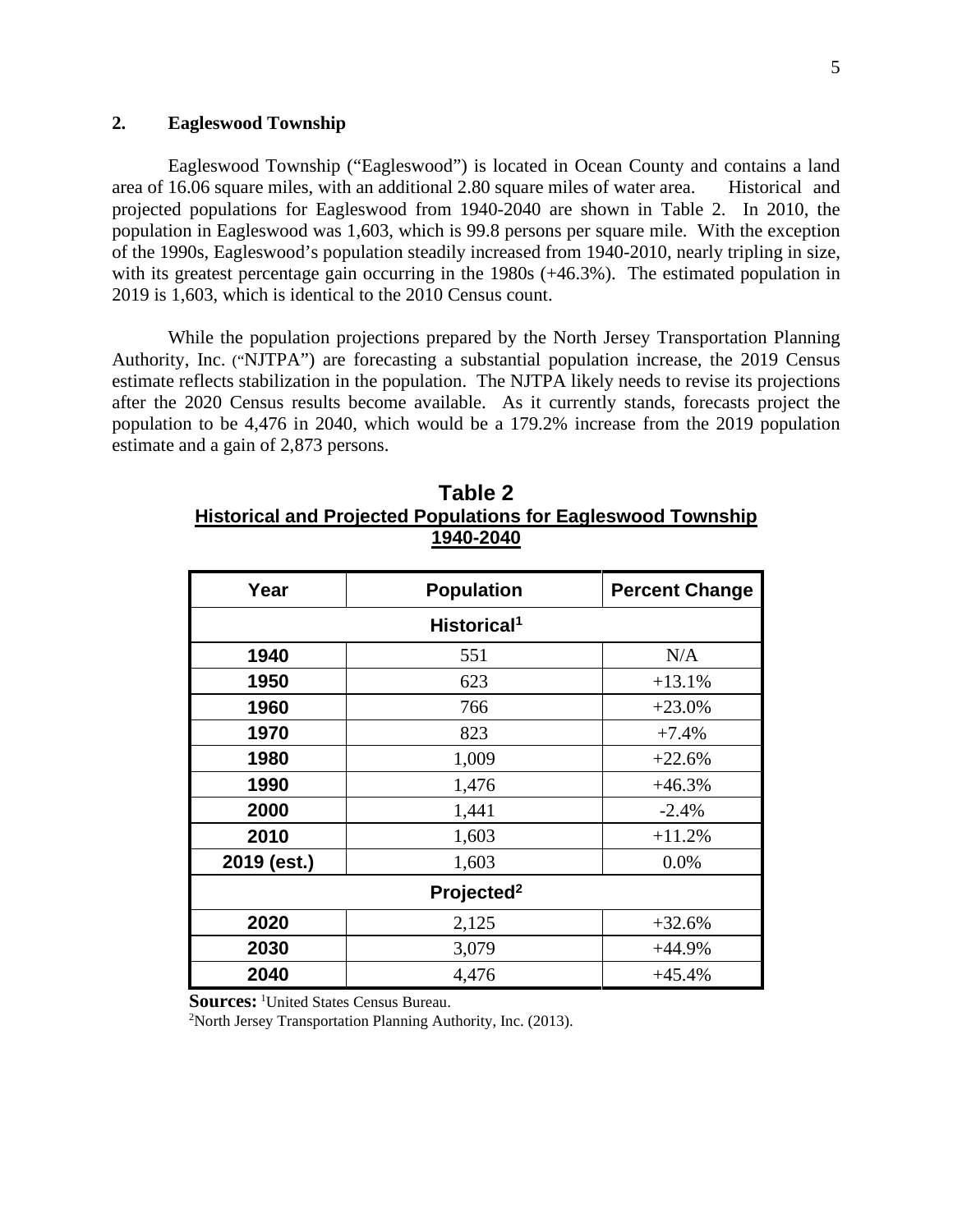# **3. Little Egg Harbor Township**

Little Egg Harbor Township ("Little Egg Harbor") also is located in Ocean County and contains a land area of 47.37 square miles, with an additional 25.69 square miles of water area. Historical and projected populations for Little Egg Harbor from 1940-2040 are shown in Table 3. In 2010, Little Egg Harbor had 20,065 residents, which is 423.6 persons per square mile. Little Egg Harbor has the largest population of the four communities. From 1940-2010, Little Egg Harbor's population grew nearly 35-fold, with its greatest gain occurring in the 1960s (+250.9%) when the population more than tripled. The township also had significant growth in the 1970s, when the population nearly tripled again. The estimated population in 2019 is 21,712, which is a gain of 1,647 persons from 2010.

Population projections for 2020-2040, which were prepared by the NJTPA, are projecting the population to increase to 30,934 by 2040, which would be a gain of 9,222 persons (+42.5%) from the 2019 population estimate.

| Year                    | <b>Population</b>      | <b>Percent Change</b> |  |  |  |  |
|-------------------------|------------------------|-----------------------|--|--|--|--|
| Historical <sup>1</sup> |                        |                       |  |  |  |  |
| 1940                    | 577                    | N/A                   |  |  |  |  |
| 1950                    | 644                    | $+11.6%$              |  |  |  |  |
| 1960                    | 847                    | $+31.5%$              |  |  |  |  |
| 1970                    | 2,972                  | $+250.9%$             |  |  |  |  |
| 1980                    | 8,483                  | $+185.4%$             |  |  |  |  |
| 1990                    | 13,333                 | $+57.2%$              |  |  |  |  |
| 2000                    | 15,945                 | $+19.6%$              |  |  |  |  |
| 2010                    | 20,065                 | $+25.8%$              |  |  |  |  |
| 2019 (est.)             | 21,712                 | $+8.2%$               |  |  |  |  |
|                         | Projected <sup>2</sup> |                       |  |  |  |  |
| 2020                    | 23,085                 | $+6.3%$               |  |  |  |  |
| 2030                    | 26,505                 | $+14.8%$              |  |  |  |  |
| 2040                    | 30,934                 | $+16.7%$              |  |  |  |  |

**Table 3 Historical and Projected Populations for Little Egg Harbor Township 1940-2040**

**Sources:** <sup>1</sup>United States Census Bureau.

2North Jersey Transportation Planning Authority, Inc. (2013).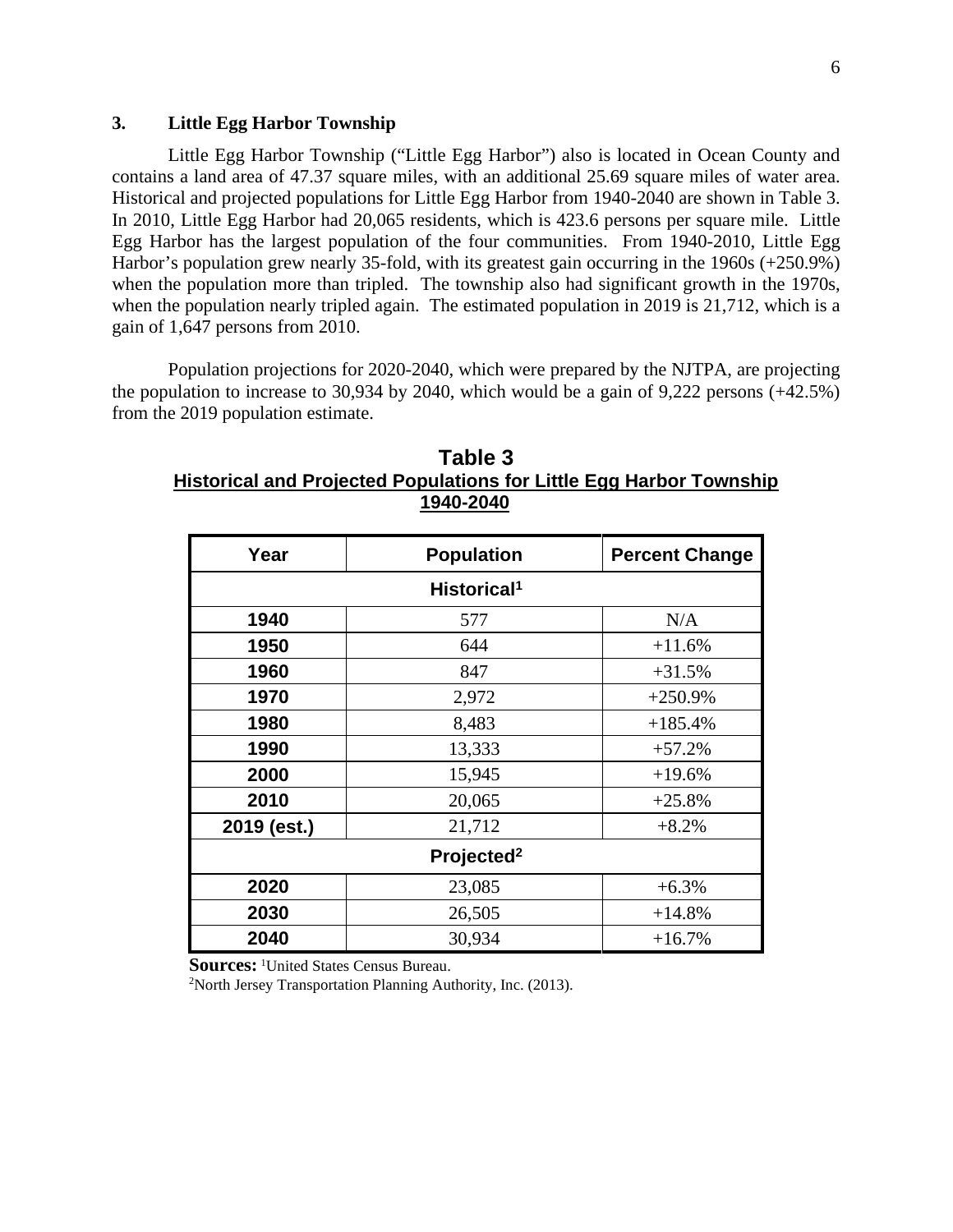# **4. Tuckerton Borough**

Located in Ocean County, Tuckerton Borough ("Tuckerton") contains a land area of 3.36 square miles, with an additional 0.44 square miles of water area. Historical and projected populations for Tuckerton from 1940-2040 are shown in Table 4. In 2010, Tuckerton had 3,347 residents, which is 996.1 persons per square mile. Tuckerton's population more than doubled in size from 1940-2000 before experiencing a small decline in the 2000s. Tuckerton's estimated population in 2019 is 3,388, which is a gain of 41 persons from the 2010 Census.

Forecasts prepared by the NJTPA project the population to steadily increase and be 4,837 in 2040, which would be a gain of 1,449 persons (+42.8%) from the 2019 population estimate.

| Year        | <b>Population</b>       | <b>Percent Change</b> |
|-------------|-------------------------|-----------------------|
|             | Historical <sup>1</sup> |                       |
| 1940        | 1,320                   | N/A                   |
| 1950        | 1,332                   | $+0.9%$               |
| 1960        | 1,536                   | $+15.3%$              |
| 1970        | 1,926                   | $+25.4%$              |
| 1980        | 2,472                   | $+28.3%$              |
| 1990        | 3,048                   | $+23.3%$              |
| 2000        | 3,517                   | $+15.4%$              |
| 2010        | 3,347                   | $-4.8%$               |
| 2019 (est.) | 3,388                   | $+1.2%$               |
|             | Projected <sup>2</sup>  |                       |
| 2020        | 3,564                   | $+5.2%$               |
| 2030        | 4,064                   | $+14.0%$              |
| 2040        | 4,837                   | $+19.0%$              |

| Table 4                                                           |
|-------------------------------------------------------------------|
| <b>Historical and Projected Populations for Tuckerton Borough</b> |
| 1940-2040                                                         |

**Sources: <sup>1</sup>United States Census Bureau** 

2North Jersey Transportation Planning Authority, Inc. (2013).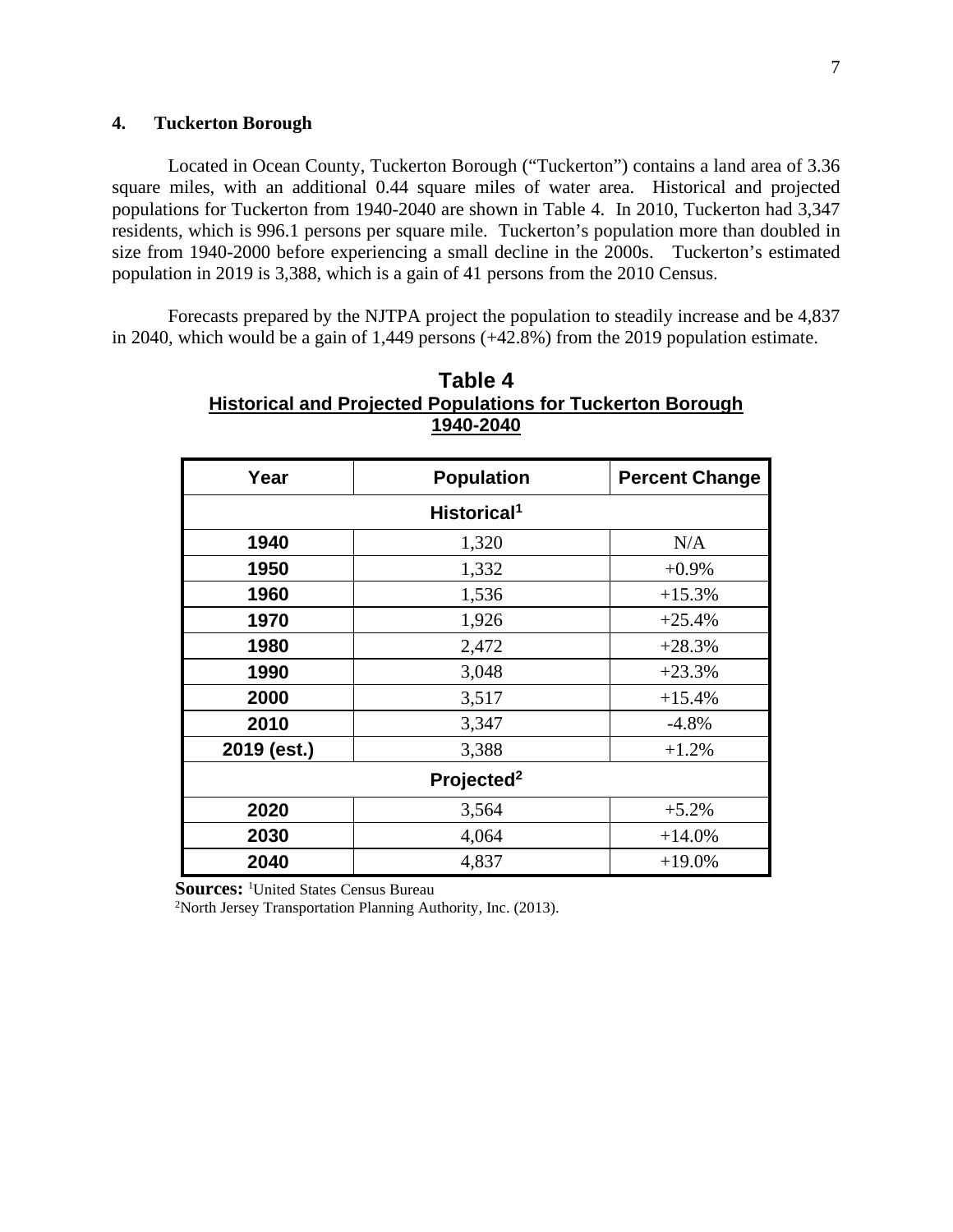# **B. Selected Demographic Characteristics**

In Table 5, relevant demographic characteristics<sup>1</sup> of Bass River, Eagleswood, Little Egg Harbor, and Tuckerton are compared from the 2010 Census and the 2006-2010 and 2015-2019 American Community Surveys ("ACS"). While some Census variables account for everyone in the population (e.g., age and race), other variables are collected from a sample (e.g., median family income, educational attainment, poverty status, etc.). The ACS replaced the long form of the Census, last administered in 2000 to approximately 16% of the population in the United States. For communities with fewer than 65,000 persons such as these, ACS data represent a sample collected over a five-year time period, where the estimates represent the average characteristics between January 2015 and December 2019, for example. This information does not represent a single point in time like the long form of earlier Censuses. The five-year ACS contains 1% annual samples from all households and persons from 2015 to 2019, resulting in a 5% sample of the population. Due to the small sample size, the sampling error is quite large, which increases the degree of uncertainty of the estimated values. Therefore, the forthcoming ACS data should be interpreted with caution.

#### **1. Bass River**

With respect to race, Whites are the largest race in Bass River. In the 2015-2019 ACS, Bass River was 91.7% White as compared to 95.0% in 2010, which is a loss of 3.3 percentage points. Hispanics were the second-largest race at 6.5% in the 2015-2019 ACS, which is a gain of 3.4 percentage points from 2010 (3.1%).

Regarding nativity, 3.6% of Bass River residents were foreign-born in the 2015-2019 ACS, which is nearly unchanged from the 2006-2010 ACS percentage (2.9%). As a point of comparison, New Jersey's foreign-born resident percentage was 23.4% in the 2019 ACS, which is significantly higher than Bass River's. While not shown in the table, place of birth, which serves as a proxy for country of origin, indicates that the Philippines was the largest source of immigrants in the 2015- 2019 ACS, accounting for 25.5% of the foreign-born population.

The median age in Bass River has increased from 43.0 years in 2010 to 45.6 years in the 2015-2019 ACS, which is much higher than the median age in New Jersey (40.2 years). During the same time period, the percentage of people under the age of 18 years, which corresponds predominantly to school-age children, declined from 20.2% to 18.6%.

With respect to educational attainment for adults aged 25 and over, 20.4% of the population had a bachelor's degree or higher in the 2015-2019 ACS, which is a gain of 5.8 percentage points from the 2006-2010 ACS percentage (14.6%). Bass River's percentage of persons having a bachelor's degree or higher is the lowest of the four communities and much lower than that of New Jersey (41.2%). Persons with graduate or professional degrees increased from 2.4% to 7.0% during this time period, a gain of 4.6 percentage points.

<sup>&</sup>lt;sup>1</sup> As the number of demographic variables provided by the United Stated Census Bureau is voluminous, only variables pertinent to the study are shown.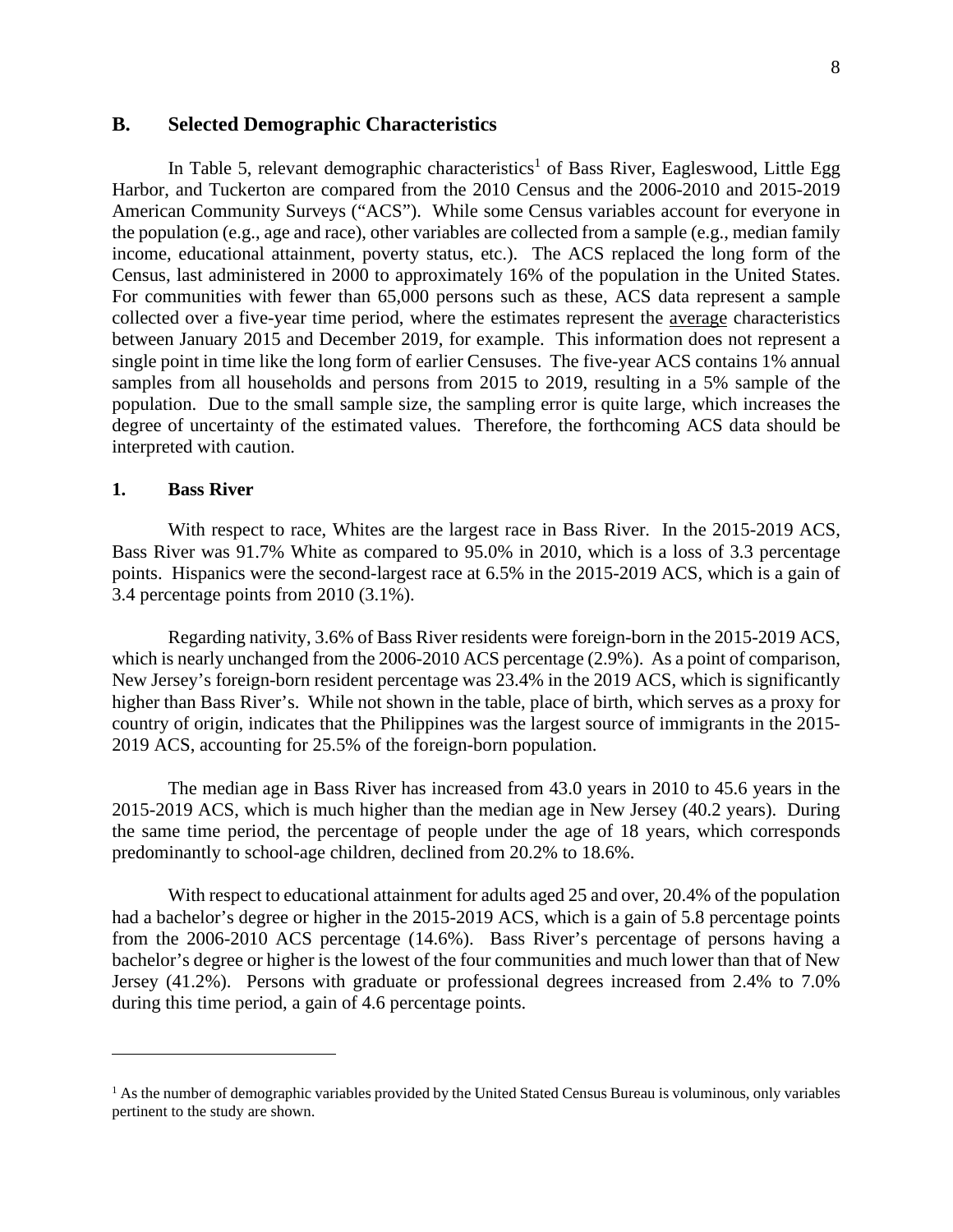Median family income increased from \$66,364 in the 2006-2010 ACS to \$84,554 in the 2015-2019 ACS, a gain of 27.4%. By comparison, median family income in New Jersey is \$105,705, which is approximately \$21,000 higher than Bass River's. During this time period, the percentage of school-age children (5-17) that are in poverty more than doubled from 15.6% to 31.8%.

Regarding housing, there were 574 housing units in Bass River in the 2015-2019 ACS, which is a loss of 13 units (-2.2%) from 2010. Over this time period, the overall occupancy rate increased from 88.9% to 90.6% while the average household size declined from 2.76 to 2.54 persons. The majority of housing units in Bass River are owner-occupied (87.7%) according to 2015-2019 ACS, which is a 6.9 percentage-point gain from the 80.8% that existed in 2010. Renteroccupied units accounted for 12.3% of the housing units in the 2015-2019 ACS, which is a 6.9 percentage-point decline from the 2010 percentage of 19.2%. As a point of comparison, the percentage of renter-occupied units in Bass River is much lower than that of New Jersey (36.7%). Finally, the median home price of an owner-occupied unit in the 2015-2019 ACS was \$225,900, which is a 14.3% decline from the value reported in the 2006-2010 ACS (\$263,600).

# **2. Eagleswood**

In Eagleswood, Whites also are the largest race. In the 2015-2019 ACS, Eagleswood was 94.6% White, which is nearly unchanged from the 2010 percentage (94.2%). The second-largest race in the 2015-2019 ACS was Two or More Races (i.e., Multi-racial) representing 3.9% of the population, which is a gain of 3.0 percentage points from the 2010 percentage of 0.9%.

With respect to nativity, 1.2% of Eagleswood residents were foreign-born in the 2015-2019 ACS, which is a 2.9 percentage-point decline from the 2006-2010 ACS percentage (4.1%). Eagleswood's foreign-born percentage is significantly lower than that of New Jersey (23.4%). While not shown in the table, place of birth, which serves as a proxy for country of origin, indicates that Egypt was the largest source of immigrants in the 2015-2019 ACS, accounting for 42.1% of the foreign-born population.

The median age in Eagleswood increased from 43.1 years in 2010 to 48.6 years in the 2015- 2019 ACS, which is much greater than the median age in New Jersey (40.2 years). During the same time period, the percentage of people under the age of 18, which corresponds predominantly to school-age children, decreased from 21.7% to 19.0%.

Regarding educational attainment for adults aged 25 and over, 22.5% of the population had a bachelor's degree or higher in the 2015-2019 ACS, which is a gain of 3.4 percentage points from the 2006-2010 ACS percentage (19.1%). The percentage of residents having a bachelor's degree or higher in Eagleswood is much lower than that of New Jersey (41.2%). The percentage of persons with a graduate degree increased from 6.0% to 8.0% during this time period.

Median family income increased from \$70,313 in the 2006-2010 ACS to \$95,167 in the 2015-2019 ACS, a 35.3% increase. While median family income in Eagleswood is approximately \$10,000 lower than the median family income in New Jersey (\$105,705), it is the highest of the four communities. During this time period, the percentage of school-age children (ages 5-17) in poverty increased from 0.9% to 7.4%, a gain of 6.5 percentage points.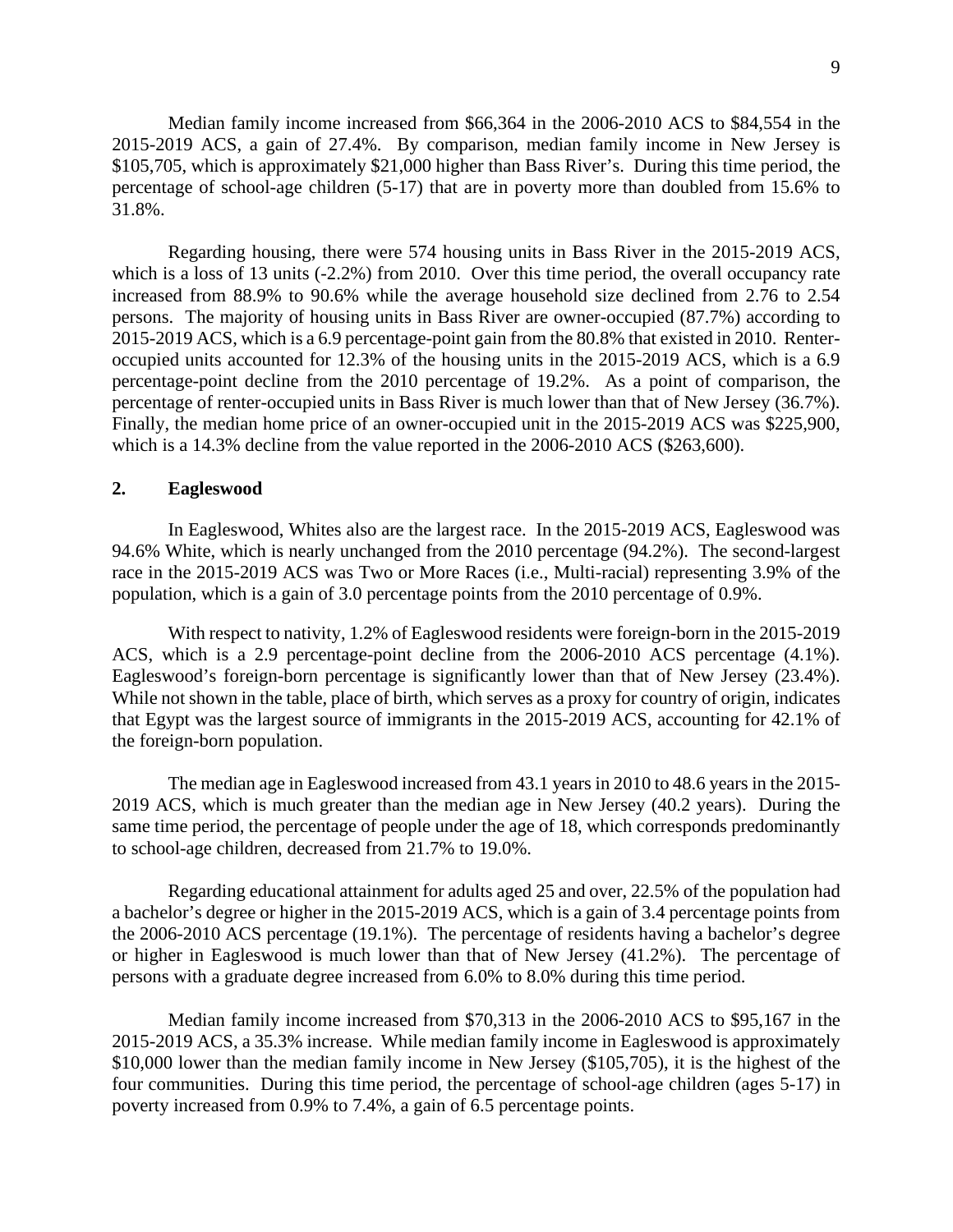Regarding housing, there were 794 housing units in Eagleswood in the 2015-2019 ACS, which is a gain of 34 units (+4.5%) since 2010. Over this time period, the average household size increased from 2.58 to 2.66 persons while the overall occupancy rate declined from 81.7% to 74.9%. The low occupancy rates are primarily due to second-home owners, as Eagleswood borders Barnegat Bay, which is a popular vacation destination. In 2010, 81.9% of the housing units that were vacant were classified as seasonal or recreational properties. The majority of housing units in Eagleswood are owner-occupied (86.1%) according to the 2015-2019 ACS. Renter-occupied units accounted for 13.9% of the occupied units in the 2015-2019 ACS, which is nearly unchanged from the 2010 percentage of 13.8%. The percentage of renter-occupied units in Eagleswood is much lower than that of New Jersey (36.7%). Finally, the median home price of an owner-occupied unit in the 2015-2019 ACS was \$278,000, which is a 7.5% decline from the value reported in the 2006-2010 ACS (\$300,400).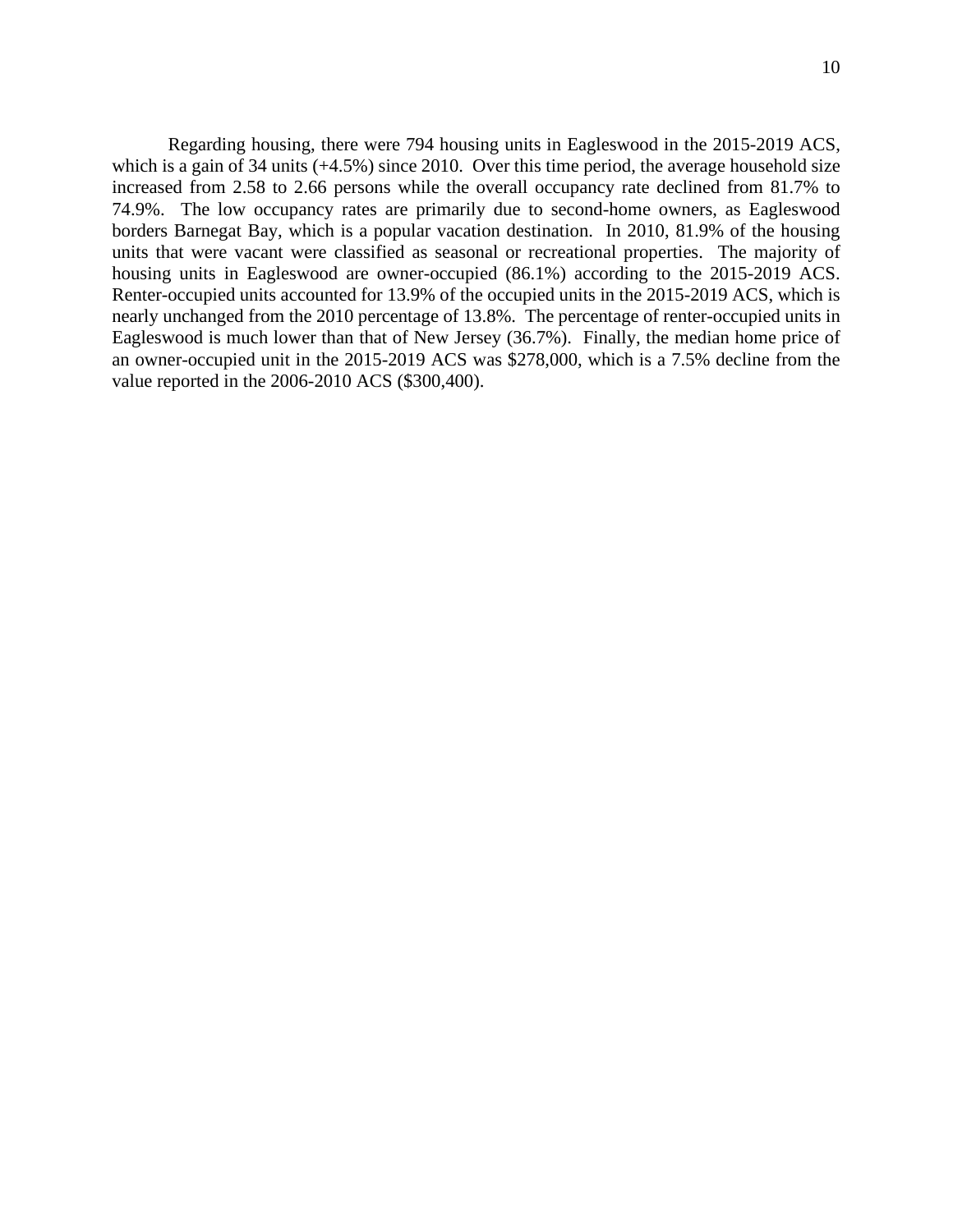**Table 5 Relevant Demographic Characteristics** 

|                                               | <b>Bass River</b>          |               | Eagleswood                 |               | <b>Little Egg Harbor</b>   |               | <b>Tuckerton</b>           |                 |
|-----------------------------------------------|----------------------------|---------------|----------------------------|---------------|----------------------------|---------------|----------------------------|-----------------|
| Race Origin <sup>1</sup>                      | 2006-10 ACS<br>2010 Census | 2015-2019 ACS | 2006-10 ACS<br>2010 Census | 2015-2019 ACS | 2006-10 ACS<br>2010 Census | 2015-2019 ACS | 2006-10 ACS<br>2010 Census | 2015-2019 ACS   |
| White                                         | 95.0%                      | 91.7%         | 94.2%                      | 94.6%         | 91.1%                      | 90.4%         | 91.2%                      | 92.6%           |
| <b>Black or African American</b>              | 0.3%                       | 0.4%          | 0.8%                       | 0.0%          | 1.3%                       | 0.1%          | 0.7%                       | 0.8%            |
| Hispanic or Latino                            | 3.1%                       | 6.5%          | 3.4%                       | 1.1%          | 5.2%                       | 6.0%          | 6.1%                       | 2.9%            |
| American Indian and<br>Alaska Native          | $0.0\%$                    | $0.0\%$       | 0.0%                       | 0.0%          | 0.1%                       | $0.0\%$       | 0.0%                       | 0.0%            |
| Asian                                         | 0.8%                       | 0.9%          | 0.6%                       | 0.3%          | 1.2%                       | 1.5%          | 1.0%                       | 2.6%            |
| Native Hawaiian and Other<br>Pacific Islander | 0.0%                       | $0.0\%$       | 0.0%                       | 0.0%          | 0.0%                       | 0.0%          | 0.0%                       | $0.0\%$         |
| Other Race                                    | 0.0%                       | 0.0%          | 0.0%                       | 0.0%          | 0.0%                       | 0.0%          | 0.1%                       | 0.0%            |
| Two or more Races                             | 0.8%                       | 0.5%          | 0.9%                       | 3.9%          | 1.0%                       | 1.9%          | 0.8%                       | 1.1%            |
| Age                                           |                            |               |                            |               |                            |               |                            |                 |
| Under 18                                      | 20.2%                      | 18.6%         | 21.7%                      | 19.0%         | 20.4%                      | 17.2%         | 21.2%                      | 18.9%           |
| 18-64                                         | 66.9%                      | 66.6%         | 64.8%                      | 60.2%         | 58.0%                      | 54.5%         | 61.2%                      | 61.8%           |
| 65 and over                                   | 12.9%                      | 14.8%         | 13.5%                      | 20.8%         | 21.6%                      | 28.3%         | 17.6%                      | 19.3%           |
| Median age (years)                            | 43.0                       | 45.6          | 43.1                       | 48.6          | 45.4                       | 51.2          | 42.5                       | 44.8            |
| <b>Nativity</b>                               |                            |               |                            |               |                            |               |                            |                 |
| Foreign-Born                                  | 2.9%                       | 3.6%          | 4.1%                       | 1.2%          | 3.5%                       | 6.0%          | 7.7%                       | 2.9%            |
| <b>Educational Attainment</b>                 |                            |               |                            |               |                            |               |                            |                 |
| Bachelor's degree or higher                   | 14.6%                      | 20.4%         | 19.1%                      | 22.5%         | 19.6%                      | 27.3%         | 25.6%                      | 28.4%           |
| Graduate or<br>professional degree            | 2.4%                       | 7.0%          | 6.0%                       | 8.0%          | 6.5%                       | 9.4%          | 6.0%                       | 7.5%            |
| <b>Income</b>                                 |                            |               |                            |               |                            |               |                            |                 |
| Median family income                          | \$66,364                   | \$84,554      | \$70,313                   | \$95,167      | \$66,345                   | \$79,242      | \$61,677                   | \$71.324        |
| Percentage of Persons in<br>Poverty ages 5-17 | 15.6%                      | 31.8%         | 0.9%                       | 7.4%          | 18.5%                      | 18.0%         | 22.3%                      | 0.0%            |
| <b>Housing Units</b>                          |                            |               |                            |               |                            |               |                            |                 |
| Total number                                  | 587                        | 574           | 760                        | 794           | 10.324                     | 11.690        | 1.902                      | 1.899           |
| Occupied units                                | 522 (88.9%)                | 520 (90.6%)   | 621 (81.7%)                | 595 (74.9%)   | 8.060 (78.1%)              | 9,228 (78.9%) | 1,396 (73.4%)              | 1,461 (76.9%)   |
| Owner-Occupied units                          | 422 (80.8%)                | 456 (87.7%)   | 535 (86.2%)                | 512 (86.1%)   | $6,775(84.1\%)$            | 7,953 (86.2%) | 1,000(71.6%)               | $1,022(70.0\%)$ |
| Renter-Occupied units                         | 100 (19.2%)                | 64 (12.3%)    | 86 (13.8%)                 | 83 (13.9%)    | 1,285 (15.9%)              | 1,275 (13.8%) | 396 (28.4%)                | 439 (30.0%)     |
| Median value of an owner-<br>occupied unit    | \$263,600                  | \$225,900     | \$300,400                  | \$278,000     | \$262,000                  | \$229,400     | \$266,000                  | \$224,300       |
| Average household size                        | 2.76                       | 2.54          | 2.58                       | 2.66          | 2.46                       | 2.26          | 2.39                       | 2.30            |

**Sources**: American Community Survey (2006-2010 and 2015-2019), United States Census (2010)

Notes: <sup>1</sup>Data may not sum to 100.0% due to rounding.

Cells shaded orange are from the 2010 Census while cells shaded blue are from the 2006-2010 American Community Survey.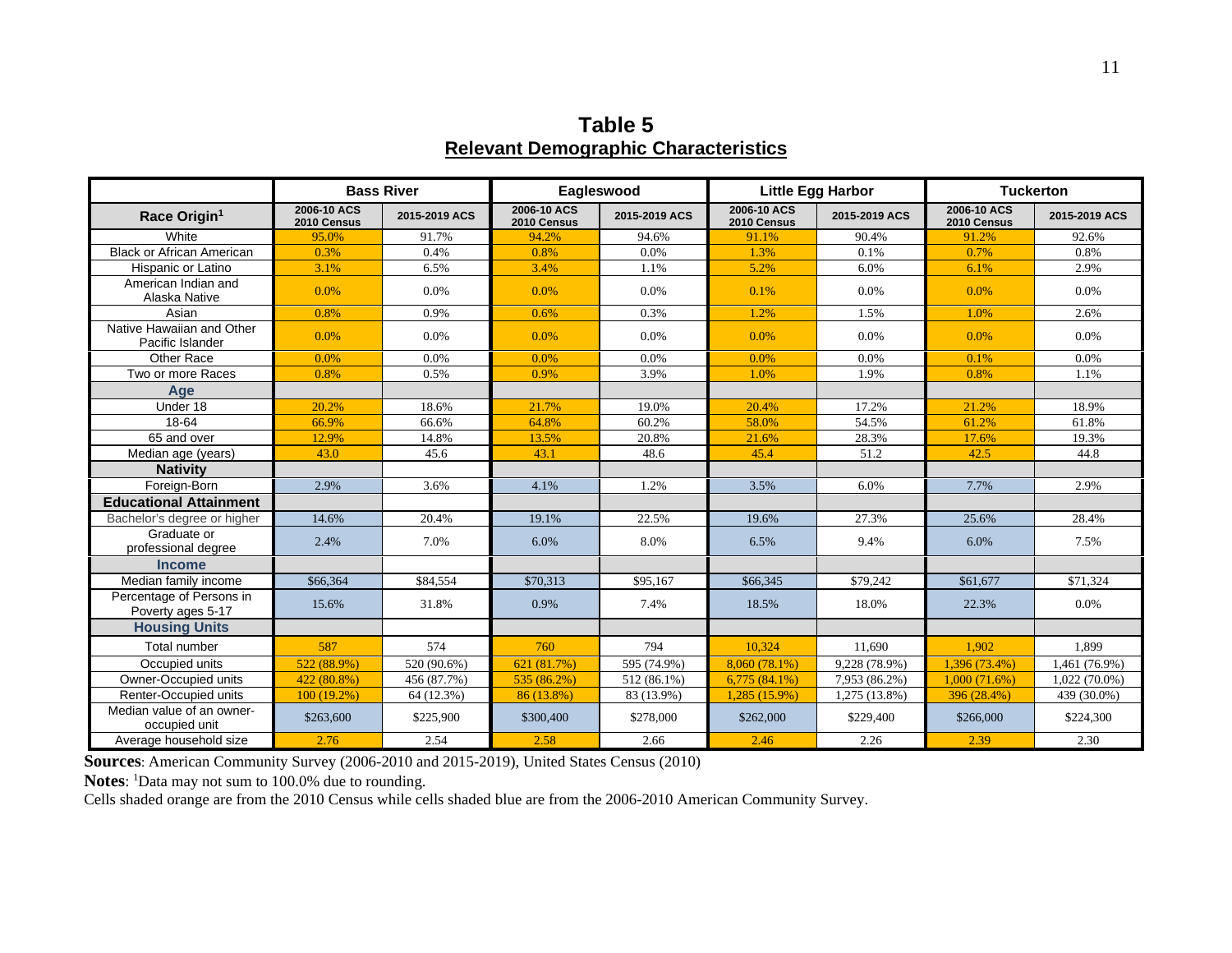# **3. Little Egg Harbor**

In Little Egg Harbor, Whites also are the largest race. In the 2015-2019 ACS, Little Egg Harbor was 90.4% White, which is nearly unchanged from the 2010 percentage (91.1%). Hispanics were the second-largest race at 6.0% in the 2015-2019 ACS, which is nearly unchanged from 2010 (5.2%).

Regarding nativity, 6.0% of Little Egg Harbor residents were foreign-born in the 2015- 2019 ACS, which is a gain of 2.5 percentage points from the 2006-2010 ACS percentage (3.5%). The foreign-born percentage in Little Egg Harbor is the highest of the four communities, yet is still much lower than that of New Jersey (23.4%). While not shown in the table, place of birth, which serves as a proxy for country of origin, indicates that the Philippines was the largest source of immigrants in the 2015-2019 ACS, accounting for 15.7% of the foreign-born population.

The median age in Little Egg Harbor has increased from 45.4 years in 2010 to 51.2 years in the 2015-2019 ACS, which is significantly higher than the median age in New Jersey (40.2 years). Little Egg Harbor has the highest median age of the four communities. During the same time period, the percentage of people under the age of 18 years, which corresponds predominantly to school-age children, declined from 20.4% to 17.2%.

Regarding educational attainment for adults aged 25 and over, 27.3% of the population in Little Egg Harbor had a bachelor's degree or higher in the 2015-2019 ACS, which is a gain of 7.7 percentage points from the 2006-2010 ACS percentage of 19.6%. Little Egg Harbor's percentage of persons having a bachelor's degree or higher is lower than that of New Jersey (41.2%). The percentage of persons with graduate or professional degrees was 9.4% in the 2015-2019 ACS, which is a 2.9 percentage-point gain from the 2006-2010 ACS (6.5%).

Median family income increased from \$66,345 in the 2006-2010 ACS to \$79,242 in the 2015-2019 ACS, a gain of 19.4%. By comparison, median family income in New Jersey is \$105,705, which is approximately \$26,000 higher than Little Egg Harbor's. During this time period, the percentage of school-age children (5-17) that are in poverty declined slightly from 18.5% to 18.0%.

Regarding housing, there were 11,690 housing units in Little Egg Harbor in the 2015-2019 ACS, which is a gain of 1,366 units (+13.2%) from 2010. Over this time period, the average household size declined from 2.46 to 2.26 persons while the occupancy rate increased slightly from 78.1% to 78.9%. Like Eagleswood, the low occupancy rates are primarily due to second-home owners, as Little Egg Harbor borders Barnegat Bay, which is a popular vacation destination. In the 2015-2019 ACS, 69.4% of the housing units that were vacant were classified as seasonal or recreational properties. The majority of homes in the township are owner-occupied, as 86.2% consisted of owners in the 2015-2019 ACS. Renter-occupied units accounted for 13.8% of the occupied units in the 2015-2019 ACS, which is significantly lower than that of New Jersey (36.7%). The median home price of an owner-occupied unit in the 2015-2019 ACS was \$229,400, which is a 12.4% decline from the value reported in the 2006-2010 ACS (\$262,000).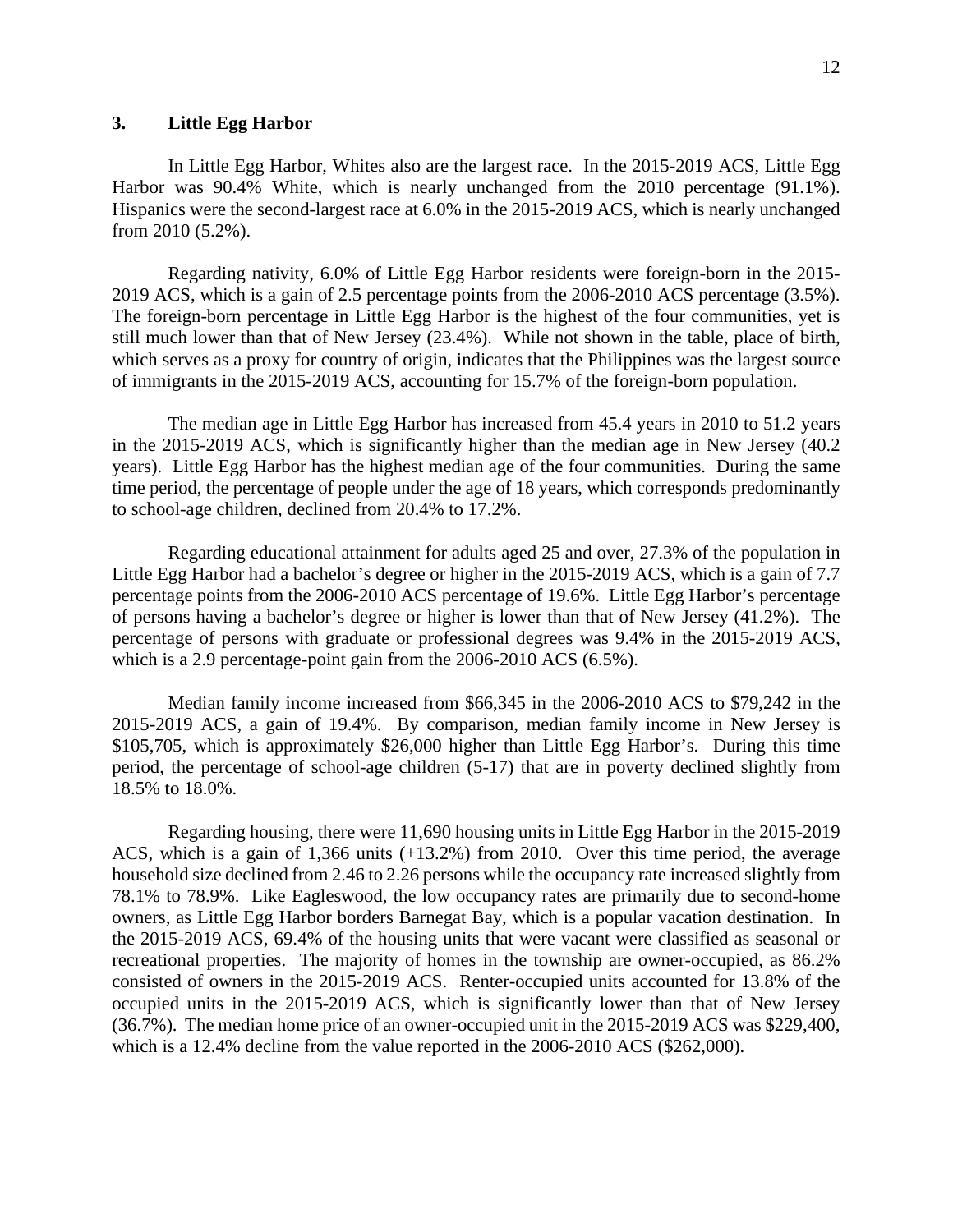# **4. Tuckerton**

Like the previous communities, Whites also are the largest race in Tuckerton. In the 2015- 2019 ACS, Tuckerton was 92.6% White as compared to 91.2% in 2010, which is a gain of 1.4 percentage points. Hispanics were the second-largest race at 2.9% in the 2015-2019 ACS, which is a 3.2 percentage-point decline from the 2010 percentage of 6.1%.

With respect to nativity, 2.9% of Tuckerton residents were foreign-born in the 2015-2019 ACS, which is a loss of 4.8 percentage points from the 2006-2010 ACS percentage (7.7%). The foreign-born percentage in Tuckerton is significantly lower than that of New Jersey (23.4%). While not shown in the table, place of birth, which serves as a proxy for country of origin, indicates that Malaysia was the largest source of immigrants in the 2015-2019 ACS, accounting for 34.7% of the foreign-born population.

The median age in Tuckerton has increased from 42.5 years in 2010 to 44.8 years in the 2015-2019 ACS, which is higher than the median age in New Jersey (40.2 years). Tuckerton has the lowest median age of the four communities. During the same time period, the percentage of people under the age of 18 years, which corresponds predominantly to school-age children, declined from 21.2% to 18.9%.

Regarding educational attainment for adults aged 25 and over, 28.4% of the population had a bachelor's degree or higher in the 2015-2019 ACS, which is a gain of 2.8 percentage points from the 2006-2010 ACS percentage of 25.6%. Tuckerton's percentage of persons having a bachelor's degree or higher is lower than that of New Jersey (41.2%). The percentage of persons with graduate or professional degrees was 7.5% in the 2015-2019 ACS, which is a 1.5 percentage-point gain from the 2006-2010 ACS (6.0%).

Median family income increased from \$61,677 in the 2006-2010 ACS to \$71,324 in the 2015-2019 ACS, a gain of 15.6%. Tuckerton's median family income is the lowest of the four communities and is more than \$34,000 lower than New Jersey's (\$105,705). During this time period, the percentage of school-age children (5-17) that are in poverty declined from 22.3% to 0.0%.

Regarding housing, there were 1,899 housing units in Tuckerton in the 2015-2019 ACS, which is a loss of three (3) units from 2010. Over this time period, the average household size decreased slightly from 2.39 to 2.30 persons while the occupancy rate increased from 73.4% to 76.9%. As mentioned previously, the low occupancy rates are primarily due to second-home owners, as Tuckerton borders Barnegat Bay, which is a popular vacation destination. In the 2015- 2019 ACS, 66.7% of the housing units that were vacant were classified as seasonal or recreational properties. The majority of homes are owner-occupied, as 70.0% consisted of owners in the 2015- 2019 ACS. Renter-occupied units accounted for 30.0% of the occupied units in the 2015-2019 ACS, which is lower than that of New Jersey (36.7%) yet is the highest of the four communities. The median home price of an owner-occupied unit in the 2015-2019 ACS was \$224,300, which is a 15.7% decline from the value reported in the 2006-2010 ACS (\$266,000).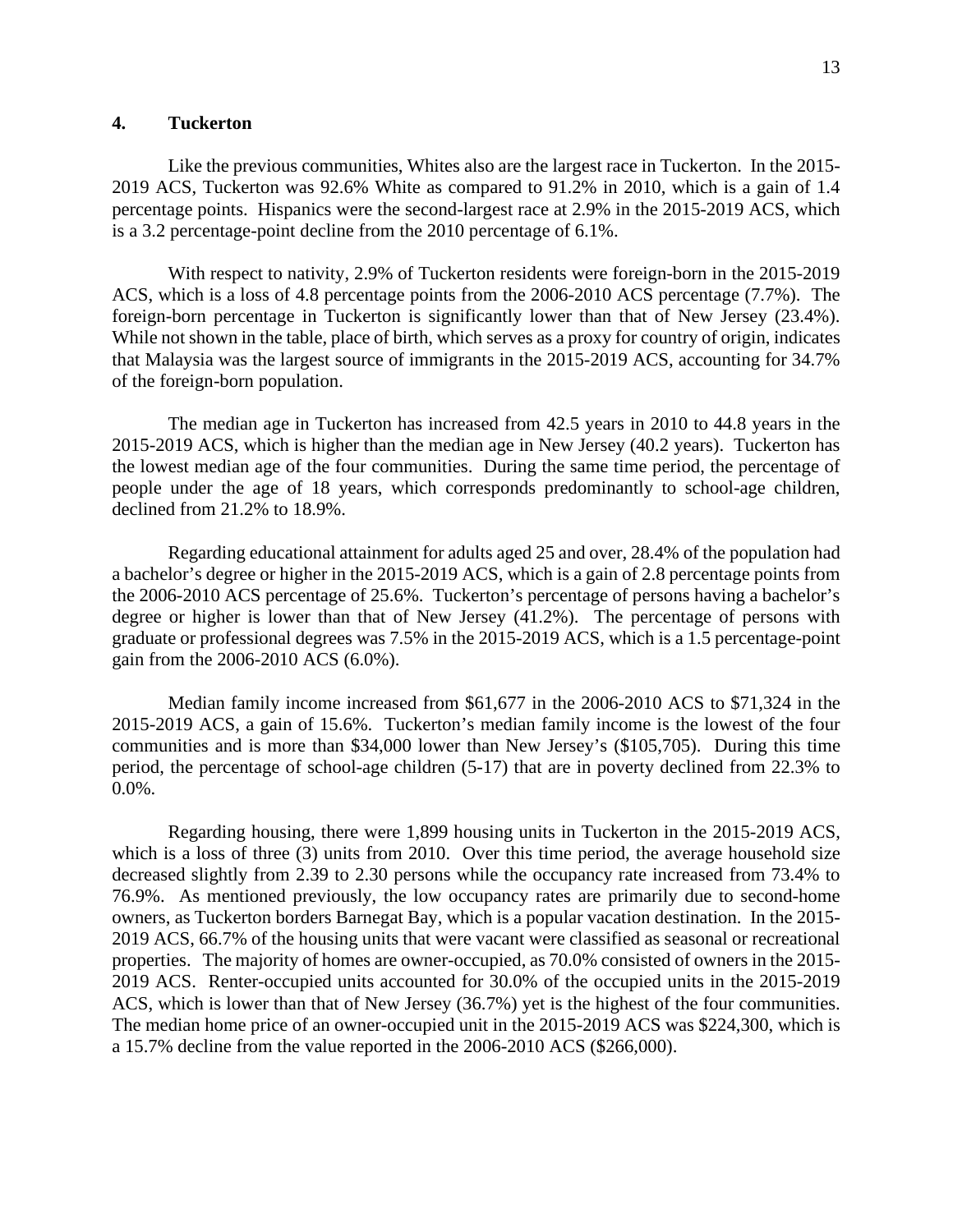# **C. District Overviews**

# **1. Bass River Township School District**

In March 2020, the Bass River Board of Education voted to enter into a sending-receiving relationship with the Little Egg Harbor School District, whereby Bass River children in grades K-6 would attend the Little Egg Harbor School District as of September 2020. As such, the Bass River Township School District became a non-operating school district, as it does not operate any schools of its own. Children attend Pinelands Regional Junior High School for grades 7-8 and Pinelands Regional High School for grades 9-12 in the Pinelands Regional School District ("Pinelands Regional").

#### **2. Eagleswood Township School District**

The Eagleswood Township School District is a PK-6 school district consisting of one school, Eagleswood Elementary School. The location of the school is shown in Figure 1. Children in grades 7-8 attend Pinelands Regional Junior High School while students in grades 9-12 attend Pinelands Regional High School in Pinelands Regional.

# **3. Little Egg Harbor School District**

The Little Egg Harbor School District is a PK-6 school district consisting of three schools. For pre-kindergarten, children attend the Robert C. Wood Early Childhood Center. Children then attend George J. Mitchell Elementary School for grades K-3 and Frog Pond Elementary School for grades 4-6. The locations of the schools are shown in Figure 1. Children in grades 7-8 attend Pinelands Regional Junior High School while students in grades 9-12 attend Pinelands Regional High School in Pinelands Regional.

#### **4. Tuckerton School District**

The Tuckerton School District is a PK-6 school district consisting of one school, Tuckerton Elementary School. The location of the school is shown in Figure 1. Children in grades 7-8 attend Pinelands Regional Junior High School while students in grades 9-12 attend Pinelands Regional High School in Pinelands Regional.

#### **5. Pinelands Regional School District**

In Pinelands Regional, there are two schools that serve the communities of Bass River, Eagleswood, Little Egg Harbor, and Tuckerton. The locations of the schools are shown in Figure 1. Both schools are located in Little Egg Harbor. Pinelands Regional Junior High School consists of grades 7-8 while Pinelands Regional High School consists of grades 9-12. Prior to 2019-20, the school district's grade configuration was 7-9 and 10-12.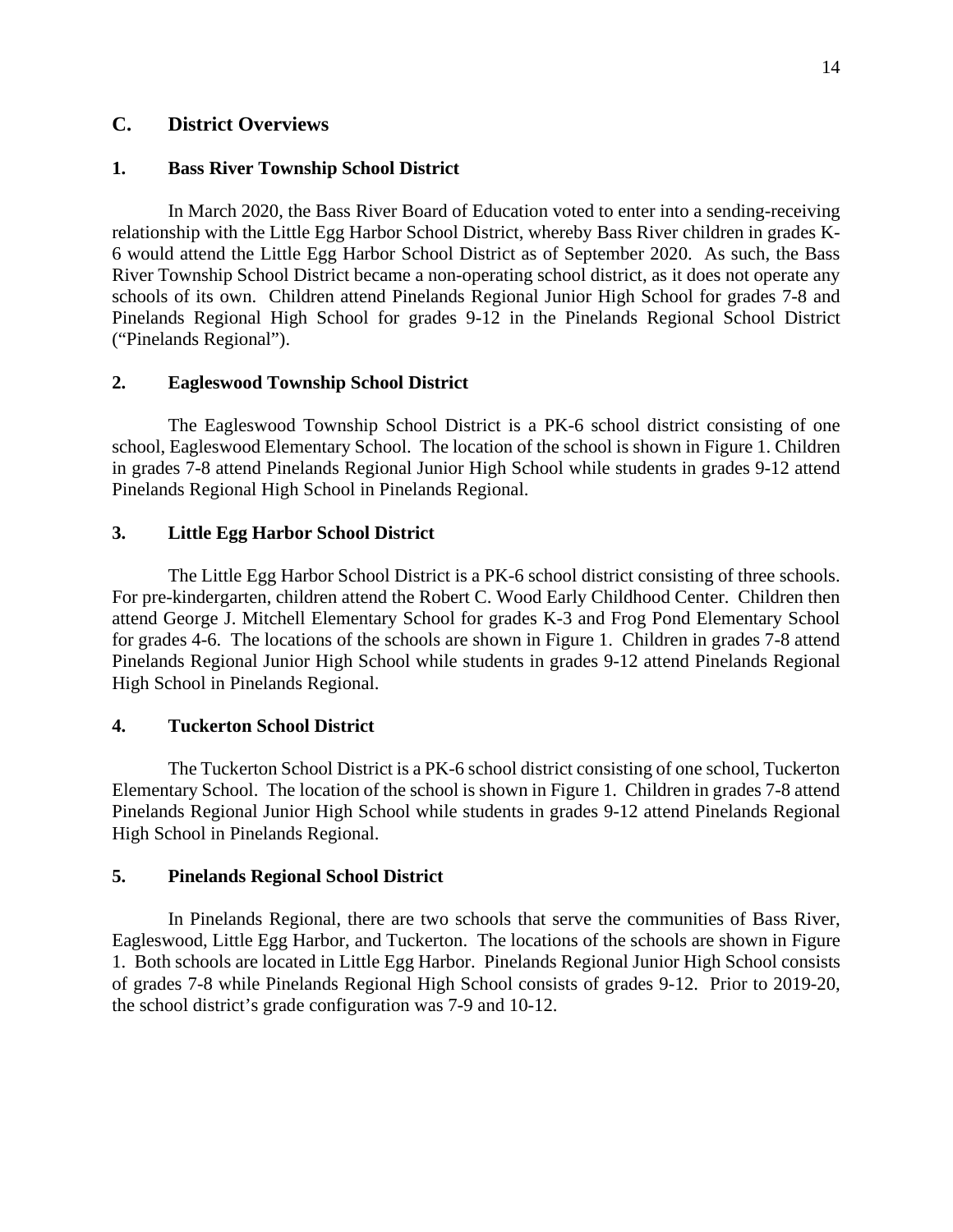

15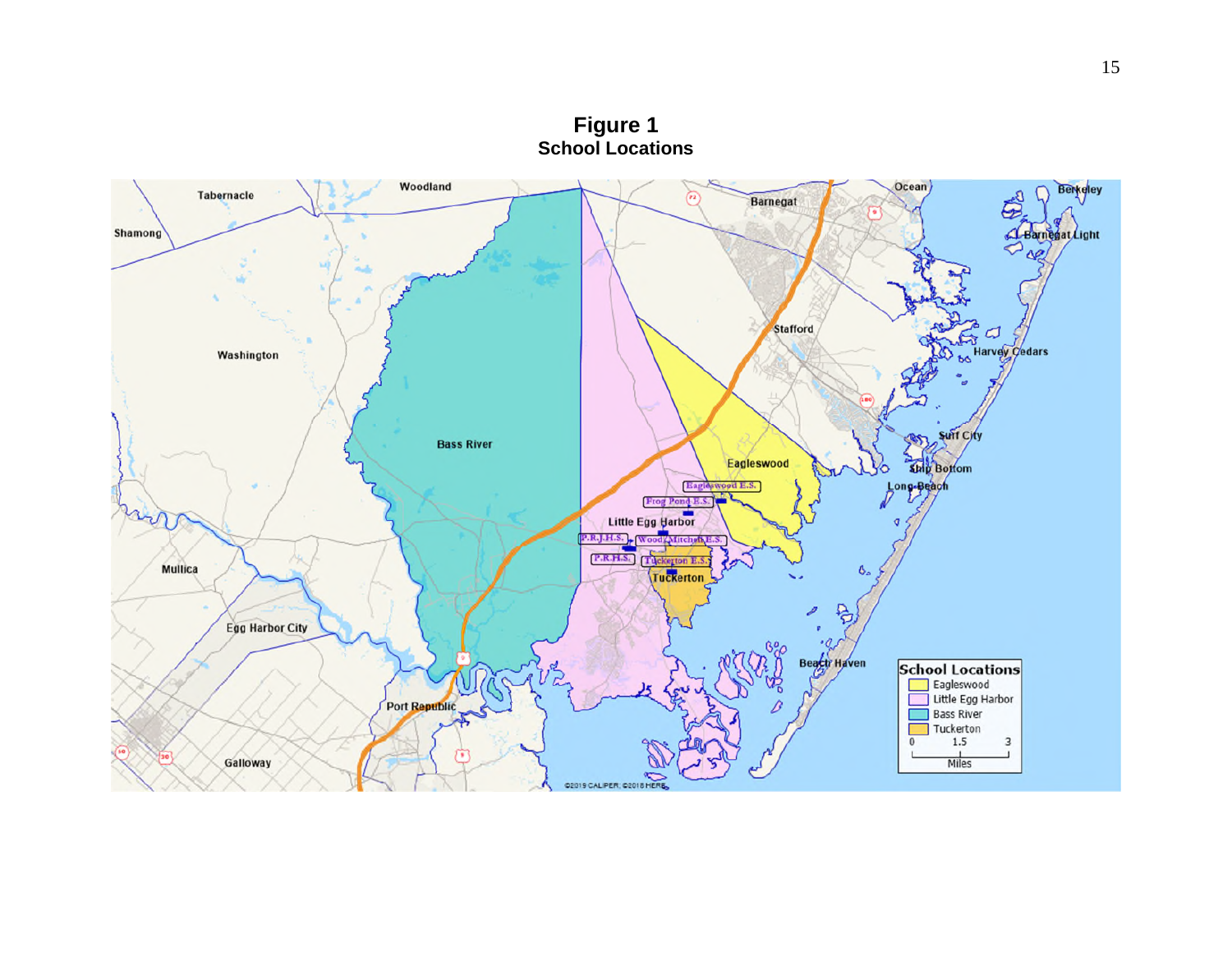# **D. Explanation of the Cohort-Survival Ratio Method**

In this study, historical enrollments from 2014-15 through 2019-20 were obtained from the New Jersey Department of Education ("NJDOE") and/or the individual school districts, and were used to project enrollments for five years into the future. For the Little Egg Harbor School District, Tuckerton School District, and Pinelands Regional, which typically have grade sizes greater than 30 students, future enrollments were projected using the Cohort-Survival Ratio method ("CSR"). While the Bass River Township School District is now a non-operating school district, the community's student population was projected for the purpose of determining its financial impact if a PK-12 regional district is formed.

The CSR method has been approved by the NJDOE to project public school enrollments. In this method, a survival ratio is computed for each grade, which essentially compares the number of students in a particular grade to the number of students in the previous grade during the previous year. The survival ratio indicates whether the enrollment is stable, increasing, or decreasing. A survival ratio of 1.00 indicates stable enrollment, less than 1.00 indicates declining enrollment, and greater than 1.00 indicates increasing enrollment. If, for example, a school district had 100 fourth graders and the next year only had 95 fifth graders, the survival ratio would be 0.95.

The CSR method assumes that what happened in the recent past will also happen in the future. In essence, this method provides a linear projection of the population. The CSR method is most appropriate for districts that have relatively stable increasing or decreasing trends without any major unpredictable fluctuations from year to year. In school districts encountering rapid growth or decline not experienced historically (i.e., a change in the historical trend), the CSR method must be modified and supplemented with additional information.

In this study, survival ratios were calculated using historical data from the last six years. Due to the fluctuation in survival ratios from year to year, it is appropriate to calculate an average survival ratio for each grade progression, which is then used to project enrollments five years into the future.

## **E. Explanation of Grade Progression Differences**

The Grade Progression Differences ("GPD") method was used to project enrollments for the Bass River Township School District and the Eagleswood Township School District, since the number of students in each grade level was quite small (typically fewer than 20 students per grade level). In this method, the change in the number of students, as opposed to the ratio, is computed for each grade progression. As compared to a ratio, a numerical change is less sensitive to the movement inward or outward of a few students and is preferred when grade level sizes are small. A positive value indicates an inward migration of students while a negative value indicates an outward migration of students. The computed differences in enrollment were averaged and these values were used to project enrollments five years into the future.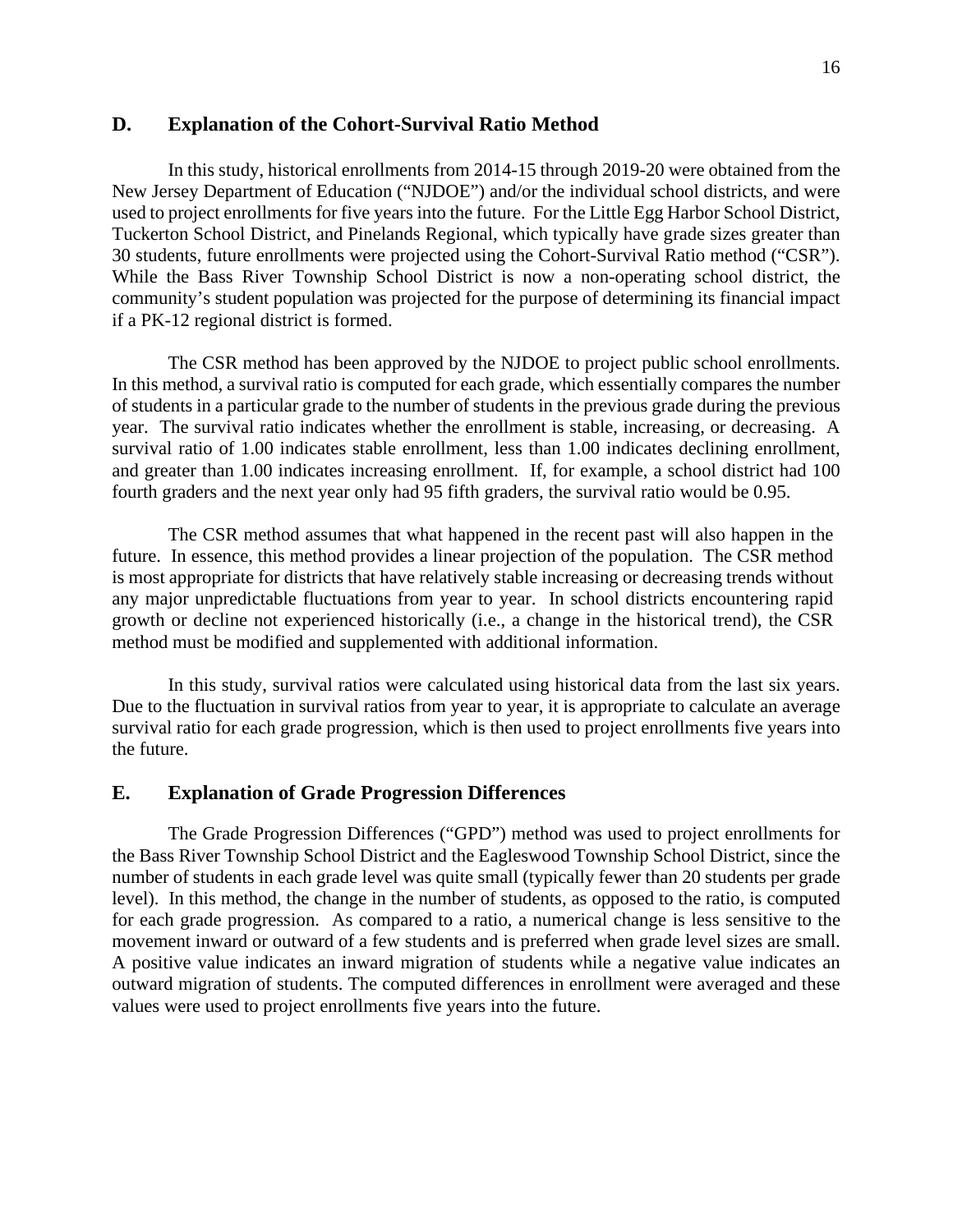# **F. Historical Enrollment Trends**

# **1. Bass River Township School District**

Historical enrollments for students attending the Bass River Township School District (grades PK-6) from 2014-15 to 2019-20 are displayed in Table 6. As mentioned previously, Bass River students in grades PK-6 began attending the Little Egg Harbor School District in September 2020 through a sending-receiving relationship. In general, PK-6 enrollments have been generally declining. In 2019-20, PK-6 enrollment was 93, which is a loss of 22 students from the 2014-15 enrollment of 115. Table 6 also shows computed average grade progression differences based on the last six years of historical data, which will be used to project future enrollments.

**Table 6**

| <b>Bass River Historical Enrollments (PK-6)</b><br>2014-15 to 2019-20 |                              |               |           |              |              |                         |           |                 |                  |                             |  |
|-----------------------------------------------------------------------|------------------------------|---------------|-----------|--------------|--------------|-------------------------|-----------|-----------------|------------------|-----------------------------|--|
| Year <sup>1</sup>                                                     | <b>PK</b><br>RE <sup>2</sup> | K             | 1         | $\mathbf{2}$ | $\mathbf{3}$ | $\overline{\mathbf{4}}$ | 5         | $6\phantom{1}6$ | SE <sup>3</sup>  | <b>PK-6</b><br><b>Total</b> |  |
| 2014-15                                                               | 8                            | 16            | 12        | 16           | 16           | 11                      | 21        | 15              | $\mathbf{0}$     | 115                         |  |
| 2015-16                                                               | 8                            | 11            | 15        | 13           | 15           | 15                      | 12        | 21              | $\theta$         | 110                         |  |
| 2016-17                                                               | 7                            | 12            | 12        | 14           | 14           | 15                      | 15        | 13              | $\Omega$         | 102                         |  |
| 2017-18                                                               | 7                            | 12            | 11        | 12           | 13           | 14                      | 12        | 15              | $\boldsymbol{0}$ | 96                          |  |
| 2018-19                                                               | 5                            | 16            | 9         | 13           | 14           | 14                      | 19        | 16              | $\theta$         | 106                         |  |
| 2019-20                                                               | 5                            | 10            | 15        | 9            | 9            | 12                      | 12        | 21              | $\theta$         | 93                          |  |
| Average<br>6-Year<br><b>Differences</b>                               |                              | $-0.3333^{4}$ | $-1.0000$ | $+0.4000$    | $-0.6000$    | $-0.4000$               | $+0.2000$ | $+1.4000$       | 0.00005          |                             |  |

**Notes:** <sup>1</sup>Data were obtained from the New Jersey Department of Education (http://www.nj.gov/njded/data/enr/). <sup>2</sup>Pre-kindergarten regular education enrollment.

<sup>3</sup> Self-contained special education enrollment/ungraded students.

<sup>4</sup>Average birth-to-kindergarten difference based on birth data five years prior.

5 Average proportion of special education students with respect to PK-6 subtotals.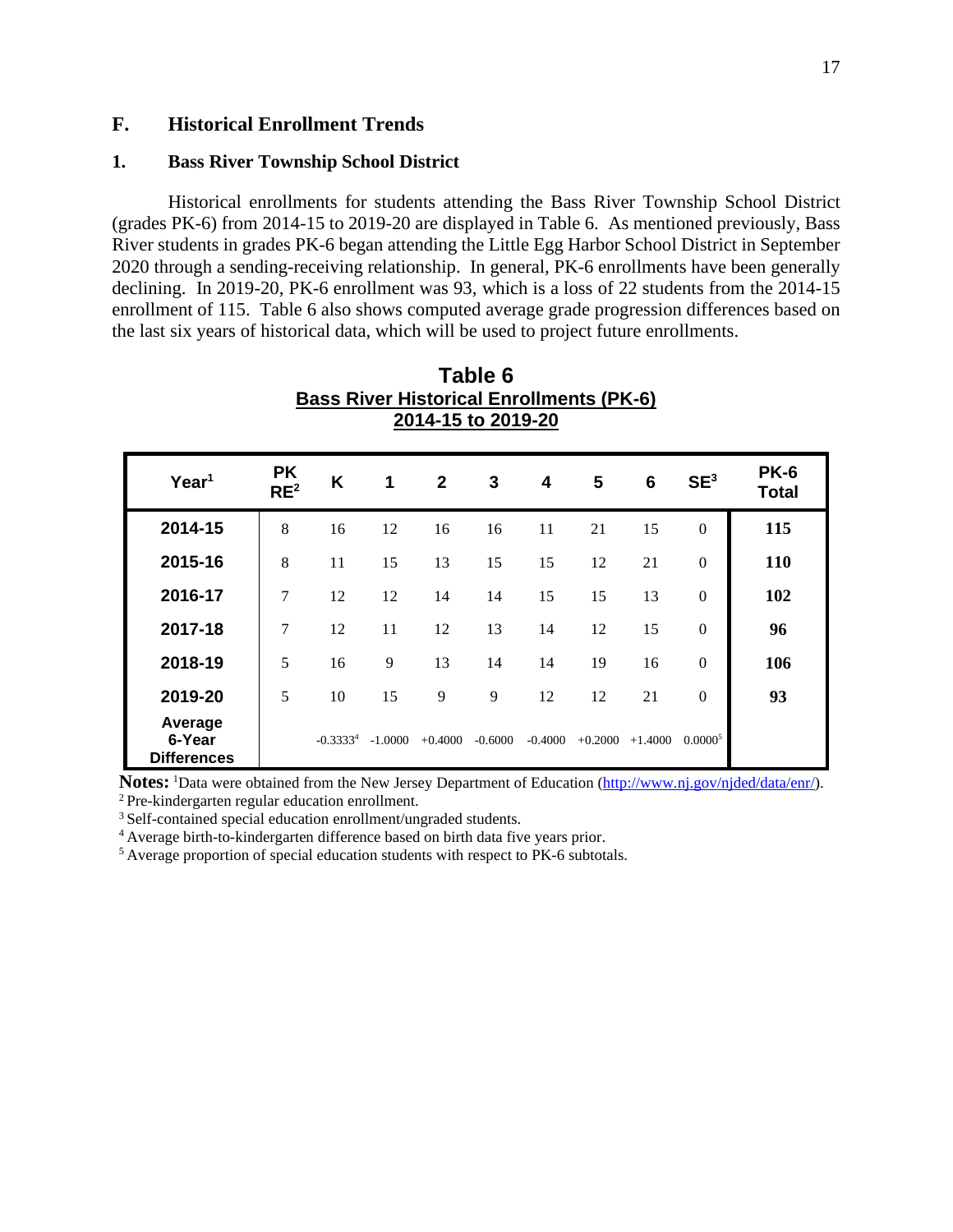# **2. Eagleswood Township School District**

Historical enrollments for students attending the Eagleswood Township School District (grades PK-6) from 2014-15 to 2019-20 are shown in Table 7. In the last four years, enrollments (PK-6) have been slowly declining. Enrollment was 129 in 2019-20, which is slightly lower than the 2014-15 enrollment of 136. Table 7 also shows computed average grade progression differences based on the last six years of historical data, which will be used to project future enrollments.

**Table 7**

| <b>Eagleswood Historical Enrollments (PK-6)</b><br>2014-15 to 2019-20 |                              |             |           |              |           |           |           |           |                 |                      |  |  |
|-----------------------------------------------------------------------|------------------------------|-------------|-----------|--------------|-----------|-----------|-----------|-----------|-----------------|----------------------|--|--|
| Year <sup>1</sup>                                                     | <b>PK</b><br>RE <sup>2</sup> | K           | 1         | $\mathbf{2}$ | 3         | 4         | 5         | 6         | SE <sup>3</sup> | <b>PK-6</b><br>Total |  |  |
| 2014-15                                                               | 16                           | 15          | 18        | 15           | 16        | 17        | 18        | 15        | 6               | 136                  |  |  |
| 2015-16                                                               | 17                           | 14          | 15        | 17           | 23        | 19        | 20        | 21        | 5               | 151                  |  |  |
| 2016-17                                                               | 15                           | 17          | 16        | 15           | 14        | 24        | 19        | 19        | $\overline{2}$  | 141                  |  |  |
| 2017-18                                                               | 15                           | 18          | 15        | 19           | 14        | 15        | 25        | 20        | 1               | 142                  |  |  |
| 2018-19                                                               | 9                            | 17          | 17        | 15           | 22        | 14        | 14        | 20        | $\overline{0}$  | 128                  |  |  |
| 2019-204                                                              | 18                           | 18          | 17        | 14           | 21        | 15        | 13        | 13        | $\Omega$        | 129                  |  |  |
| Average<br>6-Year<br><b>Differences</b>                               |                              | $+1.1667^5$ | $-0.2000$ | $-0.2000$    | $+2.6000$ | $-0.4000$ | $+0.4000$ | $-0.6000$ | $0.0000^6$      |                      |  |  |

Notes: <sup>1</sup>Data were obtained from the New Jersey Department of Education (http://www.nj.gov/njded/data/enr/).

<sup>2</sup>Pre-kindergarten regular education enrollment.

<sup>3</sup> Self-contained special education enrollment/ungraded students.

<sup>4</sup>Corrected enrollment data as provided by the Eagleswood Township School District.

<sup>5</sup> Average birth-to-kindergarten difference based on birth data five years prior.

<sup>6</sup> Average proportion of special education students with respect to PK-6 subtotals based on the last two years of historical data.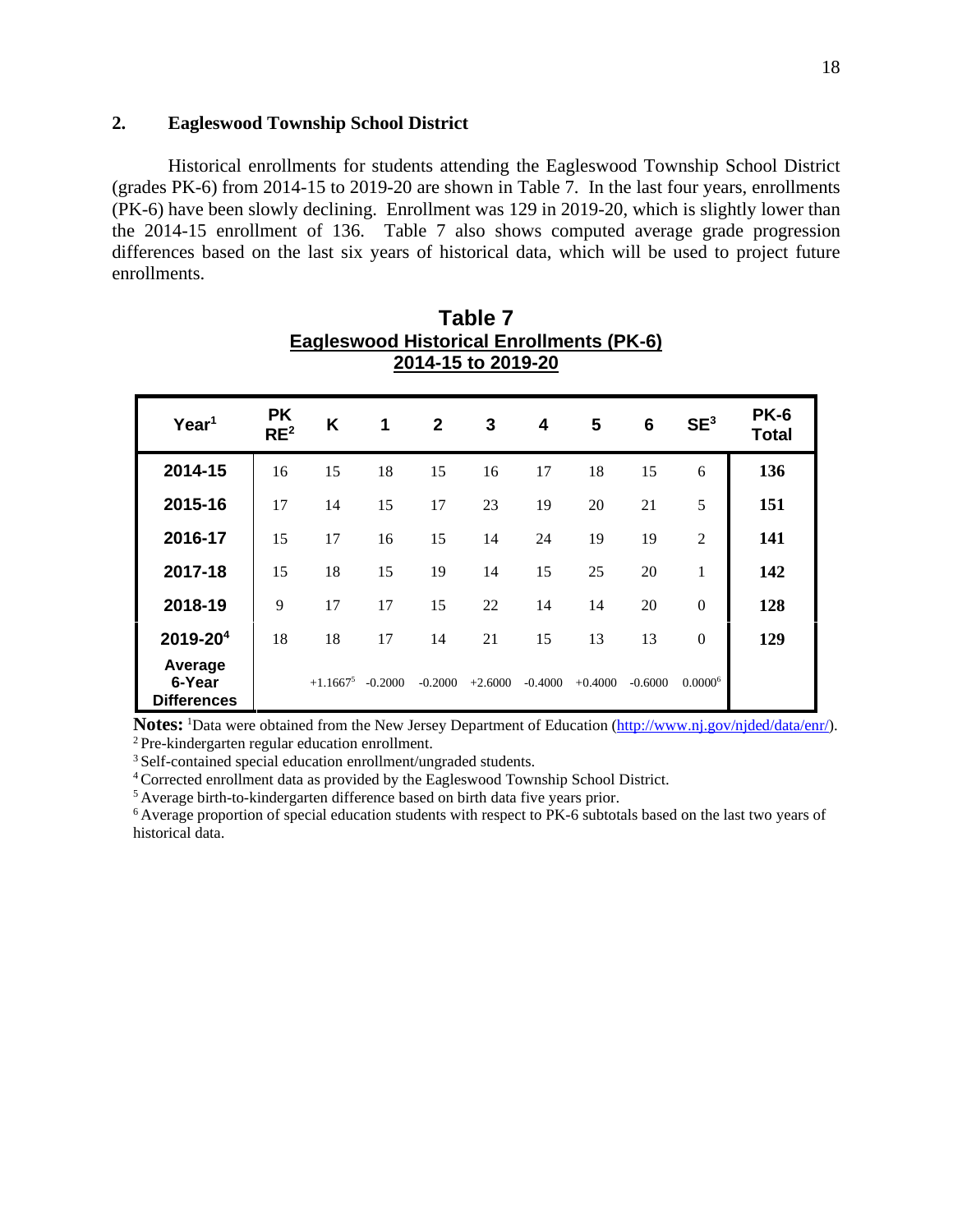# **3. Little Egg Harbor School District**

Historical enrollments for students attending the Little Egg Harbor School District (grades PK-6) from 2014-15 to 2019-20 are displayed in Table 8. During this time period, enrollments (PK-6) have been fairly stable, ranging from 1,570-1,617. In 2019-20, enrollment was 1,614, which is nearly unchanged from the 2014-15 enrollment of 1,608. Table 8 also shows computed average survival ratios based on the last five years of historical data, which will be used to project future enrollments.

**Table 8** 

| Little Egg Harbor Historical Enrollments (PK-6)<br>2014-15 to 2019-20 |                              |                     |        |                |        |        |        |        |                 |                             |  |  |
|-----------------------------------------------------------------------|------------------------------|---------------------|--------|----------------|--------|--------|--------|--------|-----------------|-----------------------------|--|--|
| Year <sup>1</sup>                                                     | <b>PK</b><br>RE <sup>2</sup> | K                   | 1      | $\overline{2}$ | 3      | 4      | 5      | 6      | SE <sup>3</sup> | <b>PK-6</b><br><b>Total</b> |  |  |
| 2014-15                                                               | 265                          | 177                 | 172    | 189            | 194    | 175    | 173    | 179    | 84              | 1,608                       |  |  |
| 2015-16                                                               | 267                          | 167                 | 190    | 169            | 172    | 182    | 172    | 164    | 89              | 1,572                       |  |  |
| 2016-17                                                               | 270                          | 171                 | 160    | 180            | 166    | 171    | 189    | 173    | 90              | 1,570                       |  |  |
| 2017-18                                                               | 276                          | 169                 | 171    | 163            | 179    | 164    | 175    | 189    | 86              | 1,572                       |  |  |
| 2018-19                                                               | 305                          | 168                 | 172    | 173            | 158    | 178    | 167    | 182    | 114             | 1,617                       |  |  |
| 2019-20                                                               | 321                          | 171                 | 163    | 175            | 172    | 160    | 179    | 176    | 97              | 1,614                       |  |  |
| Average<br><b>5-Year Ratios</b>                                       |                              | 0.9799 <sup>4</sup> | 0.9865 | 0.9988         | 0.9851 | 0.9973 | 1.0214 | 1.0249 | $0.0637^{5}$    |                             |  |  |

**Notes:** <sup>1</sup>Data were obtained from the New Jersey Department of Education (http://www.nj.gov/njded/data/enr/). <sup>2</sup>Pre-kindergarten regular education enrollment.

<sup>3</sup> Self-contained special education enrollment/ungraded students.

<sup>4</sup> Average birth-to-kindergarten ratio based on birth data five years prior using the last six years of historical data. <sup>5</sup> Average proportion of special education students with respect to PK-6 subtotals.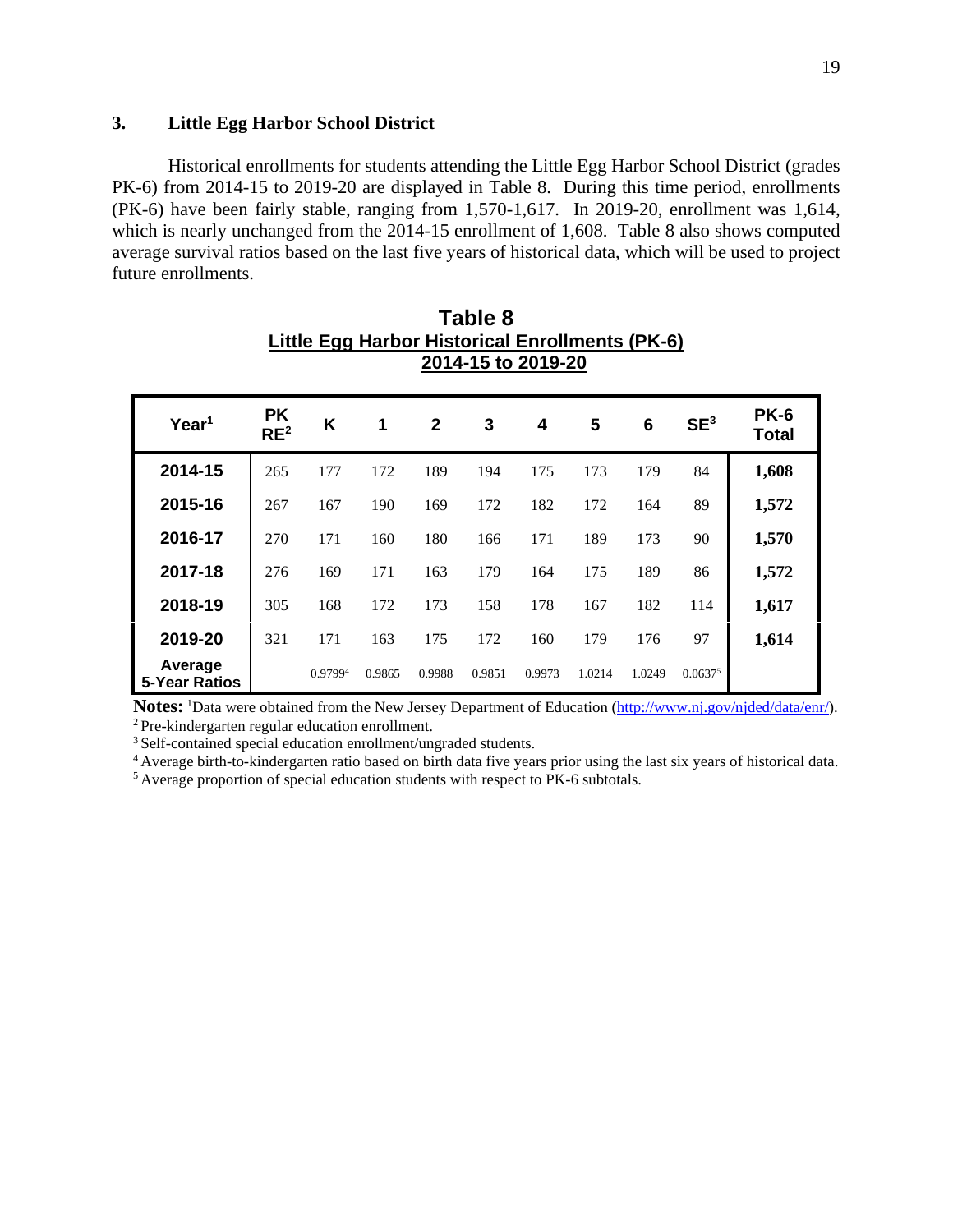# **4. Tuckerton School District**

Historical enrollments for students attending the Tuckerton School District (PK-6) from 2014-15 to 2019-20 are shown in Table 9. Enrollments (PK-6) slowly declined through 2017-18 before reversing trend. In the last year, enrollments increased by 36 students, which is primarily due to the expansion of the existing pre-kindergarten program. In 2019-20, enrollment was 328, which is nearly unchanged from the 2014-15 enrollment of 331. Table 9 also shows computed average survival ratios based on the last five years of historical data, which will be used to project future enrollments.

> **Table 9 Tuckerton Historical Enrollments (PK-6)**

| 2014-15 to 2019-20              |                              |                     |        |              |        |                         |        |                 |                 |                             |  |
|---------------------------------|------------------------------|---------------------|--------|--------------|--------|-------------------------|--------|-----------------|-----------------|-----------------------------|--|
| Year <sup>1</sup>               | <b>PK</b><br>RE <sup>2</sup> | K                   | 1      | $\mathbf{2}$ | 3      | $\overline{\mathbf{4}}$ | 5      | $6\phantom{1}6$ | SE <sup>3</sup> | <b>PK-6</b><br><b>Total</b> |  |
| 2014-15                         | 16                           | 52                  | 43     | 33           | 44     | 38                      | 61     | 38              | 6               | 331                         |  |
| 2015-16                         | 15                           | 35                  | 41     | 46           | 35     | 45                      | 30     | 63              | 6               | 316                         |  |
| 2016-17                         | 12                           | 35                  | 29     | 39           | 42     | 38                      | 42     | 32              | 11              | 280                         |  |
| 2017-18                         | 15                           | 32                  | 35     | 30           | 38     | 41                      | 35     | 37              | 15              | 278                         |  |
| 2018-19                         | 21                           | 39                  | 36     | 29           | 31     | 43                      | 42     | 36              | 15              | 292                         |  |
| 2019-20                         | 55                           | 42                  | 40     | 34           | 36     | 32                      | 40     | 41              | 8               | 328                         |  |
| Average<br><b>5-Year Ratios</b> |                              | 1.0632 <sup>4</sup> | 0.9948 | 0.9397       | 1.0405 | 1.0564                  | 0.9523 | 0.9881          | $0.0443^{5}$    |                             |  |

**Notes:** <sup>1</sup>Data were obtained from the New Jersey Department of Education (http://www.nj.gov/njded/data/enr/).

<sup>2</sup>Pre-kindergarten regular education enrollment.

<sup>3</sup> Self-contained special education enrollment/ungraded students.

<sup>4</sup>Average birth-to-kindergarten ratio based on birth data five years prior using the last four years of historical data.

<sup>5</sup>Average proportion of special education students with respect to PK-6 subtotals based on the last four years of historical data.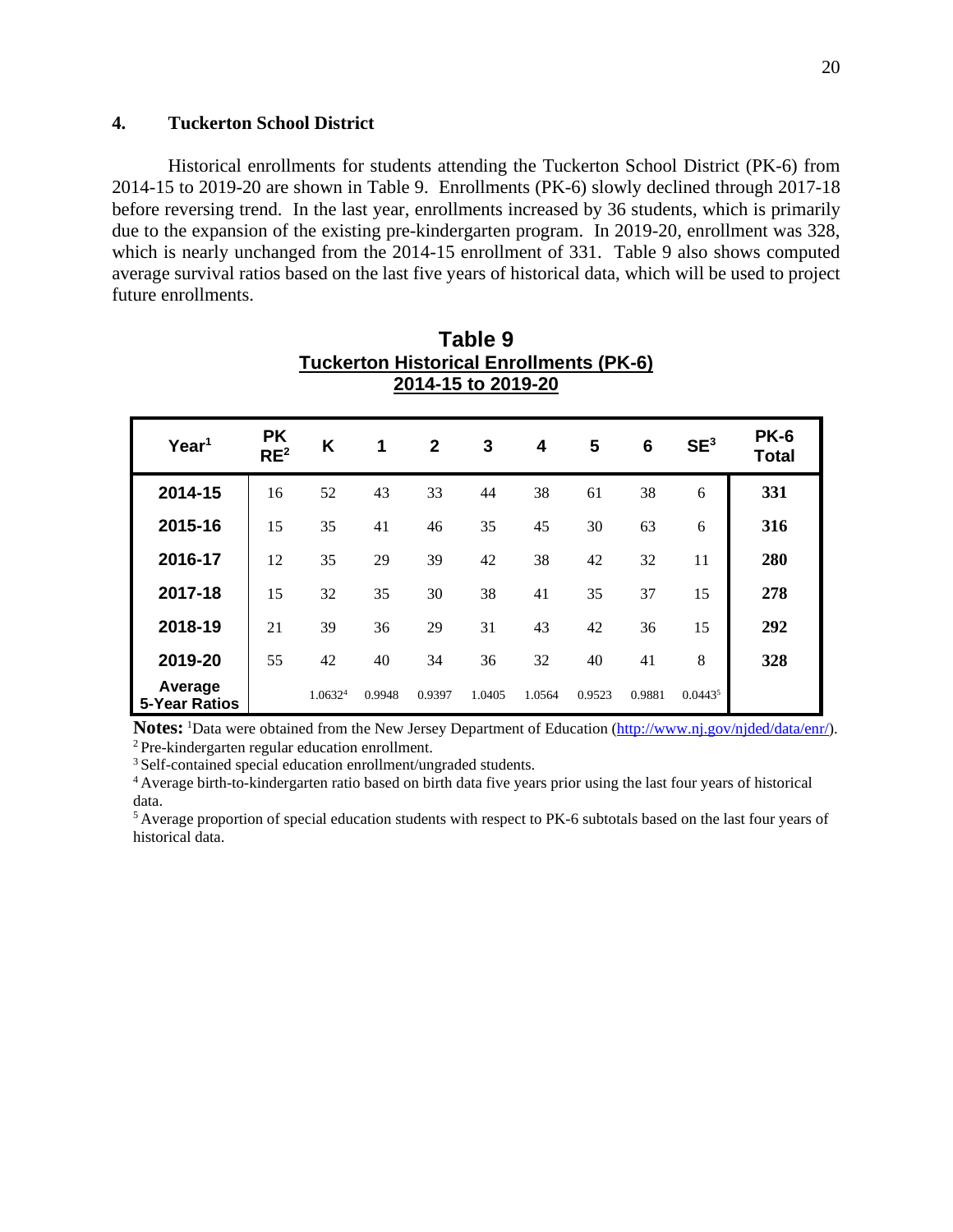# **5. Pinelands Regional School District**

Table 10 shows historical enrollments of students attending Pinelands Regional (grades 7- 12) from 2014-15 to 2019-20. Historical enrollments are also shown by the district's current grade configuration (7-8 and 9-12). While the district has not maintained this configuration over this time period, the data are shown according to the new configuration so that historical comparisons could be made.

In general, enrollments (7-12) have been slowly declining. In 2019-20, enrollment was 1,512, which is a loss of 68.5 students from the 2014-15 enrollment of 1,580.5. For grades 7-8, enrollments have been fairly stable in the last six years, ranging from 508-552 students per year. In 2019-20, enrollment was 542, which is slightly lower than the 2014-15 enrollment of 552. For grades 9-12, enrollments, in general, have been slowly declining. A total of 970 students were in grades 9-12 in 2019-20, which is a loss of 59 students from the 2014-15 enrollment of 1,029.

| Filielahus Regional Historical Enforments (7-12)<br>2014-15 to 2019-20 |                     |                     |        |        |        |        |                     |                  |                          |                   |  |  |
|------------------------------------------------------------------------|---------------------|---------------------|--------|--------|--------|--------|---------------------|------------------|--------------------------|-------------------|--|--|
| Year <sup>1</sup>                                                      | $\overline{7}$      | 8                   | 9      | 10     | 11     | 12     | SE <sup>2</sup>     | $7 - 8$<br>Total | $9 - 12$<br><b>Total</b> | $7 - 12$<br>Total |  |  |
| 2014-15                                                                | 262                 | 269                 | 241    | 265.5  | 237    | 240    | 66                  | 552              | 1,029                    | 1,580.5           |  |  |
| 2015-16                                                                | 254                 | 221                 | 269.5  | 249    | 243.5  | 233    | 83                  | 508              | 1,045                    | 1,553             |  |  |
| 2016-17                                                                | 254                 | 239                 | 218    | 276.5  | 219.5  | 246    | 115.5               | 540              | 1,029                    | 1,568.5           |  |  |
| 2017-18                                                                | 235                 | 261                 | 229    | 236    | 246    | 223.5  | 113                 | 542              | 1,002                    | 1,543.5           |  |  |
| 2018-19                                                                | 256                 | 231                 | 250    | 218    | 212    | 236.5  | 119                 | 537              | 986                      | 1,522.5           |  |  |
| 2019-20                                                                | 257                 | 250                 | 247    | 231    | 199.5  | 215    | 112.5               | 542              | 970                      | 1,512             |  |  |
| Average<br><b>6-Year Ratios</b>                                        | 0.9914 <sup>3</sup> | 0.9820 <sup>4</sup> | 0.9947 | 1.0035 | 0.9004 | 0.9974 | 0.0809 <sup>5</sup> |                  |                          |                   |  |  |

**Table 10 Pinelands Regional Historical Enrollments (7-12)**

**Notes:** <sup>1</sup>Data were obtained from the New Jersey Department of Education (http://www.nj.gov/njded/data/enr/). <sup>2</sup>Self-contained special education enrollment/ungraded students.

 $3$ Computed using aggregated  $6<sup>th</sup>$  grade enrollments from the four elementary sending districts.

<sup>4</sup>Average ratio based on five years of historical data.

 ${}^{5}$ Average proportion of special education students with respect to 7-12 subtotals based on the last four years of historical data.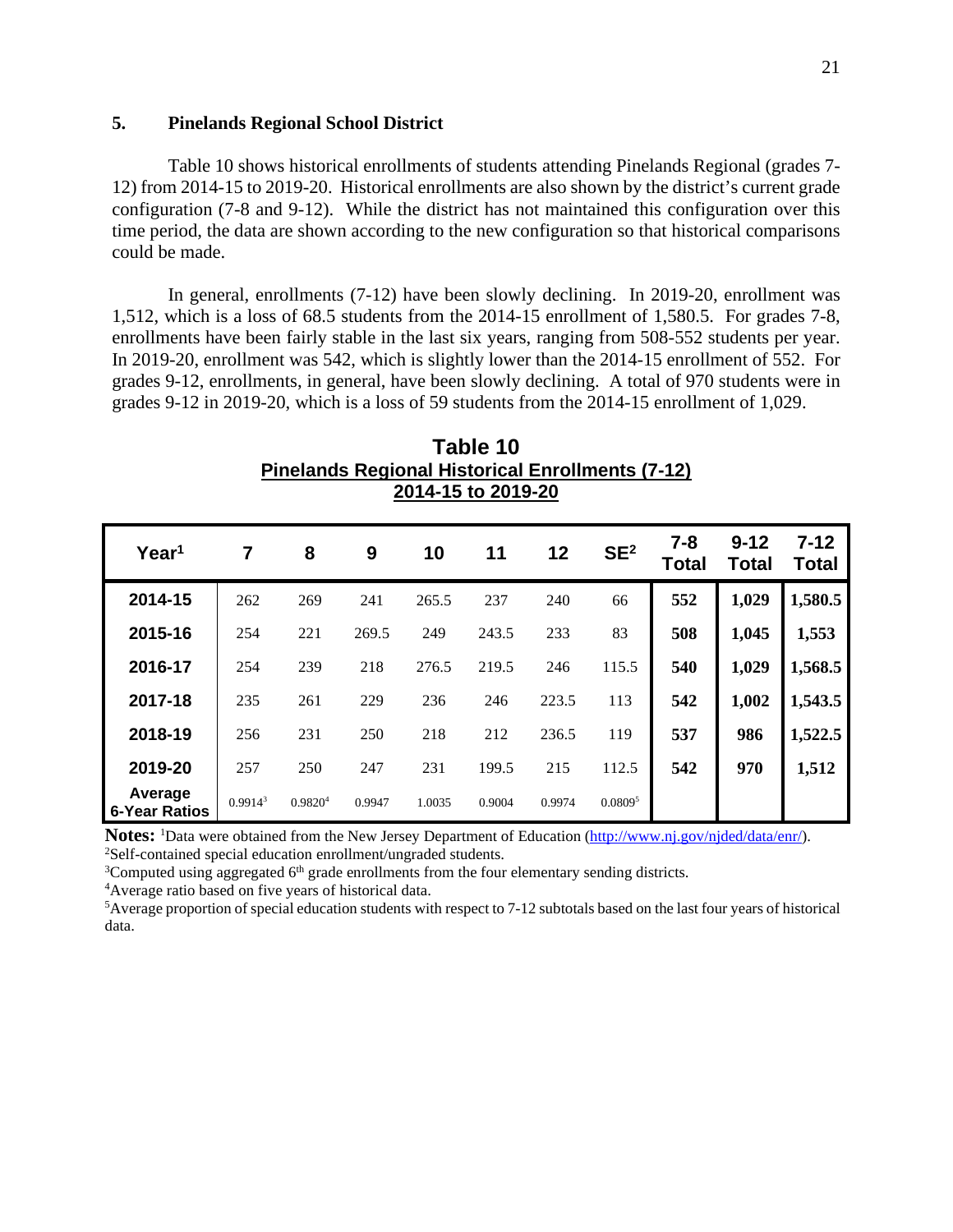# **G. Birth Data**

Kindergarten enrollments were calculated as follows: birth data, lagged five years behind its respective kindergarten class, were used to calculate the survival ratio for each birth-tokindergarten cohort. For instance, in 2014, there were 185 births in Little Egg Harbor. Five years later (the 2019-20 school year), 171 children enrolled in kindergarten, which is equal to a survival ratio of 0.9243 from birth to kindergarten. Birth counts and birth-to-kindergarten survival ratios are displayed in Table 11 for Bass River, Eagleswood, Little Egg Harbor, and Tuckerton. Pinelands Regional is excluded in the following table as the district does not educate kindergarten students and births are not needed to project high school enrollments. Birth-to-kindergarten survival ratios greater than 1.000 indicate that some children are born outside of a community's boundaries and are attending kindergarten in the school district five years later, i.e. an inward migration of children into the district. This type of inward migration is typical in school districts with excellent reputations, because the appeal of a good school district draws families into the community. Inward migration is also seen in communities where there are a large number of new housing starts (or home resales), with families moving into the community having children of age to attend kindergarten. Birth-to-kindergarten survival ratios that are below 1.000 indicate that a number of children born within a community are not attending kindergarten in the school district five years later. This is common in communities where a high proportion of children attend private, parochial, charter, or out-of-district special education facilities, or where there is a net migration of families moving out of the community. It is also common in school districts that have a half-day kindergarten program where parents choose to send their child to a private full-day kindergarten for the first year. It should be noted that all of the school districts have had full-day kindergarten programs through the historical enrollment period, 2014-15 to 2019-20.

|                   |               | <b>Bass River</b>                                        |                                 |               | Eagleswood                                               |                                 |               | <b>Little Egg Harbor</b>                                 |                                 |               | <b>Tuckerton</b>                                         |                                   |
|-------------------|---------------|----------------------------------------------------------|---------------------------------|---------------|----------------------------------------------------------|---------------------------------|---------------|----------------------------------------------------------|---------------------------------|---------------|----------------------------------------------------------|-----------------------------------|
| Year <sup>1</sup> | <b>Births</b> | Kinder-<br>garten<br><b>Students</b><br>5 years<br>Later | B-K<br><b>Survival</b><br>Ratio | <b>Births</b> | Kinder-<br>garten<br><b>Students</b><br>5 years<br>Later | B-K<br><b>Survival</b><br>Ratio | <b>Births</b> | Kinder-<br>garten<br><b>Students</b><br>5 years<br>Later | B-K<br><b>Survival</b><br>Ratio | <b>Births</b> | Kinder-<br>garten<br><b>Students</b><br>5 years<br>Later | $B-K$<br><b>Survival</b><br>Ratio |
| 2009              | 21            | 16                                                       | 0.7619                          | 12            | 15                                                       | 1.2500                          | 201           | 177                                                      | 0.8806                          | 38            | 52                                                       | 1.3684                            |
| 2010              | 10            | 11                                                       | 1.1000                          | 17            | 14                                                       | 0.8235                          | 159           | 167                                                      | 1.0503                          | 53            | 35                                                       | 0.6604                            |
| 2011              | 10            | 12                                                       | 1.2000                          | 19            | 17                                                       | 0.8947                          | 190           | 171                                                      | 0.9000                          | 41            | 35                                                       | 0.8537                            |
| 2012              | 14            | 12                                                       | 0.8571                          | 13            | 18                                                       | 1.3846                          | 178           | 169                                                      | 0.9494                          | 34            | 32                                                       | 0.9412                            |
| 2013              | 9             | 16                                                       | 1.7778                          | 17            | 17                                                       | 1.0000                          | 143           | 168                                                      | 1.1748                          | 31            | 39                                                       | 1.2581                            |
| 2014              | 15            | 10                                                       | 0.6667                          | 14            | 18                                                       | 1.2857                          | 185           | 171                                                      | 0.9243                          | 35            | 42                                                       | 1.2000                            |
| 2015              | 7             | N/A                                                      | N/A                             | 21            | N/A                                                      | N/A                             | 184           | N/A                                                      | N/A                             | 45            | N/A                                                      | N/A                               |
| 2016              | 6             | N/A                                                      | N/A                             | 15            | N/A                                                      | N/A                             | 169           | N/A                                                      | N/A                             | 39            | N/A                                                      | N/A                               |
| 2017              | 12            | N/A                                                      | N/A                             | 19            | N/A                                                      | N/A                             | 165           | N/A                                                      | N/A                             | 28            | N/A                                                      | N/A                               |
| 2018              | 12            | N/A                                                      | N/A                             | 20            | N/A                                                      | N/A                             | 171           | N/A                                                      | N/A                             | 32            | N/A                                                      | N/A                               |
| 2019              | 13            | N/A                                                      | N/A                             | 18            | N/A                                                      | N/A                             | 169           | N/A                                                      | N/A                             | 25            | N/A                                                      | N/A                               |

**Table 11 Birth Counts and Historical Birth-to-Kindergarten Survival Ratios** 

**Note:** <sup>1</sup>Birth data were provided by the New Jersey Center for Health Statistics from 2009-2019.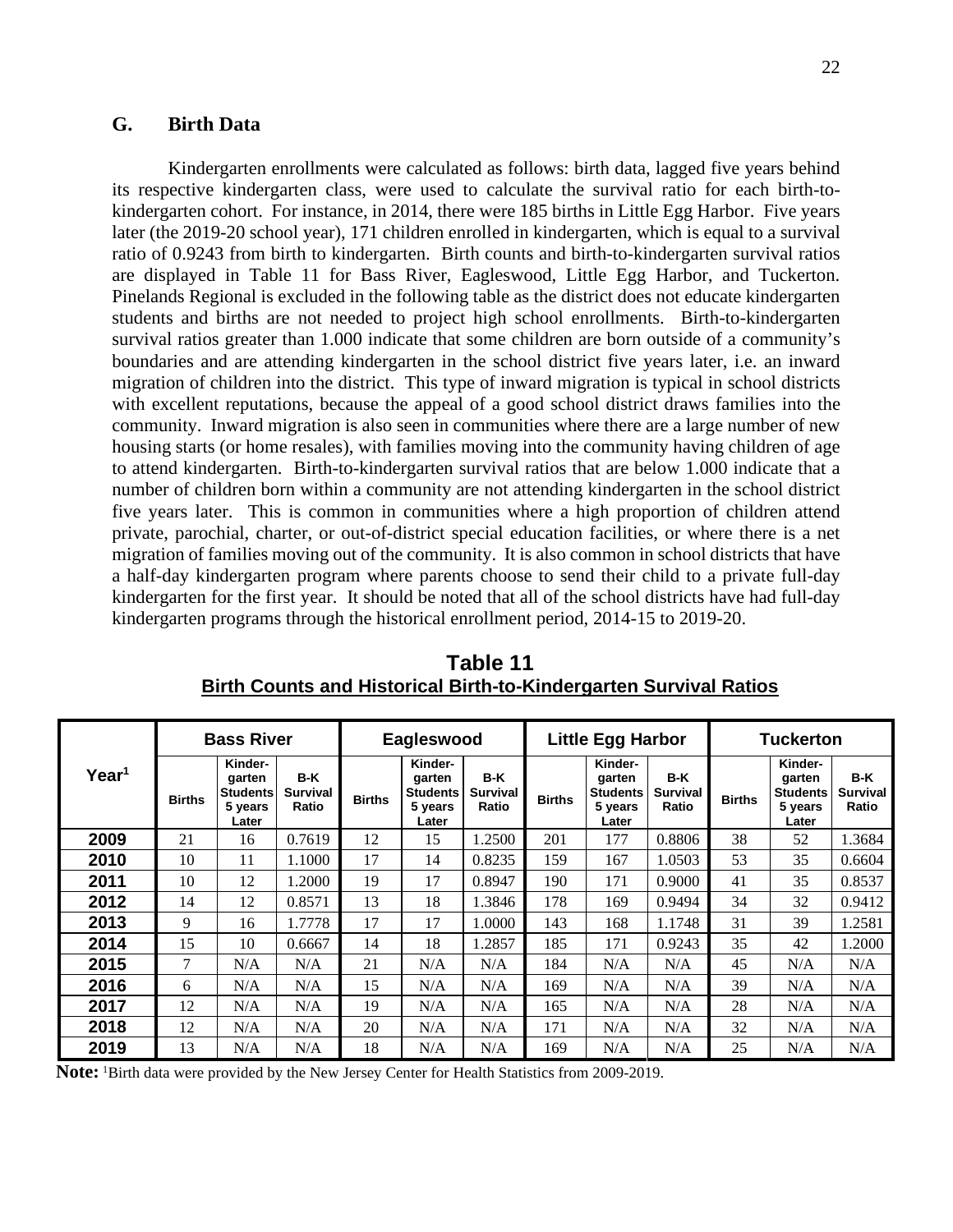Birth-to-kindergarten survival ratios have been inconsistent in each community, which is a function of the very small birth and kindergarten counts in Bass River, Eagleswood, and Tuckerton, leading to increased variability. In Bass River, birth-to-kindergarten survival ratios have been below 1.000 in three of the last six years, ranging from 0.6667-1.7778. In Eagleswood, birth-to-kindergarten survival ratios have been above 1.000 in four of the last six years, ranging from 0.8235-1.3846. In Little Egg Harbor, the survival ratios were below 1.000 in four of the last six years, ranging from 0.8806-1.1748. Finally, in Tuckerton, the birth-to-kindergarten survival ratios have been below 1.000 in three of the last six years, ranging from 0.6604-1.3684.

Geocoded birth data were provided by the New Jersey Center for Health Statistics ("NJCHS") from 2009-2019 by assigning geographic coordinates to a birth mother based on her street address. Of the four communities, Little Egg Harbor consistently has had the greatest number of births during this time period. As shown in Figure 2, the number of births in Little Egg Harbor has declined from 201 in 2009 to 169 in 2019, which are 32 fewer births. Tuckerton, which has had the second-greatest number of births over this time period, also has fewer births in 2019 (25) as compared to 2009 (38). In Bass River and Eagleswood, there is not a clearly defined increasing or declining trend in the birth rate. The annual number of births has ranged from 6-21 in Bass River and 12-21 in Eagleswood.



**Figure 2 Historical Birth Counts by Community 2009-2019**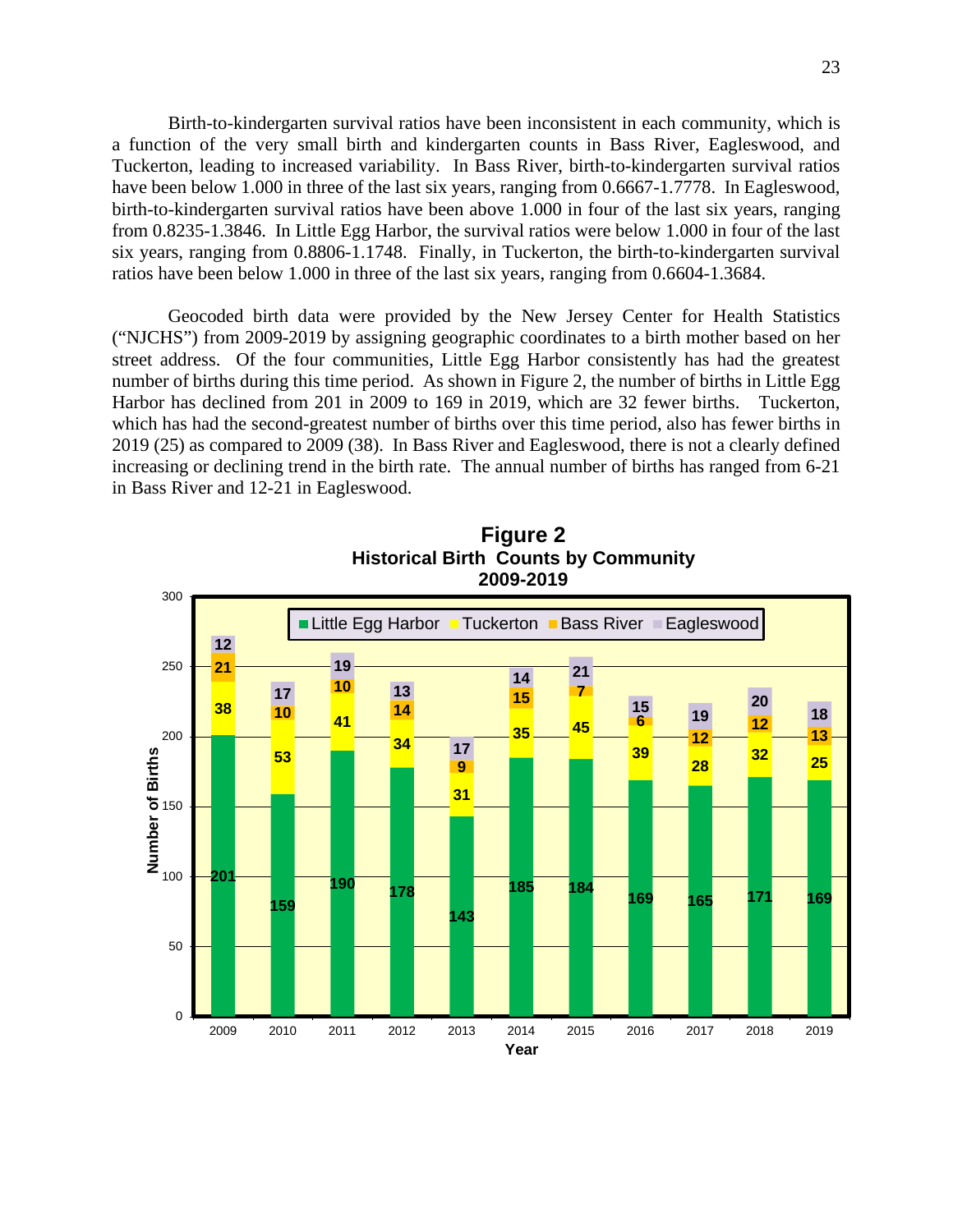# **H. Potential New Housing**

Representatives from Bass River, Eagleswood, Little Egg Harbor, and Tuckerton provided information regarding current and future development in their respective communities. A list of proposed and approved developments in each municipality, if any, will follow and includes the number of units, housing type, and project status. New houses to be built on single in-fill lots, or the subdivision of existing lots, or homes that are built after the demolition of an existing older home, were excluded. In the latter instance, there is no net gain in the number of housing units.

# **1. Bass River**

In Bass River, there are no residential developments under construction, nor are there applications for residential subdivisions before the planning board. Future construction is limited as Bass River is one of 56 municipalities in southern New Jersey that have land contained within the Pinelands National Reserve, which is a protected natural area.

Regarding historical new construction, the number of certificates of occupancy ("CO") is shown for each community from 2015-2019 in Table 12. In the last five years, only seven (7) COs were issued for single- or two-family homes in Bass River, which is the lowest of the four communities.

|              | <b>Bass River</b><br>Year |                                          |                  |               | Eagleswood                               |       |               | <b>Little Egg</b><br><b>Harbor</b> |       | <b>Tuckerton</b> |                                   |                  |
|--------------|---------------------------|------------------------------------------|------------------|---------------|------------------------------------------|-------|---------------|------------------------------------|-------|------------------|-----------------------------------|------------------|
|              | 1&2<br>Family             | Multi-<br>Family/<br>Mixed<br><b>Use</b> | Total            | 1&2<br>Family | Multi-<br>Family/<br>Mixed<br><b>Use</b> | Total | 1&2<br>Family | Multi-<br>Family/<br>Mixed<br>Use  | Total | 1&2<br>Family    | Multi-<br>Family/<br>Mixed<br>Use | Total            |
| 2015         | $\overline{2}$            | $\overline{0}$                           | $\overline{2}$   | 4             | $\overline{0}$                           | 4     | 182           | 3                                  | 185   | $\overline{0}$   | $\overline{0}$                    | $\boldsymbol{0}$ |
| 2016         | $\overline{2}$            | $\overline{0}$                           | $\overline{2}$   | 4             | $\overline{0}$                           | 4     | 133           | 1                                  | 134   | 1                | $\overline{0}$                    | 1                |
| 2017         | $\Omega$                  | $\theta$                                 | $\boldsymbol{0}$ | 8             | $\theta$                                 | 8     | 108           | $\overline{2}$                     | 110   | 3                | 2                                 | 5                |
| 2018         | $\theta$                  | $\overline{0}$                           | $\bf{0}$         | 6             | $\overline{0}$                           | 6     | 58            | 57                                 | 115   | 12               | $\overline{0}$                    | 12               |
| 2019         | 3                         | $\theta$                                 | 3                | 4             | $\theta$                                 | 4     | 58            | $\theta$                           | 58    | 5                | $\theta$                          | 5                |
| <b>Total</b> | 7                         | 0                                        | 7                | 26            | $\bf{0}$                                 | 26    | 539           | 63                                 | 602   | 21               | $\mathbf 2$                       | 23               |

**Table 12 Number of Residential Certificates of Occupancy by Year**

**Source:** New Jersey Department of Community Affairs.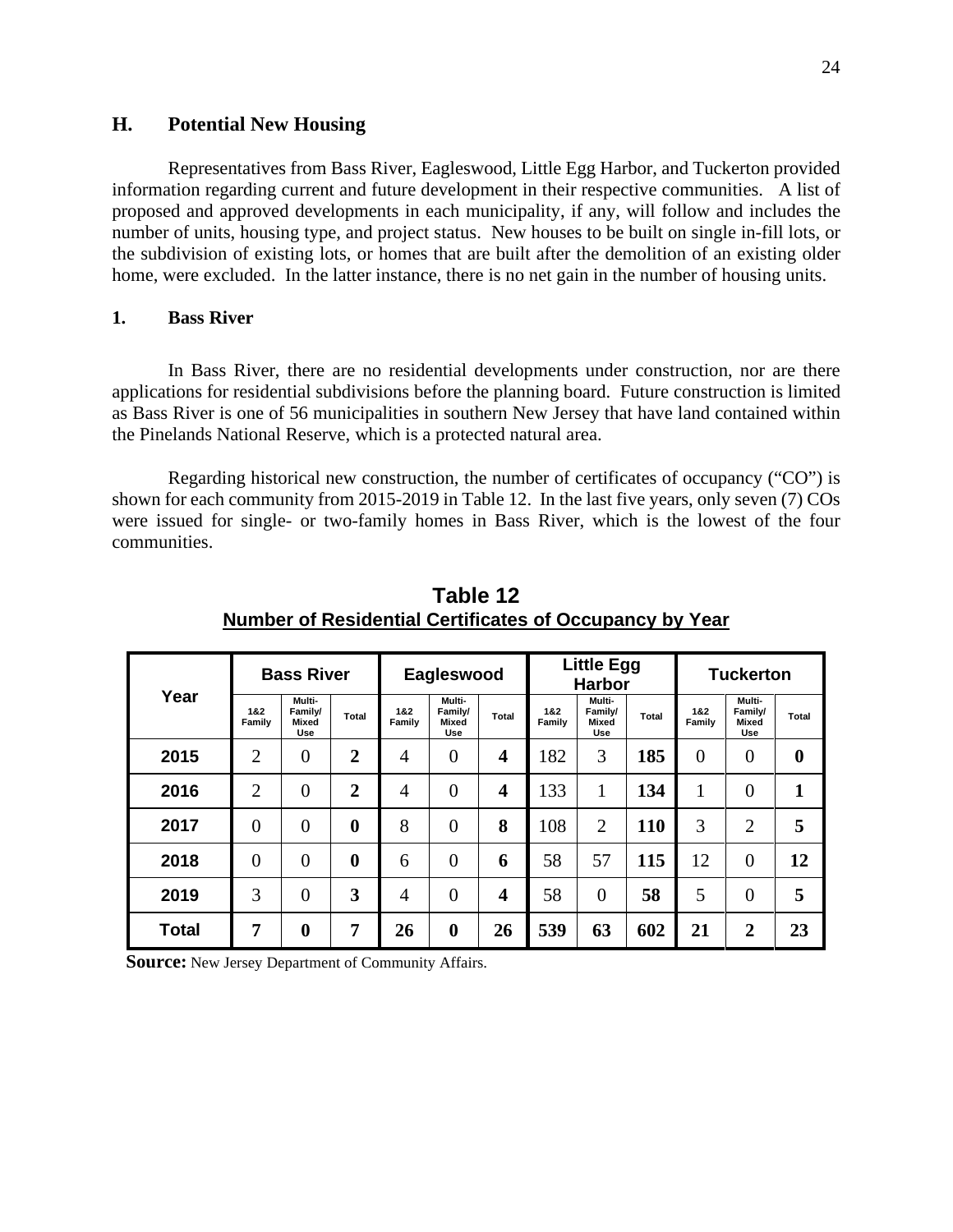# **2. Eagleswood**

In Eagleswood, there is the potential for 21 detached single-family homes in three separate developments as shown in Table 13. The largest development would consist of 15 detached singlefamily homes by 961 Main Street, LLC on Blue Heron Lane.

| <b>Developer</b>     | Location             | <b>Number</b><br>of Units | <b>Housing</b><br>Type    | <b>Project Status/Notes</b>                               |
|----------------------|----------------------|---------------------------|---------------------------|-----------------------------------------------------------|
| 961 Main Street, LLC | 1 Blue Heron<br>Lane | 15                        | Detached<br>Single-Family | Was approved in 2007 but is not yet<br>under construction |
| Henn                 | Forge Road           | 4                         | Detached<br>Single-Family | Not yet approved- to be heard by the<br>Land Use Board.   |
| <b>Finelli</b>       | Forge Road           |                           | Detached<br>Single-Family | Not yet approved- to be heard by the<br>Land Use Board.   |
| <b>Total</b>         |                      | 21                        |                           |                                                           |

**Table 13 Proposed and Approved New Housing in Eagleswood** 

**Source:** Ms. Kathleen Wells, Eagleswood Township Land Use Board Secretary

In the process of determining how many children will come from the new housing units, Who Lives in New Jersey Housing?<sup>2</sup>, published by the Rutgers University Center for Urban Policy Research ("CUPR"), was utilized. The resource provides housing multipliers (student yields) based on housing type, number of bedrooms, housing value, housing tenure (ownership versus rental), and whether the housing units are market-rate or affordable. To project the number of public school children per housing unit, several additional assumptions were made:

- 1. The student yield multipliers used from CUPR are from a sample of New Jersey homes and these multipliers would be representative of the families moving into Eagleswood.
- 2. All market-rate detached single-family homes were assumed to have 4-5 bedrooms and the following student yield multiplier: 0.848

A total of 18 public school children in grades K-12 are projected to be generated from the new housing developments.

With respect to historical residential construction, 26 COs were issued for single- or twofamily homes in Eagleswood from 2015-2019 as shown in Table 12.

When determining the impact of future new housing, it should be clearly stated that enrollment projections utilize cohort survival ratios that do take into account prior new home construction growth. Children who move into new homes during the historical period are captured by the survival ratios, as these ratios will be used to project future enrollments. Therefore, it is

<sup>&</sup>lt;sup>2</sup> Listokin, David, et al. (2006). Who Lives in New Jersey Housing?, Rutgers University Center for Urban Policy Research.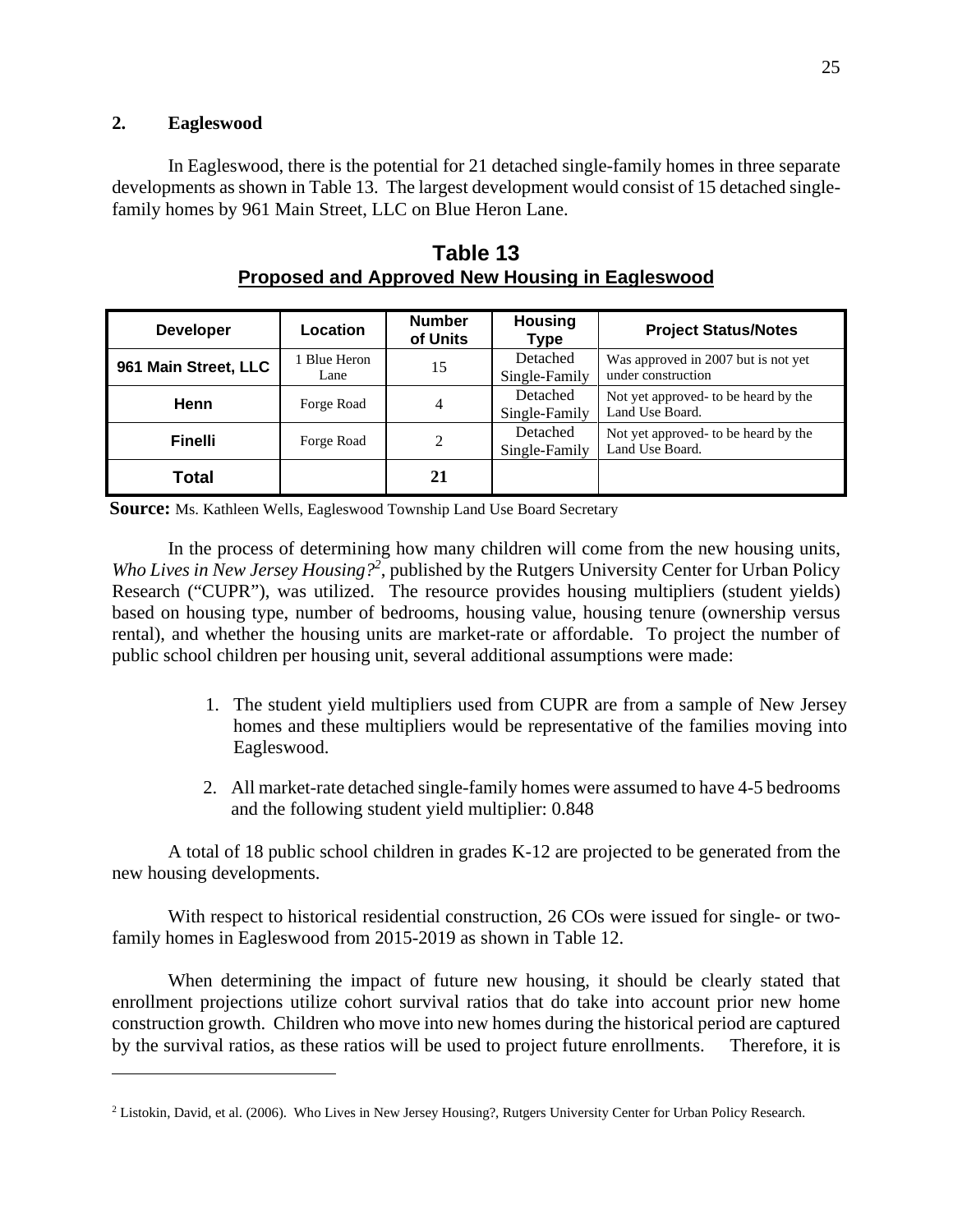not appropriate to add all of the new children generated from future housing units without considering the historical period, as double counting would occur, since the survival ratios have already increased due to the new children. The baseline enrollment projections should only be adjusted if the projected housing growth is significantly greater than prior housing growth. From 2015-2019, there was a gain of 26 housing units in Eagleswood. Based on this data and that 21 housing units are planned, it appears that future residential construction will be less than that which occurred since 2015. Therefore, the baseline enrollment projections were not modified to account for additional children from the new housing developments.

## **3. Little Egg Harbor**

In Little Egg Harbor, there is the potential for one development consisting of 23 detached single-family homes by Little Egg 23, LLC as shown in Table 14. The development, which will be located off of Route 9, recently broke ground.

| <b>Developer</b>   | Location       | <b>Number</b><br>of Units | <b>Housing</b><br><b>Type</b> | <b>Project Status/Notes</b> |
|--------------------|----------------|---------------------------|-------------------------------|-----------------------------|
| Little Egg 23, LLC | Off of Route 9 | 23                        | Detached<br>Single-Family     | Recently broke ground.      |
| <b>Total</b>       |                | 23                        |                               |                             |

**Table 14 Approved New Housing in Little Egg Harbor** 

**Source:** Ms. Robin Schilling, Little Egg Harbor Township Planning Board Secretary

To estimate the number of children from this development, student yields from CUPR were again utilized. It was assumed that the homes would be a mix of 4-5 bedrooms. Using the statewide CUPR multiplier for detached single-family homes (0.848 children per unit), a total of 20 public school children in grades K-12 are projected from this development.

Of the four communities, Little Egg Harbor has had the greatest amount (602 COs) of historical residential construction as shown in Table 12. From 2015-2019, 539 COs were issued for single- or two-family homes and 63 COs were issued for multi-family homes or mixed use units.

As discussed previously, when determining the impact of future new housing, it should be clearly stated that enrollment projections utilize cohort survival ratios that do take into account prior new home construction growth. Children who move into new homes during the historical period are captured by the survival ratios, as these ratios will be used to project future enrollments. Therefore, it is not appropriate to add all of the new children generated from future housing units without considering the historical period, as double counting would occur, since the survival ratios have already increased due to the new children. The baseline enrollment projections should only be adjusted if the projected housing growth is significantly greater than prior housing growth. From 2015-2019, there was a gain of 602 housing units in Little Egg Harbor. Based on this data and that 23 housing units are planned, it appears that future residential construction will be much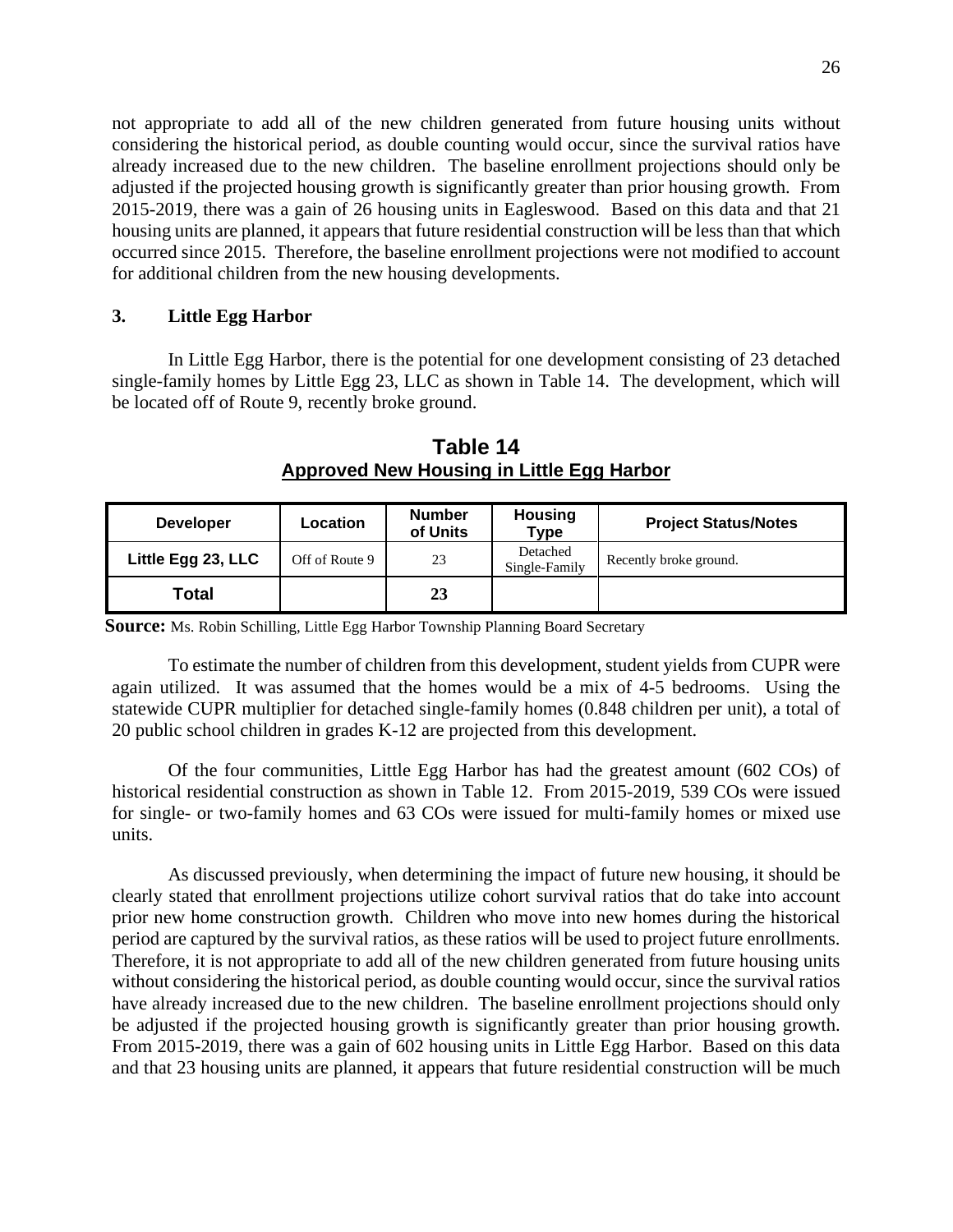less than that which occurred since 2015. Therefore, the baseline enrollment projections were not modified to account for additional children from the new housing development.

## **4. Tuckerton**

In Tuckerton, there are no applications for residential subdivisions before the Land Use Board. However, there is one development of 27 detached single-family homes, known as Yellowbrook, that is nearing completion and occupation as shown in Table 15.

**Table 15 Approved New Housing in Tuckerton** 

| <b>Developer</b> | Location                     | <b>Number</b><br>of Units | <b>Housing</b><br><b>Type</b> | <b>Project Status/Notes</b> |
|------------------|------------------------------|---------------------------|-------------------------------|-----------------------------|
| Yellowbrook      | Off of Wood<br><b>Street</b> | 27                        | Detached<br>Single-Family     | <b>Nearly Completed</b>     |
| Total            |                              | 27                        |                               |                             |

**Source:** Ms. Carol Sceurman, Tuckerton Borough Land Use Board Secretary

Regarding historical construction, 23 COs were issued for single-family, two-family, multi-family, or mixed use units in Tuckerton from 2015-2019 as shown in Table 12.

As discussed previously, when determining the impact of future new housing, it should be clearly stated that enrollment projections utilize cohort survival ratios that do take into account prior new home construction growth. Children who move into new homes during the historical period are captured by the survival ratios, as these ratios will be used to project future enrollments. Therefore, it is not appropriate to add all of the new children generated from future housing units without considering the historical period, as double counting would occur, since the survival ratios have already increased due to the new children. The baseline enrollment projections should only be adjusted if the projected housing growth is significantly greater than prior housing growth. From 2015-2019, there were 23 new housing units built in Tuckerton. Based on this data and that 27 housing units are being constructed, it appears that future residential construction will be similar to that which occurred since 2015. Therefore, the baseline enrollment projections were not modified to account for additional children from the new housing development.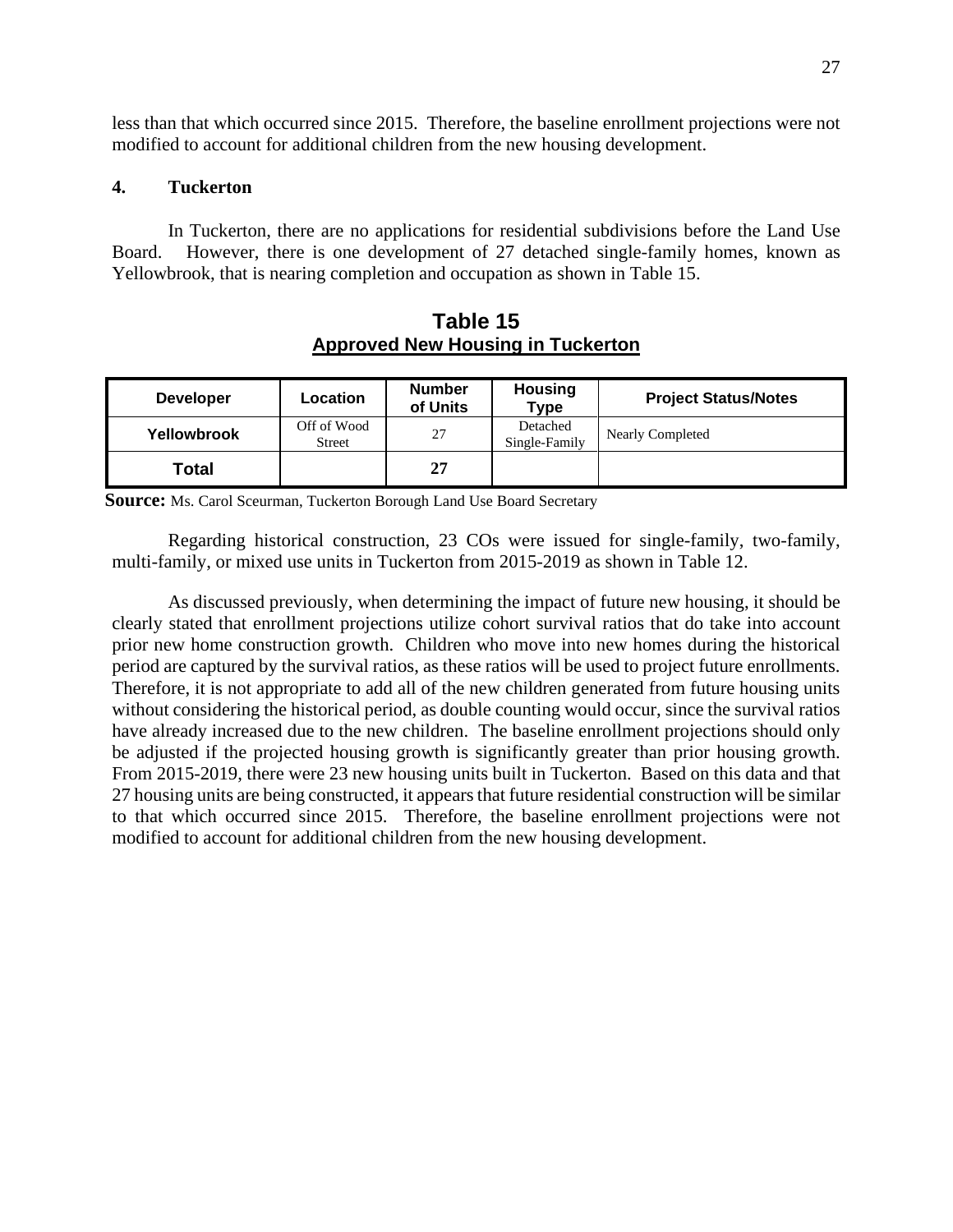# **I. Enrollment Projections**

Enrollments were projected for each grade from 2020-21 through 2029-30 for the Bass River Township School District, the Eagleswood Township School District, Little Egg Harbor School District, Tuckerton School District, and Pinelands Regional. While the Bass River Township School District no longer educates it owns students, the projections are shown to demonstrate the impact on the Little Egg Harbor School District, which began receiving Bass River students in September 2020. The grade-level enrollments from the feeder PK-6 districts also were used to project enrollments at Pinelands Regional.

As discussed previously, enrollments were projected by grade from 2020-21 through 2029- 30, a ten-year period. It should be noted that a five-year projection is more reliable than a ten-year projection. Since birth data are used to project kindergarten students five years later, the ten-year projection in years 6-10 relies on estimated birth counts in order to project the number of kindergarten students. For instance, in the  $8<sup>th</sup>$  year of the ten-year projection, which corresponds to 2027-28, estimated birth data for 2022 would be needed to project the number of kindergarten students. For this reason, elementary projections are much more susceptible to higher error rates in a ten-year projection as compared to middle or high school projections, which rely on either children that have already been born or that are currently enrolled.

Enrollments for the self-contained special education classes were computed by calculating the historical proportions of special education students with respect to the PK-6 and 7-12 subtotals and then multiplying by the future general education subtotals to estimate the future number of self-contained special education students in the PK-6 and 7-12 grade configurations.

With respect to projecting grade-level pre-kindergarten students, an average was computed from historical data in each school district and used to estimate future pre-kindergarten enrollments.

On September 10, 2010, New Jersey Governor Chris Christie signed into law the Interdistrict School Choice Program ("Choice"), which took effect in the 2011-12 school year. This enables students the choice in attending a school outside their district of residence if the selected school is participating in the choice program. The choice school sets the number of openings per grade level. The Tuckerton School District and Pinelands Regional are both Choice school districts. According to each districts' Choice profile on the NJDOE website, the Tuckerton School District will accept seven students in grades K-6 in 2021-22, while Pinelands Regional will accept three students in grades 7-12. Choice students are included in the historical counts shown previously and the forthcoming projections.

As part of the School Funding Reform Act of 2008 ("SFRA"), all school districts in New Jersey are to provide expanded Abbott-quality pre-school programs for at-risk 3- and 4-year olds as outlined in *N.J.A.C.* 6A:13A. The State of New Jersey intends to provide aid for the full-day program based on projected enrollment. School districts categorized as District Factor Group<sup>3</sup> ("DFG") A, B, and CD with a concentration of at-risk pupils equal to or greater than 40 percent,

<sup>&</sup>lt;sup>3</sup> Introduced by the New Jersey Department of Education in 1975, it provides a system of ranking school districts in the state by their socioeconomic status. While the system is no longer used, the number of pre-kindergarten students was determined by the former DFG rankings.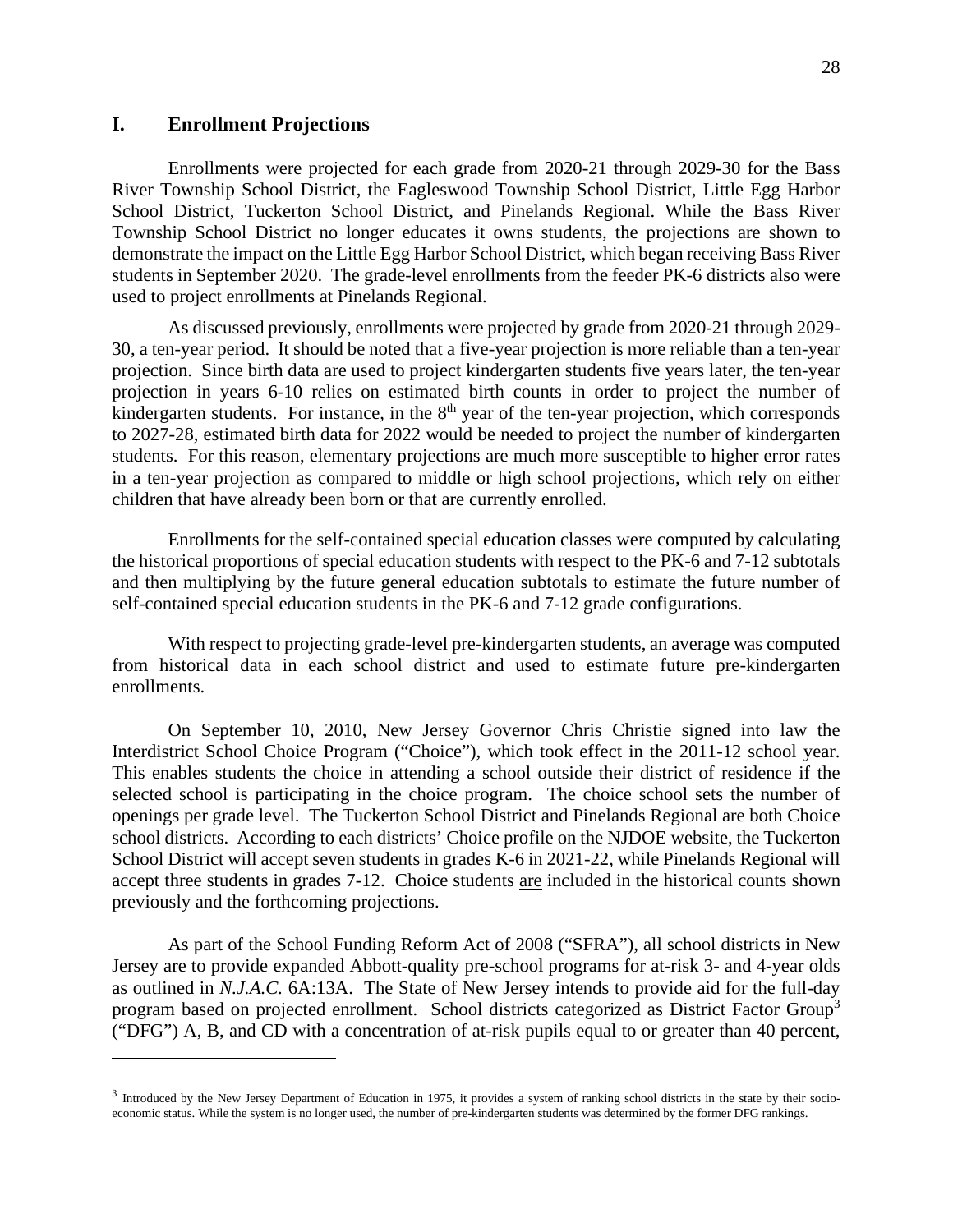must offer a pre-school program to all pre-school aged children regardless of income, known as "Universal" pre-school. For all other school districts, a pre-school program must be offered only to at-risk children, known as "Targeted" preschool. School districts were required to offer these programs to at least 90% of the eligible pre-school children by 2013-14. School districts may educate the pre-school children in district, by outside providers, or through Head Start programs.

Due to budgetary constraints, the NJDOE postponed the roll-out of the program, which was scheduled for the 2009-10 school year. According to a recent conversation with Ms. Karin Garver, Educational Program Development Specialist in the NJDOE Early Childhood Education, there are no plans in the imminent future by the State Legislature to fund the program, which would prevent school districts from implementing the program. The pre-school program would have been rolled out over a five-year period according to the following schedule:

- At least 20% of the eligible pre-school universe in Year 1
- At least 35% of the universe in Year 2
- At least 50% of the universe in Year 3
- At least 65% of the universe in Year 4
- At least 90% of the universe in Year 5

The universe of pre-school children in "Universal" districts is computed by multiplying the 1<sup>st</sup> grade enrollment in 2007-08 by two. The universe of pre-school children in "Targeted" districts is computed by multiplying the  $1<sup>st</sup>$  grade enrollment in 2007-08 by two and then multiplying by the percentage of students (K-12) having free or reduced lunch in the district. As Pinelands Regional does not educate pre-kindergarten children, it is not listed in the forthcoming table. Since the Eagleswood Township School District and Little Egg Harbor School District are "B" districts, they are considered to be "Universal" districts. The Bass River Township School District and the Tuckerton School District are "Targeted" districts. Table 16 shows the potential impact on the school districts if the program were mandated.

| Table 16                                                                   |
|----------------------------------------------------------------------------|
| <b>Estimated Number of Eligible Pre-School Students by School District</b> |
| as Per School Funding Reform Act of 2008                                   |

| <b>School District</b>   | <b>DFG</b><br>(2000) | % Free/<br><b>Reduced</b><br>Lunch | <b>Total</b><br>eligible | Year 1         | Year <sub>2</sub> | Year 3         | Year 4 | Year 5 |
|--------------------------|----------------------|------------------------------------|--------------------------|----------------|-------------------|----------------|--------|--------|
| <b>Bass River</b>        | CD                   | 26.09%                             | 8                        | $\overline{2}$ | 3                 | $\overline{4}$ | 5      | 7      |
| Eagleswood               | B                    | 13.71%                             | 30                       | 6              | 11                | 15             | 20     | 27     |
| <b>Little Egg Harbor</b> | B                    | 32.52%                             | 430                      | 86             | 151               | 215            | 280    | 387    |
| <b>Tuckerton</b>         | CD                   | 36.99%                             | 24                       | 5              | 8                 | 12             | 16     | 22     |

**Source:** New Jersey Department of Education, Division of Early Childhood Education.

For the purpose of this study, it has been assumed that the school districts will educate the pre-school children within their respective districts. As the table shows, the largest impact on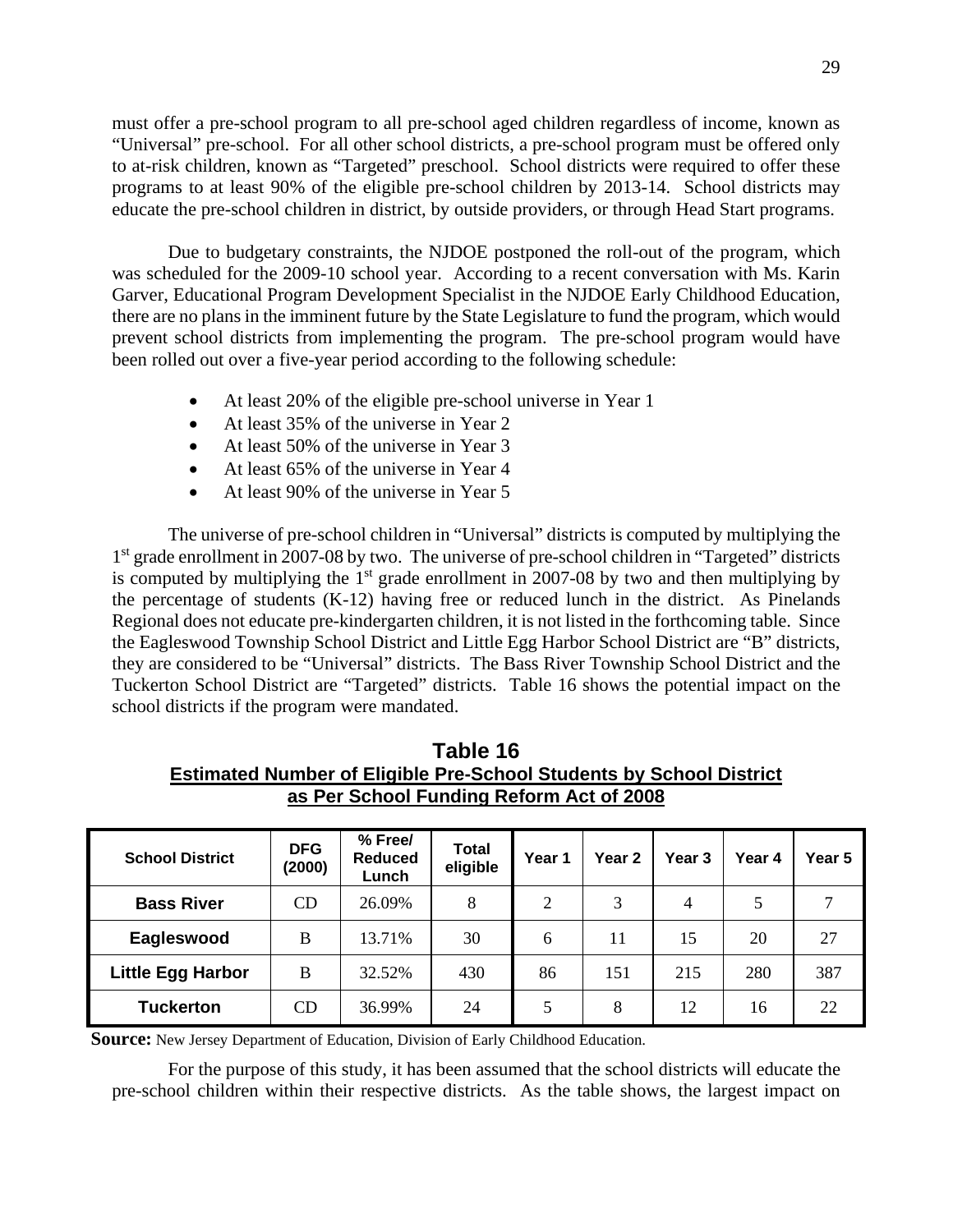enrollment would be in Little Egg Harbor, where 430 children would be eligible for the program. Since it is unclear if and when the program will be funded and subsequently mandated, the forthcoming enrollment projections do not include additional pre-kindergarten students from the SFRA.

In a different pre-school initiative, the administration of Governor Phil Murphy announced the availability of Preschool Education Expansion Aid ("PEEA") in 2018. In September 2018, the first round of funding (\$20.6 million) was publicized, where 31 districts received aid to expand their pre-kindergarten programs. A second round of funding was announced in January 2019, providing 33 additional school districts with roughly \$27 million in funding. The second round targeted districts whose free and reduced lunch percentage is above 20% and who have not previously received State preschool aid. Districts that receive PEEA funding will be expected to develop a plan for implementing all elements of high quality education across the preschool program in the coming years, including conversion of all half-day slots to full-day slots with a minimum six-hour day and decreasing maximum class size to 15 children. Districts receiving funds also will be expected to provide certified teachers and aides for such programs and to include special needs students in such programs. PEEA is open to all age-eligible children who are residents of the district. PEEA funds can be used to cover costs of transportation for preschoolers, and if the district provides busing for K-12 students, it is required to provide transportation for preschoolers as well. Some districts that were eligible to apply for PEEA would fall under the "Universal" category while others would be considered "Targeted" districts. However, the main difference with this expansion aid is that districts under SFRA were restricted to serve low-income children where now districts can educate all pre-school age children through PEEA. It appears that the Murphy administration may be moving towards a pre-school program for all children, rather than just for those who are low-income. The Tuckerton School District was awarded a PEEA grant. For this district, only the most recent pre-kindergarten enrollment, which reflects the pre-kindergarten program expansion, was used to project future enrollments.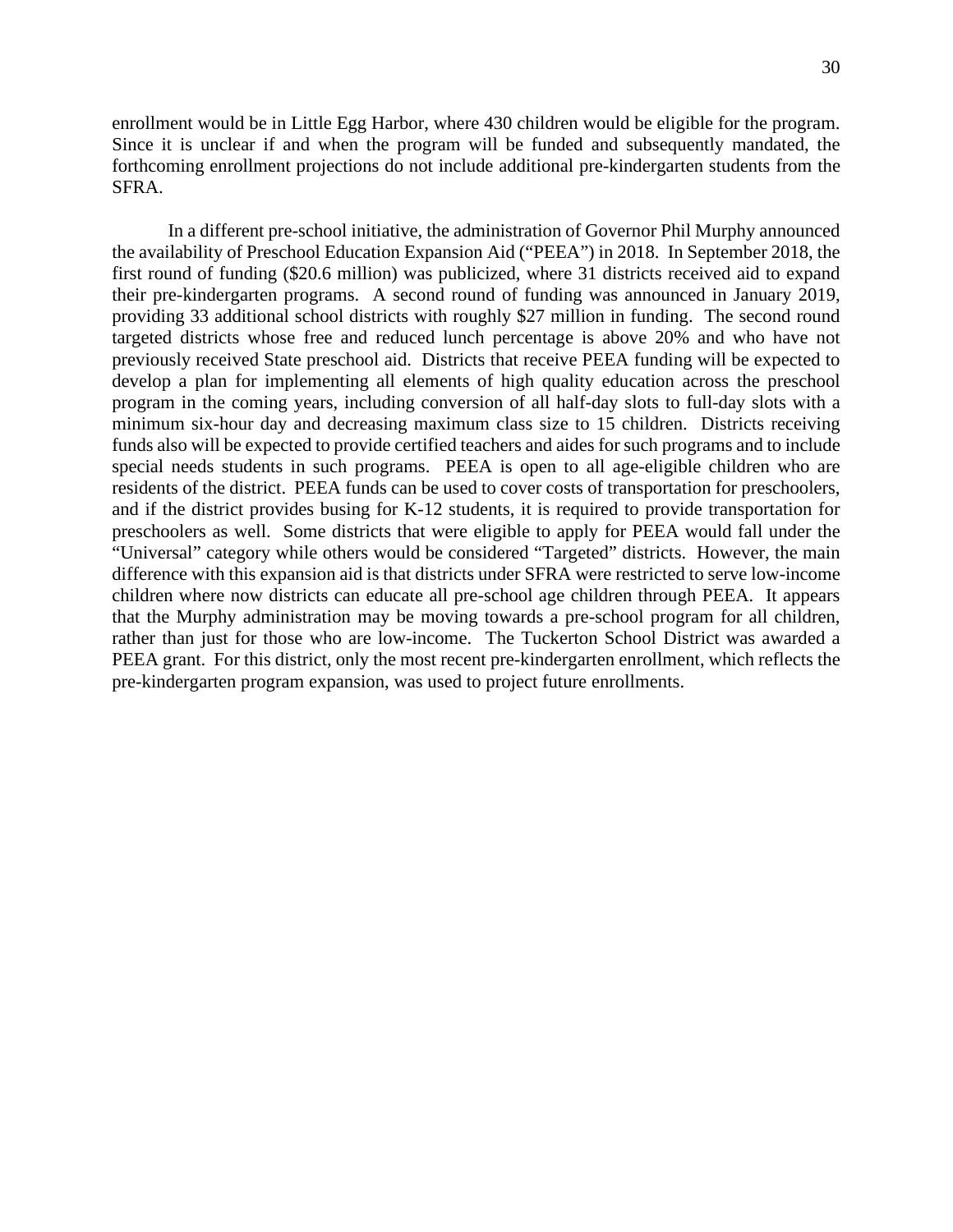## **1. Bass River Township School District**

Projected PK-6 enrollments for the Bass River Township School District are shown in Table 17. Enrollments (PK-6) are projected to be fairly stable throughout the projection period, ranging from 67-79 students per year. Enrollment is projected to be 75 in 2029-30, which would be a loss of 18 students from the 2019-20 enrollment of 93.

| Year    | <b>PK</b><br>RE <sup>1</sup> | K              | 1  | $\mathbf{2}$ | 3              | 4  | 5              | 6  | SE <sup>2</sup> | <b>PK-6</b><br><b>Total</b> |
|---------|------------------------------|----------------|----|--------------|----------------|----|----------------|----|-----------------|-----------------------------|
| 2020-21 | 6                            | $\overline{7}$ | 9  | 15           | 8              | 9  | 12             | 13 | $\theta$        | 79                          |
| 2021-22 | 6                            | 6              | 6  | 9            | 14             | 8  | 9              | 13 | $\theta$        | 71                          |
| 2022-23 | 6                            | 12             | 5  | 6            | 8              | 14 | 8              | 10 | $\theta$        | 69                          |
| 2023-24 | 6                            | 12             | 11 | 5            | 5              | 8  | 14             | 9  | $\Omega$        | 70                          |
| 2024-25 | 6                            | 13             | 11 | 11           | $\overline{4}$ | 5  | 8              | 15 | $\Omega$        | 73                          |
| 2025-26 | 6                            | 10             | 12 | 11           | 10             | 4  | 5              | 9  | $\Omega$        | 67                          |
| 2026-27 | 6                            | 10             | 9  | 12           | 10             | 10 | $\overline{4}$ | 6  | $\Omega$        | 67                          |
| 2027-28 | 6                            | 11             | 9  | 9            | 11             | 10 | 10             | 5  | $\theta$        | 71                          |
| 2028-29 | 6                            | 11             | 10 | 9            | 8              | 11 | 10             | 11 | $\theta$        | 76                          |
| 2029-30 | 6                            | 11             | 10 | 10           | 8              | 8  | 11             | 11 | 0               | 75                          |

| Table 17                                       |
|------------------------------------------------|
| <b>Bass River Projected Enrollments (PK-6)</b> |
| 2020-21 to 2029-30                             |

**Notes:** <sup>1</sup>Pre-kindergarten regular education enrollment.

2Self-contained special education enrollment/ungraded students.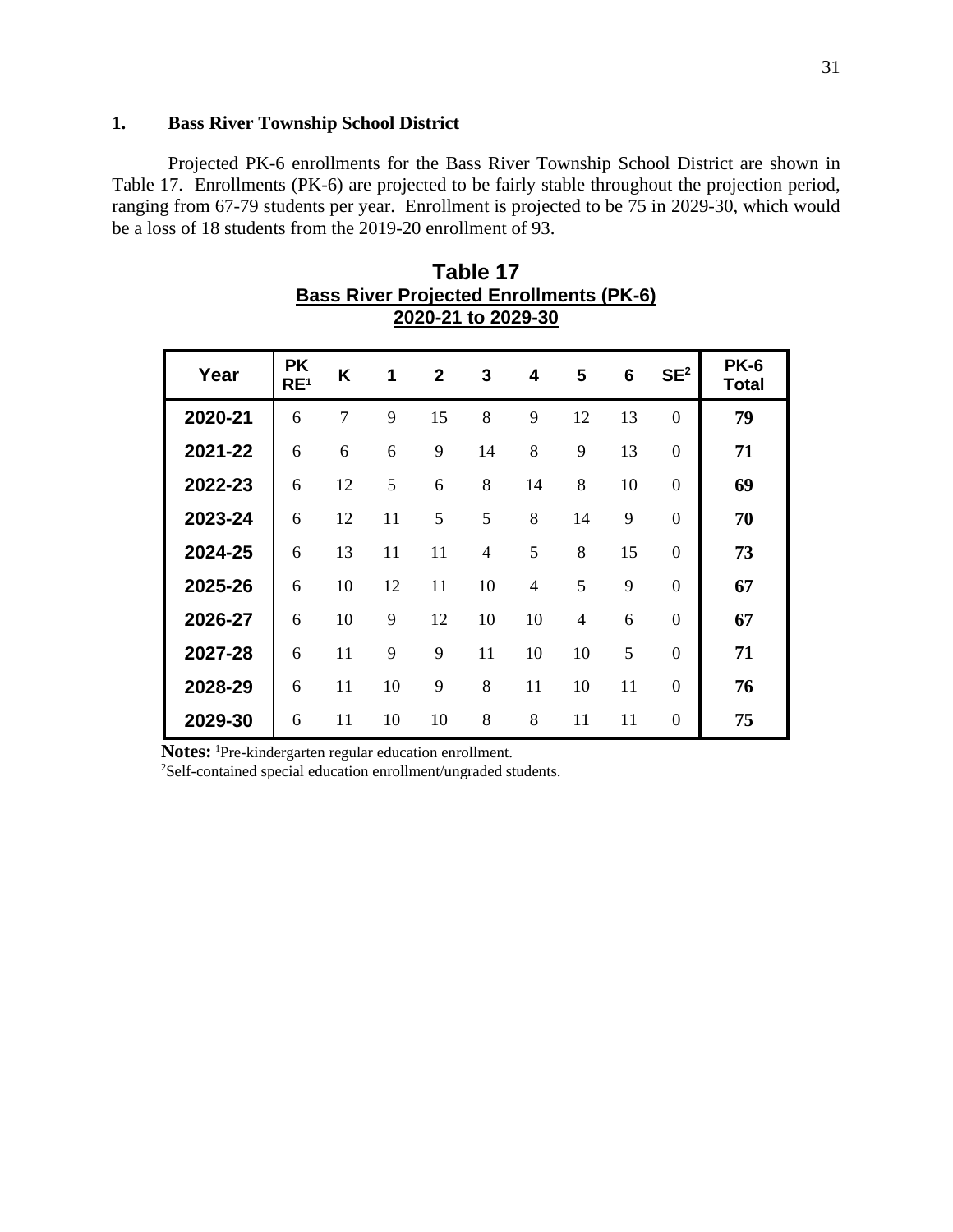## **2. Eagleswood Township School District**

Projected enrollments (PK-6) for the Eagleswood Township School District are shown in Table 18. Enrollments are projected to slowly increase before stabilizing near the end of the projection period. In 2029-30, enrollment is projected to be 165, which would be a gain of 36 students from the 2019-20 enrollment of 129.

| Year    | <b>PK</b><br>RE <sup>1</sup> | K  | 1  | $\overline{2}$ | 3  | 4  | 5  | 6  | SE <sup>2</sup> | <b>PK-6</b><br><b>Total</b> |
|---------|------------------------------|----|----|----------------|----|----|----|----|-----------------|-----------------------------|
| 2020-21 | 15                           | 22 | 18 | 17             | 17 | 21 | 15 | 12 | $\overline{0}$  | 137                         |
| 2021-22 | 15                           | 16 | 22 | 18             | 20 | 17 | 21 | 14 | $\overline{0}$  | 143                         |
| 2022-23 | 15                           | 20 | 16 | 22             | 21 | 20 | 17 | 20 | $\theta$        | 151                         |
| 2023-24 | 15                           | 21 | 20 | 16             | 25 | 21 | 20 | 16 | $\theta$        | 154                         |
| 2024-25 | 15                           | 19 | 21 | 20             | 19 | 25 | 21 | 19 | $\theta$        | 159                         |
| 2025-26 | 15                           | 20 | 19 | 21             | 23 | 19 | 25 | 20 | $\overline{0}$  | 162                         |
| 2026-27 | 15                           | 19 | 20 | 19             | 24 | 23 | 19 | 24 | $\overline{0}$  | 163                         |
| 2027-28 | 15                           | 20 | 19 | 20             | 22 | 24 | 23 | 18 | $\overline{0}$  | 161                         |
| 2028-29 | 15                           | 20 | 20 | 19             | 23 | 22 | 24 | 22 | $\overline{0}$  | 165                         |
| 2029-30 | 15                           | 20 | 20 | 20             | 22 | 23 | 22 | 23 | $\overline{0}$  | 165                         |

**Table 18 Eagleswood Projected Enrollments (PK-6) 2020-21 to 2029-30** 

Notes: <sup>1</sup>Pre-kindergarten regular education enrollment.

2Self-contained special education enrollment/ungraded students.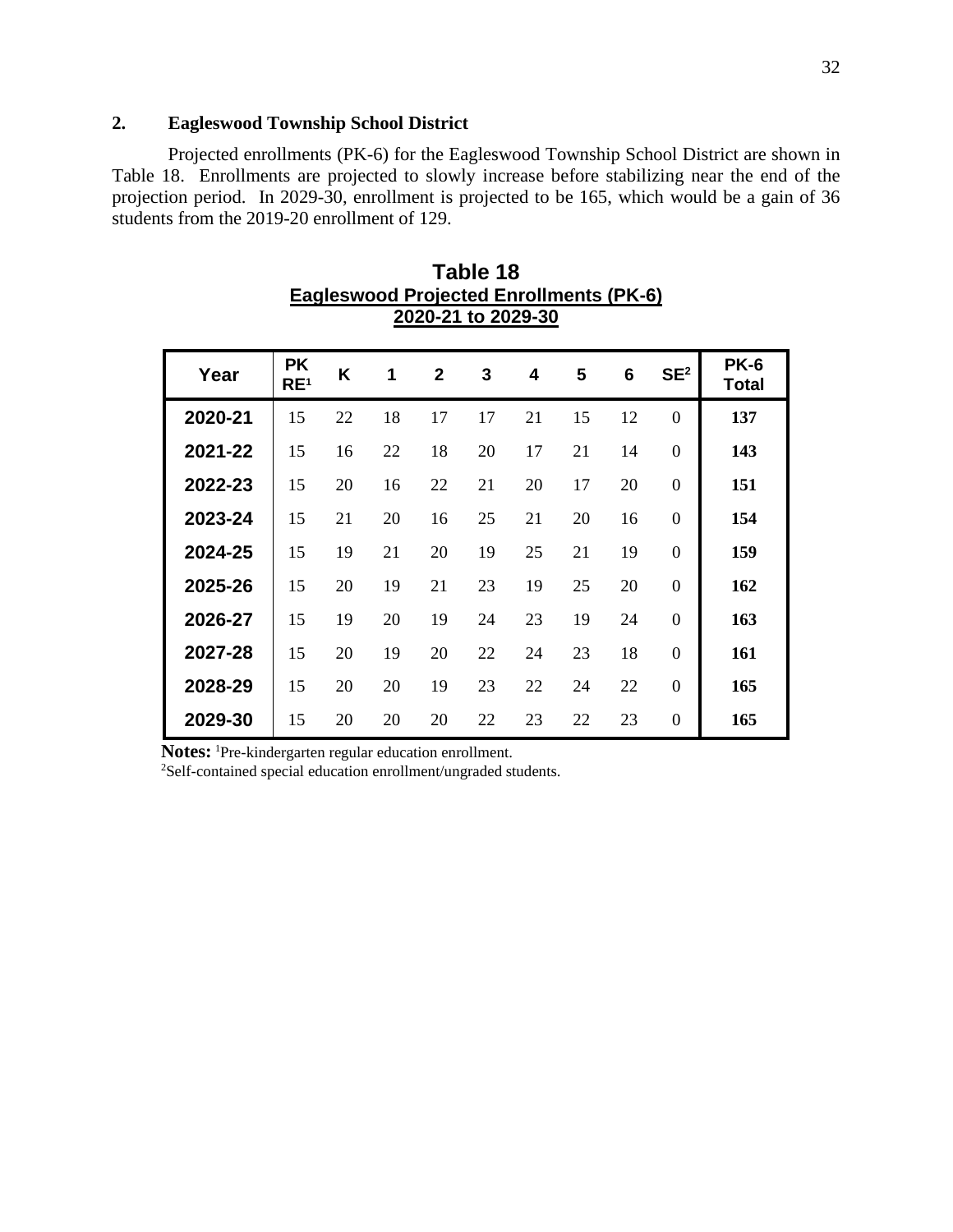## **3. Little Egg Harbor School District**

Projected enrollments (PK-6) for the Little Egg Harbor School District are shown in Table 19. Bass River students from Table 17 **were included** in the projections in Table 19. Enrollments are projected to slowly decline before reversing trend near the end of the projection period. In 2029-30, enrollment is projected to be 1,640, which would be a gain of 26 students from the 2019- 20 enrollment of 1,614, due to the addition of students from Bass River.

| Year    | <b>PK</b><br>RE <sup>1</sup> | K   | 1   | $\mathbf{2}$ | 3   | 4   | 5   | 6   | SE <sup>2</sup> | <b>PK-6</b><br>Total $3$ |
|---------|------------------------------|-----|-----|--------------|-----|-----|-----|-----|-----------------|--------------------------|
| 2020-21 | 319                          | 187 | 178 | 178          | 180 | 181 | 175 | 196 | 97              | 1,691                    |
| 2021-22 | 319                          | 172 | 184 | 178          | 175 | 180 | 185 | 180 | 96              | 1,669                    |
| 2022-23 | 319                          | 174 | 169 | 184          | 174 | 175 | 184 | 190 | 96              | 1,665                    |
| 2023-24 | 319                          | 180 | 171 | 169          | 180 | 174 | 178 | 189 | 95              | 1,655                    |
| 2024-25 | 319                          | 179 | 177 | 171          | 166 | 180 | 178 | 183 | 94              | 1,647                    |
| 2025-26 | 319                          | 178 | 176 | 177          | 168 | 166 | 184 | 183 | 95              | 1,646                    |
| 2026-27 | 319                          | 176 | 175 | 176          | 174 | 168 | 169 | 189 | 94              | 1,640                    |
| 2027-28 | 319                          | 177 | 173 | 175          | 173 | 174 | 171 | 174 | 93              | 1,629                    |
| 2028-29 | 319                          | 178 | 174 | 173          | 172 | 173 | 178 | 176 | 93              | 1,636                    |
| 2029-30 | 319                          | 177 | 175 | 174          | 170 | 172 | 176 | 183 | 94              | 1,640                    |

| Table 19                                       |
|------------------------------------------------|
| Little Egg Harbor Projected Enrollments (PK-6) |
| 2020-21 to 2029-30                             |

Notes: <sup>1</sup>Pre-kindergarten regular education enrollment.

<sup>2</sup>Self-contained special education enrollment/ungraded students.

<sup>3</sup>Projections include students from Bass River.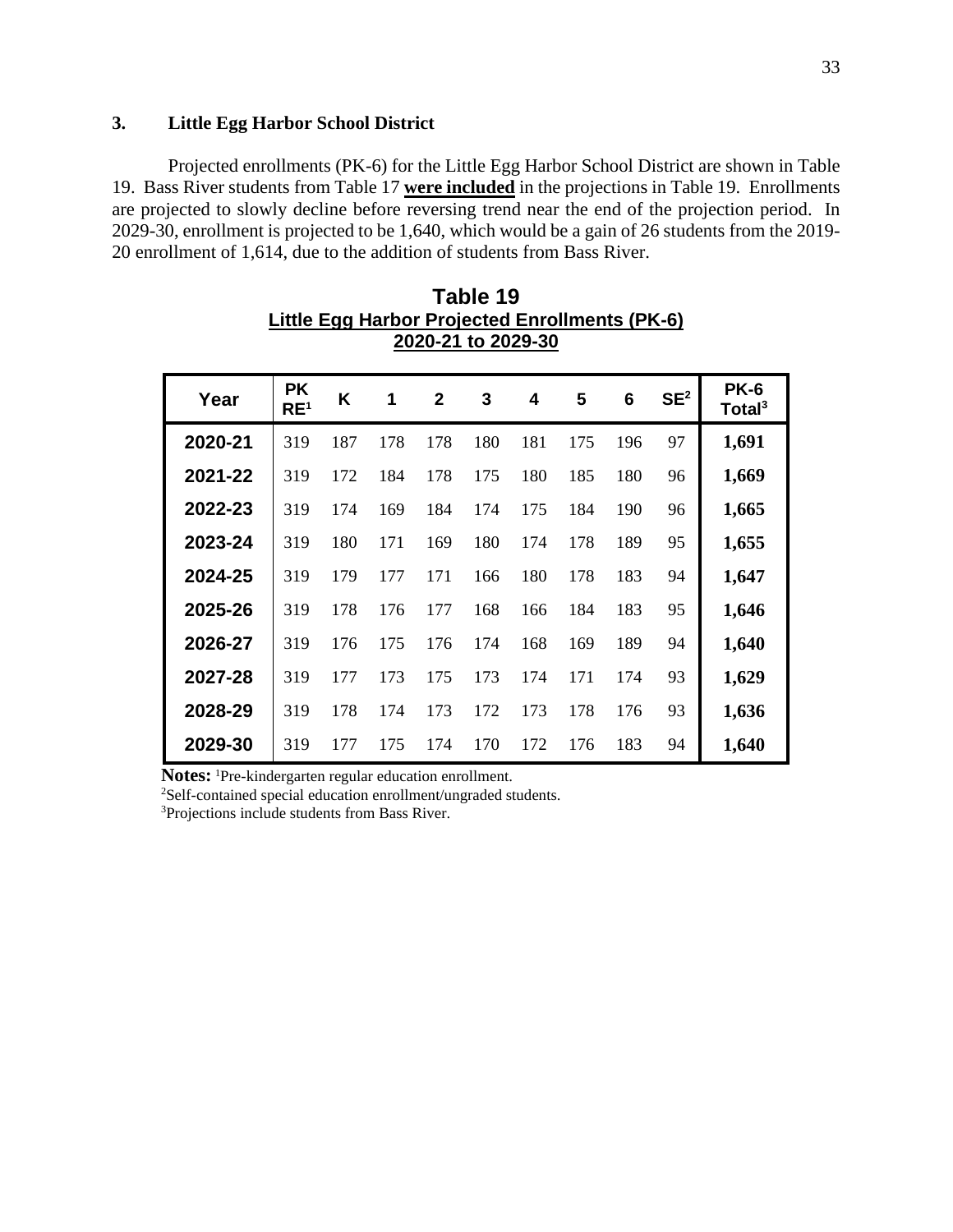## **4. Tuckerton School District**

Projected enrollments (PK-6) for the Tuckerton School District are shown in Table 20. Enrollments are projected to slowly decline before stabilizing near the end of the projection period. In 2029-30, enrollment is projected to be 280, which would be a loss of 48 students from the 2019- 20 enrollment of 328.

| Year    | <b>PK</b><br>RE <sup>1</sup> | Κ  | 1  | $\overline{2}$ | 3  | 4  | 5  | 6  | SE <sup>2</sup> | <b>PK-6</b><br><b>Total</b> |
|---------|------------------------------|----|----|----------------|----|----|----|----|-----------------|-----------------------------|
| 2020-21 | 55                           | 48 | 42 | 38             | 35 | 38 | 30 | 40 | 14              | 340                         |
| 2021-22 | 55                           | 41 | 48 | 39             | 40 | 37 | 36 | 30 | 14              | 340                         |
| 2022-23 | 55                           | 30 | 41 | 45             | 41 | 42 | 35 | 36 | 14              | 339                         |
| 2023-24 | 55                           | 34 | 30 | 39             | 47 | 43 | 40 | 35 | 14              | 337                         |
| 2024-25 | 55                           | 27 | 34 | 28             | 41 | 50 | 41 | 40 | 14              | 330                         |
| 2025-26 | 55                           | 33 | 27 | 32             | 29 | 43 | 48 | 41 | 14              | 322                         |
| 2026-27 | 55                           | 31 | 33 | 25             | 33 | 31 | 41 | 47 | 13              | 309                         |
| 2027-28 | 55                           | 31 | 31 | 31             | 26 | 35 | 30 | 41 | 12              | 292                         |
| 2028-29 | 55                           | 30 | 31 | 29             | 32 | 27 | 33 | 30 | 12              | 279                         |
| 2029-30 | 55                           | 31 | 30 | 29             | 30 | 34 | 26 | 33 | 12              | 280                         |

| Table 20                                      |
|-----------------------------------------------|
| <b>Tuckerton Projected Enrollments (PK-6)</b> |
| 2020-21 to 2029-30                            |

**Notes:** <sup>1</sup>Pre-kindergarten regular education enrollment.

2Self-contained special education enrollment/ungraded students.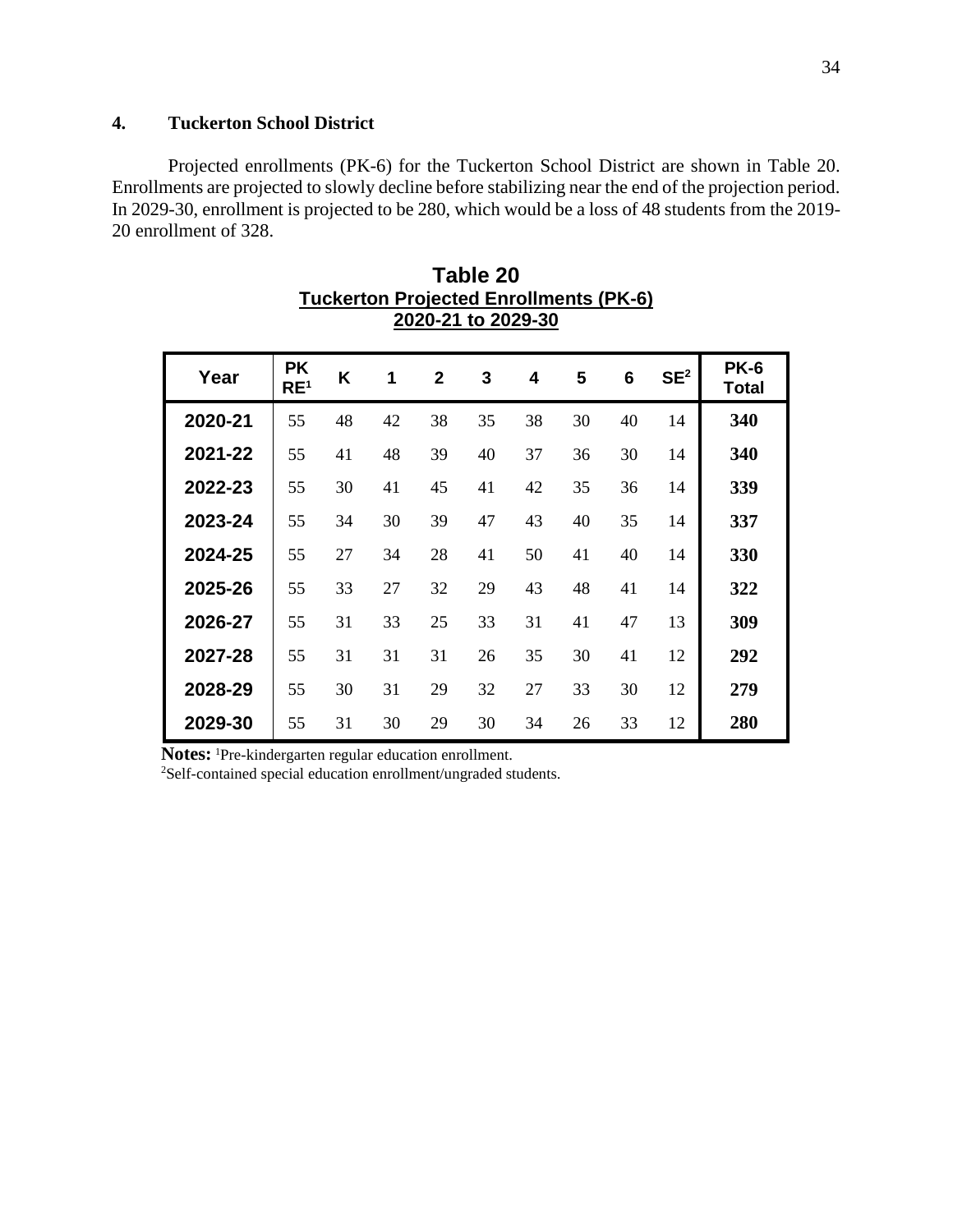## **5. Pinelands Regional School District**

Projected enrollments (7-12) for Pinelands Regional are shown in Table 21. Enrollments are projected to steadily decline throughout the projection period. In 2029-30, enrollment is projected to be 1,404, which would be a loss of 108 students from the 2019-20 enrollment of 1,512. Enrollments are also shown by school. For grades 7-8 at Pinelands Regional Junior High School, enrollments are projected to slowly decline before stabilizing. Enrollment is projected to be 464 in 2029-30, which would be a loss of 78 students from the 2019-20 enrollment of 542. For grades 9-12 at Pinelands Regional High School, enrollment is projected to increase for the first three years of the projection period before reversing trend. Enrollment is projected to be 940 in 2029-30, which would be a loss of 30 students from the 2019-20 enrollment of 970.

| Year    | 7   | 8   | 9   | 10  | 11  | 12  | SE <sup>1</sup> | $7 - 8$<br>Total | $9 - 12$<br>Total | $7 - 12$<br>Total |
|---------|-----|-----|-----|-----|-----|-----|-----------------|------------------|-------------------|-------------------|
| 2020-21 | 249 | 252 | 249 | 248 | 208 | 199 | 112             | 544              | 973               | 1,517             |
| 2021-22 | 244 | 245 | 251 | 250 | 223 | 207 | 113             | 531              | 1,002             | 1,533             |
| 2022-23 | 219 | 240 | 244 | 252 | 225 | 222 | 111             | 498              | 1,015             | 1,513             |
| 2023-24 | 236 | 215 | 239 | 245 | 227 | 224 | 110             | 490              | 1,006             | 1,496             |
| 2024-25 | 228 | 232 | 214 | 240 | 221 | 226 | 108             | 499              | 970               | 1,469             |
| 2025-26 | 229 | 224 | 231 | 215 | 216 | 220 | 106             | 492              | 949               | 1,441             |
| 2026-27 | 232 | 225 | 223 | 232 | 194 | 215 | 105             | 496              | 930               | 1,426             |
| 2027-28 | 246 | 228 | 224 | 224 | 209 | 194 | 106             | 515              | 916               | 1,431             |
| 2028-29 | 218 | 242 | 227 | 225 | 202 | 208 | 105             | 499              | 928               | 1,427             |
| 2029-30 | 213 | 214 | 241 | 228 | 203 | 201 | 104             | 464              | 940               | 1,404             |

**Table 21 Pinelands Regional Projected Enrollments (7-12) 2020-21 to 2029-30** 

Note: <sup>1</sup>Self-contained special education enrollment/ungraded students.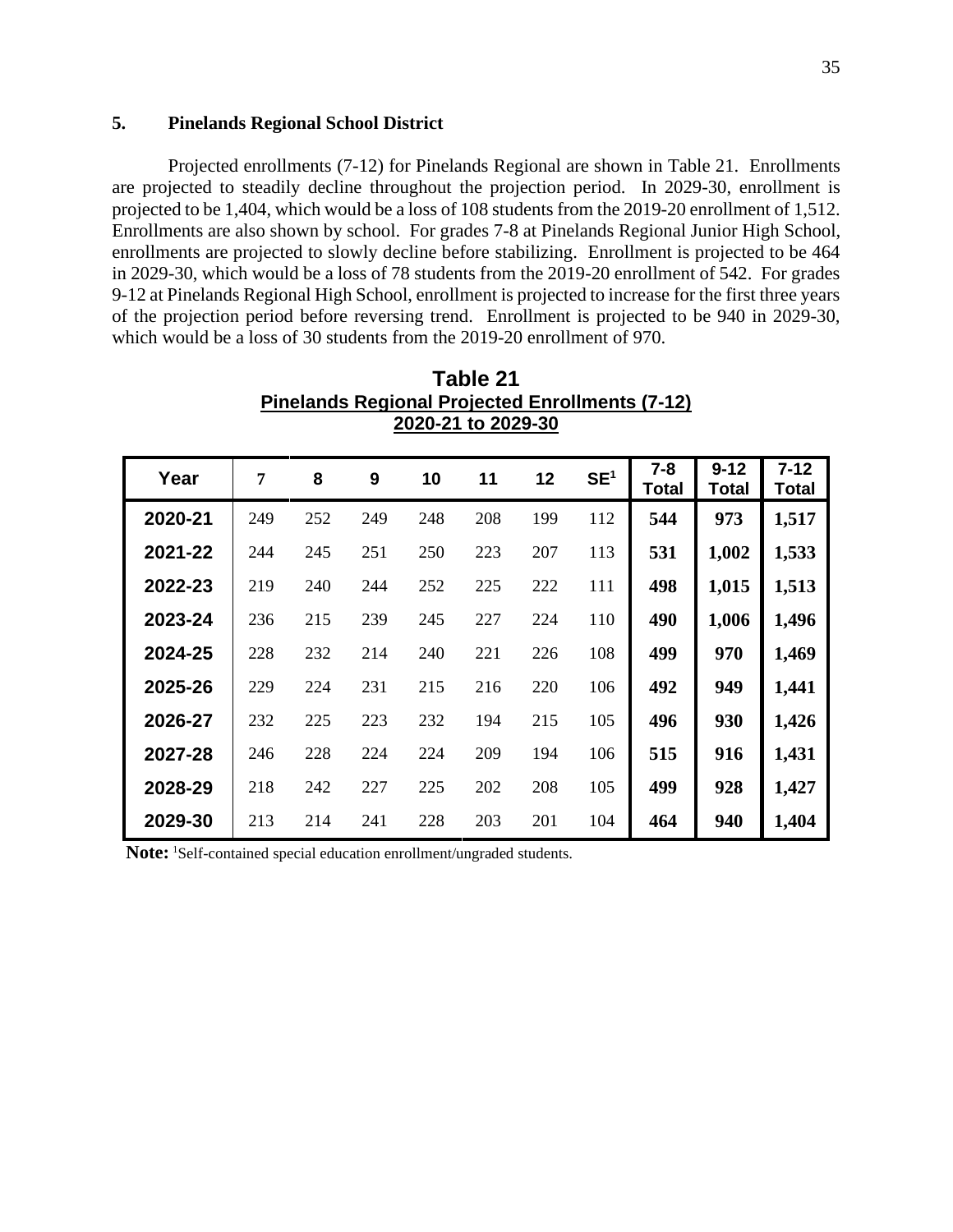## **6. PK-12 Regional School District**

If Pinelands Regional is dissolved and the Bass River, Eagleswood, Little Egg Harbor, and Tuckerton School Districts form a PK-12 regional school district, projected enrollments, computed by aggregating the projections from Tables 18-21, are shown in Table 22. Enrollments at the PK-6 level are projected to slowly decline before stabilizing near the end of the ten-year projection period. In 2029-30, enrollment is projected to be 2,085, which would be a loss of 79 students from the 2019-20 aggregated enrollment of 2,164 of the four elementary school districts. At the PK-12 level, enrollment is projected to be 3,489 in 2029-30, which would be a loss of 187 students from the 2019-20 enrollment of 3,676. The number of students in grades 7-12 is identical to that shown previously in Table 21 as discussed above.

| .                                                                |
|------------------------------------------------------------------|
| <b>Full PK-12 Regional School District Projected Enrollments</b> |
| 2020-21 to 2029-30                                               |

**Table 22** 

| Year    | <b>PK</b><br>RE <sup>1</sup> | K   | $\overline{\mathbf{1}}$ | $\overline{2}$ | 3                                       | 4   | 5   | 6   | $\overline{7}$ | $\overline{\mathbf{8}}$                     | $\overline{\mathbf{9}}$ |     |     |     | 10 11 12 SE <sup>2</sup>                    | <b>PK-6</b><br>Total | $7 - 12$<br>Total | <b>PK-12</b><br>Total |
|---------|------------------------------|-----|-------------------------|----------------|-----------------------------------------|-----|-----|-----|----------------|---------------------------------------------|-------------------------|-----|-----|-----|---------------------------------------------|----------------------|-------------------|-----------------------|
| 2020-21 | 389                          | 257 | 238                     | 233            | 232                                     | 240 | 220 | 248 | 249            | 252                                         | 249                     | 248 | 208 | 199 | 223                                         | 2,168                | 1,517             | 3,685                 |
| 2021-22 | 389                          |     | 229 254                 |                | 235 235 234 242 224 244 245 251 250     |     |     |     |                |                                             |                         |     | 223 | 207 | 223                                         | 2,152                | 1,533             | 3,685                 |
| 2022-23 | 389                          |     | 224 226 251             |                |                                         |     |     |     |                | 236 237 236 246 219 240 244 252 225 222 221 |                         |     |     |     |                                             | 2,155                | 1,513             | 3,668                 |
| 2023-24 | 389                          |     | 235 221                 | 224            |                                         |     |     |     |                |                                             |                         |     |     |     | 252 238 238 240 236 215 239 245 227 224 219 | 2,146                | 1,496             | 3,642                 |
| 2024-25 | 389                          | 225 |                         | 232 219        | 226 255 240 242 228 232 214 240 221     |     |     |     |                |                                             |                         |     |     |     | 226 216                                     | 2,136                | 1,469             | 3,605                 |
| 2025-26 | 389                          | 231 |                         | 222 230        | 220                                     |     |     |     |                |                                             |                         |     |     |     | 228 257 244 229 224 231 215 216 220 215     | 2,130                | 1,441             | 3,571                 |
| 2026-27 | 389                          |     | 226 228                 | 220 231        |                                         |     |     |     |                |                                             |                         |     |     |     | 222 229 260 232 225 223 232 194 215 212     | 2,112                | 1,426             | 3,538                 |
| 2027-28 | 389                          |     | 228 223                 | 226            | 221                                     |     |     |     |                | 233 224 233 246 228 224                     |                         | 224 | 209 |     | 194 211                                     | 2,082                | 1,431             | 3,513                 |
| 2028-29 | 389                          | 228 | 225                     | 221            | 227                                     |     |     |     |                | 222 235 228 218 242 227                     |                         | 225 | 202 | 208 | 210                                         | 2,080                | 1,427             | 3,507                 |
| 2029-30 | 389                          | 228 | 225                     |                | 223 222 229 224 239 213 214 241 228 203 |     |     |     |                |                                             |                         |     |     |     | 201 210                                     | 2,085                | 1,404             | 3,489                 |

Notes: <sup>1</sup>Pre-kindergarten regular education enrollment.

2Self-contained special education enrollment/ungraded students for grades PK-12.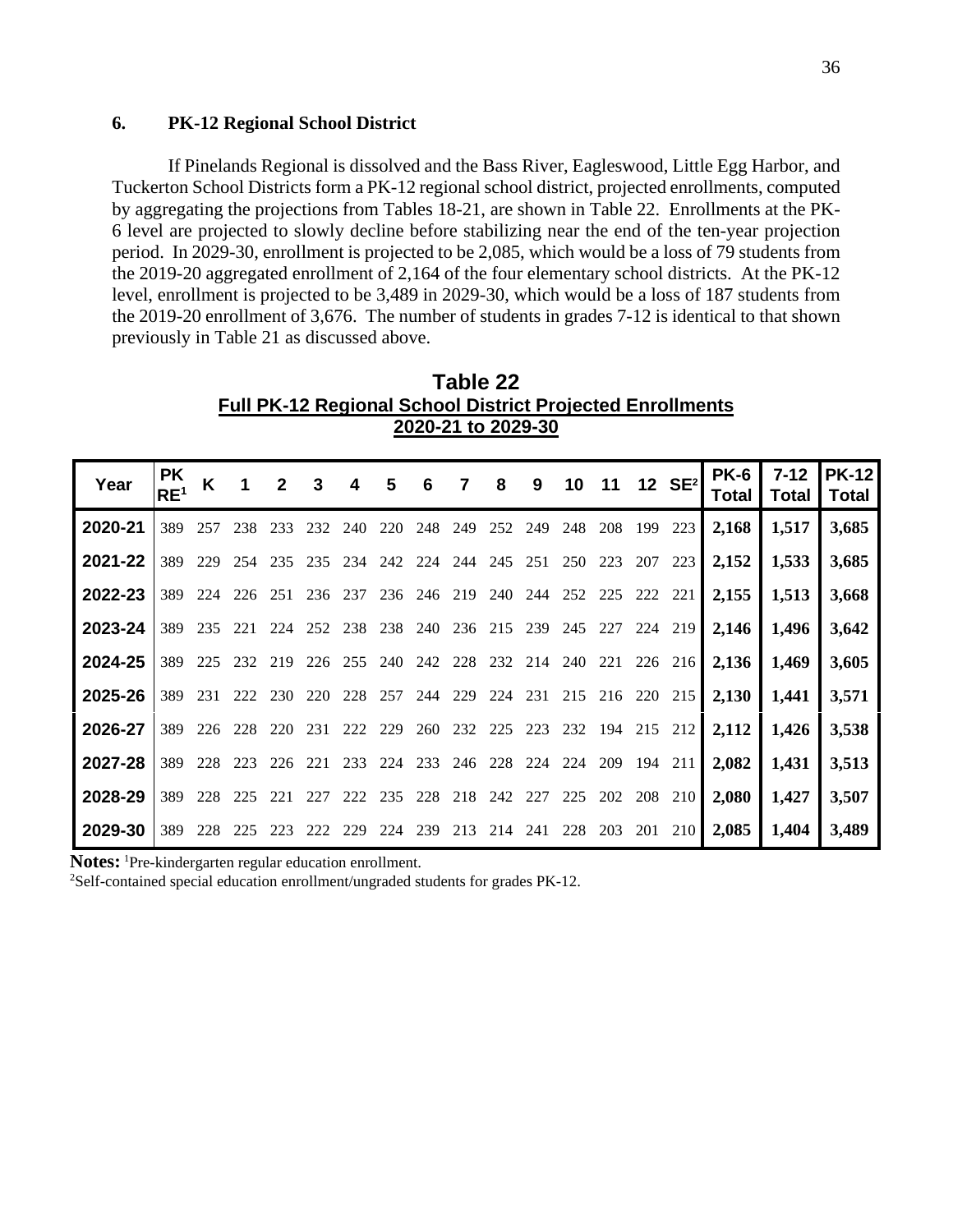### **J. Capacity Analysis**

Table 23 shows the capacities of the Eagleswood Township School District, Little Egg Harbor School District, Tuckerton School District, and Pinelands Regional in comparison to the enrollments in 2019-20 and the projected enrollments in 2024-25. While the projections were completed through 2029-30, the capacities are compared to the projections in 2024-25 as a fiveyear projection is more reliable than a ten-year projection. Using the capacities computed by the District Practices methodology citied earlier in the report, the differences between building capacity and actual/projected number of students were computed. Positive values indicate available extra seating while negative values indicate inadequate seating, also known as "unhoused students." It is important to note that the term "unhoused" students is not intended to convey that there will not be available space for students. Instead, this section is an overview of capacity, based upon how the space within the school district currently is being utilized. Districts with unhoused students can accommodate these children by increasing class sizes, and/or recouping existing space, which in turn increases the school's capacity. As such, the capacity of a school is not a fixed value and can be changed depending on how the building is used.

| <b>School/District</b>                                              | Capacity <sup>1,2</sup> | Actual<br><b>Enrollment</b><br>2019-20 | <b>Difference</b> | Projected<br><b>Enrollment</b><br>2024-25 | <b>Difference</b> |
|---------------------------------------------------------------------|-------------------------|----------------------------------------|-------------------|-------------------------------------------|-------------------|
| Eagleswood<br><b>Township</b><br><b>Elementary</b><br><b>School</b> | 164                     | 129                                    | $+35$             | 159                                       | $+5$              |
| <b>Little Egg</b><br><b>Harbor School</b><br><b>District</b>        | 1,573                   | 1,614                                  | $-41$             | 1,647                                     | $-74$             |
| <b>Tuckerton</b><br><b>Elementary</b><br><b>School</b>              | 350                     | 328                                    | $+22$             | 325                                       | $+25$             |
| <b>Pinelands</b><br><b>Regional Junior</b><br><b>High School</b>    | 523                     | 542                                    | $-19$             | 499                                       | $+24$             |
| <b>Pinelands</b><br><b>Regional</b><br><b>High School</b>           | 932                     | 970                                    | $-38$             | 970                                       | $-38$             |

**Table 23 Capacity Analysis** 

**Notes:** <sup>1</sup>District Practices Capacity from the Long Range Facility Plan

2 If the buildings' instructional spaces are being used differently than when the capacities were computed, the current capacities of the buildings may be different than the value shown.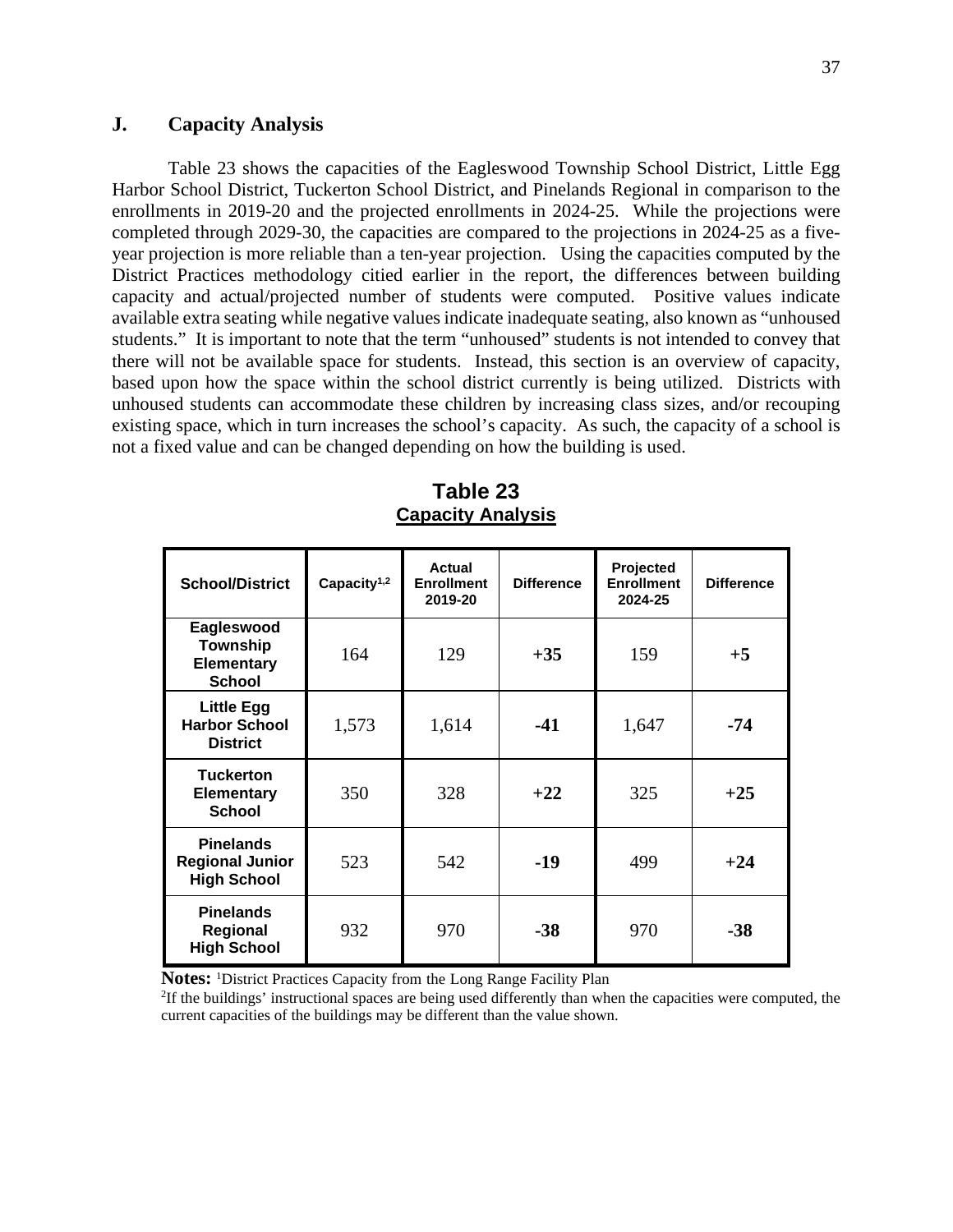Eagleswood Township Elementary School has a capacity of 164 students. As the table shows, the school had 35 surplus seats in 2019-20. By 2024-25, the number of surplus seats is projected to decline to five (5) as enrollments are projected to increase.

Since the projections for the Little Egg Harbor School District were not completed at the building level, the capacity shown is for the entire district. Capacity in the district is 1,573 students according to its LRFP. In 2019-20, the district had 41 unhoused students. By 2024-25, it is estimated that there will be 74 unhoused students, which is related to the addition of students from Bass River.

At Tuckerton Elementary School, there is a capacity of 350 students according to its LRFP. In 2019-20, there was a surplus of 22 seats. It is estimated that there will be a similar number of surplus seats  $(+25)$  in 2025-26.

Regarding Pinelands Regional, Pinelands Regional Junior High School (7-8) has a capacity of 523 students. In 2019-20, there was a shortage of 19 seats. However, due to declining enrollment, it is projected that there will be 24 surplus seats in 2024-25. At Pinelands Regional High School (9-12), the building's capacity is 932 students. In 2019-20, the school had 38 unhoused students, which is projected to be the same number in 2024-25.

### **K. Economically Disadvantaged Students**

As a proxy for measuring poverty in a school district, counts of students receiving free or reduced lunch were compiled from 2014-15 through 2019-20. The total number of economically disadvantaged students was compiled by district (Table 24) and the within-district percentages (Table 25) were also computed.

| <b>District</b>             | 2014-15 | 2015-16 | 2016-17 | 2017-18 | 2018-19 | 2019-20 |
|-----------------------------|---------|---------|---------|---------|---------|---------|
| <b>Bass River</b>           | 20      | 28      | 27      | 38      | 28      | 28      |
| Eagleswood                  | 48      | 70      | 63      | 60      | 45      | 37      |
| <b>Little Egg Harbor</b>    | 777     | 742     | 722     | 750     | 789     | 781     |
| <b>Tuckerton</b>            | 127     | 127     | 102     | 97      | 106     | 126     |
| <b>Pinelands Regional</b>   | 616     | 573.5   | 583.5   | 560     | 605.5   | 593     |
| <b>All School Districts</b> | 1.588   | 1,540.5 | 1.497.5 | 1.505   | 1,573.5 | 1.565   |

**Table 24 Number of Economically Disadvantaged Students by District 2014-15 to 2019-20** 

**Sources:** New Jersey Department of Education Enrollment data (http://www.nj.gov/njded/data/enr/) and School Performance Reports https://rc.doe.state.nj.us/SearchForSchool.aspx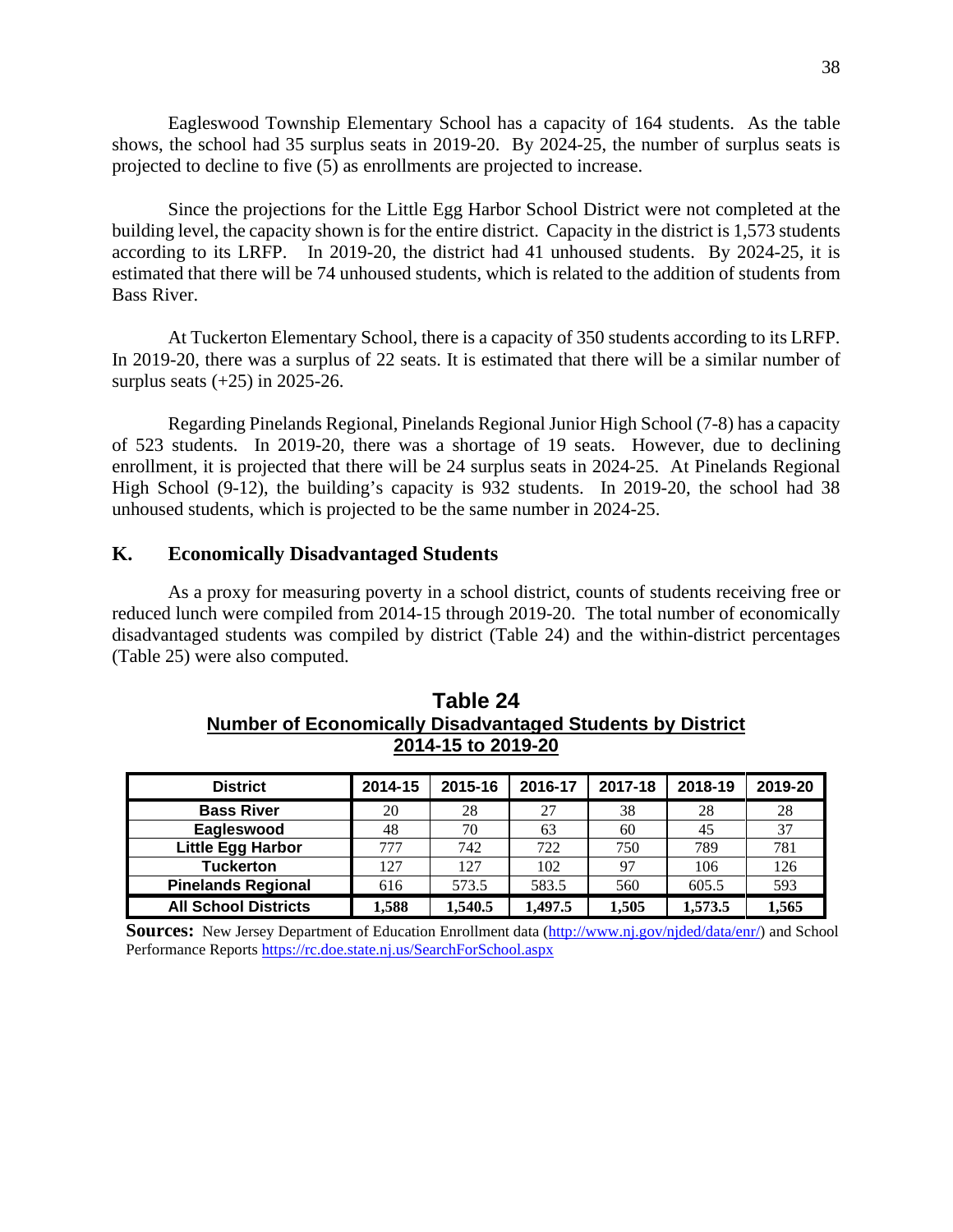## **Table 25 Within-School Percentages of Economically Disadvantaged Students by District 2014-15 to 2019-20**

| <b>District</b>             | 2014-15 | 2015-16 | 2016-17 | 2017-18 | 2018-19 | 2019-20 |
|-----------------------------|---------|---------|---------|---------|---------|---------|
| <b>Bass River</b>           | 17.4%   | 25.5%   | 26.5%   | 39.6%   | 26.4%   | 30.1%   |
| Eagleswood                  | 35.3%   | 46.4%   | 44.7%   | 42.3%   | 35.2%   | 28.7%   |
| <b>Little Egg Harbor</b>    | 48.3%   | 47.2%   | 46.0%   | 47.7%   | 48.8%   | 48.4%   |
| <b>Tuckerton</b>            | 38.4%   | 40.2%   | 36.4%   | 34.9%   | 36.3%   | 38.4%   |
| <b>Pinelands Regional</b>   | 39.0%   | 36.9%   | 37.2%   | 36.3%   | 39.8%   | 39.2%   |
| <b>All School Districts</b> | 42.1%   | 41.6%   | 40.9%   | 41.4%   | 42.9%   | 42.6%   |

### **1. Bass River Township School District**

From 2014-15 to 2019-20, the number of economically disadvantaged students in the Bass River Township School District ranged from 20-38 with no apparent increasing or declining trend. The percentage of economically disadvantaged students in the district has ranged from 17.4%- 39.6%. Of the five school districts, the Bass River Township School District has had the lowest percentage of economically disadvantaged students in four of the last six years.

#### **2. Eagleswood Township School District**

Excluding 2014-15, **t**he number of economically disadvantaged students in the Eagleswood Township School District has declined from 70 in 2015-16 to 37 in 2019-20. Similarly, the percentage of students that are economically disadvantaged has declined from 46.4% to 28.7% over this time period.

## **3. Little Egg Harbor School District**

The number of economically disadvantaged students has been fairly stable in the Little Egg Harbor School District, ranging from 722-789 students per year. Likewise, the percentage of economically disadvantaged students in the district has been fairly stable, ranging from 46.0%- 48.8%. Of the five school districts, the Little Egg Harbor School District has had the highest percentage of economically disadvantaged students in each of the last six years.

## **4. Tuckerton School District**

The number of economically disadvantaged students in the Tuckerton School District has ranged from 97-127 students per year, while the percentage of students that are economically disadvantaged has ranged from 34.9%-40.2%.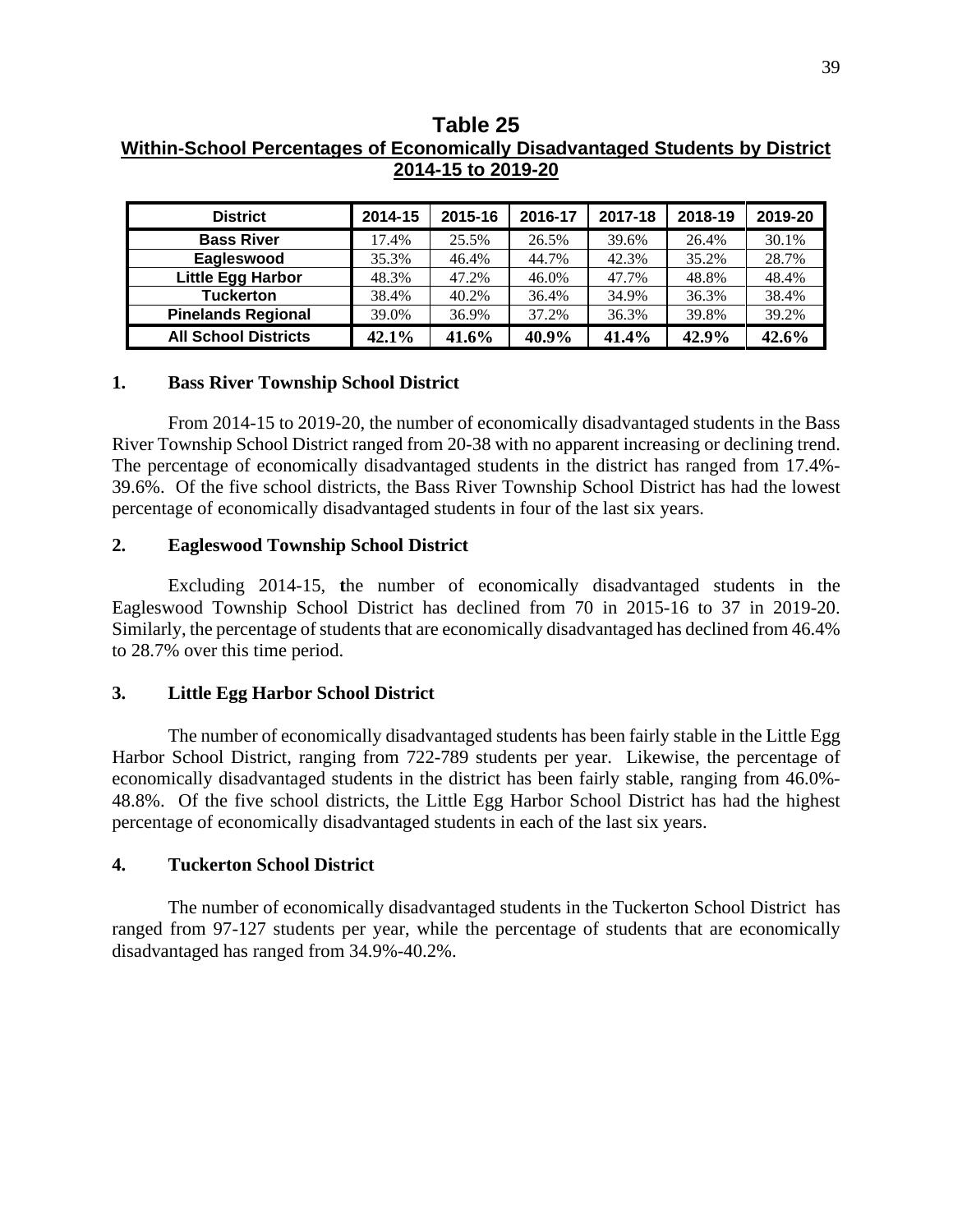## **5. Pinelands Regional School District**

The number of economically disadvantaged students in Pinelands Regional has been fairly stable, ranging from 560-616 students per year. Similarly, the percentage of economically disadvantaged students in the district has been fairly stable, ranging from 36.3%-39.8%.

## **6. PK-12 Regional School District**

If Pinelands Regional is dissolved and the Bass River, Eagleswood, Little Egg Harbor, and Tuckerton School Districts formed a PK-12 regional school district, the number of economically disadvantaged students would have been fairly stable, ranging from 1,497.5-1,588 students per year. Likewise, the percentage of economically disadvantaged students in the PK-12 regional school district would have been fairly stable, ranging from 40.9%-42.9%.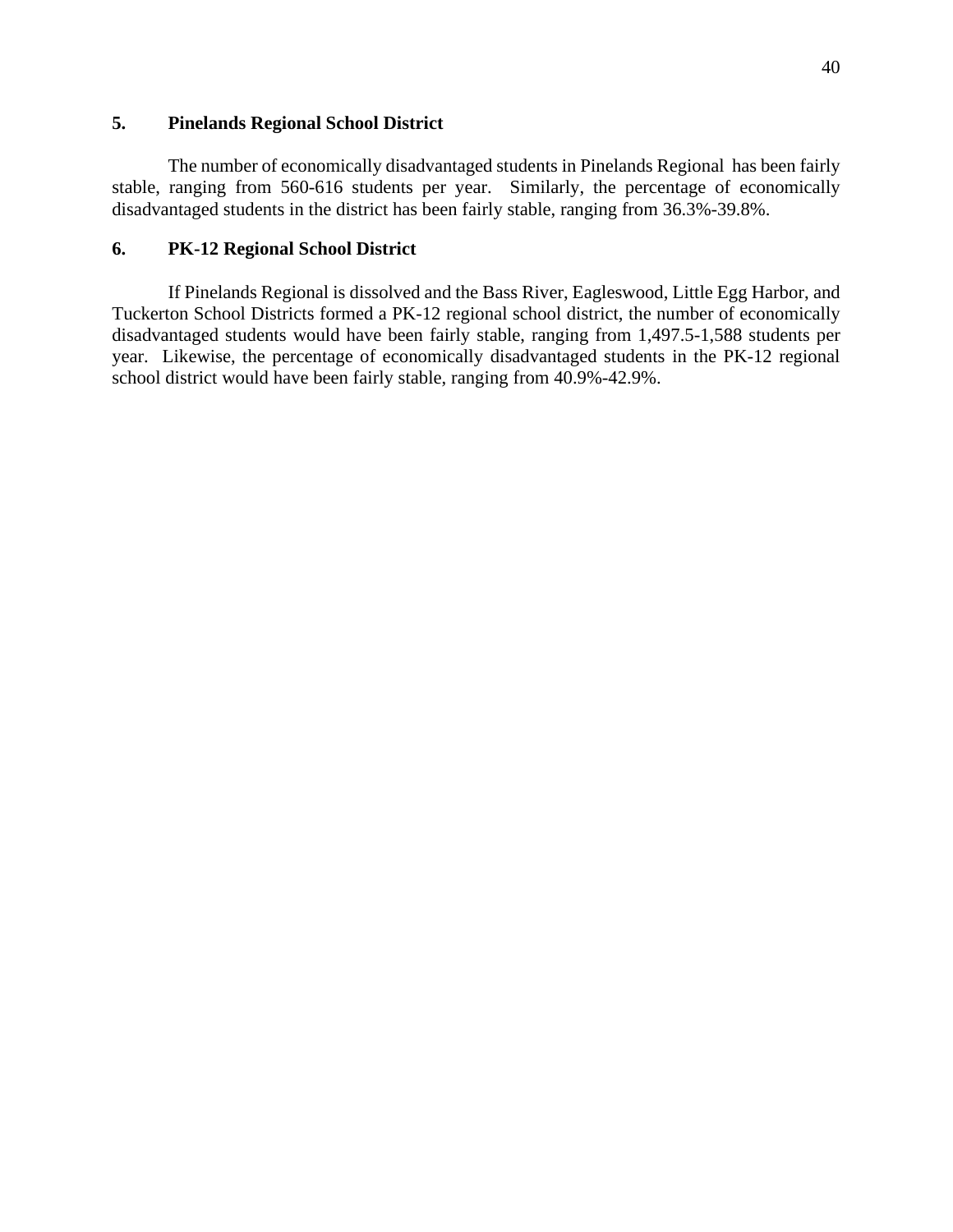### **III. Racial Impact**

The following section analyzes the historical enrollments by race from 2014-15 to 2019- 20 for the Bass River Township School District, Eagleswood Township School District, Little Egg Harbor School District, Tuckerton School District, and Pinelands Regional. The NJDOE classifies students according to the following seven races pursuant to federal guidelines: White, Black/African American, Asian, Native Hawaiian or Pacific Islander, Native American/Alaskan Native, Hispanic, or Two or More Races. In the following tables, Asians, Native Hawaiians, and Pacific Islanders (heretofore referred to as Asians in the narrative) were grouped together for tabulation purposes. Minority students were defined as being a race other than White, which includes Black, Hispanic, Asian, Native American/Alaskan Native, or Two or More Races.

#### **A. Bass River Township School District**

### **1. District Totals (PK-6)**

In Table 26, the number and percent of students by race in the Bass River Township School District is displayed from 2014-15 to 2019-20, a six-year period. This represents the racial distribution of Bass River Township Elementary School before closing in June 2020.

| Year    | White | %      | <b>Black</b> | $\%$     | Hisp-<br>anic | %     | <b>Native</b><br>American<br>or<br><b>Alaskan</b><br><b>Native</b> | %     | Asian,<br><b>Native</b><br>Hawaiian,<br>or Pacific<br><b>Islander</b> | $\%$  | 2 or<br>More<br>Races | $\%$  | Total<br><b>Students</b> | <b>Minority</b><br>Total | Minority<br>% |
|---------|-------|--------|--------------|----------|---------------|-------|--------------------------------------------------------------------|-------|-----------------------------------------------------------------------|-------|-----------------------|-------|--------------------------|--------------------------|---------------|
| 2014-15 | 109   | 94.78% | $\Omega$     | 0.00%    | 4             | 3.48% | $\overline{0}$                                                     | 0.00% | 2                                                                     | 1.74% | $\Omega$              | 0.00% | 115                      | 6                        | 5.22%         |
| 2015-16 | 103   | 93.64% | $\Omega$     | 0.00%    | 3             | 2.73% | $\overline{0}$                                                     | 0.00% | $\overline{2}$                                                        | 1.82% | 2                     | 1.82% | 110                      | 7                        | 6.36%         |
| 2016-17 | 95    | 93.14% | $\Omega$     | 0.00%    | 4             | 3.92% | $\overline{0}$                                                     | 0.00% | $\Omega$                                                              | 0.00% | 3                     | 2.94% | 102                      | $\overline{7}$           | 6.86%         |
| 2017-18 | 89    | 92.71% | $\Omega$     | $0.00\%$ | 5             | 5.21% | $\overline{0}$                                                     | 0.00% | $\Omega$                                                              | 0.00% | 2                     | 2.08% | 96                       | 7                        | 7.29%         |
| 2018-19 | 94    | 88.68% | $\Omega$     | $0.00\%$ | 9             | 8.49% | $\Omega$                                                           | 0.00% | $\Omega$                                                              | 0.00% | 3                     | 2.83% | 106                      | 12                       | 11.32%        |
| 2019-20 | 85    | 91.40% | $\Omega$     | $0.00\%$ | 6             | 6.45% | $\overline{0}$                                                     | 0.00% | $\overline{0}$                                                        | 0.00% | 2                     | 2.15% | 93                       | 8                        | 8.60%         |

**Table 26 Bass River (PK-6) Enrollments by Race 2014-15 to 2019-20** 

**Source:** New Jersey Department of Education (http://www.nj.gov/njded/data/enr/).

The largest race in the district is White, whose number and percentage have been declining. In the last six years, the number of Whites decreased from 109 to 85, which is a loss of 24 students. In 2014-15, 94.78% of the student population was White as compared to 91.40% in 2019-20, which is a loss of 3.38 percentage points.

Hispanic is the second-largest race in the district. From 2014-15 to 2019-20, the number of Hispanic students has been fairly stable, ranging from 3-9 per year. Over the six-year period, the Hispanic percentage has ranged from 2.73%-8.49%.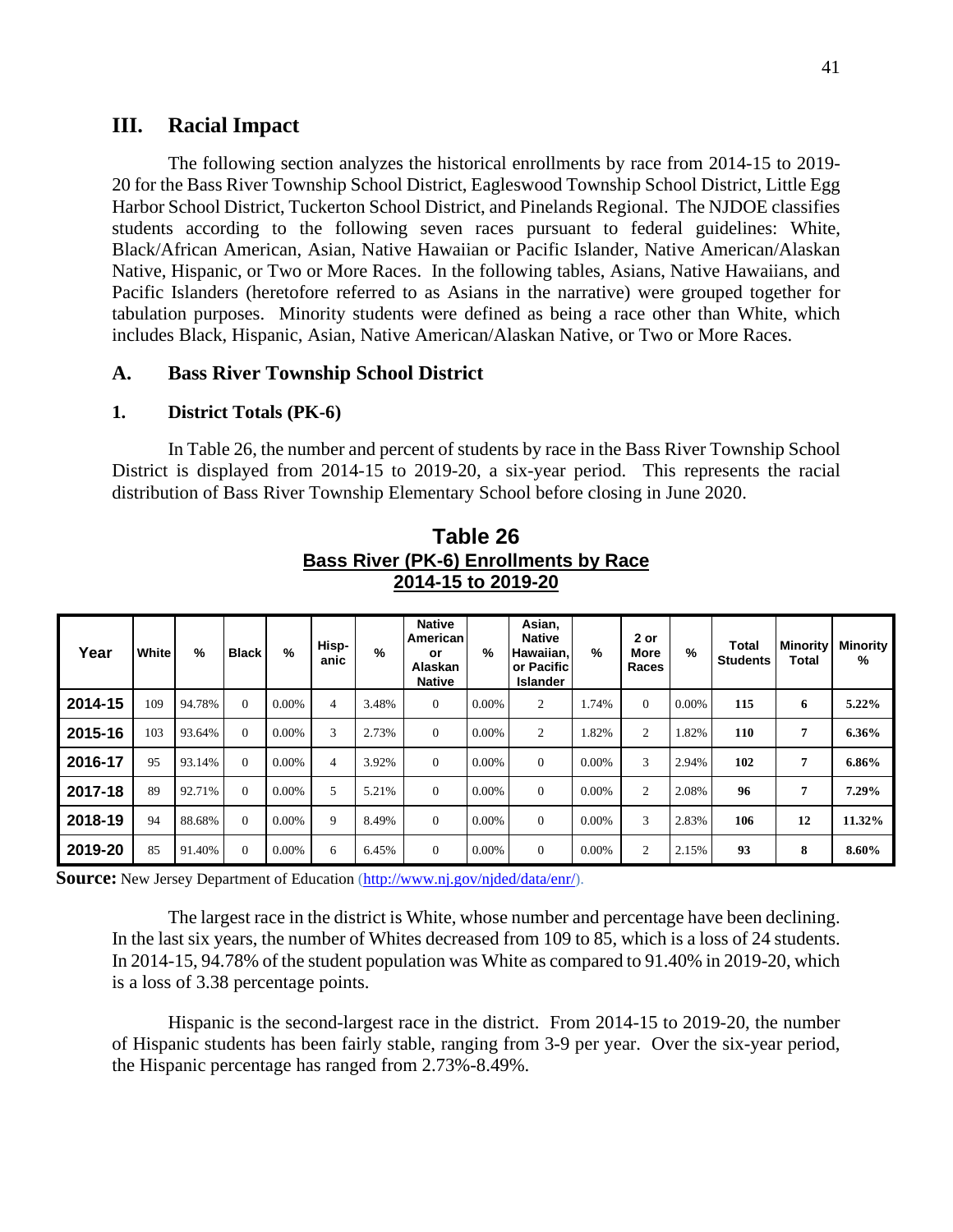The number of students who are Native American/Alaskan Native, Black, Asian, or Two or More races was insignificant and did not exceed three (3) students in any year.

From 2014-15 to 2019-20, the number of minority students has ranged from 6-12 per year. Over this time period, the minority percentage has increased from 5.22% to 8.60%, which is a gain of 3.38 percentage points.

## **B. Eagleswood Township School District Enrollments by Race**

## **1. District Totals (PK-6)**

As there is only one school in the Eagleswood Township School District, the district's enrollment and that of the Eagleswood Township Elementary School are identical. The district's enrollments by race from 2014-15 to 2019-20 are shown in Table 27.

While the largest race in the district is White, the White student population has slowly declined from 121 in 2014-15 to 107 in 2019-20, a loss of 14 students. The percentage of White students also declined from 88.97% to 82.95%, which is a loss of 6.02 percentage points.

**Table 27 Eagleswood Township School District (PK-6) Enrollments by Race 2014-15 to 2019-20** 

| Year    | White | %      | <b>Black</b> | %        | Hisp-<br>anic | %      | <b>Native</b><br>American<br>or<br><b>Alaskan</b><br><b>Native</b> | %        | Asian,<br><b>Native</b><br>Hawaiian<br>or Pacific<br><b>Islander</b> | %        | 2 or<br>More<br>Races | %     | Total<br><b>Students</b> | Total | <b>Minority Minority</b><br>% |
|---------|-------|--------|--------------|----------|---------------|--------|--------------------------------------------------------------------|----------|----------------------------------------------------------------------|----------|-----------------------|-------|--------------------------|-------|-------------------------------|
| 2014-15 | 121   | 88.97% | $\Omega$     | $0.00\%$ | 14            | 10.29% | $\Omega$                                                           | 0.00%    | $\theta$                                                             | $0.00\%$ | 1                     | 0.74% | 136                      | 15    | 11.03%                        |
| 2015-16 | 133   | 88.08% | $\Omega$     | $0.00\%$ | 16            | 10.60% | $\Omega$                                                           | $0.00\%$ |                                                                      | 0.66%    |                       | 0.66% | 151                      | 18    | 11.92%                        |
| 2016-17 | 123   | 87.23% | $\Omega$     | $0.00\%$ | 14            | 9.93%  | $\Omega$                                                           | $0.00\%$ |                                                                      | 0.71%    | 3                     | 2.13% | 141                      | 18    | 12.77%                        |
| 2017-18 | 120   | 84.51% | $\Omega$     | $0.00\%$ | 18            | 12.68% | $\Omega$                                                           | $0.00\%$ | $\Omega$                                                             | $0.00\%$ | 4                     | 2.82% | 142                      | 22    | 15.49%                        |
| 2018-19 | 105   | 82.03% | $\Omega$     | $0.00\%$ | 18            | 14.06% | $\Omega$                                                           | $0.00\%$ | $\Omega$                                                             | $0.00\%$ | 5                     | 3.91% | 128                      | 23    | 17.97%                        |
| 2019-20 | 107   | 82.95% | $\Omega$     | $0.00\%$ | 16            | 12.40% | $\Omega$                                                           | $0.00\%$ | $\Omega$                                                             | $0.00\%$ | 6                     | 4.65% | 129                      | 22    | 17.05%                        |

**Source:** New Jersey Department of Education (http://www.nj.gov/njded/data/enr/).

Hispanic is the second-largest race in the district. From 2014-15 to 2019-20, the number of Hispanic students was fairly stable, ranging from 14-18 per year. Over the six-year period, the Hispanic percentage has ranged from 9.93%-14.06% with no apparent increasing or declining trend.

The number of students who are Native American/Alaskan Native, Black, Asian, or Two or More races was insignificant and did not exceed six (6) students in any year. In the last six years, the number of minority students slowly increased from 15 to 22. As a result of this gain and the declining White student population, the minority percentage has increased from 11.03% to 17.05%, which is a gain of 6.02 percentage points.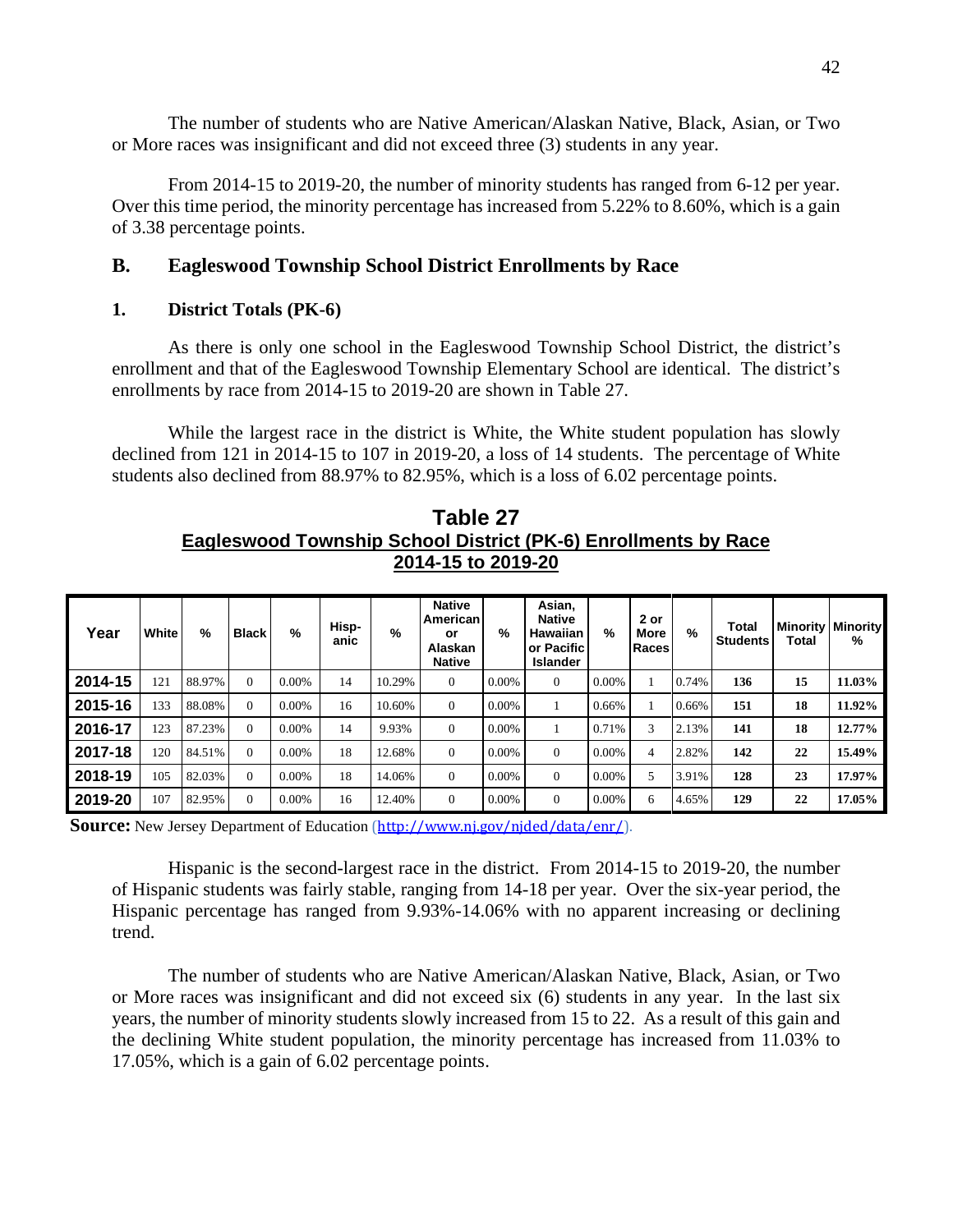## **C. Little Egg Harbor School District Enrollments by Race**

### **1. District Totals (PK-6)**

The Little Egg Harbor School District enrollments by race from 2014-15 to 2019-20 are shown in Table 28. White is also the largest race in the Little Egg Harbor School District. The number of White students has been fairly stable, ranging from 1,321-1,339. However, the White percentage has declined in the last three years. In 2019-20, Whites consisted of 81.97% of the student population as compared to 83.27% in 2014-15, a loss of 1.30 percentage points.

**Table 28 Little Egg Harbor School District (PK-6) Enrollments by Race 2014-15 to 2019-20**

| Year    | White | $\frac{9}{6}$ | <b>Black</b> | $\%$  | Hisp-<br>anic | $\%$  | <b>Native</b><br>American<br>or<br>Alaskan<br><b>Native</b> | %        | Asian,<br><b>Native</b><br><b>Hawaiian</b><br>or Pacific<br>Islander | %     | 2 or<br>More<br><b>Races</b> | %     | Total<br><b>Students</b> | Minority<br>Total | Minority<br>% |
|---------|-------|---------------|--------------|-------|---------------|-------|-------------------------------------------------------------|----------|----------------------------------------------------------------------|-------|------------------------------|-------|--------------------------|-------------------|---------------|
| 2014-15 | 1339  | 83.27%        | 34           | 2.11% | 141           | 8.77% | $\theta$                                                    | 0.00%    | 25                                                                   | 1.55% | 69                           | 4.29% | 1,608                    | 269               | 16.73%        |
| 2015-16 | 1336  | 84.99%        | 31           | 1.97% | 145           | 9.22% | $\Omega$                                                    | $0.00\%$ | 15                                                                   | 0.95% | 45                           | 2.86% | 1,572                    | 236               | 15.01%        |
| 2016-17 | 1339  | 85.29%        | 32           | 2.04% | 137           | 8.73% | $\Omega$                                                    | $0.00\%$ | 14                                                                   | 0.89% | 48                           | 3.06% | 1,570                    | 231               | 14.71%        |
| 2017-18 | 1321  | 84.03%        | 45           | 2.86% | 138           | 8.78% | $\Omega$                                                    | $0.00\%$ | 14                                                                   | 0.89% | 54                           | 3.44% | 1,572                    | 251               | 15.97%        |
| 2018-19 | 1336  | 82.62%        | 51           | 3.15% | 157           | 9.71% | $\Omega$                                                    | $0.00\%$ | 9                                                                    | 0.56% | 64                           | 3.96% | 1,617                    | 281               | 17.38%        |
| 2019-20 | 1323  | 81.97%        | 59           | 3.66% | 149           | 9.23% | $\theta$                                                    | 0.00%    | 9                                                                    | 0.56% | 74                           | 4.58% | 1,614                    | 291               | 18.03%        |

**Source:** New Jersey Department of Education (http://www.nj.gov/njded/data/enr/).

The number and percentage of Hispanics, which are the second-largest race in the district, has been fairly stable. The number of Hispanics has ranged from 137-157 students from 2014-15 to 2019-20, while the percentage of Hispanics has ranged from 8.73%-9.71%.

The number of Black students has increased in each of the last four years, gaining 25 students since 2014-15. In 2019-20, Blacks consisted of 3.66% of the student population as compared to 2.11% in 2014-15, a gain of 1.55 percentage points.

Regarding Asian students, the number has declined from 25 to nine (9) in the last six years, a loss of 16 students. Expressed as a percentage, 0.56% of the student population was Asian in 2019-20 as compared to 1.55% in 2014-15, a loss of 0.99 percentage points.

There were no students who were Native American/Alaskan Native. Finally, the number of students of Two or More races ranged from 45-74 per year while the Two or More races percentage ranged from 2.86%-4.58%.

In the last six years, there has been a gain of 22 minority students in the Little Egg Harbor School District. The percentage of minority students has increased from 16.73% in 2014-15 to 18.03% in 2019-20, a gain of 1.30 percentage points.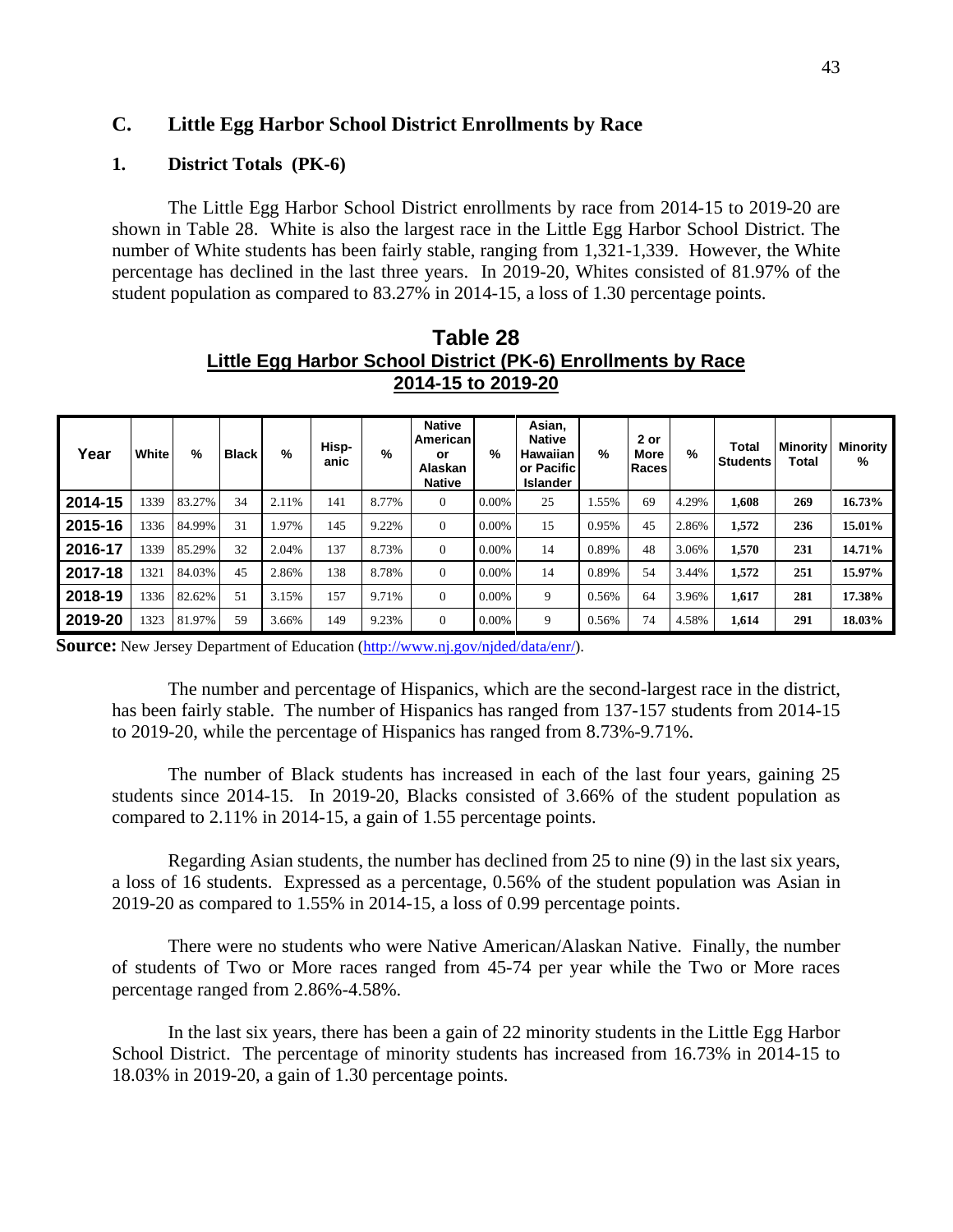## **D. Tuckerton School District Enrollments by Race**

## **1. District Totals (PK-6)**

As there is only one school in the Tuckerton School District, the district's enrollment and that of Tuckerton Elementary School are identical. The district's enrollments by race from 2014- 15 to 2019-20 are shown in Table 29. White is the largest race in the district and has ranged from 246-295 students per year with no apparent increasing or declining trend. However, the percentage of White students declined from 89.12% to 84.45% over this time period, which is a loss of 4.67 percentage points.

| Year    | White | $\%$   | <b>Black</b> | %     | Hisp-<br>anic | %      | <b>Native</b><br>American<br>or<br>Alaskan<br><b>Native</b> | %        | Asian,<br><b>Native</b><br>Hawaiian<br>or Pacific<br><b>Islander</b> | %     | 2 or<br>More<br>Races | %     | Total<br><b>Students</b> | <b>Minority Minority</b><br>Total | %      |
|---------|-------|--------|--------------|-------|---------------|--------|-------------------------------------------------------------|----------|----------------------------------------------------------------------|-------|-----------------------|-------|--------------------------|-----------------------------------|--------|
| 2014-15 | 295   | 89.12% |              | 0.30% | 26            | 7.85%  | $\Omega$                                                    | $0.00\%$ | 2                                                                    | 0.60% | $\overline{ }$        | 2.11% | 331                      | 36                                | 10.88% |
| 2015-16 | 284   | 89.87% |              | 0.32% | 24            | 7.59%  | $\Omega$                                                    | $0.00\%$ | 3                                                                    | 0.95% | $\overline{4}$        | .27%  | 316                      | 32                                | 10.13% |
| 2016-17 | 250   | 89.29% |              | 0.36% | 20            | 7.14%  | $\mathbf{0}$                                                | 0.00%    | 3                                                                    | 1.07% | 6                     | 2.14% | 280                      | 30                                | 10.71% |
| 2017-18 | 246   | 88.49% |              | 0.36% | 23            | 8.27%  | $\Omega$                                                    | 0.00%    | 3                                                                    | 1.08% | 5                     | 1.80% | 278                      | 32                                | 11.51% |
| 2018-19 | 252   | 86.30% |              | 0.34% | 31            | 10.62% | $\Omega$                                                    | 0.00%    | 2                                                                    | 0.68% | 6                     | 2.05% | 292                      | 40                                | 13.70% |
| 2019-20 | 277   | 84.45% | 4            | 1.22% | 40            | 12.20% |                                                             | 0.30%    | 3                                                                    | 0.91% | 3                     | 0.91% | 328                      | 51                                | 15.55% |

**Table 29 Tuckerton School District (PK-6) Enrollments by Race 2014-15 to 2019-20**

**Source:** New Jersey Department of Education (http://www.nj.gov/njded/data/enr/).

The number and percentage of Hispanics, which are the second-largest race in the district, has been increasing in the last three years. From 2014-15 to 2019-20, there has been a gain of 14 Hispanic students. In 2014-15, 7.85% of the student population was Hispanic as compared to 12.20% in 2019-20, a gain of 4.35 percentage points.

The number of students who are Native American/Alaskan Native, Black, Asian, or Two or More races was insignificant and did not exceed seven (7) students in any year.

In the last six years, there has been a gain of 15 minority students in the Tuckerton School District, which is primarily due to the growing Hispanic population. The percentage of minority students has increased from 10.88% in 2014-15 to 15.55% in 2019-20, a gain of 4.67 percentage points.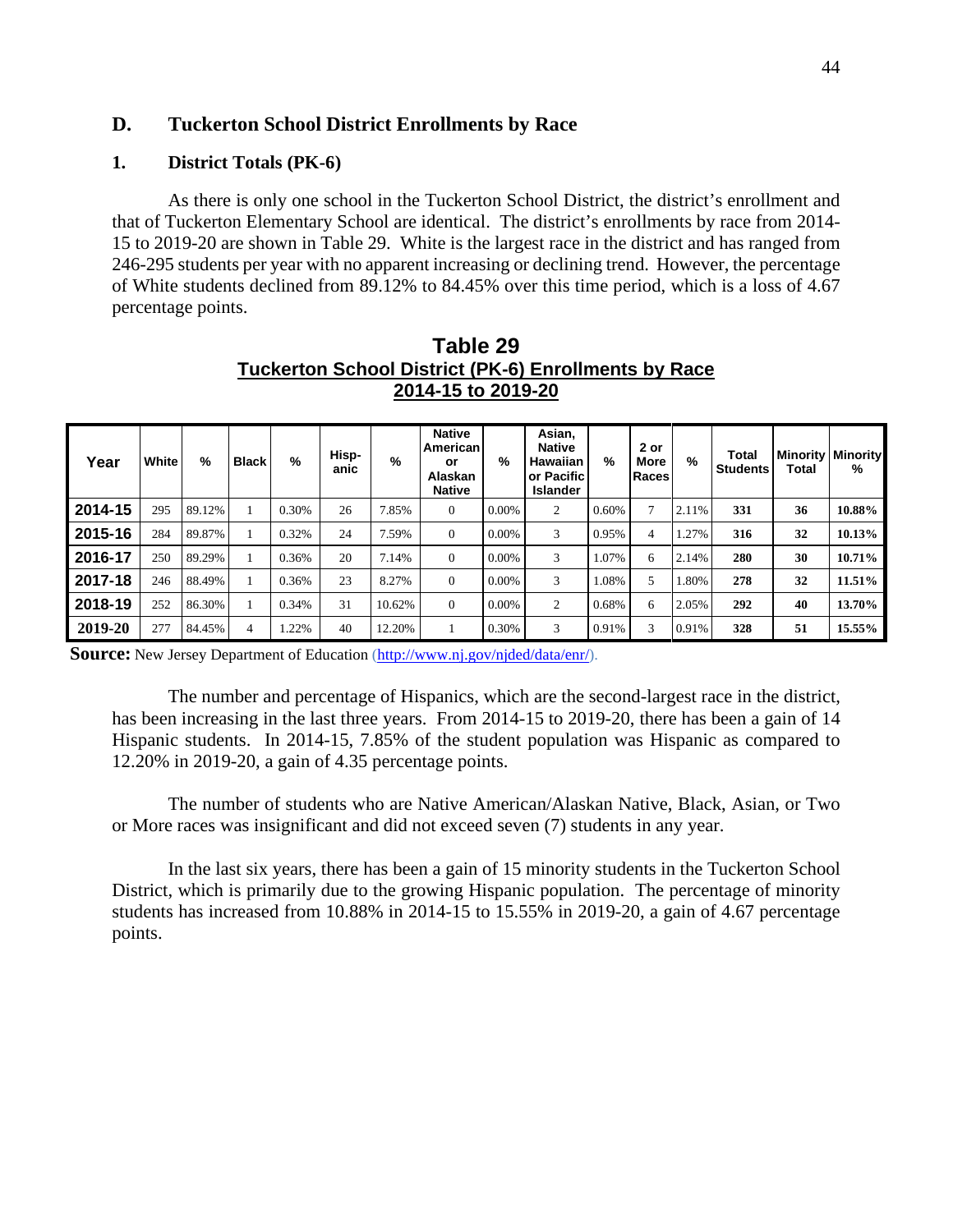## **E. Pinelands Regional School District Enrollments by Race**

#### **1. District Totals (7-12)**

As shown in Table 30, Pinelands Regional has experienced a decline in the number and percentage of White students in the last six years. From 2014-15 to 2019-20, the number of White students decreased from 1,395 to 1,290.5, a loss of 104.5 students. The percentage of White students declined from 88.26% to 85.35% over this time period, a loss of 2.91 percentage points. White is the largest race in the district.

| Year    | White | %             | <b>Black</b> | $\%$  | Hisp-<br>anic | $\%$  | <b>Native</b><br>American<br>or<br>Alaskan<br><b>Native</b> | %        | Asian,<br><b>Native</b><br>Hawaiian<br>or Pacific<br><b>Islander</b> | %     | 2 or<br>More<br>Races | $\%$  | Total<br><b>Students</b> | Minority<br>Total | <b>Minority</b><br>℅ |
|---------|-------|---------------|--------------|-------|---------------|-------|-------------------------------------------------------------|----------|----------------------------------------------------------------------|-------|-----------------------|-------|--------------------------|-------------------|----------------------|
| 2014-15 | 1395  | 88.26%        | 35.5         | 2.25% | 116.5         | 7.37% | $\theta$                                                    | $0.00\%$ | 32                                                                   | 2.02% | 1.5                   | 0.09% | 1580.5                   | 186               | 11.74%               |
| 2015-16 |       | 1358.5 87.48% | 37           | 2.38% | 120.5         | 7.76% |                                                             | 0.06%    | 24.5                                                                 | 1.58% | 11.5                  | 0.74% | 1553                     | 195               | 12.52%               |
| 2016-17 |       | 1361.5 86.80% | 33.5         | 2.14% | 131           | 8.35% |                                                             | 0.06%    | 24.5                                                                 | 1.56% | 17                    | 1.08% | 1568.5                   | 207               | 13.20%               |
| 2017-18 | 1318  | 85.39%        | 35.5         | 2.30% | 133.5         | 8.65% | $\theta$                                                    | $0.00\%$ | 25                                                                   | 1.62% | 31.5                  | 2.04% | 1543.5                   | 226               | 14.61%               |
| 2018-19 | 1319  | 86.63%        | 35.5         | 2.33% | 118.5         | 7.78% | $\theta$                                                    | $0.00\%$ | 21                                                                   | 1.38% | 28.5                  | 1.87% | 1522.5                   | 204               | 13.37%               |
| 2019-20 |       | 1290.5 85.35% | 37           | 2.45% | 129.5         | 8.56% | $\theta$                                                    | $0.00\%$ | 17                                                                   | 1.12% | 38                    | 2.51% | 1512                     | 222               | 14.65%               |

**Table 30 Pinelands Regional School District (7-12) Enrollments by Race 2014-15 to 2019-20**

**Source:** New Jersey Department of Education (http://www.nj.gov/njded/data/enr/).

Hispanics, which are the second-largest race in the school district, have been fairly stable, ranging from 116.5-133.5 students per year. From 2014-15 to 2019-20, the percentage of Hispanic students ranged from 7.37%-8.65%.

From 2014-15 to 2019-20, the total number of Black students in the district was fairly stable, ranging from 33.5-37 students per year, while the percentage of Black students ranged from 2.14%-2.45%.

The number of Asian students has declined from 32 to 17 in the last six years, a loss of 15 students. Expressed as a percentage, 2.02% of the student population was Asian in 2014-15 as compared to 1.12% in 2019-20, a loss of 0.90 percentage points

The number of Native American/Alaskan Native students was insignificant and did not exceed one (1) student in any year.

Finally, the number of students of Two or More races has increased from 1.5 in 2014-15 to 38 in 2019-20, a gain of 36.5 students. The Two or More races percentage increased from 0.09% to 2.51% over this time period, a 2.42 percentage-point gain.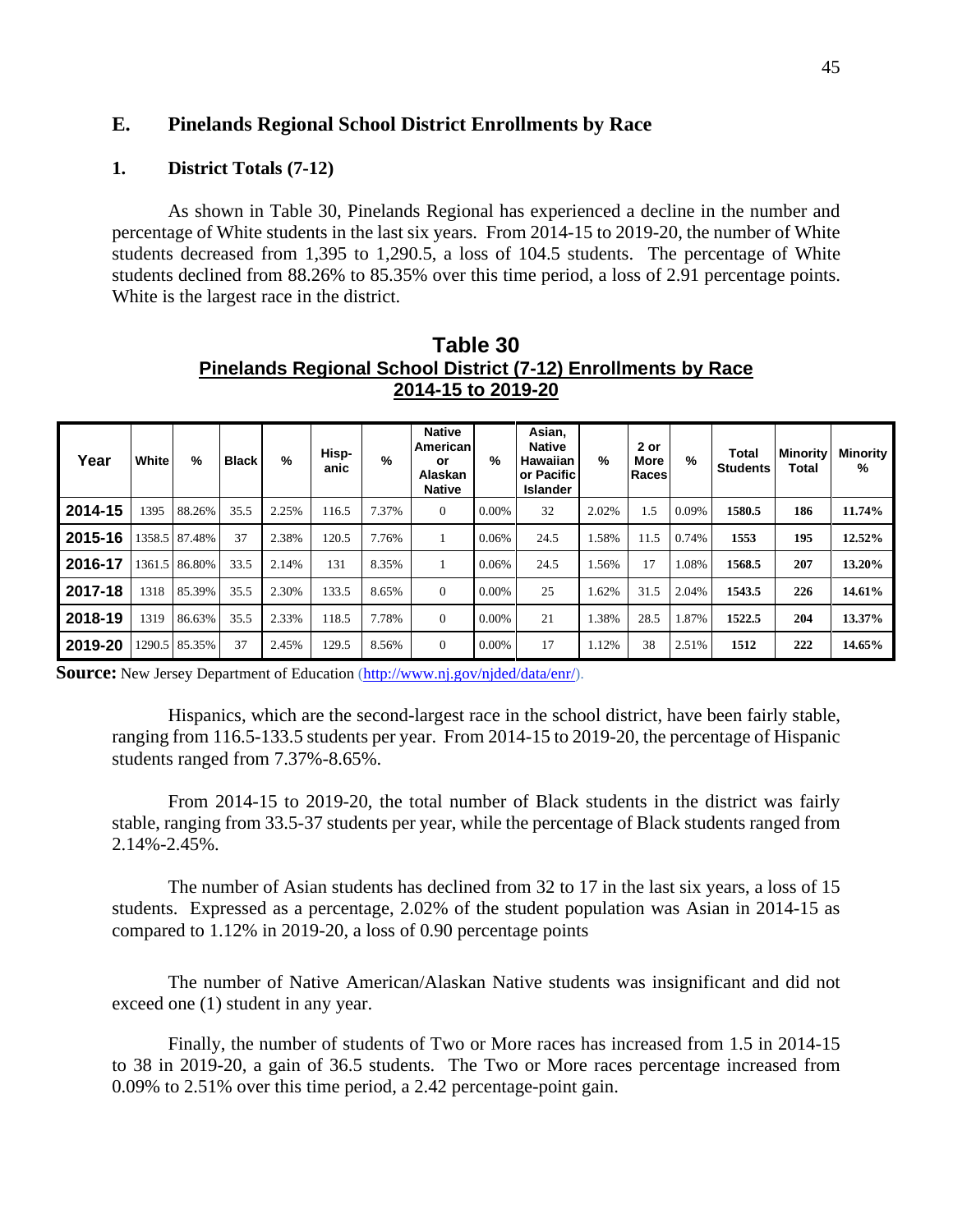As a result of the growing Two or More races population, there has been a gain of 36 minority students in the district since 2014-15. The percentage of minority students has grown from 11.74% in 2014-15 to 14.65% in 2019-20, a gain of 2.91 percentage points.

## **F. Racial Summary**

To perform the racial analysis, enrollments were tabulated by race and racial percentages were computed for each school district. Three alternative configurations were considered in comparison to the status quo whereby the racial impact was analyzed for each of the alternatives.

1. Pinelands Regional is dissolved. The Bass River Township, Eagleswood Township, Little Egg Harbor, and Tuckerton School Districts form a new PK-12 regional school district. In this scenario, all students would be educated in the same buildings in which they currently are housed. Reconfiguration would not change the racial make-up of these schools. Therefore, there would be no negative racial impact.

2. Pinelands Regional is dissolved. The Bass River Township, Little Egg Harbor, and Tuckerton School Districts form a new PK-12 regional school district. Eagleswood Township continues to operate a PK-6 school district and sends its grade 7-12 students to the new regional school district on a sending-receiving basis or as a limited 7-12 member of the regional district.<sup>4</sup> In this scenario, all students would be educated in the same buildings in which they currently are housed. Reconfiguration would not change the racial make-up of these schools. Therefore, there would be no negative racial impact.

3. Pinelands Regional is dissolved. The Bass River Township, Eagleswood Township, and Little Egg Harbor School Districts form a new PK-12 regional school district. Tuckerton continues to operate a PK-6 school district and sends its grade 7-12 students to the new regional school district on a sending-receiving basis or as a limited  $7-12$  member of the regional district<sup>5</sup>. In this scenario, all students would be educated in the same buildings in which they currently are housed. Reconfiguration would not change the racial make-up of these schools. Therefore, there would be no negative racial impact.

4. Pinelands Regional is dissolved. The Bass River Township and Little Egg Harbor School Districts form a new PK-12 regional school district. Eagleswood Township and Tuckerton continue to operate their respective PK-6 school districts and send their grade 7-12 students to the new regional school district on a sending-receiving basis or as a limited 7-12 member of the regional district<sup>6</sup>. In this scenario, all students would be educated in the same buildings in which they are currently housed. Reconfiguration would not change the racial make-up of these schools. Therefore, there would be no negative racial impact.

<sup>&</sup>lt;sup>4</sup> This may be permissible under Legislation currently pending.

<sup>5</sup> Ibid.

<sup>6</sup> Ibid.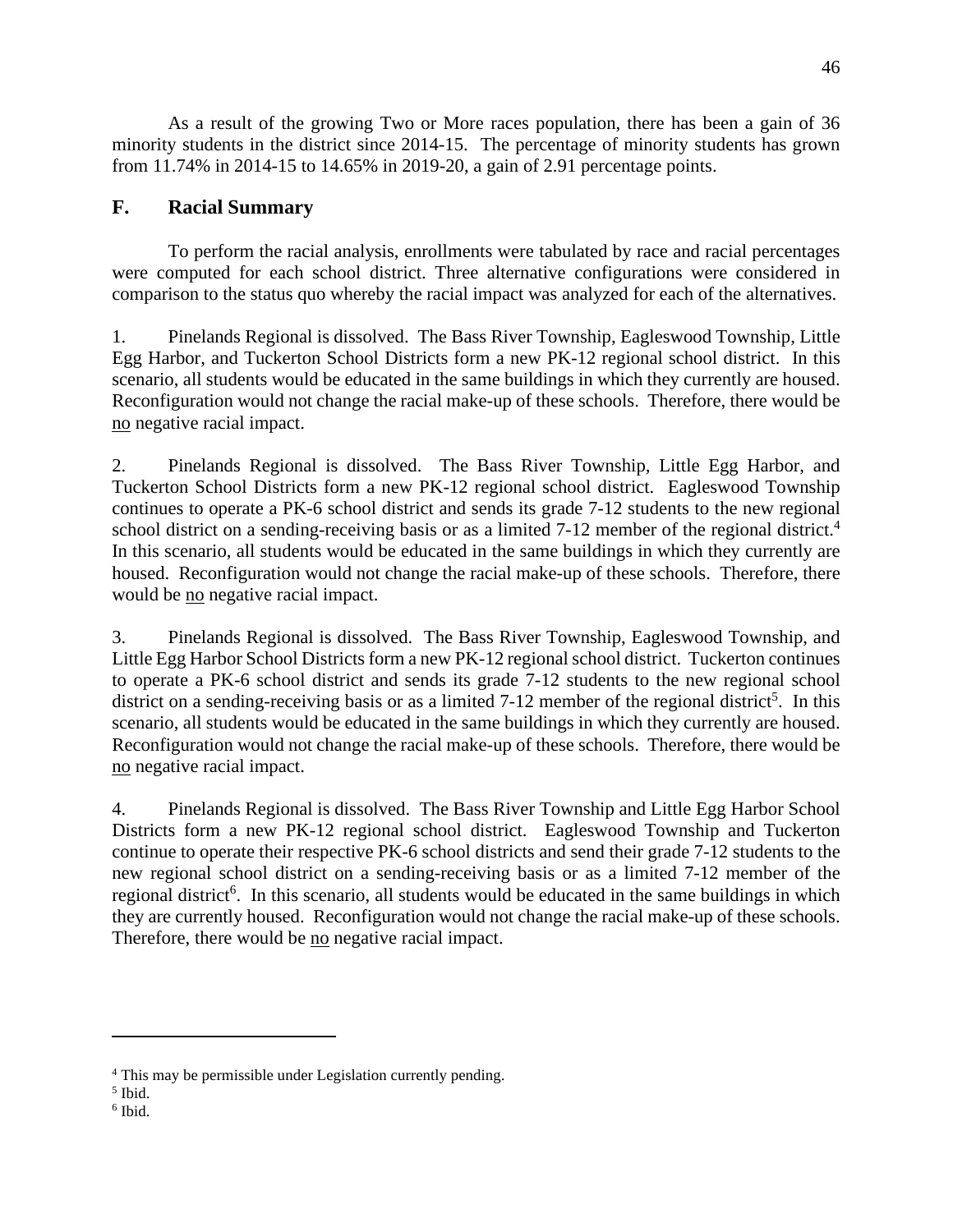## **IV. Educational Impact**

## **A. Introduction**

This section of the feasibility study will identify the impact on educational programs and services in the event of the regionalization of some or all of the constituent districts educating grades PK-6 (Eagleswood, Tuckerton, Little Egg Harbor and Bass River) and of the Pinelands Regional High School District (educating grades 7-12) into a new PK-12 regional school district. Overall, this report reviews five alternative scenarios:

- 1. Status quo;
- 2. Eagleswood, Tuckerton, Little Egg Harbor and Bass River form a PK-12 All Purpose Regional;
- 3. Tuckerton, Little Egg Harbor and Bass River form a PK-12 All Purpose Regional and Eagleswood enters into a new sending-receiving relationship with the new PK-12 Regional for grades 7-12;
- 4. Eagleswood, Little Egg Harbor and Bass River form a PK-12 All Purpose Regional and Tuckerton enters into a new sending-receiving relationship with the new PK-12 Regional for grades 7-12; and
- 5. Little Egg Harbor and Bass River form a PK-12 All Purpose Regional and Tuckerton and Eagleswood enter into a new sending-receiving relationship with the new PK-12 Regional for grades 7-12.

This section first will establish a baseline for review by describing the schools and districts involved in the study and comparing them to each other and to Statewide averages on key metrics in order to understand the opportunities for improvement and the issues that may arise in the event that regionalization is pursued. Based on our understanding of the schools and districts involved, the consultants then will answer the following questions:

- 1. Will students in all of the constituent districts have the opportunity to receive a high quality education in a new PK-12 Regional School District?
- 2. Will the regionalization present challenges for certain communities or special student populations?
- 3. What opportunities for educational improvement will exist in the new regional district? In answering this question the consultants will determine whether the new regional district will be able to better support implementation of educational best practices.
- 4. What educational issues need to be taken into consideration during the transition to the new regional district?

The analysis in this section will be informed by public reports including enrollment reports, school performance reports, assessment reports, violence and vandalism reports, taxpayer guides, web site materials, outreach to school administrators and board members regarding the following:

- 1. Curriculum and instruction;
- 2. Enrichment through co-curricular and athletic opportunities;
- 3. Performance and achievement data;
- 4. Student demographic data;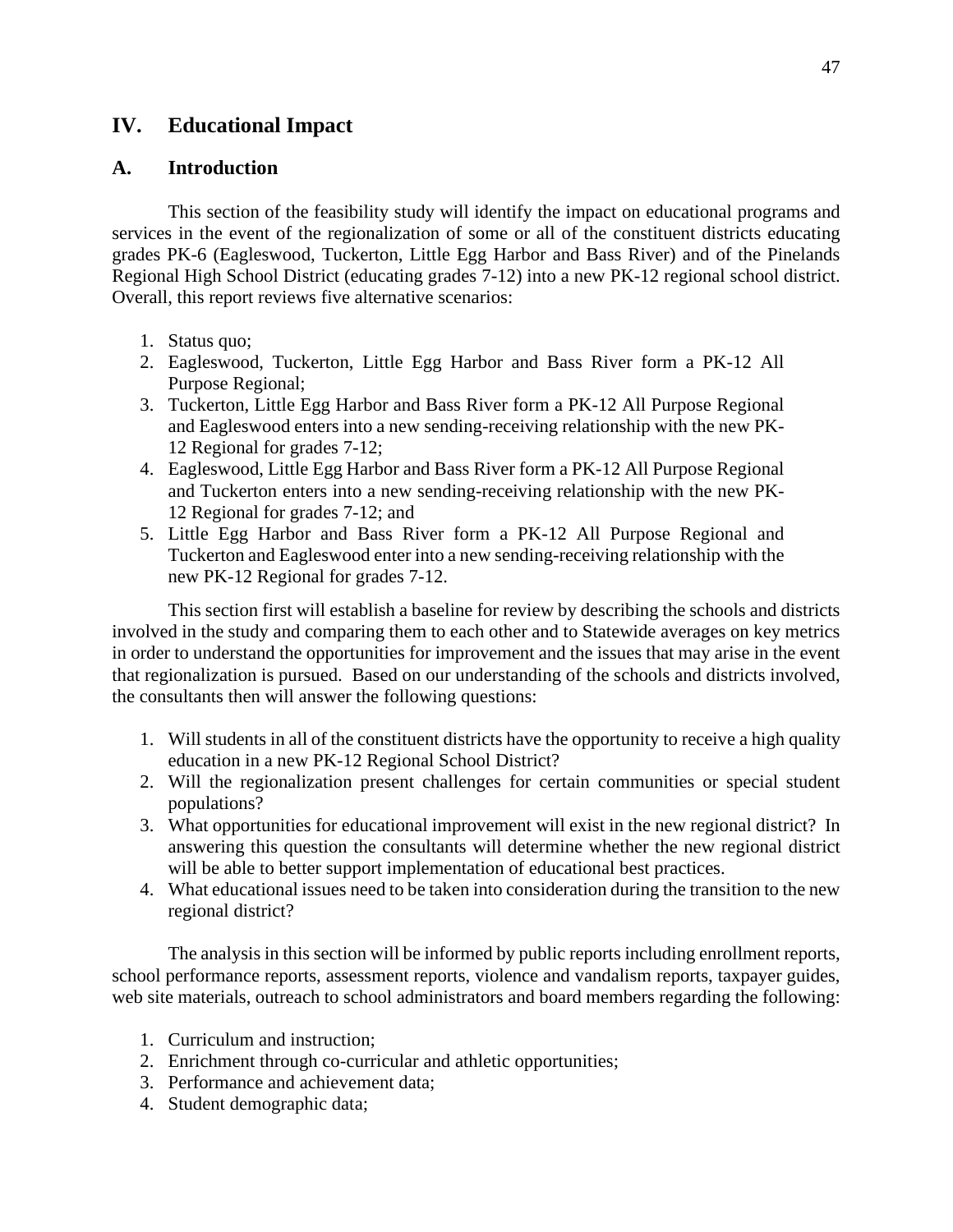- 5. School culture and climate indicators; and
- 6. Other data sources concerning all of the impacted schools.

A site visit also was made to each of the schools which included a meeting with key administrators and observations of the school and classroom environment. Information from these site visits form a vital part of our data collection and inform our conclusions.

### **B. Educational Profile of Each School**

Although this study concerns the regionalization of school districts, the consultants note at the outset that regionalization will not erase the characteristics of the communities involved. Rather, each school and community will continue to be unique in terms of its mission, points of pride, needs, and strategies for improvement. In order to recognize this uniqueness, this section will provide a broad overview of each school district involved in this regionalization study. This narrative description was developed through the site visits and discussions with school leadership, information from the NJDOE School Performance Reports and district web sites. It is arranged in alphabetical order.

#### **1. Bass River**

Bass River is a municipality in far eastern Burlington County and a constituent member of the Pinelands Regional School District for grades 7-12. It entered into a sending-receiving relationship with Little Egg Harbor in 2020 that provides for its students in grades K-6 to be educated in the schools of Little Egg Harbor. As a result, Bass River currently is a non-operating district. The Bass River Board of Education currently plans on selling its now vacant school building.

#### **2. Eagleswood Township School District**

The Eagleswood Township School District is located in southern Ocean County and consists of one school, Eagleswood Township Elementary School. All students from Eagleswood in grades PK-6 are educated in this school. Eagleswood is a constituent member of the Pinelands Regional School District for students in grades 7-12.

Mission: "Eagleswood Elementary School's mission is to foster academic excellence through the New Jersey Student Learning Standards in a safe and caring learning environment, through a partnership of family, staff and community."

The administration of the district consists of one individual serving as Superintendent (as well as principal, curriculum coordinator, special services coordinator, and learning specialist for the Child Study Team) and one individual serving as Business Administrator and Compliance Officer (for ensuring compliance with State and federal government reports).

The educational program serves grades PK-6 in one school building. The school district provides a full-day kindergarten program as well as a full-day preschool program for all 4 year olds, which is funded through Early Childhood Program Aid provided by the NJDOE. Education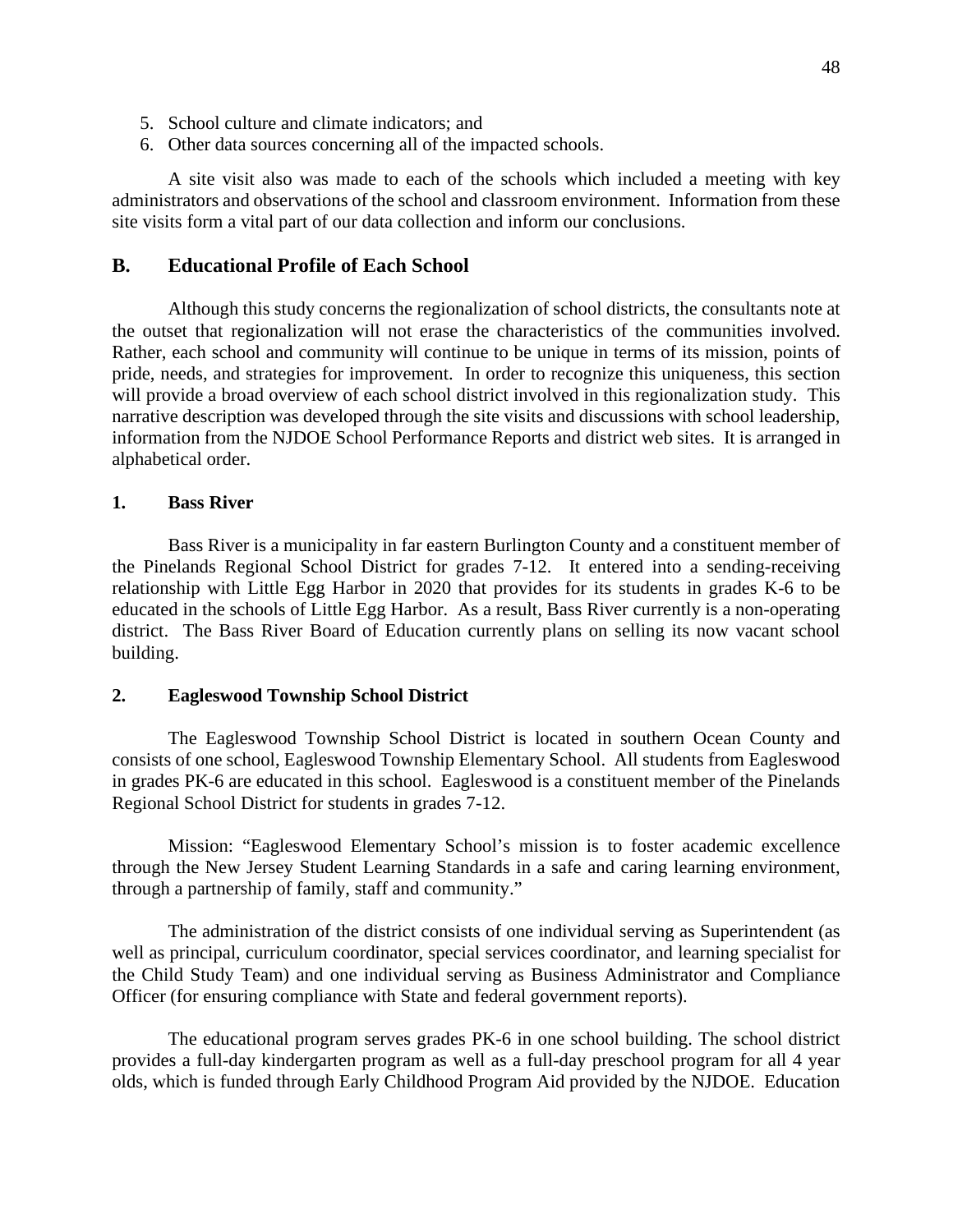is provided through self-contained classes (one class per grade). Average class sizes vary from 18-24.

The school has a full-time guidance counsellor and social worker who are dedicated to supporting student emotional and social growth. The guidance counsellor also assists with academic intervention as well as discipline issues. The school has teachers assigned to literacy intervention based on a pull-out philosophy. A full-time nurse is provided through a contract with Bayada Health Services.

The school uses "On Course" and "Student Messenger" to engage families and keep them informed.

#### **3. Little Egg Harbor School District**

The Little Egg Harbor School District is located in southern Ocean County and currently has three schools serving students in grades PK-6. The district has a single attendance zone where all students attend each school in grade sequence. The lower elementary school serves students in grades K-3 (George J. Mitchell Elementary School) and the intermediate school serves students in grades 4-6 (Frog Pond Elementary School). The district also operates an early childhood center (Robert C. Wood Sr. Early Childhood Center) which opened in the 2012-13 school year to serve preschool students from the Little Egg Harbor Community. Little Egg Harbor Township also is a constituent member of the Pinelands Regional School District for students in grades 7-12.

Mission: "Through open and collaborative communication among students, staff, parents, and the community, the Little Egg Harbor School District will provide modern facilities that support a culture of high expectations for individual achievement for all students. Students and staff will practice the value of good stewardship of resources by maintaining a sustainable environment for learning. A robust system of support, intervention, and enrichment will include a diverse range of experiences through access to supportive technology, after school programs, township agencies, and health and wellness initiatives that encourages, institutes, and rewards lifelong learning in our students."

The administration of the district consists of one individual serving as Superintendent (shared with Pinelands Regional School District); a Business Administrator (shared with Pinelands Regional School District and Bass River School District); an Assistant Superintendent for Instruction, a Curriculum Supervisor; and a Principal and Assistant Principal for each building.

The school district provides a full-day preschool program for 3- and 4-year-old residents of Little Egg Harbor at the Wood school funded through Early Childhood Program Aid provided by the NJDOE. The early childhood program currently has 23 classes with four special education classrooms. Class size in the program is limited to 15 students. Before and after care is available to families and is run by an outside entity, the Community School. Creative Curriculum (6th edition) is being implemented.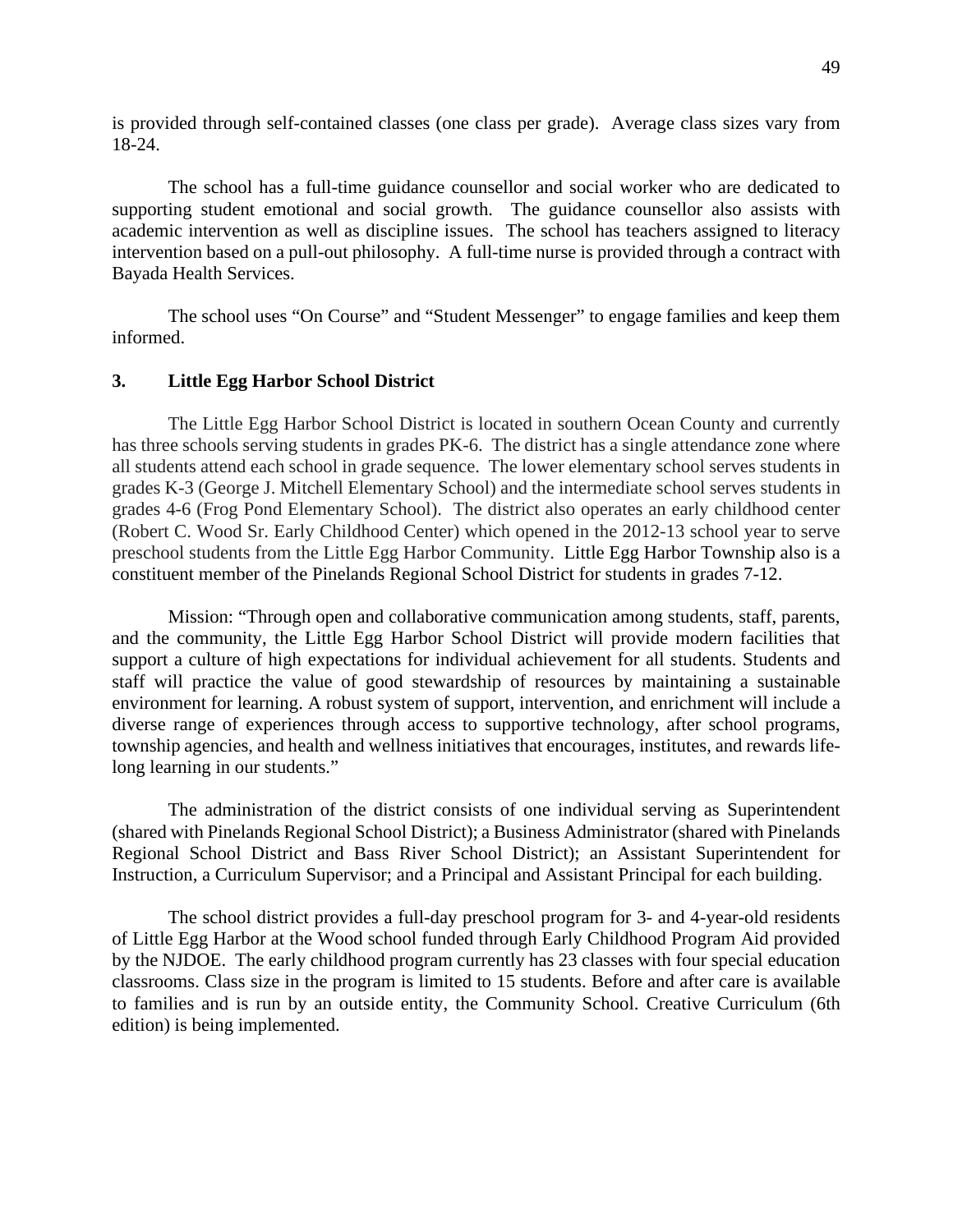All classrooms are equipped with interactive smart boards and iPads. The Mitchell School provides a full-day kindergarten program. Class sizes average 19 students across the Mitchell and Frog Pond Schools.

Each school has a guidance counsellor, a social worker (half-time Frog Pond), a full-time school nurse as well as a floating nurse for lunches and field trips. Additional support for students is provided through a mental health specialist.

#### **4. Pinelands Regional School District (PRSD)**

Although the sending districts already have regionalized at the 7-12 grade level, it is important to include in our review an analysis of the  $7<sup>th</sup>$  grade at PRSD in order to determine the degree of articulation with the rising  $6<sup>th</sup>$  graders from Bass River, Eagleswood, Little Egg Harbor, and Tuckerton who will attend  $7<sup>th</sup>$  grade at PRSD. For this reason, we also conducted a site visit of PRSD Junior High School which in the past has served Grades 7—9 but currently has become a traditional middle school serving  $7<sup>th</sup>$  and  $8<sup>th</sup>$  grade students. Grades 9-12 are educated on a campus across the street. The middle school has a school day focused on the five core courses plus one elective. There are two blocks of 74 minutes each in ELA and Math and 47 minute periods for Social Studies, Science, Physical Education, and one elective.

There are two lunches, one for  $7<sup>th</sup>$  graders and one for  $8<sup>th</sup>$  graders. The  $7<sup>th</sup>$  graders are able to participate in band, chorus, and performing arts. A STEAM program also is provided with a dedicated classroom and dedicated teacher. The school uses the On-Course student data system. At-risk students are provided basic skills instruction through both push-in and pull-out services. There is an inter-district data exchange with the sending districts to identify students in need.

### **5. Tuckerton Township School District**

Tuckerton is located in southern Ocean County and operates one elementary school, Tuckerton Elementary School, which serves students in grades PK-6. Students in grades 7-12 attend Pinelands Regional School District, as Tuckerton is a constituent member of the regional.

Mission: "In cooperation with our community, our mission is to provide for all students a safe and nurturing environment. We will empower our students with the knowledge, skills, and values needed to think critically, respect others and themselves, and achieve the New Jersey Core Curriculum Content Standards at all grade levels."

The administration of the district consists of one individual serving as both Superintendent and Business Administrator; one Principal; and a Director of Special Services. Curriculum leadership is provided jointly by the Superintendent and Principal.

The educational program serves Grades PK-6 in one school building. The school district provides a full-day kindergarten program as well as a full-day preschool program for all 3- and 4 year-olds, which is funded through Early Childhood Program Aid provided by the NJDOE.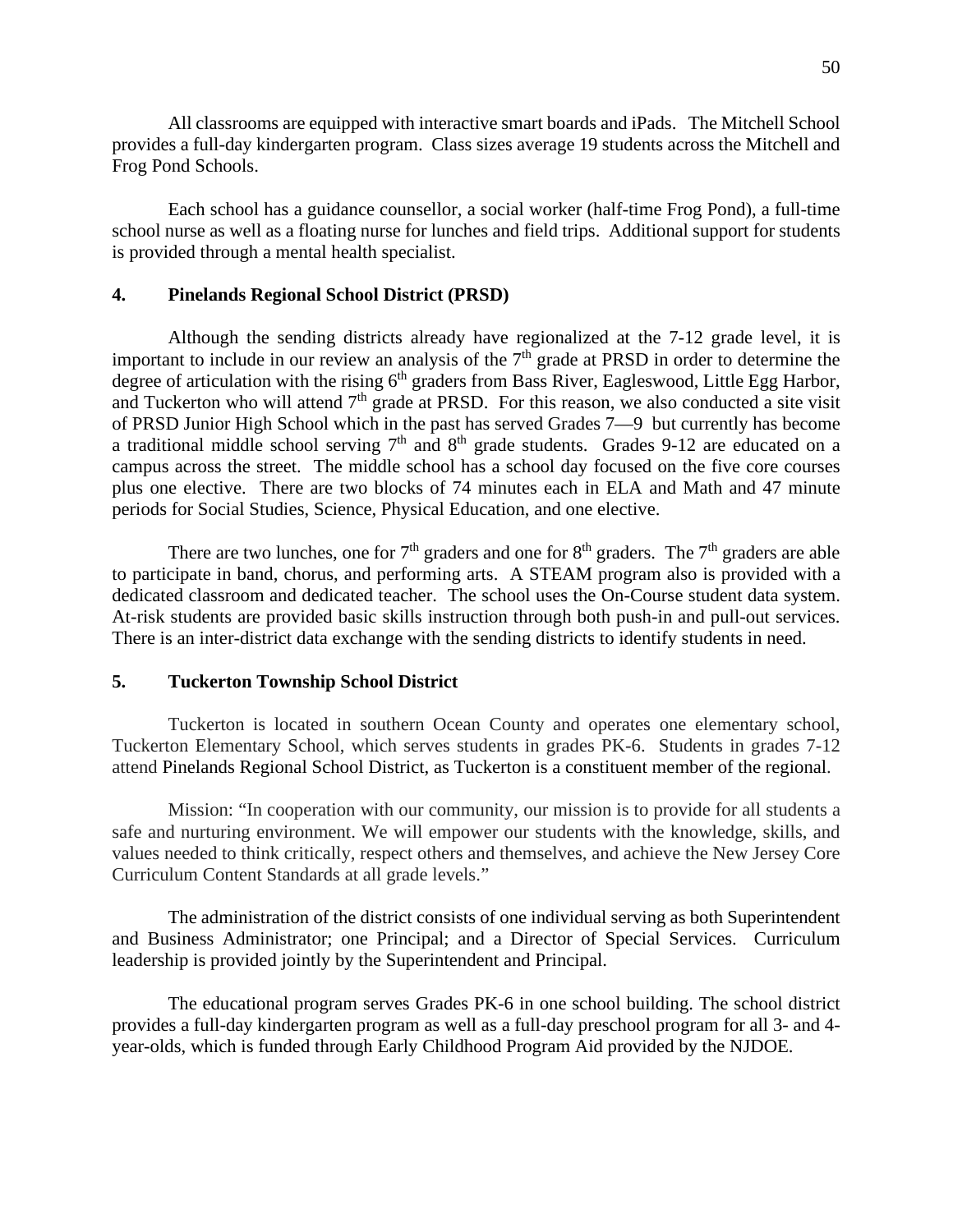Education is provided through self-contained classes (two classes per grade). Average class sizes vary from approximately 17-21 students. The school has teachers assigned to literacy intervention based on a pull-out philosophy.

The school has a guidance counsellor dedicated to supporting student emotional and social growth who also assists with academic intervention and student discipline issues. The Director of Special Services serves as the school social worker. A full-time school nurse also is provided.

The district participates in the Interdistrict Public School Choice Program in grades K-6. This voluntary school choice program was first established in the 1990s as a pilot program (and permanently codified in 2010) to allow students to cross school district attendance zones and attend a school of their choice that has opted to participate in the program. A school can apply to the NJDOE to participate in the program based on a particular subject area focus, theme or pedagogical approach and receive approval for a certain number of choice seats. Many districts in the State have participated in the program as a way to buffer against enrollment declines and have successfully attracted students based on such characteristics as small school and class sizes. Under the program, each year the school advertises the number of seats available per grade. Tuckerton had only three seats (all K) available in the 2020-21 school year and seven available (K-6) in the coming school year. The available seat numbers are fairly low given that the State has frozen participation due to on-going costs to the State of funding increased program enrollments. Under the current funding formula, the State buffers the impact of the loss of funding on the sending district by providing additional aid which is costly to the State and has been used to justify the decision to freeze enrollments.

## **C. Curriculum and Programs**

### **1. Curriculum Development and Implementation**

All of the schools engaged in this study currently are implementing the New Jersey Student Learning Standards (NJSLS). The NJSLS are established by the New Jersey State Board of Education and describe what students should know and be able to do upon completion of their education. The academic standards serve as the foundation for local district curricula that is then used by teachers in their daily lesson plans. The standards provide local school districts with clear and specific benchmarks for student achievement in nine content areas and are revised every five years through panels of teachers, administrators, parents, students, and representatives from higher education, business, and the community. The standards define the constitutional guarantee of a "Thorough and Efficient Education" in order to prepare students for college and careers by emphasizing high-level and real-world skills. Although the foundation for the curriculum and instruction in each school is provided by the NJSLS, each school will implement the standards in different ways depending on local needs and school capacity. In the following section, the consultants will discuss how each school is implementing the NJSLS. This information is pulled directly from the NJDOE School Performance Reports, the district web sites and information provided to us by the districts during the site visits.

New Jersey Administrative Code requires that each local board of education "ensure that curriculum and instruction are designed and delivered in such a way that all students are able to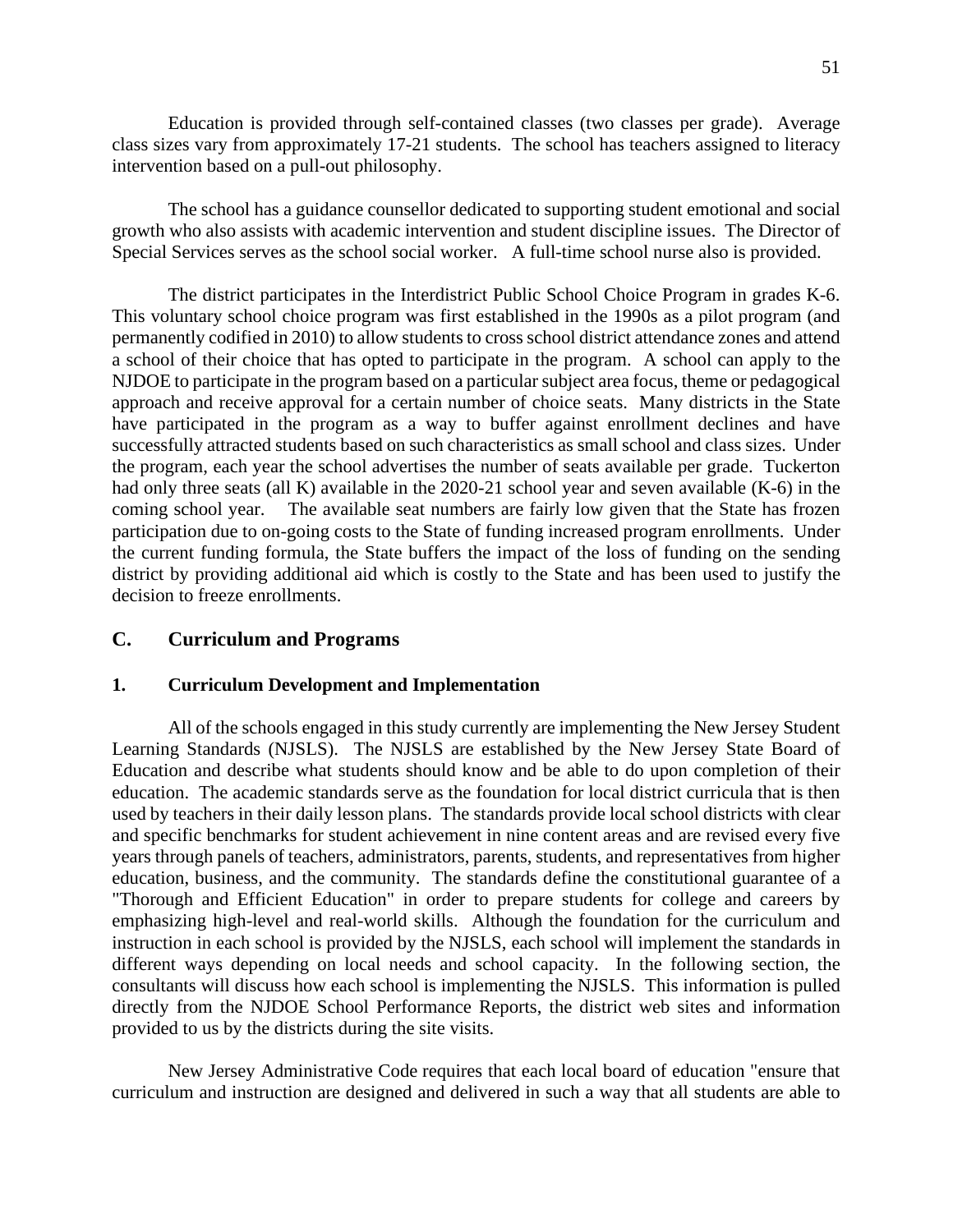demonstrate the knowledge and skills specified by the New Jersey Student Learning Standards." In order to accomplish this, schools will develop curriculum and curriculum guides that provide for scope, pacing and sequencing that is aligned with these standards. Basically, scope, pacing and sequence establish the content of a particular curriculum (scope) and the order in which the curriculum presents that material (sequence) and the recommended number of lessons and amount of time for instruction. The curriculum guide will help teachers to teach the right content at the right time, to connect previous learning to new learning goals, and allow lessons to build on one another. The curriculum guide then can be used to link learning strategies, materials, and texts at the school level as well as guide professional development.

Pacing of instruction also is important to help teachers stay on track and to ensure curricular continuity across grades and schools in the district. Another important consideration for pacing is to ensure that the content that will be tested on the New Jersey Student Learning Assessment (NJSLA) is taught prior to the testing dates.

In order to facilitate the development of curriculum and curriculum guides, the NJDOE has developed a model curriculum which includes all standards of the grade-level content organized into five units of study, each with targeted student learning objectives, intended for six weeks of instruction each. Sequencing and pacing of the curriculum are also provided. Formative assessments that allow for measuring student proficiency of those target skills are included. Based on these resources, teachers will be able to develop unit and lesson plans to implement the curriculum. See Model Curriculum (nj.gov). Guidance on scheduling is also referenced. For example, the Department recommends that, in order to implement the model curriculum, 90 minutes of uninterrupted literacy instruction for all students in grades K-5, and 80 minutes for grades 6 through 8, should be provided.

However, schools cannot just adopt the model curriculum as their own. It is important for curriculum guides to be developed and driven locally in order to ensure that they meet the specific needs of the school and the students they serve. This is best done through a teacher-led process informed by data and developed through reflection and consensus. The guides must also be continually reviewed and adapted to meet changing needs. It appears that the schools and districts studied here are engaged in this type of collegial localized curriculum review process.

For this reason, the role of the new regional district will not be to prescribe a curriculum and curriculum guide to be implemented in each school regardless of capacity, need and circumstances but to provide greater support, guidance, expertise and resources for the individual schools as they engage in these necessary tasks.

Finally, for students to actually learn the curriculum, teachers must be highly adept at monitoring the progress of each student and adjusting instruction accordingly. For this reason, students cannot be moved through the curriculum in mass as this will lead to many students moving from grade level to grade level without sufficient knowledge to understand and master more challenging concepts. Teachers need to adapt the curriculum and differentiate instruction so that individual students move to the next unit only when they exhibit mastery. Teachers must be able to analyze and respond to the individual learning needs of students. An effective evaluation and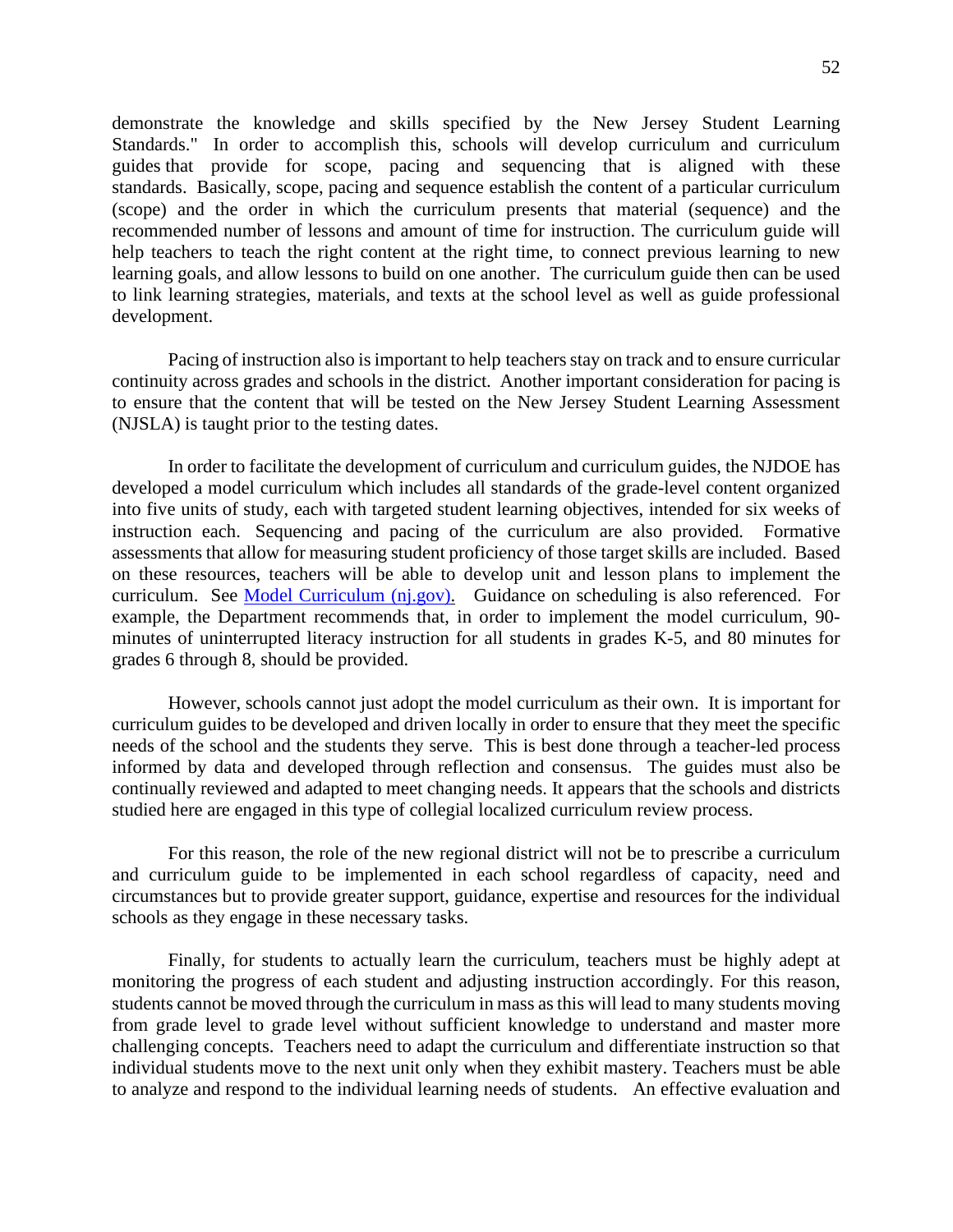professional development program tailored to the needs of teachers is important to support these instructional goals which we believe can be enhanced through regionalization. The consultants will discuss this issue at greater length later in this chapter.

As indicated below each school has established a curriculum development process and has adopted and implemented curriculum that is aligned to the content and skills outlined in the NJSLS.

## **a. Eagleswood**

Eagleswood Elementary School is implementing a student-centered curriculum with the goal of engaging students in a creative process which connects the arts to other content areas. The arts infused units provide students with the opportunity to have STEAM-enhanced educational experiences within the curriculum. Technology is woven into all subjects and grades to give students access to engaging lessons and resources. Students participate in 150 minutes of Physical Education and Health each week. Recess is provided thirty minutes daily. Creative Curriculum is used in the preschool program which allows students to learn academically and socially through play. The school successfully has incorporated a 6<sup>th</sup> Grade Literacy program based on the study of novels and authors into the curriculum. Curriculum development and review is done through the Ocean County Curriculum Counsel and led locally by the Superintendent and teaching staff.

## **b. Little Egg Harbor**

Little Egg Harbor's curriculum development and review are done through the Ocean County Curriculum Counsel and led locally by the Assistant Superintendent, Curriculum Supervisor, Principal, and teaching staff. Teachers will review and write curriculum over the summer months as well as during the school year. Enrichment is provided through differentiated instruction in the early grades and through a pull-out project-based program in the upper grades. Students are identified through multiple measures.

- i. Frog Pond Elementary School is semi-departmentalized for Grades 4 and 5  $(ELA/SS)$  and Math/Science) and fully departmentalized in  $6<sup>th</sup>$  grade. Instructional technology is widely used to support student learning. The school has a 1:1 ratio of Chromebooks to students and also has two computer labs and interactive white boards. Staff committees keep the curriculum current and aligned with State standards. They also have created new curricular documents, pacing guides, and revised standard-based report cards. New NJSLA aligned curriculum programs are being piloted to enhance student learning.
- ii. George J. Mitchell Elementary School provides a learning environment that "promotes the enhancement of foundational knowledge as well as social and emotional learning in literacy and technology rich environments." The curriculum is aligned to the content and skills outlined in the NJSLS and the school has adopted curriculum that conform to State-adopted standards. The K-3 Curriculum includes Balanced Literacy, GoMath and Next Gen Science Standards. Instructional technology supports learning through the use of interactive flat panel boards, iPads and student Chromebooks. The school includes a Modern Science lab, two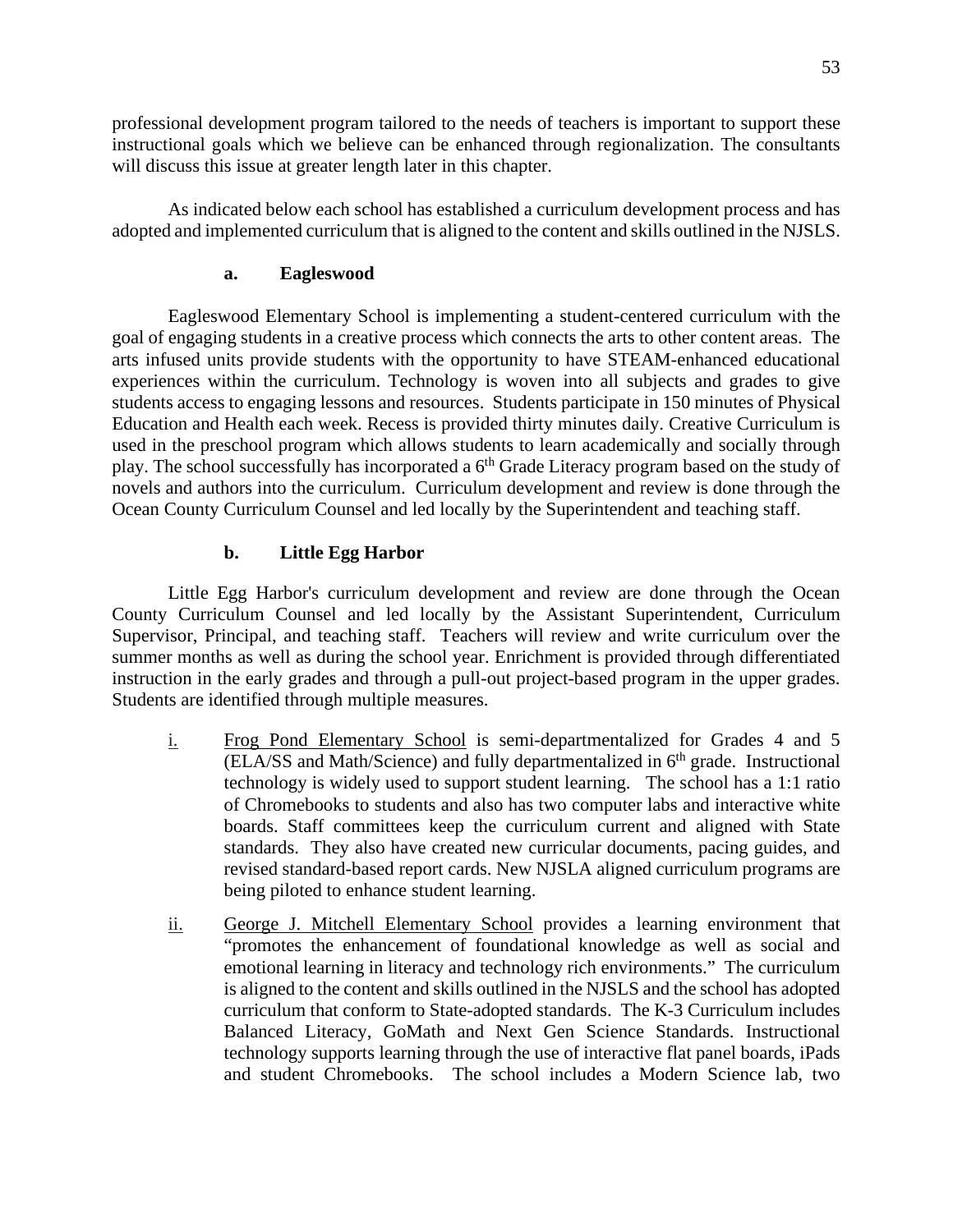Computer labs, at least two Chromebook carts per grade level, and a newly developed STEAM Lab.

iii. The Robert C. Wood, Sr. Early Childhood Center currently operates 24 classrooms with class sizes limited to 15 students each. Each class has a full-time Teaching Assistant who supports the classroom teacher. All classrooms are equipped with interactive smart boards and iPads. The center provides a research based, State approved learning experience that supports the social, emotional, physical, and learning needs of students. The school participates in the Grow NJ Kids rating program and has received a 5-star rating indicating that the school has met a very high level of standards. The school uses Creative Curriculum, which incorporates research and best practices in early childhood education. The instructional philosophy of the school is best described in the narrative from the school performance reports. "Through interactions during play, center time, and small group instruction time, our teachers and assistants gain valuable information about the children. Through these quality and powerful interactions, teachers support the learning needs of each child in their class. Teachers are supported by Master Teachers who utilize the coaching model to ensure that all classrooms are an effective early childhood learning environment."

#### **c. Tuckerton**

Tuckerton Elementary uses self-contained classrooms in all grades with special area teachers providing instruction in Art, Music, Physical Education, World Language, Media, and Technology. Staff collaborate across subjects and grades to provide an integrated curriculum. The school provides a technology rich environment for both students and staff who have wireless access in all classrooms, 1:1 devices in 2nd - 6th grade, and iPads in the PK- 1st grades. The school also has established a new STEAM Lab. Students go to the STEAM Lab twice per week to participate in hands-on collaborative problem solving activities with a dedicated STEAM teacher. Students have a 20 minute recess period daily as well as 45 minute Physical Education periods two times per week.

Curriculum development and review is done through the Ocean County Curriculum Counsel and led locally by the Superintendent, Principal and teaching staff. The school works closely with the Little Egg School District on curriculum development and implementation. Support for at-risk students is provided through differentiated instruction in the classroom as well as an after-school academic assistance program. Support for students who are English Language Learners is provided through an ELL trained teacher who is shared with Little Egg School District.

## **2. Science, Technology, Engineering and Math Program (STEM)**

Each of the schools is providing students with access to specialized STEM programs as indicated below.

Eagleswood- The school emphasizes the use of technology that includes a 1:1 Chromebook initiative and a technology lab. Each classroom has an interactive white board. A STEAM lab and maker space support the Science curriculum.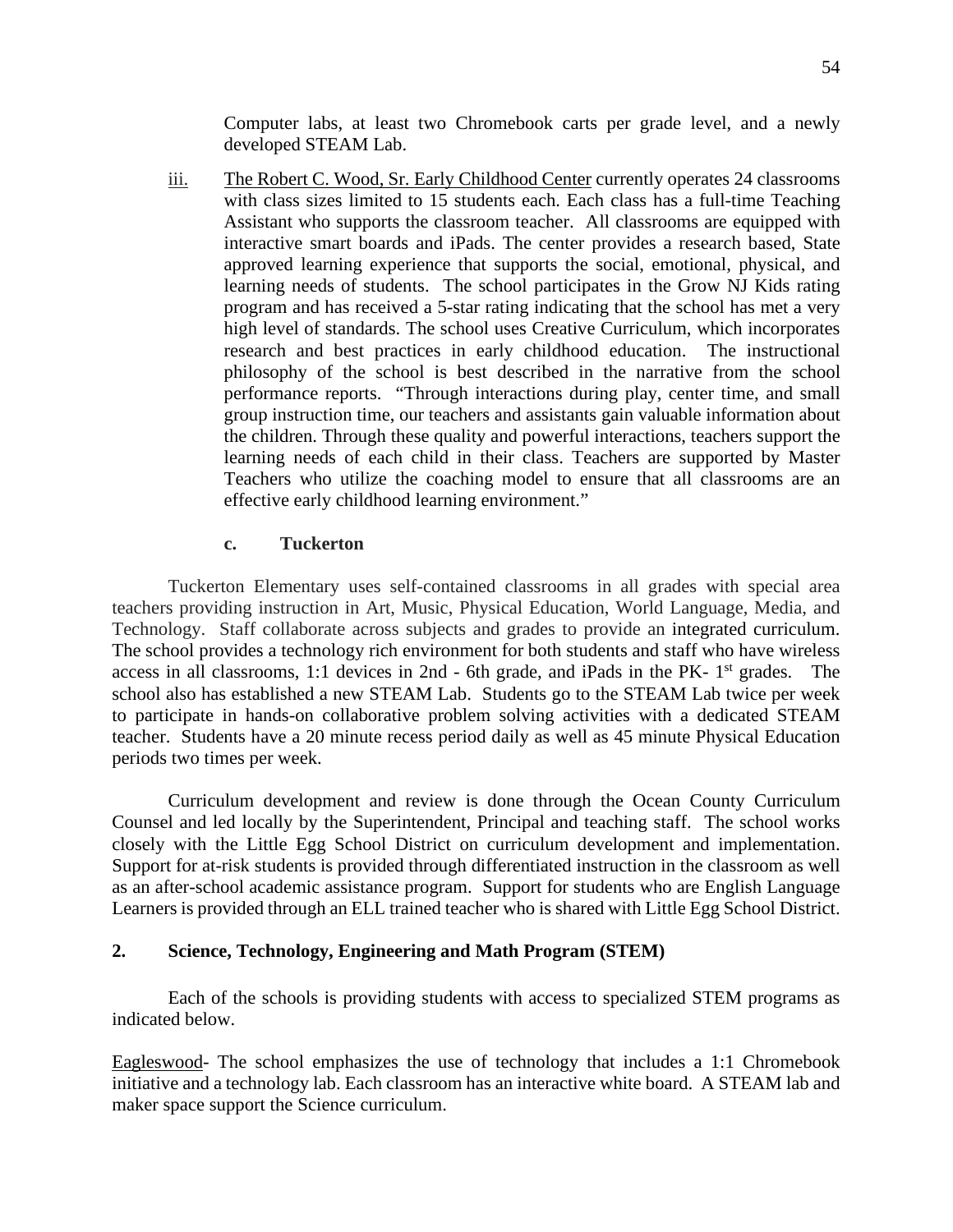Tuckerton- The school emphasizes the use of technology that includes a 1:1 computer initiative (Chromebook in grades 2-6 and iPads in PK-1.) Each classroom has an interactive white board. The school has a STEAM lab and full-time STEAM teacher to support implementation of the Science standards.

Little Egg Harbor- The district emphasizes the use of technology that includes a 1:1 computer initiative (Chromebook in grades K-6 and iPads in PK.) Each classroom has an interactive white board. Both the Mitchell and Frog Pond schools have a dedicated STEAM lab and full-time STEAM teacher to support implementation of the Science standards. Students rotate through the program as a special course.

Technology also is being infused into the educational programs in all of the schools. Table 31 below compares the schools regarding their use of technology by reference to the Device Ratio (number of computers, tablets etc. per student). As can be seen in the table, all of the schools are at, or approaching, a one to one ratio which will allow them to infuse technology throughout the curriculum. The consultants also would note that this data is from the 2018-19 school year and, since then, all of the districts have made additional expenditures on technology to support virtual and hybrid instruction during the pandemic.

Table 31 also provides information regarding student performance on the New Jersey Science Assessment by indicating the percentage of students who scored in Levels 3 and 4 (highest levels). Noteworthy, is the high percentage of students in Eagleswood in these highest levels which certainly should be a point of pride for the district. For comparison purposes, the Statewide percentage of students in Levels 3 and 4 was 29.2.

| <b>School</b>                                                      | <b>Device</b><br><b>Ratio</b> | <b>Science Assessment</b><br>Levels 3 and 4 $(5th)$ |
|--------------------------------------------------------------------|-------------------------------|-----------------------------------------------------|
| <b>Eagleswood Twp</b>                                              | 1:1                           | 57                                                  |
| <b>Little Egg Harbor-</b><br><b>Frog Pond</b><br><b>Elementary</b> | 1.1:1                         | 25                                                  |
| <b>Little Egg Harbor-</b><br><b>Mitchell</b><br><b>Elementary</b>  | 1:1                           | <b>NA</b>                                           |
| <b>Tuckerton Boro</b>                                              | 1:1                           | 23                                                  |
| <b>Bass River Twp.</b>                                             | $1 \cdot 1$                   | 20                                                  |

| Table 31                                                        |  |  |  |  |  |  |  |  |  |
|-----------------------------------------------------------------|--|--|--|--|--|--|--|--|--|
| <b>Comparison of Schools on Key Educational Program Metrics</b> |  |  |  |  |  |  |  |  |  |

**Source:** NJDOE School Performance Reports, 2018-19

In order to determine how well staff at the constituent districts have prepared students for success in the middle grades at Pinelands Regional, the consultants examine these same key metrics for the Junior High School as set forth in the table below.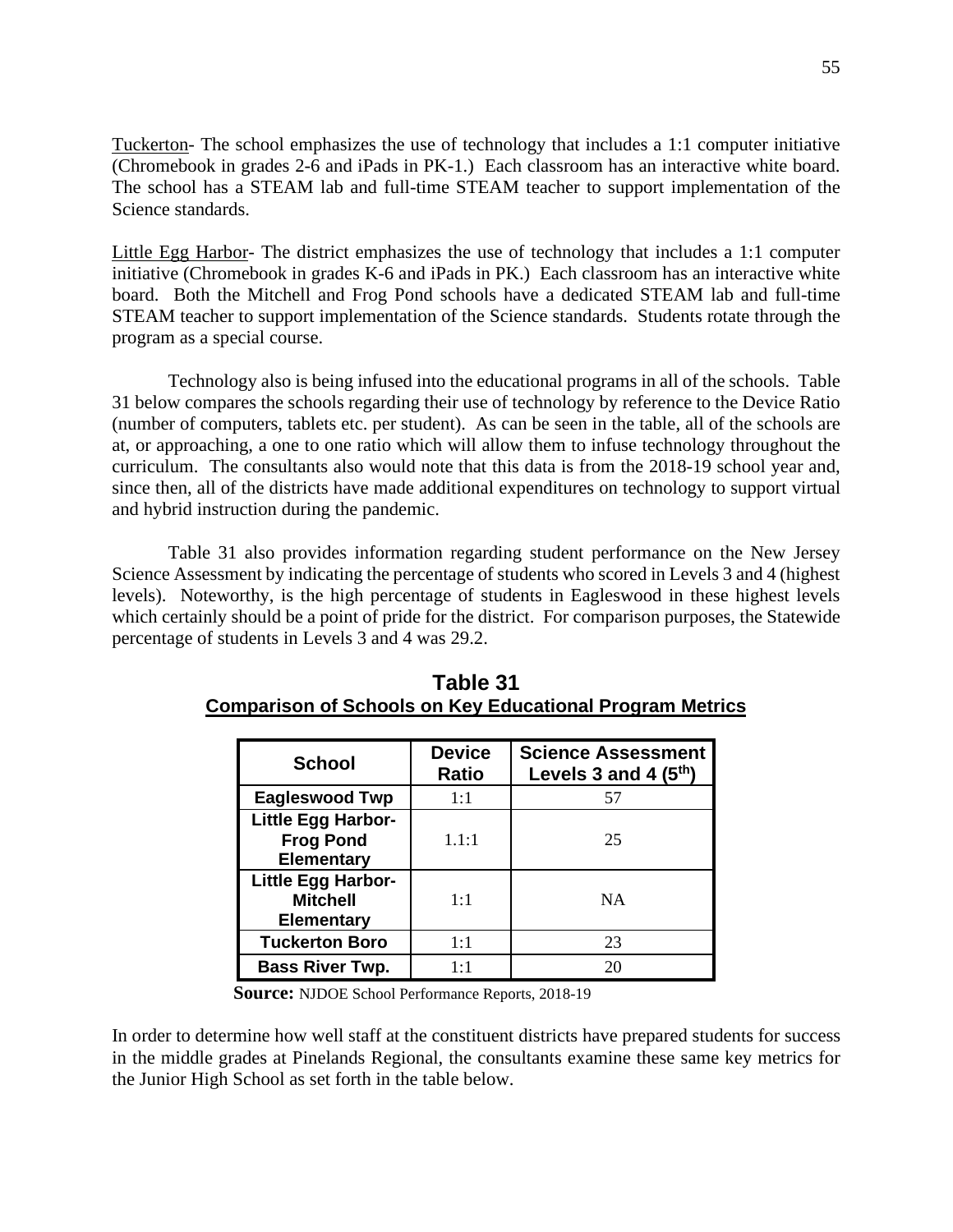| <b>School</b>        | <b>Device</b><br><b>Ratio</b> | Science Assessment<br>Levels 3 and 4 $(8th)$ |
|----------------------|-------------------------------|----------------------------------------------|
| <b>Pinelands JHS</b> | 17.1                          |                                              |

| Table 32                                    |  |  |  |  |  |  |  |  |  |
|---------------------------------------------|--|--|--|--|--|--|--|--|--|
| <b>PJHS Key Educational Program Metrics</b> |  |  |  |  |  |  |  |  |  |

**Source:** NJDOE School Performance Reports, 2018-19

The device ratio at PJHS is substantially higher (more students per device) than in the elementary schools (although the consultants should again note that this data is from the 2018-19 school year and the school undoubtedly has made additional expenditures on technology to support virtual and hybrid instruction during the pandemic). The Statewide percentage of students in Levels 3 and 4 on the 8<sup>th</sup> Grade Science assessment was 19.8 placing PJHS slightly below the State average.

#### **3. Implications of Regionalization for Curriculum and Programs**

Although students in all of the districts receive a comparable comprehensive education with similar levels of programs and services, it is clear from the consultants' review that a regionalized curriculum office could provide expanded services and expertise to the individual schools in developing and implementing an aligned curriculum. Given the degree of reliance on the Ocean County Curriculum Counsel and the degree of shared services already being seen in this area, the consultants do not envision much difficulty in implementing a regionalized curriculum and instruction function. The consultants envision that there will be many opportunities in the new regional system to provide targeted support to accelerate student achievement with guidance from content area experts in a centralized curriculum office. This centralized office could do or provide the following:

- Support district efforts to align curriculum to State standards.
- Align instruction, student tasks and assessment with the rigor of State content standards.
- Share strategies and resources to provide effective instruction that meets the needs of all students including: English Language Learners, ESE, and Gifted.
- Offer guidance in the development and use of standards-aligned formative and summative assessments.
- Collaborate with district personnel to perform classroom walkthroughs for district or school-identified purposes and provide academic feedback that is appropriate and timely.
- Provide lesson/content planning conferences.
- Analyze and interpret district, school, classroom, and/or individual student data reports and collaborate with districts/administrators/teachers to identify next steps.

Regionalization may present a number of opportunities to develop, implement, and track progress regarding the NJSLS. For example, a shared curriculum development and implementation office would provide additional resources to each school to provide strong learning connections across the schools and grade levels. Teachers across all the schools could be involved in writing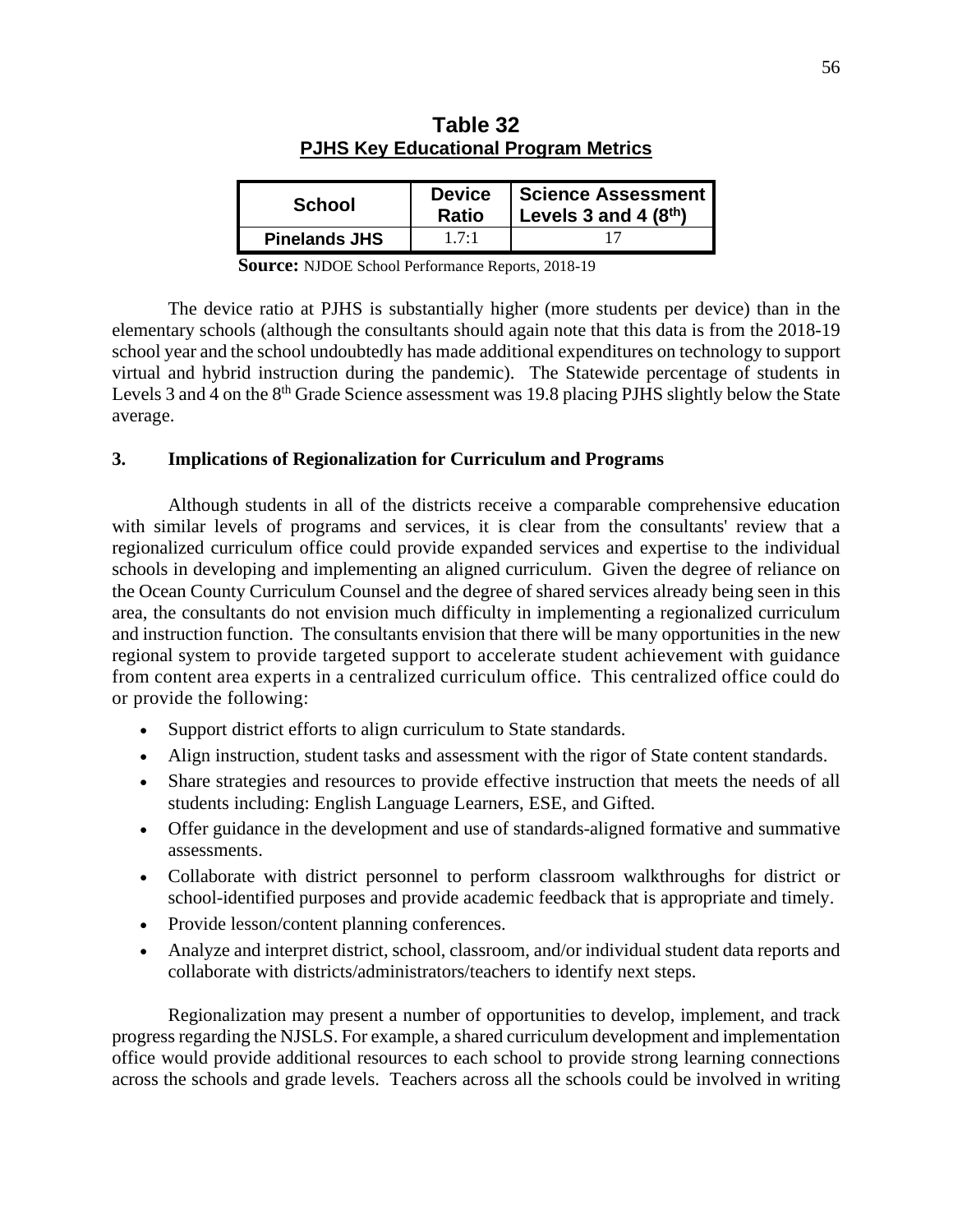the curriculum across all grades PK-12. This level of articulation will be exceptionally helpful to ensure that quality is consistent across all schools and that the transition to high school is seamless.

The effectiveness of the curriculum implementation function also will be improved through robust data collection and analysis at the district, school and professional learning community levels. The new regional district will have the capacity to hire a Chief Performance Officer who will be able to lead the data collection and analysis efforts and guide educators in the proper uses of data to drive student performance.

## **D. Talent and Professional Learning**

#### **1. Introduction**

The success of a school will depend on developing effective human resource systems. Investments in human capital will improve organizational performance in terms of effectiveness, employee retention, and innovation.

## **2. Recruitment and Induction**

The creation of a regional district will present opportunities to improve the recruitment and induction of new teaching staff. To build effective human capital systems, organizations must modernize their recruitment strategies in order to adapt to shifts in the labor market, new technologies, and advancing communication methods. Effective human capital systems attract quality talent (including those from diverse backgrounds) by engaging top candidates through targeted outreach using multiple vehicles, and by developing selection processes that evaluate qualifications, fit and expected performance. The district also must retain highly sought employees through positive workplace cultures, competitive compensation packages, and opportunities for professional growth. Strong induction programs include a well-thought-out coaching and mentoring component. Effective human resource functions often are expensive to put in place and small school districts may not have the capacity to do so. Given the great importance of talent among educators in driving student performance, this should be a high priority for the new regional.

#### **3. Professional Learning**

Teacher professional development is a vital component of a vibrant Professional Learning Community (PLC). For example, in order to provide effective instruction, teachers must learn new teaching strategies. By incorporating innovative teaching methods in the classroom, teachers can change the way they engage and teach their students to become life-long learners. Our review indicates that each of the schools studied is committed to professional development through the implementation of best practices. For example, Little Egg Harbor has three instructional coaches in Math, Literacy, and Technology to support teacher development. Each school in the LEH district has a PLC which meets once a week during the prep period by grade level or department in the upper grades. The LEH CBA provides for 20 prep periods per year. Tuckerton Elementary School also has a PLC, which meets once a week during the teacher prep period with the agenda being developed through teacher input. The district also has partnered with ETTC at Stockton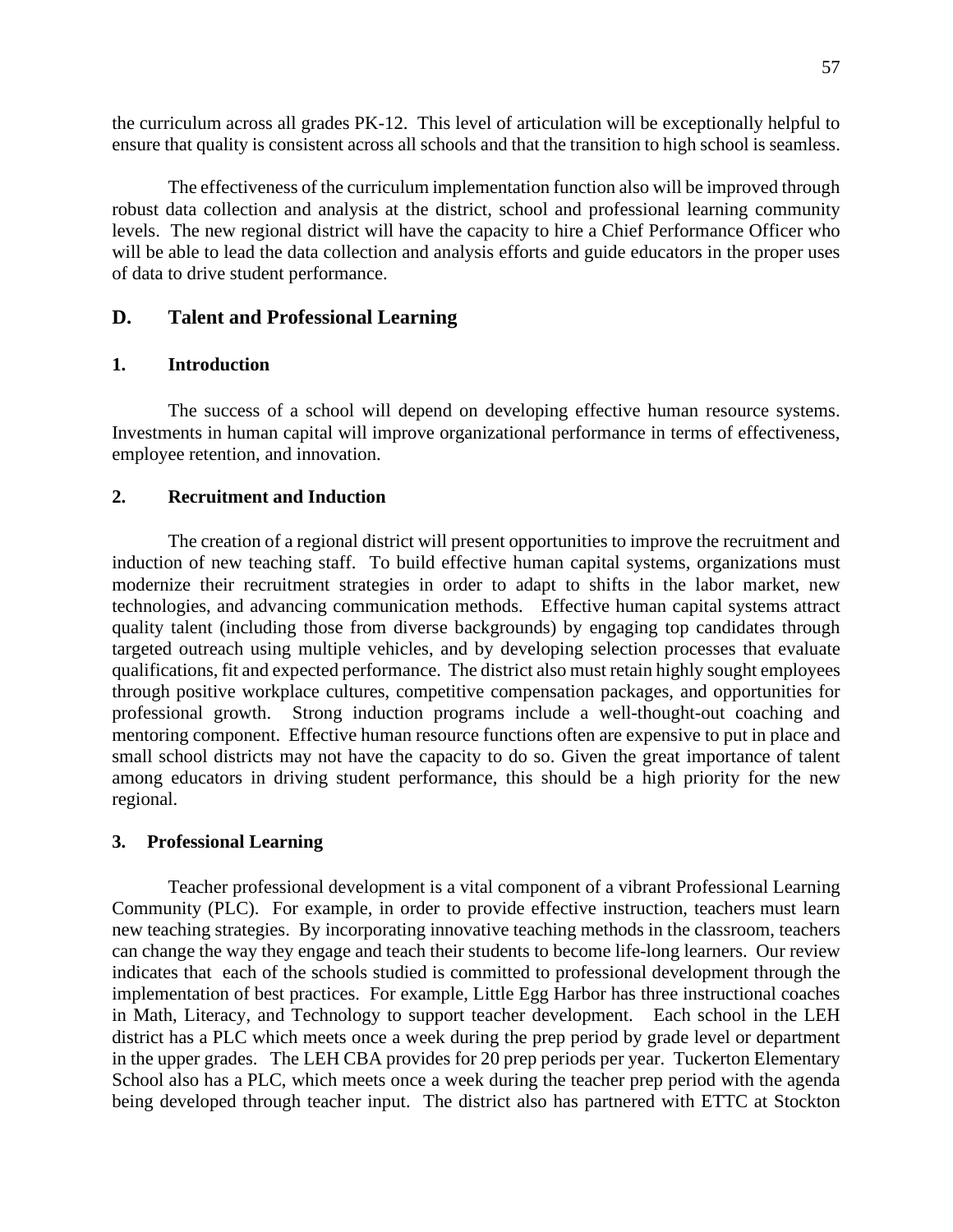University for program specific professional development. Tuckerton teachers have been trained recently in how to support student social emotional learning.

All of the districts studied use the Danielson model for teacher evaluations which will make any transition to a regional system easier given the expectations for teacher development will remain uniform across the schools.

## **4. The Benefits of a Regional System**

The consultants believe that a regional system would better enable each school to provide effective professional development which results in changes in teacher practices and improvements in student learning outcomes. A study reported in 2017 (see Darling-Hammond, L., Hyler, M. E., Gardner, M., 2017, Effective Teacher Professional Development. Palo Alto, CA: Learning Policy Institute) identified a number of criteria that evidences effective professional development. It found that effective professional development:

- 1. Is content focused:
- 2. Incorporates active learning;
- 3. Supports collaboration;
- 4. Uses models of effective practice;
- 5. Provides coaching and expert support;
- 6. Offers feedback and reflection; and
- 7. Is of sustained duration.

It also found that PLCs provide a good example of a PD model that can incorporate many of these elements. (see Effective Teacher Professional Development (learningpolicyinstitute.org)

A regional professional development office could assist schools in developing and delivering high quality, rigorous and effective professional development through:

- Planning, creating, and delivering professional learning content for educators to support district needs and or goals;
- Engaging teachers in professional learning focused on standards-based instruction;
- Facilitating PLCs related to best practices and standards using technology; and
- Developing online learning opportunities as needed.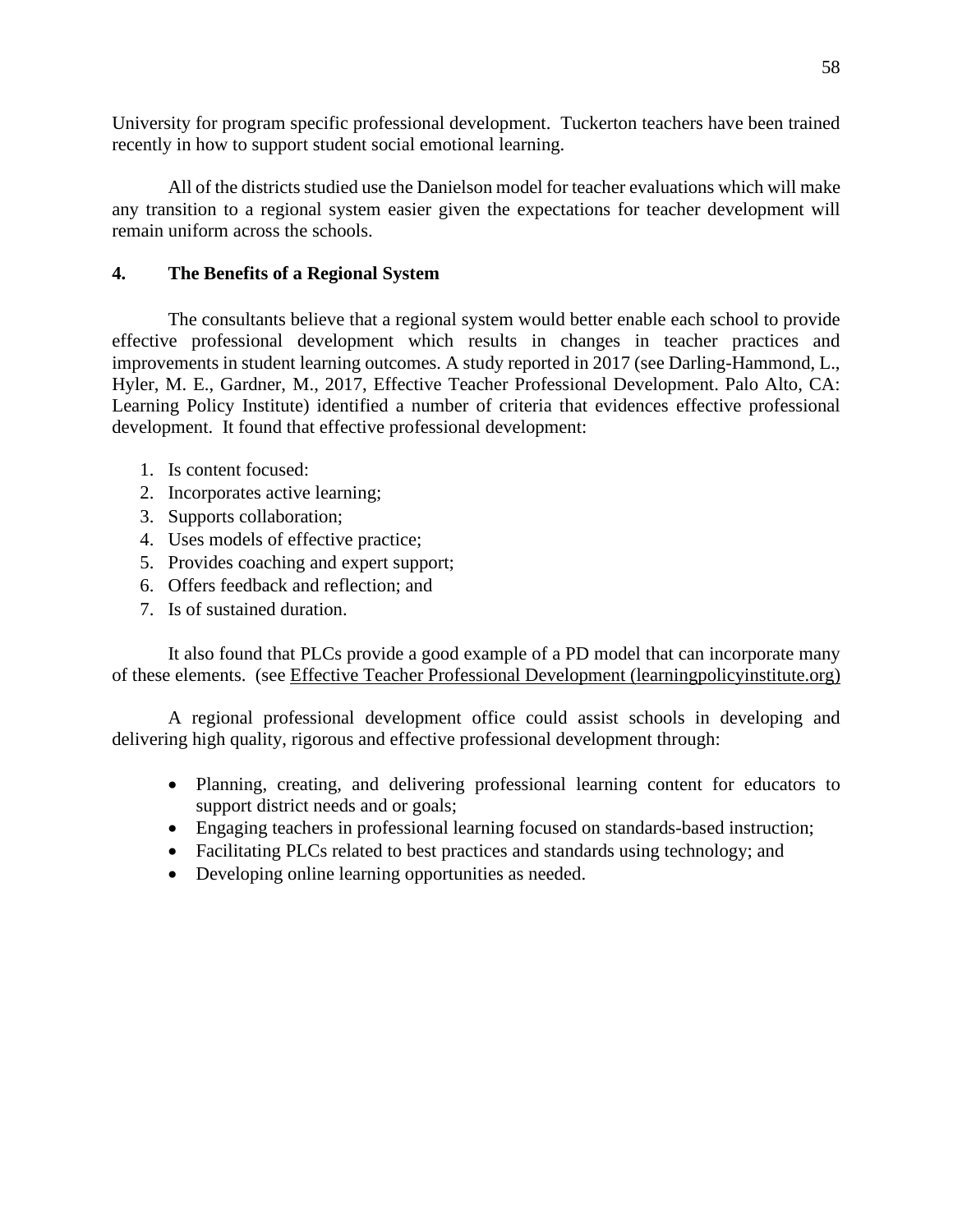### **E. Comparison of Student Performance on State Assessments**

Performance on the New Jersey Learning Assessment (NJSLA) is an important indicator for the effectiveness of the curriculum and in the instruction being provided in any given school and the need for additional interventions to ensure students are college and career ready. In order to measure student progress toward achieving mastery of the New Jersey Learning Standards in English Language Arts and Math, the State utilizes the New Jersey Learning Assessment (formerly known as the PARCC Subject Area Tests). Student scores are divided into five categories: Not Meeting; Partially Meeting; Approaching; Meeting; and Exceeding Proficiency Expectations. The NJSLA data is very useful in determining the extent to which a given school is successfully implementing the New Jersey Learning Standards.

However, in reviewing NJSLA data we need to be cognizant of the impact of suppression rules (that protect privacy rights of small groups of students) which create difficulties in drawing insights from the disaggregated NJSLA data in some areas. For this reason, data may not be available for some subgroups of students. The consultants also are cautious in drawing conclusions from the data presented below that involve a comparison of student performance across differing groups of students in a school or district. For this reason, the consultants will develop a fuller picture of the schools in the sections that follow our review of NJSLA data without sole reliance on the Statewide assessment results.

#### **1. Assessment Results and Growth Over Time**

Set forth below is a comparison of each school on the various subject level and grade level state assessments administered during the Spring 2019 administration. The State assessments were not administered in the spring of 2020 nor the spring of 2021 due to the ongoing pandemic. The percentages represent students who met or exceeded state established expectations. The data was obtained from

https://www.nj.gov/education/assessment/results/reports/1819/Spring2019NJSLAResults.shtml.

The tables also provide Spring administration data indicating the percentage of students who met or exceeded expectations for years 2015, 2016, 2017 and 2018 in order to establish improvement over time. Improvement over time also can be a useful tool for gauging student performance in districts with different demographics.

To the degree that some of these districts lag in comparison on absolute terms, it should be noted that just maintaining a consistent level of student performance over time in the face of increased demographic and financial challenges represents a significant accomplishment in these districts.

We also have included the Bass River results even though students from Bass River now attend school in Little Egg Harbor pursuant to a new sending-receiving relationship that began in the fall of 2020. The information will be helpful in understanding the academic needs of Bass River students.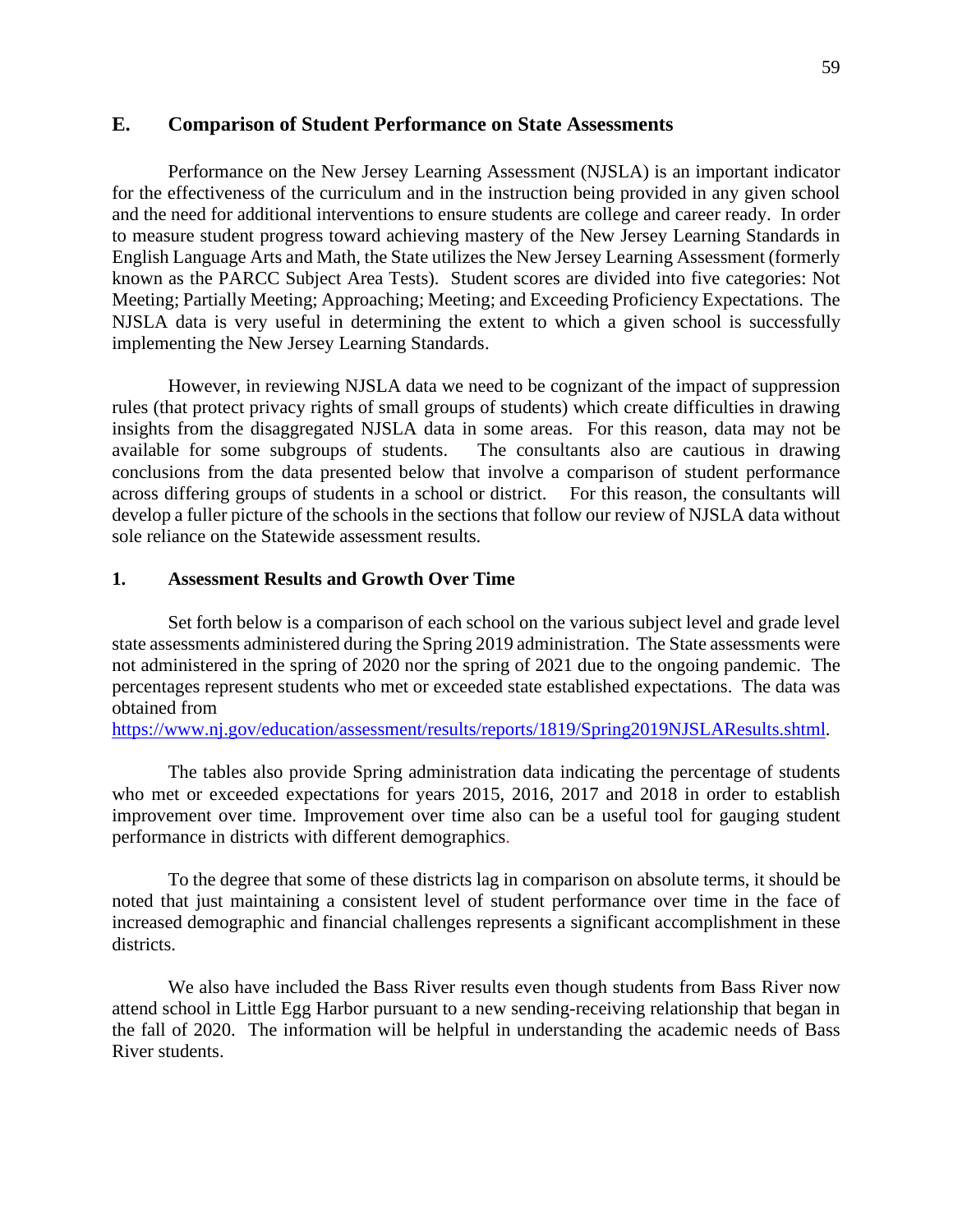**Table 33 Percentage of Students who Met or Exceeded Expectations ELA 3** 

| <b>District</b>                 | 2015 | 2016 | 2017 | 2018 | 2019 | Change<br>2015-19 |
|---------------------------------|------|------|------|------|------|-------------------|
| <b>Eagleswood Twp</b>           | 27.8 | 33.3 | 50   | 53.8 | 56.5 | 28.7              |
| <b>Little Egg Harbor</b><br>Twp | 35.4 | 34.1 | 37.6 | 33.7 | 39.1 | 3.7               |
| <b>Tuckerton Boro</b>           | 31.8 | 18.2 | 31   | 33.3 | 40   | 8.2               |
| <b>Bass River Twp</b>           | 21.4 | 33.3 | 12.5 | 61.5 | 28.6 | 7.2               |
| <b>State Average</b>            | 44   | 48   | 50   | 52   | 50   | 6                 |

**Note:** Bold Designates Above State Average for 2019 and Change 2015-19.

**Table 34 Percentage of Students who Met or Exceeded Expectations Math 3** 

| <b>District</b>                 | 2015 | 2016 | 2017 | 2018 | 2019 | Change<br>2015-19 |
|---------------------------------|------|------|------|------|------|-------------------|
| <b>Eagleswood Twp</b>           | 50   | 45.8 | 64.3 | 53.8 | 52.2 | 2.2               |
| <b>Little Egg Harbor</b><br>Twp | 33.5 | 36.4 | 35.8 | 36.4 | 41   | 7.5               |
| <b>Tuckerton Boro</b>           | 31.8 | 36.4 | 40.5 | 26.7 | 66.7 | 34.9              |
| <b>Bass River Twp</b>           | 35.7 | 40   | 31.3 | 61.5 | 28.6 | $-7.1$            |
| <b>State Average</b>            | 45   | 52   | 53   | 53   | 55   | 10                |

**Note:** Bold Designates Above State Average for 2019 and Change 2015-19.

## **Table 35 Percentage of Students who Met or Exceeded Expectations ELA 4**

| <b>District</b>                 | 2015 | 2016 | 2017 | 2018 | 2019 | Change<br>$15 - 19$ |
|---------------------------------|------|------|------|------|------|---------------------|
| <b>Eagleswood Twp</b>           | 38.9 | 40   | 52.4 | 46.7 | 42.9 | 4                   |
| <b>Little Egg Harbor</b><br>Twp | 51.5 | 51.4 | 53.1 | 43.4 | 37.4 | $-14.1$             |
| <b>Tuckerton Boro</b>           | 43.8 | 34.9 | 35.1 | 43.9 | 42.9 | $-0.9$              |
| <b>Bass River Twp</b>           | 72.7 | 35.7 | 56.3 | 52.6 | 83.3 | 10.6                |
| <b>State Average</b>            | 51   | 54   | 56   | 58   | 57   | 6                   |

**Note:** Bold Designates Above State Average for 2019 and Change 2015-19.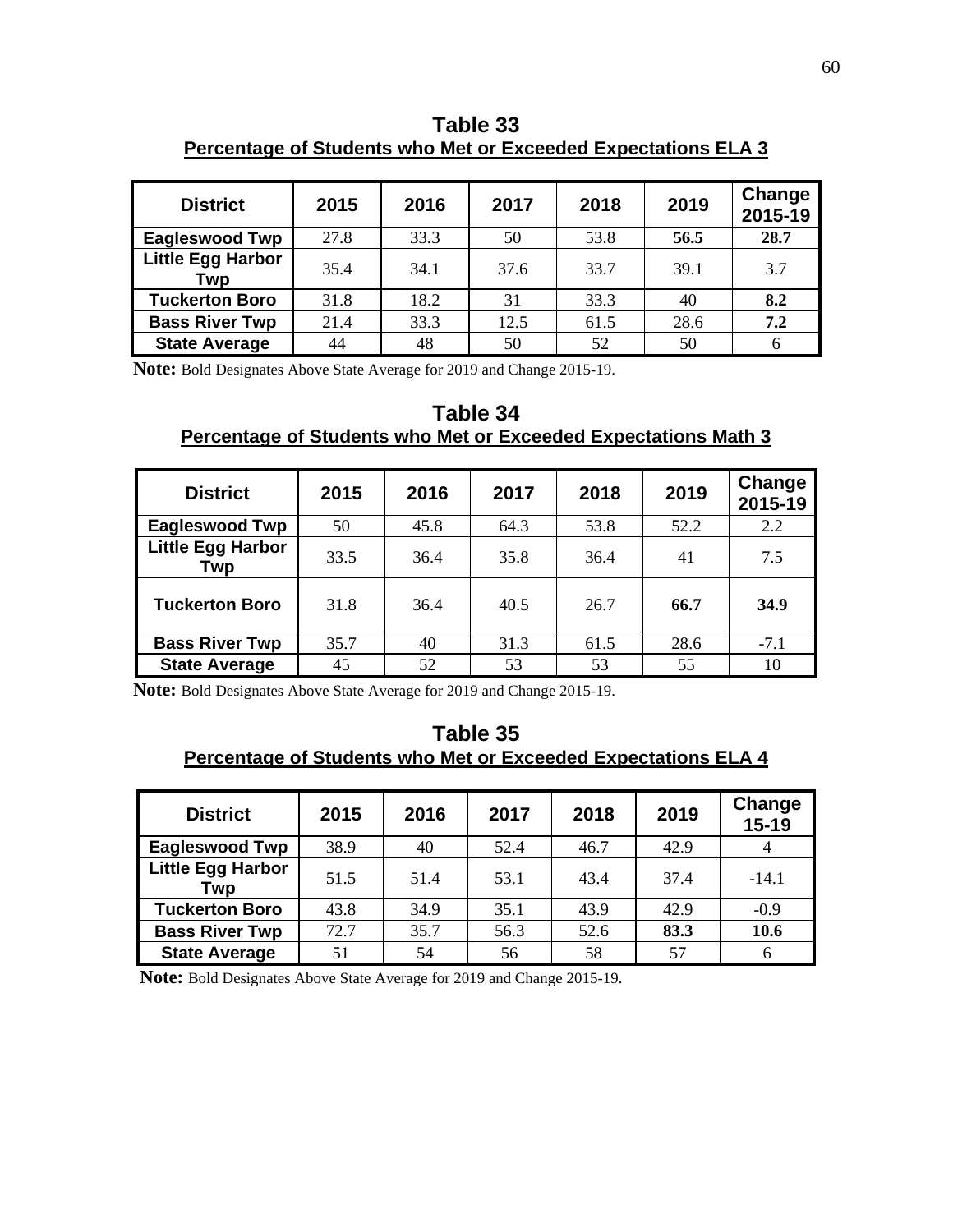**Table 36 Percentage of Students who Met or Exceeded Expectations Math 4** 

| <b>District</b>                 | 2015 | 2016 | 2017 | 2018 | 2019 | Change<br>$15 - 19$ |
|---------------------------------|------|------|------|------|------|---------------------|
| <b>Eagleswood Twp</b>           | 33.3 | 35   | 28.6 | 40   | 35.7 | 2.4                 |
| <b>Little Egg Harbor</b><br>Twp | 30.7 | 27.2 | 42.5 | 38.2 | 34.9 | 4.2                 |
| <b>Tuckerton Boro</b>           | 31.3 | 34.9 | 37.8 | 35.7 | 45.2 | 13.9                |
| <b>Bass River Twp</b>           | 72.7 | 28.6 | 37.5 | 31.6 | 58.3 | $-14.4$             |
| <b>State Average</b>            | 41   | 47   | 47   | 49   | 51   | 10                  |

**Note:** Bold Designates Above State Average for 2019 and Change 2015-19.

**Table 37 Percentage of Students who Met or Exceeded Expectations ELA 5** 

| <b>District</b>                 | 2015 | 2016 | 2017 | 2018 | 2019 | Change<br>$15-19$ |
|---------------------------------|------|------|------|------|------|-------------------|
| <b>Eagleswood Twp</b>           | 68.2 | 55   | 50   | 47.8 | 57.1 | $-11.1$           |
| <b>Little Egg Harbor</b><br>Twp | 48.3 | 50.6 | 57.2 | 51.9 | 50.3 | 2                 |
| <b>Tuckerton Boro</b>           | 22.4 | 37.9 | 55   | 52.8 | 43.6 | 21.2              |
| <b>Bass River Twp</b>           | 26.3 | $*$  | 6.7  | 46.2 | 40   | 13.7              |
| <b>State Average</b>            | 52   | 53   | 59   | 58   | 58   | 6                 |

**Note:** Bold Designates Above State Average for 2019 and Change 2015-19.

## **Table 38 Percentage of Students who Met or Exceeded Expectations Math 5**

| <b>District</b>                 | 2015 | 2016   | 2017 | 2018 | 2019 | Change<br>$15 - 19$ |
|---------------------------------|------|--------|------|------|------|---------------------|
| <b>Eagleswood Twp</b>           | 50   | 40     | 44.4 | 30.4 | 57.1 | 7.1                 |
| <b>Little Egg Harbor</b><br>Twp | 34.5 | 38.1   | 45.9 | 43.4 | 41   | 6.5                 |
| <b>Tuckerton Boro</b>           | 15.5 | 34.5   | 30   | 44.4 | 43.6 | 28.1                |
| <b>Bass River Twp</b>           | 26.3 | $\ast$ | 13.3 | 46.2 | 25   | $-1.3$              |
| <b>State Average</b>            | 41   | 47     | 46   | 49   | 47   | 6                   |

**Note:** Bold Designates Above State Average for 2019 and Change 2015-19.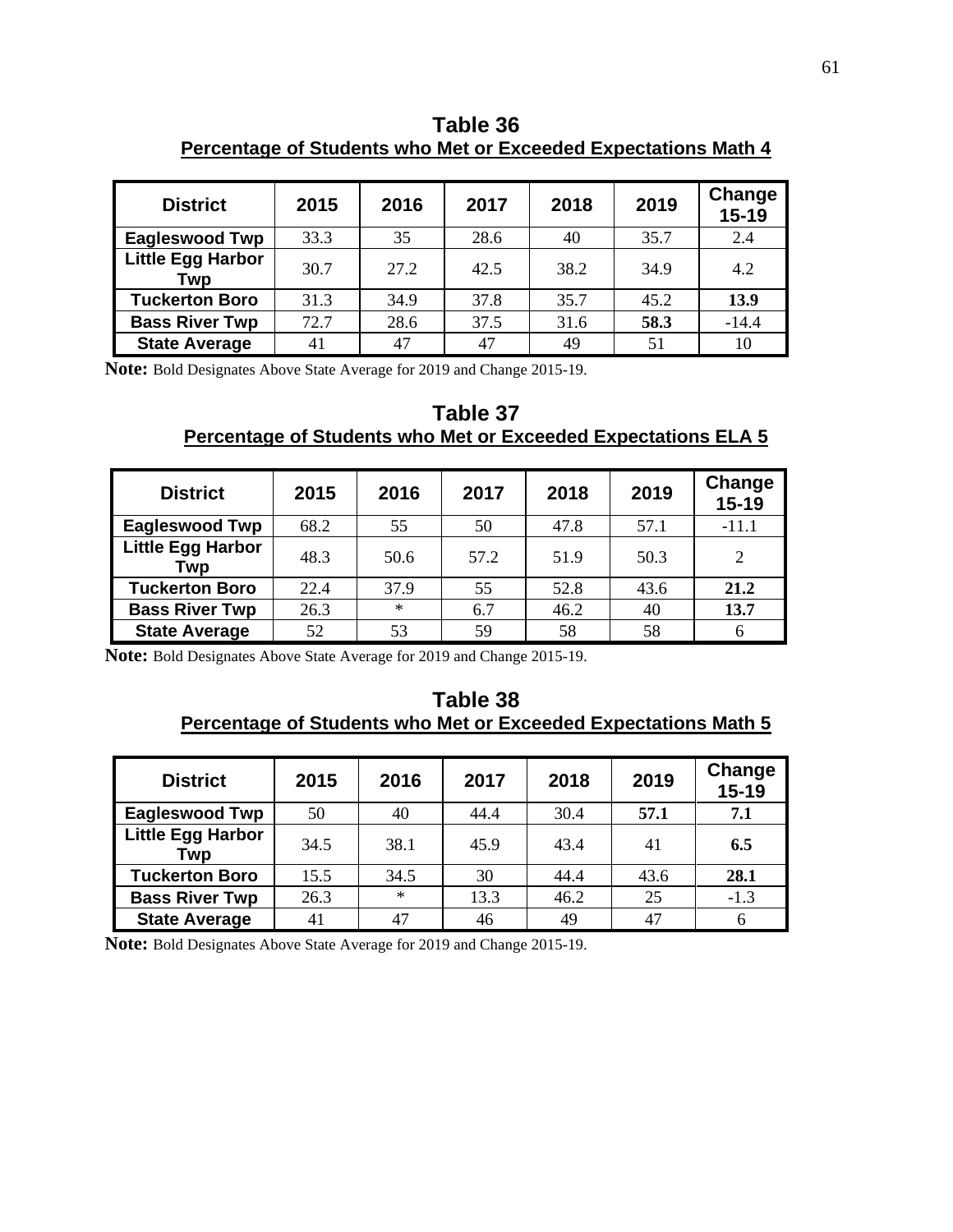| <b>District</b>                 | 2015 | 2016 | 2017   | 2018 | 2019 | Change<br>$15 - 19$ |
|---------------------------------|------|------|--------|------|------|---------------------|
| <b>Eagleswood Twp</b>           | 56.3 | 72.7 | 57.9   | 27.8 | 47.6 | $-8.7$              |
| <b>Little Egg Harbor</b><br>Twp | 54.2 | 46.2 | 56.8   | 47.7 | 57.7 | 3.5                 |
| <b>Tuckerton Boro</b>           | 34.3 | 23.3 | 57.6   | 45.9 | 47.2 | 12.9                |
| <b>Bass River Twp</b>           | 46.2 | 25   | $\ast$ | 11.8 | 40   | $-6.2$              |
| <b>State Average</b>            | 49   | 52   | 53     | 56   | 56   |                     |

**Table 39 Percentage of Students who Met or Exceeded Expectations ELA 6**

**Note:** Bold Designates Above State Average for 2019 and Change 2015-19.

## **Table 40 Percentage of Students who Met or Exceeded Expectations Math 6**

| <b>District</b>                 | 2015 | 2016 | 2017   | 2018 | 2019 | <b>Change</b><br>$15 - 19$ |
|---------------------------------|------|------|--------|------|------|----------------------------|
| <b>Eagleswood Twp</b>           | 50   | 69.6 | 52.6   | 44.4 | 42.9 | $-7.1$                     |
| <b>Little Egg Harbor</b><br>Twp | 39   | 39.1 | 36.5   | 36.3 | 28.4 | $-10.6$                    |
| <b>Tuckerton Boro</b>           | 37.1 | 18.3 | 42.4   | 27   | 38.9 | 1.8                        |
| <b>Bass River Twp</b>           | 46.2 | 43.8 | $\ast$ | 11.8 | 40   | $-6.2$                     |
| <b>State Average</b>            | 41   | 43   | 44     | 44   | 41   |                            |

**Note:** Bold Designates Above State Average for 2019 and Change 2015-19.

In order to determine how well staff at the constituent districts have prepared students for success in the middle grades at Pinelands Regional, the consultants will examine State assessment results for the Junior High School.

| Table 41                                                            |  |  |  |  |  |  |  |  |  |
|---------------------------------------------------------------------|--|--|--|--|--|--|--|--|--|
| <b>Pinelands Regional Junior High School Percentage of Students</b> |  |  |  |  |  |  |  |  |  |
| who Met or Exceeded Expectations                                    |  |  |  |  |  |  |  |  |  |

| <b>Subject</b>                 | 2015 | 2016 | 2017 | 2019<br>2018 |      | Change<br>2015-19 |
|--------------------------------|------|------|------|--------------|------|-------------------|
| ELA <sub>7</sub>               | 36.7 | 45.2 | 39.4 | 66.7         | 43.9 | 7.2               |
| State Avg.<br>ELA <sub>7</sub> | 52   | 56   | 59   | 63           | 63   | 11                |
| Math 7                         | 34.3 | 26.6 | 33.6 | 36.2         | 35.1 | 0.8               |
| State Avg.<br>Math 7           | 37   | 39   | 40   | 43           | 42   |                   |

**Note:** Bold Designates Above State Average for 2019 and Change 2015-19.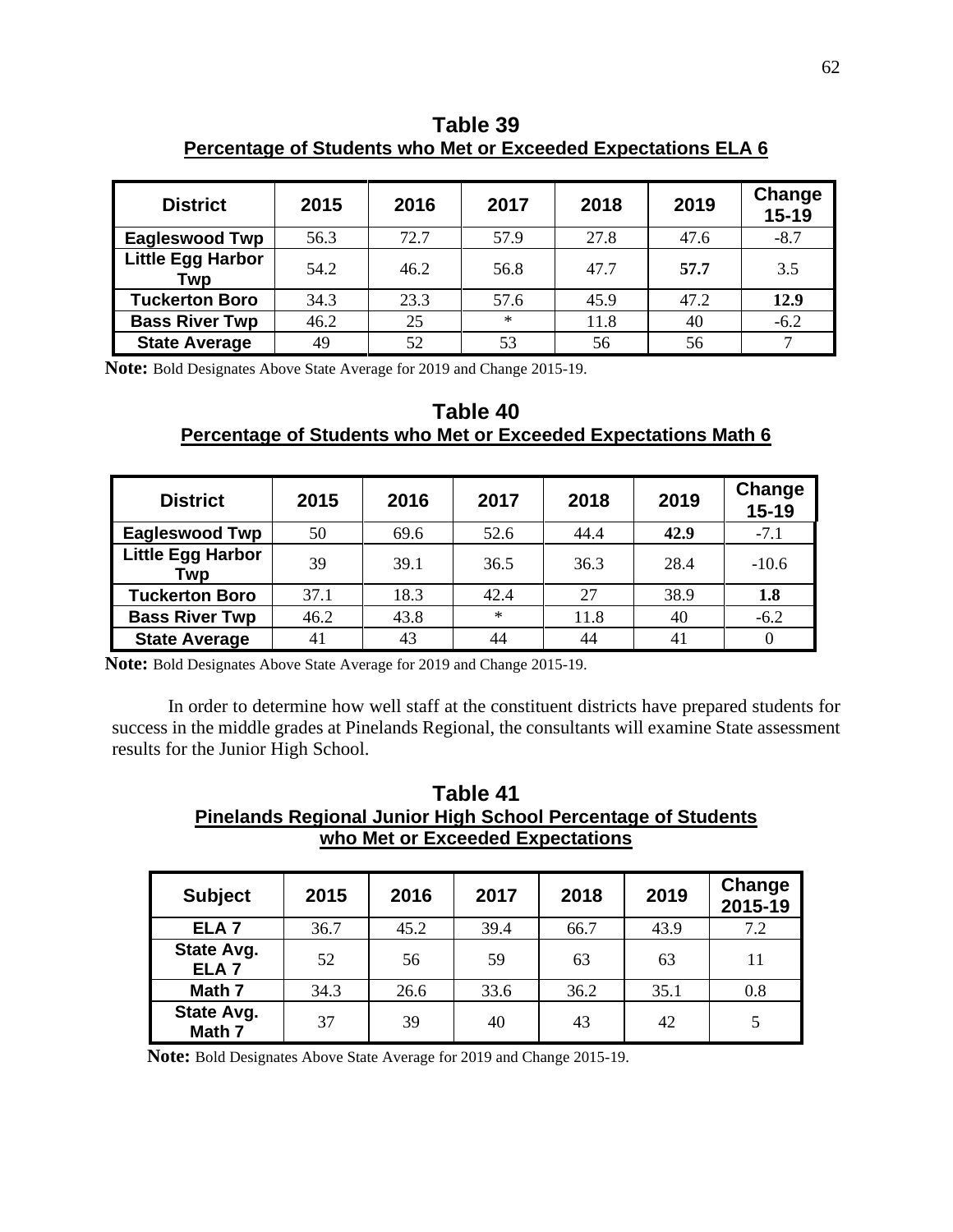In terms of absolute test scores on the eight tests: Eagleswood exceeded the State average (met and exceeding expectation) on three tests; Little Egg Harbor on one test; Tuckerton on one test and Bass River on two tests.

In terms of Growth (Change from 2015-19), the following districts exceeded the State average on the eight tests as follows: Eagleswood exceeded the State average (met and exceeding expectation) on two tests; Little Egg Harbor on one test; Tuckerton on seven tests; and Bass River on three tests.

#### **2. Student Growth Percentile and Achievement Gap**

In reviewing assessment data, it also is important to disaggregate the data to determine if subgroups of students are achieving at similar rates. The achievement gap compares these subgroups and provides a starting point for implementing remedial measures. The following table examines the extent of any achievement gap based on Student Growth Percentile (SGP) data. Student growth is a measure of how much students are learning each year. Growth is an important trend indicator since the true quality of a school focuses on the degree to which the school is able to take every child from where they are academically and to support them in their growth toward college and career readiness. The State calculates a SGP to show how students progressed from grade level to grade level when compared to students Statewide with similar test scores over time. Student Growth Percentile Methodology creates a measure of how students progressed in grades 4 through 8 in Language Arts Literacy and in grades 4 through 7 in Math when compared to other students with a similar test score history. A student's SGP falls between 1 and 99 and can be grouped into three levels: Low Growth: Less than 35; Typical Growth: Between 35 and 65; and High Growth: Greater than 65. If the SGPs for all students in the school are ordered from smallest to largest, the median Student Growth Percentile (mSGP) for the school is the percentile in the middle of that list.

|                                                                       |            | <b>SCHOOLWIDE</b> |            | <b>SOC/ECO</b><br><b>DIS</b> |            | <b>DISABILITIES</b> | <b>ELL</b> |             |
|-----------------------------------------------------------------------|------------|-------------------|------------|------------------------------|------------|---------------------|------------|-------------|
| <b>SCHOOL</b>                                                         | <b>ELA</b> | <b>MATH</b>       | <b>ELA</b> | <b>MATH</b>                  | <b>ELA</b> | <b>MATH</b>         | <b>ELA</b> | <b>MATH</b> |
| <b>Eagleswood Twp</b>                                                 | 62.5       | 64                | 63         | 62                           | 71.5       | 64                  | <b>ND</b>  |             |
| <b>Little Egg Harbor</b><br><b>Twp-Frog Pond</b><br><b>Elementary</b> | 50         | 54                | 49.5       | 52.5                         | 38.5       | 49                  | <b>ND</b>  |             |
| <b>Tuckerton Boro</b>                                                 | 43.5       | 65.5              | 43.5       | 72.5                         | 55         | 62.5                | <b>ND</b>  |             |
| <b>Bass River Twp</b>                                                 | 48         | 59                | 42         | 62                           | 44         | 68                  | <b>ND</b>  |             |
| <b>State Average</b>                                                  | 50         | 50                | 48         | 46                           | 43         | 45                  | 52         | 50          |

**Table 42 Achievement Gap: SGP Disaggregated By Special Population** 

Tables 42 and 43 also provide information regarding the achievement gaps among subgroups of students by comparing the schoolwide SGP with the SGP of special populations of students including socio-economically disadvantaged students, students with disabilities and English Language Learners. Table 42 indicates that schoolwide, Eagleswood shows strong growth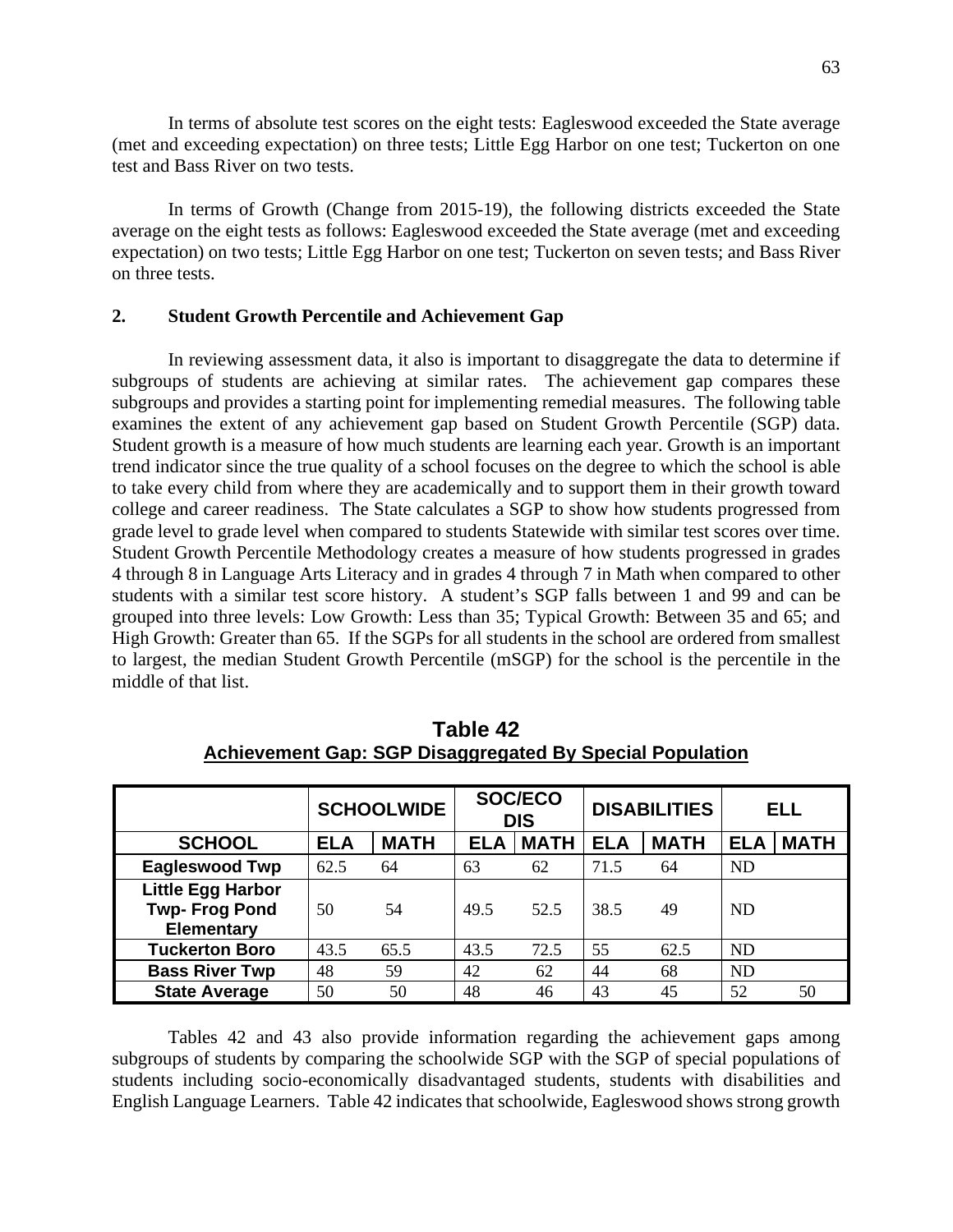in both Math and ELA while Tuckerton shows strong growth in Math. LEH and Bass River show moderate growth.

Table 43 examines the achievement gap for subgroups based on race and ethnicity.

|                                                                       |            | <b>SCHOOL</b><br><b>WIDE</b> |            | <b>AFRICAN</b><br><b>AMERICAN</b> |            | <b>ASIAN</b> |            | <b>HISPANIC</b> |            | <b>WHITE</b> |  |
|-----------------------------------------------------------------------|------------|------------------------------|------------|-----------------------------------|------------|--------------|------------|-----------------|------------|--------------|--|
| <b>SCHOOL</b>                                                         | <b>ELA</b> | <b>MATH</b>                  | <b>ELA</b> | <b>MATH</b>                       | <b>ELA</b> | <b>MATH</b>  | <b>ELA</b> | <b>MATH</b>     | <b>ELA</b> | <b>MATH</b>  |  |
| <b>Eagleswood Twp</b>                                                 | 62.5       | 64                           | <b>ND</b>  |                                   | <b>ND</b>  |              | ND         |                 | 59         | 67           |  |
| <b>Little Egg Harbor</b><br><b>Twp-Frog Pond</b><br><b>Elementary</b> | 50         | 54                           | 39         | 39                                | <b>ND</b>  |              | 55         | 56              | 50         | 54           |  |
| <b>Tuckerton Boro</b>                                                 | 43.5       | 65.5                         | ND         |                                   | <b>ND</b>  |              | 48.5       | 54              | 43         | 65.5         |  |
| <b>Bass River Twp</b>                                                 | 48         | 59                           | <b>ND</b>  |                                   | <b>ND</b>  |              | <b>ND</b>  |                 | 45         | 59           |  |
| <b>State Average</b>                                                  | 50         | 50                           | 45         | 43                                | 59         | 60           | 49         | 47              | 50         | 52           |  |

**Table 43 Achievement Gap SGP Disaggregated By Race/Ethnicity Major Subgroups** 

Achievement Gap data for Pinelands Regional Junior High School is set forth in the Tables below.

# **Table 44 Achievement Gap: PRJHS SGP Disaggregated By Special Population**

|                      | <b>SCHOOLWIDE</b> |             | <b>SOC/ECO</b><br><b>DIS</b> |             |            | <b>DISABILITIES</b> | ELL        |             |
|----------------------|-------------------|-------------|------------------------------|-------------|------------|---------------------|------------|-------------|
| <b>SCHOOL</b>        | <b>ELA</b>        | <b>MATH</b> | FI A                         | <b>MATH</b> | <b>ELA</b> | <b>MATH</b>         | <b>ELA</b> | <b>MATH</b> |
| <b>Pinelands JHS</b> | 37                | 44          | 32                           | 43          | 28         | 43                  |            |             |
| <b>State Average</b> | 50                | 50          | 48                           | 46          | 43         | 45                  | 52         | 50          |

# **Table 45**

# **Achievement Gap: PRJHS SGP Disaggregated By Race/Ethnicity**

|                      |            | <b>SCHOOLWIDE</b> | <b>AFRICAN</b><br><b>AMERICAN</b> |             | <b>ASIAN</b> |             | <b>HISPANIC</b> |             | <b>WHITE</b> |             |
|----------------------|------------|-------------------|-----------------------------------|-------------|--------------|-------------|-----------------|-------------|--------------|-------------|
| <b>SCHOOL</b>        | <b>ELA</b> | <b>MATH</b>       | <b>ELA</b>                        | <b>MATH</b> | <b>ELA</b>   | <b>MATH</b> | <b>ELA</b>      | <b>MATH</b> | <b>ELA</b>   | <b>MATH</b> |
| <b>Pinelands JHS</b> | 37         | 44                |                                   |             |              |             | 46              | 39          | 36           | 44.5        |
| <b>State Average</b> | 50         | 50                | 45                                | 43          | 59           | 60          | 49              |             | 50           | 52          |

The achievement gap (determined by comparing schoolwide performance to subgroup performance) is not pronounced in regards to socio-economic status or disability. Although it is difficult to draw any strong conclusions given the absence of data due to suppression rules, in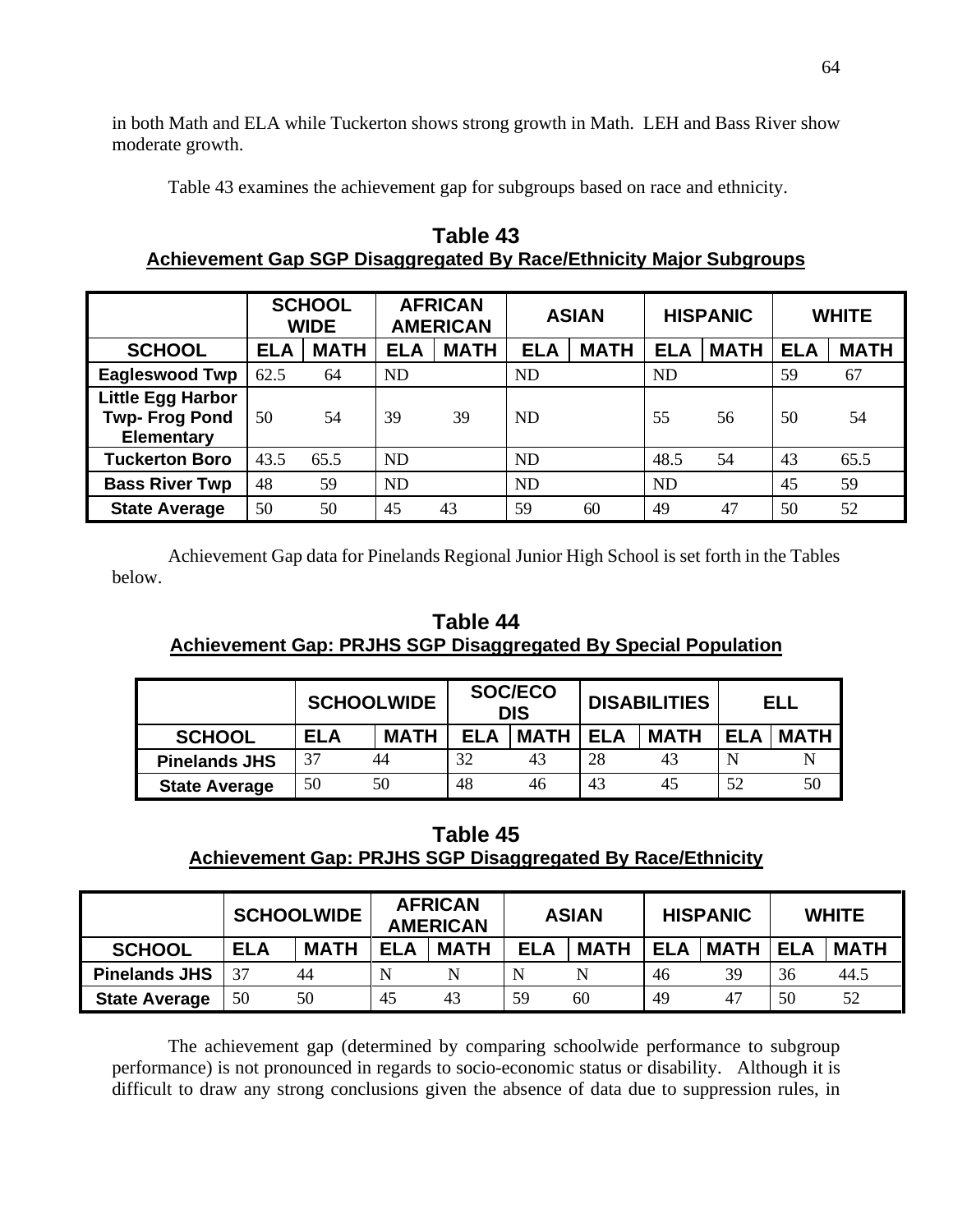regards to race and ethnicity, the achievement gap appears not to be pronounced except for African American students in Little Egg Harbor. The consultants recommend that the schools perform additional information gathering to determine the cause of the gap and implement remedial supports and interventions.

## **3. ESSA Accountability Status**

The federal Every Student Succeeds Act (ESSA) requires each state to adopt an accountability system for school improvement that is compliant with federal requirements. New Jersey's school accountability system identifies schools that are in need of comprehensive and targeted support due to consistent underperformance. Performance on the New Jersey Learning Assessment is an important indicator for the effectiveness of the curriculum and instruction being provided in any given school and the need for additional interventions to ensure students are college and career ready. The State, in its accountability plan, utilizes NJSLA proficiency scores as well as SGP (where available) and Chronic Absenteeism. Complete school profiles under the accountability plan can be accessed at www.state.nj.us ESSA Home. The Table below provides the school's federal school status as provided in the 2018-19 school performance reports.

| <b>SCHOOL</b>                      | <b>ESSA Status</b>                               |
|------------------------------------|--------------------------------------------------|
| <b>Eagleswood Twp</b>              | Not in Status. Chronic absenteeism goal for      |
|                                    | disabled students not met.                       |
|                                    | Not in Status. Chronic absenteeism goals not     |
| Little Egg Harbor- Frog Pond       | met. ELA not met for certain subgroups. Math not |
| <b>Elementary</b>                  | met schoolwide and for subgroups. ELA growth     |
|                                    | goals not met for disabled students.             |
| <b>Little Egg Harbor- Mitchell</b> | Not in Status. Chronic absenteeism goals not     |
| Elementary                         | met.                                             |
| <b>Tuckerton Boro</b>              | Not in Status. Chronic absenteeism goals not     |
|                                    | met.                                             |
| <b>Pinelands Junior HS</b>         | Not in Status. Chronic absenteeism goals not     |
|                                    | met. ELA not met for certain subgroups. Math not |
|                                    | met schoolwide and for subgroups. ELA growth     |
|                                    | goals not met.                                   |

**Table 46 ESSA Accountability Status** 

None of the schools have been deemed to be in status as a consistently underperforming school. However, each school has room for improvement in having not fully met the established accountability goals.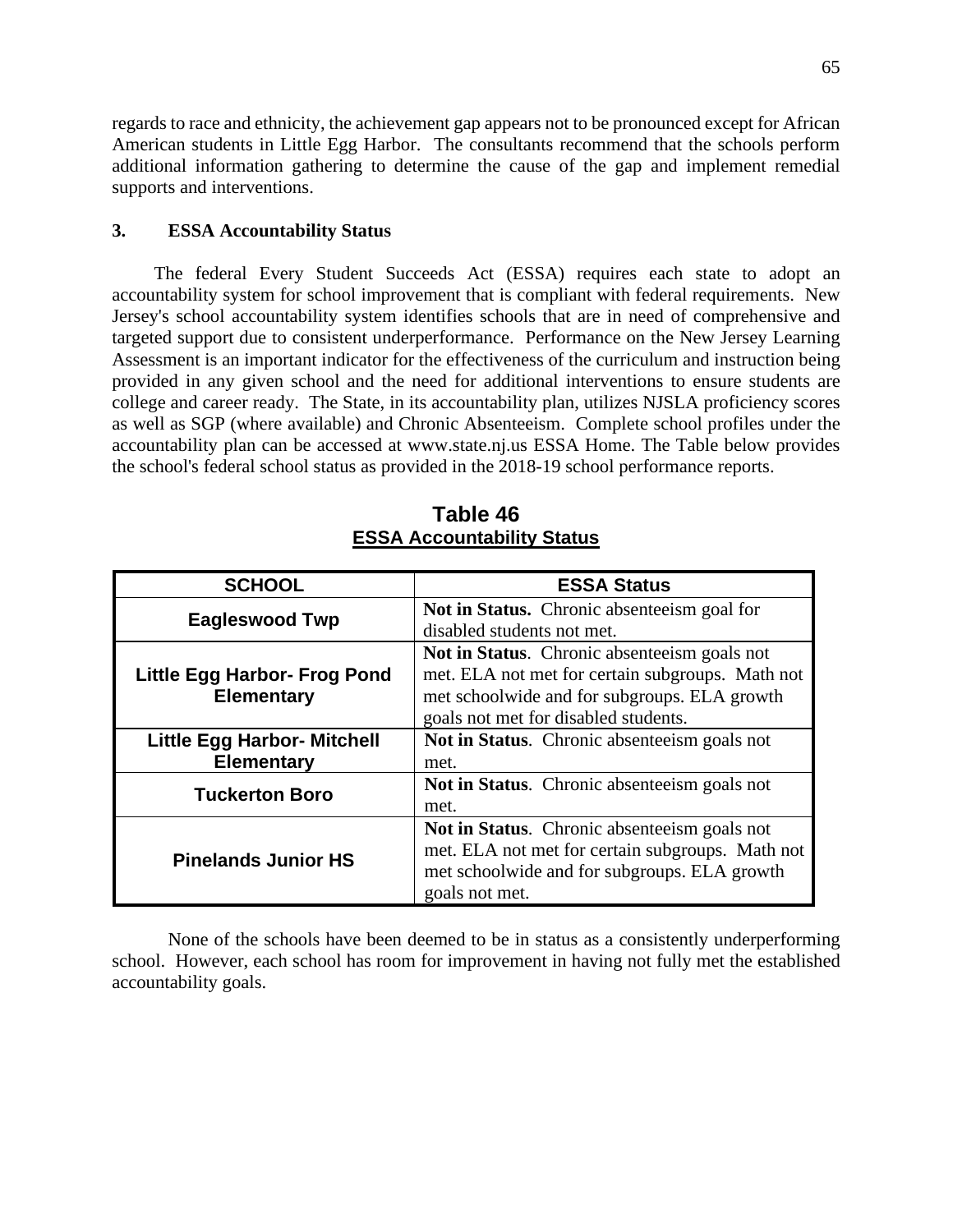## **F. Comparison of School Readiness and Climate Indicators**

We need to look beyond student performance data in order to get a more complete picture of each school and better understand each school's strengths and weaknesses. The School Performance Reports (formerly known as the School Report Card) issued annually by the NJDOE establish a number of indicators that demonstrate student progress toward being prepared for college and careers. The tables in the following sections present these College and Career Readiness/School Climate indicators from the most recent reports (2018-19) for comparison purposes. As indicated below, all of the schools provide a school climate that is conducive to learning.

## **1. Enrichment Opportunities and Co-Curricular Activities and Athletics**

In this section, we will assess enrichment opportunities that are available to students. Athletics and clubs are an important part of producing well rounded students and in establishing a common school identity and culture. Based on the information available to us through the NJDOE School Performance Reports and provided by the districts, the schools provide a similarly broad offering of co-curricular activities and athletics typical for the ages of the children being served. It is clear that the offerings in these areas, taken as a whole, provide students a wide array of opportunities to support the educational program outside of the classroom. We also note the importance of athletic programs and clubs in upper elementary grades that can form a bridge to middle and high school clubs and interscholastic programs, leading to a better student experience and higher attendance rates. Participation in athletics at the middle and high school level provides many benefits such as promoting good citizenship, healthy life styles, and experiences with diverse populations.

| <b>SCHOOL</b>                                                        | <b>Before/After School Programs, Clubs and Activities</b>               |
|----------------------------------------------------------------------|-------------------------------------------------------------------------|
|                                                                      | After-school programs include after care and PTA provided enrichment    |
| Eagleswood                                                           | and special programs such as dances and family fun night. The 6th       |
|                                                                      | grade produces the annual yearbook.                                     |
| <b>Little Egg</b>                                                    | A variety of free after-school programs are offered at the Frog Pond    |
| <b>Harbor Twp-</b>                                                   | School including chess, kickball and several book clubs offered by the  |
| <b>Frog Pond</b>                                                     | Ocean County library. The Little Egg Harbor Community School also       |
| <b>Elementary</b>                                                    | offers other after school programs for students.                        |
|                                                                      | Students activities include Student Government, Safety Patrol, Kindness |
| <b>Little Egg</b><br>Harbor-<br><b>Mitchell</b><br><b>Elementary</b> | Committee, Community Service Projects and Positive Behavior             |
|                                                                      | Supports. Students are also involved in the Student Buddy Program,      |
|                                                                      | Running Club, and Yoga Club. A school partnership with the Count        |
|                                                                      | Basie Theater and the Tuckerton Seaport provides continuous student     |
|                                                                      | and teacher workshops. Students also have opportunities to volunteer    |
|                                                                      | and provide for the local food banks, clothing drives, eyeglass drives  |
|                                                                      | and holiday gift giving events.                                         |
|                                                                      |                                                                         |

**Table 47 Before/After School Programs, Clubs, and Activities**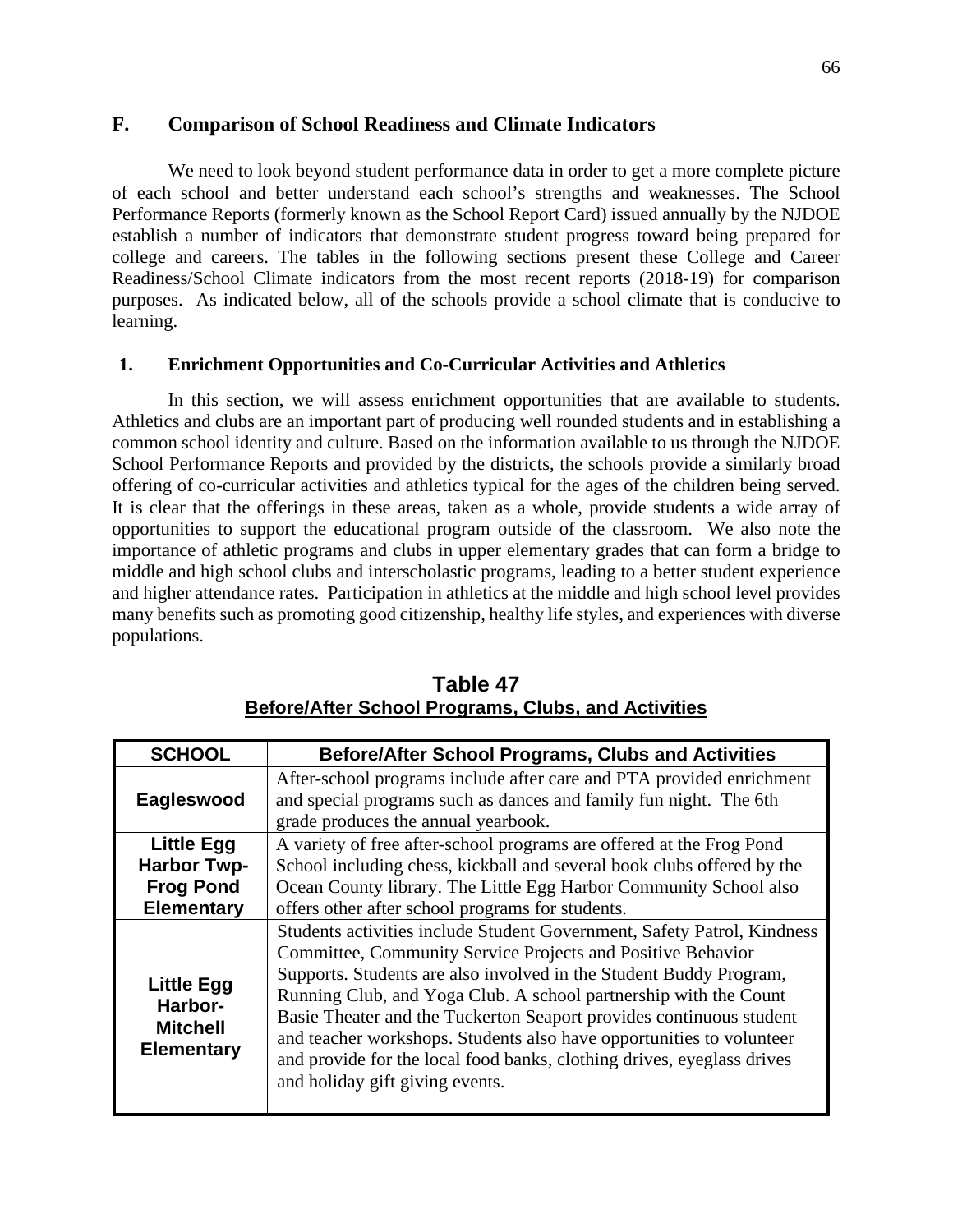|                                                                                                             | The district has many after-school programs including STEAM, drama<br>club, chess club, young gentleman club and a community after school                                                                                                                                                                                                                                                                                                                                                                                                                                                                                                                                                                      |
|-------------------------------------------------------------------------------------------------------------|----------------------------------------------------------------------------------------------------------------------------------------------------------------------------------------------------------------------------------------------------------------------------------------------------------------------------------------------------------------------------------------------------------------------------------------------------------------------------------------------------------------------------------------------------------------------------------------------------------------------------------------------------------------------------------------------------------------|
|                                                                                                             | program.                                                                                                                                                                                                                                                                                                                                                                                                                                                                                                                                                                                                                                                                                                       |
| <b>Little Egg</b><br>Harbor-<br>Robert C.<br>Wood, Sr.<br><b>Early</b><br><b>Childhood</b><br><b>Center</b> | Before and after care is available to families and is run by the<br>Community School. The Community School offers tuition assistance as<br>needed.                                                                                                                                                                                                                                                                                                                                                                                                                                                                                                                                                             |
| <b>Tuckerton</b><br><b>Boro</b>                                                                             | School activities include Newspaper Club, Yearbook Club, Sewing<br>Club, Academic Assistance, Sports, Ceramics Club, and Book Club.<br>Students are also offered a variety of after-school programs that include<br>sports, academic enrichment, and interest based activities.<br>The school offers an aftercare program to support its working parents<br>with childcare needs as well as Breakfast Club before school.                                                                                                                                                                                                                                                                                      |
| <b>Bass River</b><br>Twp.                                                                                   | <b>NA</b>                                                                                                                                                                                                                                                                                                                                                                                                                                                                                                                                                                                                                                                                                                      |
| <b>Pinelands</b><br><b>Junior High</b><br><b>School</b>                                                     | Sports Offered: Baseball (Boys), Basketball (Boys & Girls),<br>Cheerleading (Girls), Cross Country (Boys & Girls), Field Hockey<br>(Girls), Football (Boys), Soccer (Boys & Girls), Softball (Girls), Track<br>and Field - Spring (Boys & Girls), Volleyball (Girls), Wrestling (Boys).<br>Clubs and Activities: Students are encouraged to join extra-curricular<br>activities that focus on philanthropic endeavors. SADD, PRIDE, Junior<br>Interact Club, Service Learning, and Junior National Honor Society are<br>only a few organizations that bring students together. Math, Science,<br>Art and Drama, Yearbook and Newspaper Clubs are also offered to<br>enhance the academic learning of students. |

# **G. School Day and School Calendar**

There are no significant differences in the school calendar, school day or school schedule that will present an impediment to regionalization. All of the schools meet the State minimum of 180 instructional days.

Both the school day and school calendar are very similar extending from the beginning of September and ending on or about the third week of June depending each year on local circumstances such as facility, calendar and transportation issues. The consultants do not see any issues with students, families and staff adjusting to a slightly different school calendar if that is required by the regional board of education for transportation or professional development reasons. However, any such issues should be discussed with all stakeholders and announced well in advance so that all impacted can plan accordingly.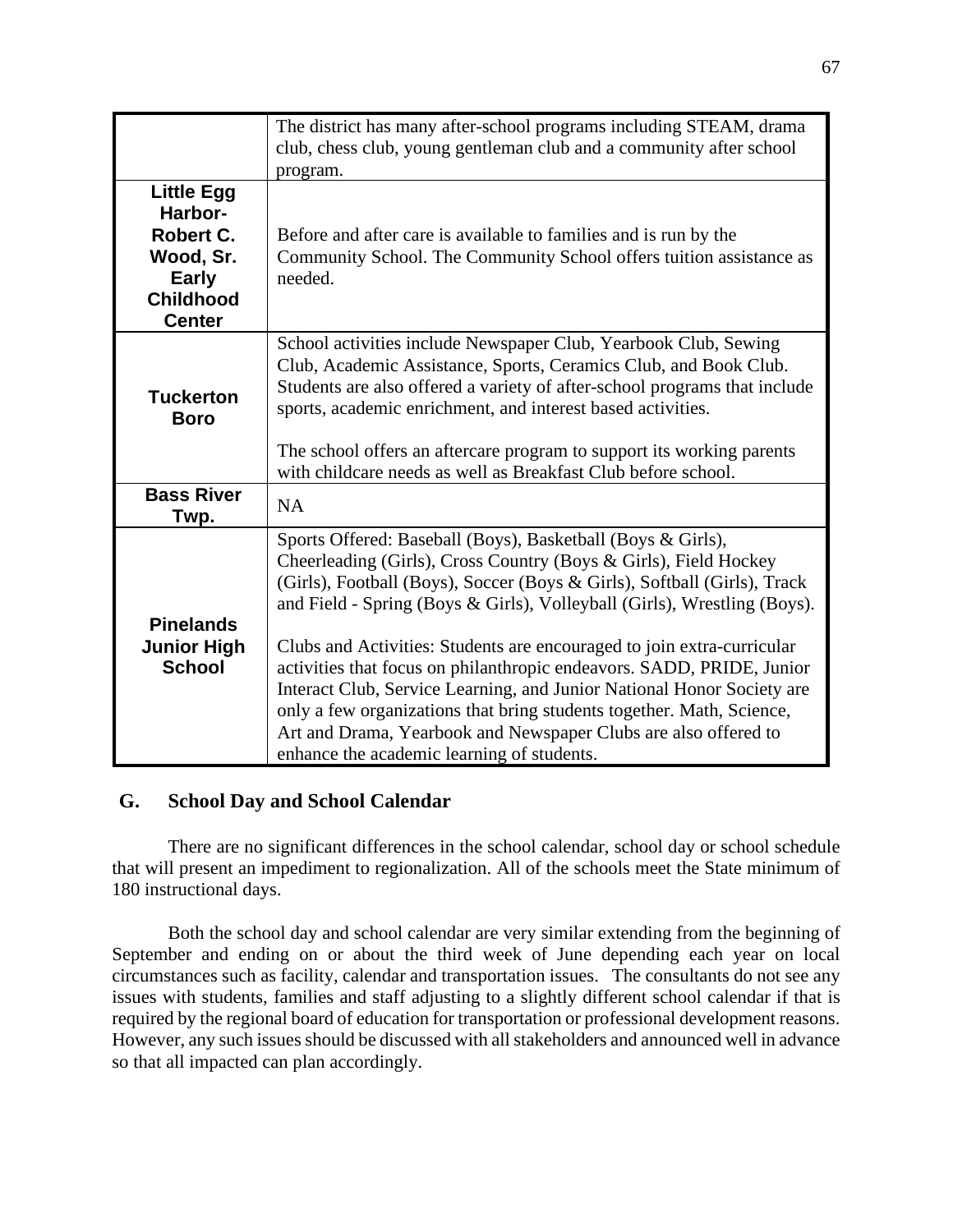| <b>SCHOOL</b>                                                | Grade<br>Level | <b>Start/End</b><br>of School<br>Day | Length of<br><b>School Day</b> | <b>Instructional</b><br><b>Time</b> |  |  |  |  |
|--------------------------------------------------------------|----------------|--------------------------------------|--------------------------------|-------------------------------------|--|--|--|--|
| <b>Eagleswood Twp</b>                                        | PK-6           | $8:05 - 2:45$                        | 6:40                           | <b>ND</b>                           |  |  |  |  |
| <b>Little Egg Harbor Twp-</b><br><b>Frog Pond Elementary</b> | $4-6$          | $8:15-3:05$                          | 6:50                           | 5:45                                |  |  |  |  |
| Little Egg Harbor-<br><b>Mitchell Elementary</b>             | $K-3$          | $8:15-3:05$                          | 6:50                           | 5:45                                |  |  |  |  |
| <b>Tuckerton Boro</b>                                        | PK-6           | $8:00-2:30$                          | 6:30                           | 6:30                                |  |  |  |  |
| <b>Bass River Twp</b>                                        | PK-6           | $8:45-3:00$                          | 6:15                           | ND                                  |  |  |  |  |

**Table 48 School Day Information** 

 **Note:** Schedule before Pandemic

## **Table 49 School Calendar**

| <b>SCHOOL</b>                                                         | <b>First Day of School</b>           | Last Day<br>of School | <b>Total</b><br><b>Number of</b><br><b>Student</b><br><b>Days</b> | <b>Total Number</b><br>of Teacher<br><b>Days</b> |
|-----------------------------------------------------------------------|--------------------------------------|-----------------------|-------------------------------------------------------------------|--------------------------------------------------|
| <b>Eagleswood Twp</b>                                                 | September 8<br>(Day After Labor Day) | June 18               | 180                                                               | 182                                              |
| <b>Little Egg Harbor</b><br><b>Twp-Frog Pond</b><br><b>Elementary</b> | September 8<br>(Day After Labor Day) | June 18               | 180                                                               | 183                                              |
| <b>Little Egg Harbor-</b><br><b>Mitchell</b><br><b>Elementary</b>     | September 8<br>(Day After Labor Day) | June 18               | 180                                                               | 183                                              |
| <b>Tuckerton Boro</b>                                                 | September 8<br>(Day After Labor Day) | June $21$             | 181                                                               | 185                                              |

## **Class Schedule**

All of the elementary schools use a modified block schedule. Eagleswood uses a modified block schedule (90 minute Literacy, 60 minute Math, and 60 minute Social Studies) during the school day with a 30 minute lunch and 20 minute recess daily. Thirty minute special periods are provided on an alternating basis.

Tuckerton uses a modified block schedule based on 45 minute periods with a 30 minute lunch and 20 minute recess daily. Little Egg Harbor, uses a modified block schedule with a 40 minute lunch/recess daily. The schools have a 90 minute ELA block and 60 minute Math block with 45 minute specials. Frog Pond is departmentalized in grades 4-6 which will ease the transition to a departmentalized structure in PRJHS.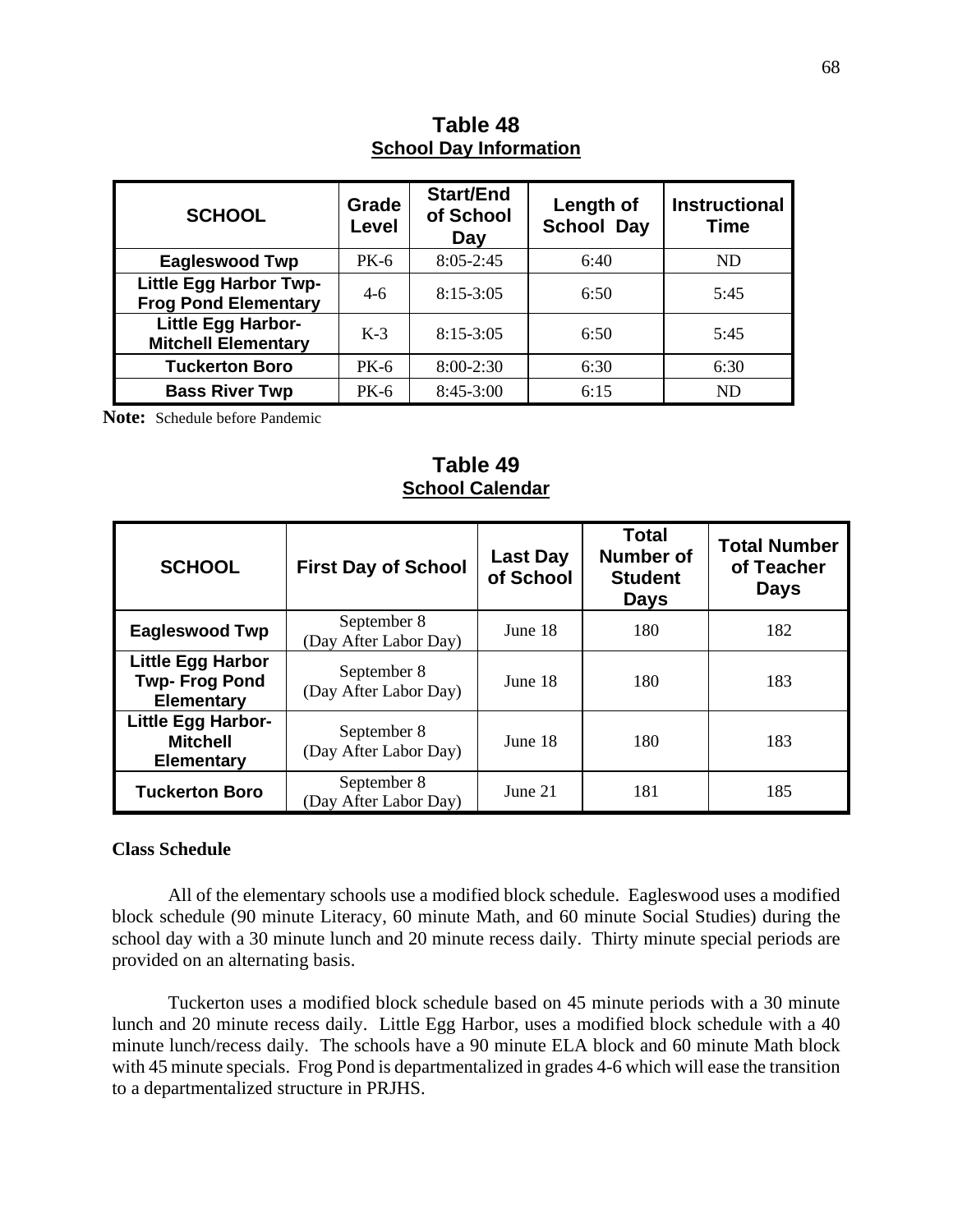### **H. Chronic Absenteeism**

In this section, we examine another student performance indicator, chronic absenteeism, which is defined by the NJDOE as missing 10 percent of the school days (some 18 days for most school districts or two days per month). This is an important student performance indicator as absenteeism negatively affects a student's academic performance. According to Attendance Works (10 Facts About School Attendance - Attendance Works) students, "who live in communities with high levels of poverty are four times more likely to be chronically absent than others…" The reasons for being absent are often beyond the student's or families control such as "unstable housing, unreliable transportation and a lack of access to health care." However, a school can take steps to improve attendance by forming relationships with students and families and engaging them in positive ways, creating a positive school climate, or providing mentors for chronically absent students. These steps can improve attendance and academic performance.

The following charts demonstrate where chronic absenteeism is a problem. Disaggregated data (by race and ethnicity and by special student populations) is provided for each school to provide insights regarding the students and communities most impacted.

 Tables 50 and 51 indicate that Little Egg Harbor and Tuckerton struggle with Chronic Absenteeism while Eagleswood has percentages below the State average. In addition, across the schools, students from poverty and those classified as in need of special education services and programs are absent from school more often than other students.

 Given the direct correlation between absenteeism and student performance, the new regional board of education should focus on this issue. In order to provide effective interventions for chronically absent students, schools must be able to understand the problem from multiple perspectives and address it at multiple levels -- personal factors such as low self-esteem, school anxiety, social skills, or medical conditions; familial factors such as discipline, parental support, or poverty; and school factors such as attendance policies, teacher/student relationships, and bullying. The new regional board will be better situated to combat absenteeism issues by connecting and drawing on expertise and resources from throughout the region including county agencies, municipal agencies, and state government agencies that provide such things as transportation; social services; before and after school care; health and dental care; probation services; job programs; crisis intervention and counseling; assistance in combatting homelessness; and links to mental health and behavioral services. Ocean County has a wide array of such programs and services available.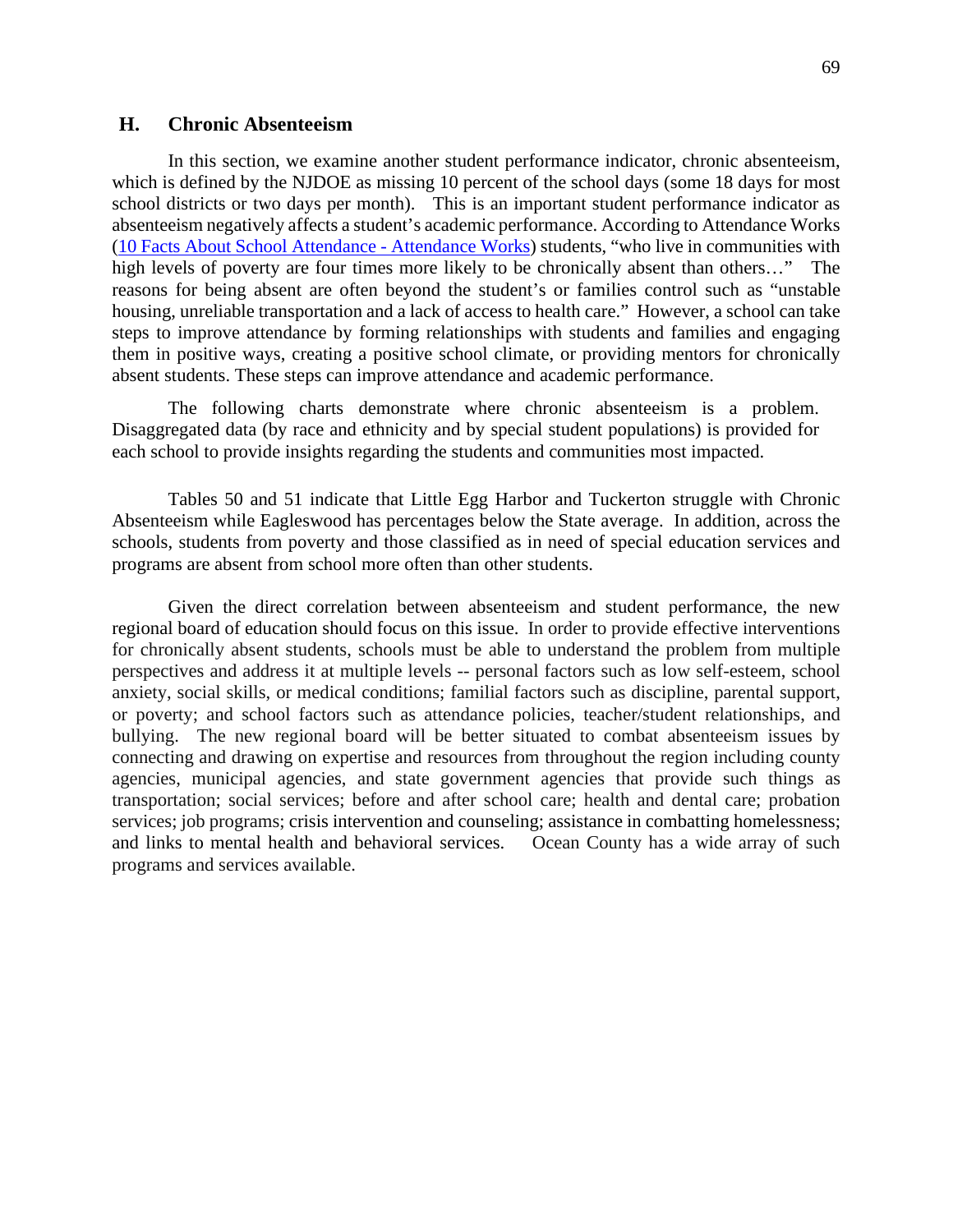**Table 50 Chronic Absenteeism Schoolwide and by Special Populations (%)** 

| <b>SCHOOL</b>                                                         | <b>State</b><br>Average | <b>School</b><br>wide | <b>Black</b> | Asian | <b>Hispanic</b> | White |
|-----------------------------------------------------------------------|-------------------------|-----------------------|--------------|-------|-----------------|-------|
| <b>Eagleswood Twp</b>                                                 | 8.8                     | 4                     | N            | N     | N               | 4.9   |
| <b>Little Egg Harbor</b><br><b>Twp-Frog Pond</b><br><b>Elementary</b> | 7.8                     | 10.5                  | N            | N     | 9.8             | 10    |
| <b>Little Egg Harbor-</b><br><b>Mitchell</b><br><b>Elementary</b>     | 9.6                     | 11.1                  | N            | N     | 16.9            | 9.5   |
| <b>Tuckerton Boro</b>                                                 | 8.8                     | 16.9                  | N            | N     | 16              | 17.5  |
| <b>Bass River Twp</b>                                                 | 8.8                     | 7.2                   | N            | N     | N               | 7     |

**Table 51 Chronic Absenteeism by Race and Ethnicity (%)** 

| <b>SCHOOL</b>                                                         | <b>State</b><br>Average | <b>Schoolwide</b> | <b>Economically</b><br><b>Disadvantaged</b> | <b>Disabled</b> | ELL       |
|-----------------------------------------------------------------------|-------------------------|-------------------|---------------------------------------------|-----------------|-----------|
| <b>Eagleswood Twp</b>                                                 | 8.8                     | 4                 | 4.1                                         | 10              | <b>ND</b> |
| <b>Little Egg Harbor</b><br><b>Twp-Frog Pond</b><br><b>Elementary</b> | 7.8                     | 10.5              | 19.5                                        | 20.3            | ND        |
| Little Egg Harbor-<br><b>Mitchell</b><br><b>Elementary</b>            | 9.6                     | 11.1              | 16.1                                        | 19.1            | 10        |
| <b>Tuckerton Boro</b>                                                 | 8.8                     | 16.9              | 22.3                                        | 20              | ND        |
| <b>Bass River Twp</b>                                                 | 8.8                     | 7.2               | 15.4                                        | 9.1             | ND        |

**Source:** NJDOE School Performance Reports 2018-19

### **I. School Safety**

An important condition for student success is a safe and secure school environment conducive to learning. The State of New Jersey requires school districts to report on an annual basis the number of incidents of violence, vandalism, weapons, bullying and substance abuse.

Although we should be careful interpreting this data given the low student numbers in some of the schools being studied, it is safe to conclude from this chart that the various elementary schools have similar low incidents of student behavioral issues with the middle schools being higher although consistent with peer schools across the State. It also should be noted that the schools have taken this issue very seriously and have implemented a number of school safety projects and initiatives.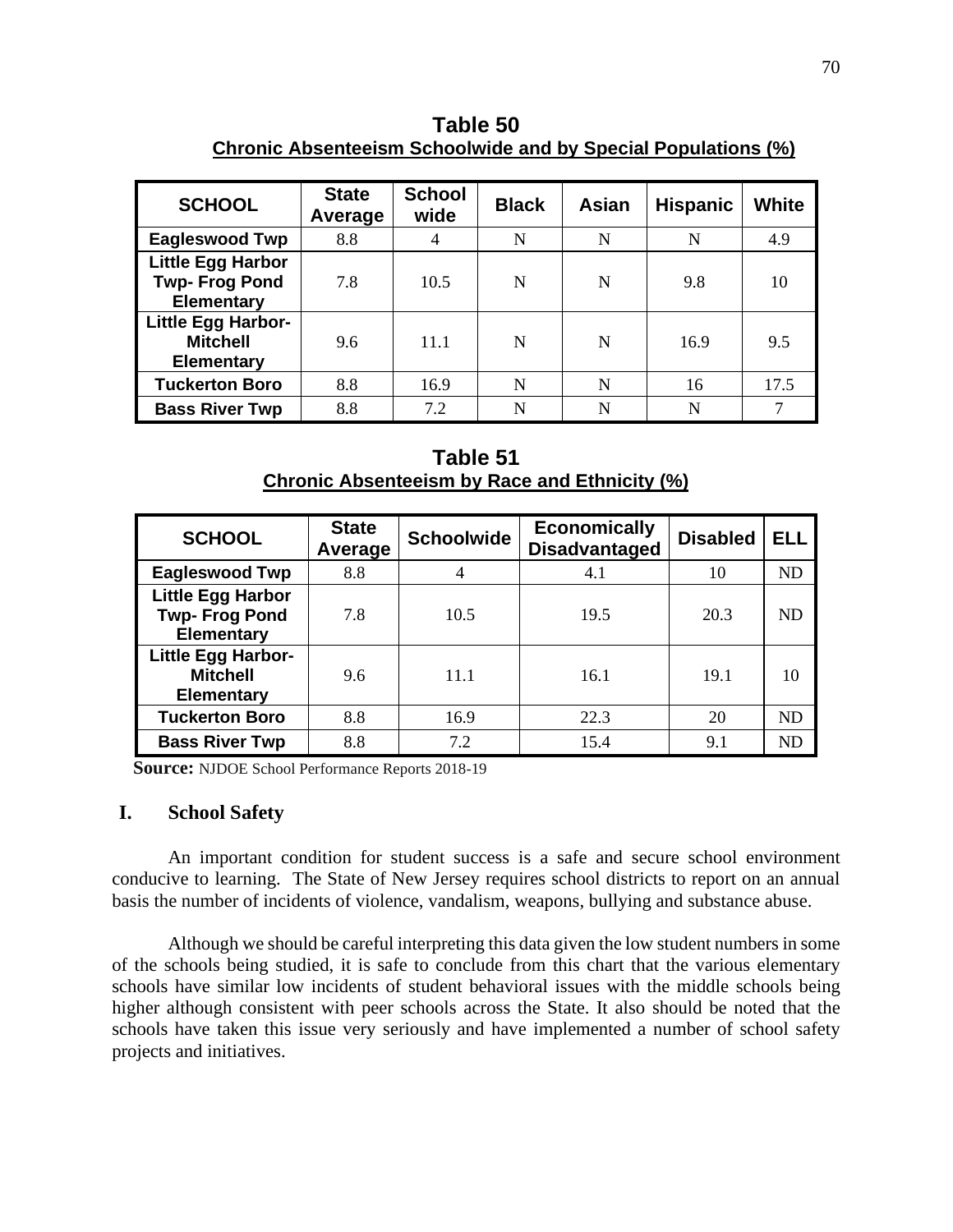A regionalized school district could provide additional support to schools in the area of student and staff safety. It will be difficult for individual districts to obtain the expertise needed to understand the needs of the school, both in terms of physical hardening and in terms of training and processes. Experts throughout the new regional district could observe security drills held at a school and provide insights and guidance to school staff and law enforcement thereby providing an enhanced learning opportunity for districts to discover vulnerabilities.

**Table 52 School Safety Indicators** 

| <b>SCHOOL</b>                                                         | <b>Incidents</b><br><b>Per 100</b> | <b>Incidents</b><br>Violence,<br>Vandalism,<br><b>Weapons</b> | <b>Incidents</b><br><b>Substances</b> | <b>Incidents</b><br><b>HIB</b> | <b>Suspension</b><br>s % of<br><b>Students</b> |
|-----------------------------------------------------------------------|------------------------------------|---------------------------------------------------------------|---------------------------------------|--------------------------------|------------------------------------------------|
| <b>Eagleswood Twp</b>                                                 | <b>ND</b>                          | ND                                                            | <b>ND</b>                             | <b>ND</b>                      | <b>ND</b>                                      |
| <b>Little Egg Harbor</b><br><b>Twp-Frog Pond</b><br><b>Elementary</b> | 2.11                               |                                                               | 0                                     | 11                             | 2.3                                            |
| <b>Little Egg Harbor-</b><br><b>Mitchell</b><br><b>Elementary</b>     | .42                                |                                                               | $\Omega$                              | 3                              | 0                                              |
| <b>Tuckerton Boro</b>                                                 | N                                  | N                                                             | N                                     | N                              | N                                              |
| <b>Bass River Twp</b>                                                 | 1.9                                | $\mathcal{D}_{\mathcal{L}}$                                   | 0                                     |                                | $\Omega$                                       |

**Source:** NJDOE School Performance Reports 2018-19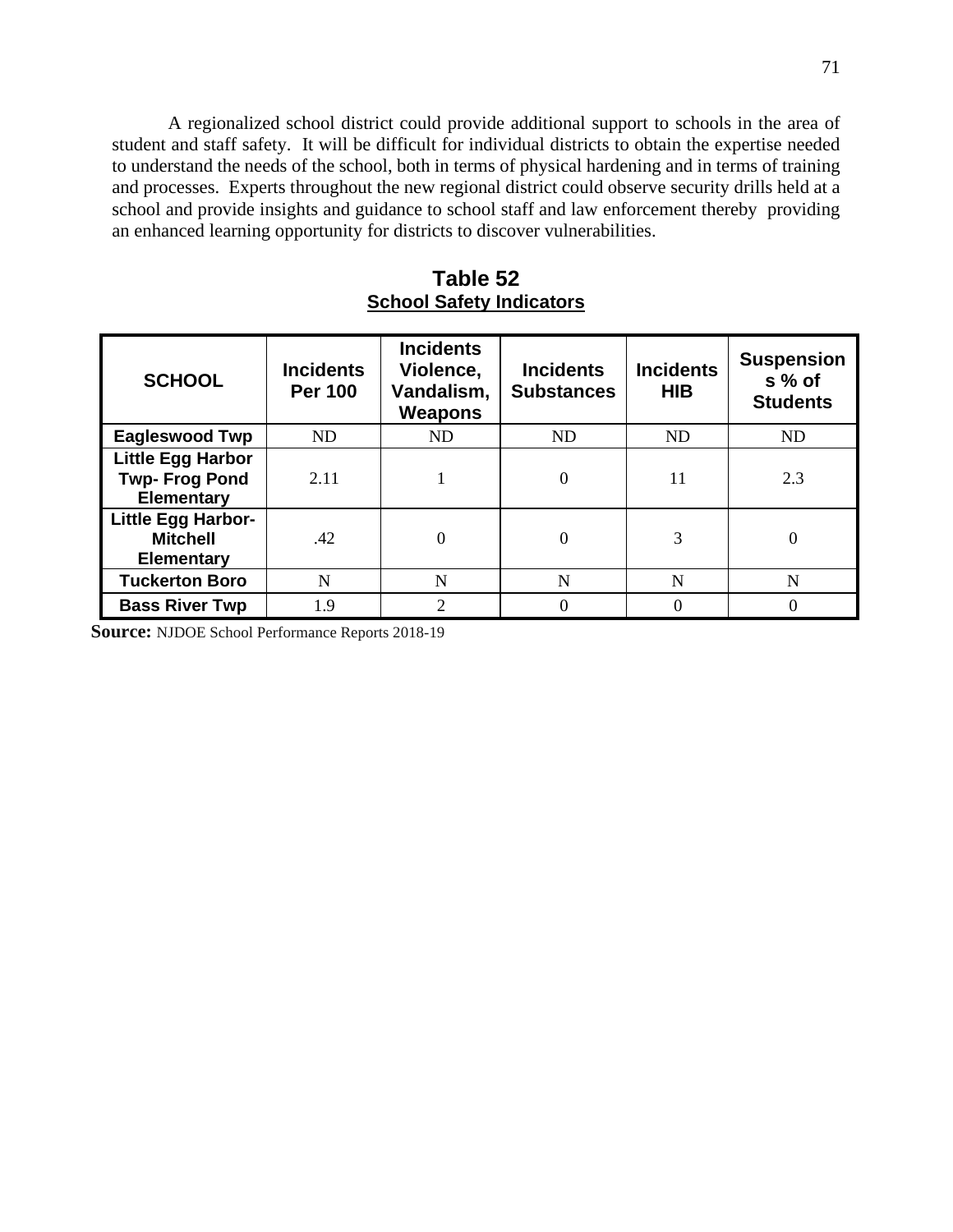## **J. Staffing Patterns**

Much of the local concern with regionalization will focus on the impact that the unification will have on the number of staff who will be working with students and how this in turn will impact the student educational experience. For example, parents will want to know whether class sizes (the average number of students in the classroom) will increase. In the tables below, we report the current teacher and administrator ratios for each school.

| <b>School</b>                                               | <b>Students to</b><br>Teacher<br><b>Ratio (State</b><br>average-<br>10.6) | Percentage<br>of Teachers<br>with $4 +$<br>years<br>experience in<br>district (75.3<br><b>State</b><br>Average) | <b>Students to</b><br><b>Administrator</b><br><b>Ratio (State</b><br>Average-<br>136) | Percentage of<br><b>Administrators</b><br>with $4 + years$<br>experience in<br>district (76.9<br><b>State Average)</b> |
|-------------------------------------------------------------|---------------------------------------------------------------------------|-----------------------------------------------------------------------------------------------------------------|---------------------------------------------------------------------------------------|------------------------------------------------------------------------------------------------------------------------|
| <b>Eagleswood Twp</b>                                       | 7:1                                                                       | 68.4                                                                                                            | 64:1                                                                                  | 100                                                                                                                    |
| Little Egg Harbor-<br><b>Frog Pond</b><br><b>Elementary</b> | 9:1                                                                       | 85                                                                                                              | 81:1                                                                                  | 60                                                                                                                     |
| <b>Little Egg Harbor-</b><br><b>Mitchell Elementary</b>     | 14:1                                                                      | 80                                                                                                              | 357:1                                                                                 | 60                                                                                                                     |
| <b>Tuckerton Boro</b>                                       | 9:1                                                                       | 74.2                                                                                                            | 143:1                                                                                 | 50                                                                                                                     |
| <b>Pinelands Junior HS</b>                                  | 10:1                                                                      | 84.1                                                                                                            | 100:1                                                                                 | 85.7                                                                                                                   |

**Table 53 Staffing Patterns** 

**Source:** School Performance Report

The student teacher ratios are all below the State average of 10.6 except for Mitchell Elementary School. Moving forward, the new regional board of education will need to work with local leadership to understand the needs of each school and parental expectations regarding class sizes. However, there should be no issue regarding pressure to change the established staffing patterns in the short term as the status quo will be maintained in terms of students, staff numbers and assignments. In the long term, staff decisions will be made by the regional board of education based on the enrollments and financial pressures at that time.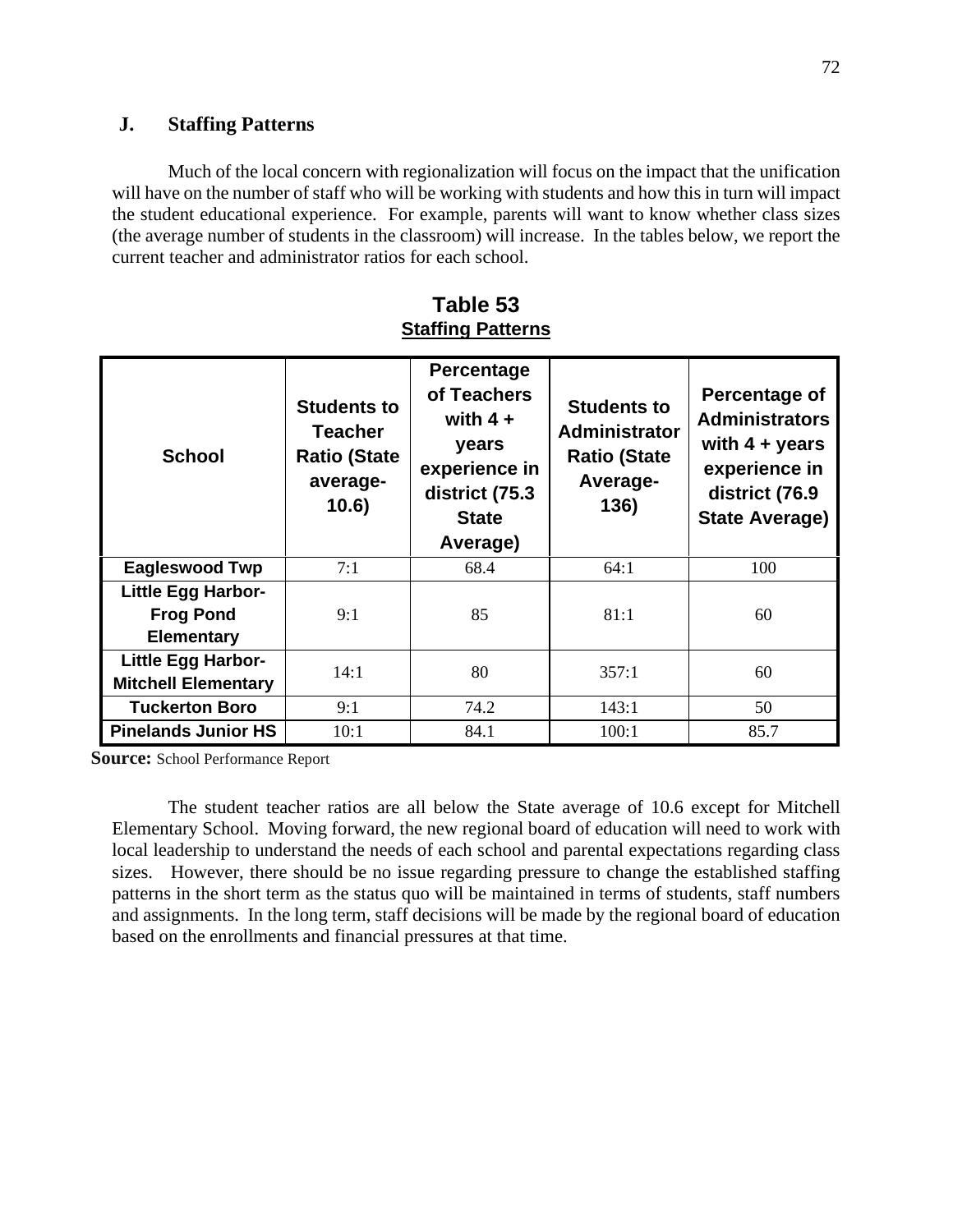## **K. Impact on Special Learners**

## **1. Introduction**

In this section the consultants will examine the educational impact of the proposal on students identified as in need of special programs and services.

### **2. Students with Disabilities**

Each district is providing specialized programs and services for students with disabilities. The classification rate for each district and placement data is provided below. Table 24 indicates that many of the districts have classification rates higher than the State average with Frog Pond being significantly higher in 2019-20. Given the high placement rate at Bass River prior to the sending relationship with Little Egg Harbor, we would expect classification rates in the schools of Little Egg Harbor to increase further. The new PK-12 regional school board should be focused on this issue and whether a robust intervention and support program can reduce the classification rate while students still receive the services and supports that they require.

| <b>District Name</b>                                    | <b>Classification Rate</b><br>2019-20 | <b>Classification Rate</b><br>2017-18 |
|---------------------------------------------------------|---------------------------------------|---------------------------------------|
| <b>Eagleswood Twp</b>                                   | 18.2                                  | 20.3                                  |
| Little Egg Harbor- Frog Pond<br><b>Elementary</b>       | 24                                    | 17.3                                  |
| <b>Little Egg Harbor- Mitchell</b><br><b>Elementary</b> | 14.4                                  | 20.9                                  |
| Little Egg Harbor Wood ECC                              | 12.2                                  | 10.9                                  |
| <b>Tuckerton Boro</b>                                   | 17.6                                  | 20.5                                  |
| <b>Bass River</b>                                       | 37.6                                  | 35.5                                  |
| State Average (As of 10/15)                             | 17.01                                 | 17.39                                 |

**Table 54 Classification Rate by School** 

**Source:** School Performance Report for 2019-20; NJDOE Special Education Data

### Current Special Education Placements by Category

The following chart indicates the placements by category across the school districts. Unfortunately, data suppression rules to protect student privacy (for example, when small numbers of students are involved) limit the information available. However, it still is clear from the data that the districts are providing a considerable number of specialized programs across many placement categories. They will provide the new regional district with the opportunity to consolidate offerings with the goal of providing higher quality programs at a lower cost.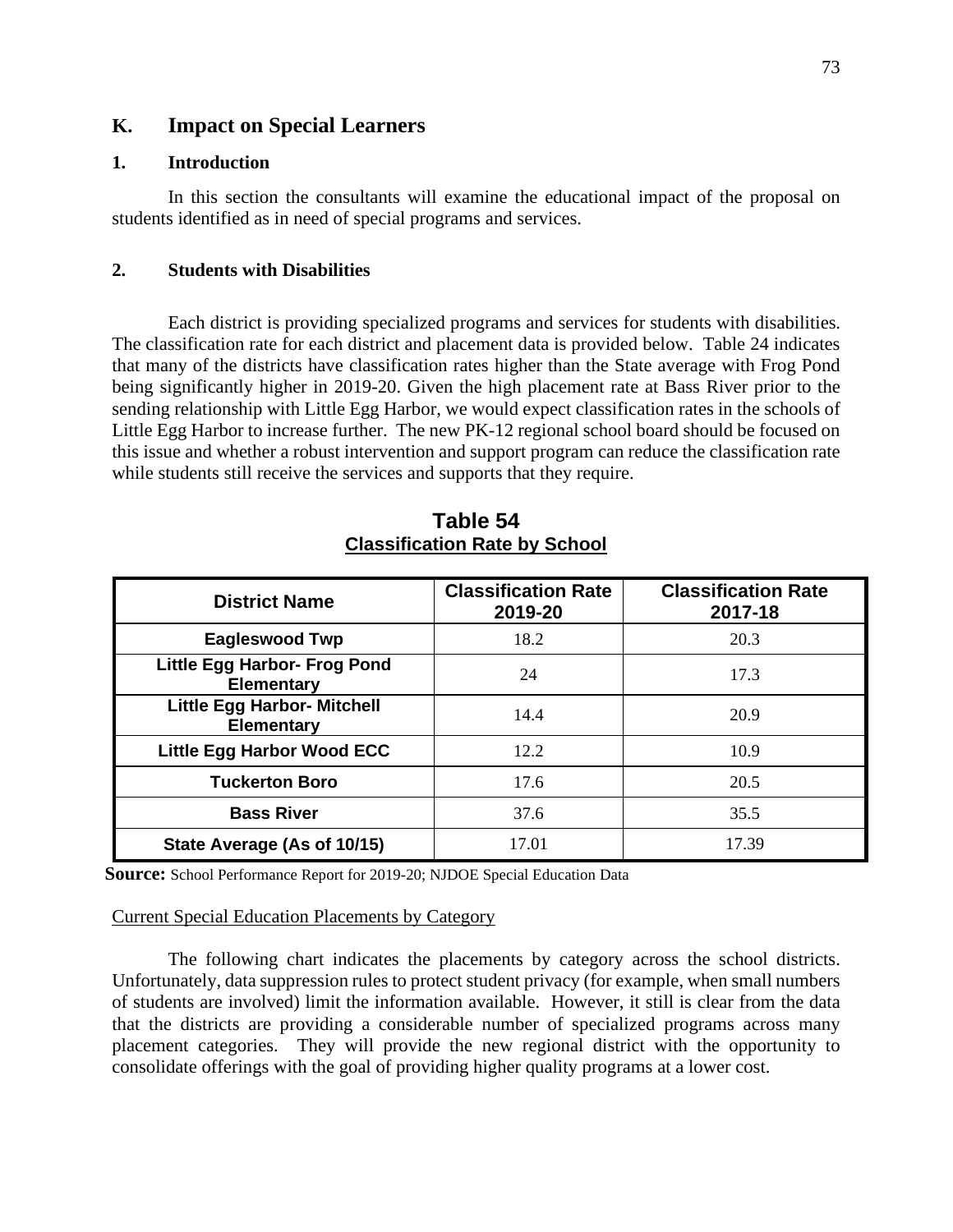**Table 55 Students with Disabilities by School and Placement (2019-20 School Year)** 

| <b>District Name</b> | <b>Disability</b><br>Category     | <b>Inside</b><br>Regular<br><b>Class 80%</b><br>or More of<br>Day | <b>Inside</b><br><b>Regular</b><br><b>Class</b><br>40-79%<br>of Day | <b>Inside</b><br><b>Regular</b><br><b>Class For</b><br><b>Less Than</b><br>40% of Day | <b>Separate</b><br><b>School</b> | <b>Residenti</b><br>al Facility | Home<br>Bound/<br>Hospital | <b>Correction</b><br><b>Facility</b> |
|----------------------|-----------------------------------|-------------------------------------------------------------------|---------------------------------------------------------------------|---------------------------------------------------------------------------------------|----------------------------------|---------------------------------|----------------------------|--------------------------------------|
| Eagleswood           | <b>AUT</b>                        | $\ast$                                                            | $\ast$                                                              | $\boldsymbol{0}$                                                                      | $\ast$                           | $\boldsymbol{0}$                | $\boldsymbol{0}$           | $\boldsymbol{0}$                     |
| Eagleswood           | H <sub>I</sub>                    | $\boldsymbol{0}$                                                  | $\mathbf{0}$                                                        | $\ast$                                                                                | $\boldsymbol{0}$                 | $\boldsymbol{0}$                | $\boldsymbol{0}$           | $\boldsymbol{0}$                     |
| Eagleswood           | <b>MD</b>                         | $\boldsymbol{0}$                                                  | $\ast$                                                              | $\boldsymbol{0}$                                                                      | $\ast$                           | $\mathbf{0}$                    | $\boldsymbol{0}$           | $\boldsymbol{0}$                     |
| Eagleswood           | OHI                               | $\ast$                                                            | $\boldsymbol{0}$                                                    | $\boldsymbol{0}$                                                                      | $\ast$                           | $\boldsymbol{0}$                | $\boldsymbol{0}$           | $\boldsymbol{0}$                     |
| Eagleswood           | <b>SLD</b>                        | $\ast$                                                            | $\ast$                                                              | $\boldsymbol{0}$                                                                      | $\boldsymbol{0}$                 | $\boldsymbol{0}$                | $\boldsymbol{0}$           | $\boldsymbol{0}$                     |
| Eagleswood           | ${\bf S}{\bf L}{\bf I}$           | $\ast$                                                            | $\boldsymbol{0}$                                                    | $\boldsymbol{0}$                                                                      | $\boldsymbol{0}$                 | $\boldsymbol{0}$                | $\boldsymbol{0}$           | $\boldsymbol{0}$                     |
|                      |                                   |                                                                   |                                                                     |                                                                                       |                                  |                                 |                            |                                      |
| <b>LEH</b>           | <b>AUT</b>                        | 11                                                                | $\ast$                                                              | 20                                                                                    | $\ast$                           | $\mathbf{0}$                    | $\boldsymbol{0}$           | $\boldsymbol{0}$                     |
| <b>LEH</b>           | <b>EMN</b>                        | $\ast$                                                            | $\boldsymbol{0}$                                                    | $\ast$                                                                                | $\boldsymbol{0}$                 | $\boldsymbol{0}$                | $\mathbf{0}$               | $\boldsymbol{0}$                     |
| <b>LEH</b>           | H <sub>I</sub>                    | $\boldsymbol{0}$                                                  | $\mathbf{0}$                                                        | $\ast$                                                                                | $\boldsymbol{0}$                 | $\mathbf{0}$                    | $\boldsymbol{0}$           | $\boldsymbol{0}$                     |
| <b>LEH</b>           | <b>MD</b>                         | $\ast$                                                            | $\boldsymbol{0}$                                                    | $\ast$                                                                                | $\ast$                           | $\mathbf{0}$                    | $\boldsymbol{0}$           | $\boldsymbol{0}$                     |
| $\mbox{LEH}$         | MR                                | $\boldsymbol{0}$                                                  | $\ast$                                                              | $\ast$                                                                                | $\boldsymbol{0}$                 | $\boldsymbol{0}$                | $\boldsymbol{0}$           | $\boldsymbol{0}$                     |
| <b>LEH</b>           | OHI                               | 18                                                                | $\ast$                                                              | 14                                                                                    | $\ast$                           | $\mathbf{0}$                    | $\boldsymbol{0}$           | $\boldsymbol{0}$                     |
| <b>LEH</b>           | <b>SLD</b>                        | 13                                                                | 13                                                                  | $\ast$                                                                                | $\boldsymbol{0}$                 | $\mathbf{0}$                    | $\boldsymbol{0}$           | $\mathbf{0}$                         |
| LEH                  | <b>SLI</b>                        | 62                                                                | 22                                                                  | 22                                                                                    | $\boldsymbol{0}$                 | $\boldsymbol{0}$                | $\boldsymbol{0}$           | $\boldsymbol{0}$                     |
| LEH                  | $\rm{VI}$                         | $\ast$                                                            | $\boldsymbol{0}$                                                    | $\boldsymbol{0}$                                                                      | $\boldsymbol{0}$                 | $\mathbf{0}$                    | $\boldsymbol{0}$           | $\boldsymbol{0}$                     |
|                      |                                   |                                                                   |                                                                     |                                                                                       |                                  |                                 |                            |                                      |
| Tuckerton            | <b>AUT</b>                        | $\ast$                                                            | $\boldsymbol{0}$                                                    | $\ast$                                                                                | $\boldsymbol{0}$                 | $\boldsymbol{0}$                | $\boldsymbol{0}$           | $\boldsymbol{0}$                     |
| Tuckerton            | MD                                | $\ast$                                                            | $\boldsymbol{0}$                                                    | $\ast$                                                                                | $\mathbf{0}$                     | $\boldsymbol{0}$                | $\boldsymbol{0}$           | $\boldsymbol{0}$                     |
| Tuckerton            | $\ensuremath{\mathsf{MR}}\xspace$ | $\boldsymbol{0}$                                                  | $\boldsymbol{0}$                                                    | $\ast$                                                                                | $\boldsymbol{0}$                 | $\boldsymbol{0}$                | $\boldsymbol{0}$           | $\boldsymbol{0}$                     |
| Tuckerton            | OHI                               | $\ast$                                                            | $\ast$                                                              | $\ast$                                                                                | $\boldsymbol{0}$                 | $\mathbf{0}$                    | $\boldsymbol{0}$           | $\boldsymbol{0}$                     |
| Tuckerton            | O                                 | $\boldsymbol{0}$                                                  | $\boldsymbol{0}$                                                    | $\ast$                                                                                | $\boldsymbol{0}$                 | $\boldsymbol{0}$                | $\boldsymbol{0}$           | $\boldsymbol{0}$                     |
| Tuckerton            | <b>SLD</b>                        | $\ast$                                                            | $\boldsymbol{0}$                                                    | $\mathbf{0}$                                                                          | $\boldsymbol{0}$                 | $\boldsymbol{0}$                | $\boldsymbol{0}$           | $\boldsymbol{0}$                     |
| Tuckerton            | <b>SLI</b>                        | 18                                                                | $\ast$                                                              | $\ast$                                                                                | $\boldsymbol{0}$                 | $\boldsymbol{0}$                | $\boldsymbol{0}$           | $\boldsymbol{0}$                     |
| Tuckerton            | VI                                | $\ast$                                                            | $\boldsymbol{0}$                                                    | $\boldsymbol{0}$                                                                      | $\boldsymbol{0}$                 | $\mathbf{0}$                    | $\boldsymbol{0}$           | $\boldsymbol{0}$                     |
| <b>Bass River</b>    | <b>AUT</b>                        | $\ast$                                                            | $\boldsymbol{0}$                                                    | $\boldsymbol{0}$                                                                      | $\boldsymbol{0}$                 | $\boldsymbol{0}$                | $\boldsymbol{0}$           | $\boldsymbol{0}$                     |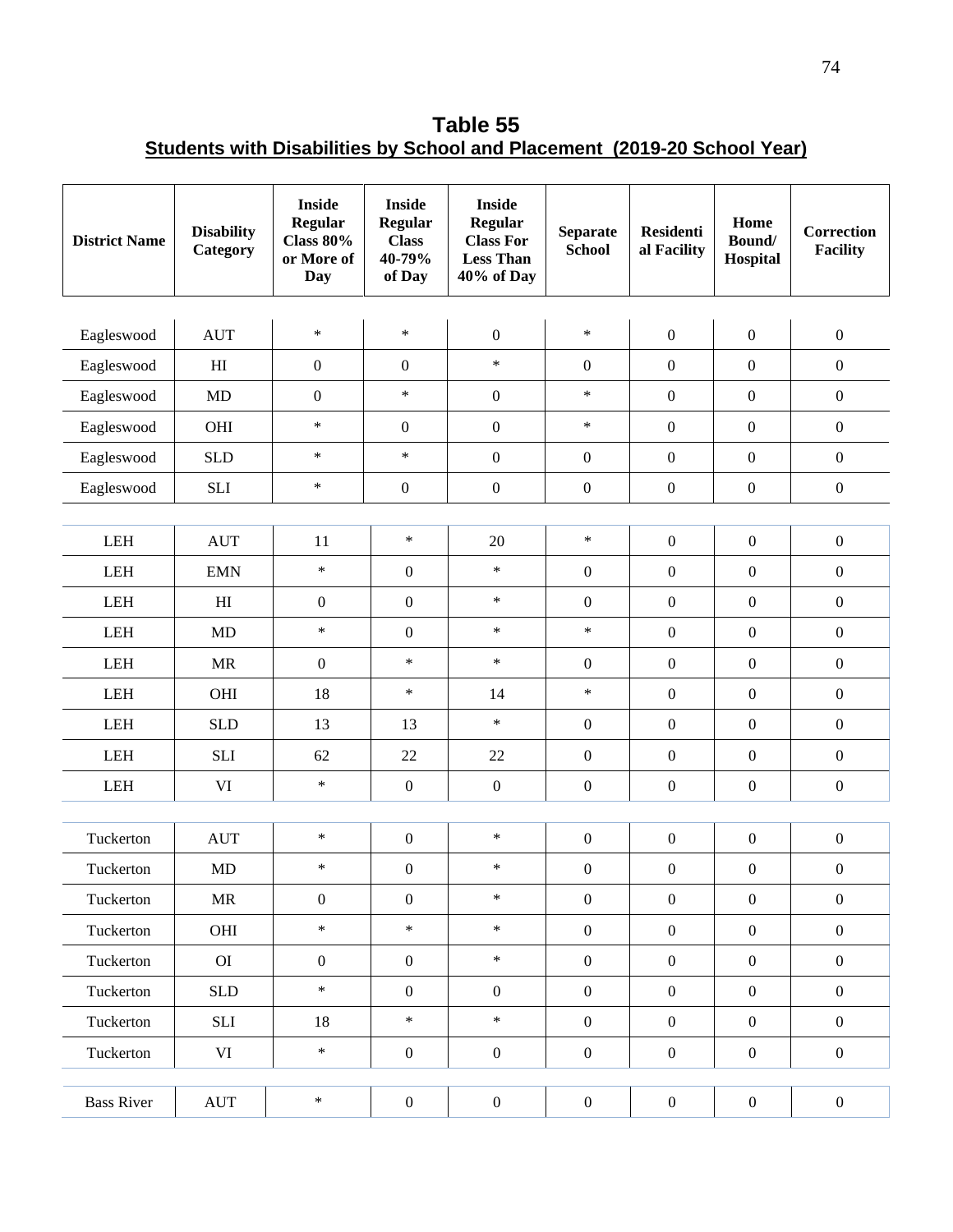| <b>Bass River</b> | <b>MR</b>  | ∗      |        |  |  |  |
|-------------------|------------|--------|--------|--|--|--|
| <b>Bass River</b> | <b>OHI</b> | $\ast$ | $\ast$ |  |  |  |
| <b>Bass River</b> | <b>SLD</b> |        | $\ast$ |  |  |  |
| <b>Bass River</b> | <b>SLI</b> | ×      |        |  |  |  |

**Source:** NJDOE 2019 Special Education Data

An overview of each district's programs and services for students with disabilities follows:

Eagleswood: Special education students are served in the regular classroom, resource room, and two students require placements out of district in the Little Egg Harbor School District. The Child Study Team is coordinated by the school Social Worker with evaluations being conducted by contracted consultants. Intervention and referral services are provided through the IRT team led by the Superintendent.

Tuckerton: Special education students are served in the regular classroom and a special selfcontained class for multiply disabled students. Three students require placements out of district in the Little Egg Harbor School District. The Child Study Team is coordinated by the Director of Special Services. Many of the Child Study Team members are shared with Little Egg Harbor School District. Intervention and referral services are identified and coordinated through the IRT team which includes the Director of Special Services and Guidance Counsellor.

Little Egg Harbor: Special education students are served in the regular classroom, resource room, and special self-contained classes for multiply disabled students, learning disabled students and behaviorally challenged students. The district has two full Child Study Teams. Intervention and referral services are identified and coordinated through the IRS team.

## **3. Special Education Efficiencies through Regionalization**

The new regionalized school board will have opportunities to become more effective and more efficient in the delivery of special education programs. In terms of serving special populations, a regional structure would provide a substantial opportunity to improve both the breadth and quality of the programs being provided as well as efficiency. For example, the regional district could provide child study team and case management services to the various schools including evaluations that identify a student's educational needs and the development of the individualized education program (IEP). The IEP process requires diagnostic evaluations by an interdisciplinary team including a learning disabilities teacher, a school psychologist and a school social worker. The interdisciplinary process requires student observation, information from the family and classroom teachers, and team testing. The IEP process also requires periodic reviews and evaluations of students previously classified. A regionalized student services unit could provide a number of CST services more efficiently including: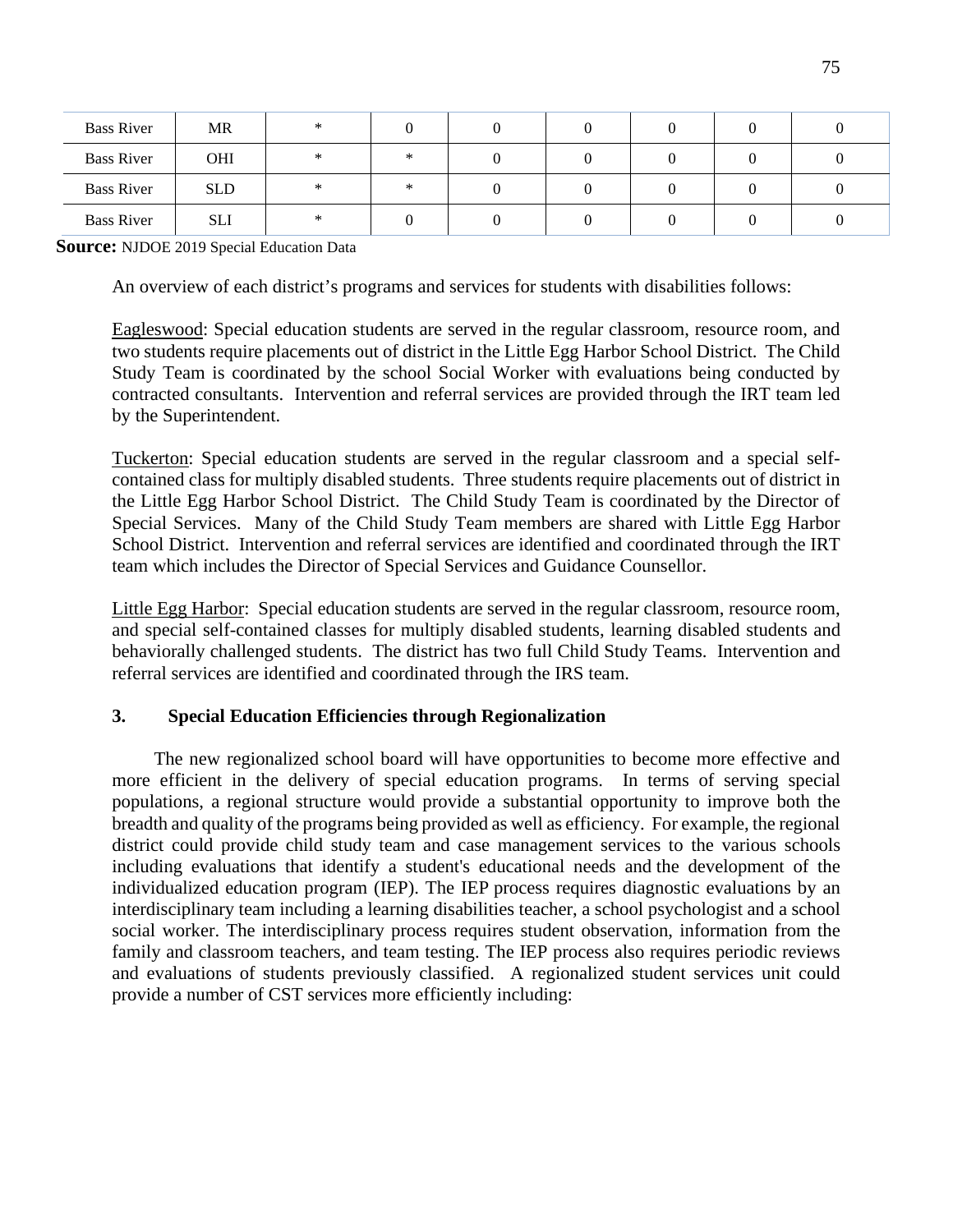- 1. Core CST Membership
	- a. Psychological Services
	- b. Learning Disability Teacher Services
	- c. School Social Worker Services
- 2. Evaluations
	- a. Psychiatric and Neurological Evaluations
	- b. Speech and Language Evaluations
	- c. Occupational and Physical Therapy Evaluations
- 3. Services
	- a. Physical Therapy Evaluations Services
	- b. Speech Correction Services

In terms of programs, the districts have developed a wide continuum of special education programs and related services to address the needs of students with IEPs. However, shared services lessons from other parts of the State lend support to the proposition that a regional structure could be used to expand programming across the full continuum of services from the least restrictive environment (for example with a collaborative teacher) to the most restrictive environment, for example, special classes for students with autism. Pull out, resource room services, self-contained classes, adapted Physical Education, Art and other special classes can be provided and/or supported through the regional entity. Related services such as Speech, OT, PT, School Based Counseling, Vision, and Hearing also can be more efficiently provided through a regional program. The regional entity also would be able to ensure that preschool programs for students with disabilities (both half-day and full-day) as well as Integrated Preschool Programs are available to deserving students throughout the county.

A tiered system of supports can also be provided more effectively and efficiently, identifying not only struggling students but also students who would benefit from additional instruction in Language Arts or Math. Schools also can ensure that screenings mandated by the new Dyslexia legislation are provided.

### **4. Socio-economically Disadvantaged Students**

Schools with students who are socio-economically disadvantaged will need to target these students for intensive levels of support through an individualized needs-based and evidence-based process as described below. In order to serve at-risk students better, the regional school district will need to focus on providing specialized and targeted educational programs and services including high quality early childhood programs, after school programs, additional support services, and high impact tutoring to better serve the high concentrations of students from disadvantaged families. Individualized intensive tutoring every day is especially important for struggling students as well as initiatives that connect the family to the school including parenting classes, more frequent parent meetings, involving families in homework projects, and enrichment activities.

 In developing strategies, it is imperative to understand that the programs to be established must arise from the specific needs of the students and their families as determined by the teachers and administrators in the schools, guided by experts in the field. They cannot be given an "off the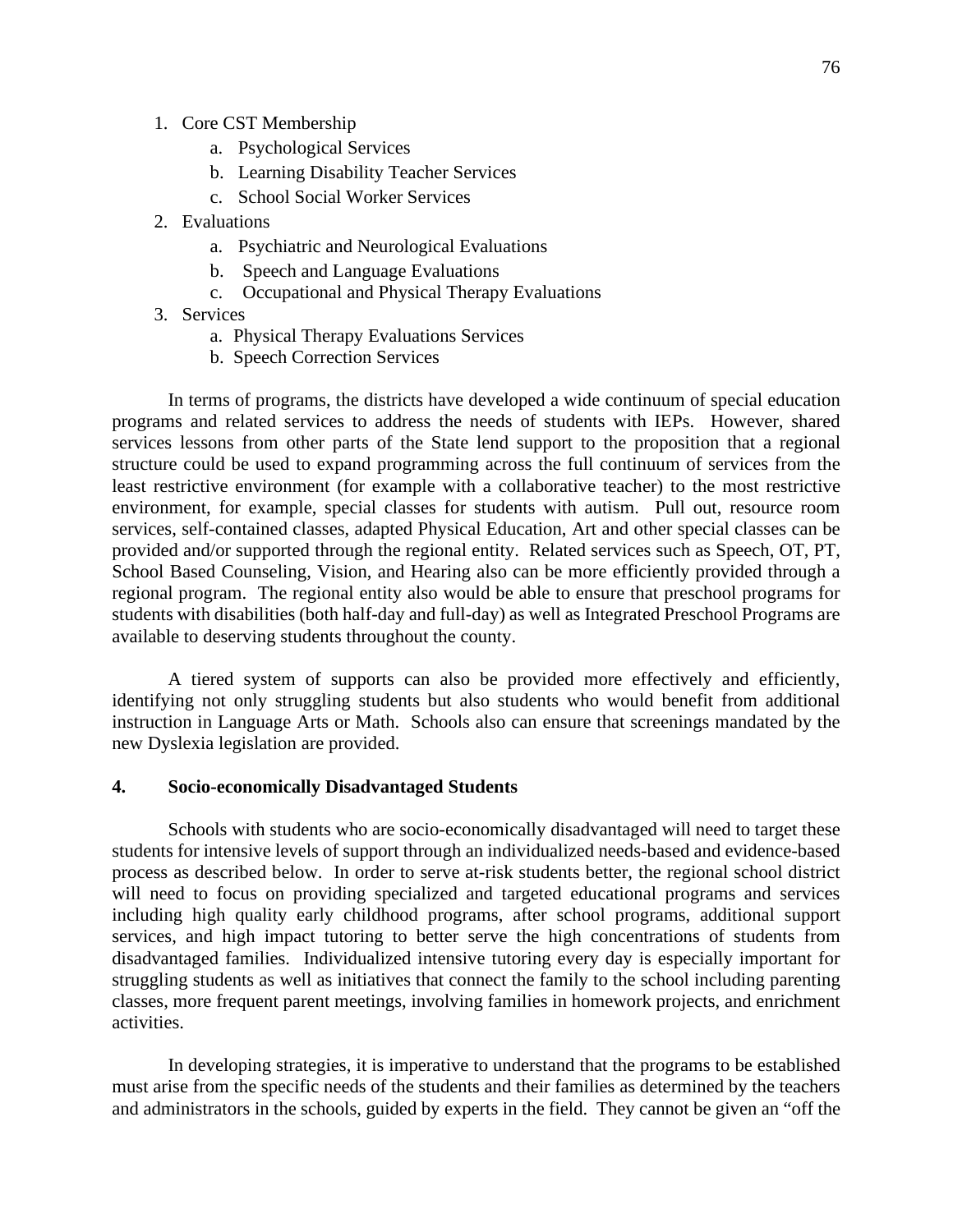shelf" menu of remedies and expect results. Unfortunately, small school districts often lack the dedicated full-time administrative capacity or programmatic expertise (or see turnover in key personnel) to engage in a deliberative and evidence-based improvement process over time. A regional system would be able to muster the resources to accomplish these tasks and sustain them over time which would increase the chances of successfully implementing the improvement process. In order to serve at-risk students better, the new regional school district also should focus on providing educational programs and services including high quality early childhood programs, after school programs, additional support services, and high impact tutoring to better serve the high concentrations of students from disadvantaged families.

## **5. English Language Learners**

None of the schools have large populations of ELL students but this population is growing and may impact the district in the future. In all of the schools, students with limited English language skills are currently provided with supports through an ESL teacher. For example, in Eagleswood there are three students who are English Language Learners and all three receive specialized support during the school week through an ELL trained teacher. In Little Egg Harbor, support for students who are English Language Learners (approximately 10) is provided through an ELL trained teacher using a pull-out philosophy with a literacy focus.

### **L. School Size**

Both Eagleswood and Tuckerton currently have schools with an enrollment of below 400 students with Frog Pond (LEH) being slightly larger. Research has found that a small school environment is conducive to learning. For example, Lee and Loeb (2000) found that smaller school size positively influenced student achievement. They found that smaller school size will have a positive impact on teacher attitudes and motivations and because of that effect will result in higher student achievement. Loeb believed that students will learn more in small schools since teachers will take personal responsibility for achievement due to higher levels of collective responsibility. This collective responsibility is due to the smaller organizational size facilitating greater personalized social interactions. In small schools, teachers will interact more often with students and know them better and thereby will take personal responsibility for their success.

In terms of middle schools, Mertens et al (2001) found that schools with fewer than 750 students will have better instructional practices, more parent involvement, and more common planning time for teachers all of which are associated with higher student achievement. The Mitchell School (LEH) meets the outer limits of this size range.

Maintaining effective school sizes should be a priority for the new regional board of education. However, schools can be too small. When classes become too small the group dynamics will be increasingly difficult. For example, individual students are more easily able to dominate the group and disrupt learning. The range of ideas may not be as broad, life experiences as great and perspectives as diverse, which may stunt discussion required to get at deeper learning and problem solving. In addition, learning has both social and academic components and having too few students will restrict the ability for friend groups to form and the power of cliques may grow.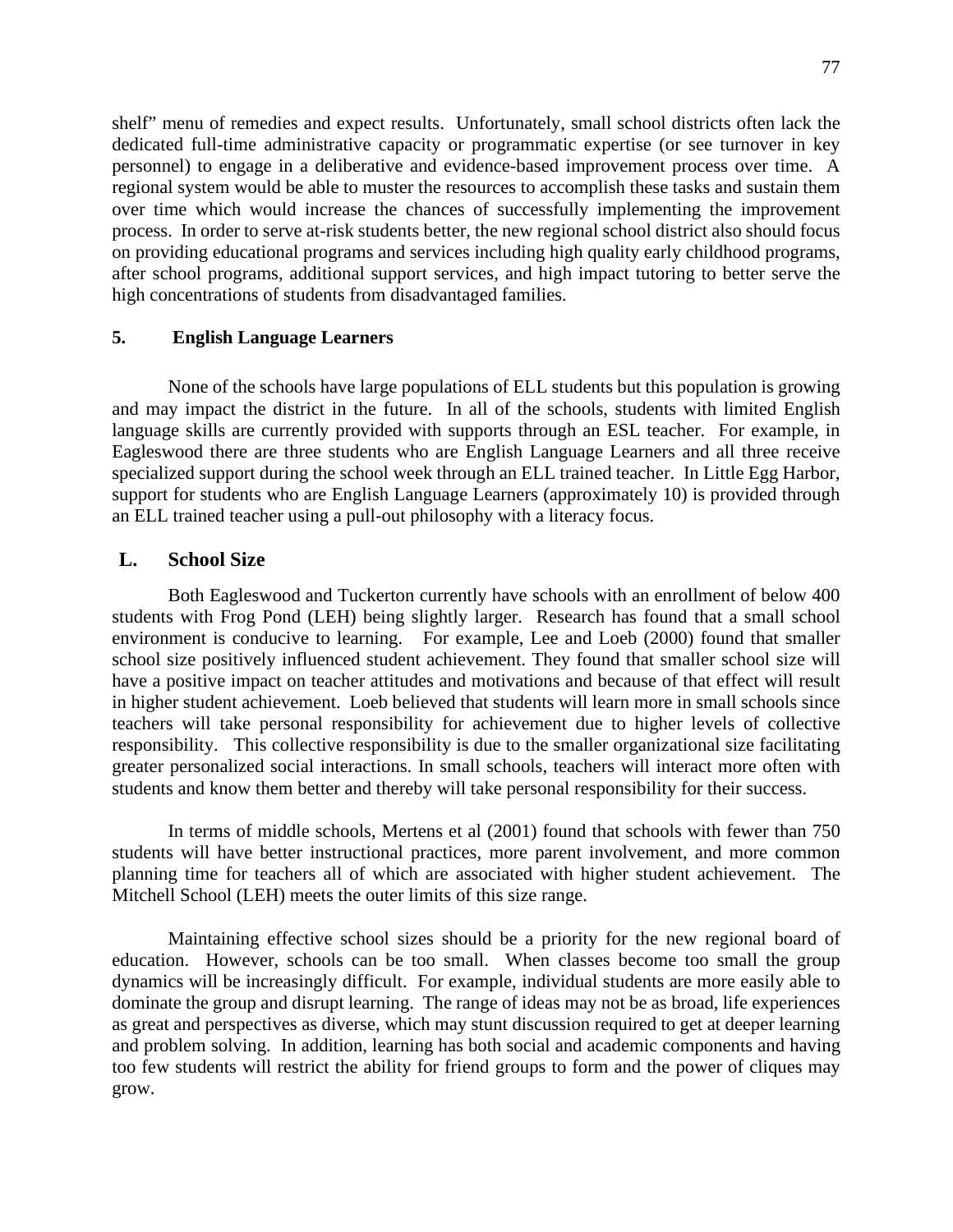A school is too small when it is no longer able to provide a reasonable breadth and depth of courses, enrichment, and curriculars and to provide students with the social and emotional environment brought through a diverse set of classmates. For example, teachers in larger districts have more colleagues on which to draw for advice and discussion, interactions that arguably lead to improved effectiveness.

Eagleswood, although undoubtedly providing a quality education to its students, may need to reflect on what will happen educationally if class sizes continue to drop and whether it will be able to expose its students to the breadth and depth of programs and services required for them to enter middle school with the knowledge and skills necessary to succeed. Being part of a regional district will provide options for ensuring a robust classroom environment and PLCs into the future through such things as a limited intra-district choice program.

## **M. School Transitions**

Transitions from one school to another often pose challenges for students and families both academically and socially. The new regional relationship will not add any new transitions for students from any of the impacted schools who will continue to have the same number of transitions as they currently have, one transition in Eagleswood and Tuckerton and two in Little Egg Harbor, prior to the transition to middle school in PRHS.

With the exception of Little Egg Harbor, this number of transitions is consistent with the experience in most parts of the country, with students making two transitions, elementary to middle and middle to high school. These transitions are important since student achievement often lags the year after the transition to a new school. For example, research suggests that after the transition to high school, students' grade point averages and attendance often decline. (Barone et al., 1991; Reyes et al, 1994).

Alspaugh (1998) found that students experiencing a double transition (where the student moves from elementary to middle and then from middle to high school) experienced a greater achievement loss and higher dropout rates than did a single transition (from a K-8 school to high school).

Student achievement issues resulting from transitions can be attributed to lower levels of engagement which interfere with social networks, self-confidence and support systems (Barone et al, 1991; Hertzog et al, 1996). "New high school students find themselves in a larger, less personal and more competitive setting. Grades become more important than relationships; teachers and peers become more diverse; and curricular and extracurricular activities become more demanding" (Feldlaufer et al, 1988). The research suggests that transitional programs that include counseling, school visits, and special summer courses can be used to help students adjust to the new school environment.

The sending districts are actively focused on easing the impact of the transition from elementary to middle school and are providing the following supports: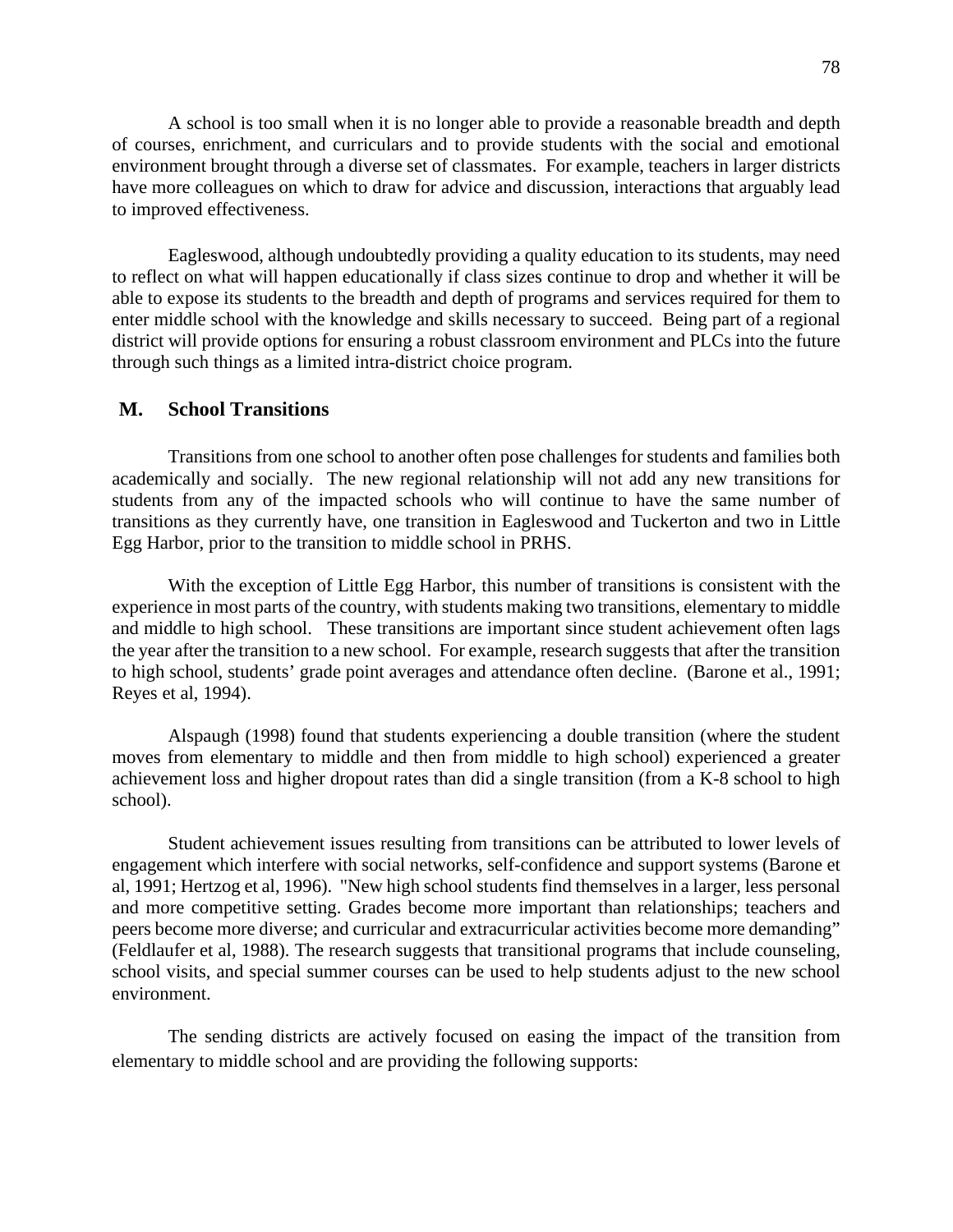Tuckerton: The school engages with the Junior High School in a strong articulation program to transition  $6<sup>th</sup>$  graders to  $7<sup>th</sup>$  grade at Pinelands Regional High School District. For example, teachers from both schools meet to discuss curriculum issues during the school year and teachers and student groups from the junior high school meet with  $6<sup>th</sup>$  graders to ease the transition.

Eagleswood: The school engages with the Junior High School in a strong articulation program to transition  $6<sup>th</sup>$  graders to  $7<sup>th</sup>$  grade at Pinelands Regional High School District. For example, teachers from both schools meet to discuss curriculum issues during the school year and teachers and student groups from the junior high school meet with  $6<sup>th</sup>$  graders to ease the transition.

Little Egg: The school engages with the Junior High School in a strong articulation program to transition  $6<sup>th</sup>$  graders to  $7<sup>th</sup>$  grade at Pinelands Regional School District. For example, teachers from both schools meet to discuss curriculum issues during the school year and teachers and student groups from the junior high school meet with  $6<sup>th</sup>$  graders to ease the transition.

We should note that Pinelands Regional already is implementing some best practices in this area.  $7<sup>th</sup>$  and 8th grade students who attend the same school together in middle school as they will at the high school level may see positive student achievement impacts. Research indicates that middle grade students in high school earned better grades if they attended the same high school as their middle grade classmates. (Schiller, 1999). This is attributed to a sense of place and belonging where students can increase self-esteem, participation and reduce anonymity. Increased collaboration across grade levels of students and teachers also will lead to this sense of belonging. In this way, the current grade configuration at Pinelands Regional High School, where  $6<sup>th</sup>$  graders from the sending districts attend middle school together (Grades 7-8) at PRJHS and then move together to high school (grades 9-12) can be considered a best practice. The new school board should bear in mind best practices regarding student transitions as it looks at the PK-12 grade continuum.

Finally, PRHS also has a strong IEP transition program for special education students. The sending district CST will craft a  $7<sup>th</sup>$  grade IEP which then will be reviewed and implemented by the  $7<sup>th</sup>$  grade CST.

The regional school district should continue to provide this level of support in order to lessen the impact of the transitions.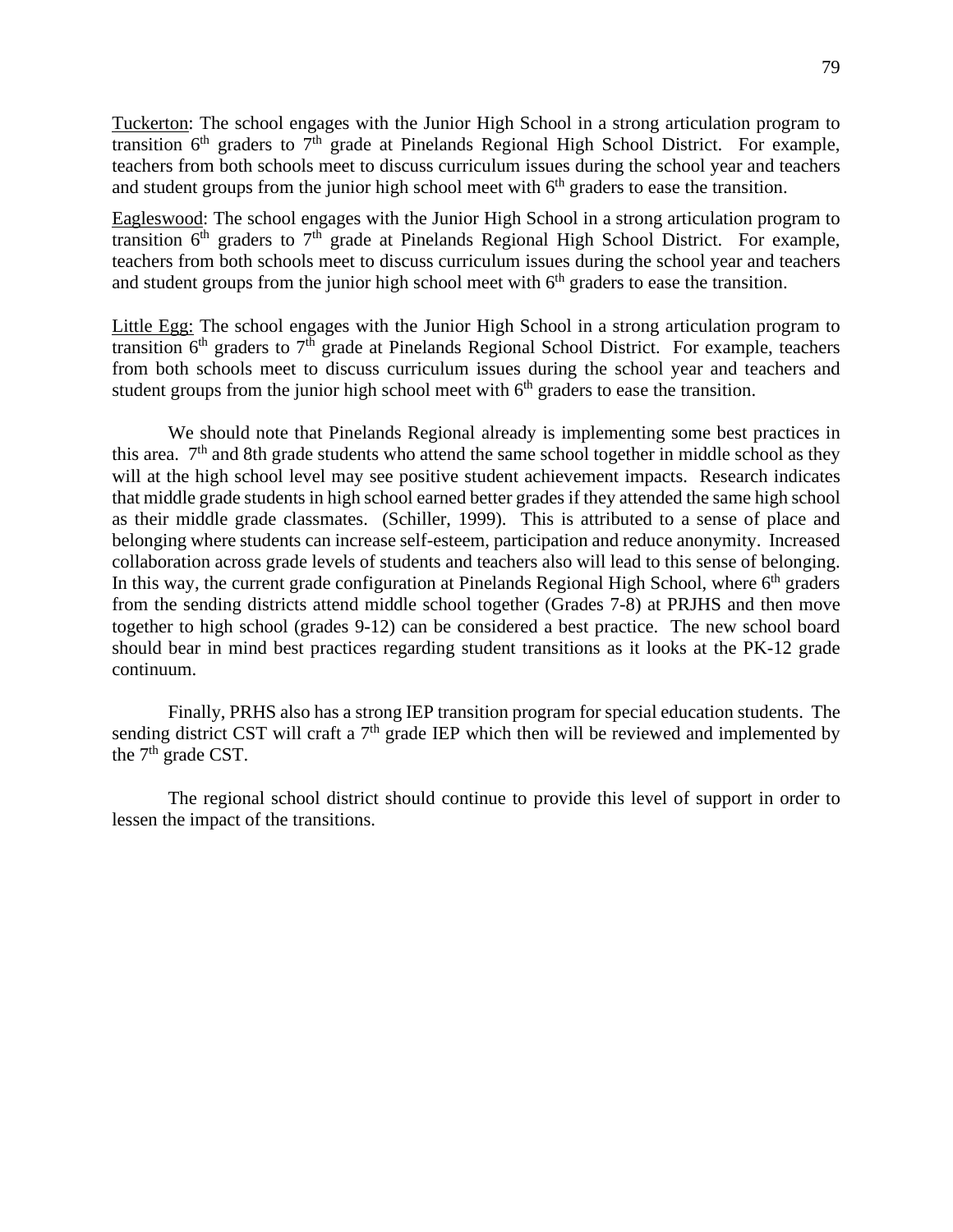## **N. Parent and Community Involvement**

Schools are most effective when they communicate with and engage families and the school community in a meaningful manner. The schools involved in this study have demonstrated their commitment to parent and community involvement in a number of ways as reflected below:

Tuckerton: The school offers an aftercare program to support working parents with childcare needs as well as a Breakfast Club before school. The elementary school also has a Parent Academy, PTA, Parent Portal, and active Volunteer Program to engage parents and the wider school community.

Eagleswood: The school PTA provides extracurricular activities and events for students. Partnerships exist with local businesses such as the Tuckerton Seaport to teach students about their community. Parents have access to a school parent portal which allows them to view student grades and to communicate with teachers. Parents also are asked to use the website as a valuable communication tool to keep informed about the school. The school also provides a fee-based afterschool program to accommodate childcare needs of parents.

LEH Frog Pond: Parent and community involvement is provided through a Parent Resource Center, PTO, T.A.S.K., a volunteer program and a mentor program. The school also has a Lunch Buddy program where families can come to school and have lunch with their child.

LEH Mitchell: The PTO provides events for families and assemblies for students. The Parent Portal provides parents with access to their child's academic information. Parents also are welcome to visit their child during lunch, classroom time to assist or read and volunteer at events. The school has a number of community partnerships including local businesses, municipal offices, libraries, Tuckerton Seaport, and the Count Basie Theater.

LEH Wood: Parent and family participation is strongly encouraged through sharing opportunities in the classroom. Parents also can participate in the PTO. Seniors in the community are invited to participate in the Adopt a Senior program. Before and after care is available to families and is run by the Community School, which provides tuition support.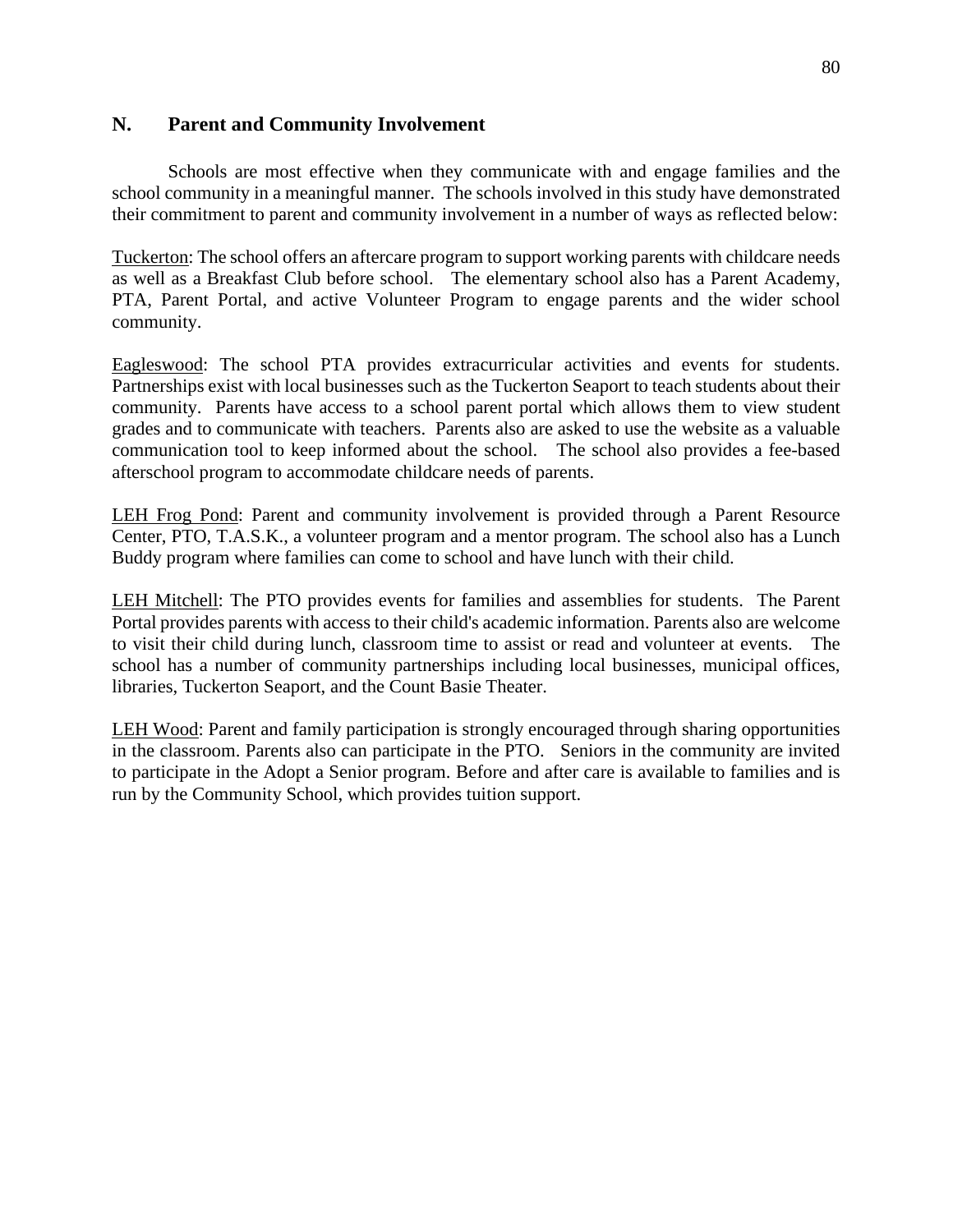## **O. Final Education Considerations**

The schools involved in this study have many things of which they should be proud. Our review of the schools has revealed that all of the schools have put in place the mandated curriculum standards as well as aligned programs and instruction. The schools have made significant investments in professional development, enrichment, co-curricular activities and technology to serve their students and families. The issue that faces the families in Eagleswood, Tuckerton, Bass River and Little Egg Harbor is the need to further expand educational opportunity and student potential through regionalization. Schools must be able to provide every child with the opportunity to discover his or her talents and interests and then prepare each academically to succeed in those aspirations. However, the expectations required for success will now be established in a global marketplace far beyond the borders of Ocean and Burlington Counties or even the State of New Jersey. The question is whether regionalization will better allow the communities to provide this level of educational opportunity? We believe that the answer to this question is yes.

### Research Questions

In order to determine the feasibility of a new structure we posed the following research questions at the beginning of the chapter:

1. Will all students in all communities have the opportunity to receive a high quality education through regionalization?

We believe that students in all of the schools will have the opportunity to receive a higher quality education in the event that regionalization is approved by the voters and implemented. We believe that a new All Purpose Regional District will present distinct advantages for students and is best capable of accomplishing certain critical education goals that are research based. For example, there is a substantial body of research on the characteristics of schools that work which can be summarized as follows:

- A challenging curriculum aligned to the New Jersey Learning Standards;
- A positive school culture where all students matter and can achieve at high levels;
- Instructional practices that engage all students;
- High quality, data infused professional development where teachers work across grades and subjects in PLCs;
- Parental support;
- Use of technology for learning;
- Effective school leaders:
- Strong student support services for special populations.

(See among others, research by the Southern Regional Educational Board (SREB) which has identified the characteristics of middle schools that work which is set forth on their website (https://www.sreb.org/publications-3)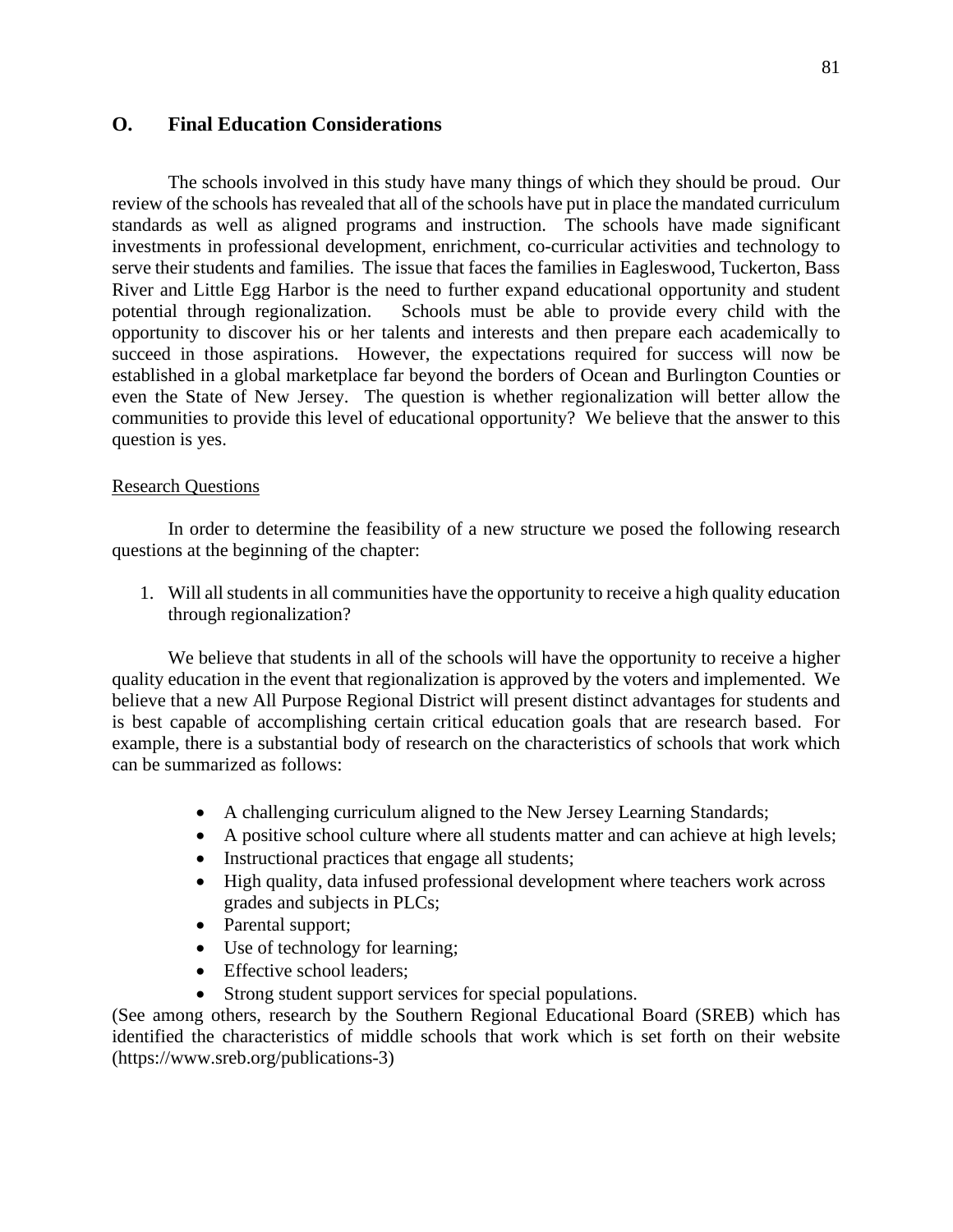We have set forth in detail how a new regional district will be better situated to put in place those characteristics of successful schools and improve educational outcomes for the communities involved.

2. Will regionalization present challenges for certain communities or special student populations?

We believe that there will be substantial opportunity for the improvement of programs and services for special populations as greater capacity and expertise is developed at the central office level. For example, the new regional school board will have opportunities to become more effective and more efficient in the delivery of special education programs. It will be able to provide child study team and case management services to all constituent schools (including evaluations that identify a student's educational needs and the development of the individualized education program). Similar opportunities to expand services to at-risk populations, for example, students who are chronically absent, also will benefit from greater capacity and expertise at the regional level.

3. Will regionalization present opportunities for educational improvement?

Yes, there will be many opportunities for educational improvement presented by the implementation of the new configuration. For example, a shared curriculum development and implementation office would provide additional resources to each school to provide strong learning connections across the schools and grade levels. The effectiveness of the curriculum implementation function will be improved through data robust collection and analysis at the central office, school and PLC level.

In addition, a regionalized human capital and professional development office could also assist schools in recruiting and inducting teachers and in developing and delivering high quality, rigorous and effective professional development.

 A PK-12 regional school district could also provide additional support to schools in the area of student and staff safety.

4. What educational issues need to be taken into consideration during the transition to the new regional district?

We have not identified any obstacles to regionalization arising from the area of educational programs and services. We recommend that during the initial five-year period all students and staff remain in their current locations until the new school board has conducted a needs assessment and engaged the various communities in a discussion regarding educational priorities and fiscal conditions. A deliberative approach will ensure that there is no disruption in the educational program moving forward. We do envision, however, that the administration of the regional district will begin to provide expanded services and programs in the areas of professional development, student support and other areas in the short term which will bring both educational improvements and efficiency. We also foresee the consolidation of the central office functions of the various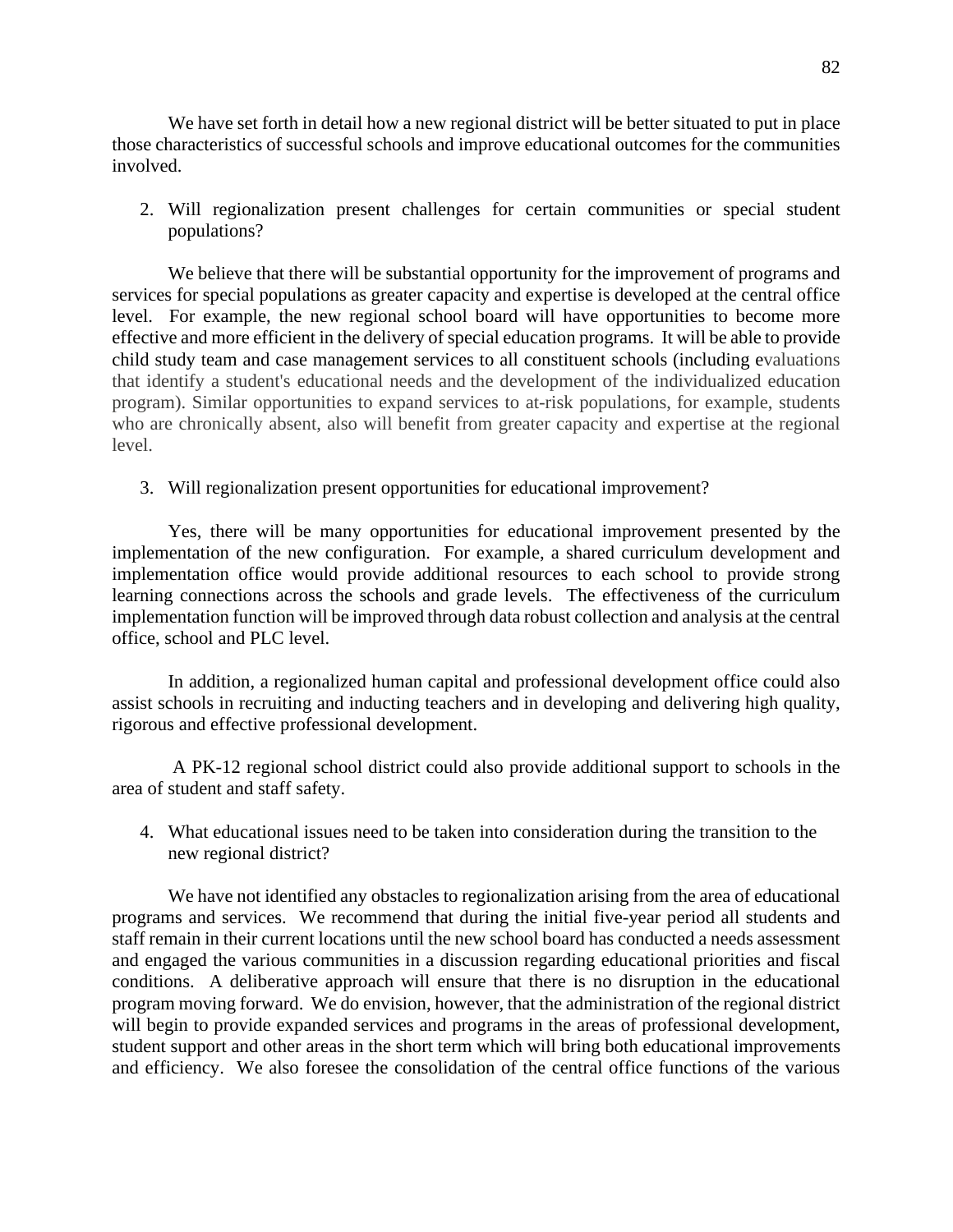school districts in order to achieve efficiencies which will allow the new school district to make additional investments in the classroom.

It will be exceptionally important for the new regional board of education to maintain and foster parental and community involvement in education from the child level, to the classroom level, to the school level, to the district level. Often, as parents and community leaders see the locus of control over schools becoming more distant, they disengage and often become frustrated with being able to influence decisions that impact their child, community, or property tax bill. Needless to say, community relations need to be a high priority for the new board in terms of both providing information to families and the public but in receiving information as well. Identifying multiple strategies and means as possible for transmitting messages is also important and should be done as frequently as possible. The new board should be highly visible in the communities and meet in the schools as much as possible, perhaps rotating meetings amongst the various school buildings in the region. Board members should invite key communicators in each community and community groups to the meetings to hear and be heard.

As to the participation of Tuckerton in the school choice program, given the small number of openings each school year per participating school, continued participation in the program or discontinuation in the program will not have a measurable impact on education in any of the districts. The financial impact will need to be considered.

In sum, we recommend that the constituent districts of the Pinelands Regional High School District form into a new All Purpose (PK-12) regional school district. Our analysis of the other regional configurations is set forth in Chapter Five below.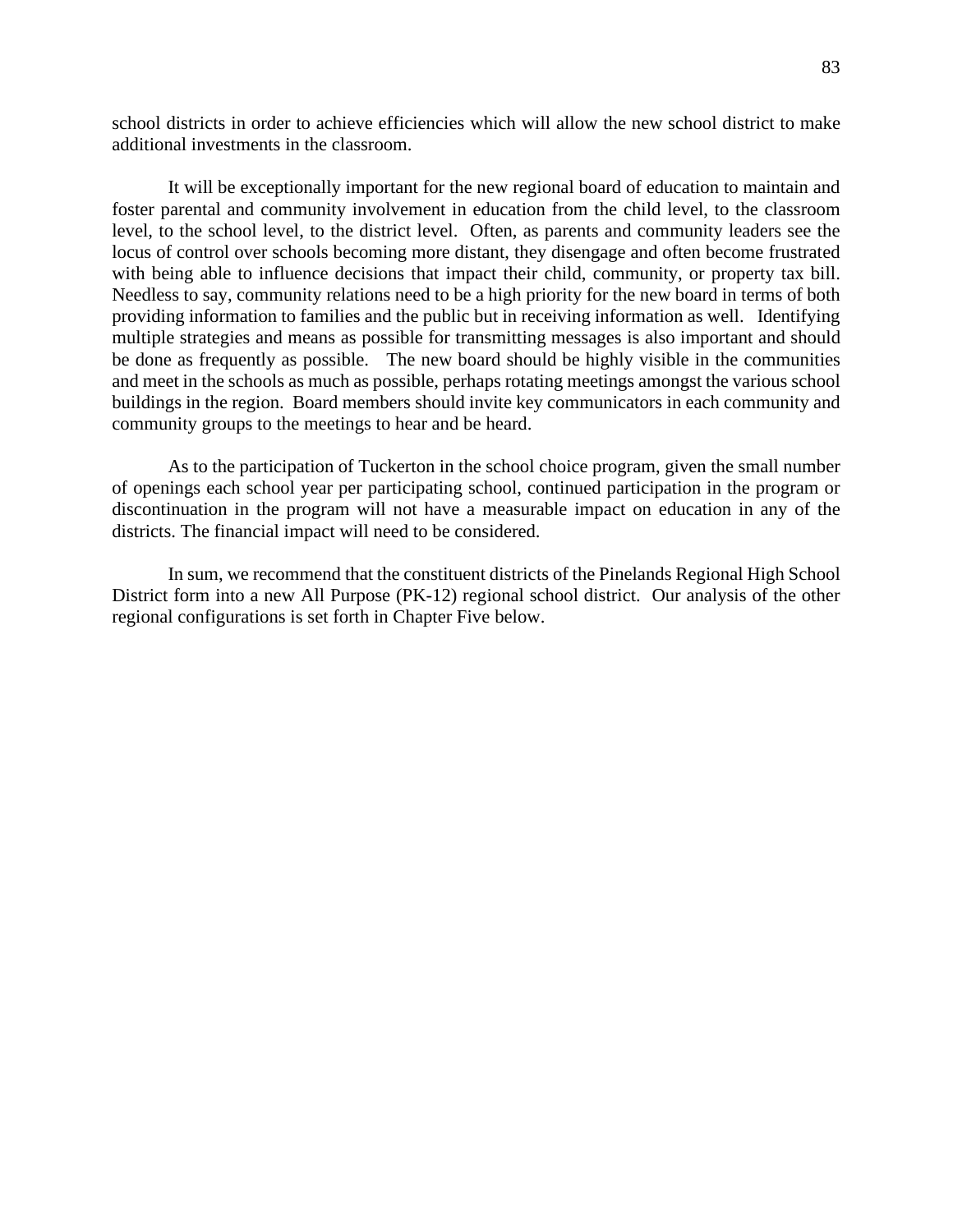## **V. Educational Impact of Alternative Regionalization Scenarios**

This study examines the feasibility of the regionalization of the constituent districts of the Pinelands Regional High School District into a new PK-12 school district using five alternative scenarios as the basis for the analysis:

- 1. Status quo;
- 2. Eagleswood, Tuckerton, Little Egg Harbor and Bass River form a PK-12 All Purpose Regional;
- 3. Tuckerton, Little Egg Harbor and Bass River form a PK-12 All Purpose Regional and Eagleswood enters into a new sending-receiving relationship with the PK-12 for grades 7- 12;
- 4. Eagleswood, Little Egg Harbor and Bass River form a PK-12 All Purpose Regional and Tuckerton enters into a new sending-receiving relationship with the PK-12 for grades 7- 12; and
- 5. Little Egg Harbor and Bass River form a PK-12 All Purpose Regional and Tuckerton and Eagleswood enter into a new sending-receiving relationship with the PK-12 for grades 7- 12.

Based on the analysis in this study, we have recommended that the constituent districts of the Pinelands Regional High School District form a new All Purpose (PK-12 Regional) school district and that this would be preferable to the status quo. We will next examine whether regionalization of only some of the constituent districts is also preferable to the status quo.

The alternative scenario where only Little Egg Harbor and Bass River form the new regional (without Eagleswood and Tuckerton) provides little change from the status quo in terms of educational programs and services in the PK-8 levels given that Bass River currently sends all of its students to Little Egg Harbor. However, combining with the grade 7-12 high school district to form a PK-12 regional will provide opportunities for improving the quality and efficiency of curriculum development and implementation, instructional support, professional development, teacher recruitment and induction, programs and services for special populations, supporting student attendance, and student safety. Articulation of the curriculum across grade levels and the transition from elementary to middle school also can be made easier through a PK-12 consolidation.

We also note that Bass River currently is a non-operating district and as such may be subject to forced consolidation with its receiving district. Non-operating school districts do not operate any school facilities and all students attend school in other districts as part of sendingreceiving relationships. N.J.S.A. 18A:8-44 requires the elimination of non-operating school districts through merger with the receiving district. Pursuant to this statutory authority, in 2009 the NJDOE through its county offices, mandated the forced consolidation of 13 non-operating districts. No forced consolidations have been mandated since that date and it is unclear to what extent this law can or will be enforced in the future. Regardless, it may be beneficial for Bass River voluntarily to enter into a regional relationship on its own terms rather than be forced to do so at some point in the future.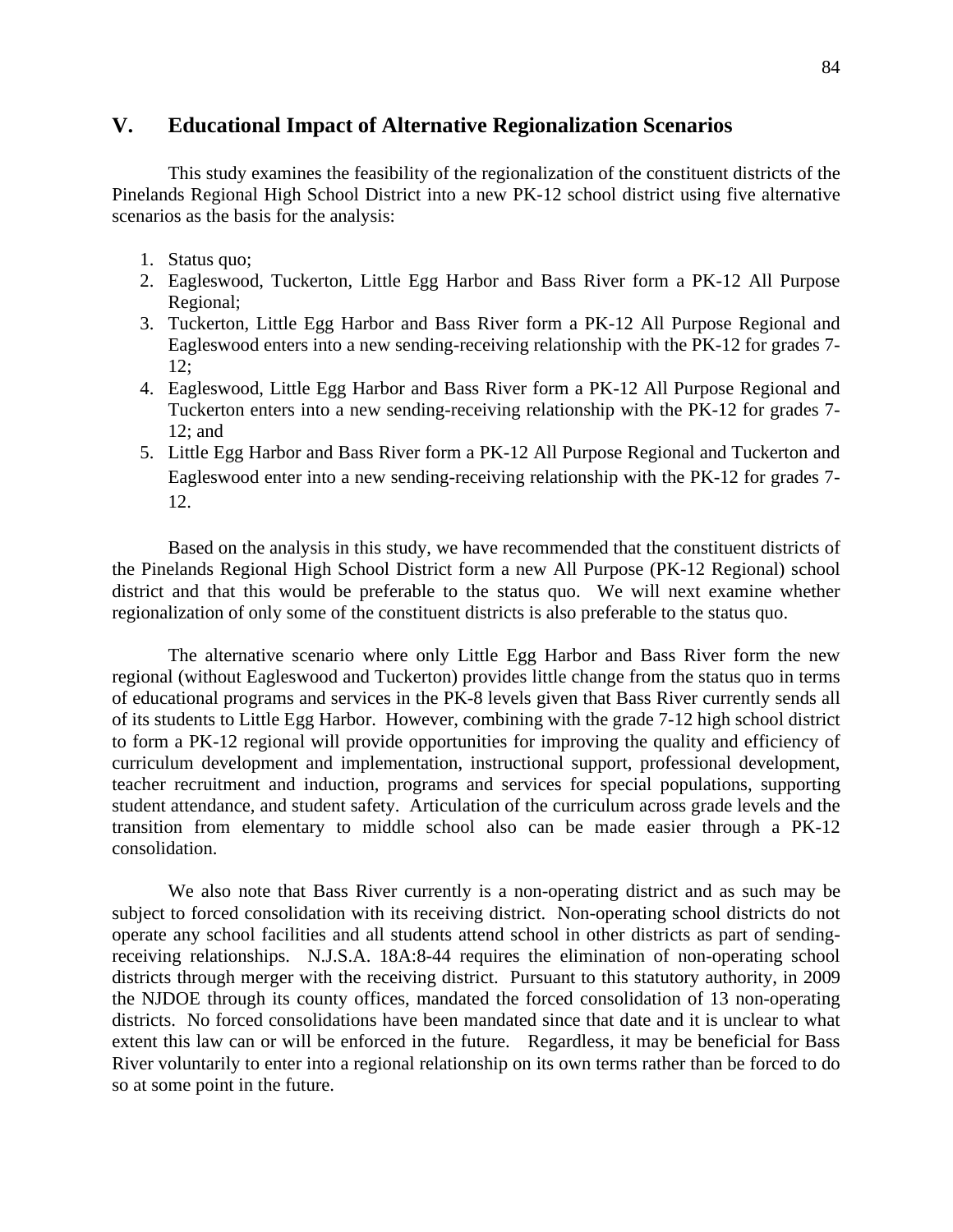In the scenarios involving, alternatively, Eagleswood and Tuckerton joining the new regional, the consolidation of a new PK-6 district with Little Egg Harbor and Bass River along with consolidation with the middle and high school district will present distinct educational advantages for all students and districts which have been outlined above.

We have not identified any educational obstacles to regionalization related to educational programs and services in regards to any of the alternative scenarios. We note, however, that the smaller sized regional districts may not have the budget to develop the capacity to deliver the anticipated full range of expertise and supports in the areas described above and therefore may be less effective in doing so. These goals also require a strong focus on finding, hiring and deploying talent across the organization. This will require an organizational focus that is more easily established in a larger district. We are especially concerned with developing a curricular vision and the capacity of the central office curriculum unit to drive higher student performance expectations across the new district, if it is limited only to Little Egg Harbor and Bass River.

In summary, we believe that all of the above regional configuration scenarios present distinct advantages educationally and are preferable to the status quo.

## **VI. Governance**

A prime component of a successful school district is governance. The governance of the newly created regional school district will be dictated by statute.

N.J.S.A 18A:13-8 provides that the "board of education of a regional district shall consist of nine members unless it consists of more than nine constituent districts, in which case the membership shall be the same as the number of constituent districts, plus one. If there are nine or less constituent districts, the members of the board of education of the regional district shall be apportioned by the executive county superintendent or executive county superintendents of the county or counties in which the constituent districts are situate, among said districts as nearly as may be according to the number of their inhabitants except that each constituent district shall have at least one member." Population is based on the decennial United States Census.

The goal of the statute is to allocate the members as nearly as possible to the respective populations in those municipalities. A number of methods can be used to allocate the membership of the board.

The Intuitive Method or strict population method uses a simple calculation whereby the population of each individual municipality is divided by the total regional district population resulting in a percentage for each municipality which totals 100%. This percentage represents the average number of persons for each board seat or the ideal size. Then each municipality's population is divided by the ideal size to determine the number of members to be allocated to that municipality. The problem with this allocation method is that significant rounding off is necessary given that the quotient will be a whole number plus a remainder and often the allocation of a particular board seat will be dependent on how that fractional entitlement is dealt with through rounding.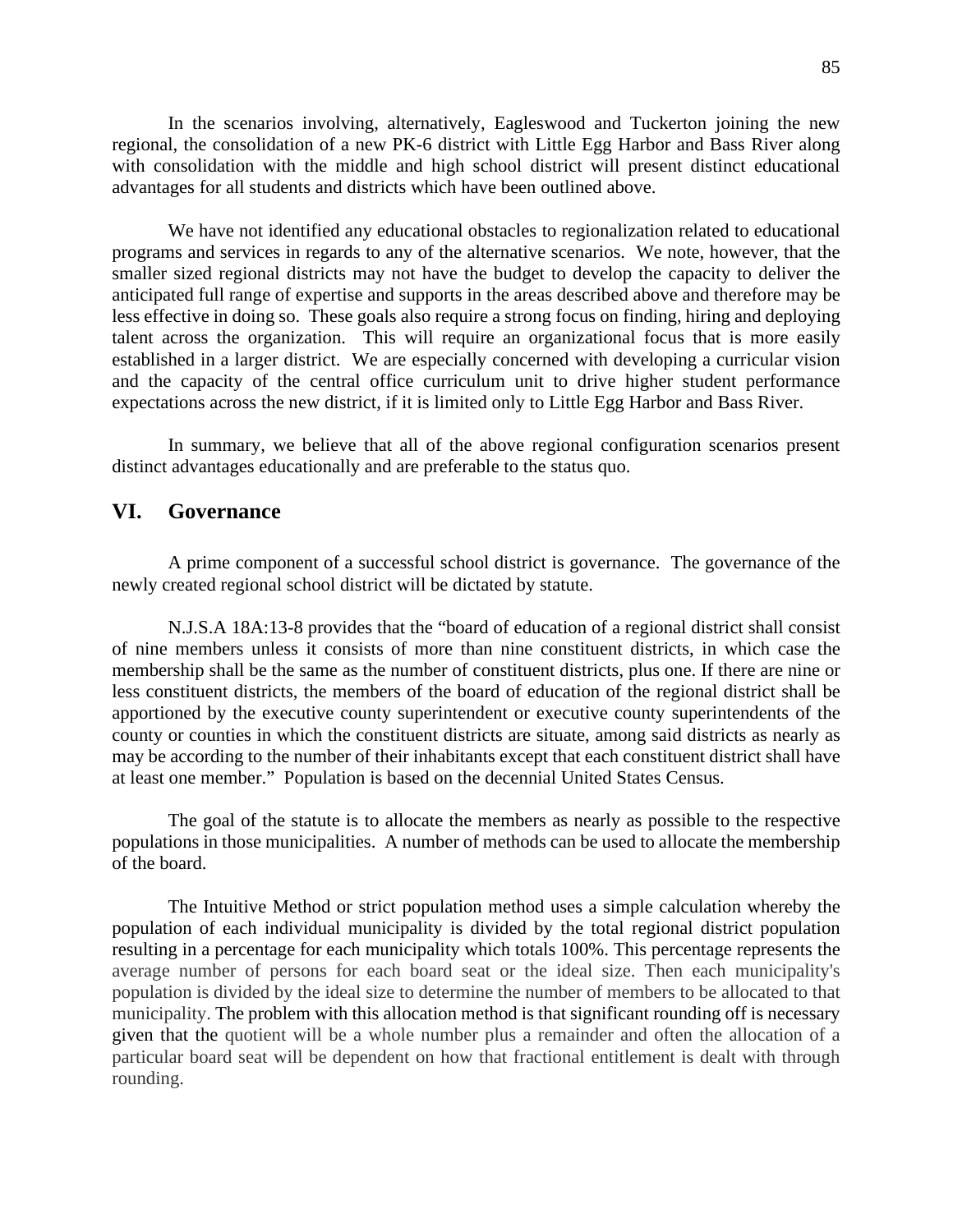An alternative method, the Equal Proportions method, has been used by the NJDOE (although not specified by regulation) to apportion membership on a regional board as it is seen as producing the smallest relative differences in population per board member of all of the possible allocation methods. It also has been used by Congress to apportion house seats and has been adopted by the New Jersey Legislature to apportion legislative districts. Under the Equal Proportions Method, a "priority list" of claims to the seat is developed to determine the allocation of the "remaining" seats after each constituent municipality is allocated its mandatory minimum of one seat. Here, with four municipalities and nine seats, there are five remaining seats to be allocated. The priority list is developed by using multipliers for each seat (developed by reference to the geometric mean or the reciprocal of the rounding points) multiplied by each municipality's population. The resulting numbers can be ranked in a priority list for assigning seats in descending order of priority. This complicated formula can be simplified in application by using the table of multipliers established below for the nine seats.

**Table 56 Multipliers for Determining Priority Values for Apportioning the Members by the Equal Proportions Method** 

| <b>Seat Assignment</b> | <b>Multiplier</b>                     |
|------------------------|---------------------------------------|
| $1 - 4$                | One for each municipality per statute |
|                        | 0.70710678                            |
|                        | 0.40824829                            |
|                        | 0.28867513                            |
| о                      | 0.22360680                            |
|                        | 0.18257419                            |

For an excellent description of the use of this methodology see Board of Education Rancocas Valley Regional High School District, Burlington County v. New Jersey State Board of Education, et al., 364 N.J. Super. 623 (App Div. 2003).

In the Table below we have provided the 2010 Census population for each community along with the resulting board membership calculated through both of the above allocation methods.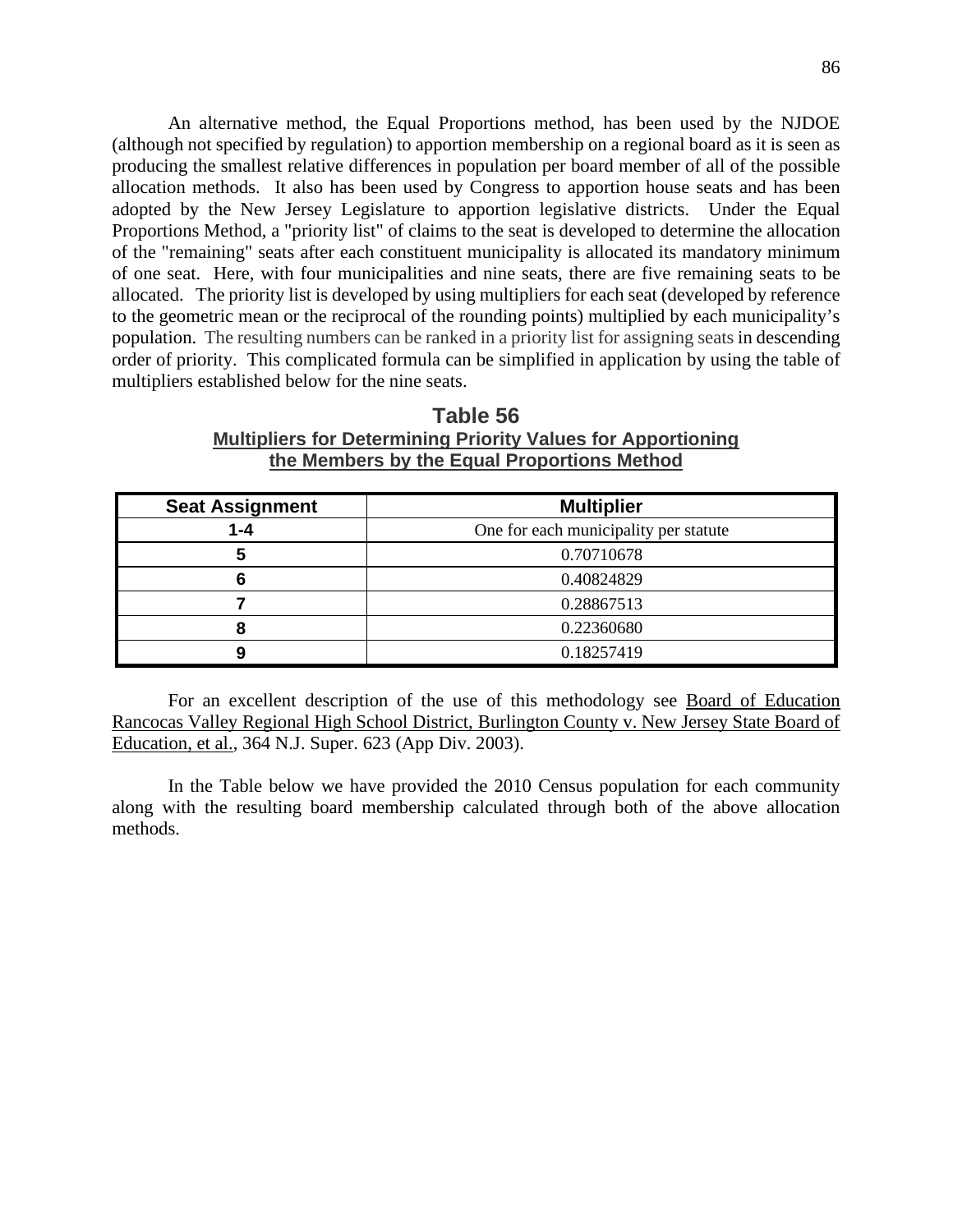**Table 57 2010 Census Population For Each Community and Resulting Board Membership** 

| <b>School</b>                      | <b>Population</b><br>2010 Census | % of Total<br><b>New Regional</b> | <b>Number of</b><br><b>Board Members</b><br>in New Regional<br><b>Intuitive Method</b> | <b>Number of Board</b><br><b>Members in New</b><br><b>Regional Equal</b><br><b>Proportions</b><br><b>Method</b> |
|------------------------------------|----------------------------------|-----------------------------------|----------------------------------------------------------------------------------------|-----------------------------------------------------------------------------------------------------------------|
| <b>Bass River</b>                  | 1,443                            | 5.45                              |                                                                                        |                                                                                                                 |
| Eagleswood                         | 1,603                            | 6.06                              |                                                                                        |                                                                                                                 |
| <b>Little Egg</b><br><b>Harbor</b> | 20,065                           | 75.84                             | 6                                                                                      | 6                                                                                                               |
| <b>Tuckerton Boro</b>              | 3,347                            | 12.65                             |                                                                                        |                                                                                                                 |
| Total                              | 26,458                           | 100                               | 9                                                                                      | 9                                                                                                               |

As can be seen in the above table, due to the large difference between the population of Little Egg Harbor and the other districts, there is no difference in the allocation of members through the use of either methodology. It should be noted, however, that the above information is only intended as a guide to the allocation methods and the actual allocations that will be computed by the Executive County Superintendent may differ either due to changes in the census data or the allocation methodology being used. Legislation currently pending action by the Governor may also impact the selection of board members if approved.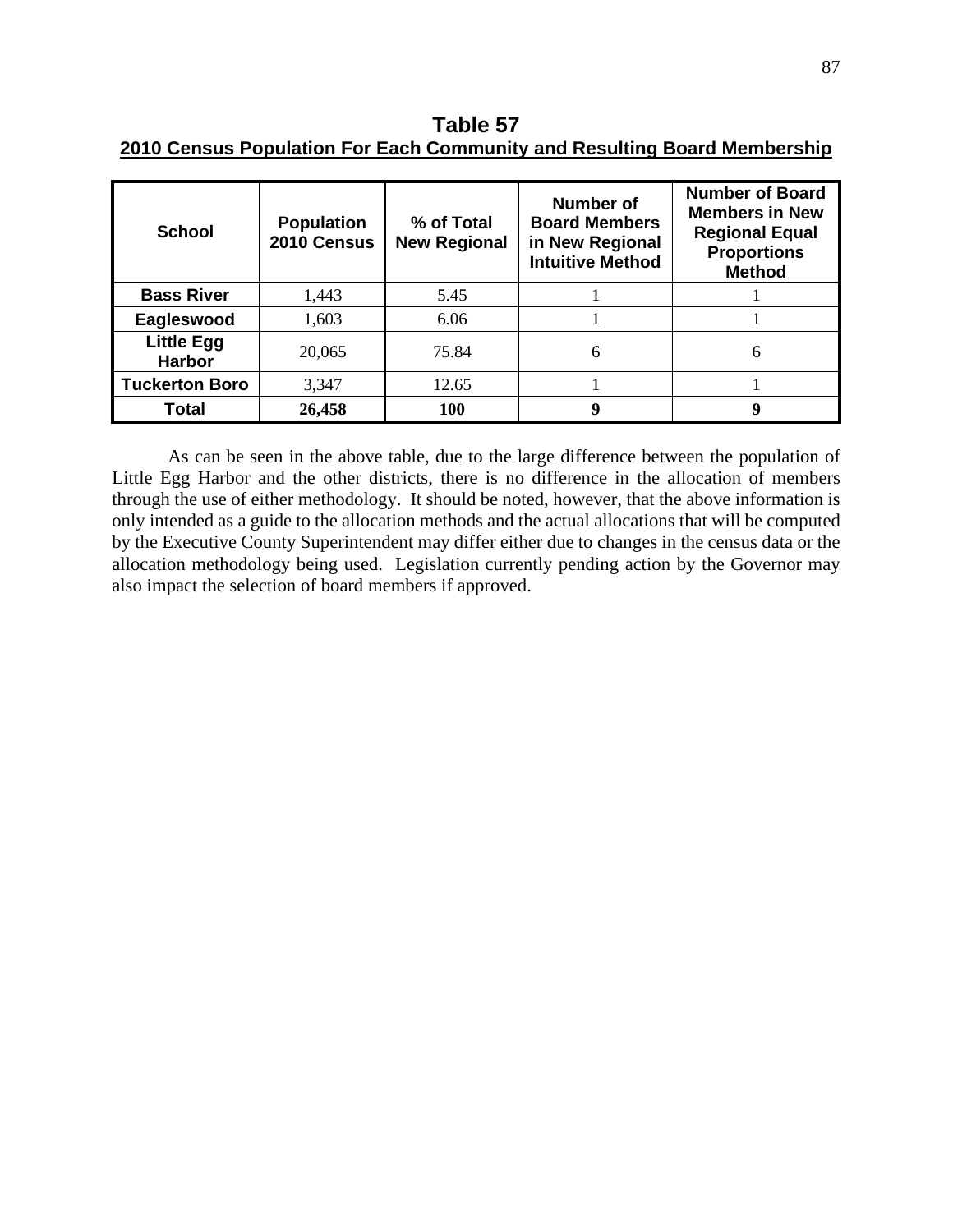## **VII. Financial Impact**

There is a push for more efficient use of public funds in New Jersey's educational system. Though it would be helpful only to think in terms of the efficiency of the total monies spent to educate the PK-12 population, that concept does not work in a system controlled by individual boards of education. Since any change will involve a vote of the residents in each community, the financial efficiency must focus on changes in tax levies at the local community level.

Education in Pinelands Regional involves the four municipalities of Bass River, Eagleswood, Little Egg Harbor, and Tuckerton. Prior to March 2020, all these municipalities operated independent PK-6 school districts and participated in Pinelands Regional to educate students in grades 7 thru 12. In March 2020, the Bass River Board of Education entered into a sending-receiving relationship with Little Egg Harbor School District to educate its students in grades PK thru 6, but continues to participate in Pinelands Regional to service students in grades 7 thru 12. Although the study period predates this new arrangement, the consultants comment on impact of the regional on Bass River.

The issue of the distribution of the tax levy in New Jersey regional school districts is highlighted in the 2004 decision of the New Jersey Supreme Court regarding the Borough of North Haledon's attempts to withdraw from the Passaic County Manchester Regional High School District and has added to this discussion. *IMO the Petition for Authorization To Conduct A Referendum on the Withdrawal of North Haledon School District from the Passaic County Manchester Regional High School District*, 181 N.J. 161, 186 (2004). Therefore, several constituent districts throughout New Jersey are refocusing on possible alternative configurations to the all- and limited-purpose regional districts to which they send students.

As requested, the analysis below studies the financial impact that would result from continuing the school districts as they presently exist (the "status quo" scenario) compared to four alternative configurations:

- 1. Dissolution of the existing status quo configuration and create an all-purpose PK -12 regional school district with the constituent communities of Bass River, Eagleswood, Little Egg Harbor, and Tuckerton.
- 2. Dissolution of the existing status quo configuration and create an all-purpose PK -12 regional school district with all communities except for Eagleswood.
- 3. Dissolution of the existing status quo configuration and create an all-purpose PK -12 regional school district with all communities except for Tuckerton.
- 4. Dissolution of the existing status quo configuration and create an all-purpose PK -12 regional school district with Bass River and Little Egg Harbor. Eagleswood and Tuckerton continue their respective PK thru 6 school districts and send their 7 thru 12 grade students to the new regional through a sending-receiving relationship.

The financial impact has been calculated in "2020 dollars" to eliminate the variable of inflation and the time value of money. The results are expressed in terms of average property tax levies and average equalized tax rates, and any changes therein. The results are calculated assuming full implementation at the beginning of the 2020-21 school year. Though a phased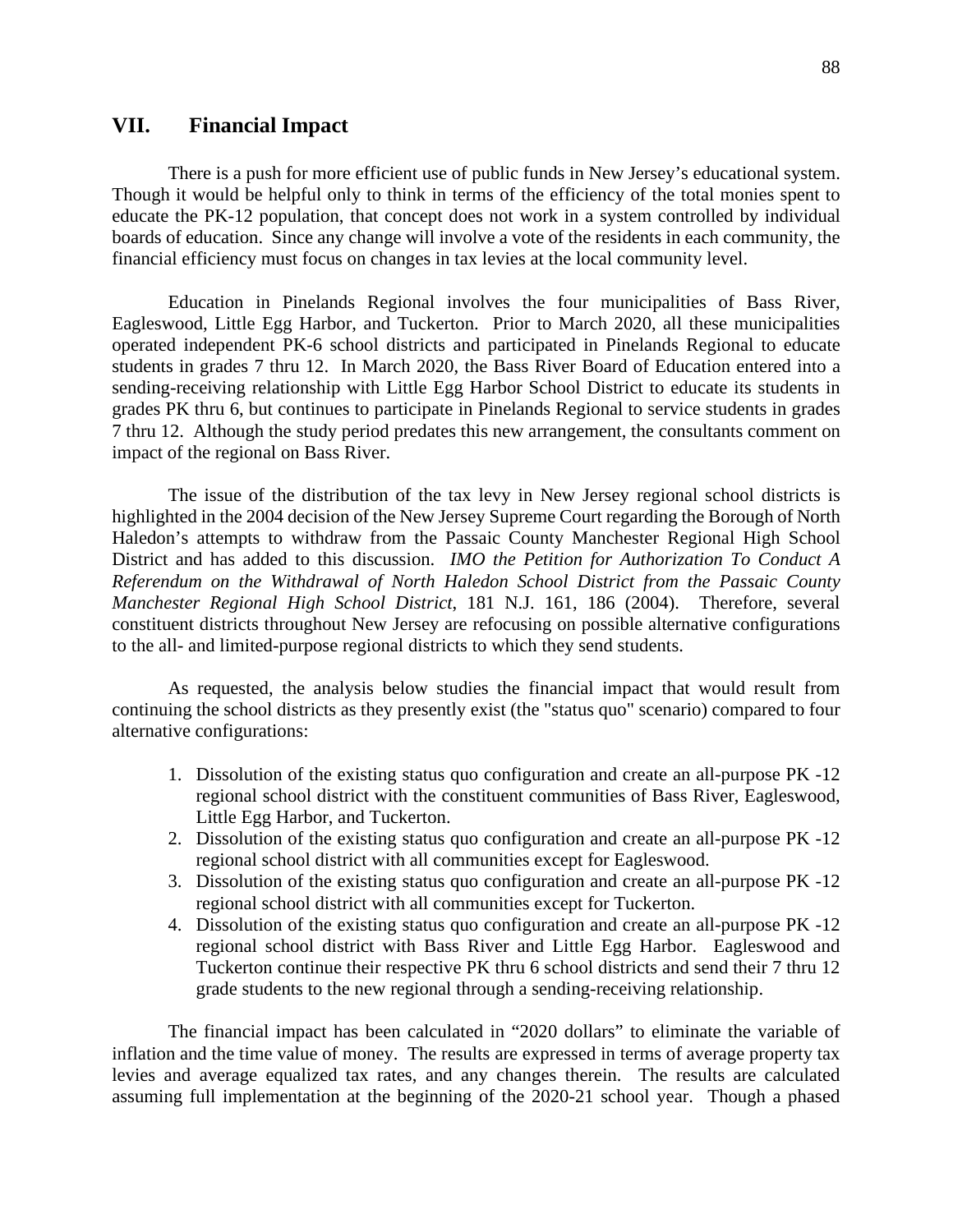approach is recommended given the various managerial decisions necessary for unification. This study does not utilize a phase-out period to calculate the financial impact. This is done to reflect the full financial impact, over the five-year and ten-year periods. This offers better information for decision- making because it reflects the full long-term impact.

In developing this analysis, the following activities were completed:

- Review of the Comprehensive Annual Financial Report, which includes the Independent Auditor's Report on the general purpose financial Statements of each district for the year ending June 30, 2019 and June 30, 2020.
- Review of user-friendly budgets for the 2018-19, 2019-20, and 2020-21 school years.
- Review of the historical enrollment data and projected enrollment data for each of the five school districts.
- Interviews and written communications with the business administrators to acquire relevant data concerning the proposed alternatives, and, where appropriate, to review the processes being used.
- Review of collective bargaining agreements for each bargaining unit in each district.
- Utilization of various websites to gather data related to State aid, equalized property values, educational spending, abstracts of ratables, Public Employment Relations Commission (PERC) and other relevant data for each of the districts, as set forth in various Internet databases maintained by the State of New Jersey.
- Application of certified tuition rates for sending-receiving relationships.
- Gather individual scattergrams for each district and consolidated them into a unified scattergram.
- Assessment of the transportation contracts in each district to determine method of providing services, efficiencies, and alternative structures.
- Examination of health benefit premiums and scattergrams to determine existing costs and opportunities for cost savings.
- Review of Long-Range Facility Plans uncompleted projects.
- Appraisal of Comprehensive Maintenance Plans and Form M-1 to obtain building replacement costs.
- Appraisal of fixed asset inventories to establish asset values.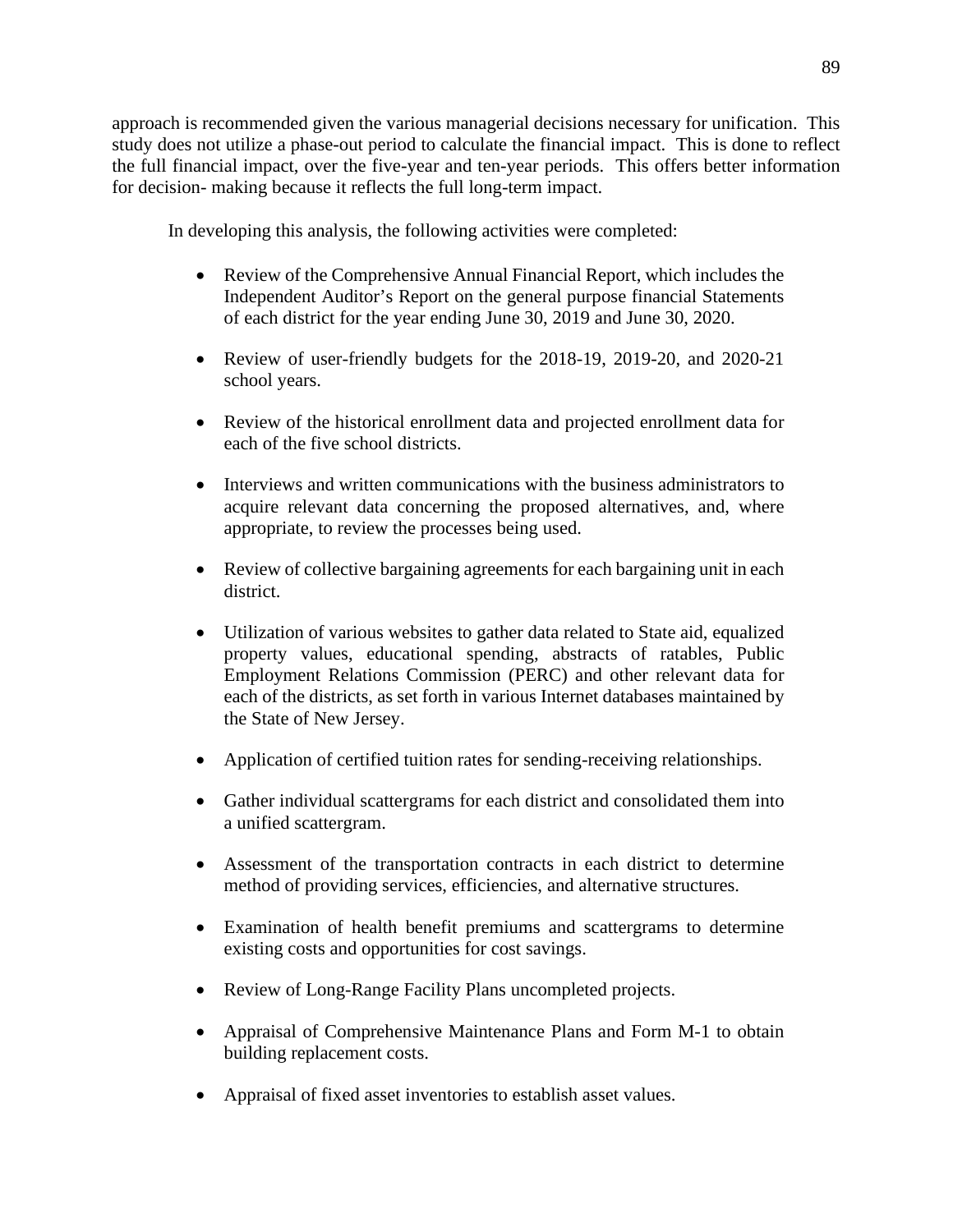### **A. Methodology**

The starting point for analyzing the financial impact was modeling of the existing pattern of revenues and expenditures for each of the school districts based upon the existing level of educational services being provided in the districts during the 2018-19 and 2019-20 school years. Additionally, the model was based upon the most recent audited revenue and expenditure data. To estimate the revenues, expenditures, and tax levies for both the present organizational structure and the alternative scenarios, the model is based on the actual enrollments for the most recent six years and the projected enrollment in the districts for each of the five years from 2020-21 to 2024- 25 and the next five years from 2025-26 to 2029-30. The model considers fixed costs, such as utilities, administrative salaries, and interest on bonds, as well as those that vary with enrollment, like classroom teachers' salaries and instructional materials.

State aid provides some funding for the cost of education in New Jersey. Categorical aid is available for certain types of expenditures, such as transportation and special education costs regardless of income or property wealth. Non-categorical aid, on the other hand, is driven by the district's wealth as determined by equalized property value and/or household income.

New Jersey has established the School Funding Reform Act ("SFRA"), which went into effect in 2008, for calculating State aid. The formula has built in adjusters, for the first year, to keep the additional State aid for any district between 2% and 20% of the prior year. Subsequent years have again used prior year's State aid as a prime determinant for the current year. Therefore, the new formula is not being fully implemented at this time. It is unclear whether the State can afford to fund, on a continuing basis, the new formula at the indicated level. Nevertheless, the impact of the State aid under the new formula needs to be addressed. Given that future State aid for education will be funded at a level yet to be determined by Trenton, and that the allocation among the various school districts is subject to annual determination by the State's Legislature, the consultants have assumed that ongoing State aid will approximate the amount received in the 2019- 20 school year.

When districts are being unified, the consultants have assumed that the State aid will be the sum of the underlying districts before unification. As everyone involved in education is aware, even with the revised State aid formula any assumptions about future State aid involve a high level of uncertainty. Given the uncertainties as to future State aid identified above, the consultants believe that there is no better predictor of future State aid than the most recently awarded amount. However, the State aid section does provide potential State aid changes that might impact the new configuration.

Teachers' salary expenditures are based on the number of certificated staff that existed in the 2019-20 school year. Any projected increase or decrease in certificated staff will be based on the approximate median staff salary, which reflects a long-term average cost rather than the specific salary of a new hire or a departing staff member. Possible changes in educational approach or philosophy are not reflected in the analysis, as they are independent of the various configurations being considered.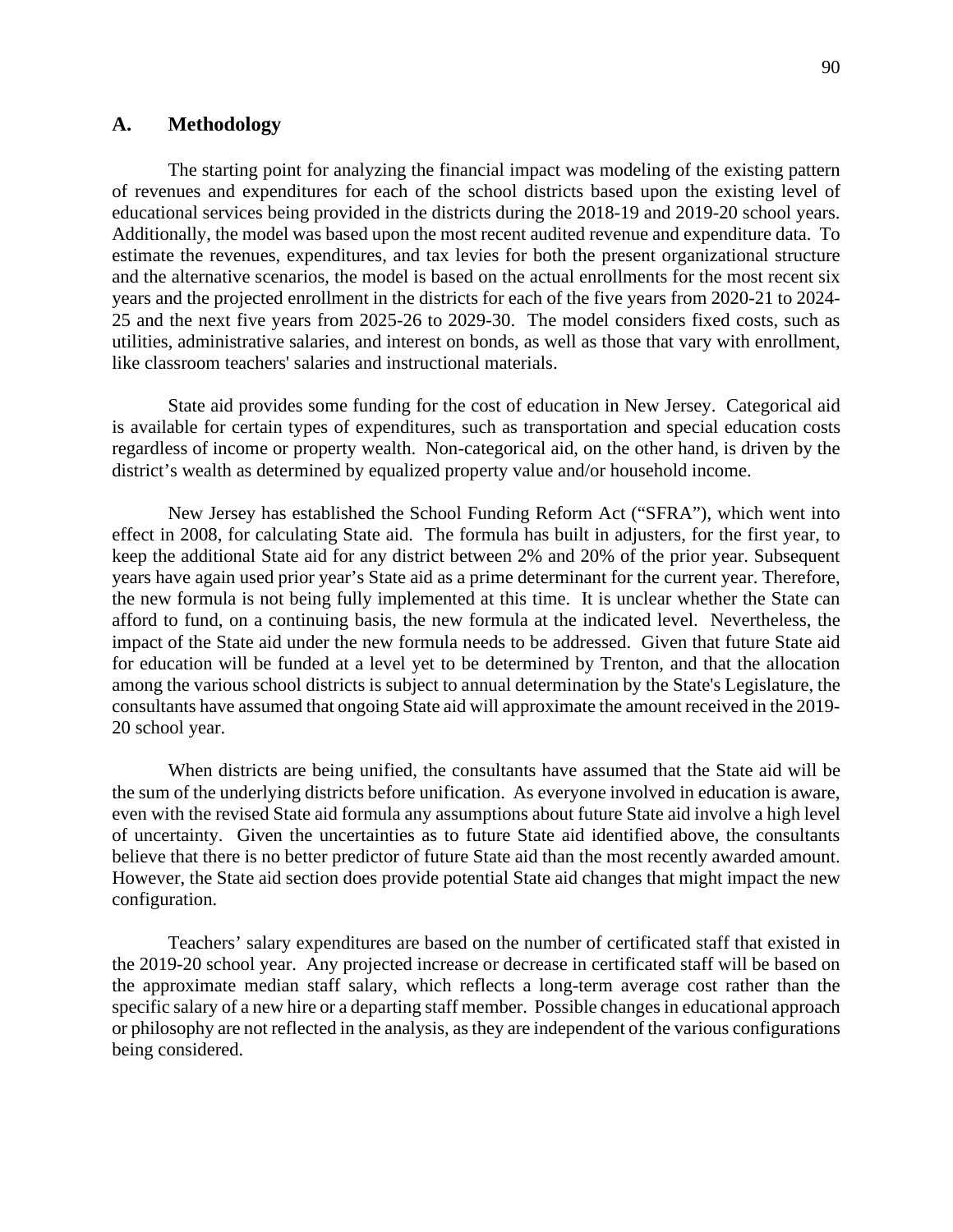Tax levies and rates were estimated for each district. The average tax levies and average tax rates over the five-year and ten-year periods were calculated for each scenario for each community. The relative financial impact was obtained by comparing each community's average tax levy and rate, for each alternative scenario, to the average tax levy and rate estimated for the status quo scenario. These levies and rates are calculated solely for the purpose of comparing the scenarios and are not intended to reflect future tax levies and rates, as future tax levies will not be in 2020 dollars.

The consultants reference legislation passed by both houses of the State legislature and now pending action by the Governor that would authorize changes to the regionalization process that would have an impact on various aspects on the reconfigurations studied. For example, the legislation would double the phase-out period for adjustment aid. It also provides for a transitional allocation method if the traditional equalized valuation and enrollment allocations do not offer shared tax savings.

### **B. Key Assumptions**

The analysis of the financial impact relied on a comprehensive set of assumptions. Among the more significant of these assumptions are the following:

- Each community's tax levy and rate were estimated for purposes of comparing alternative configurations only and not to approximate the actual future tax levy and rate.
- Estimates of revenues, expenses, tax levies, and tax rates were expressed in "2020 real dollar" terms. This assumption facilitates comparison of the alternatives.
- Estimates of future enrollment were prepared using the Cohort-Survival Ratio method. This assumes that the ratios for each community, including the underlying ratios that impact sixth grade moving to seventh, and eight grade into ninth grade, will continue into the future.
- State aid for each district, before and after reconfiguration, will approximate the rate of funding that existed, or would have existed, in the districts in the 2019-20 school year. Any deviation from this assumption is clarified below.
- State aid for existing debt service will continue at the 2019-20 percentage.
- Educational programs were assumed to be equivalent to those that have existed in each constituent districts during the 2019-20 school year.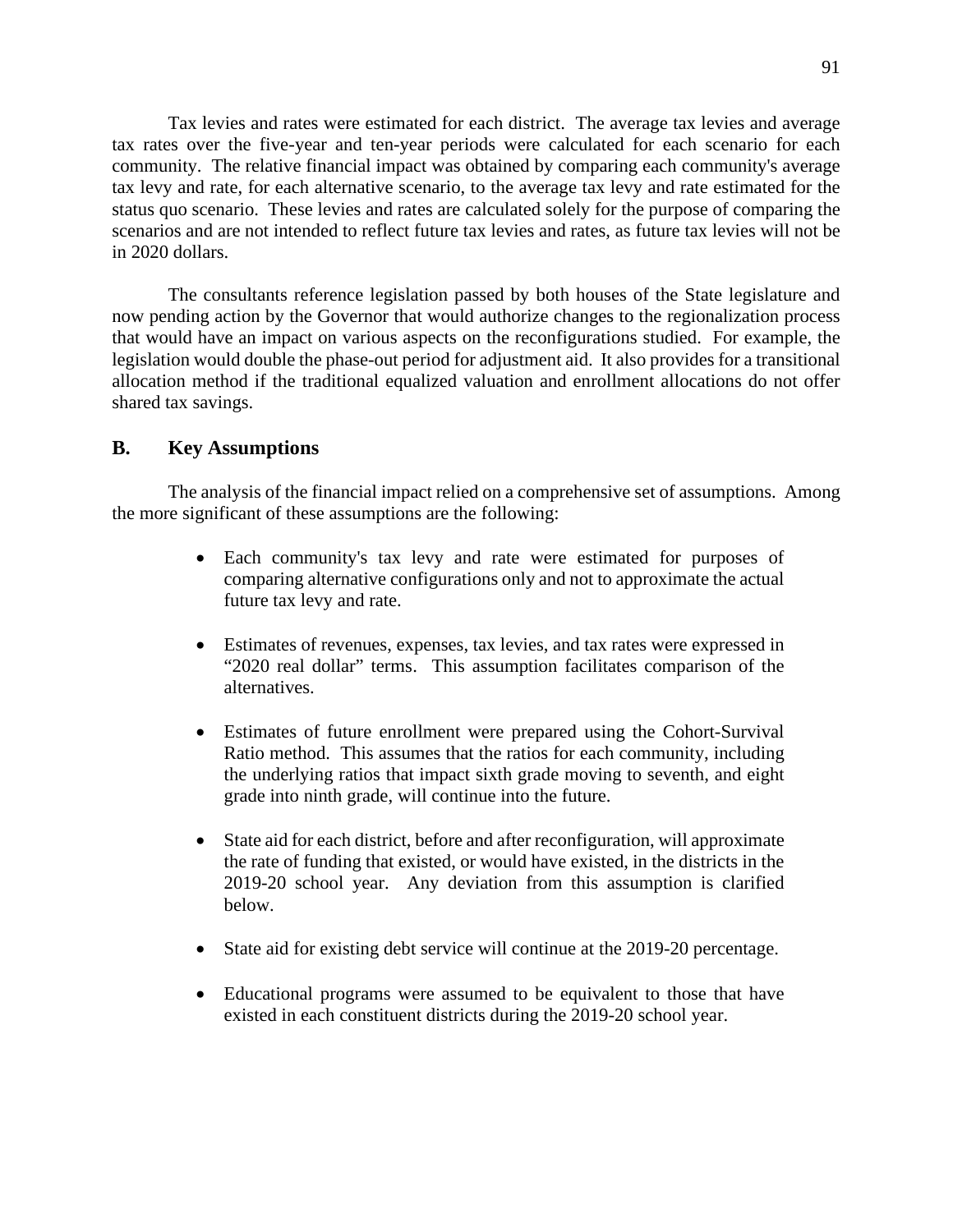- Instruction in the districts after reconfiguration was assumed to involve approximately the same number of certificated staff per pupil as in the respective constituent districts during the 2019-20 school year. Any projected increase or decrease in certificated staff will be based on the approximate median staff salary, which reflects a long-term average cost rather than the specific salary of a new hire or a departing staff member.
- The present method of apportioning the current expenses of regional school district, based on allocated equalized property value and/or enrollments, is used to allocate the regional district tax levy from an existing regional district to the appropriate constituent districts. For the newly formed regional district(s), tax levy allocations will consider equalized values, enrollments, and the combination of the two.
- Equalized property valuations are projected using five years of historical data and projected for ten years using a regression analysis.
- Tuition cost when it pertains to an alternative scenario uses the actual certified cost per pupil with tuition payments to the respective district based upon the enrollment numbers projected.
- Prior years' surplus is not used, nor is any additional surplus generated in any year.
- New conditions, such as authorized bonds that will have no impact in the comparison of alternatives, may not have been included in the projected tax levies and tax rates.
- The present organizational structure and alternative configurations were calculated as if fully implemented at the beginning of the 2020-21 school year.
- Programs that have not yet been implemented, but might have an impact on the regional allocation, have not been reflected in this study.
- All schools will remain operational until the new Board of Education can study the best way to proceed.
- Current collective bargaining agreements will remain in force until a unified all-purpose regional agreement can be negotiated.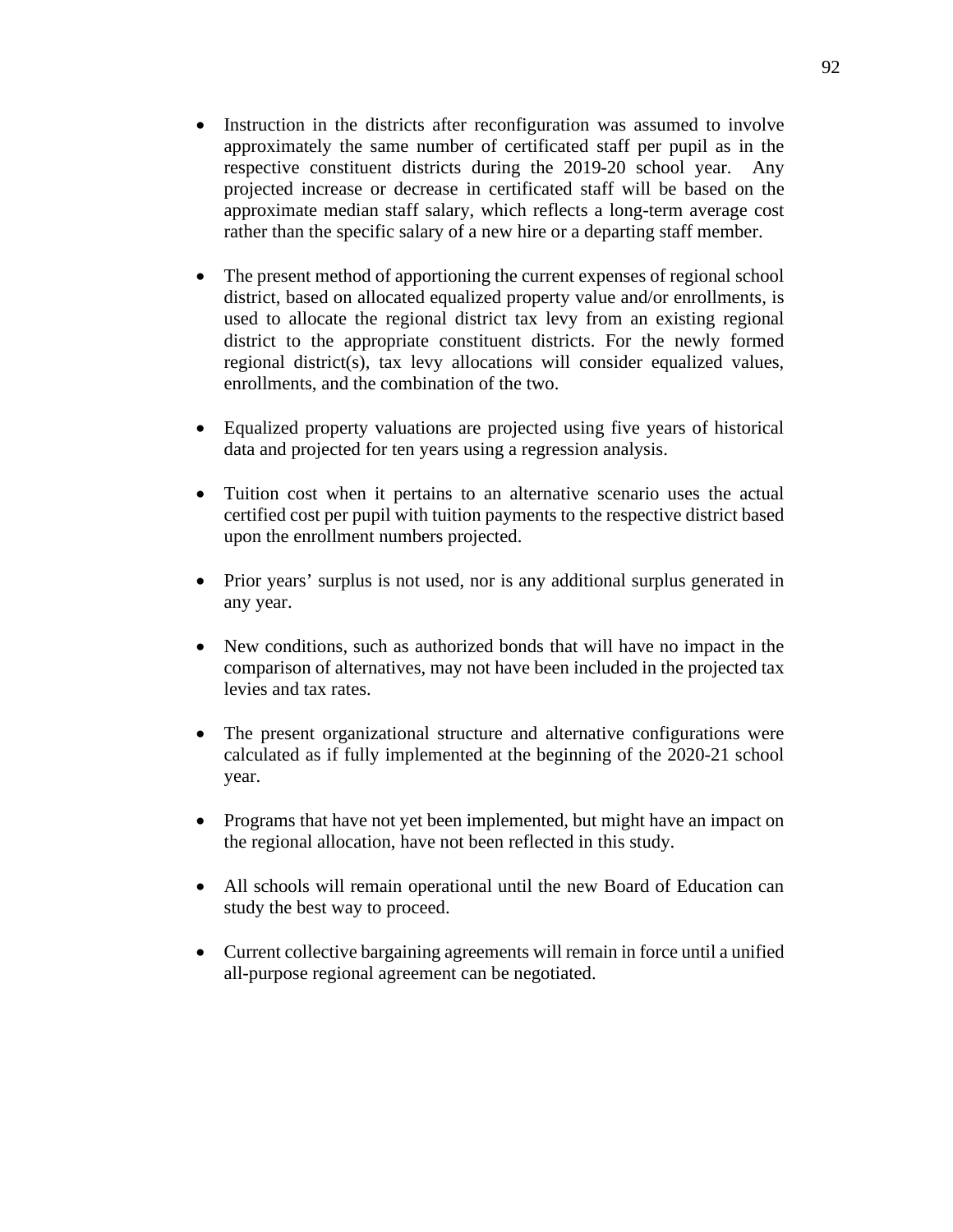## **C. Bass River Restructuring**

Subsequent to the study period of 2019-20, Bass River entered into a sending-receiving relationship with Little Egg Harbor to provide educational services to its PK-6 grade students thereby rendering it a non-operational district. Faced with declining enrollment, loss of State aid, diminishing reserves and fund balances, on March 25, 2020 the Bass River Board of Education voted to send its students to Little Egg Harbor effective July 1, 2020 beginning with the 2020-21 school year.

A full analysis of the savings or costs associated with the sending-receiving relationship cannot be ascertained until the completion of the 2020-21 audit. Nonetheless, the consultants considered the impact of the reduced tax levy in the 2020-21 district budget, and its potential impact on the studied period.

The tax levy adopted in the 2020-21 budget totaled \$1,156,885, a reduction of \$408,295 from the 2019-20 school year. Although less than the \$653,448 projected in the 2020 Feasibility Study – likely because of increase transportation and unemployment expenses, it is a significant reduction of 26%. How does that reduction impact the current analysis?

This analysis considers actual expenditures and therefore the actual tax levy needed to fund those expenditures projected over the five- and ten-year periods. Since school districts cannot incur a budget deficit, the projected tax levy is expected to be below the budgeted levy. Furthermore, this study includes the tax levy associated with the limited-purpose regional with Pinelands. When considering the full range of educational services across grades PK-12, the current tax levy reduction from 2019-20 to 2020-21 has a minor impact in lowering the tax levy below the levels identified in this analysis. However, Bass River would still experience further levy reductions although not as high as those reported below.

## **D. Results of the Analysis**

### **1. Proposed Creation of an All-Purpose PK-12 Regional District**

Under the proposed scenario, the communities would pursue the creation of a new allpurpose PK-12 regional school district consisting of each of the existing school districts. This model would require the dissolution of the existing limited-purpose regional school district prior to the creation of the new all-purpose regional district, for the financial reasons outlined further below. All the students currently educated in Bass River, Eagleswood, Little Egg Harbor, Pinelands Regional, and Tuckerton would now be educated in one unified regional school district servicing students from pre-kindergarten through twelfth grade.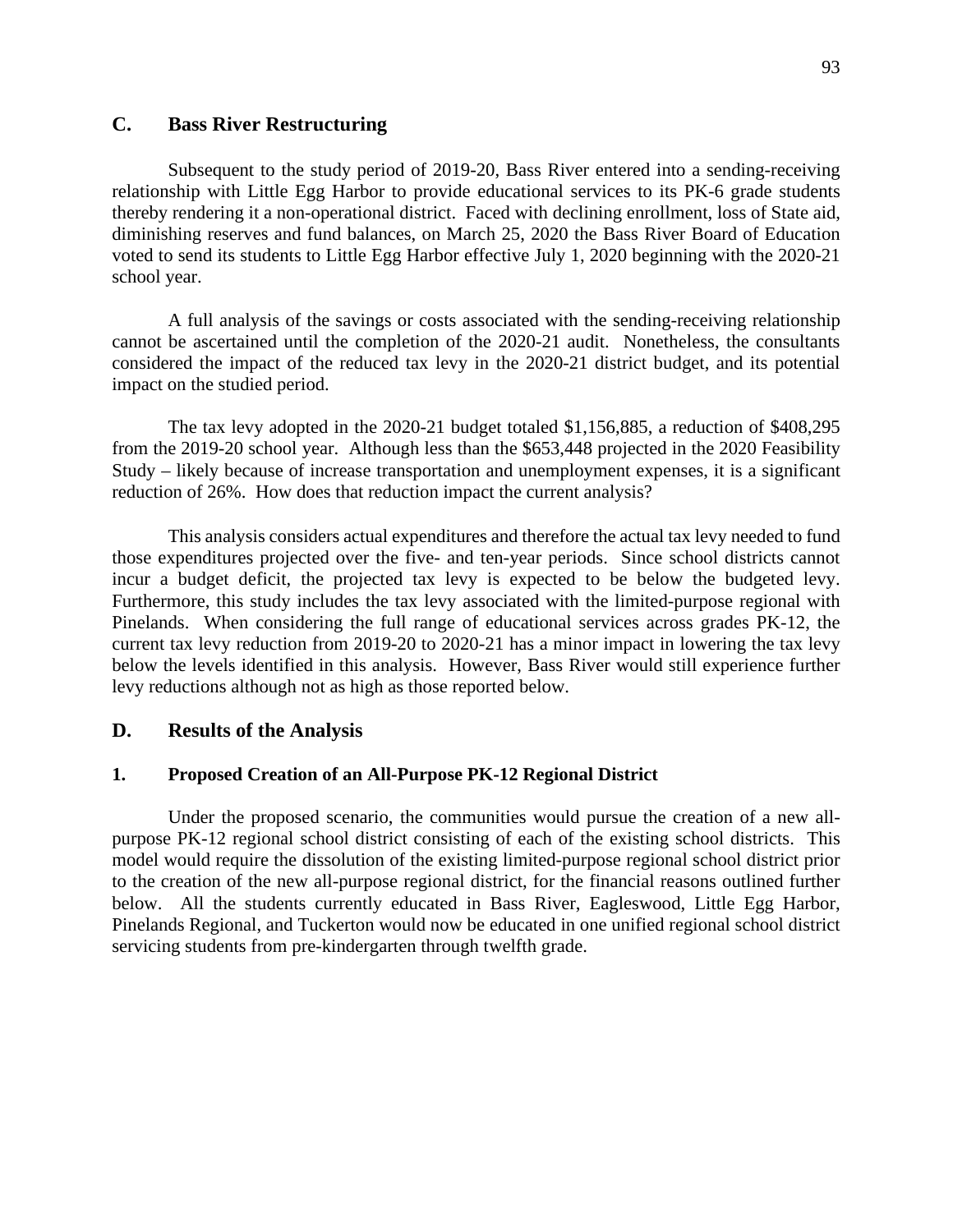It is imperative to understand that, based upon current law, such a regional district can only be created with the approval of a majority of the voters in each of the constituent communities by way of referendum held to consider this specific issue. This referendum also must specify the proposed tax levy allocation for the new regional district. Thus, short of state intervention, the consultants assumed that a projection of savings (or, at the very least, a break-even projection) in each municipality is desirable for the formation of a new PK-12 regional district servicing the four communities. Therefore, in analyzing the financial impact of this configuration, the consultants attempted to configure the new tax levy allocation to provide savings to each community.

Specifically, *N.J.S.A* 18A:13-34 States that, *if the boards of education of two or more local districts, or the board of education of a consolidated district, or of a district comprising two or more municipalities, and the commissioner or his representative, after consultation, study and investigation, shall determine, that it is advisable for such districts to join and create, or for such district to become* 

*(a) an all-purpose regional school district for all the school purposes of such districts or district, or* 

*(b) a limited purpose regional school district to provide and operate, in the territory comprised within such local districts or district, one or more of the following: elementary schools, junior high schools, high schools, vocational schools, special schools, health facilities or particular educational services or facilities, that board or boards shall by resolution frame and adopt a proposal to that effect stating also the manner in which the amounts to be raised for annual or special appropriations for such proposed regional school district, including the amounts to be raised for interest upon, and the redemption of bonds payable by the regional district, shall be apportioned upon the basis of:* 

*a. the portion of each municipality's equalized valuation allocated to the regional district, calculated as described in the definition of equalized valuation in section 3 of P.L.1990, c.52 (C.18A:7D-3);* 

*b. the proportional number of pupils enrolled from each municipality on the 15th day of October of the prebudget year in the same manner as would apply if each municipality comprised separate constituent school districts; or* 

*c. any combination of apportionment based upon equalized valuations pursuant to subsection a. of this section or pupil enrollments pursuant to subsection b. of this section, and each such board shall submit on the same day in each municipality in its district at a special election or at the general election the question whether or not the proposal shall be approved, briefly describing the contents of the resolution and stating the date of its adoption and they may submit also, at the special election, as part of such proposal, any other provisions which may be submitted, at such a special election, under the provisions of this chapter but no such special election*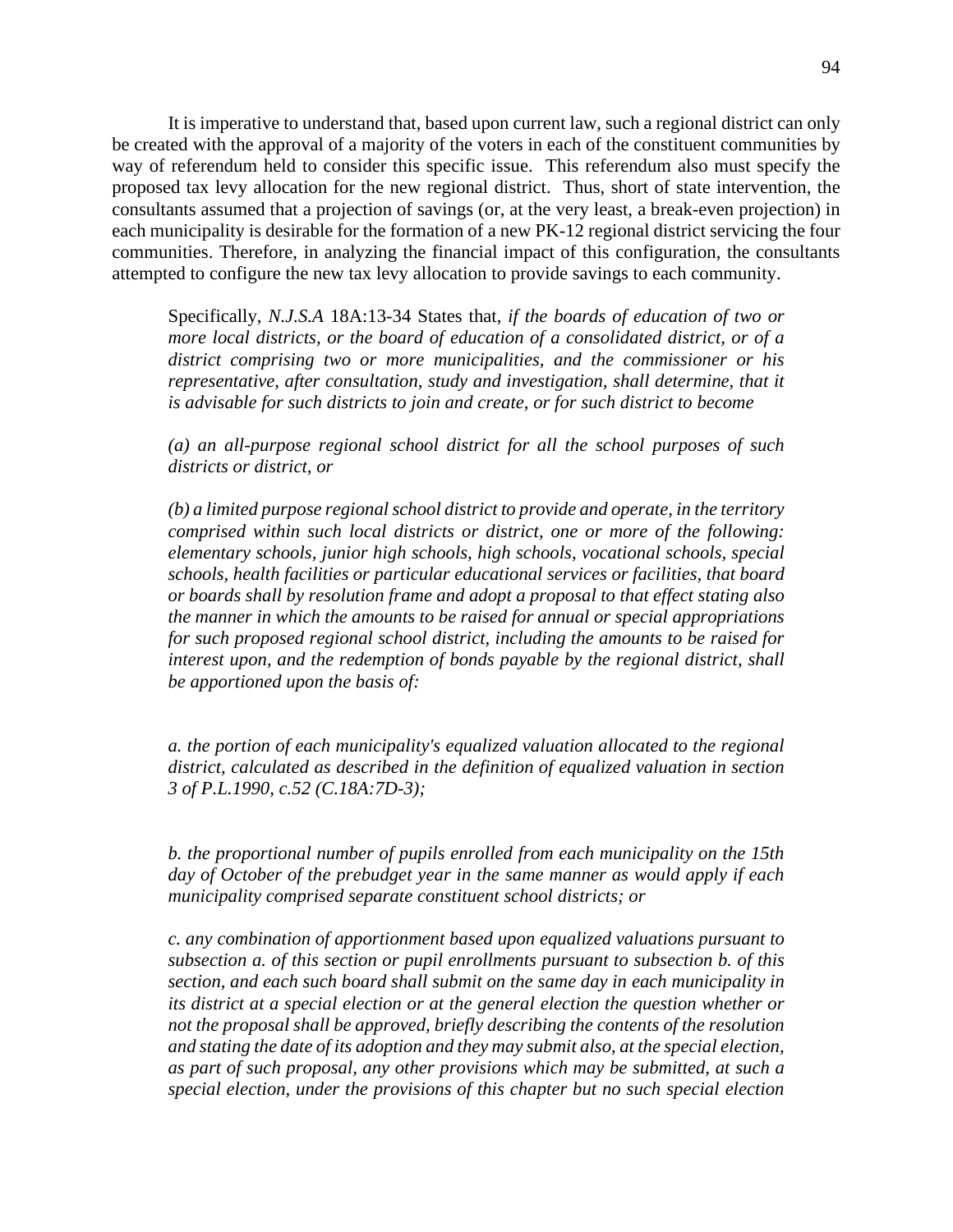*shall be held on any day before April 15 or after December 1 of any calendar year. Except as otherwise provided herein, the special election shall be conducted in accordance with the provisions of P.L.1995, c.278 (C.19:60-1 et al.).*

In all the allocation tables for each scenario, the average tax levy over the five- and tenyear projection, by community, for the total PK-12 costs of education is reflected in thousands of dollars. These comparisons for the alternative configurations show the average tax levy and the increase/savings or decrease/loss in the average tax levy over the five- and ten-year projection. The rate and rate change represent the tax rate based on \$100 of equalized property valuations. Additionally, for each community identified in the allocation tables, the tax levy and the savings or loss is expressed in 2020 constant dollars.

Although the study includes a five- and ten- year projection as requested, longer, ten-year projections offer significantly more speculative data from an enrollment, equalized valuation, and financial perspective. The five-year period offers better reliability for decision making purposes.

Since there are multiple ways of allocating the tax levy in a new regional district, three tables illustrate three alternative allocation methods (1) 100% Equalized Property Value (Table 59), (2) 50% Equalized Property Value & 50% Pupil Enrollment (Table 60), and (3) 100% Pupil Enrollment (Table 61). The status quo scenario represents the tax levy expected under the current school districts' configurations.

Although the tables in this section provide the results under each configuration for each community, Table 58 summarizes the results of the three configurations for the proposed unified regional district over the five- and ten-year periods.

| Table 58                                                       |
|----------------------------------------------------------------|
| <b>Summary of Tax Impact for All-Purpose Regional District</b> |
| <b>Compared to the Status Quo</b>                              |

|                                  | Unified All-Purpose Regional - Four (4) Communities |             |                    |                      |                                  |                  |                  |                    |              |                                  |                  |
|----------------------------------|-----------------------------------------------------|-------------|--------------------|----------------------|----------------------------------|------------------|------------------|--------------------|--------------|----------------------------------|------------------|
|                                  |                                                     |             | 5 Year             |                      |                                  |                  |                  | 10 Year            |              |                                  |                  |
| <b>Equalized</b><br><b>Value</b> | <b>Enrollment</b>                                   | Tax<br>Inc. | Tax<br><b>Save</b> |                      | <b>Total</b><br>Inc. Tax<br>Levy | Inc. %<br>of Aid | Tax<br>Inc.      | Tax<br><b>Save</b> |              | <b>Total</b><br>Inc. Tax<br>Levy | Inc. %<br>of Aid |
| 100.0%                           | $0.0\%$                                             |             | $\overline{4}$     | \$                   | $\overline{\phantom{0}}$         | $0.0\%$          | $\Omega$         | $\overline{4}$     | $\mathbb{S}$ | -                                | 0.0%             |
| 50.0%                            | 50.0%                                               |             | 3 <sup>1</sup>     | \$                   | 70                               | 0.3%             | $\Omega$         | $\overline{4}$     | $\mathbb{S}$ | $\overline{\phantom{a}}$         | 0.0%             |
| 0.0%                             | 100.0%                                              |             |                    | $3 \mid \text{\$\$}$ | 246                              | 0.9%             | $\boldsymbol{0}$ | $\overline{4}$     | \$.          |                                  | 0.0%             |

Using full equalized valuation results in each community sharing in the cost savings associated with the new regional. As the proportion shifts to 100% enrollment, Tuckerton shifts from a cost savings to paying an increased levy when compared to the status quo scenario. The increase in levy increments from \$70,000 under the 50% equalized value/50% enrollment allocation to \$246,000 under the 100% enrollment allocation.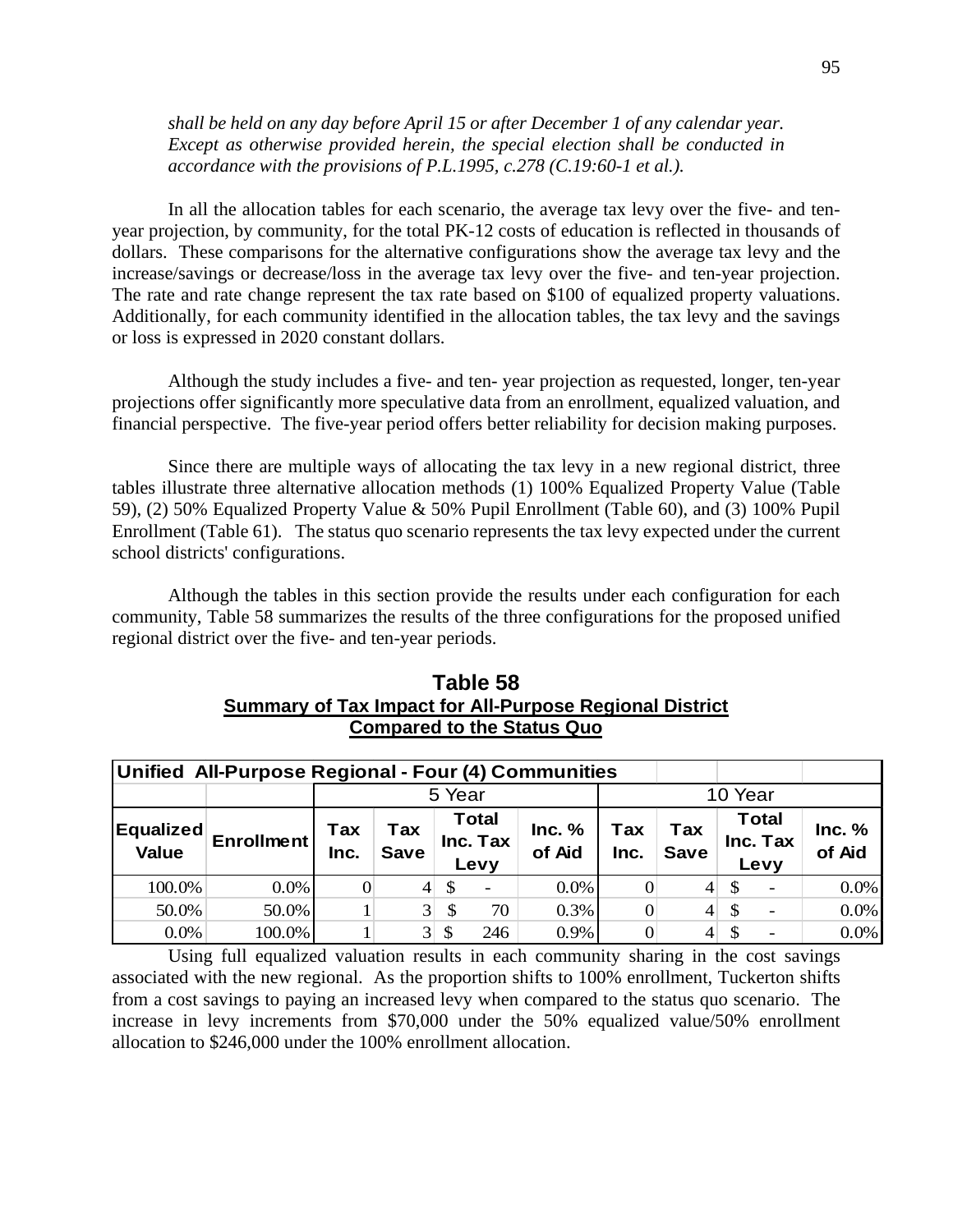Under the ten-year period no community would experience higher tax levy under any allocation. However, as the allocation shifts to 100% enrollment, three communities shed savings to Bass River. For example, the Little Egg Harbor savings drop from \$324,000 under the 100% equalized valuation configuration to \$79,000 under the 100% enrollment configuration. Conversely, Bass River's savings increase from \$393,000 to \$871,000.

For each community identified in Table 59, the tax levy and the savings or loss is expressed in 2020 constant dollars. The average tax levy over the five- and ten-year projection, by community, for the total PK-12 costs of education is reflected in thousands of dollars. The rates are expressed in dollars per \$100 of equalized property valuation.

The information in Tables 59-61 summarizes the findings of the analysis for the unified district. It is based on the enrollment tables shown previously using the cohort-survival method of projecting future enrollments. As noted above, for revenues and expenditures, the model assumes the continuance of the existing level of educational services provided in each of the school districts in the 2019-20 school year. The projected enrollment in each district for each of the ten years from 2020-21 to 2029-30 was used to estimate the revenues, expenditures, tax rates, and tax levies for each of the five-year and ten-year periods, under both the present organizational structure and alternative scenarios. The table expresses estimated tax levy savings as positive amounts and estimated additional tax levies as negative amounts.

#### **Recommended Allocation Method: 100% Equalized Valuation**

For this scenario, in which all the constituent communities involved in the Pinelands limited-purpose regional unify to form a new PK-12 all-purpose regional, the recommended allocation method is using 100% equalized valuation. As demonstrated in the tables in this section, all constituent communities would see a reduction in tax levy under this allocation method.

To better understand the findings, we will use the impact on Tuckerton as an example. Given the assumptions as stated above, Table 59 shows Tuckerton with a five-year status quo tax levy of \$5,315,000 (illustrated in 1,000's in the table as \$5,315), with an equalized tax rate of \$1.158 per \$100 of equalized property value. Using 100% equalized value to allocate the new tax levy needed to operate the unified district, Tuckerton's proportional tax levy and corresponding tax rate would be \$5,209,000 and \$1.135, respectively. The new rate represents a reduction in tax levy and rate of \$106,000 and \$0.023, respectively. The \$106,000 represents an average annual savings over the five-year period.

The ten-year time horizon shows Tuckerton's annual reduction in tax levy of \$178,000 from \$5,203,000 for the status quo to \$5,025,000 under the unified PK-12 model with a corresponding change to the tax rate.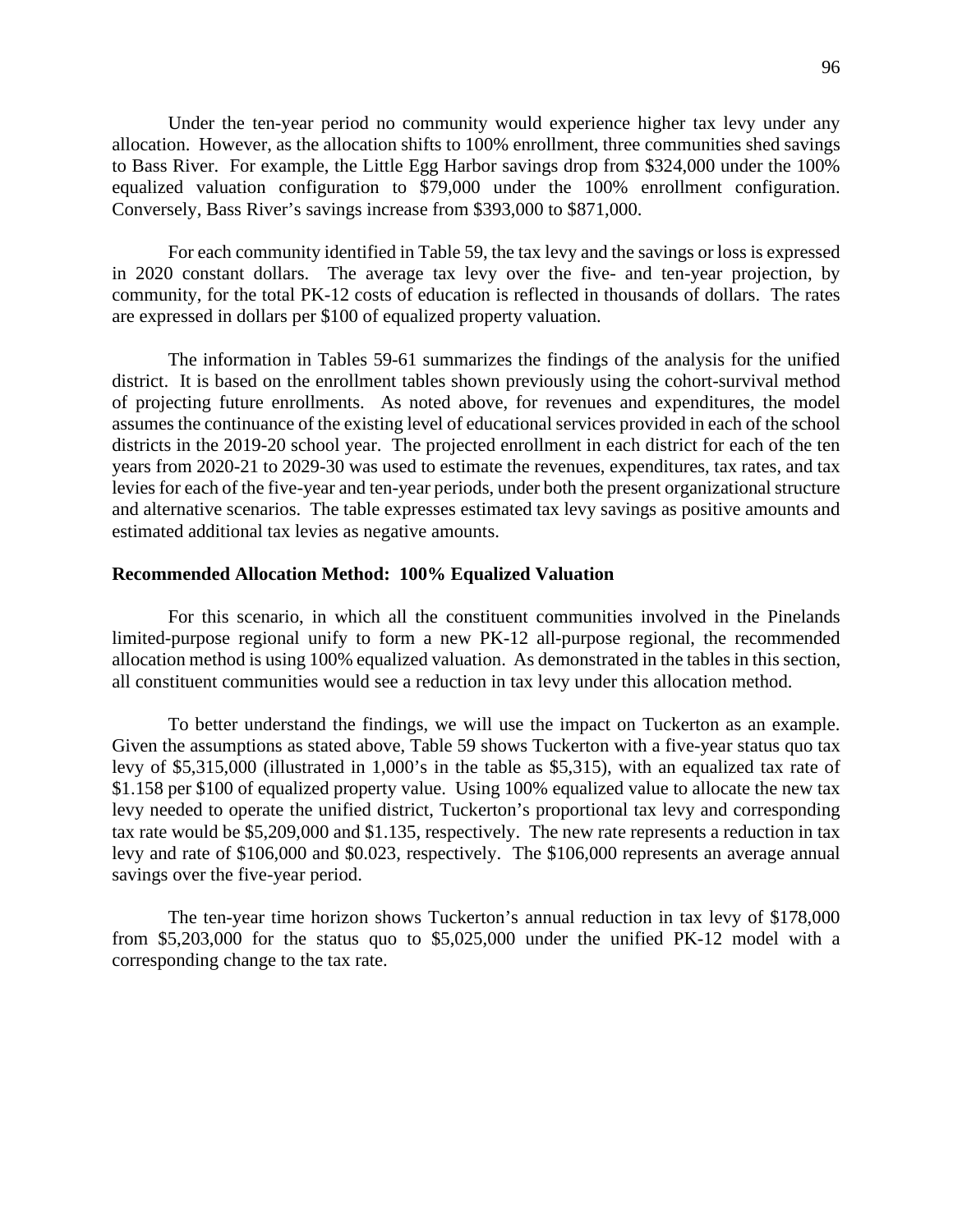|                   |          | <b>OSING TOO /0 LQUANLOG VAIGANON</b><br>Five-Year<br>Average | Five-Year<br>Average<br><b>Unified</b> | Five-Year         | Ten-Year<br>Average | <b>Ten-Year</b><br>Average<br><b>Unified</b> | Ten-Year          |
|-------------------|----------|---------------------------------------------------------------|----------------------------------------|-------------------|---------------------|----------------------------------------------|-------------------|
|                   |          | <b>Status Quo</b>                                             | <b>District</b>                        | <b>Difference</b> | <b>Status Quo</b>   | <b>District</b>                              | <b>Difference</b> |
| Community:        | Tax Levy | \$4,021                                                       | \$2,797                                | \$1,224           | \$4,092             | \$2,618                                      | \$1,474           |
| Eagleswood        | Rate     | \$1.632                                                       | \$1.135                                | \$0.497           | \$1.567             | \$1.003                                      | \$0.565           |
| Community:        | Tax Levy | \$30,539                                                      | \$30,086                               | \$453             | \$29,524            | \$29,200                                     | \$324             |
| Little Egg Harbor | Rate     | \$1.152                                                       | \$1.135                                | \$0.017           | \$1.014             | \$1.003                                      | \$0.011           |
| Community:        | Tax Levy | \$5,315                                                       | \$5,209                                | \$106             | \$5,203             | \$5,025                                      | \$178             |
| Tuckerton         | Rate     | \$1.158                                                       | \$1.135                                | \$0.023           | \$1.038             | \$1.003                                      | \$0.036           |
| Community:        | Tax Levy | \$2,604                                                       | \$2,019                                | \$585             | \$2,213             | \$1,820                                      | \$393             |
| <b>Bass River</b> | Rate     | \$1.464                                                       | \$1.135                                | \$0.329           | \$1.219             | \$1.003                                      | \$0.216           |
|                   |          |                                                               |                                        |                   |                     |                                              |                   |

**Table 59 Summary Of Tax Impact Compared With Status Quo Using 100% Equalized Valuation** 

Notes: Numbers in 1,000's; Annual School Tax Rate in \$100 Equalized Property Value

### **Alternative Tax Allocations Methods**

As noted, the current statute provides for an allocation based on equalized property values, enrollment, or any combination of the two. To identify the most advantageous allocation of savings generated from unification, the study distributes the savings using 100% equalized property value, 50% property value & 50% enrollment, and 100% enrollment to maximize the tax savings across all communities in the five- and ten- year timeframes.

The consultants analyzed various percentages between equalized value and enrollment to optimize the saving distribution that may have the greatest possibility of voter approval. However, increasing the percentage of enrollment reduces the number of districts with a tax levy savings in the five-year timeframe. Since each community must vote yes for the regional to be formed, having more communities experience some savings is generally preferable.

As is clear from Tables 60 and 61, different levels of savings occur as the allocation percentage is changed. The consultants explored various alternative allocation percentages combining enrollment and equalized value to distribute the savings to ensure each community received some share and thereby would experience a reduction in local tax levy. From that perspective, Table 59 illustrates the best of these combinations since it has the most communities with a decrease in levy. Tables 60 and 61 show two possible allocations to demonstrate the impact of weighting the allocation toward enrollment.

Table 60 uses a combination of 50% equalized value and 50% enrollment to allocate the regional tax levy across all constituent communities. By decreasing the equalized value percentage from 100% to 50%, the savings shift from Little Egg Harbor and Tuckerton to Eagleswood and Bass River, causing an increased tax levy for Tuckerton of \$70,000. For example, Little Egg Harbor tax savings is \$453,000 with 100% equalized value and \$315,000 with a 50%/50% split, while Eagleswood sees additional savings from \$1,224,000 to \$1,373,000 in the five-year period.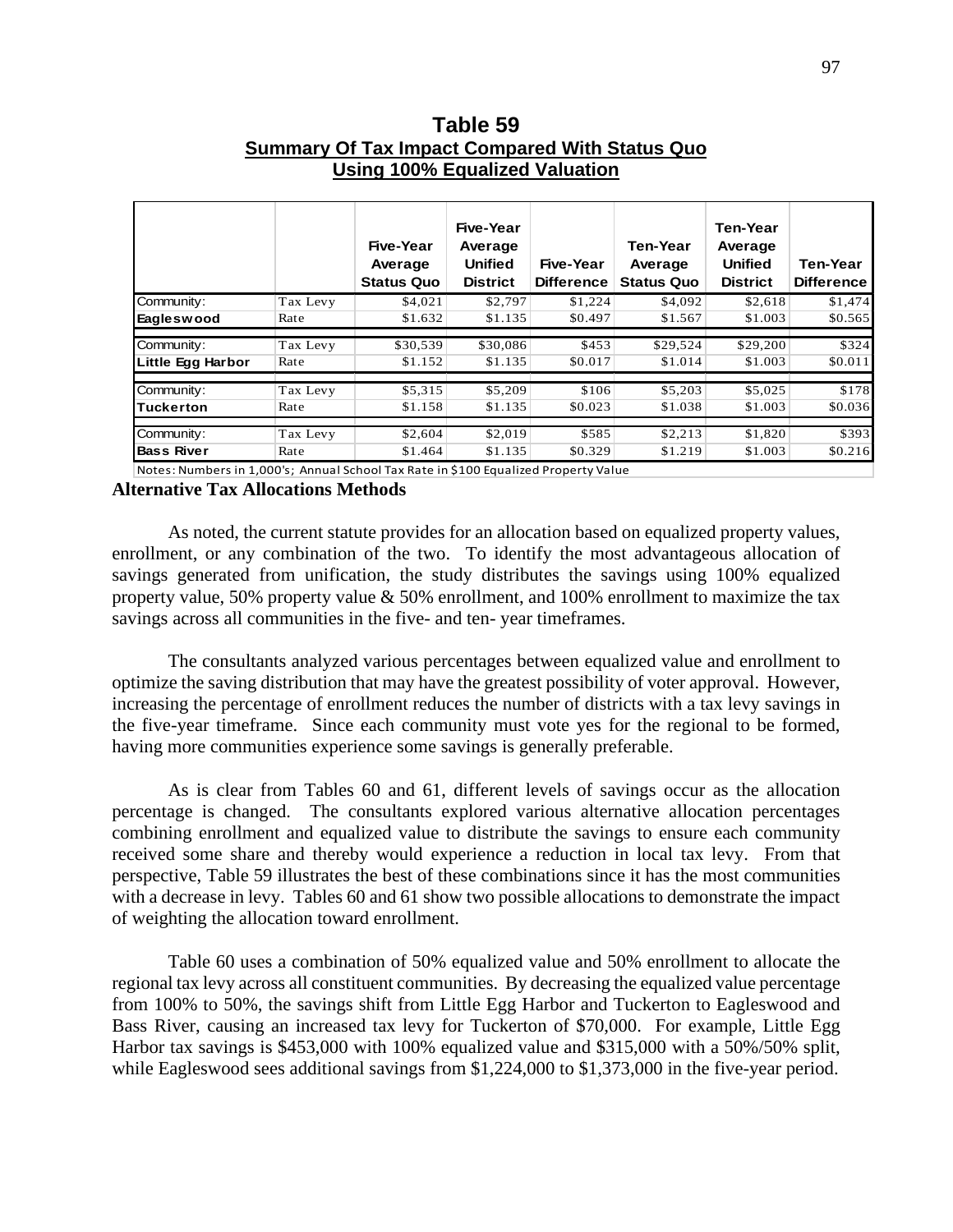## **Table 60**

## **Summary Of Tax Impact Compared With Status Quo 50% Equalized Valuation – 50% Enrollment**

|                                                                                     |          | Five-Year<br>Average<br><b>Status Quo</b> | Five-Year<br>Average<br><b>Unified</b><br><b>District</b> | Five-Year<br><b>Difference</b> | Ten-Year<br>Average<br>Status Quo | Ten-Year<br>Average<br><b>Unified</b><br><b>District</b> | Ten-Year<br><b>Difference</b> |
|-------------------------------------------------------------------------------------|----------|-------------------------------------------|-----------------------------------------------------------|--------------------------------|-----------------------------------|----------------------------------------------------------|-------------------------------|
| Community:                                                                          | Tax Levy | \$4,021                                   | \$2,648                                                   | \$1,373                        | \$4,092                           | \$2,689                                                  | \$1,403                       |
| Eagleswood                                                                          | Rate     | \$1.632                                   | \$1.074                                                   | \$0.557                        | \$1.567                           | \$1.030                                                  | \$0.537                       |
|                                                                                     |          |                                           |                                                           |                                |                                   |                                                          |                               |
| Community:                                                                          | Tax Levy | \$30,539                                  | \$30,224                                                  | \$315                          | \$29,524                          | \$29,322                                                 | \$202                         |
| Little Egg Harbor                                                                   | Rate     | \$1.152                                   | \$1.140                                                   | \$0.012                        | \$1.014                           | \$1.007                                                  | \$0.007                       |
|                                                                                     |          |                                           |                                                           |                                |                                   |                                                          |                               |
| Community:                                                                          | Tax Levy | \$5,315                                   | \$5,385                                                   | $-570$                         | \$5,203                           | \$5,070                                                  | \$133                         |
| <b>Tuckerton</b>                                                                    | Rate     | \$1.158                                   | \$1.173                                                   | $-$ \$0.015                    | \$1.038                           | \$1.012                                                  | \$0.027                       |
|                                                                                     |          |                                           |                                                           |                                |                                   |                                                          |                               |
| Community:                                                                          | Tax Levy | \$2,604                                   | \$1,854                                                   | \$750                          | \$2,213                           | \$1,581                                                  | \$632                         |
| <b>Bass River</b>                                                                   | Rate     | \$1.464                                   | \$1.042                                                   | \$0.422                        | \$1.219                           | \$0.871                                                  | \$0.348                       |
| Notas: Numbers in 1,000's: Annual School Tay Pato in \$100 Equalized Property Value |          |                                           |                                                           |                                |                                   |                                                          |                               |

es: Numbers in 1,000's; Annual School Tax Rate in \$100 Equalized Property Value

In the final allocation example, Table 61 illustrates the comparative tax levies using 100% enrollment as the allocation method. This worsens the disparity between Tuckerton and Eagleswood.

The allocation of the regional tax levy to the various communities throughout the projection period is based, in part, on the number of students per community. Enrollment information by grade and by community was obtained from each constituent school district, from the regional district, and/or from the NJDOE. Using these data, enrollment by community was projected and used in the calculation of each constituent community's tax levy allocation.

The 100% enrollment allocation results in an increase in tax levy for Tuckerton in the amount of \$246,000, a significant increase from the \$70,000 in the 50%/50% allocation. This trend reverses as enrollments shift in the 10-year period and all communities experience a levy savings. Indeed, over the ten-year enrollment projection, Tuckerton's enrollment decreases by more than 17%, while Eagleswood experiences an enrollment increase of 20%. The change in enrollment redistributes the savings in the later years of the analysis thereby providing savings for each community.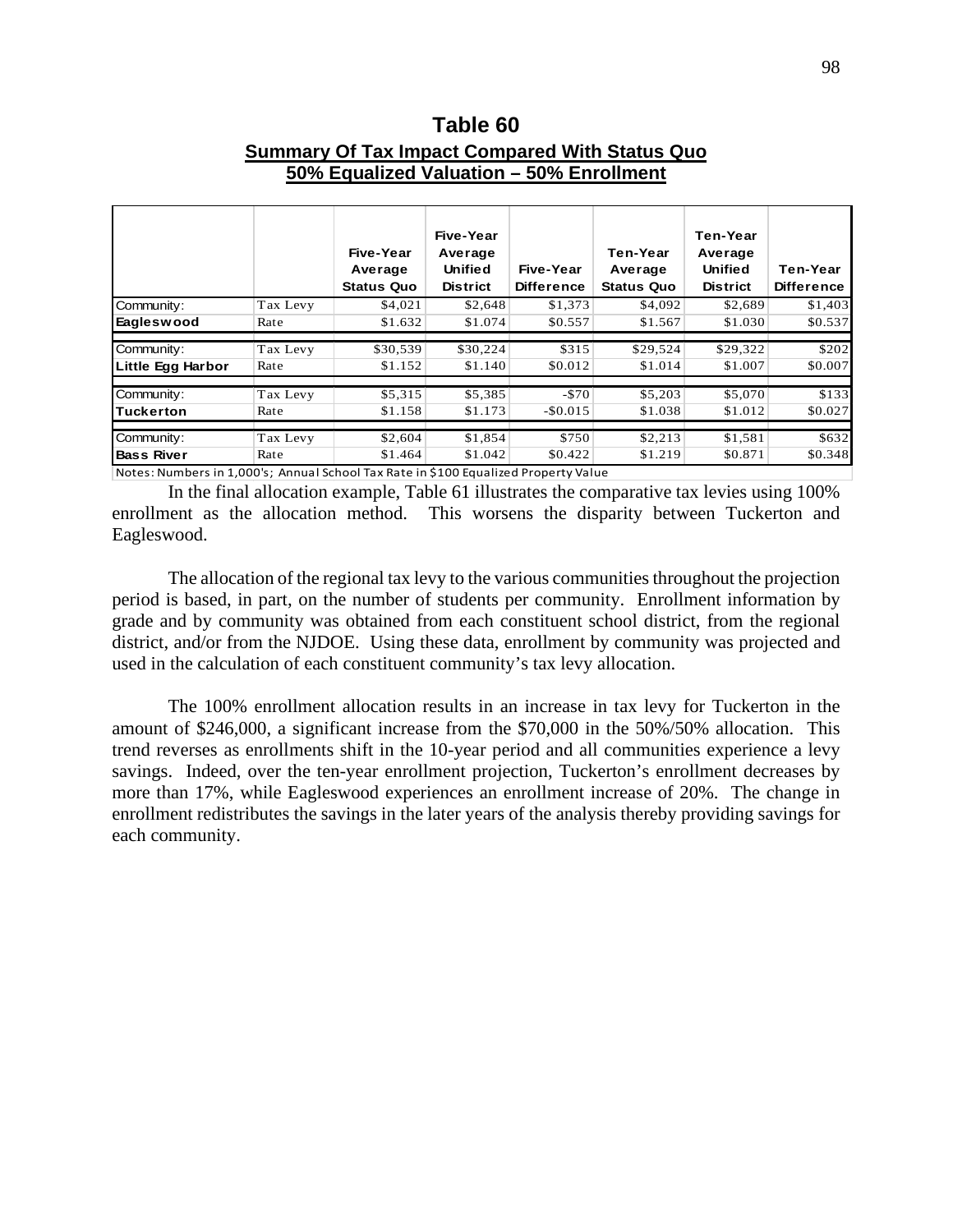# **Table 61 Summary Of Tax Impact on Community Compared With Status Quo Scenario Using 100% Enrollment**

|                   |          | Five-Year<br>Average<br><b>Status Quo</b> | Five-Year<br>Average<br>Unified<br><b>District</b> | Five-Year<br><b>Difference</b> | Ten-Year<br>Average<br><b>Status Quo</b> | Ten-Year<br>Average<br><b>Unified</b><br><b>District</b> | Ten-Year<br><b>Difference</b> |
|-------------------|----------|-------------------------------------------|----------------------------------------------------|--------------------------------|------------------------------------------|----------------------------------------------------------|-------------------------------|
| Community:        | Tax Levy | \$4,021                                   | \$2,498                                            | \$1,523                        | \$4,092                                  | \$2,761                                                  | \$1,331                       |
| <b>Eagleswood</b> | Rate     | \$1.632                                   | \$1.014                                            | \$0.618                        | \$1.567                                  | \$1.058                                                  | \$0.510                       |
|                   |          |                                           |                                                    |                                |                                          |                                                          |                               |
| Community:        | Tax Levy | \$30,539                                  | \$30,362                                           | \$177                          | \$29,524                                 | \$29,445                                                 | \$79                          |
| Little Egg Harbor | Rate     | \$1.152                                   | \$1.145                                            | \$0.007                        | \$1.014                                  | \$1.011                                                  | \$0.003                       |
| Community:        | Tax Levy | \$5,315                                   | \$5,561                                            | $-$ \$246                      | \$5,203                                  | \$5,115                                                  | \$88                          |
| <b>Tuckerton</b>  | Rate     | \$1.158                                   | \$1.212                                            | $-$0.054$                      | \$1.038                                  | \$1.021                                                  | \$0.018                       |
| Community:        | Tax Levy | \$2,604                                   | \$1,690                                            | \$914                          | \$2,213                                  | \$1,342                                                  | \$871                         |
| <b>Bass River</b> | Rate     | \$1.464                                   | \$0.950                                            | \$0.514                        | \$1.219                                  | \$0.739                                                  | \$0.480                       |

Notes: Numbers in 1,000's; Annual School Tax Rate in \$100 Equalized Property Value

### **Projected Savings from Unification**

The literature on school unifications clearly states the positive financial benefits of combining small districts together. Two primarily economic principles drive the cost reductions associated with unification. The first involves economies of scale in which a larger organization achieves lower prices and reduced costs by leveraging its greater buying power. It also distributes fixed costs over the larger entity, in the case of schools, thereby reducing the cost per pupil. Although generally the first type of savings considered in any unification, scale economies represent a minor part of overall cost reductions. Indeed, every district utilizes some form of cooperative purchasing to benefit from bulk purchasing and volume discounts. These purchasing cooperatives include New Jersey State contracts, the Educational Services Commission of New Jersey, Hunterdon County Cooperative, Alliance for Competitive Telecommunications, County Special Services Consortia, Educational Data Services, and various national contracts.

The second financial benefit relates to efficiencies gained by reducing the functions replicated over several school districts. For example, every school district is responsible to report student data through the NJSMART data collection system. Rather than separately training and equipping five individuals to meet this reporting requirement, a unified regional district would have one or two employees performing that function. These types of efficiency savings are significantly larger than those from scale economies.

The economy and efficiency gains involved in unification will generate significant economic savings resulting in reduced taxes and better functional performance. The cost of operating a unified district will be lower than the sum of the constituent districts. However, the bulk of these savings will result in improved operational functionality. In other words, although real economic savings, these efficiencies will not be credited exclusively to reduced tax levy but are essentially reinvested in the organization thereby improving the performance of the new organization.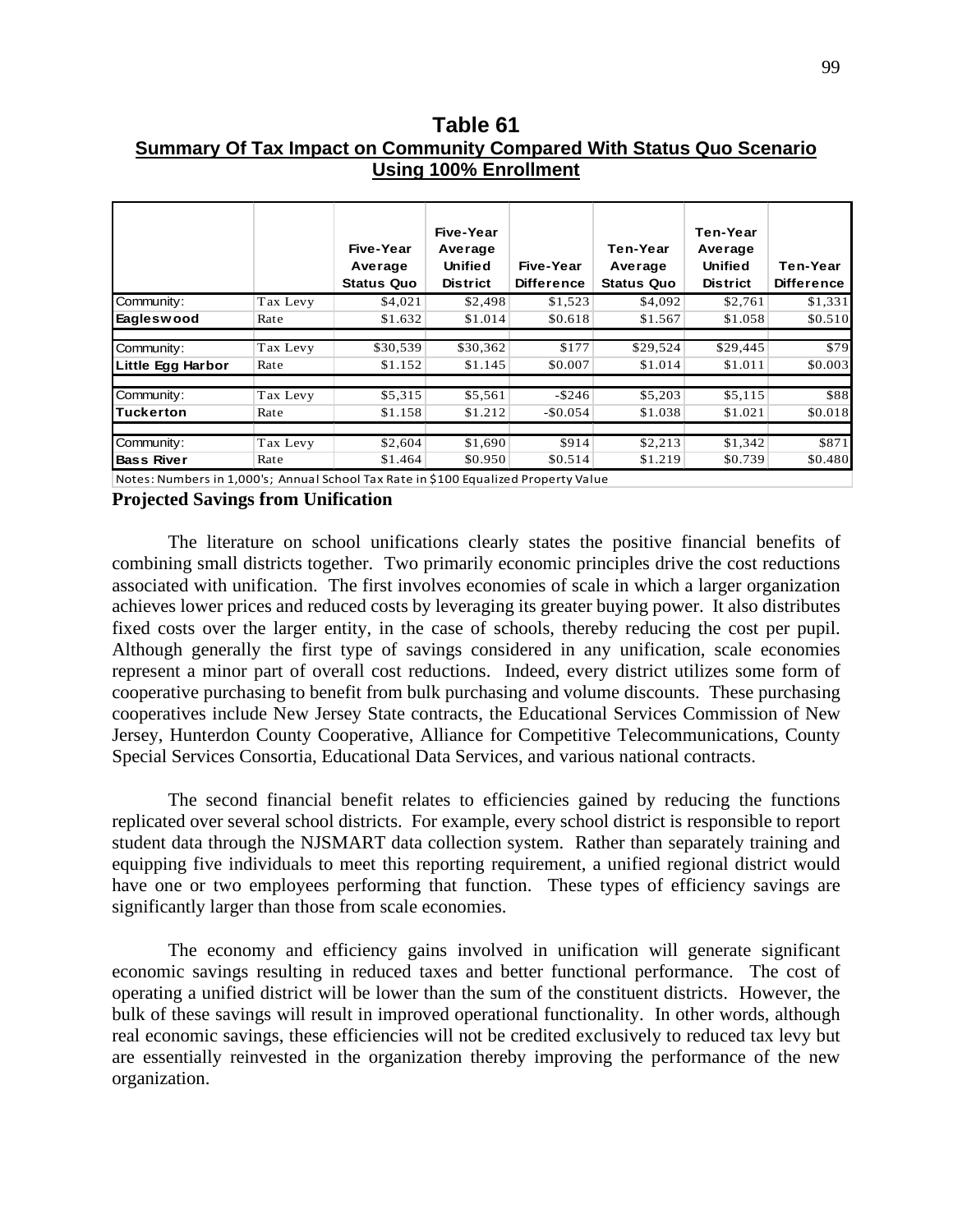Some research also indicates a potential for municipal savings when unifying school districts. Although the potential exists, the consultants would anticipate minimal cost reductions to individual municipal government operations. For example, a municipality may provide its school district salt to treat its paved surfaces during winter storms. The unified district may assume that responsibility thereby saving the municipality the cost of the salt. If present, these savings would be unique to the specific community and not included in this study.

#### **Saving Methodologies**

This financial analysis took a multi-pronged approach to the methodology for determining the savings generated from unification. The first approach compared various cost centers for the proposed unified district with the average of other New Jersey school districts with similar sized enrollments and budgets. The unified district will educate approximately 3,600 students with combined expenditures of \$87.8 million. For example, audit fees for similar sized districts average about \$48,600 annually. Collectively, the studied school districts spent \$103,700 in audit fees in 2019-20. Therefore, unification could save about \$55,000 on audit fees. This approach was used on similar type expenses primarily in administrative areas.

The second method to estimate cost savings first constructed a model structure in a variety of cost centers for the unified district, then developed costs associated with the model, and compared those costs with actual expenditures. The consultants used this method to develop cost savings related to administrative staffing.

The third approach used existing research on expected economic savings from unification and applied the anticipated cost reductions to the unified district. This review functioned as a crosscheck to ensure the cost savings identified in the other approaches comported with research findings.

In a paper entitled, "Local Government Consolidation: Potential Savings due to Economies of Scale & Efficiency Gains", published in 2011, professors Dagney Faulk and Michael Hicks present a compelling argument on the economies and efficiencies of unification. Their research specifically sites New Jersey districts, "Among the six New Jersey counties with populations below 250,000, … potential annual savings from merging one school district with another to reduce the number of districts by one would range from \$2.65 million to \$6.08 million."

This and other studies site an optimal district size in the 2,000 to 4,000 range. The proposed unification projects enrollment from 3,489 to 3,685 squarely within this range. Combining multiple districts would generate \$2.65 million in savings for each district until this optimal enrollment. By that measure, combined economic savings could range as high as \$8.0 million by applying this rate to the three smallest PK-6 districts studied in this report. As noted above, all efficiency savings do not directly result in reductions in tax levy. Savings would still be generated by each additional district added with positive but diminishing returns. Using the abovementioned methodologies, the consultants here identified potential savings for the new unified regional of approximately \$2.37 million.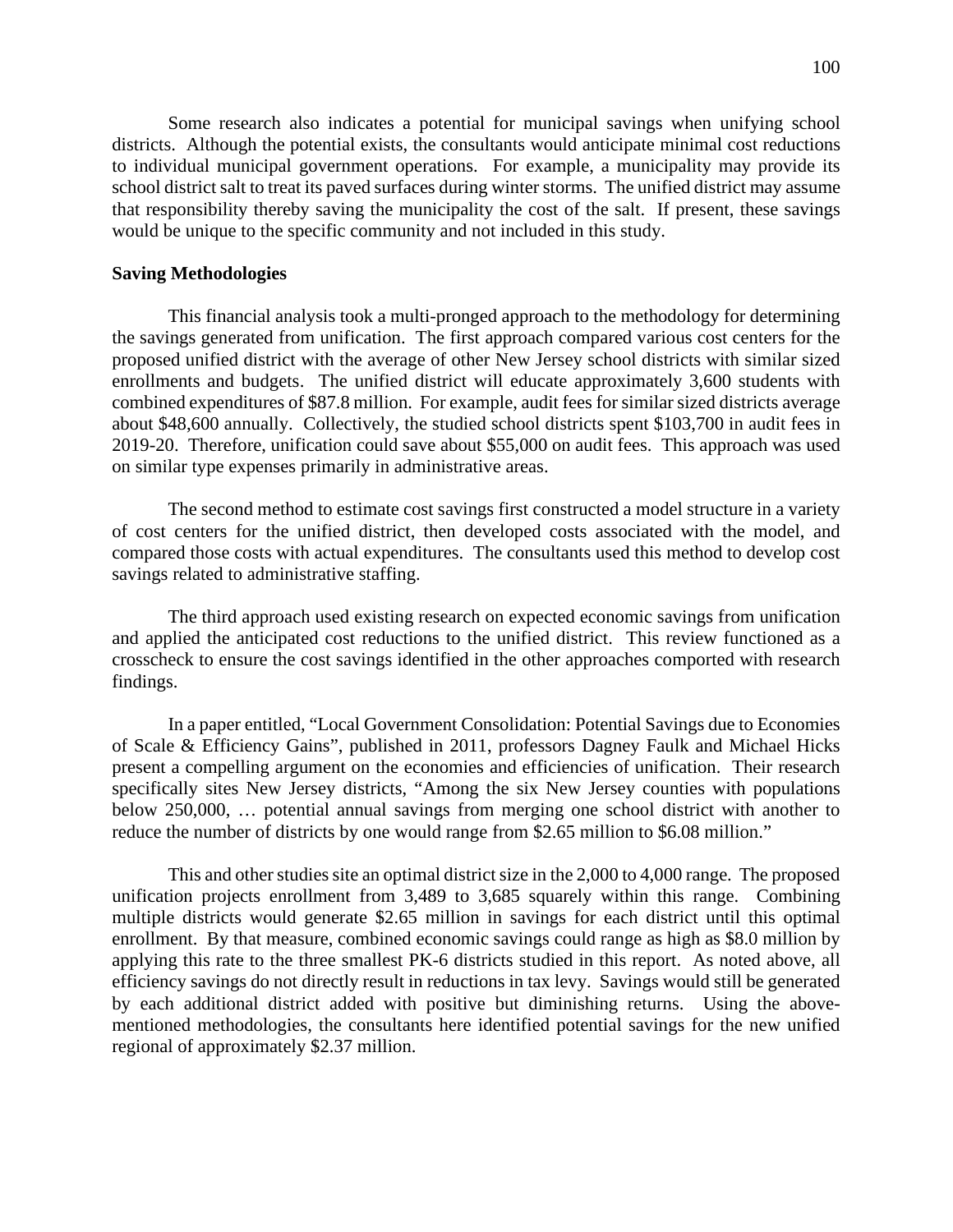On the other end of the spectrum, the Center for American Progress studied unification in a 2013 paper, "Size Matters: A Look at School District Consolidation." The study outlines a third method of estimating potential savings from unification by setting the savings equivalent to \$1,000 per teacher, or \$125 million for the State of New Jersey. The certified teachers in all the public school districts studied here total 344, which would make the savings under this method \$344,000 for the consolidation considered in this report. This method seems inadequate to account for all the economic efficiencies generated by unification.

Based on review of the audited financials of the five districts, and applying these methodologies, the consultants have concluded that a unified all-purpose regionalization could result in an overall tax levy savings of \$2,368,000 annually due to reductions in staffing (salaries and benefits), and other identified costs. Public education relies heavily on labor to accomplish its core mission. Indeed, typically districts see expenditures for salary and benefits ranging from 70 to 80 percent of the budget. Therefore, it follows that the primary savings result from staffing reductions. Although some of the studied districts share a business administrator, the redundancy in central office positions account for much of the savings. In addition to the savings for salaries and benefits, the expenditures for audit fees, insurance premiums, software maintenance, and similar items are expected to be lower than the sum of these expenses for the individual districts.

The studied school districts raise a total of approximately \$43.7 million in school tax levies that serve their respective communities in 2019-20. By creating an all-purpose PK-12 regional, five school districts will unify into one public school district. Assuming (1) that State and federal aid for the new unified school district will be no less than the sum of the State and federal aid currently being received by the existing school districts; (2) that these school districts can be combined at no additional costs for teachers' salaries, benefits, or other costs; (3) that the above \$2,368,000 can be saved by unifying the various functions; the question is whether there is any way, under the current legislative requirements, that the tax levy can be distributed among the communities such that each will experience some tax levy reduction.

To provide some context, the identified savings represents 2.7% of actual 2019-20 expenditures and about 5.4% of annual tax levy for that year. The savings from the unification of the districts normally would be higher, but the constituent districts already have done a great deal to shared services for business, technology, transportation, and food services. These measures have brought cost reductions to the respective districts, and already are included in the status quo model. Additionally, economic savings from internal efficiencies contribute to better functionality in various departments but are not included in the tax levy savings.

Since regional districts can allocate the tax levy among the constituent districts in various ways based on any combination of equalized property value and enrollment, there are numerous possible outcomes. Table 59 above reflects the option the consultants believe maximizes the distribution of the savings among the constituent communities thereby optimizing the chances of referendum passage, namely a tax allocation method based 100% on equalized property valuation.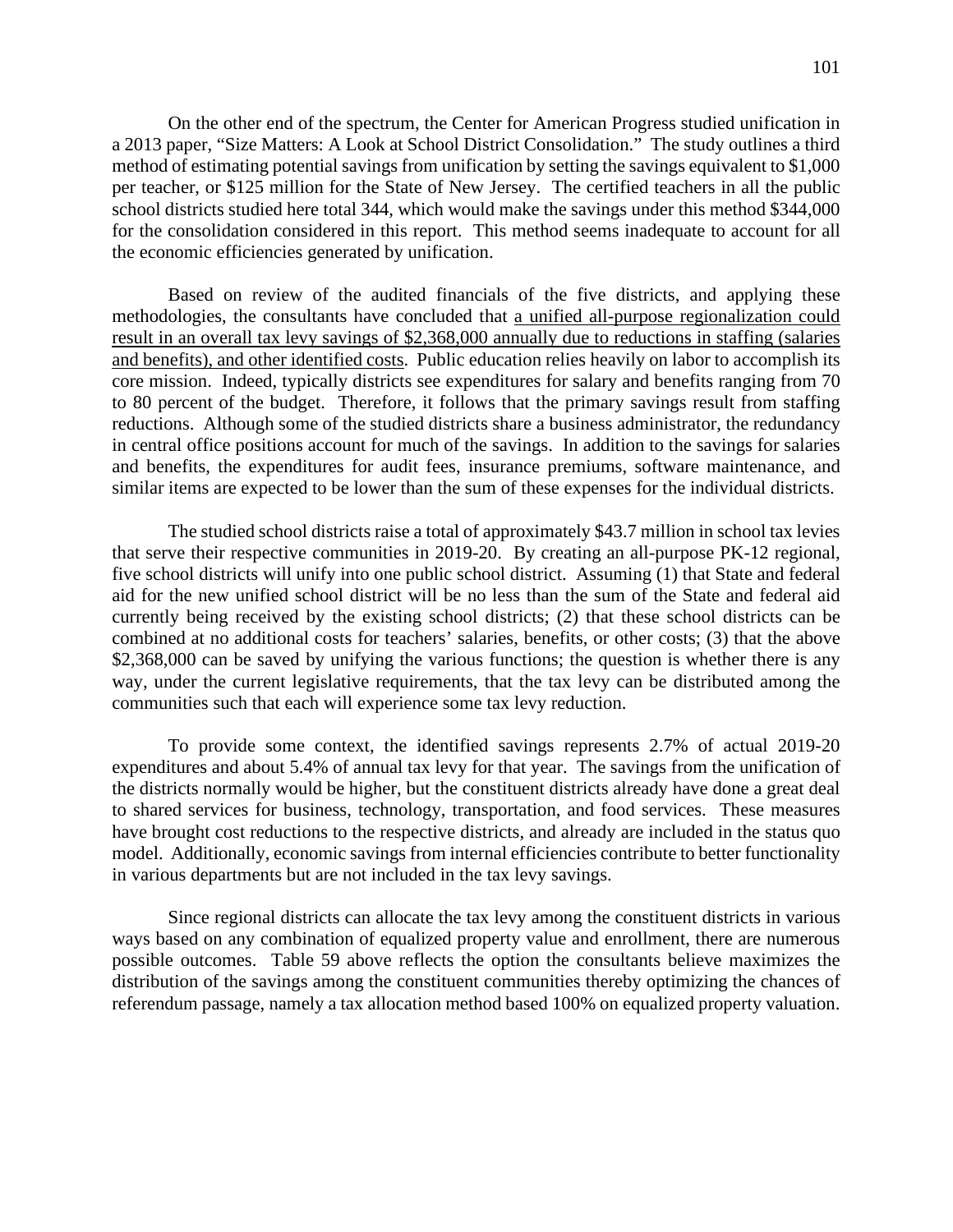## **Teaching Staff & Negotiations**

The underlying assumption that teaching staffs can be combined at no additional cost will require an extremely strong commitment by the new board to negotiate a collective bargaining agreement that keeps costs down. Based on the State's taxpayers' guide, the median teachers' salary ranges from \$56,356 (Tuckerton) to \$70,264 (Little Egg Harbor) across the constituent districts. Table 62 summarizes the average and median salaries, the number of teaching staff, and the percent of total teachers to frame the negotiation discussion. If, initially, all the teachers could be placed on a guide at no additional cost above traditional negotiations, and assuming that future increases would be no larger than they would be under the status quo scenario, the salary costs could be kept in line. As the new guide is designed, it is key that, from a legal perspective, compensation for tenured teachers cannot be reduced. However, it is possible to freeze individuals' compensation until the guide catches up to their compensation. Teachers also can be paid off the guide as is currently the case in some of the constituent districts. Different starting and maximum salaries create one of the obstacles to the new design. A different number of steps and columns in the current guides also will tend to push salaries up.

| <b>District</b>   | Average       | <b>Median</b> | <b>Teaching</b> | % Total |  |
|-------------------|---------------|---------------|-----------------|---------|--|
|                   | <b>Salary</b> | Salary*       | Staff**         |         |  |
| Pinelands         | 69,605        | 69,000        | 147.6           | 42.9%   |  |
| Eagleswood        | 66,785        | 59,720        | 15.0            | 4.4%    |  |
| Little Egg Harbor | 73,131        | 70,264        | 136.7           | 39.7%   |  |
| Tuckerton         | 65,238        | 56,356        | 32.0            | 9.3%    |  |
| <b>Bass River</b> | N/A           | 59,720        | 12.8            | 3.7%    |  |
| Total             |               |               | 344.1           | 100.0%  |  |

**Table 62 Teaching Staff Summary**

Source: \*New Jersey Department of Education Taxpayers' Guide to Educational Spending. \*\* New Jersey Department of Education certified staff website.

There also may be a morale issue if teachers' salaries are frozen for multiple years. A new teachers' contract must be approved by a majority of the membership, which will continue to pressure compensation upward. In addition, members of a new board of education will likely face pressure to reach a quick settlement with the teaching staff to ensure a smooth transition and to avoid any obstacles in getting the new unified district established. Therefore, absent the use of salary freezes for some teachers, judicious oversight of the design of the initial scattergram and some creative ideas regarding placement of the teachers, overall salary costs may increase, resulting in a decrease in overall savings. This would mean lower long-term projected savings for each community. Appendix AD contains a combined scattergram to summarize the placement of teachers throughout the constituent districts.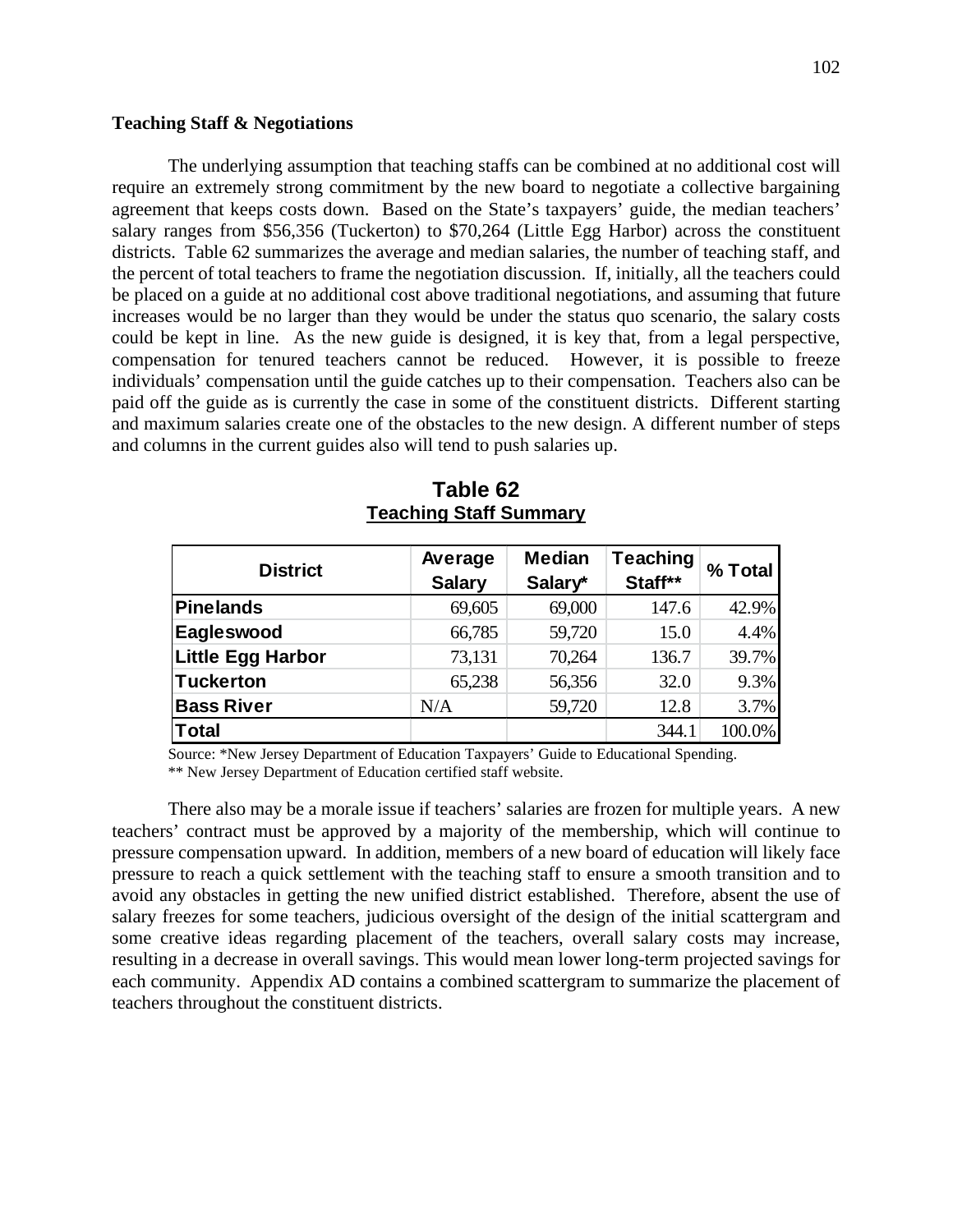Table 63 provides an overview of teacher collective bargaining salary guides for each of the constituent districts. It indicates the number of steps, whether the contract includes longevity payments, and lists starting, median and top of various educational tracts. Each salary column is conditionally formatted to offer a quick visual depiction from the highest salary in the column (colored in green) to the low (colored in yellow). For example, Little Egg Harbor offers the highest starting BA salary at \$59,739, while Pinelands offers the lowest at \$49,500. There is a gradation for the salaries between the high and low shaded from green to yellow.

| Table 63                                                             |
|----------------------------------------------------------------------|
| <b>Teacher Collective Bargaining Agreements Sensitivity Analysis</b> |
| for the 2019-20 School Year                                          |

|                         |              | <b>Starting</b> | <b>Starting</b> | <b>Median</b> | <b>Median</b> |          | Top        |
|-------------------------|--------------|-----------------|-----------------|---------------|---------------|----------|------------|
|                         | Y/N          | ΒA              | Doc.            | <b>BA</b>     | <b>Doc</b>    |          | <b>Doc</b> |
| 18                      | Y            | \$49,500        | \$52,800        | \$61,500      | \$64,800      | \$75,000 | \$78,300   |
| 17                      | N            | \$50,930        | \$52,180        | \$59,170      | \$60,420      | \$66,770 | \$68,020   |
| Little Egg Harbor<br>17 | Y            | \$59,739        | \$64,289        | \$66,089      | \$70,639      | \$79,649 | \$84,199   |
| 19                      | Y            | \$54,887        | \$56,387        | \$58,587      | \$60,087      | \$73,212 | \$74,712   |
| 17                      | Y            | \$59,739        | \$64,289        | \$66,089      | \$70,639      | \$79,649 | \$84,199   |
|                         | <b>Steps</b> |                 |                 |               |               |          | Top BA     |

\* Provision for longevity payments

**Source:** Collective bargaining agreements

Although bringing the various contracts together presents several challenges, it also is an opportunity to create a guide with meaningful increments and educational differentials. Settlements over time skew increments causing bubble steps and changes in education levels and compensation that stray from sensible values. A new guide offers the chance to return thoughtful consideration to each row and column of the guide. Furthermore, steps need not equate directly to years of experience. Districts establishing guides for the first time have created a model guide and placed employees at their corresponding education level at a step closest to, but not less than, their existing salary. This would eliminate the need to freeze salaries but would require a change in mindset that often links steps directly to years of experience.

Indeed, South Hunterdon Regional successfully unified the communities of Lambertville, West Amwell, and Stockton into a PK-12 all-purpose regional school district. The PK-12 regional developed a new collective bargaining agreement using such a strategy. It took about a year and a half to negotiate the agreement. In the end, the South Hunterdon Regional Board and Association agreed on a percent increase on the total existing teacher compensation thereby creating a total dollar value to be distributed within the new guide. According to the Business Administrator, the NJEA did a good job developing a new guide and placing each association member on that guide. Although no tenured teacher received less than his or her existing compensation, their guide placement did not necessarily correspond to their years of experience. South Hunterdon is a case study that the collective bargaining issue can be resolved amicably among the parties while containing costs.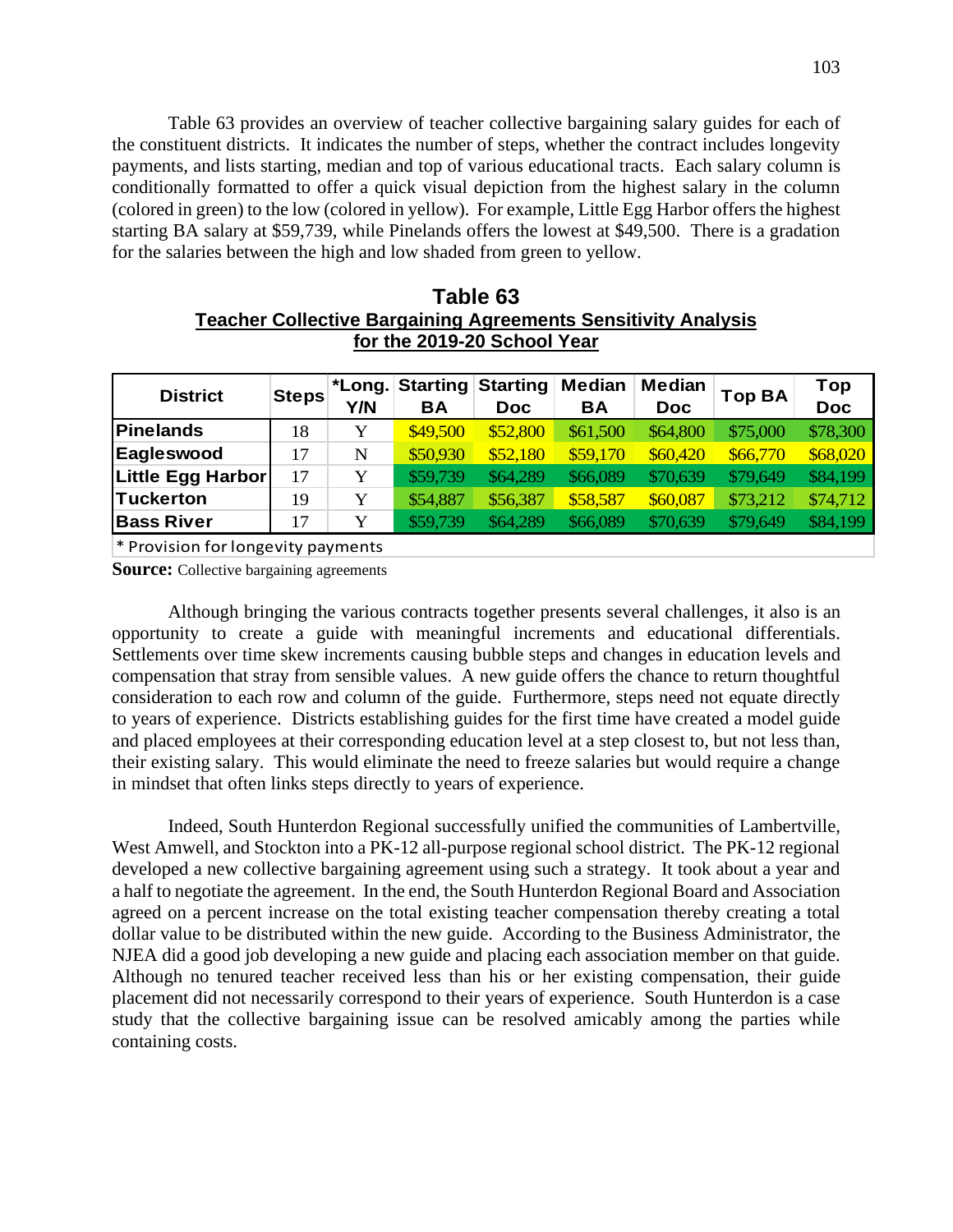#### **Expansion Compared to Dissolution**

The consultants recommend the dissolution of the existing limited-purpose regional and the creation of a new all-purpose regional to allow for the establishment of a new collective bargaining agreement as referenced in the Teaching Staff & Negotiations section. As demonstrated in the South Hunterdon unification, a new agreement allows for the flexibility and cost containment noted in that section.

Alternatively, the regionalization statute also permits the expansion of an existing regional. Under this method, communities would expand the existing configuration to include additional grade levels. For example, Pinelands Regional would expand from grades 7–12 to include all grades  $PK - 12$ . The constituent communities would still need to vote to approve the new configuration as with dissolution. However, there is a significant difference. An expansion would require that members of a collective bargaining agreement be placed on the Pineland's guide which represents the most affiliated employees.

Pineland's guide has low starting salaries, but its median and top salaries are second only to Little Egg Harbor. Since tenured staff cannot be reduced in salary, a move to a new guide will result in higher costs. For example, Eagleswood and Tuckerton teachers will see a salary increase likely higher than any independently negotiated agreement. Since cost savings represents a significant driver to the regionalization decision, dissolution and reformulation remains a better option.

#### **Health Insurance**

Health benefits represent a significant part of the budget and opportunities exist to consolidate offerings and lower total expenditures. Table 64 outlines each district's provider, the premiums for the PPO 15 plan, and the total expenditures for health benefits for each district.

Total fixed charges without State on-behalf payments, represents 20.3% of the audited operating expenditures in the 2019-20. (On-behalf payments include the State's share of social security and pension costs paid by the State on New Jersey on-behalf of the local district by law. These payments appear as a revenue and offsetting expenditure.) Health benefits include medical, prescription, dental, and vision premiums paid by the district on the employee's behalf, less the employee's contribution toward those benefits. Health benefits are a component of employee benefits and specifically represent 15.6% of expenditures without the on-behalf amounts.

Generally, scale economies play a significant role in determining health benefit premiums since larger school districts can diversify their risk over more employees. The constituent districts have utilized health insurance pools, the State's school employee health benefit's plan, and private carriers to broaden the risk pool. Uniquely, Tuckerton offers three provider options: AmeriHealth, Aetna, and NJ Educators Plan.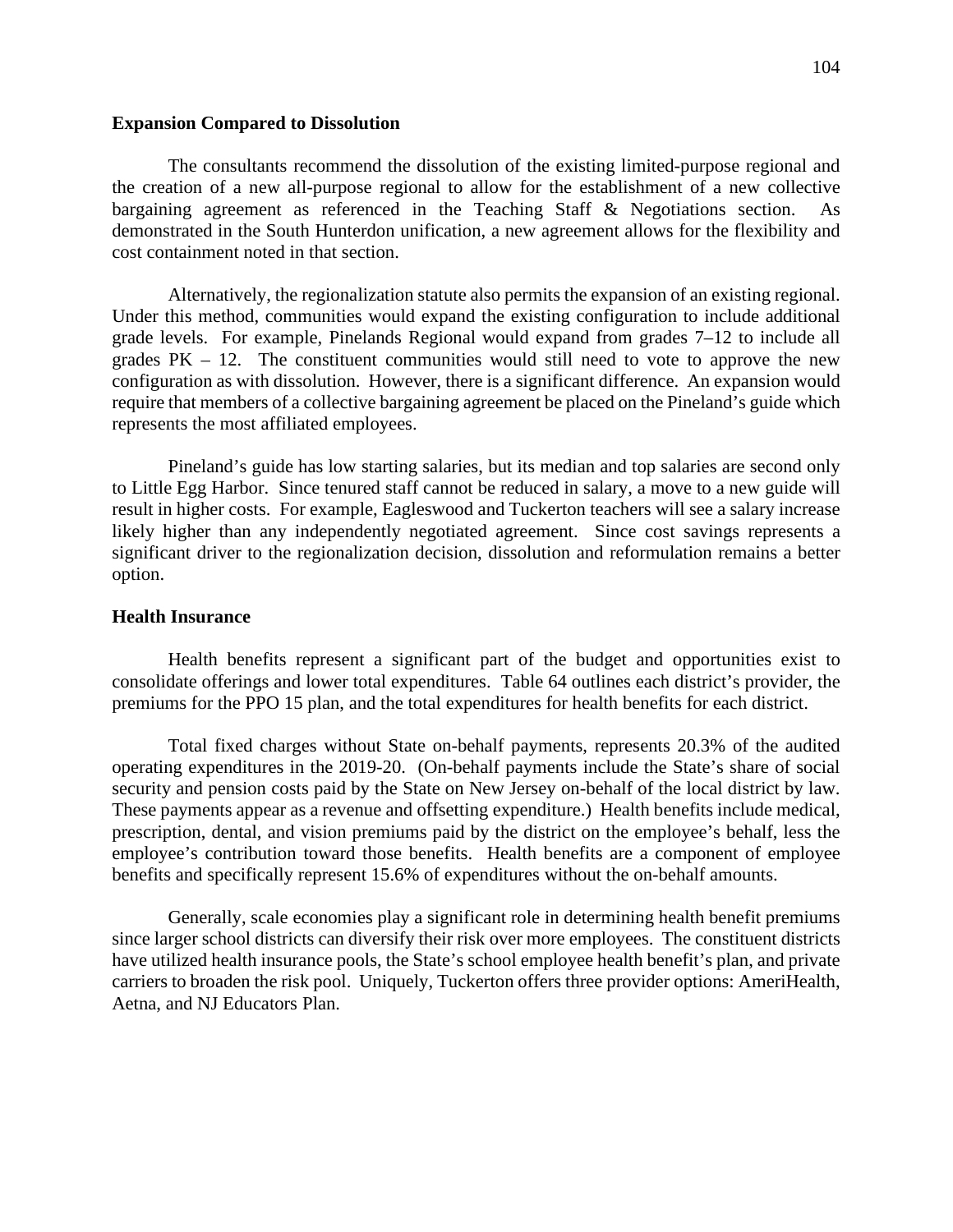Premiums vary widely among the districts and would be expected to regress toward the mean once marketed collectively among the available providers. Comparing employee benefit expenditures of individual districts to the new unified regional district shows a potential savings in this area. Collectively, the comparative districts expended an average of \$9.2 million on employee benefits compared to the total of the constituent districts of \$12.7 million. To control for the difference in employees, on a per employee basis, the savings would be closer to \$500,000. Gathering the census data from each district and formally marketing the plan would better determine any cost savings in this area. Nevertheless, the significant difference in per employee benefits compared to other districts of similar size warrants inclusion of the cost reduction. The savings is net of reductions in the corresponding health benefit expense related to reductions in force.

| <b>District</b>          | <b>Benefits Provider</b>     | <b>Single</b> | <b>Parent</b><br><b>Child</b> | 2 Adult | Family | <b>Health</b><br><b>Benefits</b><br><b>Expense</b> |
|--------------------------|------------------------------|---------------|-------------------------------|---------|--------|----------------------------------------------------|
| <b>Pinelands</b>         | School Health Insurance Fund | 13,152        | 24,480                        | 26,328  | 37,632 | 5,167,134                                          |
| Eagleswood               | <b>State Health Benefits</b> | 12,195        | 22,685                        | 24,389  | 34,877 | 460,603                                            |
| <b>Little Egg Harbor</b> | <b>State Health Benefits</b> | 12,195        | 22,685                        | 24,389  | 34,877 | 5,218,487                                          |
| <b>Tuckerton</b>         | $Aetna*$                     | 10,344        | 19,980                        | 20,712  | 29,592 | 832,684                                            |
| <b>Bass River</b>        | N/A                          |               |                               |         |        | 409,247                                            |
| <b>Total</b>             |                              |               |                               |         |        | 12,088,155                                         |

**Table 64 Total Health Benefit Expense & PPO 15 Premiums**

**Source:** District data & CAFR 2019-20

\*Tuckerton has two other plans. The Aetna rates are in the middle of the three providers.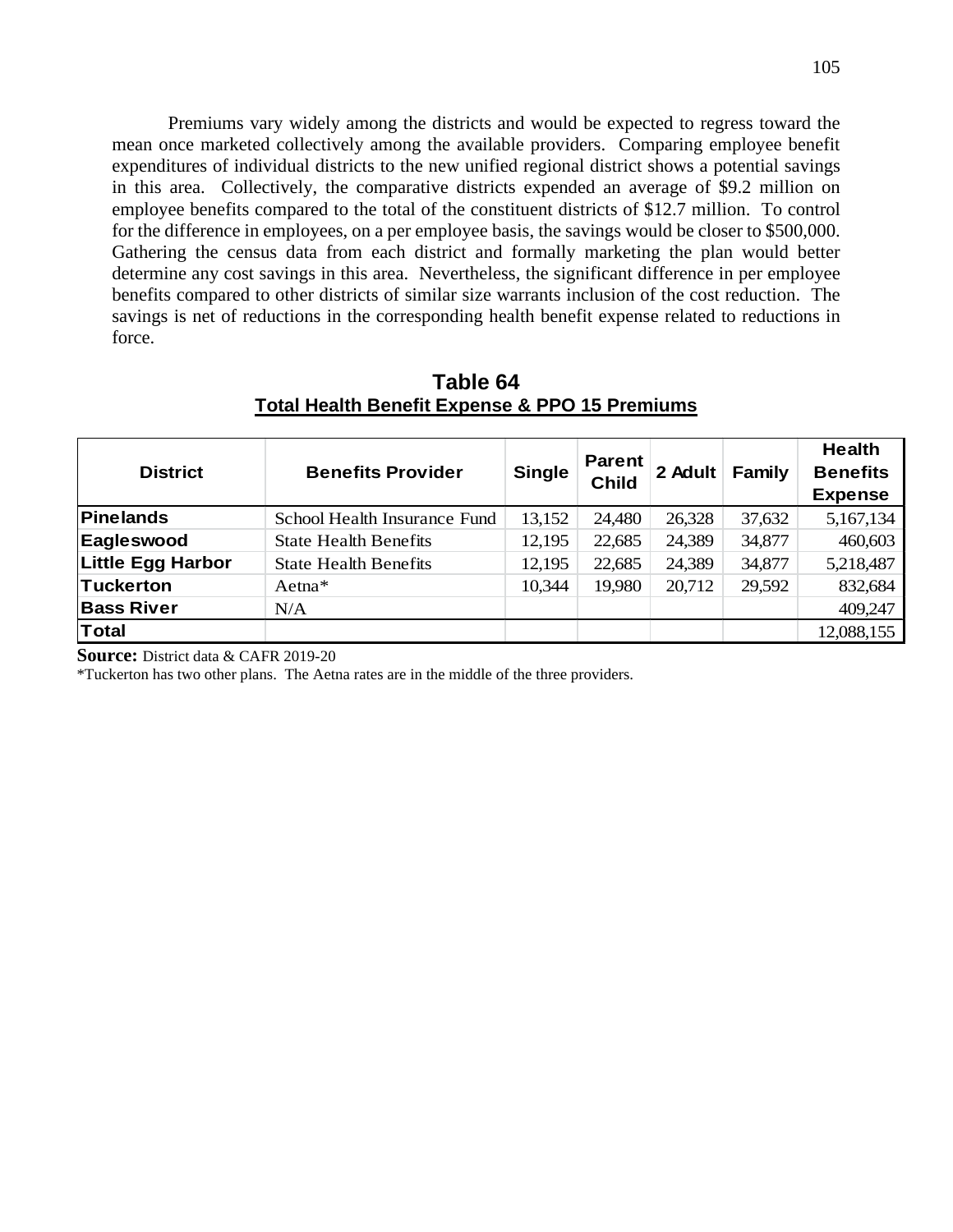#### **State Aid Overview**

For the purposes of this analysis, State aid is assumed to remain the same as 2019-2020 levels. Two primary reasons drive this assumption. First, removing the variability of this revenue allows direct consideration of the question related to unification. The decision to unify should not be influenced by an increase or decrease in aid independent of the reconfiguration. Second, the State's inconsistent application of the school funding formula presents challenges in anticipating fluctuations, particularly over the five- or ten-year time horizon specified in this study. Nevertheless, we will note some considerations and potential changes in aid under unification.

Collectively State aid represents a substantial portion of the constituent districts' budgets. Table 65 summarizes the total State aid by district. As a percentage of total expenses, 2019-20 State aid is 35% collectively. On an individual district basis State aid is tightly clustered from a low of 22.5% to a high of 36.2%. The cluster may be related to the relatively close DFGs for the constituent districts. Three of the school districts have a DFG of "B"; and two have DFG of "CD." With the socio-economic factors being so close, it is reasonable to assume that State formula aid will not be radically different under the new all-purpose regional.

| <b>District</b>          | 2019-20<br>State Aid* | 2020-21<br><b>Budgeted</b><br>State Aid** | \$ Diff Aid<br><b>FY19 -</b><br><b>FY21</b> | 2019-20<br><b>Total</b><br>Expenses* | <b>State Aid as</b><br>Percentage<br>of Expenses |
|--------------------------|-----------------------|-------------------------------------------|---------------------------------------------|--------------------------------------|--------------------------------------------------|
| <b>Pinelands</b>         | 12,916,128            | 12,641,437                                | (274, 691)                                  | 35,678,238                           | 36.2%                                            |
| Eagleswood               | 786,472               | 706,209                                   | (80,263)                                    | 3,490,625                            | 22.5%                                            |
| <b>Little Egg Harbor</b> | 10,376,867            | 10,043,160                                | (333,707)                                   | 29,530,133                           | 35.1%                                            |
| <b>Tuckerton</b>         | 2,180,353             | 2,271,451                                 | 91,098                                      | 6,225,179                            | 35.0%                                            |
| <b>Bass River</b>        | 856,620               | 488,346                                   | (368,274)                                   | 2,426,814                            | 35.3%                                            |
| Total                    | 27,116,440            | 26,150,603                                | (965, 837)                                  | 77,350,990                           | 35.1%                                            |

**Table 65 Unified Regional School District State Aid by District**

\* Aid and expenses do not include on-behalf payments.

\*\* Budgeted aid includes estimates for non-public transportation and extra-ordinary aids.

Table 66 shows aid by type. Equalization aid represents 61% of all aid to all districts and by far the largest single aid category. Therefore, equalization will be critical in a unified regional. Equalization represents the difference between the local share and the adequacy budget and uses wealth as the major component of the formula. Since equalization aid is calculated based on the relationship between local property values compared State-wide, it is unlikely that it will change due to regionalization. If the State maintains its commitment to fully fund the formula, this aid is expected to be consistent under the unified regional compared to the status quo.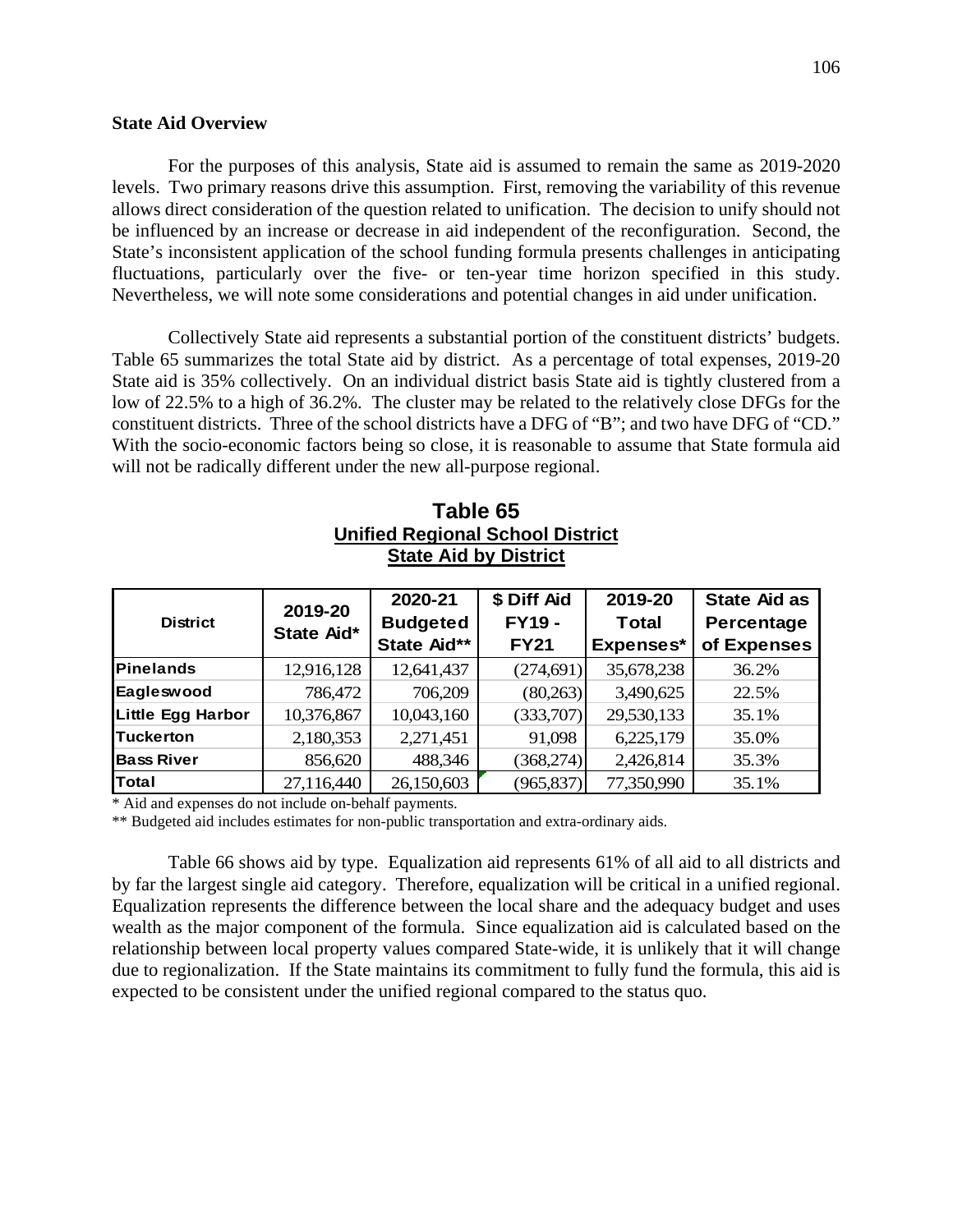| Aid Type                                                                          | 2019-20<br><b>Actual Aid</b> | 2020-21<br><b>Budgeted</b><br>Aid + | \$ Change  | ℅<br>Change | $%$ of<br>Total<br><b>Aid</b> |
|-----------------------------------------------------------------------------------|------------------------------|-------------------------------------|------------|-------------|-------------------------------|
| <b>Equalization Aid</b>                                                           | 16,747,010                   | 16,075,725                          | (671, 285) | -4%         | 61%                           |
| <b>Transportation Aid*</b>                                                        | 2,063,707                    | 2,149,601                           | 85,894     | 4%          | 8%                            |
| <b>Special Education Aid</b>                                                      | 2,473,243                    | 2,498,607                           | 25,364     | 1%          | 10%                           |
| <b>Security Aid</b>                                                               | 883,703                      | 887,054                             | 3,351      | 0%          | 3%                            |
| <b>Adjustment Aid</b>                                                             | 1,382,378                    | 906,428                             | (475,950)  | $-34\%$     | 3%                            |
| <b>Extra Ordinary Aid**</b>                                                       | 1,048,128                    | 990,000                             | (58, 128)  | $-6\%$      | 4%                            |
| <b>Choice Aid</b>                                                                 | 450,729                      | 480,256                             | 29,527     | 7%          | 2%                            |
| <b>Other Aid</b>                                                                  | 30,319                       | 0                                   | (30,319)   | $-100%$     | 0%                            |
| <b>Debt Service Aid</b>                                                           | 2,037,223                    | 2,162,932                           | 125,709    | 6%          | 8%                            |
| <b>Total</b>                                                                      | 27,116,440                   | 26,150,603                          | (965, 837) | -4%         | 100%                          |
| * 2019-20 includes non-public transportation aid & 2020-21 includes estimated aid |                              |                                     |            |             |                               |
| ** 2019-20 includes extraordinary aid & 2020-21 includes estimated aid            |                              |                                     |            |             |                               |
| + Budgeted aid may change from amount in Governor's budget message.               |                              |                                     |            |             |                               |

**Table 66 Unified School District State Aid by Type** 

However, adjustment aid, which represents 3% of total aid, is expected to be phased-out in the near term. This change likely will take place regardless of unification but may be delayed if the districts unify. (See below section for a discussion on this potential delay). Districts with adjustment aid will continue to see a reduction until it is ultimately phased out. These include Little Egg Harbor, Tuckerton, and Pinelands. Little Egg Harbor accounts for most of the adjustment aid with \$513,250, or 56.6%, in 2020-21.

Categorial aids are based on factors other than wealth that will be consistent in the status quo and unified scenarios. These aids are calculated using enrollment-based formulas.

Generally, as the State seeks to implement the School Funding Reform Act ("SFRA") fully, overall aid across all districts has decreased from 2019-20 to the proposed 2020-21 budget. The primary reductions have been in equalization and adjustment aid.

## **Potential Changes in Aid Due to Unification**

New Jersey does not currently offer assurances that aid for a unified district will remain unchanged from the total received by the constituent districts prior to unification. Providing financial security would eliminate one uncertainty from the many being considered by a community being asked to approve a new regional structure. It also would encourage more communities to explore unification into all-purpose regionals.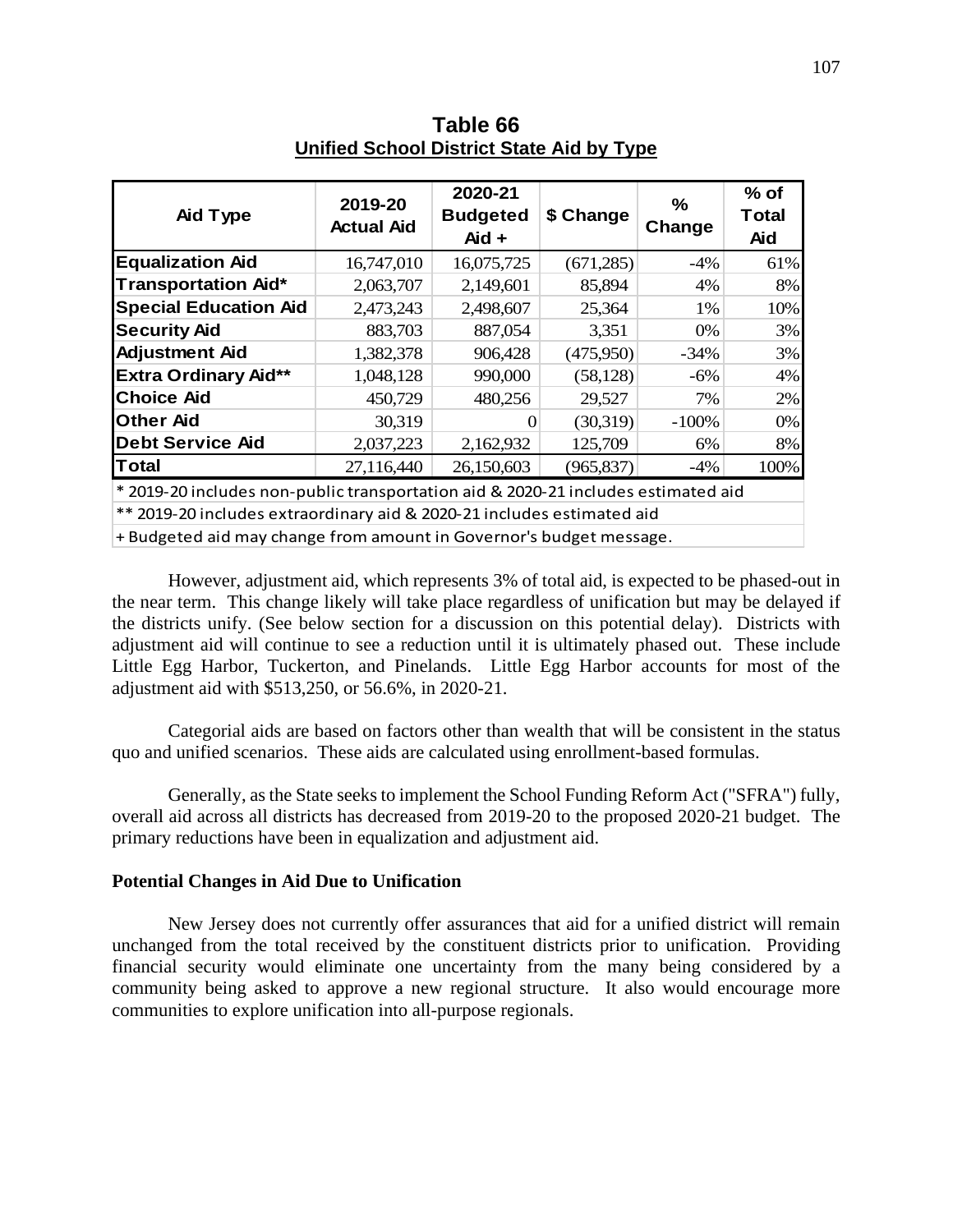There is no way to predict with certainty the fluctuations in aid for a new district in the future. However, legislation proposed in early March 2021 and pending the Governor's signature would provide resources and guidance to districts interested in exploring unification. The proposed legislation doubles the phase out period for adjustment aid, and allows the unified regional to receive, at a minimum, the sum of the aid received by each constituent district prior to the creation of the regional.

Nevertheless, under current regulations, the consultants can estimate a general direction in certain aids. The new regional district could see a change in state choice aid and federal Medicaid reimbursements.

#### Choice Aid

Any major negative impact in State aid from a unification scenario likely would be from choice aid. The Interdistrict Choice Program enables approved Choice Districts to enroll students in grades K-12 who do not reside within their districts to do so at no cost to the parents. The program does not provide for intra-district choice, i.e. the ability to choose another school within the student's district of residence. Under the unified district, all the choice schools will be part of the same district. Since former choice students will be enrolled in the unified district, the newly unified district no longer will be eligible for this type of aid for students residing in the four constituent communities.

Pinelands Regional and Tuckerton participate in the Choice Program. Choice aid represents \$480,256 or 2% in collective state aid and 0.6% of expenditures for the unified district. This aid also has been relatively stable over the last three years.

The choice schools would continue to see choice aid from students attending a choice program from districts other than the five studied. However, only two students attending the Tuckerton choice programs come from districts outside the constituent districts. All the 5.5 choice students attending Pinelands Regional reside outside the constituent districts. Tuckerton receives about \$420,000 or 88% of the choice aid in the proposed regional. By tracking the district of residence of all choice students attending choice schools, the consultants can estimate the potential loss in aid from unification. Of the 45.5 students enrolled in choice districts, 7.5 reside outside the regional contributing for a loss of about \$400,000 or 83% of the choice aid.

Some of this loss is offset by payments made by districts to the choice program. The potential net loss in aid would reduce the savings associated with unification. However, the reduced savings are still sufficient to provide tax relief for all constituent communities under the 100% equalized valuation allocation referenced in Table 59. Whether the State will continue to honor these payments after unification remains an open question, and further state guidance is needed. Proposed legislation would provide relief in this area by maintaining state aid levels for some time after unification.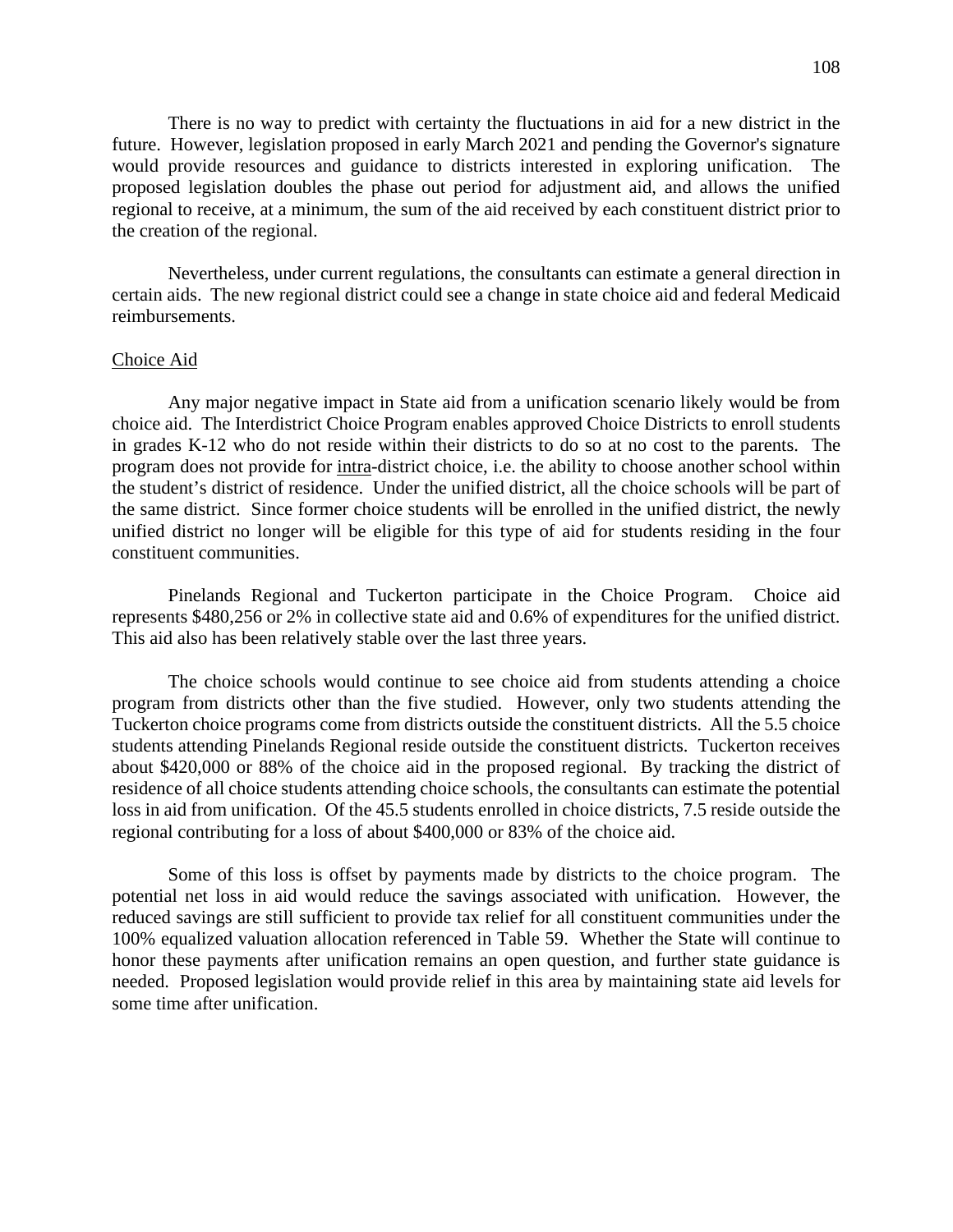## Special Education Medicaid Initiative (SEMI) Reimbursement

The Special Education Medicaid Initiative ("SEMI") assists school districts by providing partial reimbursement for medically-related services stipulated in a student's IEP. The program requirements present a major administrative hurdle for small districts and many decide to opt out. Indeed, three of the five districts show no federal SEMI reimbursement revenue in the 2019-20 school year. The percentage of classified students is fairly consistent among the districts and average 17.7 percent.

Under a unified district, the expertise of a district that performs the reporting requirement well can deploy those resources and knowledge to ensure more services get reimbursed. To measure the scale of potential increased reimbursement, the consultants analyzed nine districts with similar enrollments as the unified district and measured the reimbursement per special education student. Of these nine districts the best comparison had an impressive reimbursement rate of \$409 per classified student, only surpassed by Little Egg Harbor with a rate of \$424. Deploying Little Egg Harbor's expertise in this area to the unified regional could increase SEMI reimbursement by about \$168,000 or 82%.

## **Operating Expenditures of Combined Existing Districts**

The operating expenditures in Table 67 for the five districts which would comprise the new unified district were taken from comprehensive annual financial reports for the fiscal year ending June 30, 2020.

| <b>Expenditures</b>                  | <b>Year Ending</b><br>June 30, 2020 |
|--------------------------------------|-------------------------------------|
| <b>Regular Instruction</b>           | 30,538,054                          |
| <b>Special Educaiton Instruction</b> | 7,211,008                           |
| <b>Other Instruction</b>             | 2,139,467                           |
| <b>Special Schools</b>               | 315,854                             |
| Tuition                              | 1,221,988                           |
| <b>Support Services</b>              | 833,863                             |
| <b>Administrative Services</b>       | 2,746,441                           |
| <b>Operations &amp; Maintenance</b>  | 5,960,393                           |
| <b>Transportation</b>                | 3,974,713                           |
| <b>Employee Benefits</b>             | 15,683,259                          |
| <b>Food Services</b>                 |                                     |
| <b>Capital Outlay</b>                | 1,059,798                           |
| <b>Debt Service</b>                  | 6,182,579                           |
| <b>Total Expenditures*</b>           | 77,867,417                          |

# **Table 67 Constituent Districts Total Expenditures**

\* Does not include \$10.5 million in on-behalf payments

**Source:** Based Comprehensive Annual Financial Report for period ending June 30, 2020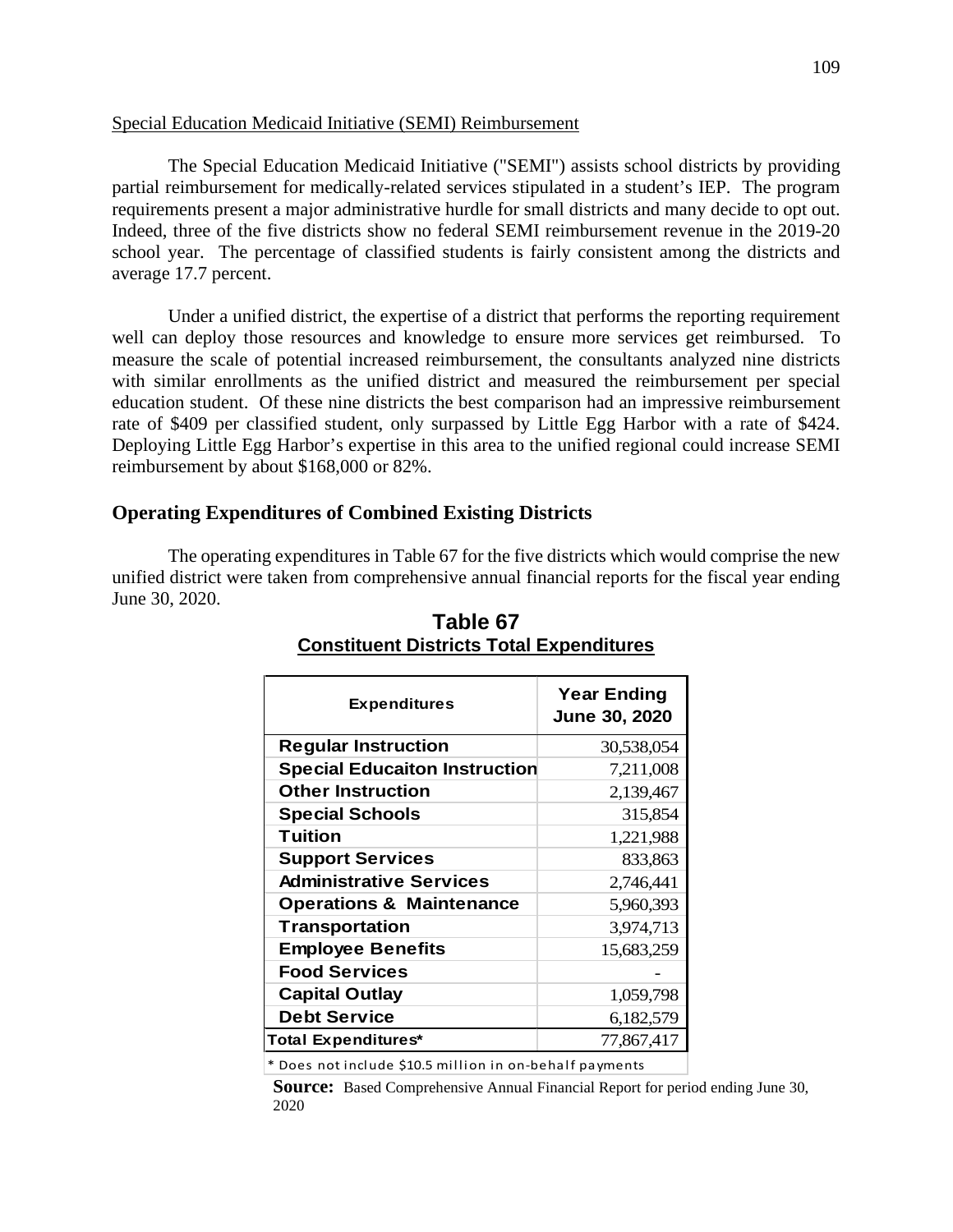The distribution of the 2019-20 operating expenses and debt service of the constituent school districts school shows the specific allocation to the related communities as presented in Table 68.

| <b>District</b>          | <b>Operating</b> | <b>Debt</b>    |              | <b>Percent</b> |
|--------------------------|------------------|----------------|--------------|----------------|
|                          | Fund*            | <b>Service</b> | <b>Total</b> | of Total       |
| <b>Pinelands</b>         | 32,640,238       | 3,631,069      | 36,271,307   | 47%            |
| Eagleswood               | 3,062,094        | 379,916        | 3,442,009    | 4%             |
| <b>Little Egg Harbor</b> | 27,764,958       | 1,763,200      | 29,528,158   | 38%            |
| <b>Tuckerton</b>         | 5,790,733        | 408,395        | 6,199,128    | 8%             |
| <b>Bass River</b>        | 2,426,814        |                | 2,426,814    | 3%             |
| <b>Total</b>             | 71,684,837       | 6,182,579      | 77,867,417   | 100%           |

**Table 68 Percentage Share of Operating and Debt Service Expenses**

**Source:** Based Comprehensive Annual Financial Report for period ending June 30, 2020 \* Includes Special Revenue Fund

## **2. Alternative Configuration – PK-12 All-Purpose Regional District without Eagleswood**

This scenario would dissolve the various existing status quo configurations and create a PK-12 all-purpose regional school district with Bass River, Little Egg Harbor, Tuckerton as constituent communities. Eagleswood would continue in its current configuration serving students in grades PK thru 6 and would send its 7-12 students to the new regional through a newly established sending-receiving relationship.

As in the full all-purpose regional scenario, for each community the tax levy and the savings or loss is expressed in 2020 constant dollars. The average tax levy over the five- and tenyear projection, by community, for the total PK-12 costs of education is reflected in thousands of dollars. The tax rates are expressed in dollars per \$100 of equalized property valuation.

The tables in this section also consider three configurations of 100% Equalized Valuation, 100% Enrollment, and a combination of equalized valuation and enrollment. The consultants also analyzed these two variables to optimizes the tax levy distribution such that every district can share in the efficiency savings. If no optimum allocation mix exists, the analysis shows a 50% equalized valuation and 50% enrollment split for illustrative purposes. Since each community must vote yes for the regional to be formed, having all the communities experience some savings is generally preferable.

Although the tables in this section provide the results under each configuration for each community, Table 69 summarizes the results of the three configurations for the newly proposed regional district over the five- and ten-year periods.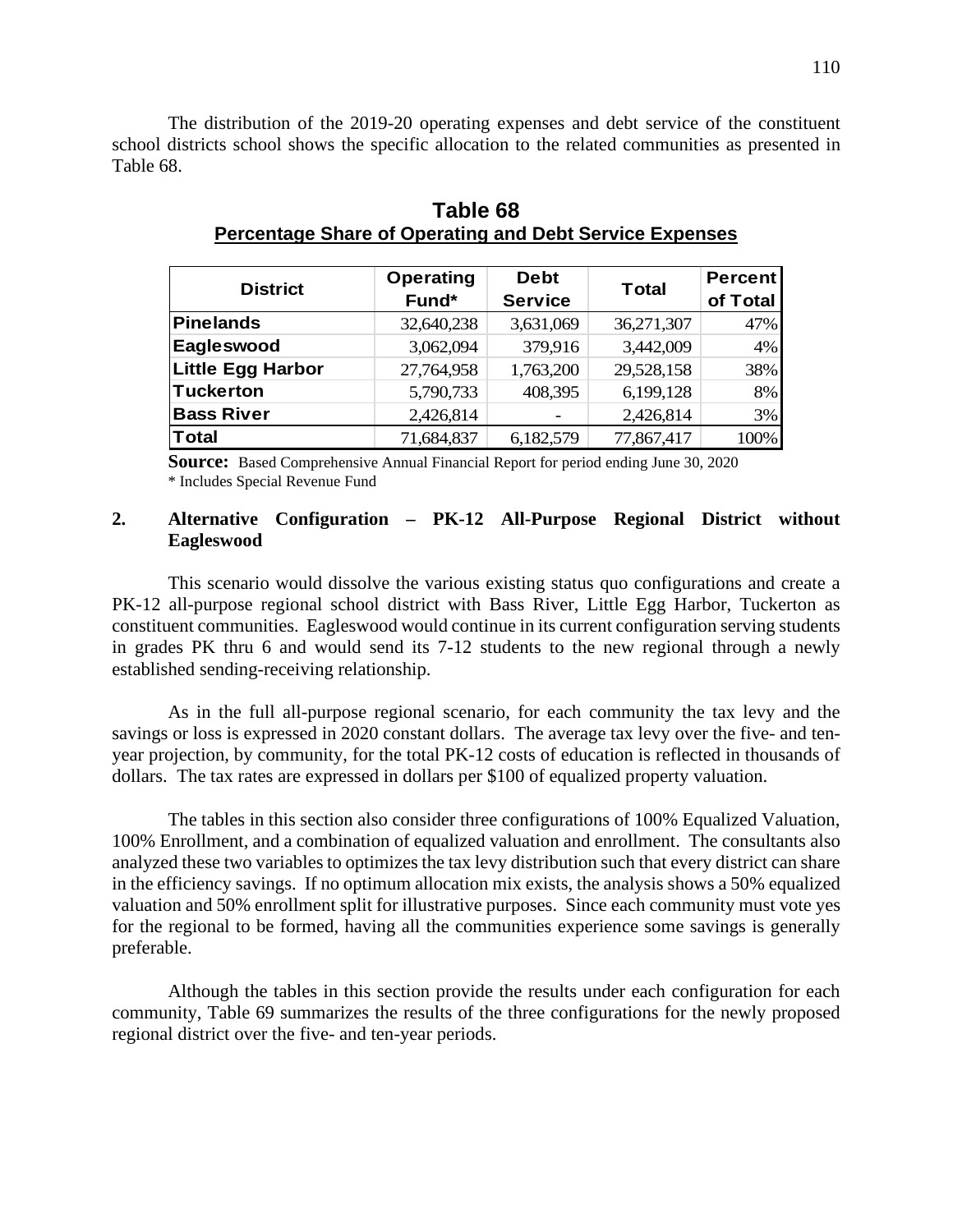| <b>Compared to the Status Quo</b> |                 |             |                    |    |                           |                  |             |                    |    |                           |                  |  |
|-----------------------------------|-----------------|-------------|--------------------|----|---------------------------|------------------|-------------|--------------------|----|---------------------------|------------------|--|
| <b>Equalized</b><br><b>Value</b>  | Enroll-<br>ment | Tax<br>Inc. | Tax<br><b>Save</b> |    | Total<br>Inc. Tax<br>Levy | Inc. %<br>of Aid | Tax<br>Inc. | Tax<br><b>Save</b> |    | Total<br>Inc. Tax<br>Levy | Inc. %<br>of Aid |  |
| 100.0%                            | $0.0\%$         |             | 3 <sup>l</sup>     | \$ | 219                       | 0.8%             |             | 3 <sup>l</sup>     | \$ | 512                       | 1.9%             |  |
| 50.0%                             | 50.0%           |             | 3 <sup>l</sup>     | \$ | 219                       | 0.8%             |             | 3 <sup>l</sup>     | \$ | 512                       | 1.9%             |  |
| 0.0%                              | 100.0%          | 2           | $\overline{2}$     | S  | 265                       | 1.0%             |             | 3 <sup>1</sup>     |    | 512                       | 1.9%             |  |

| Table 69                                           |
|----------------------------------------------------|
| <b>Summary of Tax Impact for Regional District</b> |
| <b>Compared to the Status Quo</b>                  |

Under this scenario, using  $100\%$  equalized value results in the lowest overall increase in tax levy. As the proportion shifts to 100% enrollment, the number of communities with an increase in levy grows from one to two under the five-year period with an increase in levy from \$219,000 to \$138,000. Under the ten-year period the loss in levy remains consistent at \$512,000.

Table 69 also provides the percentage of the increased tax levy as a percent of the total existing state aid for all studied districts. The State could hold harmless the districts that would experience a tax increase in this scenario. For example, in this scenario, the loss in levy to Eagleswood would be \$219,000, which is equivalent to 0.84% of the current state aid for all communities It should be noted that simply increasing the aid by 0.84% to the new regional will not make the impacted districts whole, since a portion of the aid will go to communities with lower levies. The aid would need to go directly to Eagleswood (the community) with an increase in levy to compensate for the increased tax levy.

#### **Recommended Allocation Method: 100% Equalized Valuation**

Table 70 uses 100% equalized value to allocate the tax levy across all constituent communities in each regional. The 100% equalized value allocation results in three of four communities with lower tax levy in the five- and the ten-year periods. Eagleswood will see an increase in tax levy of \$219,000 over five-year period and \$512,000 over the ten-year period. Little Egg Harbor sees the largest dollar savings in levy, \$1.3 million.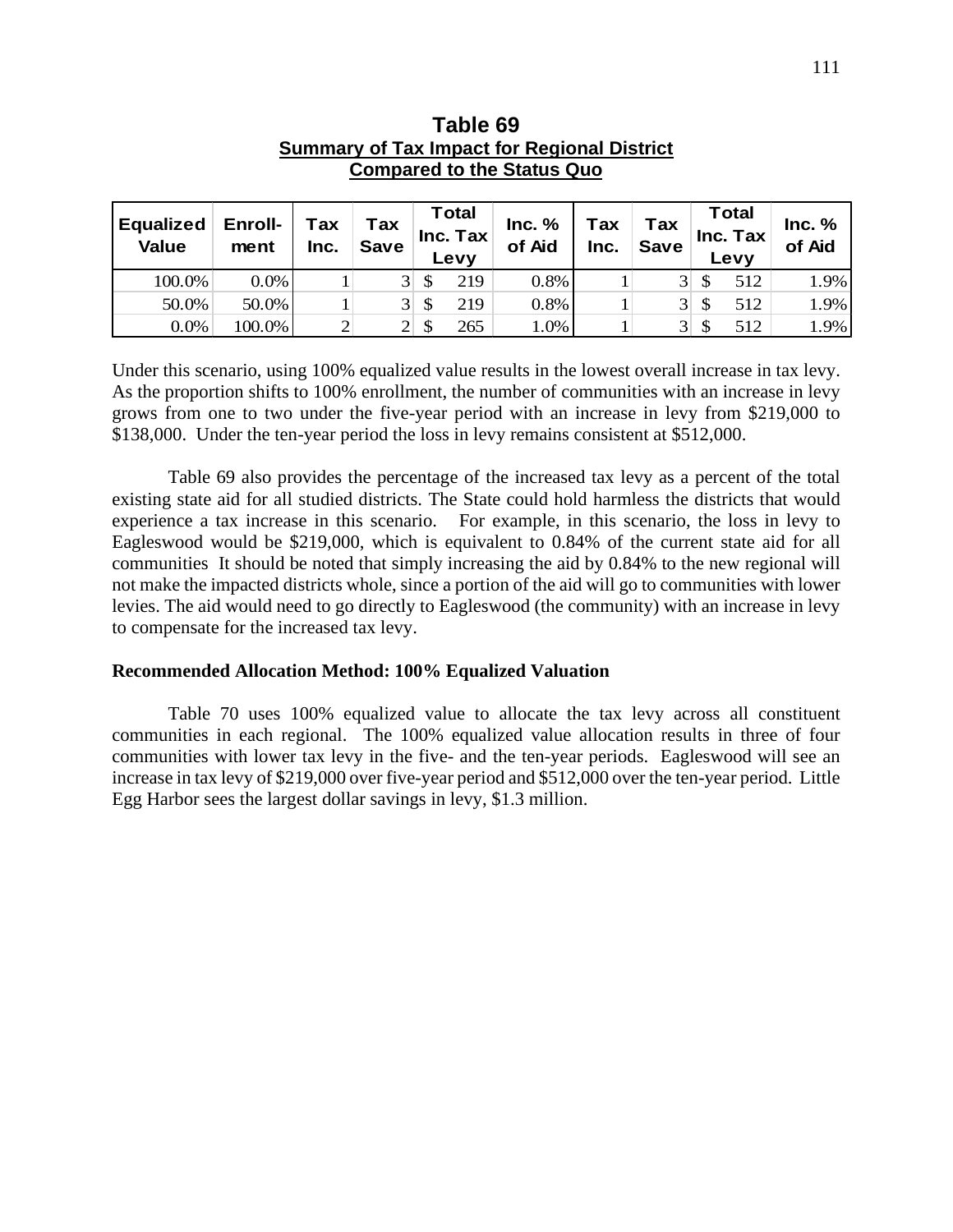**Table 70 Summary of Tax Impact on Communities Compared With Status Quo Scenario Using 100% Equalized Valuation** 

|                   |                 | Five-Year<br>Average<br><b>Status Quo</b> | Five-Year<br>Average<br><b>Unified</b><br><b>District</b> | Five-Year<br><b>Difference</b> | <b>Ten-Year</b><br>Average<br><b>Status Quo</b> | <b>Ten-Year</b><br>Average<br><b>Unified</b><br><b>District</b> | <b>Ten-Year</b><br><b>Difference</b> |
|-------------------|-----------------|-------------------------------------------|-----------------------------------------------------------|--------------------------------|-------------------------------------------------|-----------------------------------------------------------------|--------------------------------------|
| Community:        | <b>Tax</b> Levy | \$4,021                                   | \$4,240                                                   | $-$ \$219                      | \$4,092                                         | \$4,604                                                         | $-$ \$512                            |
| Eagleswood        | Rate            | \$1.632                                   | \$1.720                                                   | $-$ \$0.089                    | \$1.567                                         | \$1.764                                                         | $-$ \$0.196                          |
|                   |                 |                                           |                                                           |                                |                                                 |                                                                 |                                      |
| Community:        | <b>Tax</b> Levy | \$30,539                                  | \$29,238                                                  | \$1,301                        | \$29,524                                        | \$27,929                                                        | \$1,595                              |
| Little Egg Harbor | Rate            | \$1.152                                   | \$1.103                                                   | \$0.049                        | \$1.014                                         | \$0.959                                                         | \$0.055                              |
|                   |                 |                                           |                                                           |                                |                                                 |                                                                 |                                      |
| Community:        | <b>Tax Levy</b> | \$5,315                                   | \$5,063                                                   | \$252                          | \$5,203                                         | \$4,806                                                         | \$397                                |
| <b>Tuckerton</b>  | Rate            | \$1.158                                   | \$1.103                                                   | \$0.055                        | \$1.038                                         | \$0.959                                                         | \$0.079                              |
|                   |                 |                                           |                                                           |                                |                                                 |                                                                 |                                      |
| Community:        | <b>Tax</b> Levy | \$2,604                                   | \$1,962                                                   | \$642                          | \$2,213                                         | \$1,741                                                         | \$472                                |
| <b>Bass River</b> | Rate            | \$1.464                                   | \$1.103                                                   | \$0.361                        | \$1.219                                         | \$0.959                                                         | \$0.260                              |

Notes: Numbers in 1,000's; Annual School Tax Rate in \$100 Equalized Property Value

As noted above, under current law, the formation of a new regional school district requires the affirmative vote of all constituent communities. Although the improved educational opportunities and overall efficiency of a unified regional informs the decision to form a new regional, the financial impact also is a consideration. Securing a gradual transition to the new tax structure may help the impacted communities to support the new regional.

The newly established regional generates savings of \$2.1 million or about \$265,000 less than the savings generated from the all-purpose regional in which all towns participate. Eagleswood's relative size provides limited savings to the new regional. For the reasons outlined in the savings section, the savings generated from this smaller regional does not represent the full economic efficiency savings that would be realized through unification.

Under this scenario, Eagleswood would pay tuition for students sent to the new regional in grades 7-12. The analysis includes the projected tuition payments to the regional. Eagleswood would also be responsible for other expenses currently paid by Pinelands Regional including vocational tuition and transportation. Indeed, Eagleswood does not share in the savings of the new regional and pays more for tuition than its share of the Pinelands Regional tax levy resulting in \$219,000 of additional levy. Since it does not participate in the new regional, the increased levy is reflected in all three allocation examples.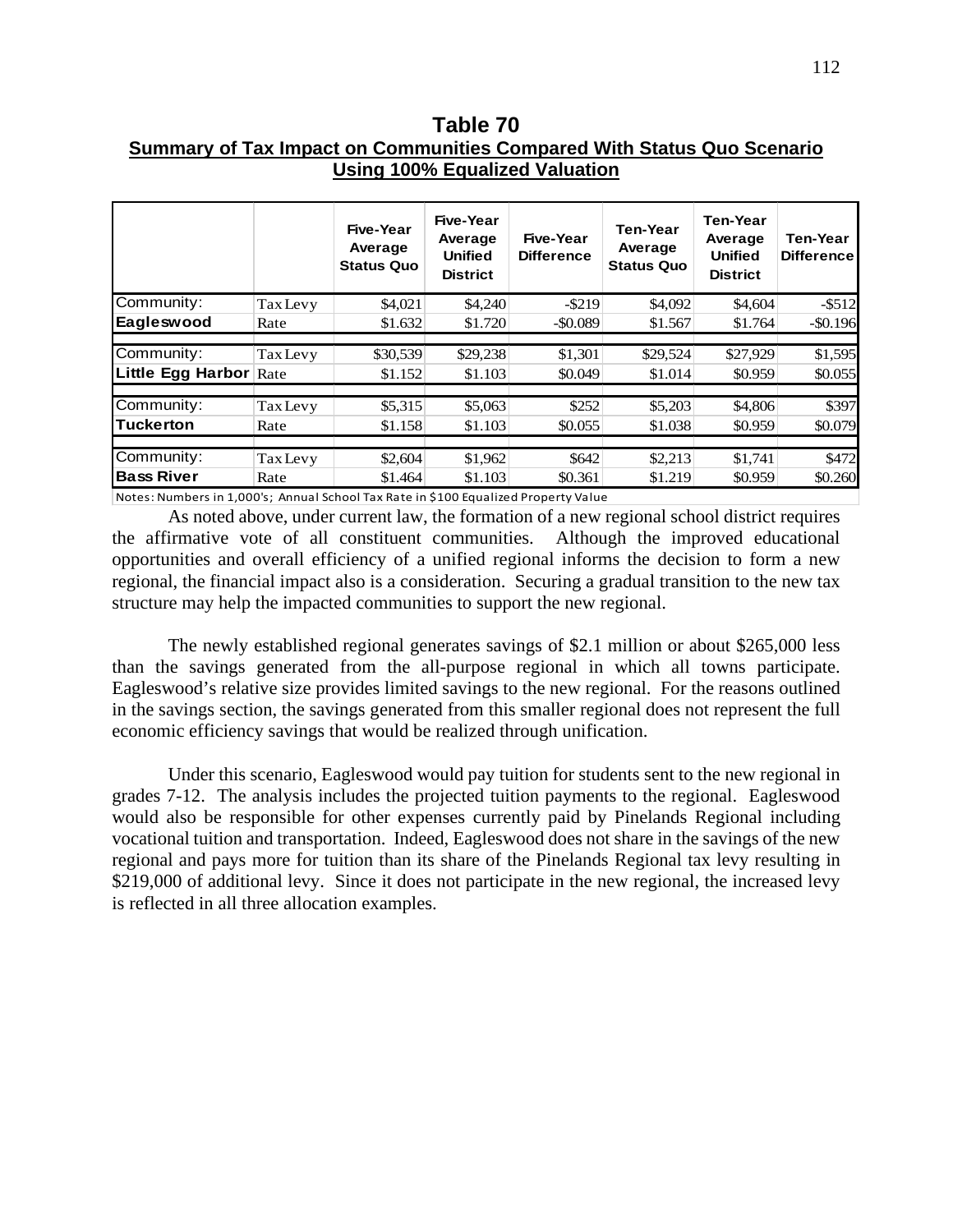## **Alternative Tax Allocations Methods**

As noted, the current statute provides for an allocation based on equalized property values, enrollment, or any combination of the two. To identify the most advantageous allocation of savings generated from the unification scenario, the study distributes the tax levy net of savings using 100% equalized value, a combination of equalized value & enrollment, and 100% enrollment to minimize the tax increases, while maintaining the number of communities with reduced tax levies over the five- and ten-year timeframes.

The consultants analyzed various percentages between equalized value and enrollment to optimize the saving distribution that may have the greatest possibility of voter approval. However, increasing the percentage of enrollment increases the overall increase in tax levy among the constituent communities in both timeframes.

As is clear from Tables 71  $\&$  72, tax levy changes as the allocation percentages change. The various alternative allocation percentages use equalized value and enrollment to distribute the savings to ensure each community received some share and thereby experienced a reduction in local tax levy. From that perspective, none of these combinations allocate the savings to generate a tax levy reduction for all districts. Tables 71  $\&$  72 shows two possible configurations to demonstrate the impact of weighting the allocation toward enrollment.

Under 100% equalized value Eagleswood is the only community with an increased levy. As the allocation shifts toward enrollment, Little Egg Harbor and Bass River see increased savings while Tuckerton has a reduction in savings from \$252,000 to \$103,000 in the five-year period. In the ten-year period, Eagleswood's levy increase is \$512,000 due primarily to an increase in enrollment. Also in the ten-year period, Little Egg Harbor and Tuckerton have reduced savings and Bass River has increased savings.

The new sending-receiving relationship drives Eagleswood's increase in levy. Therefore, the change in allocation has no impact. Eagleswood currently contributes tax levy to the existing limited-purpose 7-12 regional. Under this scenario Eagleswood withdraws from the existing regional and sends its students in grades 7-12 to the new regional on a tuition basis. Applying the certified tuition rates for grades 7-8 and 9-12 to the projected students in those grades generates a tuition cost which replaces the regional tax levy contribution. The tuition cost remains the same regardless of the allocation percentage. The certified tuition rate has been discounted to reflect the cost savings generated from the unified regional.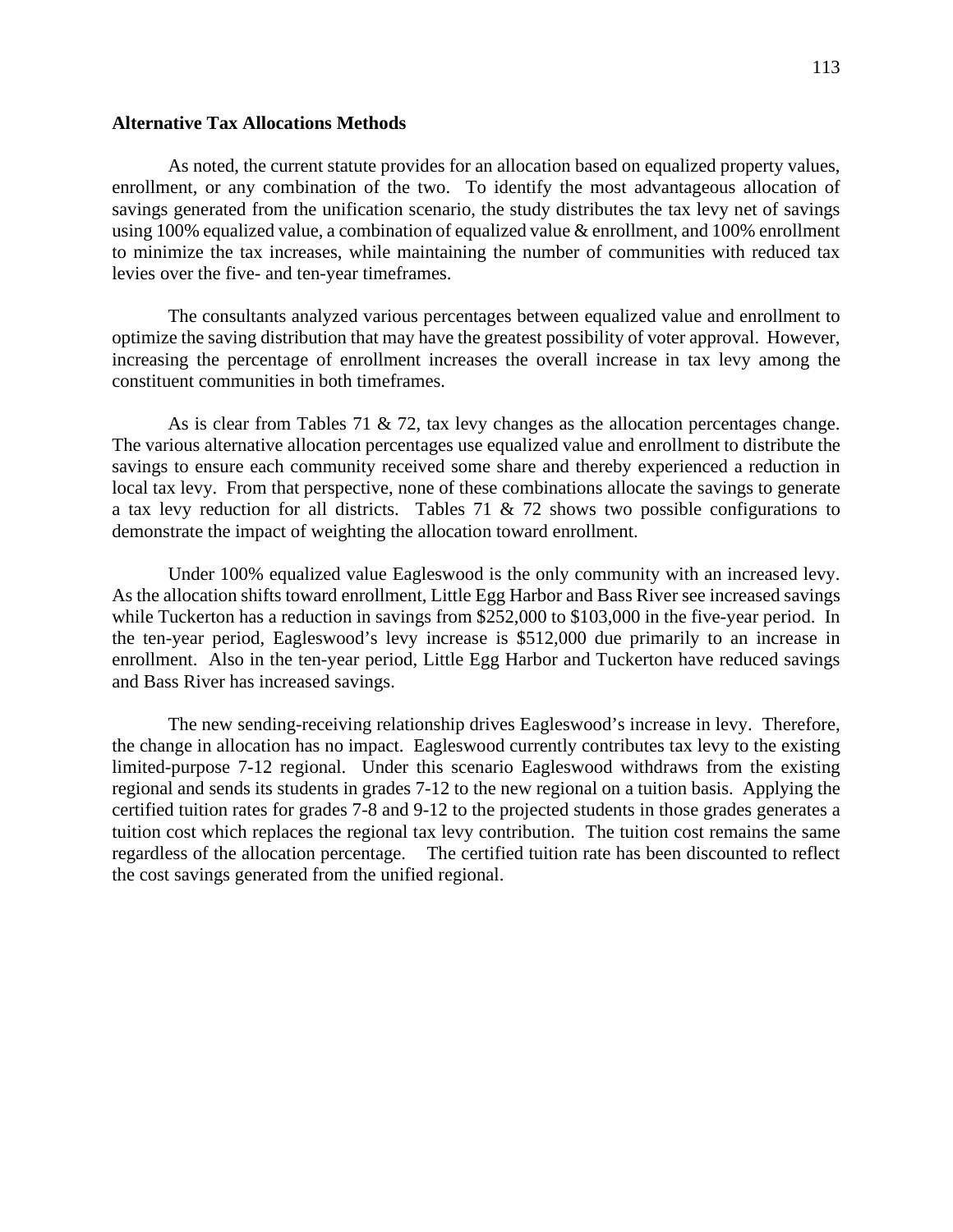**Table 71 Summary of Tax Impact on Communities Compared With Status Quo Scenario Using 50% Equalized Valuation – 50% Enrollment**

|                   |          | Five-Year<br>Average<br><b>Status Quo</b> | Five-Year<br>Average<br>Unified<br><b>District</b> | Five-Year<br><b>Difference</b> | Ten-Year<br>Average<br><b>Status Quo</b> | Ten-Year<br>Average<br><b>Unified</b><br><b>District</b> | Ten-Year<br><b>Difference</b> |
|-------------------|----------|-------------------------------------------|----------------------------------------------------|--------------------------------|------------------------------------------|----------------------------------------------------------|-------------------------------|
| Community:        | Tax Levy | \$4,021                                   | \$4,240                                            | $-$ \$219                      | \$4,092                                  | \$4,604                                                  | $- $512$                      |
| Eagleswood        | Rate     | \$1.632                                   | \$1.720                                            | $-$ \$0.089                    | \$1.567                                  | \$1.764                                                  | $-$ \$0.196                   |
| Community:        | Tax Levy | \$30,539                                  | \$29,256                                           | \$1,283                        | \$29,524                                 | \$28,103                                                 | \$1,421                       |
| Little Egg Harbor | Rate     | \$1.152                                   | \$1.104                                            | \$0.048                        | \$1.014                                  | \$0.965                                                  | \$0.049                       |
| Community:        | Tax Levy | \$5,315                                   | \$5,212                                            | \$103                          | \$5,203                                  | \$4,859                                                  | \$344                         |
| <b>Tuckerton</b>  | Rate     | \$1.158                                   | \$1.135                                            | \$0.022                        | \$1.038                                  | \$0.970                                                  | \$0.069                       |
| Community:        | Tax Levy | \$2,604                                   | \$1,796                                            | \$808                          | \$2,213                                  | \$1,515                                                  | \$698                         |
| <b>Bass River</b> | Rate     | \$1.464                                   | \$1.010                                            | \$0.454                        | \$1.219                                  | \$0.835                                                  | \$0.384                       |

Notes: Numbers in 1,000's; Annual School Tax Rate in \$100 Equalized Property Value

In the final allocation example, Table 72 reflects the allocation based on 100% pupil enrollment for each community. As projected over the next five years, two of the four communities experience a reduction in tax levy as compared to the status quo. Eagleswood and Tuckerton incur additional annual tax levies in the five-year period. Over the ten-year timeframe Eagleswood continues to incur an increase, but Tuckerton goes from a tax increase of \$46,000 to a \$291,000 reduction in levy due to a relative reduction in enrollment.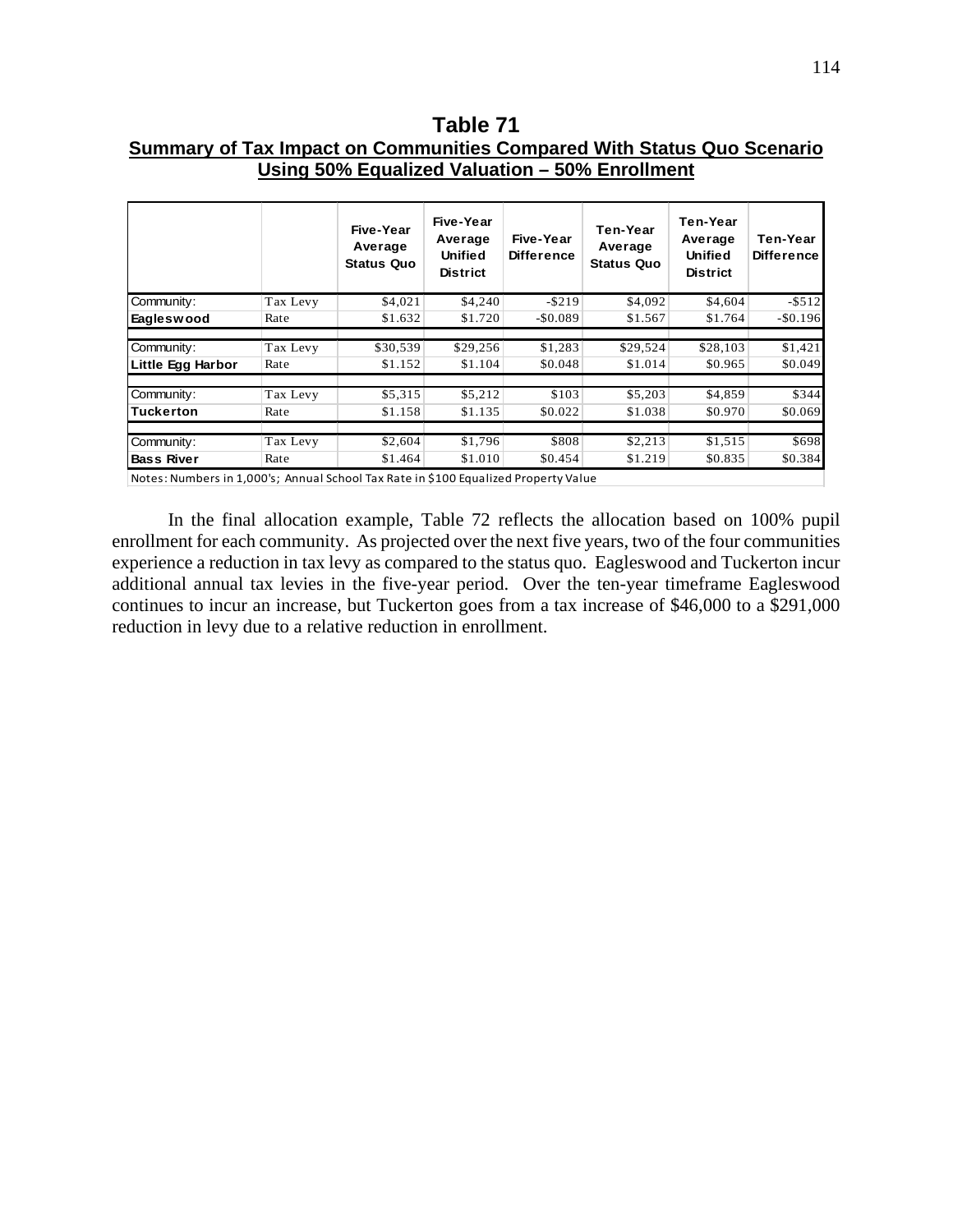# **Table 72 Summary of Tax Impact on Communities Compared With Status Quo Scenario Using 100% Enrollment**

|                   |          | Five-Year<br>Average<br><b>Status Quo</b> | Five-Year<br>Average<br><b>Unified</b><br><b>District</b> | Five-Year<br><b>Difference</b> | Ten-Year<br>Average<br><b>Status Quo</b> | Ten-Year<br>Average<br>Unified<br><b>District</b> | Ten-Year<br><b>Difference</b> |
|-------------------|----------|-------------------------------------------|-----------------------------------------------------------|--------------------------------|------------------------------------------|---------------------------------------------------|-------------------------------|
| Community:        | Tax Levy | \$4,021                                   | \$4,240                                                   | $-$ \$219                      | \$4,092                                  | \$4,604                                           | $-$ \$512                     |
| Eagleswood        | Rate     | \$1.632                                   | \$1.720                                                   | $-$0.089$                      | \$1.567                                  | \$1.764                                           | $-$0.196$                     |
|                   |          |                                           |                                                           |                                |                                          |                                                   |                               |
| Community:        | Tax Levy | \$30,539                                  | \$29,273                                                  | \$1,266                        | \$29,524                                 | \$28,276                                          | \$1,248                       |
| Little Egg Harbor | Rate     | \$1.152                                   | \$1.104                                                   | \$0.048                        | \$1.014                                  | \$0.971                                           | \$0.043                       |
|                   |          |                                           |                                                           |                                |                                          |                                                   |                               |
| Community:        | Tax Levy | \$5,315                                   | \$5,361                                                   | $-$ \$46                       | \$5,203                                  | \$4,912                                           | \$291                         |
| lTuckerton        | Rate     | \$1.158                                   | \$1.168                                                   | $-$ \$0.010                    | \$1.038                                  | \$0.980                                           | \$0.058                       |
|                   |          |                                           |                                                           |                                |                                          |                                                   |                               |
| Community:        | Tax Levy | \$2,604                                   | \$1,629                                                   | \$975                          | \$2,213                                  | \$1,289                                           | \$924                         |
| <b>Bass River</b> | Rate     | \$1.464                                   | \$0.916                                                   | \$0.548                        | \$1.219                                  | \$0.710                                           | \$0.509                       |

Notes: Numbers in 1,000's; Annual School Tax Rate in \$100 Equalized Property Value

#### **State Aid Overview**

Table 73 shows aid by type for the new regional without Eagleswood. Equalization aid represents 62% of all aid to the regional districts. As with the unified all-purpose regional scenario, this is the largest single aid category and critical in this new regional district without Eagleswood.

# **Table 73 New Regional District State Aid by Type**

| <b>Aid Type</b>              | 2019-20<br><b>Actual Aid</b> | 2020-21<br><b>Budgeted</b><br>$Aid +$ | \$ Change  | ℅<br>Change | $%$ of<br><b>Total Aid</b> |
|------------------------------|------------------------------|---------------------------------------|------------|-------------|----------------------------|
| <b>Equalization Aid</b>      | 16,299,573                   | 15,694,935                            | (604, 638) | $-4\%$      | 62%                        |
| Transportation Aid*          | 2,004,231                    | 2,090,125                             | 85,894     | 4%          | 8%                         |
| <b>Special Education Aid</b> | 2,382,025                    | 2,407,389                             | 25,364     | 1%          | 9%                         |
| <b>Security Aid</b>          | 846,884                      | 850,235                               | 3,351      | 0%          | 3%                         |
| Adjustment Aid               | 1,371,433                    | 906,428                               | (465,005)  | $-34\%$     | 4%                         |
| Extra Ordinary Aid **        | 1,036,603                    | 980,000                               | (56,603)   | $-5\%$      | 4%                         |
| <b>Choice Aid</b>            | 481,048                      | 480,256                               | (792)      | 0%          | 2%                         |
| Debt Service Aid             | 1,908,171                    | 2,035,026                             | 126,855    |             | 8%                         |
| Total                        | 26,329,968                   | 25,444,394                            | (885, 574) | $-3.4%$     | 100%                       |

\* 2019-20 includes non-public transportation aid & 2020-21 includes estimated aid

\*\* 2019-20 includes extraordinary aid & 2020-21 includes estimated aid

+ Budgeted aid may change from amount in Governor's budget message.

With expenditures of \$74,425,407, state aid represents 35.4% of budget, tax levy represents 48.7%, and tuition and other local, state, and federal revenue represent 15.9%.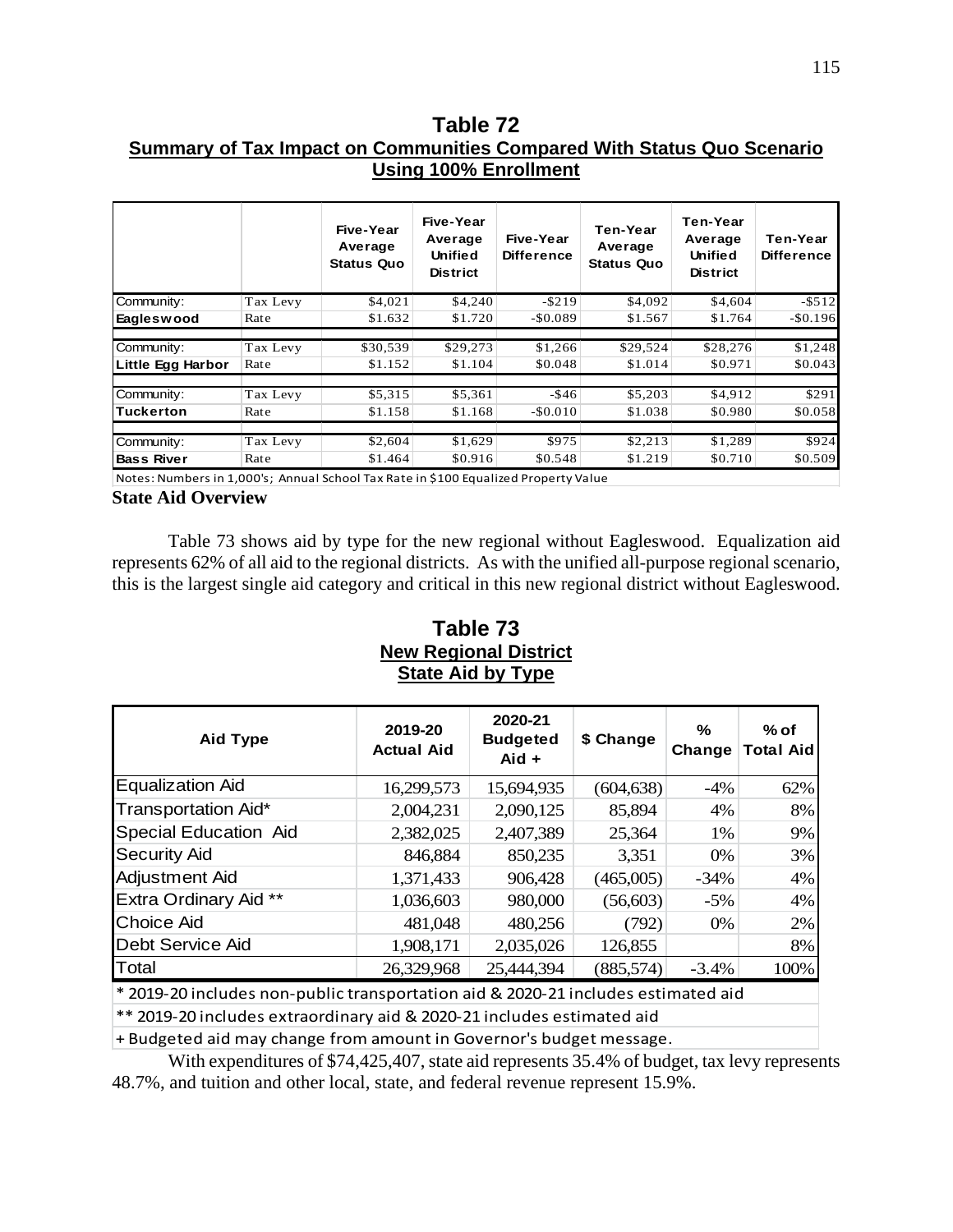Tuckerton and Pinelands Regional participate in the Choice Program. Choice aid represents approximately \$480,256 or 2% of state aid budgeted in 2020-21. The 5.5 students attending Pinelands Regional's Choice Program are from outside the regional communities. Therefore, Pinelands' \$59,576 in choice aid would not be impacted by any scenario. However, Tuckerton receives \$420,680 or 87.6% of the total choice aid. The potential loss in choice aid if the new regional continues to offer a Choice Program is estimated to be about \$400,000. The state legislature is considering legislation that would mitigate any loss in aid resulting from unification efforts.

## **Operating Expenditures of Combined Existing Districts**

The total expenditures for the districts which would comprise the new regional district were taken from comprehensive annual financial reports for the fiscal year ended June 30, 2020. Table 74 provides a breakdown of expenditures by function, and Table 75 provides a breakdown of expenditures by constituent district.

| <b>Expenditures</b>                  | <b>Year Ending</b><br>June 30, 2020 | Percent<br>of Total |
|--------------------------------------|-------------------------------------|---------------------|
| <b>Regular Instruction</b>           | 29,453,228                          | 39.6%               |
| <b>Special Educaiton Instruction</b> | 6,973,270                           | 9.4%                |
| Other Instruction                    | 1,926,065                           | 2.6%                |
| <b>Special Schools</b>               | 315,854                             | 0.4%                |
| Tuition                              | 1,084,148                           | 1.5%                |
| <b>Support Services</b>              | 661,650                             | 0.9%                |
| <b>Administrative Services</b>       | 2,504,260                           | 3.4%                |
| Operations & Maintenance             | 5,760,760                           | 7.7%                |
| Transportation                       | 3,775,132                           | 5.1%                |
| <b>Employee Benefits</b>             | 15,108,579                          | 20.3%               |
| <b>Food Services</b>                 |                                     | 0.0%                |
| Capital Outlay                       | 1,059,798                           | 1.4%                |
| Debt Service                         | 5,802,664                           | 7.8%                |
| <b>Total Expenditures*</b>           | 74,425,407                          | 100.0%              |

# **Table 74 New Regional District Total Expenditures**

\* Does not include \$10.0 million in on-behalf payments

**Source:** Comprehensive Annual Financial Report for period ending June 30, 2020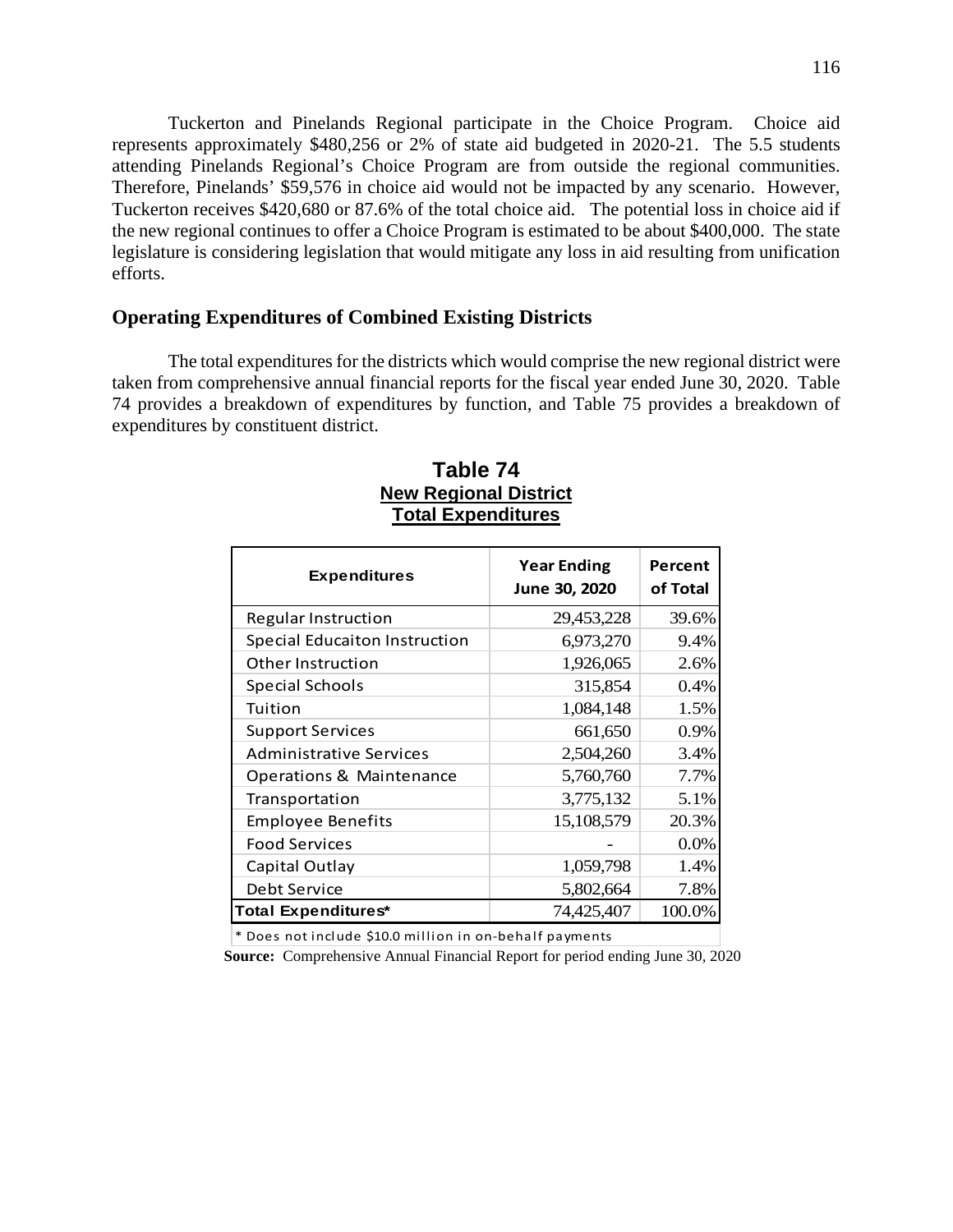The distribution of the 2019-20 operating expenses and debt service of districts shows the specific allocation to the related communities as presented in Table 75.

| <b>District</b>   | <b>Operating</b><br><b>Fund</b> | <b>Debt</b><br><b>Service</b> | <b>Total</b> | <b>Percent</b><br>of Total |
|-------------------|---------------------------------|-------------------------------|--------------|----------------------------|
| Pinelands         | 32,640,238                      | 3,631,069                     | 36,271,307   | 49%                        |
| Little Egg Harbor | 27,764,958                      | 1,763,200                     | 29,528,158   | 40%                        |
| Tuckerton         | 5,790,733                       | 408,395                       | 6,199,128    | 8%                         |
| <b>Bass River</b> | 2,426,814                       |                               | 2,426,814    | 3%                         |
| Total             | 68,622,744                      | 5,802,664                     | 74,425,407   | 100%                       |

# **Table 75 Percentage Share of Operating and Debt Service Expenses**

**Source:** Comprehensive Annual Financial Report for period ending June 30, 2020

#### **3. Alternative Configuration – PK-12 All-Purpose Regional District without Tuckerton**

This scenario would dissolve the various existing status quo configurations and create PK-12 all-purpose regional school district with Bass River, Eagleswood, Little Egg Harbor as constituent communities. Tuckerton would continue in its current configuration serving students in grades PK thru 6 and would send its 7-12 students to the new regional through a newly established sending-receiving relationship.

As in the full all-purpose regional scenario, for each community the tax levy and the savings or loss is expressed in 2020 constant dollars. The average tax levy over the five- and tenyear projection, by community, for the total PK-12 costs of education is reflected in thousands of dollars. The tax rates are expressed in dollars per \$100 of equalized property valuation.

The tables in this section consider three configurations of 100% Equalized Valuation, 100% Enrollment, and a combination of equalized valuation and enrollment. The consultants also iterated on these two variables to optimizes the tax levy distribution such that every district can share in the efficiency savings. If no optimum allocation mix exists, the analysis shows a 50% equalized valuation and 50% enrollment split for illustrative purposes. Since each community must vote yes for the regional to be formed, having all the communities experience some savings is generally preferable.

Although the tables in this section provide the results under each configuration for each community, Table 76 summarizes the results of the three configurations for the newly proposed regional district over the five- and ten-year periods.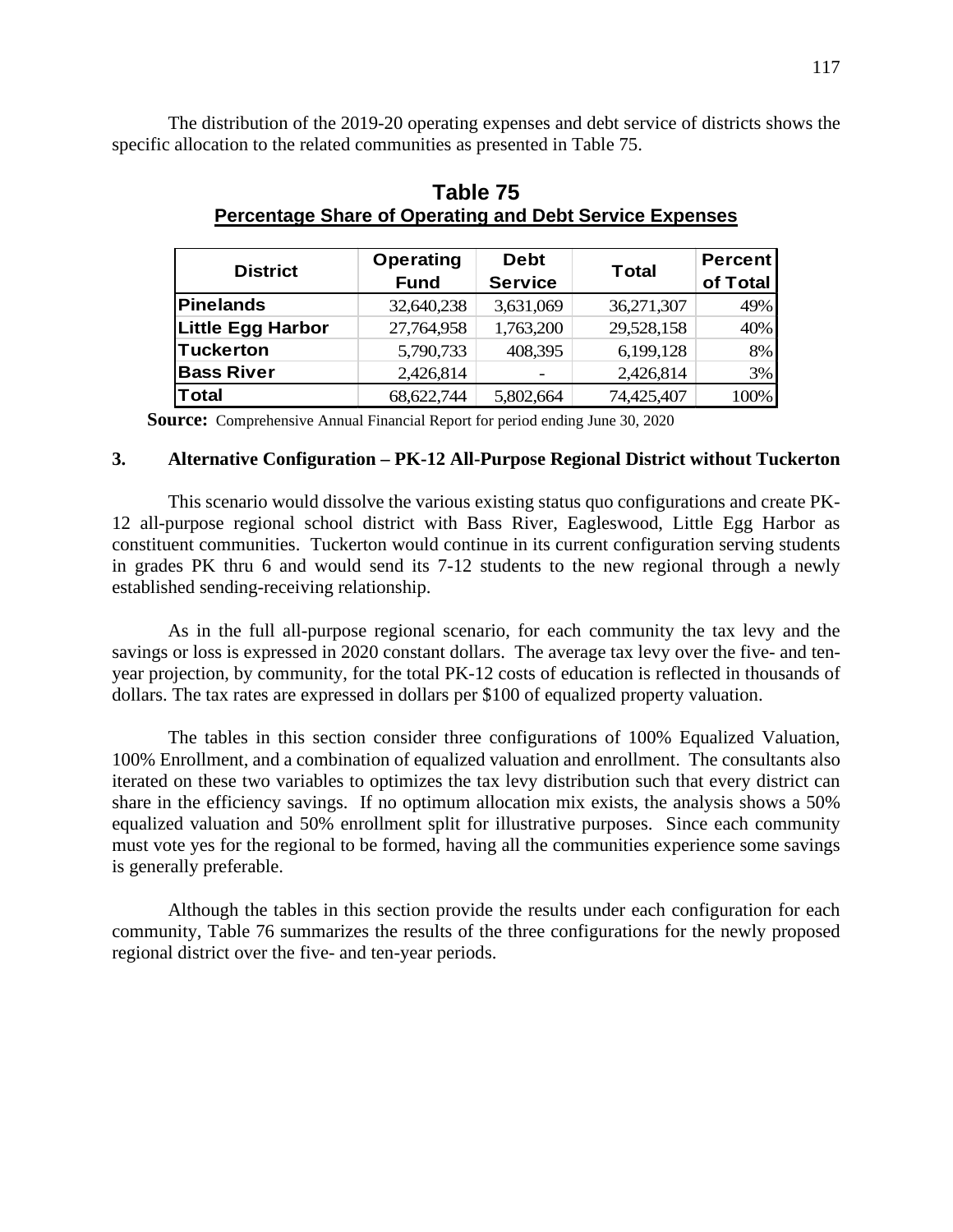| Four (4) Communities - Tuckerton Sends 7-12 Students to New Regional |                 |             |                                                                                                                |                        |      |  |                |     |                                 |      |
|----------------------------------------------------------------------|-----------------|-------------|----------------------------------------------------------------------------------------------------------------|------------------------|------|--|----------------|-----|---------------------------------|------|
|                                                                      |                 |             | 5 Year<br>10 Year                                                                                              |                        |      |  |                |     |                                 |      |
| <b>Equalized</b><br>Value                                            | Enroll-<br>ment | Tax<br>Inc. | Total Inc. Inc. % of<br>Tax<br>Tax<br>Tax<br><b>Tax Levy</b><br><b>Tax Levy</b><br>Save<br>Save<br>Aid<br>Inc. |                        |      |  |                |     | ∣Total Inc.∣ Inc. % of I<br>Aid |      |
| 100.0%                                                               | $0.0\%$         |             | 3                                                                                                              | \$1,022                | 4.1% |  | 3 <sup>1</sup> | \$. | 765                             | 3.1% |
| 50.0%                                                                | 50.0%           |             | $\mathfrak{Z}$                                                                                                 | 1,022<br>\$            | 4.1% |  | 3 <sup>1</sup> | S   | 765                             | 3.1% |
| $0.0\%$                                                              | 100.0%          |             | $\mathcal{E}$                                                                                                  | 1,022<br><sup>\$</sup> | 4.1% |  | 3 <sup>1</sup> |     | 765                             | 3.1% |

# **Table 76 Summary of Tax Impact for Regional Districts Compared to the Status Quo**

Generally, using 100% equalized value results in the lowest overall increase in tax levy. As the proportion shifts to 100% enrollment, Tuckerton is the only community with an increase in levy in both the five-and ten-year periods

Table 76 also provides the percentage of the increased tax levy as a percent of the total existing state aid for all studied districts. The State could hold harmless the districts that would experience a tax increase in this scenario. For example, in this scenario Tuckerton would see a tax increase of \$1,022,000, which is equivalent to 4.1% of the current state aid for all districts. It should be noted that simply increasing the aid by 4.1% to the new regional will not make the impacted districts whole. The aid would need to go directly to Tuckerton to compensate for the increased tax levy.

## **Recommended Allocation Method:**

#### **100% Equalized Valuation**

Table 77 uses 100% equalized value to allocate the tax levy across all constituent communities in each regional. The 100% equalized value allocation results in three of four communities with lower tax levy in the five- and ten-year periods. Tuckerton sees an increase in tax levy over five- and ten- year periods. Eagleswood sees the largest dollar savings in levy, \$1.5 million in the ten-year period.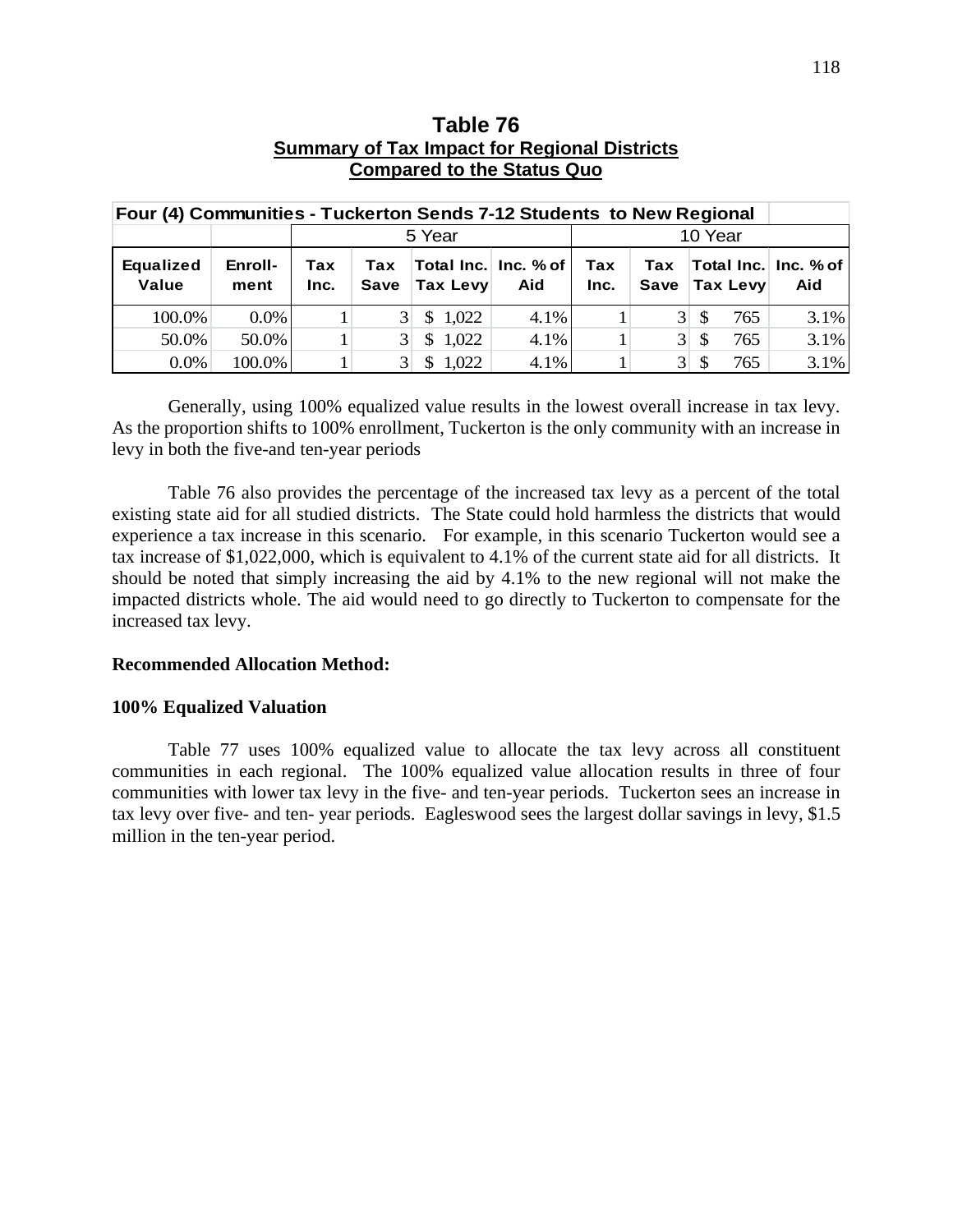**Table 77 Summary of Tax Impact on Communities Compared With Status Quo Scenario Using 100% Equalized Valuation** 

|                                                                                     |                 | Five-Year<br>Average<br><b>Status Quo</b> | Five-Year<br>Average<br><b>Unified</b><br><b>District</b> | Five-Year<br><b>Difference</b> | <b>Ten-Year</b><br>Average<br><b>Status Quo</b> | Ten-Year<br>Average<br><b>Unified</b><br><b>District</b> | <b>Ten-Year</b><br><b>Difference</b> |
|-------------------------------------------------------------------------------------|-----------------|-------------------------------------------|-----------------------------------------------------------|--------------------------------|-------------------------------------------------|----------------------------------------------------------|--------------------------------------|
| Community:                                                                          | <b>Tax Levy</b> | \$4,021                                   | \$2,749                                                   | \$1,272                        | \$4,092                                         | \$2,587                                                  | \$1,505                              |
| Eagleswood                                                                          | Rate            | \$1.632                                   | \$1.115                                                   | \$0.516                        | \$1.567                                         | \$0.991                                                  | \$0.577                              |
| Community:                                                                          | <b>Tax Levy</b> | \$30,539                                  | \$29,571                                                  | \$968                          | \$29,524                                        | \$28,859                                                 | \$665                                |
| Little Egg Harbor                                                                   | Rate            | \$1.152                                   | \$1.116                                                   | \$0.037                        | \$1.014                                         | \$0.991                                                  | \$0.023                              |
| Community:                                                                          | <b>Tax Levy</b> | \$5,315                                   | \$6,337                                                   | $-$1,022$                      | \$5,203                                         | \$5,968                                                  | $-5765$                              |
| <b>Tuckerton</b>                                                                    | Rate            | \$1.158                                   | \$1.381                                                   | $-$ \$0.223                    | \$1.038                                         | \$1.191                                                  | $-$ \$0.153                          |
| Community:                                                                          | <b>Tax Levy</b> | \$2,604                                   | \$1,984                                                   | \$620                          | \$2,213                                         | \$1,799                                                  | \$414                                |
| <b>Bass River</b>                                                                   | Rate            | \$1.464                                   | \$1.115                                                   | \$0.349                        | \$1.219                                         | \$0.991                                                  | \$0.228                              |
| Notes: Numbers in 1,000's; Annual School Tax Rate in \$100 Equalized Property Value |                 |                                           |                                                           |                                |                                                 |                                                          |                                      |

As noted above, under current law, the formation of a new regional school district requires the affirmative vote of all constituent communities. Although the improved educational opportunities and overall efficiency of a unified regional informs the decision to form a new regional, the financial impact is also a consideration. Securing a gradual transition to the new tax structure may help the impacted communities to support the new regional.

The newly established regional generates savings of \$2.1 million or about \$254,000 less than the savings generated from the full unified all-purpose regional. Tuckerton's Superintendent also performs the Business Administrator responsibilities, thereby limiting the savings of the new regional. For the reasons outlined in the savings section, the savings generated from this smaller regional does not represent the full economic efficiency savings that would be realized through unification.

Under this scenario, Tuckerton would pay tuition for students sent to the new regional in grades 7-12. Tuckerton would also be responsible for other expenses currently paid by Pinelands Regional including vocational tuition and transportation. Tuckerton does not share in the savings of the regional and pays more for tuition than its share of the Pineland Regional tax levy resulting in \$1,022,000 of additional levy in the five-year period and \$768,000 in the ten-year period. Since it does not participate in the new regional, the loss is reflected in all three allocation examples.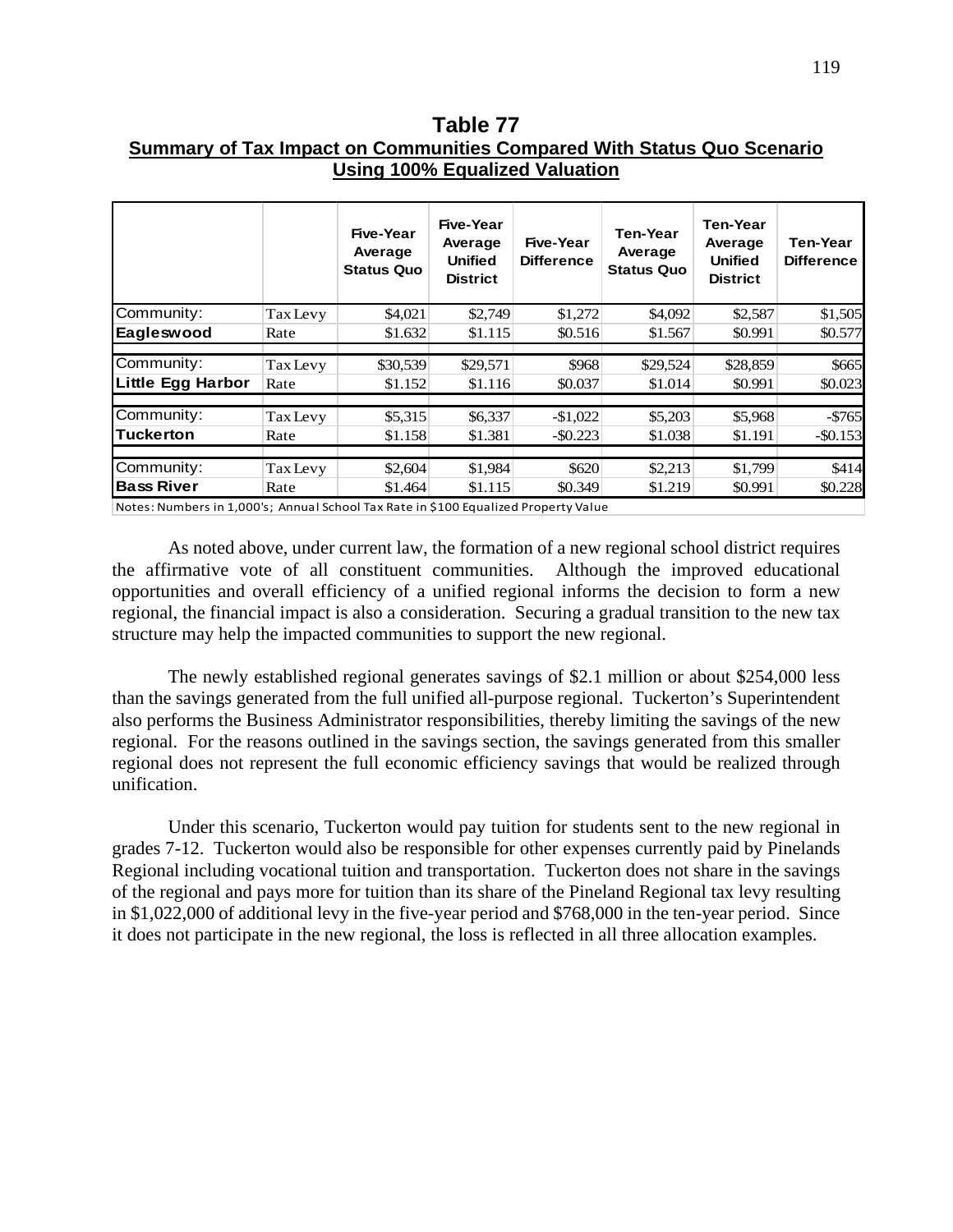## **Alternative Tax Allocations Methods**

As noted, statute provides for an allocation based on equalized property values, enrollment, or any combination of the two. To identify the most advantageous allocation of savings generated from the unification scenario, the study distributes the tax levy net of savings using 100% equalized value, a combination of equalized value & enrollment, and 100% enrollment to minimize the tax increases, while maintaining the number of communities with reduced tax levies over the five- and ten-year timeframes.

The consultants analyzed various percentages between equalized value and enrollment to optimize the saving distribution that may have the greatest possibility of voter approval. However, increasing the percentage of enrollment increases the overall increase in tax levy among the constituent communities in both timeframes.

As is clear from Tables 78  $&$  79, tax levy changes as the allocation percentages change. The various alternative allocation percentages use equalized value and enrollment to distribute the savings to ensure each community received some share and thereby experience a reduction in local tax levy. From that perspective, none of these combinations allocate the savings to generate a tax levy reduction for all districts. Tables 78 & 79 shows two possible allocations to demonstrate the impact of weighting the allocation toward enrollment.

Under the three allocations, Tuckerton experiences the same increase in levy in both the five- and ten-year periods. As the allocation shifts toward enrollment, Eagleswood and Bass River show an increase in savings from \$1.3 million to \$1.4 million and \$620,000 to \$773,000, respectively. Little Egg Harbor shows a decrease in savings from \$968,000 to \$681,000. In the ten-year period Eagleswood and Little Egg Harbor have reduced savings while Bass River continues to show increased savings. These trends continue as the allocation moves from 50%/50% split to 100% enrollment.

The new sending-receiving relationship drives Tuckerton's increase in levy. The change in allocation has no impact. Tuckerton currently contributes tax levy to the existing limitedpurpose 7-12 regional. Under this scenario Tuckerton withdraws from the existing regional and sends its students in grades 7-12 to the new regional on a tuition basis. Applying the certified tuition rates for grades 7-8 and 9-12 to the projected students in those grades generates a tuition cost which replaces the tax levy contribution. The tuition cost remains the same regardless of the allocation percentage. The certified tuition rate has been discounted to reflect the cost savings generated from the unified regional.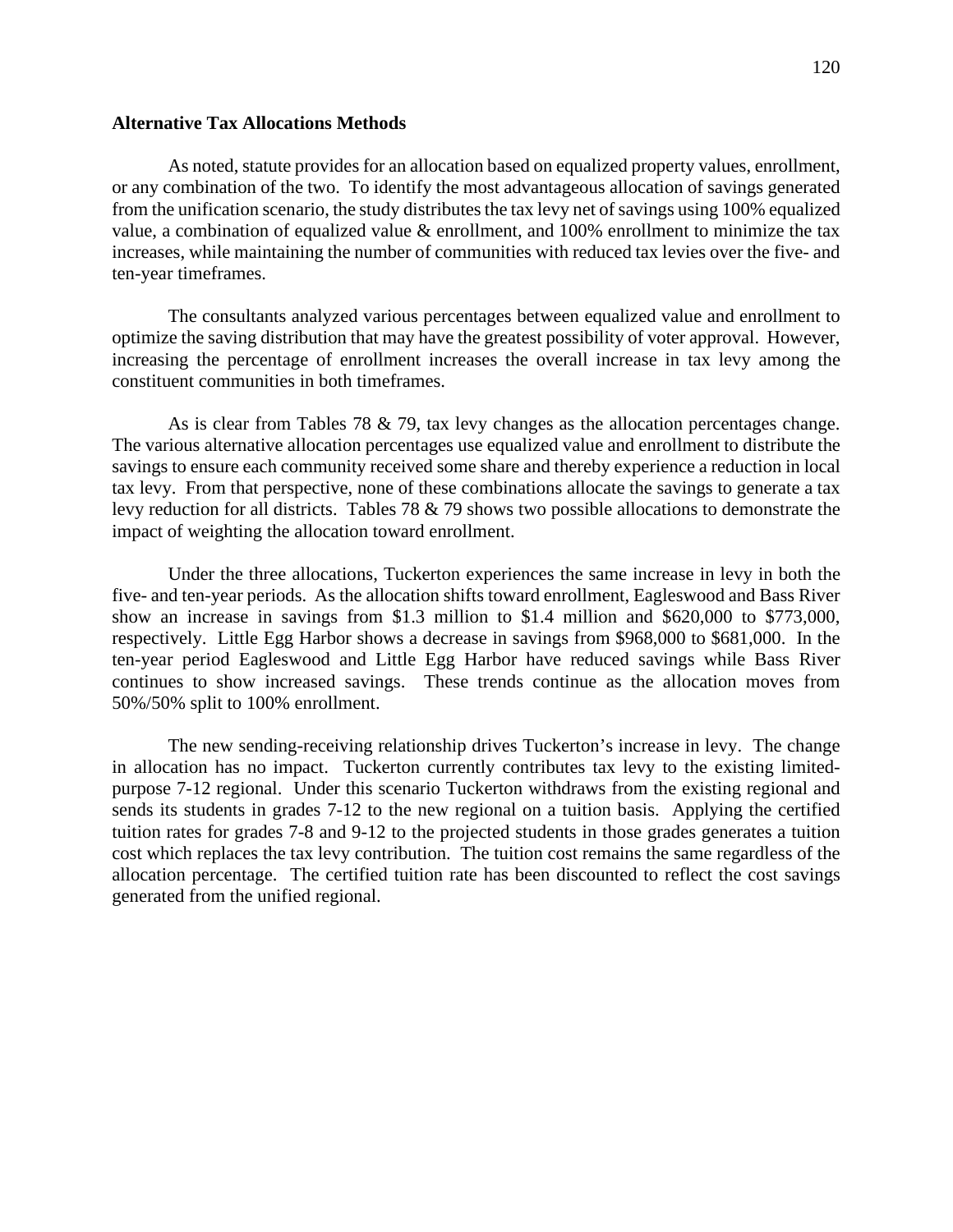**Table 78 Summary of Tax Impact on Communities Compared With Status Quo Scenario Using 50% Equalized Valuation – 50% Enrollment** 

121

|                   |          | Five-Year<br>Average<br><b>Status Quo</b> | Five-Year<br>Average<br><b>Unified</b><br><b>District</b> | Five-Year<br><b>Difference</b> | <b>Ten-Year</b><br>Average<br><b>Status Quo</b> | Ten-Year<br>Average<br><b>Unified</b><br><b>District</b> | Ten-Year<br><b>Difference</b> |  |
|-------------------|----------|-------------------------------------------|-----------------------------------------------------------|--------------------------------|-------------------------------------------------|----------------------------------------------------------|-------------------------------|--|
| Community:        | Tax Levy | \$4,021                                   | \$2,615                                                   | \$1,406                        | \$4,092                                         | \$2,662                                                  | \$1,430                       |  |
| <b>Eagleswood</b> | Rate     | \$1.632                                   | \$1.061                                                   | \$0.571                        | \$1.567                                         | \$1.020                                                  | \$0.548                       |  |
|                   |          |                                           |                                                           |                                |                                                 |                                                          |                               |  |
| Community:        | Tax Levy | \$30,539                                  | \$29,858                                                  | \$681                          | \$29,524                                        | \$29,019                                                 | \$505                         |  |
| Little Egg Harbor | Rate     | \$1.152                                   | \$1.126                                                   | \$0.026                        | \$1.014                                         | \$0.996                                                  | \$0.017                       |  |
|                   |          |                                           |                                                           |                                |                                                 |                                                          |                               |  |
| Community:        | Tax Levy | \$5,315                                   | \$6,337                                                   | $-$1,022$                      | \$5,203                                         | \$5,968                                                  | $-$765$                       |  |
| <b>Tuckerton</b>  | Rate     | \$1.158                                   | \$1.381                                                   | $-$0.223$                      | \$1.038                                         | \$1.191                                                  | $-$0.153$                     |  |
|                   |          |                                           |                                                           |                                |                                                 |                                                          |                               |  |
| Community:        | Tax Levy | \$2,604                                   | \$1,831                                                   | \$773                          | \$2,213                                         | \$1,565                                                  | \$648                         |  |
| <b>Bass River</b> | Rate     | \$1.464                                   | \$1.029                                                   | \$0.435                        | \$1.219                                         | \$0.862                                                  | \$0.357                       |  |

Notes: Numbers in 1,000's; Annual School Tax Rate in \$100 Equalized Property Value

In the final allocation example, Table 79 reflects the allocation based on 100% pupil enrollment for each community. As projected over the next five years, three of the four communities experience a reduction in tax levy in the five- and ten-years periods as compared to the status quo. Over the five-year period, Eagleswood and Bass River continue to show an increase in savings and Little Egg Harbor shows a decrease in savings. In the ten-year period Eagleswood and Little Egg Harbor have reduced savings while Bass River continues to show increased savings.

# **Table 79 Summary of Tax Impact on Communities Compared With Status Quo Scenario Using 100% Enrollment**

|                   |          | Five-Year<br>Average<br><b>Status Quo</b> | Five-Year<br>Average<br>Unified<br><b>District</b> | Five-Year<br><b>Difference</b> | Ten-Year<br>Average<br><b>Status Quo</b> | Ten-Year<br>Average<br><b>Unified</b><br><b>District</b> | Ten-Year<br><b>Difference</b> |
|-------------------|----------|-------------------------------------------|----------------------------------------------------|--------------------------------|------------------------------------------|----------------------------------------------------------|-------------------------------|
| Community:        | Tax Levy | \$4,021                                   | \$2,481                                            | \$1,540                        | \$4,092                                  | \$2,736                                                  | \$1,356                       |
| <b>Eagleswood</b> | Rate     | \$1.632                                   | \$1.007                                            | \$0.625                        | \$1.567                                  | \$1.048                                                  | \$0.519                       |
| Community:        | Tax Levy | \$30,539                                  | \$30,146                                           | \$393                          | \$29,524                                 | \$29,179                                                 | \$345                         |
| Little Egg Harbor | Rate     | \$1.152                                   | \$1.137                                            | \$0.015                        | \$1.014                                  | \$1.002                                                  | \$0.012                       |
| Community:        | Tax Levy | \$5,315                                   | \$6,337                                            | $-$1,022$                      | \$5,203                                  | \$5,968                                                  | $-$765$                       |
| Tuckerton         | Rate     | \$1.158                                   | \$1.381                                            | $-$0.223$                      | \$1.038                                  | \$1.191                                                  | $-$0.153$                     |
| Community:        | Tax Levy | \$2,604                                   | \$1,678                                            | \$926                          | \$2,213                                  | \$1,330                                                  | \$883                         |
| <b>Bass River</b> | Rate     | \$1.464                                   | \$0.943                                            | \$0.521                        | \$1.219                                  | \$0.733                                                  | \$0.486                       |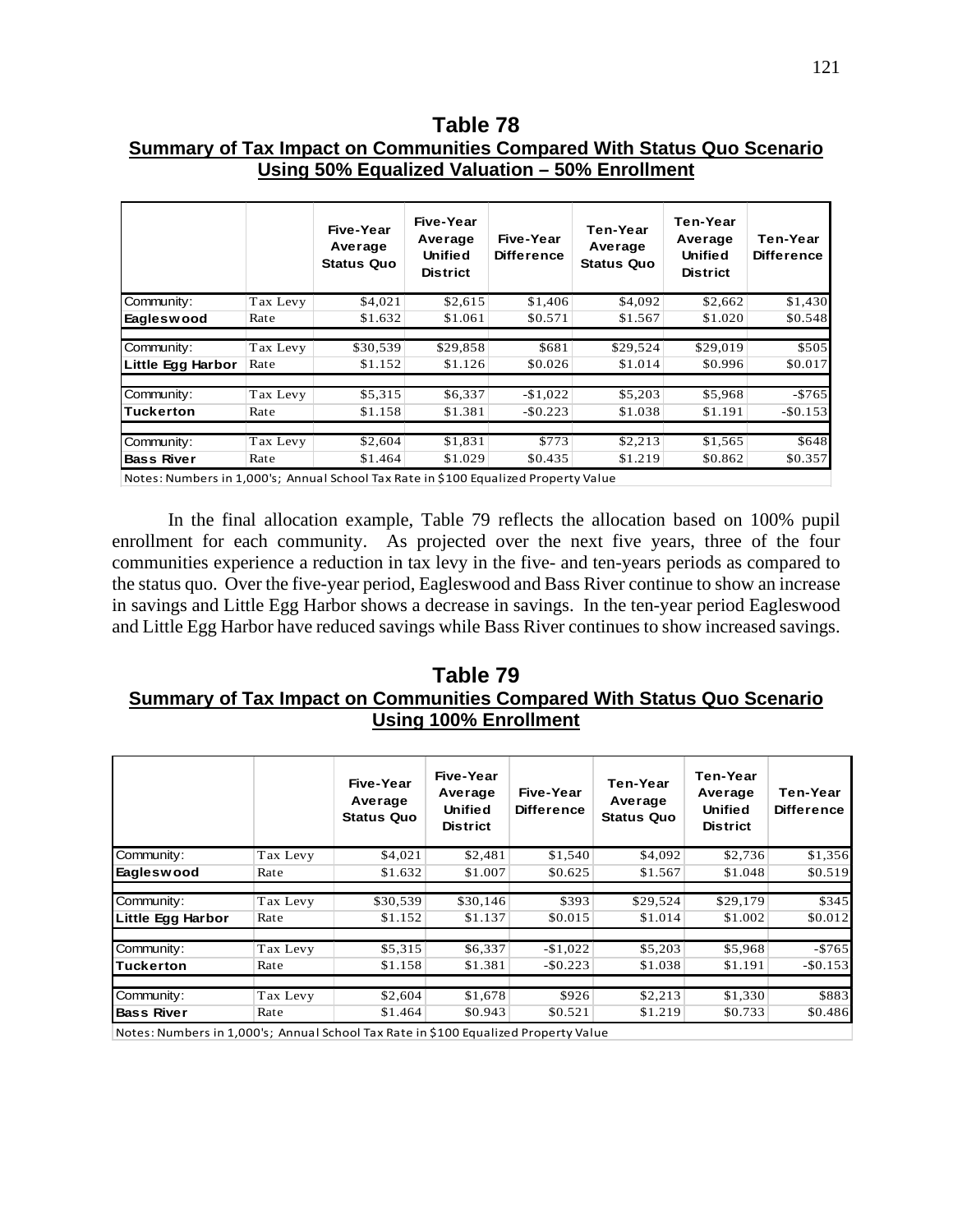#### **State Aid Overview**

Table 80 shows aid by type for the new regional without Tuckerton. Equalization aid represents 61% of all aid to the schools. As with the full all-purpose regional scenario, this is the largest single aid category and critical in this new regional district without Tuckerton.

# **Table 80 New Regional District State Aid by Type**

| Aid Type                                                                           | 2019-20<br><b>Actual Aid</b> | 2020-21<br><b>Budgeted</b><br>Aid + | \$ Change  | %<br>Change | $%$ of<br><b>Total</b><br>Aid |
|------------------------------------------------------------------------------------|------------------------------|-------------------------------------|------------|-------------|-------------------------------|
| <b>Equalization Aid</b>                                                            | 16,747,010                   | 16,075,725                          | (671,285)  | $-4\%$      | 61%                           |
| <b>Transportation Aid*</b>                                                         | 2,063,707                    | 2,149,601                           | 85,894     | 4%          | 8%                            |
| <b>Special Education Aid</b>                                                       | 2,473,243                    | 2,498,607                           | 25,364     | 1%          | 10%                           |
| <b>Security Aid</b>                                                                | 883,703                      | 887,054                             | 3,351      | $0\%$       | 3%                            |
| <b>Adjustment Aid</b>                                                              | 1,382,378                    | 906,428                             | (475,950)  | $-34\%$     | 3%                            |
| <b>Extra Ordinary Aid **</b>                                                       | 1,048,128                    | 990,000                             | (58, 128)  | $-6\%$      | 4%                            |
| <b>Choice Aid</b>                                                                  | 481,048                      | 480,256                             | (792)      | $0\%$       | $2\%$                         |
| <b>Debt Service Aid</b>                                                            | 2,037,223                    | 2,162,932                           | 125,709    |             | 8%                            |
| <b>Total</b>                                                                       | 27,116,440                   | 26,150,603                          | (965, 837) | $-3.6%$     | 100%                          |
| * 2010-20 includes non-public transportation aid 8, 2020-21 includes estimated aid |                              |                                     |            |             |                               |

\* 2019-20 includes non-public transportation aid & 2020-21 includes estimated aid

\*\* 2019-20 includes extraordinary aid & 2020-21 includes estimated aid

+ Budgeted aid may change from amount in Governor's budget message.

With expenditures of \$71,668,289, state aid represents 37.8% of budget, tax levy represents 47.9%, and tuition, and other local, state, and federal revenue represent 14.3%.

Tuckerton participate in the Choice Program and its choice aid would not be impacted by the other communities regionalizing on a PK-12 basis. If Tuckerton remains a choice district, it will continue to receive choice aid for students from the regional communities.

## **Operating Expenditures of Combined Existing Districts**

The total expenditures for the districts which would comprise the regional district were taken from comprehensive annual financial reports for the fiscal year ended June 30, 2020. Table 81 provides a breakdown of expenditures by function, and Table 82 provides a breakdown of expenditures by constituent district.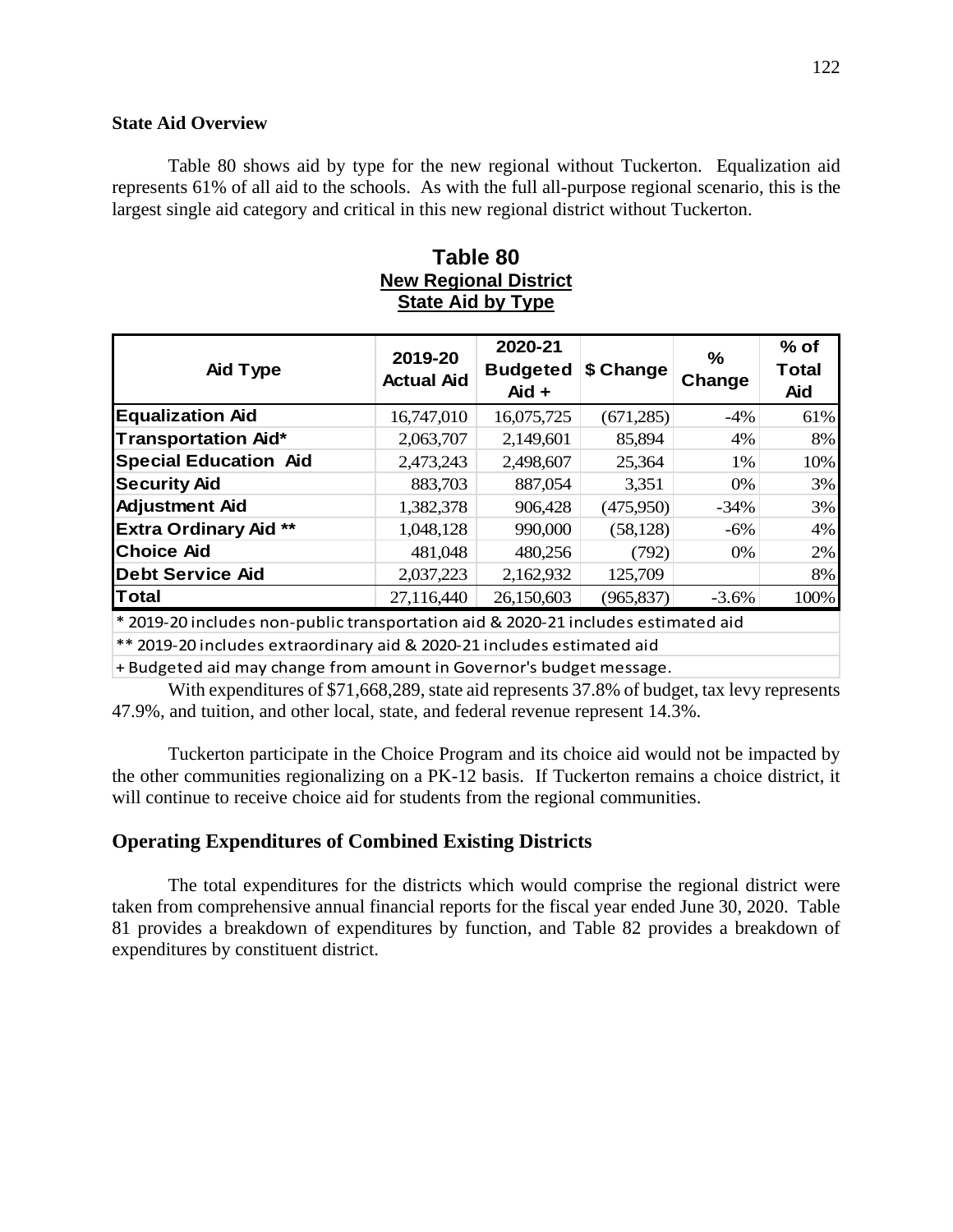| <b>Expenditures</b>                  | <b>Year Ending</b><br>June 30, 2020 | Percent<br>of Total |
|--------------------------------------|-------------------------------------|---------------------|
| <b>Regular Instruction</b>           | 28,184,832                          | 39.3%               |
| <b>Special Educaiton Instruction</b> | 6,471,035                           | 9.0%                |
| Other Instruction                    | 2,009,240                           | 2.8%                |
| <b>Special Schools</b>               | 290,475                             | 0.4%                |
| Tuition                              | 1,193,416                           | 1.7%                |
| <b>Support Services</b>              | 767,037                             | 1.1%                |
| <b>Administrative Services</b>       | 2,543,517                           | 3.5%                |
| Operations & Maintenance             | 5,375,005                           | 7.5%                |
| Transportation                       | 3,804,730                           | 5.3%                |
| <b>Employee Benefits</b>             | 14,623,159                          | 20.4%               |
| <b>Food Services</b>                 |                                     | 0.0%                |
| Capital Outlay                       | 631,659                             | $0.9\%$             |
| Debt Service                         | 5,774,184                           | 8.1%                |
| <b>Total Expenditures*</b>           | 71,668,289                          | 100.0%              |

# **Table 81 New Regional District Total Expenditures**

\* Does not include \$9.7 million in on-behalf payments

**Source:** Comprehensive Annual Financial Report for period ending June 30, 2020

The distribution of the 2019-20 operating expenses and debt service of the districts shows the specific allocation to the related communities as presented in Table 82.

# **Table 82 Percentage Share of Operating and Debt Service Expenses**

| <b>District</b>          | <b>Operating</b><br><b>Fund</b> | <b>Debt</b><br><b>Service</b> | <b>Total</b> | <b>Percent</b><br>of Total |
|--------------------------|---------------------------------|-------------------------------|--------------|----------------------------|
| Pinelands                | 32,640,238                      | 3,631,069                     | 36,271,307   | 51%                        |
| Eagleswood               | 3,062,094                       | 379,916                       | 3,442,009    | 5%                         |
| <b>Little Egg Harbor</b> | 27,764,958                      | 1,763,200                     | 29,528,158   | 41%                        |
| <b>Bass River</b>        | 2,426,814                       |                               | 2,426,814    | 3%                         |
| Total                    | 65,894,104                      | 5,774,184                     | 71,668,289   | 100%                       |

**Source:** Comprehensive Annual Financial Report for period ending June 30, 2020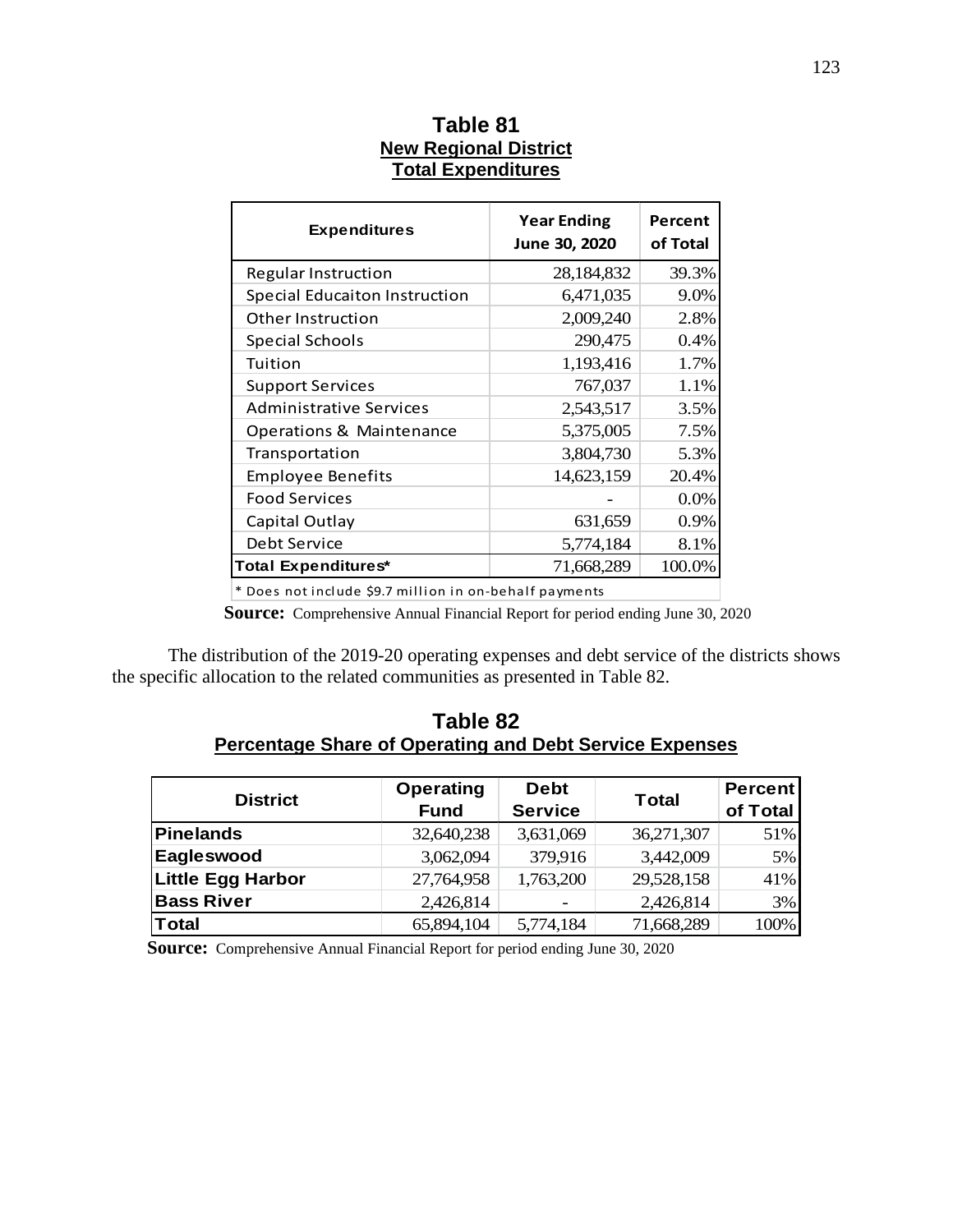## **4. Alternative Configuration – PK-12 All-Purpose Regional District without Eagleswood & Tuckerton**

This scenario would dissolve the various existing status quo configurations and create a PK-12 all-purpose regional school district with only Bass River and Little Egg Harbor as constituent communities. Eagleswood and Tuckerton would continue in their current configurations serving grades PK thru 6 and would send their 7-12 students to the new regional through newly established sending-receiving relationships.

As in all previous scenarios, for each community the tax levy and the savings or loss is expressed in 2020 constant dollars. The average tax levy over the five- and ten-year projection, by community, for the total PK-12 costs of education is reflected in thousands of dollars. The tax rates are expressed in dollars per \$100 of equalized property valuation.

The tables in this section also consider three configurations of 100% Equalized Valuation, 100% Enrollment, and a combination of equalized valuation and enrollment. The consultants also analyzed these two variables to optimizes the tax levy distribution such that every district can share in the efficiency savings. If no optimum allocation mix exists, the analysis shows a 50% equalized valuation and 50% enrollment split for illustrative purposes. Since each community must vote yes for the regional to be formed, having all the communities experience some savings is generally preferable.

Although the tables in this section provide the results under each configuration for each community, Table 83 summarizes the results of the three configurations for the newly proposed regional district over the five- and ten-year periods.

| Table 83                                            |
|-----------------------------------------------------|
| <b>Summary of Tax Impact for Regional Districts</b> |
| <b>Compared to the Status Quo</b>                   |

| Four (4) Communities - Eagleswood & Tuckerton Sends 7-12 Students to the New Regional |         |                 |                   |                     |               |          |                |                |               |                                    |        |
|---------------------------------------------------------------------------------------|---------|-----------------|-------------------|---------------------|---------------|----------|----------------|----------------|---------------|------------------------------------|--------|
|                                                                                       |         |                 | 10 Year<br>5 Year |                     |               |          |                |                |               |                                    |        |
| <b>Equalized</b>                                                                      | Enroll- | $\mathsf{T}$ ax | $\mathsf{T}$ ax   |                     | Total Inc.    | Inc. $%$ |                |                |               | $\mathsf{T}$ ax   Tax   Total Inc. | Inc. % |
| <b>Value</b>                                                                          | ment    | Inc.            |                   |                     | Save Tax Levy | of Aid   | Inc.           |                |               | Save Tax Levy                      | of Aid |
| 100.0%                                                                                | $0.0\%$ | $\overline{2}$  |                   | $2\vert S$          | 1,241         | 5.1%     | $\overline{2}$ | 2 <sup>1</sup> | -S            | 1,277                              | 5.3%   |
| 50.0%                                                                                 | 50.0%   | $\vert$ 2       |                   | $2 \mid \mathsf{S}$ | 1,241         | 5.1%     | $\overline{2}$ | 2 <sup>1</sup> | <sup>\$</sup> | 1,277                              | 5.3%   |
| $0.0\%$                                                                               | 100.0%  | $\overline{2}$  |                   | -\$                 | 1.241         | 5.1%     | $\overline{2}$ |                |               | 1,277                              | 5.3%   |

Under this scenario all allocations result in the same overall increase in tax levy for Eagleswood and Tuckerton. The tax levy increase for the two communities totals \$1,241,000 in the five-year period and \$1,277,000 in the ten-year period.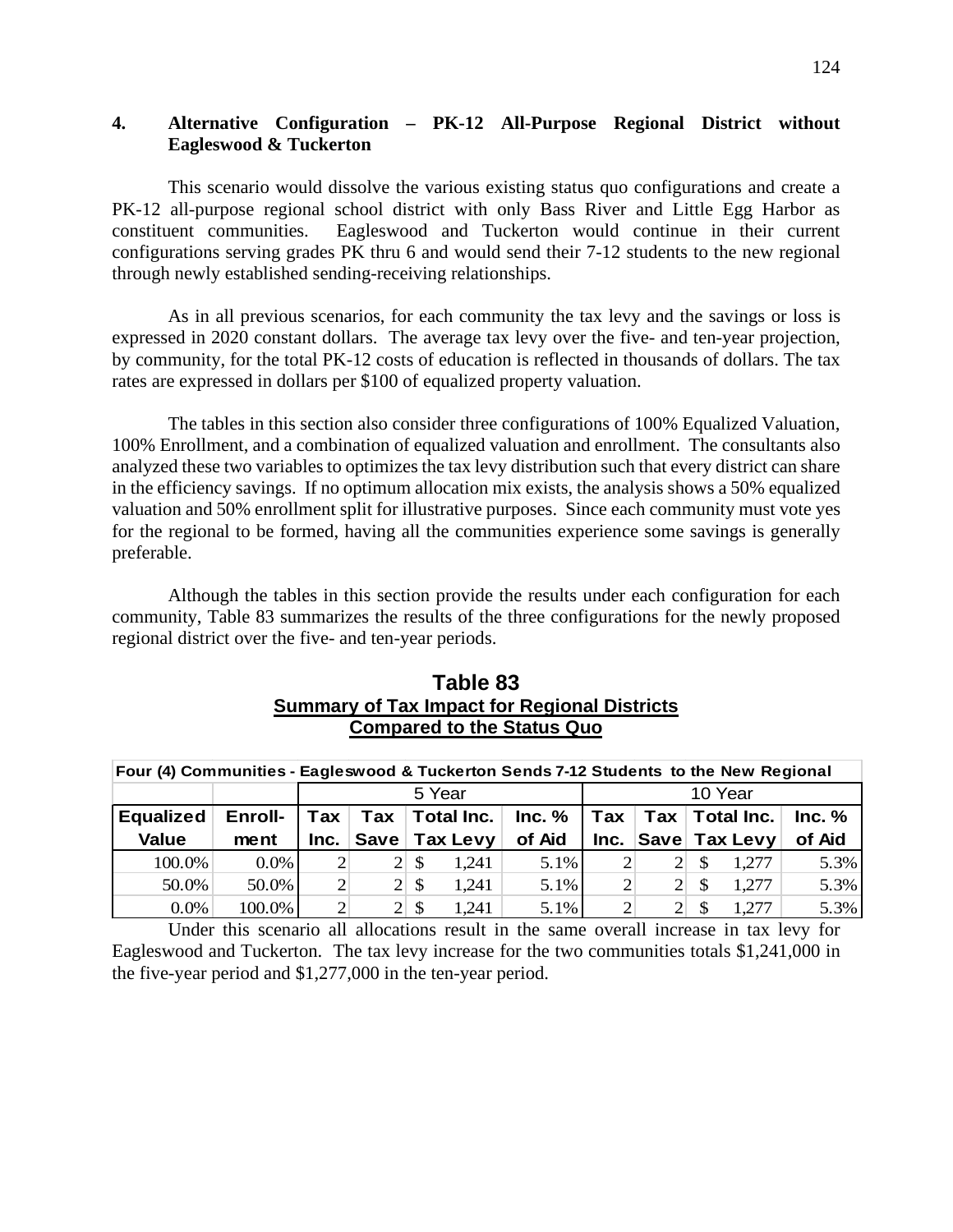Table 83 also provides the percentage of the increased tax levy as a percent of the total existing state aid for all studied districts. The State could hold harmless the districts that would experience a tax increase in this scenario. For example, in this scenario both Eagleswood and Tuckerton would see a tax increase totaling \$1,241,000, which is equivalent to 5.1% of the current state aid for all districts. It should be noted that simply increasing the aid by 5.1% to the new regional will not make the impacted districts whole. The aid would need to go directly to Eagleswood and Tuckerton to compensate for the increased tax levies.

#### **Recommended Allocation Method: 100% Equalized Valuation**

Table 84 uses 100% equalized value to allocate the tax levy across all constituent communities in each regional. The 100% equalized value allocation results in Little Egg Harbor and Bass River, the two communities comprising the new regional, with lower tax levies in the five- and ten-year periods. Eagleswood will see an increase in tax levy of \$219,000 in five-year period and \$512,000 in the ten-year period. Tuckerton will see an increase in tax levy of \$1,022,000 in the five-year period and \$765,000 in the ten-year period.

# **Table 84 Summary of Tax Impact on Communities Compared With Status Quo Scenario Using 100% Equalized Valuation**

|                   |                 | Five-Year<br>Average<br><b>Status Quo</b> | Five-Year<br>Average<br><b>Unified</b><br><b>District</b> | Five-Year<br><b>Difference</b> | <b>Ten-Year</b><br>Average<br><b>Status Quo</b> | <b>Ten-Year</b><br>Average<br><b>Unified</b><br><b>District</b> | Ten-Year<br><b>Difference</b> |
|-------------------|-----------------|-------------------------------------------|-----------------------------------------------------------|--------------------------------|-------------------------------------------------|-----------------------------------------------------------------|-------------------------------|
| Community:        | <b>Tax Levy</b> | \$4,021                                   | \$4,240                                                   | $-$ \$219                      | \$4,092                                         | \$4,604                                                         | $-$ \$512                     |
| Eagleswood        | Rate            | \$1.632                                   | \$1.720                                                   | $-$ \$0.089                    | \$1.567                                         | \$1.764                                                         | $-$ \$0.196                   |
|                   |                 |                                           |                                                           |                                |                                                 |                                                                 |                               |
| Community:        | <b>Tax Levy</b> | \$30,539                                  | \$28,541                                                  | \$1,998                        | \$29,524                                        | \$27,354                                                        | \$2,170                       |
| Little Egg Harbor | Rate            | \$1.152                                   | \$1.077                                                   | \$0.075                        | \$1.014                                         | \$0.939                                                         | \$0.075                       |
|                   |                 |                                           |                                                           |                                |                                                 |                                                                 |                               |
| Community:        | <b>Tax Levy</b> | \$5,315                                   | \$6,337                                                   | $-$1,022$                      | \$5,203                                         | \$5,968                                                         | $-5765$                       |
| <b>Tuckerton</b>  | Rate            | \$1.158                                   | \$1.381                                                   | $-$ \$0.223                    | \$1.038                                         | \$1.191                                                         | $-$ \$0.153                   |
|                   |                 |                                           |                                                           |                                |                                                 |                                                                 |                               |
| Community:        | <b>Tax Levy</b> | \$2,604                                   | \$1,915                                                   | \$689                          | \$2,213                                         | \$1,705                                                         | \$508                         |
| <b>Bass River</b> | Rate            | \$1.464                                   | \$1.077                                                   | \$0.387                        | \$1.219                                         | \$0.939                                                         | \$0.280                       |

Notes: Numbers in 1,000's; Annual School Tax Rate in \$100 Equalized Property Value

As noted above, under current law, the formation of a new regional school district requires the affirmative vote of all constituent communities. Although the improved educational opportunities and overall efficiency of a unified regional informs the decision to form a new regional, the financial impact is also a consideration. Securing a gradual transition to the new tax structure may help the impacted communities to support the new regional.

The newly established regional generates savings of \$1.8 million or about \$519,000 less than the savings generated from the full unified all-purpose regional. Eagleswood and Tuckerton provide limited savings to the new regional. For the reasons outlined in the savings section, the savings generated from this smaller regional does not represent the full economic efficiency savings that would be realized through unification.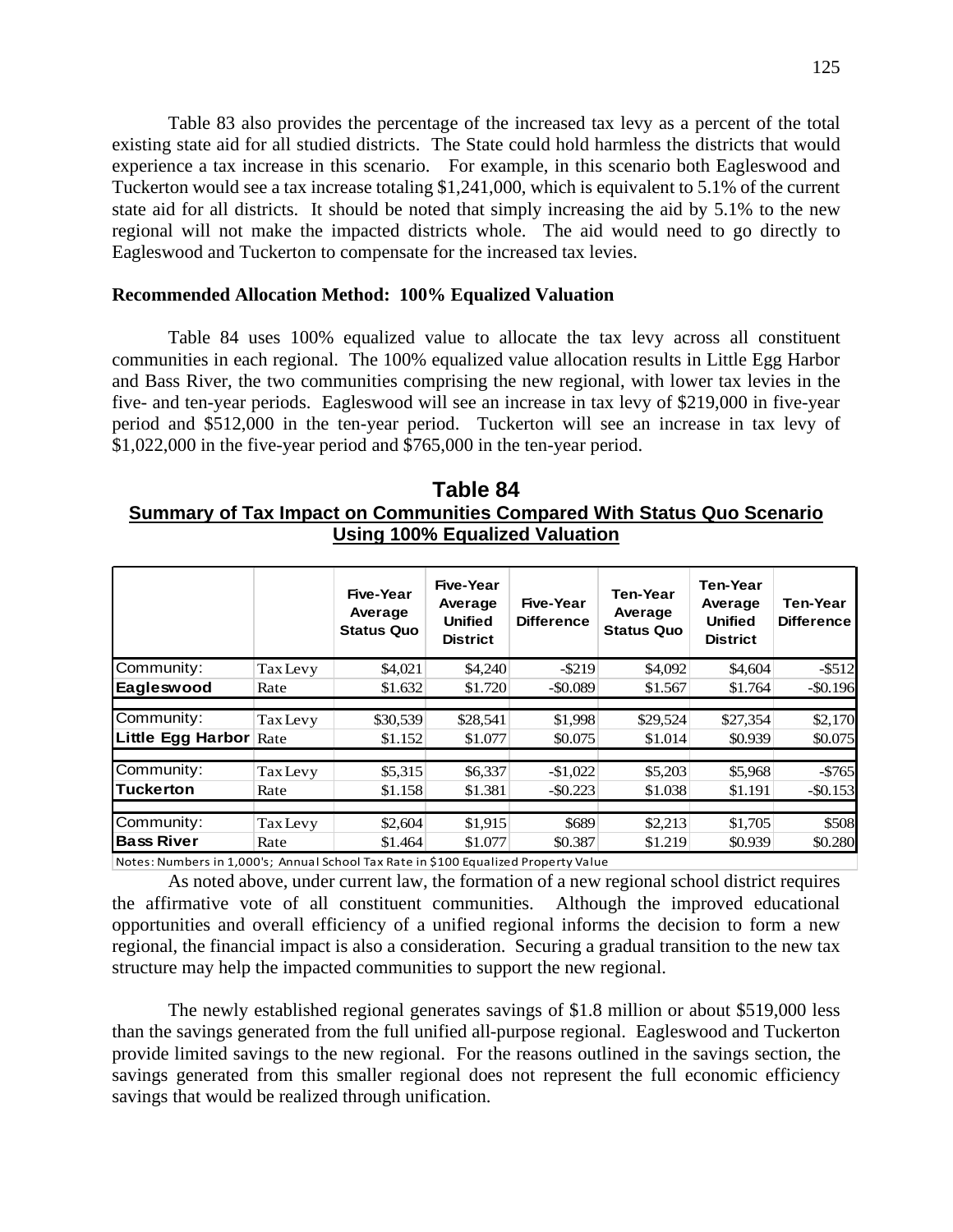Under this scenario, Eagleswood and Tuckerton would pay tuition for students sent to the new regional in grades 7-12. Both districts would also be responsible for other expenses currently paid by Pinelands Regional such as vocational tuition and transportation. Eagleswood and Tuckerton do not share in the savings of the new regional and pay more for tuition than their respective shares of the Pineland Regional tax levy resulting in a combined \$1,022,000 of additional levy in the five-year period and \$765,000 in the ten-year period. Since they do not participate in the new regional, the loss is reflected in all three allocation examples.

## **Alternative Tax Allocations Methods**

As noted, statute provides for an allocation based on equalized property values, enrollment, or any combination of the two. To identify the most advantageous allocation of savings generated from the unification scenario, the study distributes the tax levy net of savings using 100% equalized value, a combination of equalized value & enrollment, and 100% enrollment to minimize the tax increases, while maintaining the number of communities with reduced tax levies over the five- and ten-year timeframes.

The consultants analyzed various percentages between equalized value and enrollment to optimize the saving distribution that may have the greatest possibility of voter approval. However, increasing the percentage of enrollment does not impact the overall increase in tax levy among the constituent communities in both timeframes.

As is clear from Tables  $85 \& 86$ , that tax levy changes as the allocation percentages change. The various alternative allocation percentages use equalized value and enrollment to distribute the savings to ensure each community received some share and thereby experience a reduction in local tax levy. From that perspective, none of these combinations allocate the savings to generate a tax levy reduction for all districts. Tables 85 & 86 show two possible allocations to demonstrate the impact of weighting the allocation toward enrollment.

Under the three allocations Eagleswood and Tuckerton experience the same increase in levy in both the five- and ten-year period. As the allocation shifts toward enrollment, Bass River shows an increase in savings from \$689,000 to \$844,000 and \$508,000 to \$727,000, in the fiveand ten-year periods, respectively. Little Egg Harbor shows a corresponding decrease in savings from \$2.0 million to \$1.8 million and \$2.2 million to \$2.0 million in the five- and ten-year periods, respectively. These trends continue as the allocation moves from a 50%/50% split to 100% enrollment.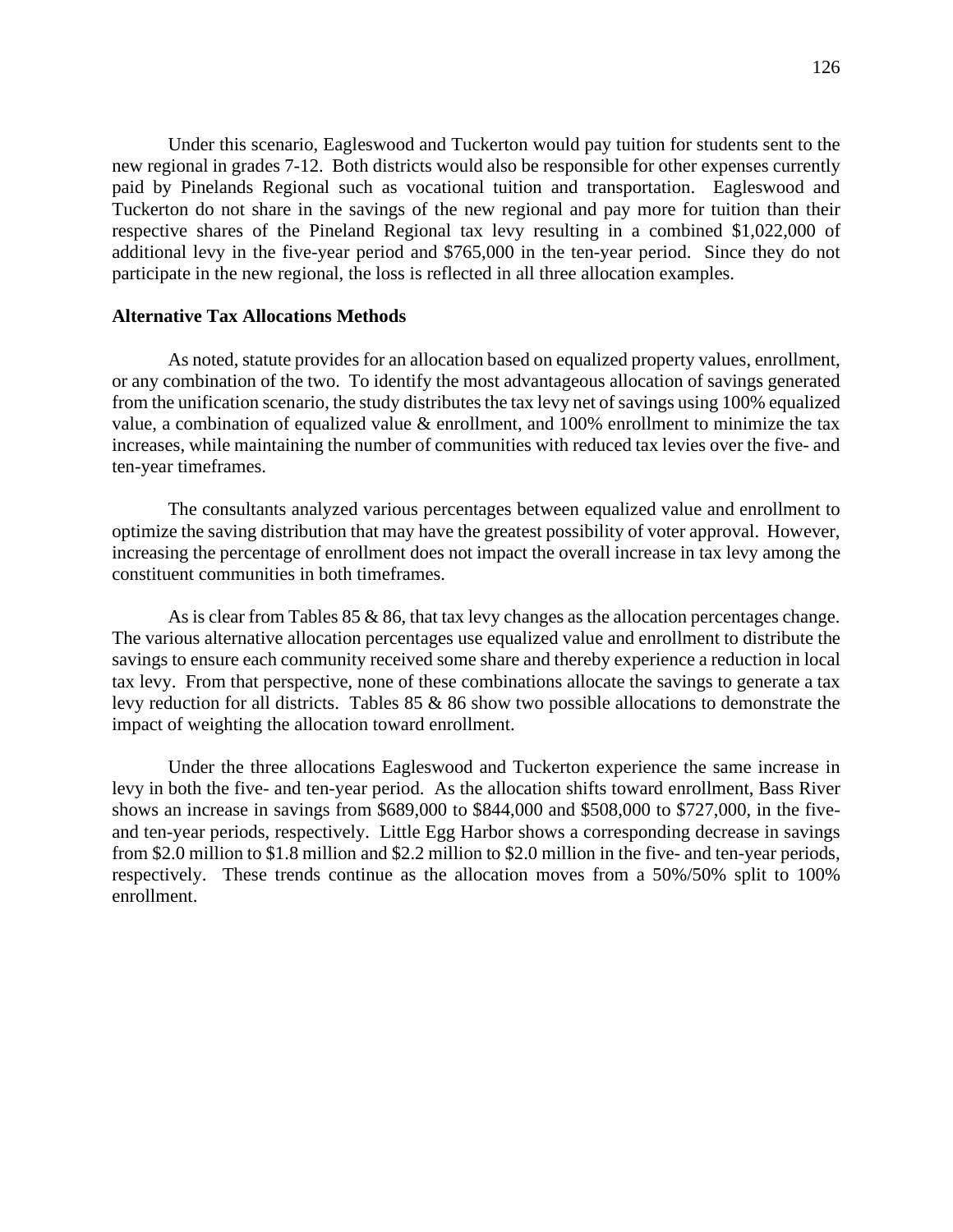The new sending-receiving relationship drives Eagleswood's and Tuckerton's increase in levy. Therefore, the change in allocation has no impact. Eagleswood and Tuckerton currently contributes tax levy to the existing limited-purpose 7-12 regional. Under this scenario both communities withdraw from the existing regional and send students in grades 7-12 to the new regional on a tuition basis. Applying the certified tuition rates for grades 7-8 and 9-12 to the projected students in those grades generates a tuition cost which replaces the regional tax levy contribution. The tuition cost remains the same regardless of the allocation percentage. The certified tuition rate has been discounted to reflect the cost savings generated from the unified regional.

| Table 85                                                               |
|------------------------------------------------------------------------|
| Summary of Tax Impact on Communities Compared With Status Quo Scenario |
| Using 50% Equalized Valuation - 50% Enrollment                         |

|                   |          | Five-Year<br>Average<br><b>Status Quo</b> | Five-Year<br>Average<br>Unified<br><b>District</b> | Five-Year<br><b>Difference</b> | Ten-Year<br>Average<br><b>Status Quo</b> | Ten-Year<br>Average<br><b>Unified</b><br><b>District</b> | Ten-Year<br><b>Difference</b> |
|-------------------|----------|-------------------------------------------|----------------------------------------------------|--------------------------------|------------------------------------------|----------------------------------------------------------|-------------------------------|
| Community:        | Tax Levy | \$4,021                                   | \$4,240                                            | $-$ \$219                      | \$4,092                                  | \$4,604                                                  | $-5512$                       |
| Eagleswood        | Rate     | \$1.632                                   | \$1.720                                            | $-$ \$0.089                    | \$1.567                                  | \$1.764                                                  | $-$0.196$                     |
|                   |          |                                           |                                                    |                                |                                          |                                                          |                               |
| Community:        | Tax Levy | \$30,539                                  | \$28,696                                           | \$1,843                        | \$29,524                                 | \$27,573                                                 | \$1,951                       |
| Little Egg Harbor | Rate     | \$1.152                                   | \$1.082                                            | \$0.070                        | \$1.014                                  | \$0.947                                                  | \$0.067                       |
|                   |          |                                           |                                                    |                                |                                          |                                                          |                               |
| Community:        | Tax Levy | \$5,315                                   | \$6,337                                            | $-$1,022$                      | \$5,203                                  | \$5,968                                                  | $-5765$                       |
| Tuckerton         | Rate     | \$1.158                                   | \$1.381                                            | $-$ \$0.223                    | \$1.038                                  | \$1.191                                                  | $-$0.153$                     |
|                   |          |                                           |                                                    |                                |                                          |                                                          |                               |
| Community:        | Tax Levy | \$2,604                                   | \$1,760                                            | \$844                          | \$2,213                                  | \$1,486                                                  | \$727                         |
| <b>Bass River</b> | Rate     | \$1.464                                   | \$0.989                                            | \$0.474                        | \$1.219                                  | \$0.819                                                  | \$0.400                       |

Notes: Numbers in 1,000's; Annual School Tax Rate in \$100 Equalized Property Value

In the final allocation example, Table 86 reflects the allocation based on 100% pupil enrollment from each community, as projected over the next five years, two of the four communities continue to experience a reduction in tax levy in the five- and ten-years periods as compared to the status quo. Eagleswood and Tuckerton continue to incur additional annual tax levies in the five- and ten-year timeframes. Little Egg Harbor and Bass River continue the trend noted in the 50%/50% allocation section. Little Egg Harbor sees a further reduction in savings while Bass River sees increased savings.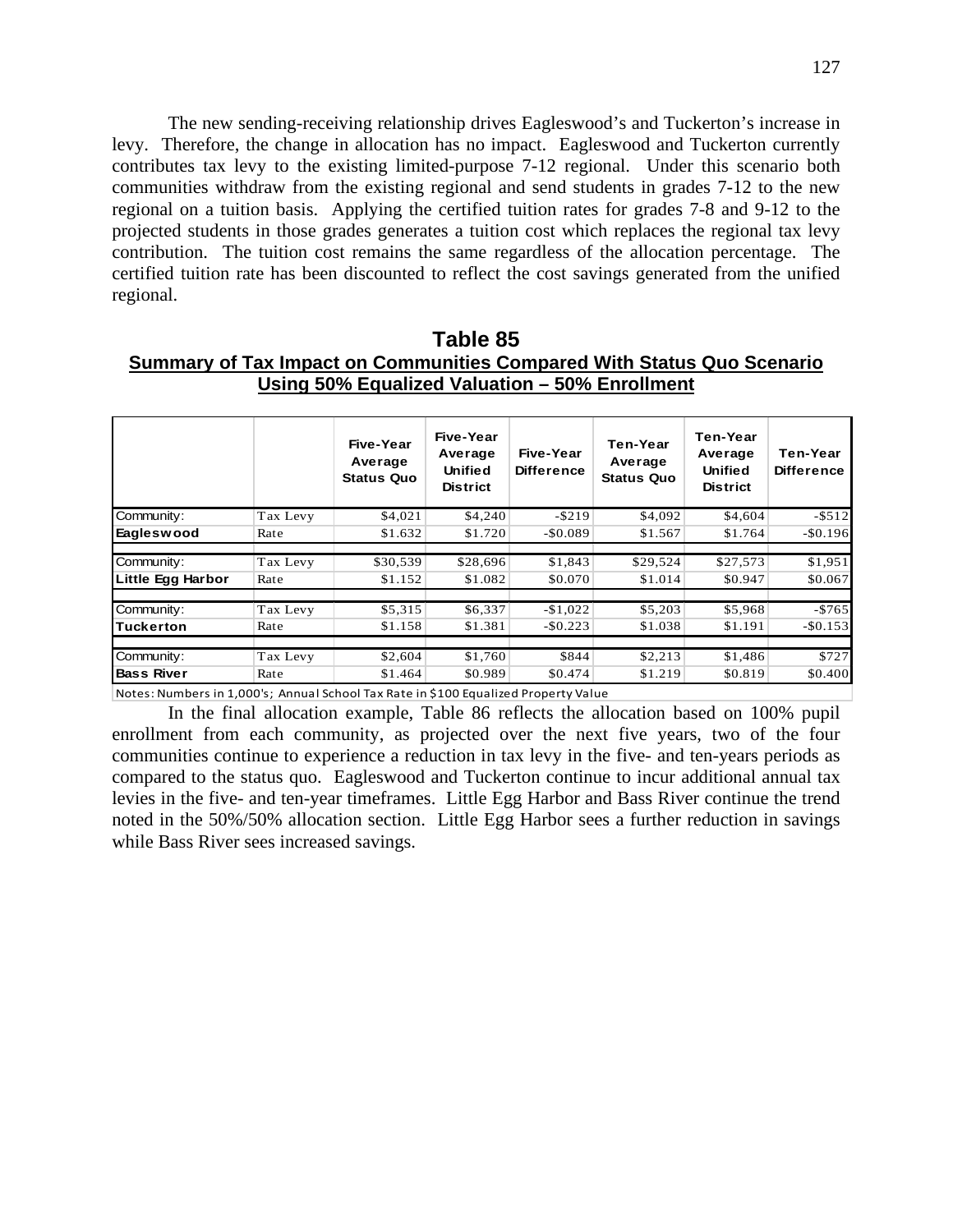# **Table 86 Summary of Tax Impact on Communities Compared With Status Quo Scenario Using 100% Enrollment**

|                   |          | Five-Year<br>Average<br><b>Status Quo</b> | Five-Year<br>Average<br><b>Unified</b><br><b>District</b> | Five-Year<br><b>Difference</b> | Ten-Year<br>Average<br><b>Status Quo</b> | Ten-Year<br>Average<br><b>Unified</b><br><b>District</b> | Ten-Year<br><b>Difference</b> |
|-------------------|----------|-------------------------------------------|-----------------------------------------------------------|--------------------------------|------------------------------------------|----------------------------------------------------------|-------------------------------|
| Community:        | Tax Levy | \$4,021                                   | \$4,240                                                   | $-$ \$219                      | \$4,092                                  | \$4,604                                                  | $-5512$                       |
| Eagleswood        | Rate     | \$1.632                                   | \$1.720                                                   | $-$0.089$                      | \$1.567                                  | \$1.764                                                  | $-$0.196$                     |
|                   |          |                                           |                                                           |                                |                                          |                                                          |                               |
| Community:        | Tax Levy | \$30,539                                  | \$28,850                                                  | \$1,689                        | \$29,524                                 | \$27,793                                                 | \$1,731                       |
| Little Egg Harbor | Rate     | \$1.152                                   | \$1.088                                                   | \$0.064                        | \$1.014                                  | \$0.954                                                  | \$0.059                       |
|                   |          |                                           |                                                           |                                |                                          |                                                          |                               |
| Community:        | Tax Levy | \$5,315                                   | \$6,337                                                   | $-$1,022$                      | \$5,203                                  | \$5,968                                                  | $-5765$                       |
| Tuckerton         | Rate     | \$1.158                                   | \$1.381                                                   | $-$0.223$                      | \$1.038                                  | \$1.191                                                  | $-$0.153$                     |
|                   |          |                                           |                                                           |                                |                                          |                                                          |                               |
| Community:        | Tax Levy | \$2,604                                   | \$1,606                                                   | \$998                          | \$2,213                                  | \$1,267                                                  | \$946                         |
| <b>Bass River</b> | Rate     | \$1.464                                   | \$0.903                                                   | \$0.561                        | \$1.219                                  | \$0.698                                                  | \$0.521                       |

Notes: Numbers in 1,000's; Annual School Tax Rate in \$100 Equalized Property Value

#### **State Aid Overview**

Table 87 shows aid by type for the new regional without Eagleswood and Tuckerton. Equalization aid represents 62% of all aid to the new regional. As with the unified all-purpose regional scenario, this is the largest single aid category and critical in this new regional district without Eagleswood and Tuckerton.

# **Table 87 New Regional District State Aid by Type**

| <b>Aid Type</b>              | 2019-20<br><b>Actual Aid</b> | 2020-21<br><b>Budgeted</b><br>$Aid +$ | \$ Change  | %<br>Change | $%$ of<br><b>Total Aid</b> |
|------------------------------|------------------------------|---------------------------------------|------------|-------------|----------------------------|
| <b>Equalization Aid</b>      | 15,055,104                   | 14,450,466                            | (604, 638) | $-4\%$      | 62%                        |
| <b>Transportation Aid*</b>   | 1,968,828                    | 2,054,722                             | 85,894     | 4%          | $9\%$                      |
| <b>Special Education Aid</b> | 2,175,015                    | 2,200,379                             | 25,364     | 1%          | $9\%$                      |
| <b>Security Aid</b>          | 795,839                      | 799,190                               | 3,351      | 0%          | 3%                         |
| <b>Adjustment Aid</b>        | 1,116,259                    | 678,463                               | (437,796)  | $-39\%$     | 3%                         |
| <b>Extra Ordinary Aid **</b> | 1,036,603                    | 980,000                               | (56,603)   | $-5\%$      | 4%                         |
| <b>Choice Aid</b>            | 93,796                       | 59,576                                | (34,220)   | $-36%$      | $0\%$                      |
| <b>Debt Service Aid</b>      | 1,908,171                    | 1,950,147                             | 41,976     | 2%          | 8%                         |
| <b>Total</b>                 | 24,149,615                   | 23,172,943                            | (976, 672) | $-4.0\%$    | 100%                       |
| $\cdots$<br>.                |                              |                                       | .          | .           |                            |

\* 2019-20 includes non-public transportation aid & 2020-21 includes estimated aid

\*\* 2019-20 includes extraordinary aid & 2020-21 includes estimated aid

+ Budgeted aid may change from amount in Governor's budget message.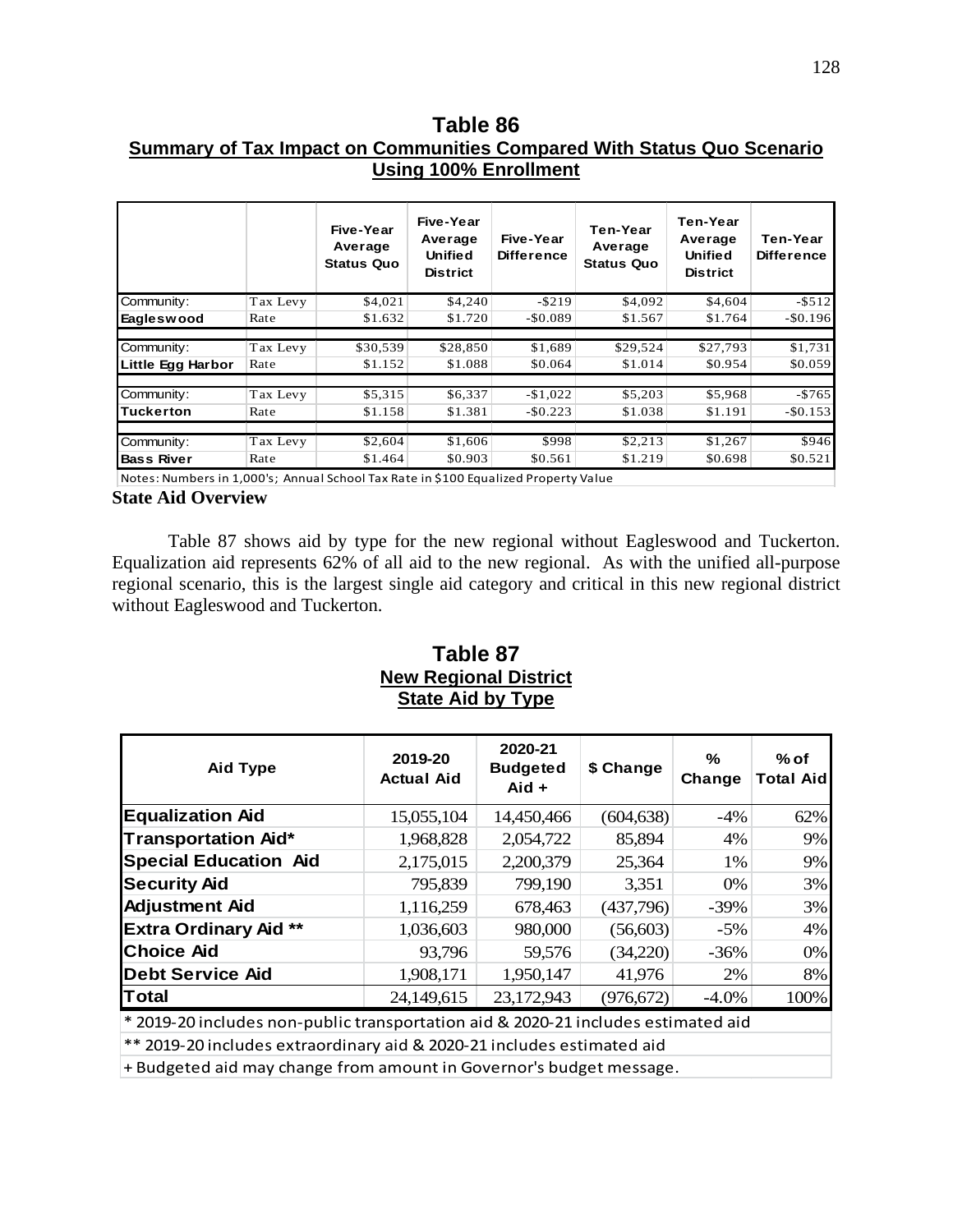With expenditures of \$68,226,279, state aid represents 35.4% of budget, tax levy represents 44.6%, and tuition, and other local, state, and federal revenue represent 20.7%.

Pinelands Regional participate in the Choice Program. Choice aid represents approximately \$59,576 or less than 1% of state aid budgeted in 2020-21. The 5.5 students attending Pinelands Regional's Choice Program are from outside the regional communities. Therefore, Pinelands' choice aid would not be impacted by this scenario.

## **Operating Expenditures of Combined Existing Districts**

The total expenditures for the districts which would comprise the new regional district were taken from comprehensive annual financial reports for the fiscal year ended June 30, 2020. Table 88 provides a breakdown of expenditures by function, and Table 89 provides a breakdown of expenditures by constituent district.

| <b>Expenditures</b>                                     | <b>Year Ending</b><br>June 30, 2020 | Percent<br>of Total |
|---------------------------------------------------------|-------------------------------------|---------------------|
| Regular Instruction                                     | 27,100,006                          | 39.7%               |
| <b>Special Educaiton Instruction</b>                    | 6,233,297                           | 9.1%                |
| Other Instruction                                       | 1,795,838                           | 2.6%                |
| <b>Special Schools</b>                                  | 290,475                             | 0.4%                |
| Tuition                                                 | 1,055,576                           | 1.5%                |
| <b>Support Services</b>                                 | 594,824                             | 0.9%                |
| <b>Administrative Services</b>                          | 2,301,336                           | 3.4%                |
| Operations & Maintenance                                | 5,175,372                           | 7.6%                |
| Transportation                                          | 3,605,149                           | 5.3%                |
| <b>Employee Benefits</b>                                | 14,048,479                          | 20.6%               |
| <b>Food Services</b>                                    |                                     | 0.0%                |
| Capital Outlay                                          | 631,659                             | 0.9%                |
| Debt Service                                            | 5,394,269                           | 7.9%                |
| <b>Total Expenditures*</b>                              | 100.0%                              |                     |
| * Does not include \$10.0 million in on-behalf payments |                                     |                     |

# **Table 88 New Regional District Total Expenditures**

**Source:** Comprehensive Annual Financial Report for period ending June 30, 2020

The distribution of the 2019-20 operating expenses and debt service of districts shows the specific allocation to the related communities as presented in Table 89.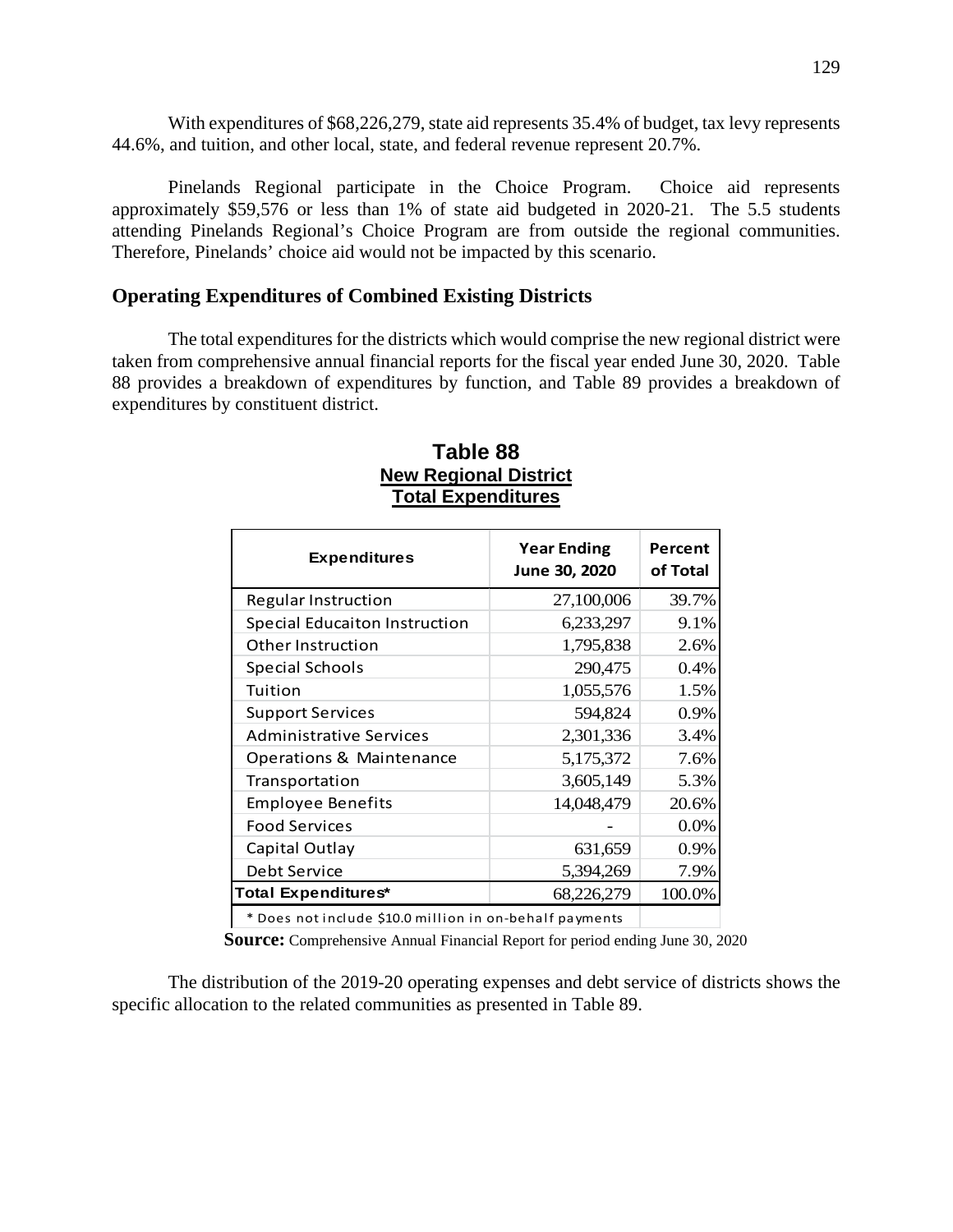|                          | Operating   | <b>Debt</b>    | <b>Total</b> | <b>Percent</b> |
|--------------------------|-------------|----------------|--------------|----------------|
| <b>District</b>          | <b>Fund</b> | <b>Service</b> |              | of Total       |
| Pinelands                | 32,640,238  | 3,631,069      | 36,271,307   | 53%            |
| <b>Little Egg Harbor</b> | 27,764,958  | 1,763,200      | 29,528,158   | 43%            |
| <b>Bass River</b>        | 2,426,814   |                | 2,426,814    | 4%             |
| Total                    | 62,832,011  | 5,394,269      | 68,226,279   | 100%           |

**Table 89 Percentage Share of Operating and Debt Service Expenses**

**Source:** Comprehensive Annual Financial Report for period ending June 30, 2020

#### **5. Under All Scenarios Studied, Transition Allocation Method Under New Legislation**

As noted above, current law allows for the allocation of tax levy among constituent communities involved in a regional school district by equalized valuation, enrollment, or some combination of the two. Communities interested in the educational and financial benefits of unification have long struggled under the existing law to find an allocation using equalized value and/or enrollment that shares the expected savings among all communities.

The consultants have reviewed the importance of shared financial savings to help pass a referendum in each community. This new method would take a snapshot of the total budgeted tax levy for each constituent community to calculate the allocation percentage for future budgets. This would ensure each community pays no more than the current tax levy relative to the other members of the new regional.

Legislation passed by both houses of the State Legislature and now pending action by the Governor would authorize the use of a transitional allocation method during the first ten years after regionalization. This would buffer the impact on local communities before implementation of a permanent methodology. The consultants are noting, but not recommending, the possibility of a transitional allocation method that relies on budget tax levy to drive the allocation of future tax allocations.

A transitional allocation is not necessary when all the constituent communities participate in an all-purpose regional serving all four communities. The consultants recommend an allocation methodology using 100% equalized valuation in which all constituent communities share in the savings generated from the creation of an all-purpose regional.

As illustrated in Table 90, the allocation of savings using 100% equalized valuation distributes the savings differently from the transitional allocation using budgeted tax levy. However, using equalized valuation corrects disparities in the current taxes per pupil by community. Simply allocating by existing tax levy results in tax levy per pupil ranging between \$9,600 and \$16,300. Comparatively, using the recommended 100% equalized valuation results in tax levy per pupil ranging from \$10,000 to \$12,800. This provides a good balance for these communities by using equalized valuation, which accounts for relative property wealth to provide equity on a per pupil basis.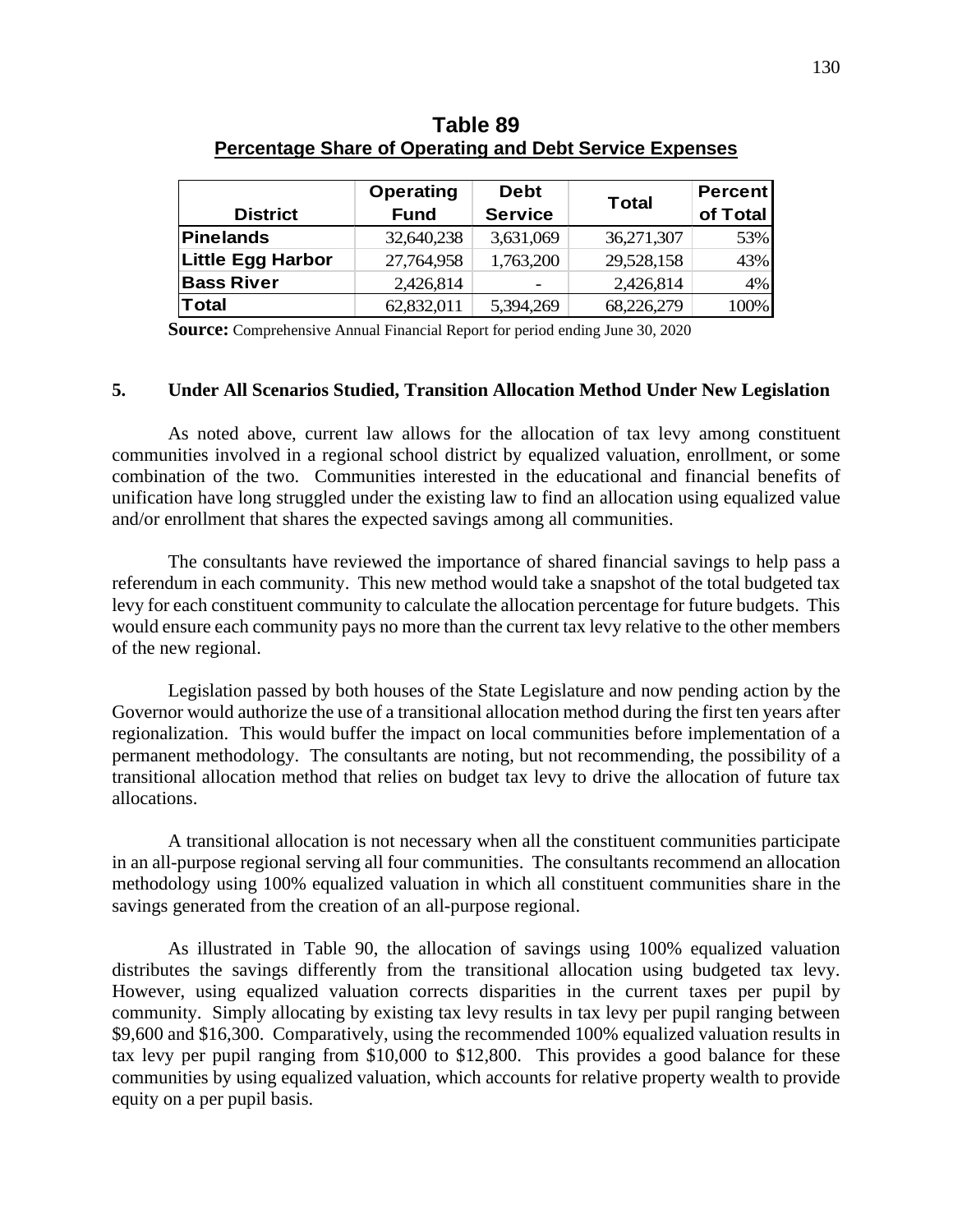| Table 90                                           |  |  |  |  |
|----------------------------------------------------|--|--|--|--|
| Allocation by 100% Equalized Valuation Compared to |  |  |  |  |
| <b>Budgeted Tax Levy</b>                           |  |  |  |  |

| Community         | <b>Allocation %</b><br><b>Based on</b><br><b>Budgeted</b><br><b>Tax Levy</b> | <b>Savings by</b><br><b>Tax Levy</b><br><b>Allocation</b> | % 5-Yr. Avg.<br>Projected<br><b>Equalized</b><br><b>Valuation</b> | Savings by<br>100% EV<br><b>Allocation</b> | \$ Diff. in<br><b>Allocation</b><br>betw. Tax<br>Levy vs. EV |
|-------------------|------------------------------------------------------------------------------|-----------------------------------------------------------|-------------------------------------------------------------------|--------------------------------------------|--------------------------------------------------------------|
| Eagleswood        | 9.69%                                                                        | 229,491                                                   | 6.97%                                                             | 1,224,177                                  | (994, 686)                                                   |
| Little Egg Harbor | 69.99%                                                                       | 1,657,612                                                 | 75.01%                                                            | 452,809                                    | 1,204,803                                                    |
| <b>Tuckerton</b>  | 13.86%                                                                       | 328,265                                                   | 12.99%                                                            | 105,884                                    | 222,381                                                      |
| <b>Bass River</b> | 6.46%                                                                        | 153,022                                                   | 5.03%                                                             | 585,520                                    | (432, 497)                                                   |
| Total             | 100%                                                                         | 2,368,390                                                 | 100%                                                              | 2,368,390                                  | $\Omega$                                                     |

Under the scenarios in which one or more of the communities declines to participate in the all-purpose regional, a transitional allocation method could be used to provide interim relief until the permanent allocation formula is implemented. In all these scenarios, the community that retains its current educational system for PK-6 will continue to send its 7-12 students to the new all-purpose regional. The transitional allocation would mirror the current limited purpose regional allocation until the permanent allocation based on the certified tuition cost per pupil is instituted.

## **E. Financial Considerations for All Scenarios**

The following sections pertain to general information related to all the communities involved in the study and not necessary to be broken out for each scenario.

## **Equalized Valuation**

Table 91 lists the 2020 equalized value for each community, the average using the years 2018, 2019, and 2020, and the value per student.

| Community                | 2020 Equalized<br><b>Value</b> | 3-Year Average<br><b>Equalized Value</b> | <b>Equalized</b><br>Value per<br><b>Student</b> |
|--------------------------|--------------------------------|------------------------------------------|-------------------------------------------------|
| Eagleswood               | 236,926,061                    | 235,669,927                              | 1,033,640                                       |
| <b>Little Egg Harbor</b> | 2,485,629,598                  | 2,443,877,399                            | 889,491                                         |
| <b>Tuckerton</b>         | 435,991,773                    | 425,737,474                              | 812,476                                         |
| <b>Bass River</b>        | 177,337,793                    | 175,675,449                              | 934,444                                         |
| <b>Total / Average</b>   | 3,335,885,225                  | 3,280,960,249                            | 917,513                                         |

# **Table 91 Equalized Valuations**

**Source:** "Table of Equalized Valuations" on the New Jersey Division of Taxation website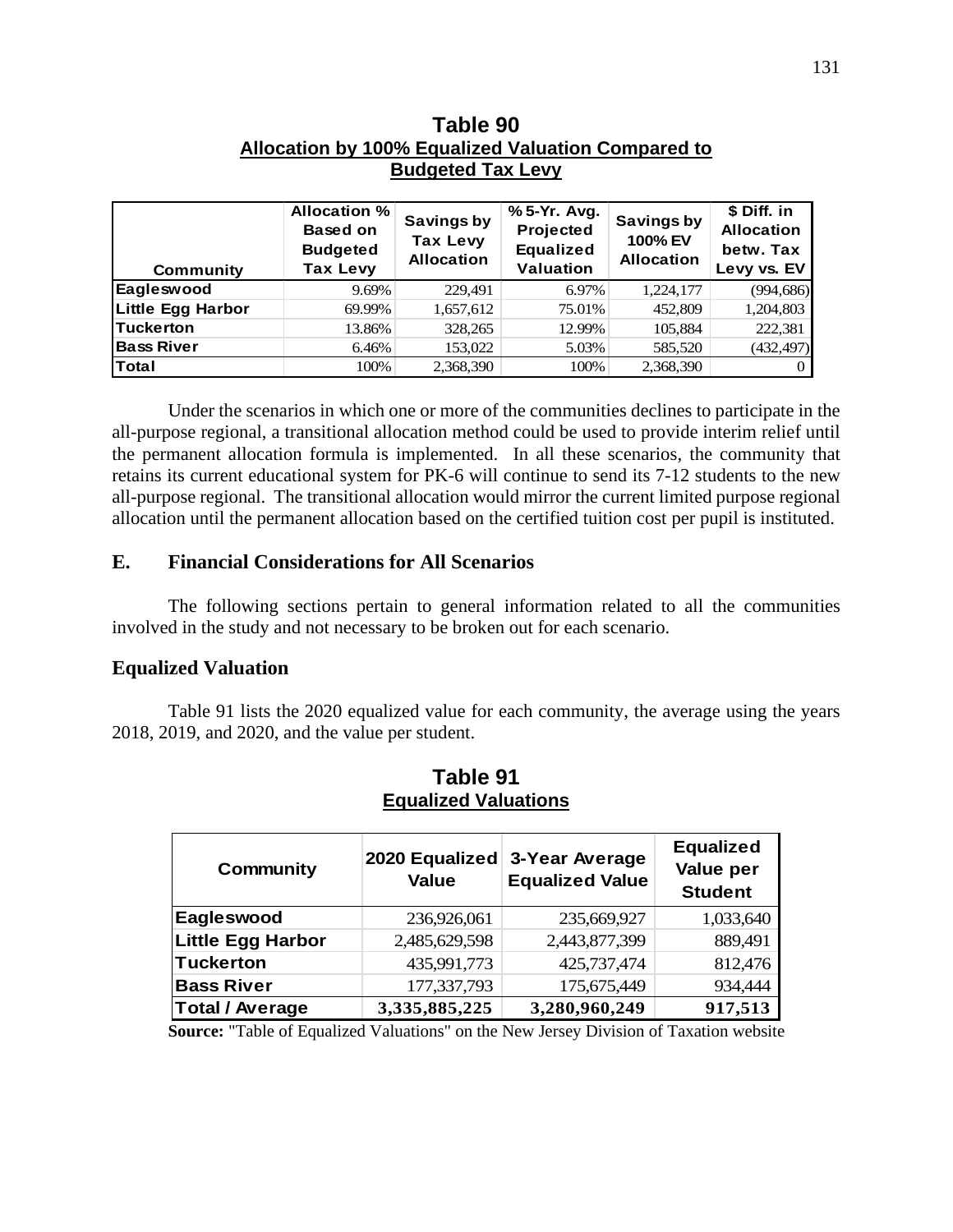## **Borrowing Margin**

The borrowing margin for school districts, as set forth in *N.J.S.A.* 18A: 24-19, is calculated by multiplying the average equalized values by a percentage corresponding to the district's grade configuration. Smaller districts have lower margin percentages. Table 92 shows the percentage for each district and the corresponding maximum and available school borrowing margins.

The maximum borrowing margin increases in a unified district by \$65.6 million. On June 30, 2021, the unified district's overall legal debt margin would be \$262,476,820, and the amount available for future borrowing would be \$184,306,820 or 70.2% of the total allowable margin.

Other borrowing also has an impact on the debt carrying capacity of the equalized valuations in the county. Each municipality and county may have additional debt which would impact the available borrowing margin for each community. However, the study focuses particularly on the impact of full unification. When considering a district's ability to issue and repay long-term debt, the entire debt burden borne by the residents and businesses should be measured. Each district currently does this analysis individually and proportionally. The changes in available borrowing margin demonstrate that the borrowing margin improves and is not an impediment to unification.

| <b>District</b>         | <b>Percent</b><br>of EV | <b>Maximum</b><br><b>Borrowing</b><br><b>Margin</b> | Outstanding<br>Debt as of<br><b>June 30,</b><br>2021 | Available<br><b>Borrowing</b><br><b>Margin</b> | <b>Ten Year</b><br><b>Balance as</b><br>of June 30,<br>2031 |
|-------------------------|-------------------------|-----------------------------------------------------|------------------------------------------------------|------------------------------------------------|-------------------------------------------------------------|
| Pinelands               | 3.5%                    | 114,833,609                                         | 53,650,000                                           | 61,183,609                                     | 32,755,000                                                  |
| Eagleswood              | 2.5%                    | 5,891,748                                           | 3,890,000                                            | 2,001,748                                      | 1,655,000                                                   |
| Little Egg Harbor       | 2.5%                    | 61,096,935                                          | 17,105,000                                           | 43,991,935                                     | 3,840,000                                                   |
| Tuckerton               | 2.5%                    | 10,643,437                                          | 3,525,000                                            | 7,118,437                                      | 1,325,000                                                   |
| <b>Bass River</b>       | 2.5%                    | 4,391,886                                           | 0                                                    | 4,391,886                                      |                                                             |
| <b>Total District</b>   |                         | 196,857,615                                         | 78,170,000                                           | 118,687,615                                    | 39,575,000                                                  |
| <b>Unified District</b> | $4.0\%$                 | 262,476,820                                         | 78,170,000                                           | 184,306,820                                    | 39,575,000                                                  |

# **Table 92 Borrowing Margin**

**Source:** Based Comprehensive Annual Financial Report for period ending June 30, 2020

## **Amount of Indebtedness to Be Assumed**

The Comprehensive Annual Financial Reports of the districts in the study indicate that the combined indebtedness, consisting of serial bonds and bond refunding, will total \$78,170,000 as of June 30, 2021. This amount represents the total indebtedness of buildings, grounds, furnishings, equipment, and additions thereto. *N.J.S.A.* 18A:13-53 instructs the Executive County Superintendent to allocate the amount of this form of indebtedness "on the basis of the proportion which the replacement cost of the buildings, grounds, furnishings, equipment, and additions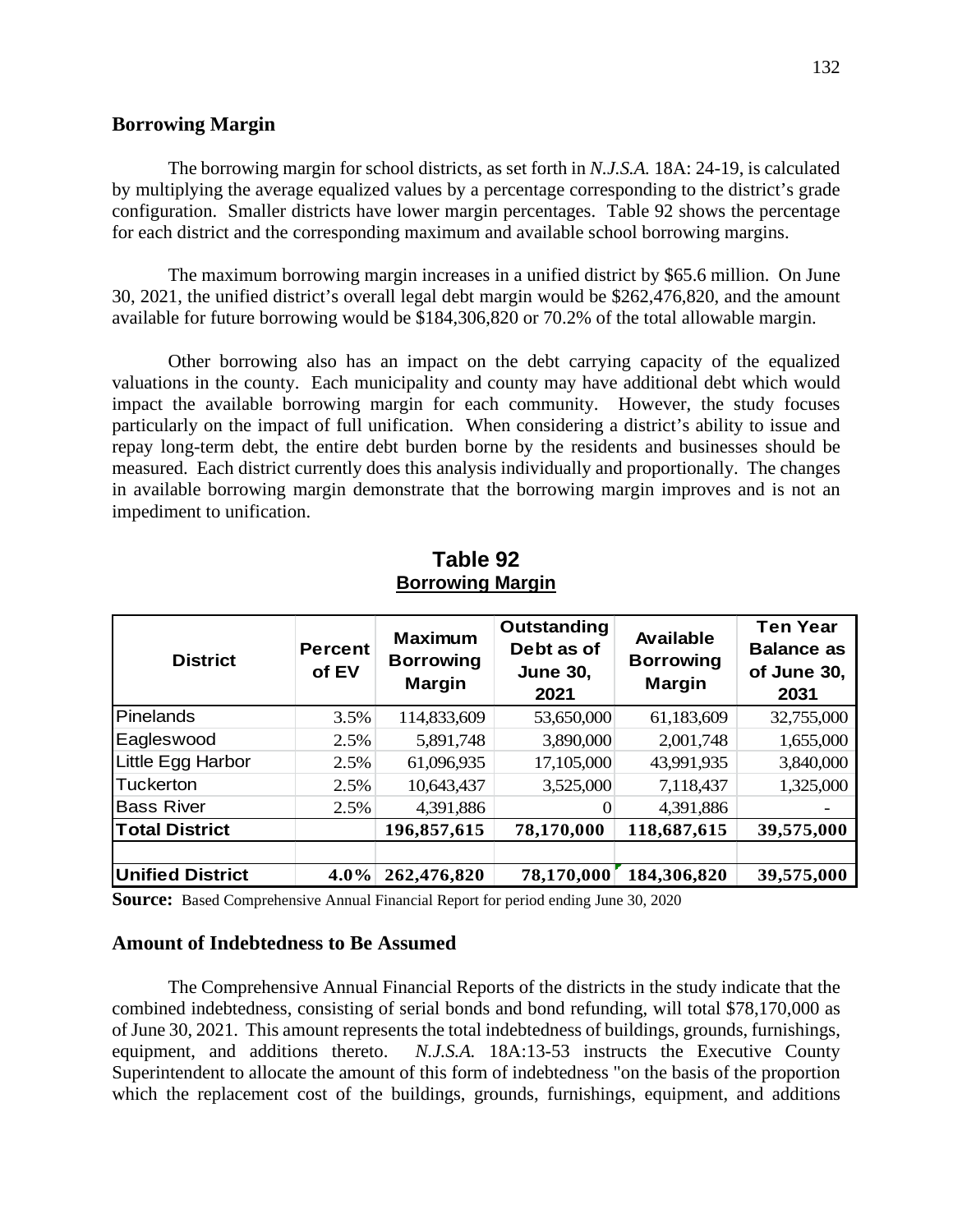thereto of the regional district situated in the withdrawing district, or in each of the constituent districts in the event of a dissolution, bears to the replacement cost of the buildings, grounds, furnishings, equipment, and additions thereto situated in the entire regional district."

Appendix AA provides a detailed schedule of principal balances for each bond issuance and apportions the principal by community for regional districts.

Given that bond proceeds historically have been used primarily for buildings, it is assumed that the outstanding debt should be allocated based on the relative replacement costs of the buildings. However, under the proposed unification of all communities all assets will be assigned to the newly formed all-purpose regional. Therefore, this allocation is for informational purposes to identify the assets of each district. The largest assets involving the Pinelands Regional buildings and corresponding contents are located in Little Egg Harbor. In all scenarios studied, Little Egg Harbor participates in the new regional. Therefore, these assets remain with the new regional. Some form of asset allocation may need to be considered under the three scenarios where one or more communities withdraws from the existing 7-12 regional and enters into a sending-receiving relationship.

#### **Replacement Costs**

To allocate the indebtedness related to fixed assets, the statutes necessitate the estimation of the replacement cost of buildings, grounds, furnishings and equipment. This estimate is calculated by the Bureau of Facility Planning Services of the New Jersey NJDOE and obtained from the Annual Maintenance Budget Amount Worksheet – Form M-1 submitted to the NJDOE in October 2019. The methodology uses construction cost per square foot times the applicable square footage. As indicated in Table 93, the total square footage for school buildings in the constituent districts is about 825,000 s.f. At a replacement rate of \$143 per square foot, the resulting estimated replacement costs for the buildings is \$118 million. The historical cost for building and content total \$154.6 million. These amounts provide the basis to allocate debt related to fixed assets for the existing regional district. Assets will be incorporated into a new all-purpose regional, the debt will be assigned by the new regional structure if that scenario is pursued.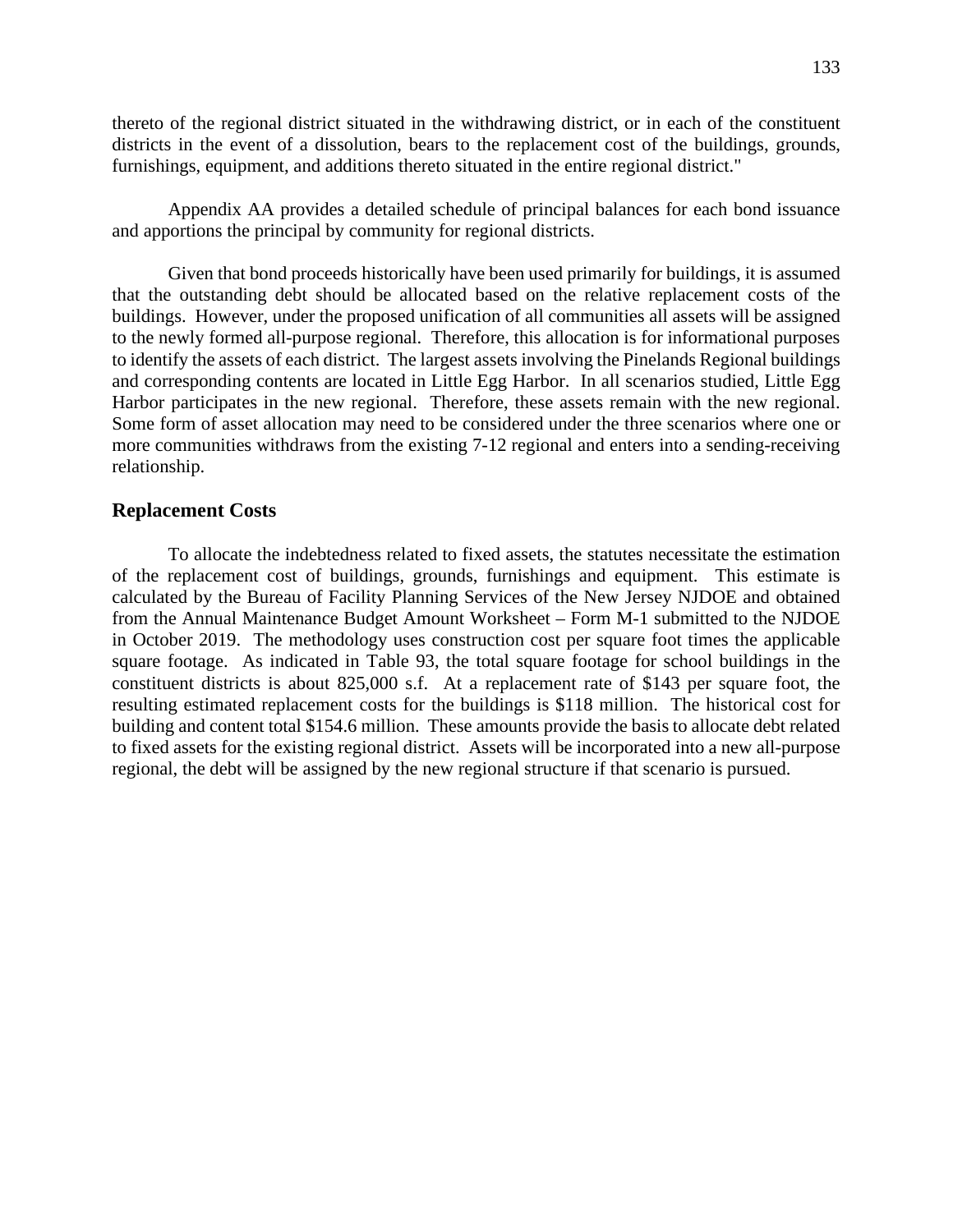| <b>District</b>          | <b>Square</b> | Replacement | <b>Historical</b> |  |
|--------------------------|---------------|-------------|-------------------|--|
|                          | Footage*      | Costs*      | Cost**            |  |
| <b>Pinelands</b>         | 464,000       | 66,352,000  | 88,247,866        |  |
| Eagleswood               | 27,500        | 3,932,500   | 7,965,977         |  |
| <b>Little Egg Harbor</b> | 245,356       | 35,085,908  | 51,427,260        |  |
| Tuckerton                | 65,390        | 9,350,770   | 4,958,592         |  |
| <b>Bass River</b>        | 23,048        | 3,295,864   | 2,029,869         |  |
| Total                    | 825,294       | 118,017,042 | 154,629,564       |  |

# **Table 93 Replacement Costs**

**Source:** \*Annual Maintenance Budget Amount Worksheet – Form M-1, October, 2019 \*\* Comprehensive Annual Financial Report for Period Ending June 30, 2020, and Fixed Asset Inventory

## **Allocation of Assets and Liabilities**

State Law also requires that the Executive County Superintendent determine the amount of indebtedness and unfunded liabilities to be assumed by each community. This indebtedness represents liabilities not related to buildings, grounds, furnishings, equipment, and additions. The June 30, 2020, Comprehensive Annual Financial Report of the constituent districts indicates total accounts payable of approximately \$1.4 million. Assuming a dissolution, accounts payable would be allocated among the constituent communities based on a formula as described in statute, the results of which are presented in Table 94. If the limited purpose regional is replaced by an allpurpose regional, the accounts payable and other liabilities will be assigned to the new regional.

|                          | <b>Accounts</b> | Percent of   |  |
|--------------------------|-----------------|--------------|--|
| <b>Community</b>         | Payable*        | <b>Total</b> |  |
| Pinelands                | 1,035,954       | 74.1%        |  |
| Eagleswood               | 56,177          | 4.0%         |  |
| <b>Little Egg Harbor</b> | 176,683         | 12.6%        |  |
| Tuckerton                | 106,245         | 7.6%         |  |
| <b>Bass River</b>        | 22,914          | 1.6%         |  |
| Total                    | 1,397,973       | 100.0%       |  |

**Table 94 Accounts Payable Allocation** 

\* Comprehensive Annual Financial Report for Period Ending June 30, 2020

Each constituent district may have some other liabilities that deserve special attention. The respective liability for compensated absences would likely be allocated to the districts where the employees will be based after any proposed reconfiguration occurs, since these costs relate to individual employees. Although tenured employees can carry over their sick days to the new regional, the value of those days should be based on the new contract negotiated after unification.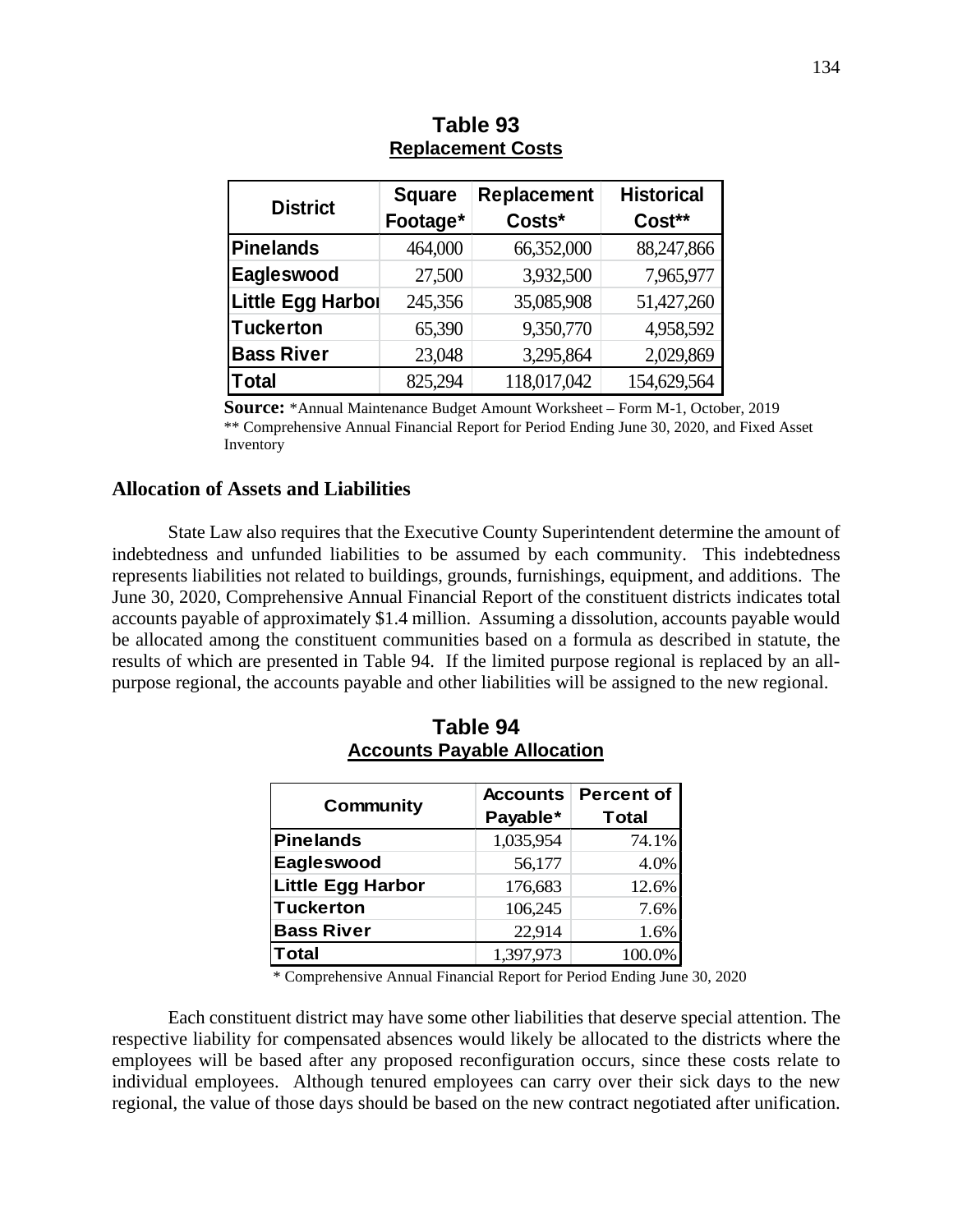Assets, other than buildings, grounds, furnishings, equipment, and additions, are allocated in a manner similar to the above accounts payable table. These include cash, accounts receivable, library resources, textbooks, and supplies. The present value of the items is conservatively estimated to exceed \$24.3 million as of June 30, 2020.

| <b>Community</b>         | <b>Current &amp;</b><br><b>Other</b><br><b>Assets</b> | <b>Percent</b><br><b>Share</b> |
|--------------------------|-------------------------------------------------------|--------------------------------|
| Pinelands                | 16,883,384                                            | 69.5%                          |
| Eagleswood               | 782,276                                               | 3.2%                           |
| <b>Little Egg Harbor</b> | 4,241,219                                             | 17.5%                          |
| <b>Tuckerton</b>         | 2,028,048                                             | 8.3%                           |
| <b>Bass River</b>        | 364,467                                               | 1.5%                           |
| Total                    | 24,299,394                                            | 100.0%                         |

# **Table 95 Other Assets Allocation**

Source**:** Comprehensive Annual Financial Report for period ending June 30, 2020

The above allocation percentages and amounts are for information purposes only, as it would be expected that whatever a district might be entitled to upon dissolution would likely go back into the newly created all-purpose regional.

#### **Reserves**

One important asset class vital to the financial health of any school district relates to the amount in reserve. The NJDOE has authorized the creation and operation of various reserves to help districts insure against unanticipated financial shocks and to maintain facilities. Table 96 summarizes the fund balances and reserves by type for each district. The total reserves represent 14.2% of operational expenditures in 2019-20, which is a solid foundation.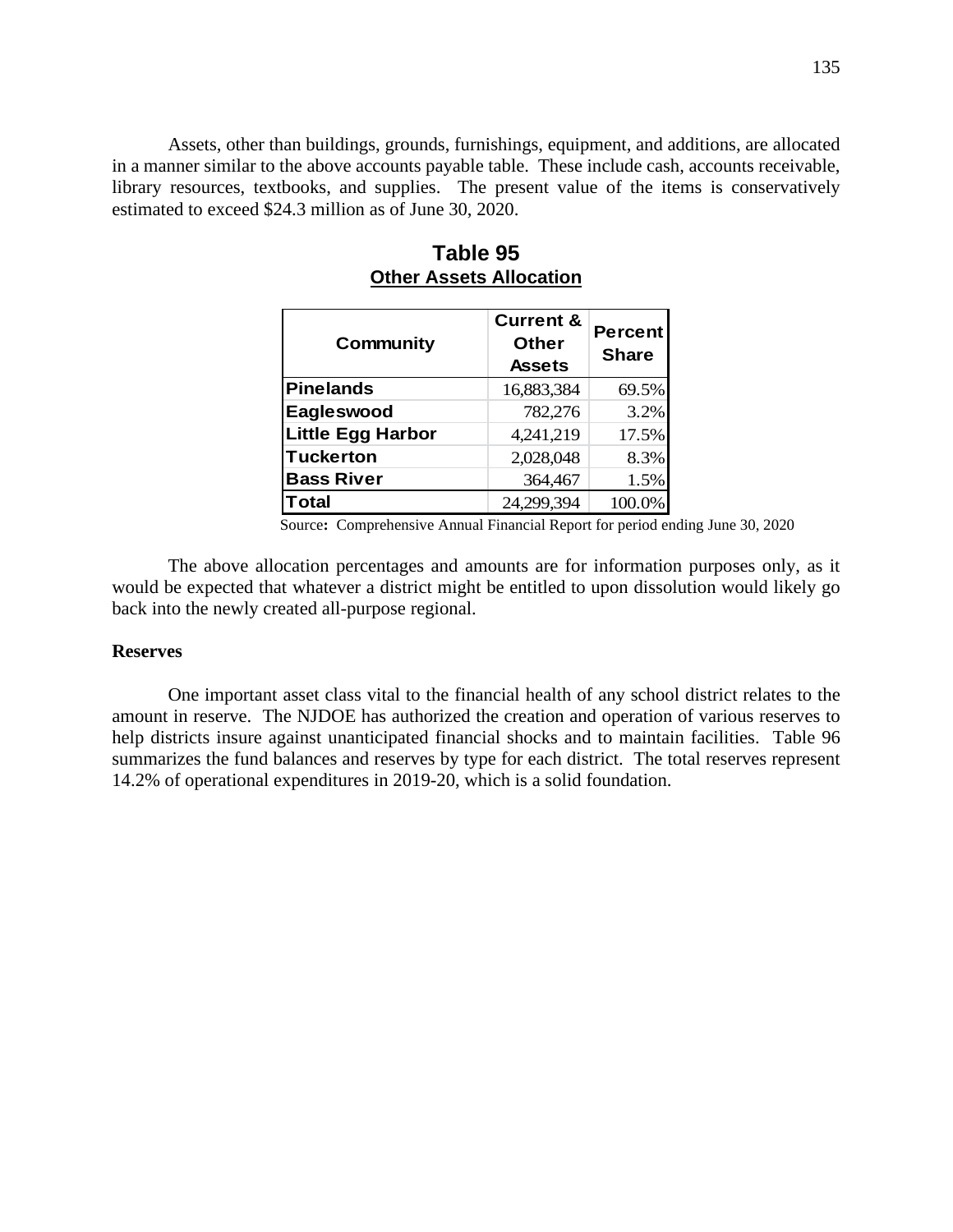| <b>District</b>          | <b>Fund</b><br><b>Balance</b> | <b>Excess</b><br><b>Surplus</b> | Captial<br><b>Reserve</b> | <b>Maintenance</b><br><b>Reserve</b> | Other<br><b>Reserve</b> | Capital<br><b>Projects</b><br>Fund | <b>De bt</b><br><b>Service</b><br>Fund | Total<br><b>Reserves &amp;</b><br><b>Balances</b> |
|--------------------------|-------------------------------|---------------------------------|---------------------------|--------------------------------------|-------------------------|------------------------------------|----------------------------------------|---------------------------------------------------|
| <b>Pinelands</b>         | 970,416                       | 653,049                         | 717,398                   | 500,000                              |                         | 701,577                            | ۰                                      | 3,542,440                                         |
| Eagleswood               | 261,525                       | 392,728                         | -                         | 105,394                              |                         | ۰.                                 | 38,242                                 | 797.889                                           |
| <b>Little Egg Harbor</b> | 672,300                       | 2,153,809                       | 1,109,292                 | 466,555                              |                         | 85,420                             |                                        | 4,487,376                                         |
| <b>Tuckerton</b>         | 250,000                       | 309,528                         | 729,660                   | 560,550                              |                         | 98,339                             | 59                                     | 1,948,136                                         |
| <b>Bass River</b>        | 250,000                       | 42.123                          | -                         | $\overline{\phantom{0}}$             | ۰                       |                                    |                                        | 292,123                                           |
| <b>Total</b>             | 2,404,241                     | 3,551,237                       | 2,556,350                 | 1.632.499                            |                         | 885,336                            | 38,301                                 | 11,067,964                                        |

# **Table 96 Reserves & Fund Balances**

**Source:** Based Comprehensive Annual Financial Report for period ending June 30, 2020

#### **Long Range Facilities Projects**

The Long-Range Facility Plan captures the proposed projects anticipated over the five-year plan period. To complete a capital project, the district must have the project listed in the plan or amend the plan to include the project. The NJDOE does not require districts to complete all projects stipulated in the plan. Indeed, some districts will list all potential projects to avoid amendment and ensure compliance with applicable regulations. Therefore, the uncompleted projects, as listed in Table 97, provide a gauge of all potential future costs and not a series of current maintenance projects.

| <b>District</b>   | <b>Schools</b> | Uncompleted<br><b>Projects</b> |
|-------------------|----------------|--------------------------------|
| Pinelands         |                | N/A                            |
| Eagleswood        |                | 791,206                        |
| Little Egg Harbor | 3              | N/A                            |
| Tuckerton         |                | 1,878,000                      |
| Bass River*       |                | N/A                            |
| Total             |                | 2,669,206                      |

**Table 97 Long Range Uncompleted Projects**

\*Bass River closed its school in 2020-21 when it became a non-operating district.

## **Financial Operations**

The consultants conducted a review of the findings and recommendations included in each district's comprehensive annual financial report to identify any significant issues related to the districts' financial operations and practices. Table 98 summarizes the number of findings for the period ending June 30, 2020. The districts had no findings or minor corrections with no repeat findings from the prior year, a key component of the NJDOE's Quality Single Accountability Continuum monitoring program.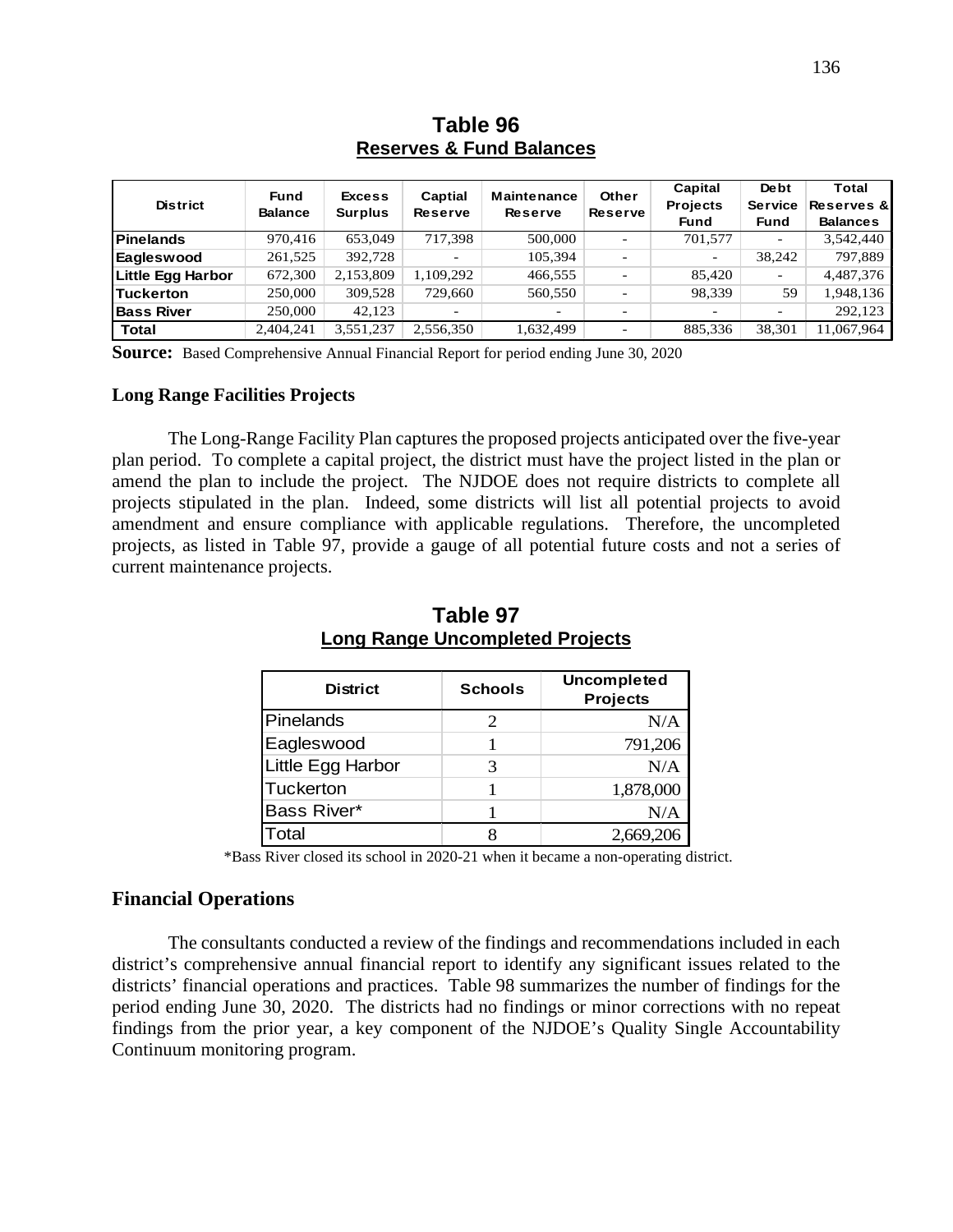Eagleswood had three findings related to business office procedures and financial reporting. The consultants would expect the district to have resolved these findings during the 2020-21 school year.

| <b>District</b>          | <b>Audit Findings</b> |
|--------------------------|-----------------------|
| <b>Pinelands</b>         |                       |
| Eagleswood               | 3                     |
| <b>Little Egg Harbor</b> |                       |
| Tuckerton                |                       |
| <b>Bass River</b>        |                       |
| <b>Total</b>             |                       |

# **Table 98 Audit Findings**

**Source:** Auditor's Management Report for period ending June 30, 2020

## **Shared Services**

The studied districts have taken measures to share services on an inter-district basis. Appendix AB summarizes the various services shared by districts. However, there are a few initiatives worth noting by virtue of the scope of the services.

Pinelands has taken the lead in three major initiatives to share business, transportation, and food services. It provides business services for two PK-6 districts, Bass River and Little Egg Harbor. This has provided managerial stability to those districts. Although a cost savings, sharing business services among districts still requires multiple versions of the same tasks, products, and services. Each district requires a separate budget, state reporting, board management, accounting systems, etc. Eliminating these redundancies would save money as captured in the savings section, but it also would allow improved focus on achieving goals to advance operational efficiencies, and educational initiatives.

Additionally, Pinelands is the lead agency coordinating the bidding for transportation and food services for all five districts. Bringing these services under one umbrella ensures maximization of economies and high levels of efficiencies.

Other areas of note include sharing technology staff and special services staff including a director, therapists, and child study team services. These initiatives have lowered costs and improved services for the participating districts.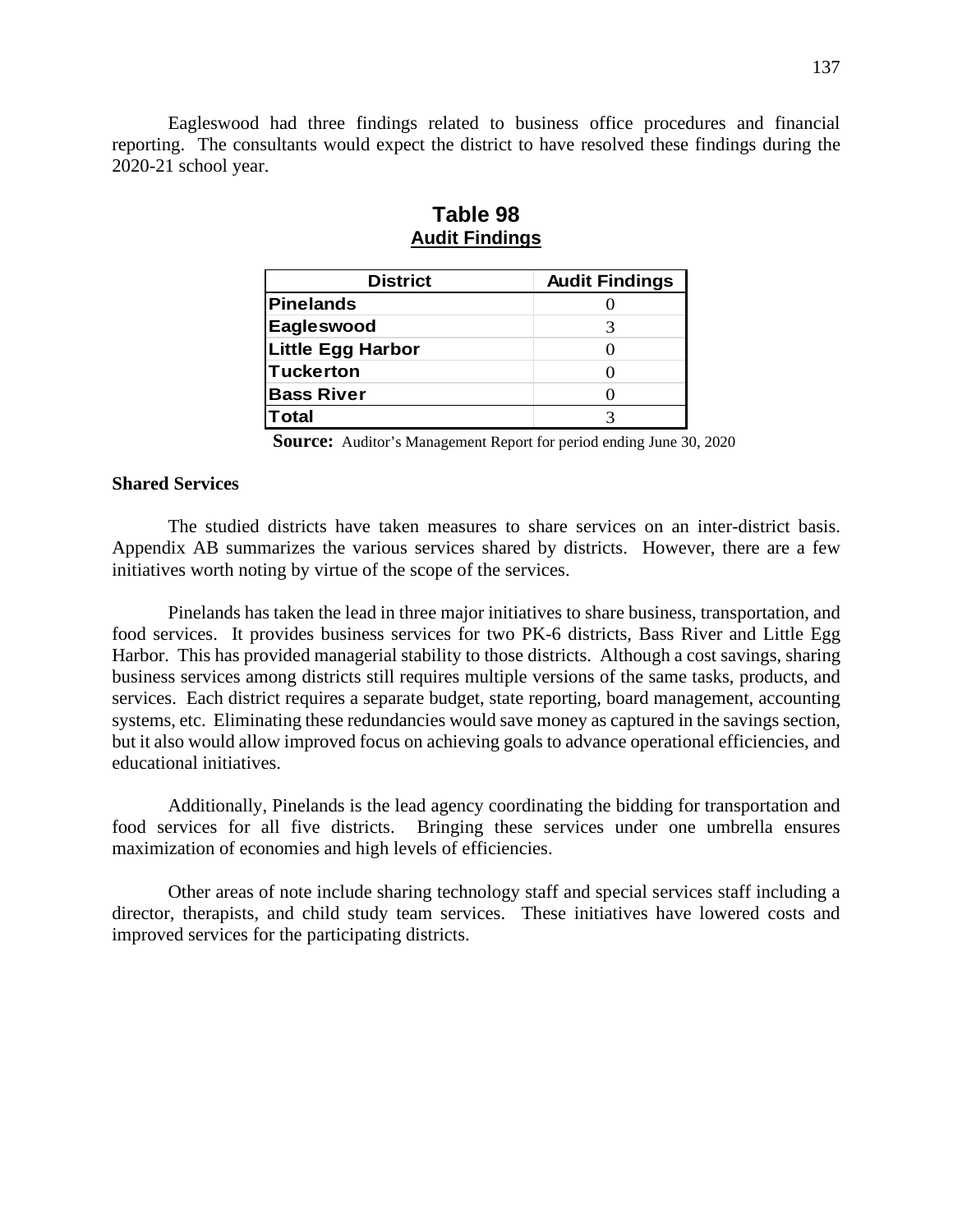#### **Operations & Maintenance**

The Operations Department, or Buildings & Grounds, comprises the functions of custodial, maintenance, grounds keeping, and security. The constituent districts use a mix of in-house and private contractors to perform these services. All districts have decided to provide custodial services in-house, while some also have some in-house maintenance staff. Little Egg Harbor and Tuckerton contract maintenance services.

Privatizing these functions goes beyond the parameters of this study. The decision usually weighs factors other than cost savings, which the regional board can debate. Firms that specialize in this area could provide a more detailed analysis and make recommendations accordingly. Therefore, the consultants do not anticipate a change in custodial and maintenance staff in the short term. However, this analysis does include administrative savings from supervisory and secretarial support reductions.

Nevertheless, unification offers significant benefits in the maintenance of district facilities. The constituent districts employ 11 maintenance and grounds employees in two districts to maintain more than 825,000 square feet of buildings. Combining these employees into one department offers an opportunity to hire trade specialists. Because of the varied repair demands within an individual district, a maintenance worker traditionally possesses a generalized skill set. A larger organization would have sufficient work volumes to hire licensed trade professions, e.g. electrician, plumber, HVAC mechanic, etc. The size of the unified district would warrant this approach and would require less reliance on outside contractors resulting in improved response times and reduced costs.

The new board also may opt to forgo some of the supervisory savings and employ a foreman or clerk of works for better supervision of capital projects. If undertaking the projects included in the maintenance plans and Long-Range Facilities Plans, this increased supervision could identify cost savings and improve completion times.

#### **Transportation**

As indicated, transportation is another area where districts have explored shared services to bring down costs. The districts work with Pinelands to bid transportation services. The existing synergy between the individual districts and the regional affords more efficient routing than working strictly within an individual district's boundaries, as it builds routes to combine area students to minimize travel times and minimize costs.

Given the earlier assumption of keeping all existing schools open under the initial unification, it stands to reason that transportation costs will not increase from the status quo. Indeed, initial unification could replicate the status quo. Although the same relationships could be maintained under a unified regional district, a preliminary analysis of pupil transportation shows little evidence of potential cost reductions. The routes are centrally coordinated and there are no staff redundancies that would lead to significant savings.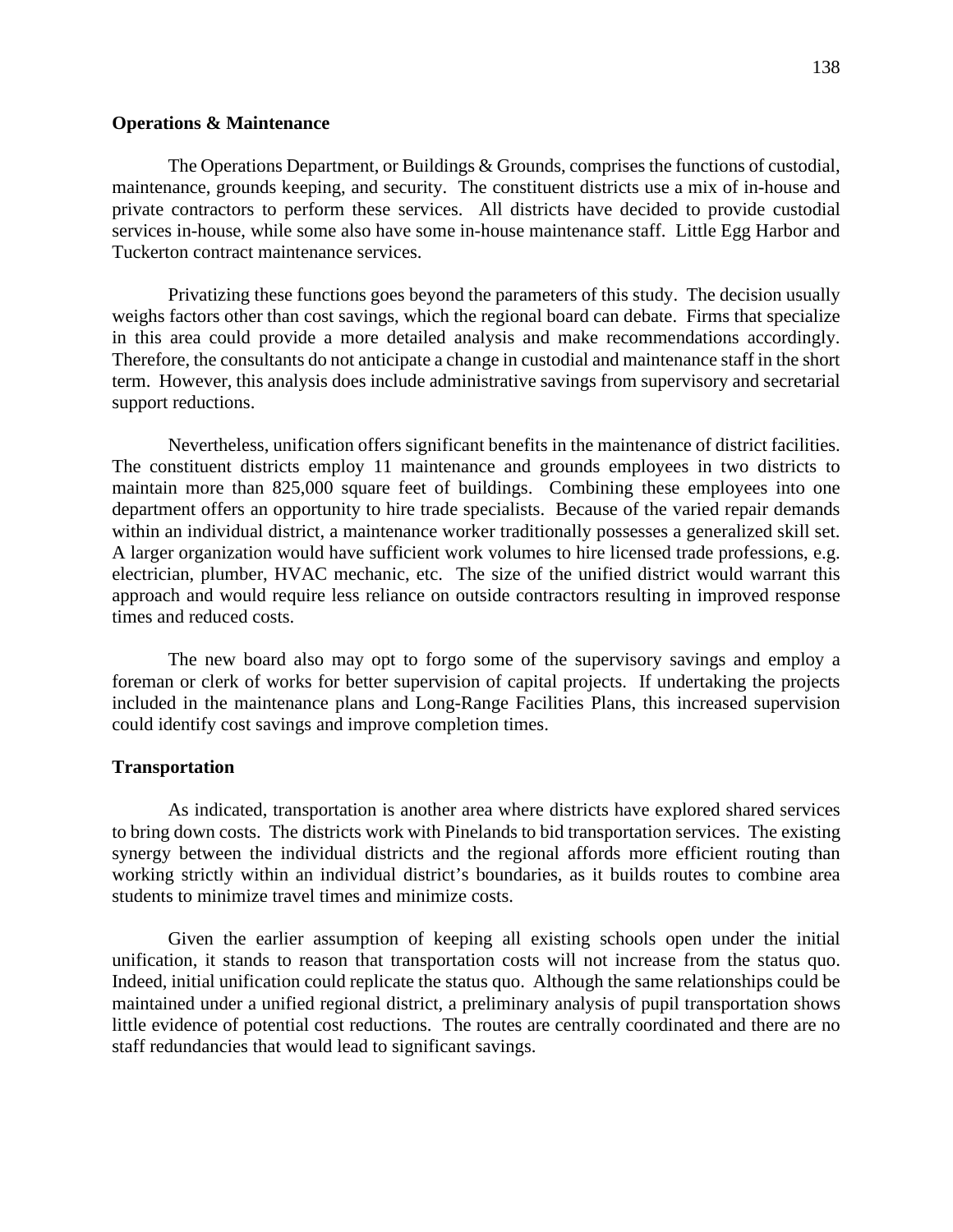The districts contract with Durham Transportation for all routes. The number of school transportation companies is limited in the area. Table 99 summarizes the primary contractor, number of routes, and transportation efficiency for each district.

The NJDOE uses the District Report of Transported Students ("DRTRS") to calculate the district's transportation efficiency. The efficiency measure relates to the number of times a bus gets fully loaded, i.e. 90% of capacity, in a given day. The state target of 120% is achieved when all district routes fill the buses to 120% of capacity, which is accomplished through tiering fully loaded buses. Table 99 demonstrates the difficulty in achieving the state's target in small districts. With three, four, or five routes Tuckerton, Eagleswood, and Bass River would have limited options to tier routes.

| <b>District</b>          | Transportation<br>Provider | No. of<br><b>Routes</b> | <b>Efficiency</b><br>Rating |
|--------------------------|----------------------------|-------------------------|-----------------------------|
| <b>Pinelands</b>         | Durham                     | 94                      | 186%                        |
| Eagleswood               | Durham                     | 4                       | N/A                         |
| <b>Little Egg Harbor</b> | Durham                     | 61                      | 110%                        |
| <b>Tuckerton</b>         | Durham                     | 3                       | 65%                         |
| <b>Bass River</b>        | Durham                     | 5                       | N/A                         |
| <b>Total</b>             |                            | 167                     |                             |

**Table 99 Transportation Efficiency Ratings** 

**Source:** District transportation contracts, 2020 NJ Transportation Efficiency Summary based on DRTRS.

Full regionalization presents an opportunity to leverage the increased district size to expand the transportation department to include district-owned and operated buses. This could capture savings and control contracted costs. Providing in-house transportation requires a significant investment in equipment and infrastructure. This investment represents a major impediment for many districts, especially smaller districts.

However, in-district buses can benefit the unified district in two ways. First, it can exploit any significant price differentials to selectively bring the highest cost routes in-house thereby maximizing savings. With no profit motive, and low input costs, districts can compete with private sector contractors. Second, and perhaps more importantly, having a credible in-district service applies pricing pressure on contractors to keep prices down or face losing the work to the district. A healthy balance of contracted and in-house routes means reasonable pricing and available extra capacity for flexibility and emergencies.

Although Pinelands Regional does a good job in coordinating transportation services, Appendix AC provides a document issued by the NJDOE to help districts improve transportation efficiency by implementing various models and practices. A fully unified district would have more control and ability to adopt these practices. Nevertheless, the consultants do not include transportation costs savings for the new regional.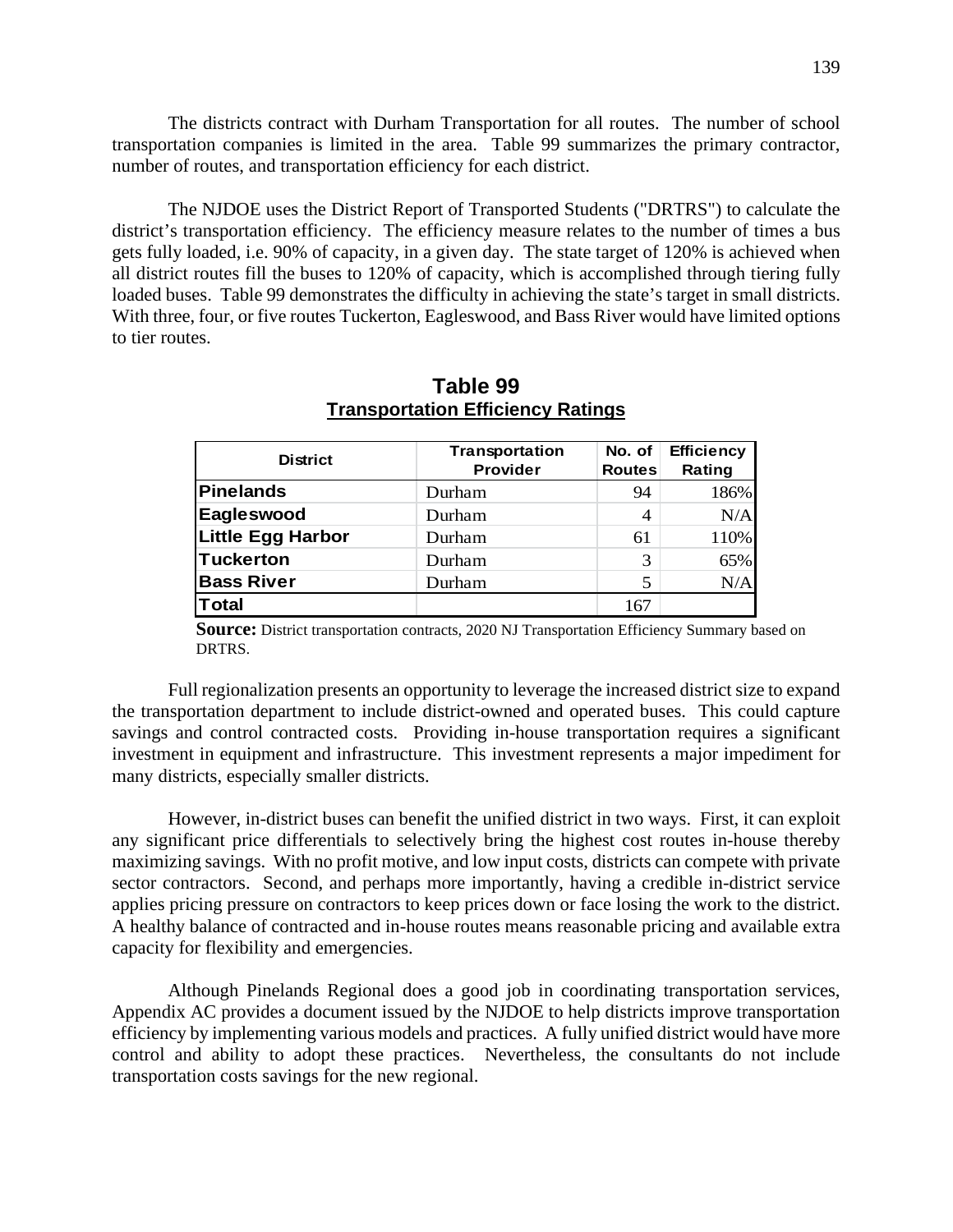#### **Administrative Technology**

Technology presents a unique opportunity to exploit the advantages of full regionalization. Each district operates and maintains separate systems for accounting, human resources, student information, work orders, etc. Each software package comes with an initial acquisition investment and training, but also ongoing costs for software maintenance and technical support, server purchase and maintenance (or cloud computing fees), backup, security, and training.

The districts have shown an exceptional ability to consolidate operations as evidenced in the shared services section, particularly around business services. Indeed, three districts share business services and use the same accounting software. Adding the operations of the remaining districts would bring greater efficiencies, continuity, and savings.

Generally, the marginal cost of adding the operation of another district to an existing system represents a fraction of the cost of a stand-alone system. This is particularly true of accounting systems. Adding the accounting activity for an additional district to an already existing system is not proportional because the activity can be added to ongoing operations. As a simple example, collectively, each district prepares a purchase order for general liability insurance, NJSBA dues, utility providers, maintenance contracts, health benefits, etc. Under unification, the regional would generate just one purchase order for each of these district-wide purchases.

This concept also applies to telecommunication services. Comcast appears to be the predominant provider of internet services in the area making unification under a single wide area network more feasible. Recent experience with the pandemic has demonstrated the ability of school districts to function remotely. Although preferable to connect each constituent district's facilities through one network, the initial implementation could use the internet to remotely perform these functions. Phone systems present a similar example. Although preferable to have a unified system, each district currently possesses functioning systems, which provides time to assess and determine the best transition path.

Unifying technology infrastructure presents challenges even within a single district. The new regional will wrestle with questions regarding centralized versus decentralized deployments, resident servers versus cloud computing, bandwidth size, topology, and resource deployment. However, unification can meet these challenges either by expanding an existing model from one of the constituent districts or coming together to reinvent a better alternative.

Another benefit will be to share employee talent across the regional rather than decentralizing similar skill sets in each district. Some districts do this already. However, as indicated in the operations area, joining technology expertise allows for specialization not easily obtained by an individual district. A small technology staff, even in larger districts, will need a diverse skill set to address the district's wide-ranging needs from workstation repair to network administration and beyond. Unification provides the capacity to employ a specialist in cyber security, system backup, phone system maintenance, etc.

There will be no additional cost to take the existing technology positions and assign specialized responsibilities, but the benefits can be significant. One example worth noting relates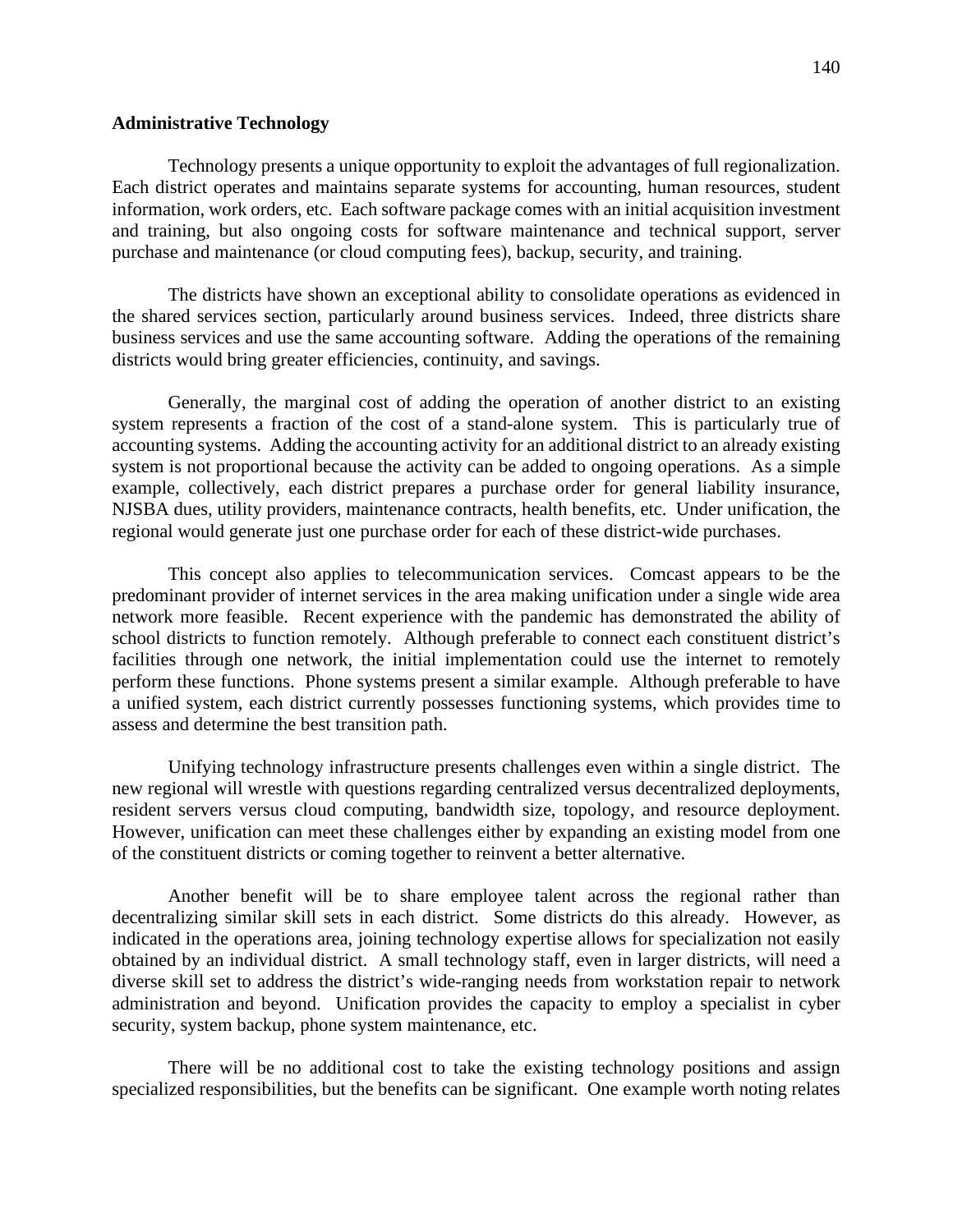to cybersecurity. Many districts have fallen prey to cyberattacks, ransomware, and data corruption resulting in disruption to mission critical systems and distracting the district from student centered activities. Unification provides the ability to employ specialized staff to deploy firewalls, train staff to avoid threats, perform frequent integrity tests, and ensure redundant backup protocols. Currently out of reach for small districts, this could be a reality under unification.

#### **Food Services**

The constituent districts jointly bid food services and contract with Nutri-Serve Food Management. The NJDOE accounts for a food services operation as an enterprise fund distinct from the operating fund. An enterprise fund functions very much like a business with an expectation of breaking even or generating limited profits. When a deficit occurs, the district may transfer monies from the operating fund to cover the loss.

The expenditures in Table 125 indicate that there was no need to transfer funds to cover food service deficits in 2019-20. Districts cover the costs of food service operations without the need for a transfer although not all districts ended the year with a positive change in net position. Unification may improve operational efficiency, but is not anticipated to generate significant savings.

#### **Transition Budget Costs**

This section speaks to the additional costs incurred to establish the new regional and transition the constituent schools to the new organizational structure. Many costs associated with the transition would be incurred by the districts under the status quo scenario and therefore the consultants only considered the costs in excess of the status quo.

For example, one major task will be to combine the various bargaining units. Contracts usually are renegotiated every three years, and although the task to combine all the contracts may be challenging initially, it would be comparable to collectively negotiating on an individual basis. Certainly, once settled, renegotiating successor agreements would be less costly and time consuming than negotiating five separate agreements under the status quo. Maybe more importantly, the cost to administer the collective bargaining agreements for the unified regional structures will be far less than under the status quo.

The State offers implementation grants to help offset the costs associated with implementation of shared services – including one-time reimbursable costs for project completion or transition support which may include, but are not limited to, new technology, rebranding costs, equipment and vehicle outlays, professional services, rent for facilities, payroll system conversion costs and training. Funding is based on the total transition or implementation cost of a project.

South Hunterdon Regional went through a similar unification and estimated its transition to dissolve the existing limited purpose regional and unify its three communities into a new PK-12 regional. The district applied for a state grant in the amount of \$1,125,000. The State reimbursed the district about \$400,000.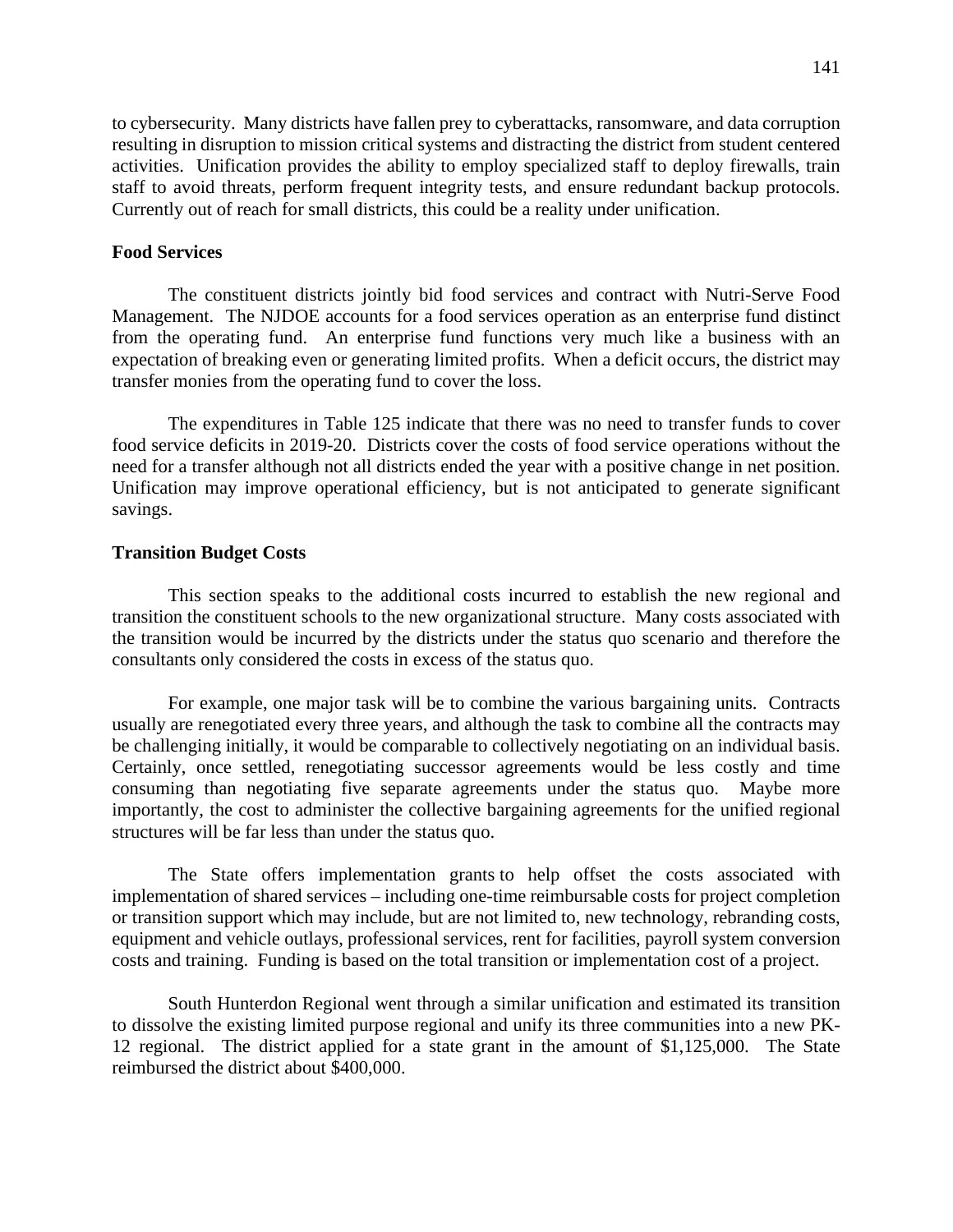Once approved, the newly established regional would form a board of education and hire a superintendent. To administer these tasks and start the work of forming the new entity, a team of interim executive administrators, acting as a stand-alone unit, would be hired for approximately six months. The primary responsibility would center around ensuring the new entity is fully and properly prepared for the formation of the new all-purpose regional. This transition team will oversee the day-to-day operation and management of all transitional activities starting with hiring a superintendent, business administrator/board secretary, human resources director, and appointed professionals. This group would also post various positions and prescreen applicants to be available to the incoming administrators to build their respective departments.

| Personnel                                  | <b>Amount</b> | <b>Assumptions</b>                    |
|--------------------------------------------|---------------|---------------------------------------|
| <b>Interim Superintendent</b>              |               | 96,000   1 - \$800/Day - Six Months   |
| Interim Business Administrator/Board Sec.  |               | 72,000   $1 - $600/Day - Six months$  |
| <b>Interim Director of Human Resources</b> |               | 72,000   $1 - $600/Day - Six months$  |
| <b>Temporary Administrative Assists</b>    |               | $90,000$   3 - \$250/Day - Six Months |
| Total Personnel                            | 330,000       |                                       |

The first cost exclusive to the transition will be the election to present the question to the community for a public vote. Based on other special elections conducted in the region, the cost to conduct a referendum in all four municipalities might range from \$30,000 to \$40,000. It should be noted that the pending legislation, discussed above, provides for the DOE to cover the cost of any special election calling for regionalization.

The legal expense to dissolve existing regionals and establish new regional would cost about \$120,000. Additionally, the analysis of tenure and seniority rights in evaluating existing staff for open positions will require attorney review to ensure adherence to all state policies and statutes.

The new district will incur fees related to the creation of internal and district-wide policy, curriculum, and long-range plans and to ensure compliance with state mandates and regulations. Additionally, the formation of various operational departments provides an opportunity to reinvent the provision of these services. The districts have taken initial steps to combine transportation and food services, as noted in this section. The new district would do well to call upon experts in these specific areas to develop the most optimal organizational structure to meet the needs of the district.

The cost to rebrand the new district including signage, stationary, website, social media, and the like represent true additional expenditures, but is exceedingly difficult to estimate without a detailed inventory of impacted locations. Most schools are expected to retain their identity and not incur rebranding expenses. The consultants estimate that the additional cost for rebranding could be absorbed within the current supply, maintenance, and technology budgets, but incorporated a modest amount for incidental and unanticipated costs.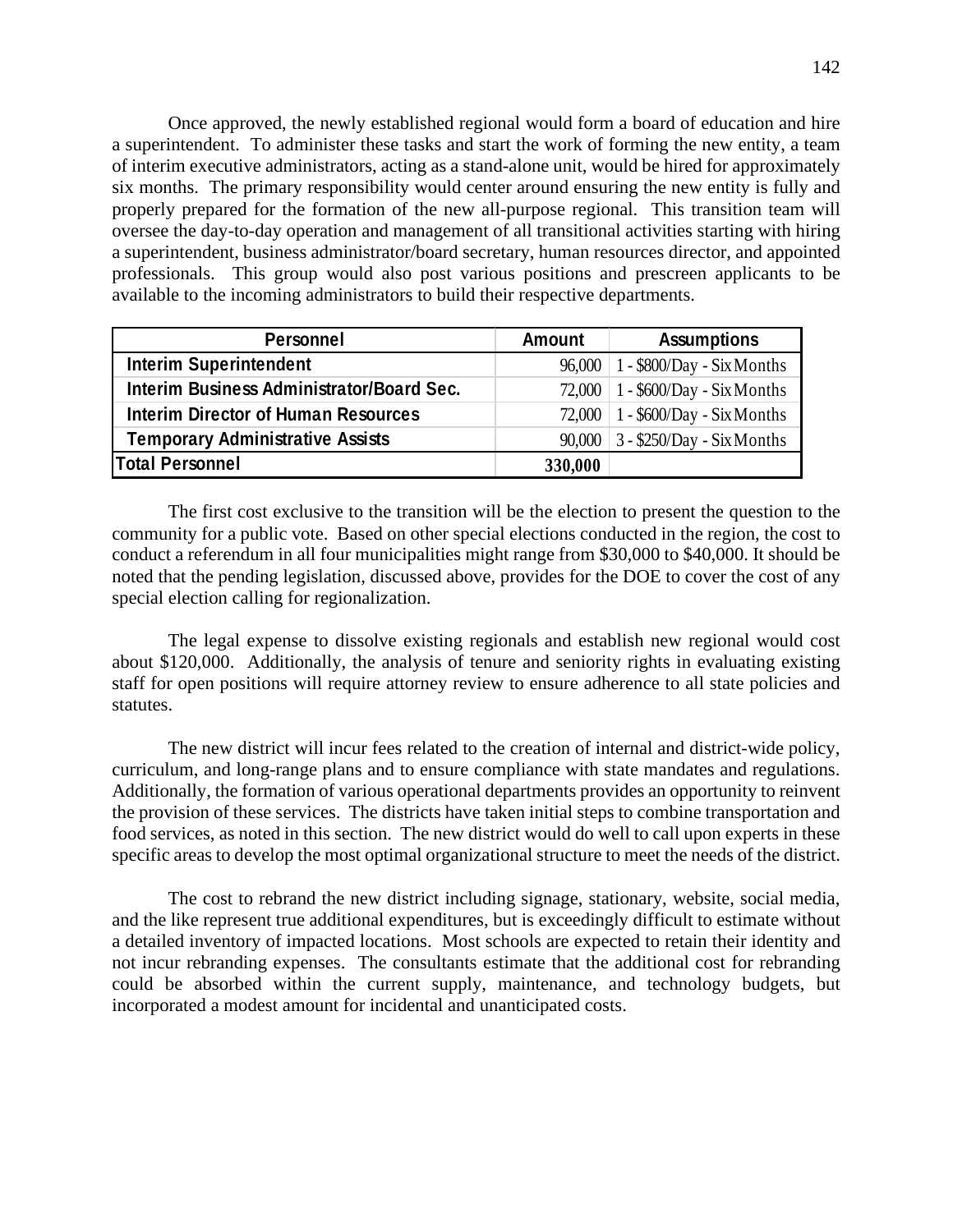| Organizational                                   | <b>Amount</b> | <b>Assumptions</b>                            |
|--------------------------------------------------|---------------|-----------------------------------------------|
| <b>Election</b>                                  | 35,000        | 4 municipal elections                         |
|                                                  |               | Costs to dissolve existing districts & create |
| Legal                                            | 120,000       | new regional                                  |
|                                                  |               | Board, Superintendent, and Community          |
| <b>Strategic Planning</b>                        | 10,000        | charting new direction                        |
| <b>Policy Development</b>                        | 20,000        | Complete policy review                        |
| <b>Curriculum Development</b>                    | 50,000        | Determine curriculum PK - 12                  |
|                                                  |               | Review existing staffing relative to industry |
| <b>Buildings &amp; Grounds Staffing Analysis</b> | 6.000         | standards                                     |
| <b>Transportation Routing Analysis</b>           | 10,000        |                                               |
| <b>Rebranding &amp; Signage</b>                  | 10,000        |                                               |
| <b>Food Services RFP Development</b>             |               |                                               |
| <b>Total Organziational</b>                      | 261.000       |                                               |

The budget does not include superintendent search consultants. The average tenure of superintendents in New Jersey is under three years. It would be expected that a vacancy would exist annually among the school districts.

The transition also will involve upgrading and unifying enterprise software for many functions. This budget is not an exhaustive list of all software but rather highlights the mission critical systems and functions required for initial startup. The budget assumes that sufficient servers and other hardware necessary to run these programs exist within the constituent districts and would be repurposed to meet the transition and beyond.

However, the work to integrate the data for all entities and then to the NJDOE will be significant.

| Transitional Infrastructure              | Amount  | <b>Assumptions</b>                                     |
|------------------------------------------|---------|--------------------------------------------------------|
|                                          |         | Transition Team equipment. Servers for software uses   |
| <b>Hardware</b>                          | 20,000  | exisitng capacity for hardware or cloud computing.     |
|                                          |         | Student Information, Special Education, Accounting,    |
| Software Purchases/Expansion             |         | 100,000 Payroll, Human Resources, Work Order, Routing, |
|                                          |         | Migrate existing student, staff, accounting data into  |
| Data Migration                           | 50,000  | unified systems                                        |
| <b>Total Transitional Infrastructure</b> | 260,000 |                                                        |

Critical to the transition will be to articulate new curricula throughout the organization. Collectively, the educational entities spend about \$1.16 million on instructional supplies. To unify the curricula supplies and provide all students with common textbooks will range from \$200,000 to \$300,000 if the new regional adapts the Little Egg Harbor curriculum as a base. Directing existing supply and textbook budgets would allow this transition in one or two years, providing time for selection, purchase, training, and implementation. Existing articulation among the district would effectively reduce this expense and timeline.

| <b>Program Articulation</b>       | Amount  | <b>Assumptions</b>                                 |
|-----------------------------------|---------|----------------------------------------------------|
| <b>Supplies, Materials &amp;</b>  |         |                                                    |
| <b>Textbooks</b>                  | 280,000 | 560 students x 5 classes x \$100 per class         |
|                                   |         | 509 Teachers, Administrators, Paraprofessionals x5 |
| <b>Staff Training</b>             | 254,500 | trainings $x$ \$100 each session                   |
| <b>Total Program Articulation</b> | 534,500 |                                                    |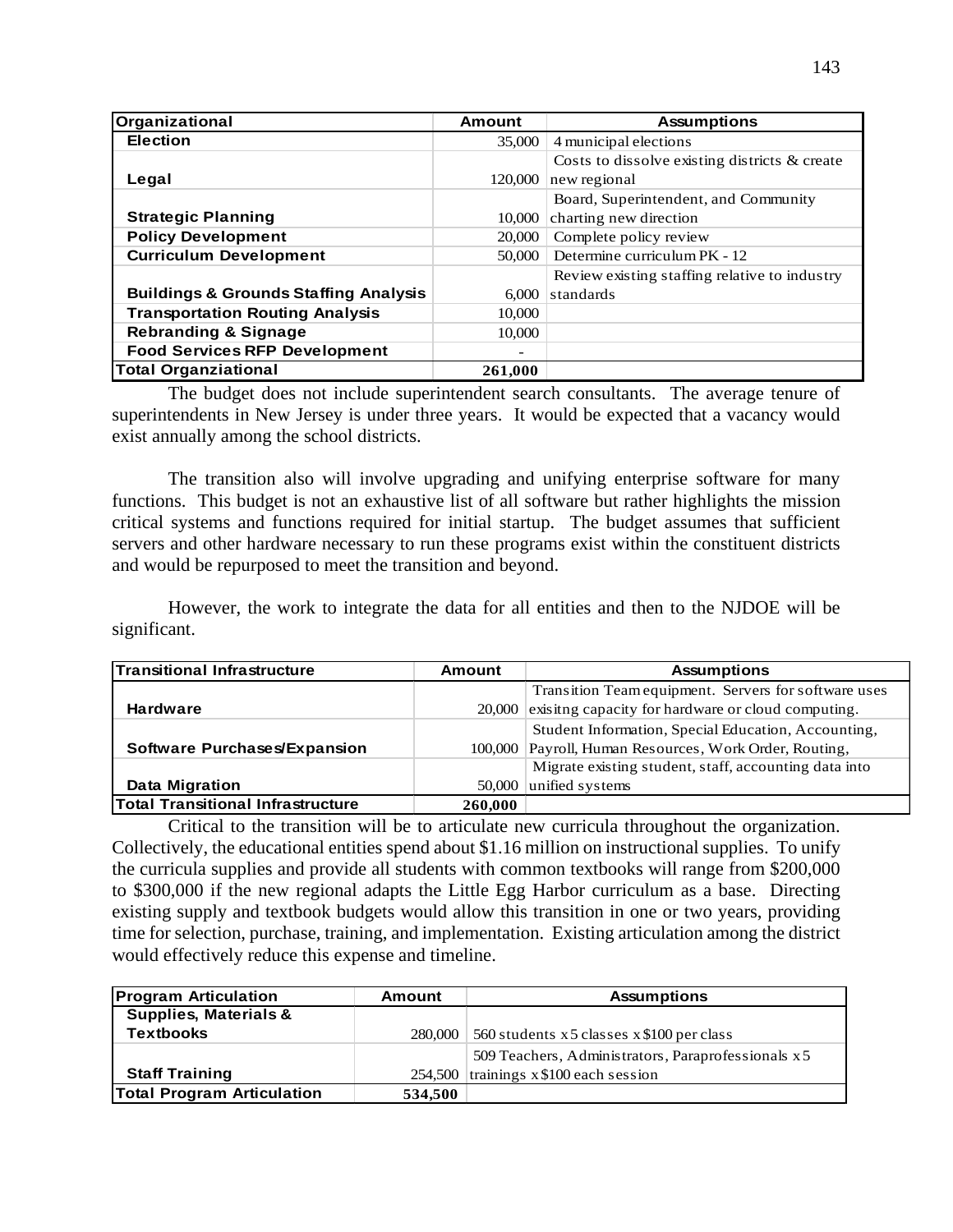The total estimated transition costs are \$1,385,500 and represent delayed savings. Indeed, the faster the transition, the sooner the new district will see the cost reductions identified in this section. A prudent pace of transition guided by the realities of unifying five educational entities in four communities is recommended. The new board may wish to fund overlapping personnel for some period to ensure that each school functions smoothly throughout the transition. Maintaining existing staff would represent an opportunity cost by delaying savings but would help ensure continuity of vital functions during the transition.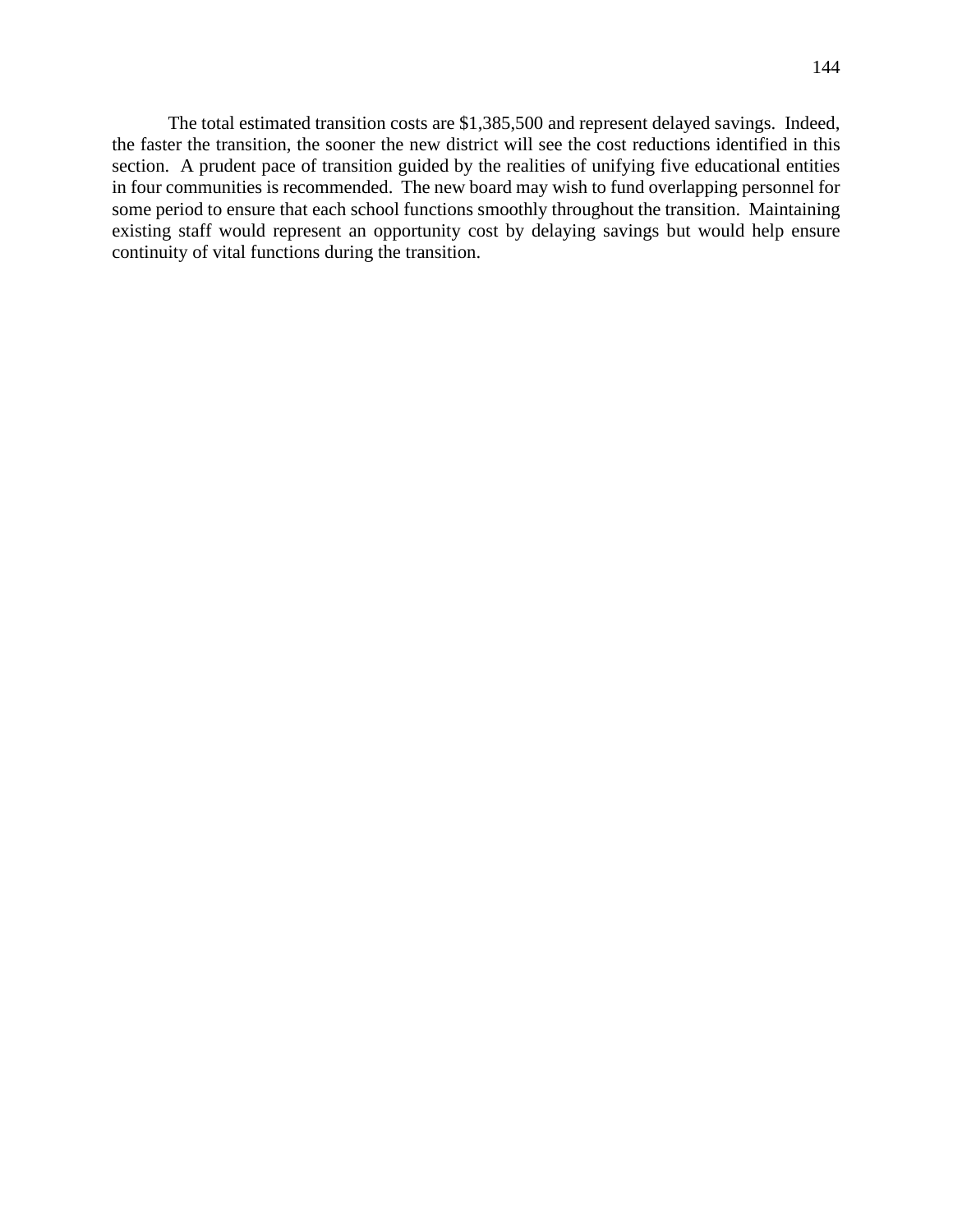### **F. Summary of Opportunities & Challenges**

Although there are significant opportunities when regionalizing several districts, this new configuration is not without its challenges. This section will outline both the opportunities and challenges of unification in general terms and the proposed configuration specifically.

### **Opportunities**

- 1. *Create Something New* Unifying the separate school districts represents a significant opportunity to create an educational model employing the latest research, best management practices, and proven practices to optimize student achievement. The chance to provide educators with the tools, skills, and incentives to connect spending to outcomes is exceedingly rare. Unification offers a framework to implement around research-based solutions not available to most districts with entrenched practices and policies.
- 2. *Economies of Scale* Larger districts offer economies when purchasing goods and services. There are two types of economies of scale. The first, on the production side, refers to factors that cause the average cost of producing something to fall as the volume of its output increases. Dividing fixed costs over more students will achieve these types of economies. The second, and more intuitive, are scale economies, generated by purchasing inputs at a lower per-unit cost when purchased in large quantities. For example, these economies include a range of goods and services from supplies to insurances.
- 3. *Efficiencies* As discussed above, optimally sized districts are more efficient than small districts. These efficiencies can result in actual cost savings and other economic savings that present as improved services rather than expenditure reductions.
- 4. *Resilience* Larger districts have an increased ability to absorb external shocks such as unexpected out-of-district special education placements, mechanical and building breakdowns, and more recently, pandemic response.
- 5. *Capacity* Expanding the district provides an ability to offer more courses, programs, expertise, etc. For example, the PK-6 program could benefit from elementary counseling, academic coaches, or other services. Increasing the enrollment would provide the capacity to provide or expand these services to more students. This capacity advantage would impact a variety of programs ranging from academics to athletics.
- 6. *Clean Slate* The most frustrating seven words for any manager are "that's how we have always done it." Unification clearly presents an opportunity to challenge old practices, keep the ones that work, and discontinue or modify those that do not work.
- 7. *Expertise* Larger organizations can afford to maintain expertise across the enterprise. That expertise includes skill sets in academic subject specific areas as well as operational functions. As noted above, a small district may have one maintenance person who is responsible for all repairs. A larger school district may have several staff members and therefore can hire trade specific talent to address work in HVAC, plumbing, electric, etc.
- 8. *Diversify Risk* The risks inherent in any enterprise lowers as the organization diversifies. For school districts, diversifying risk can help reduce costs for health insurance, general liability, workers' compensation to name just a few.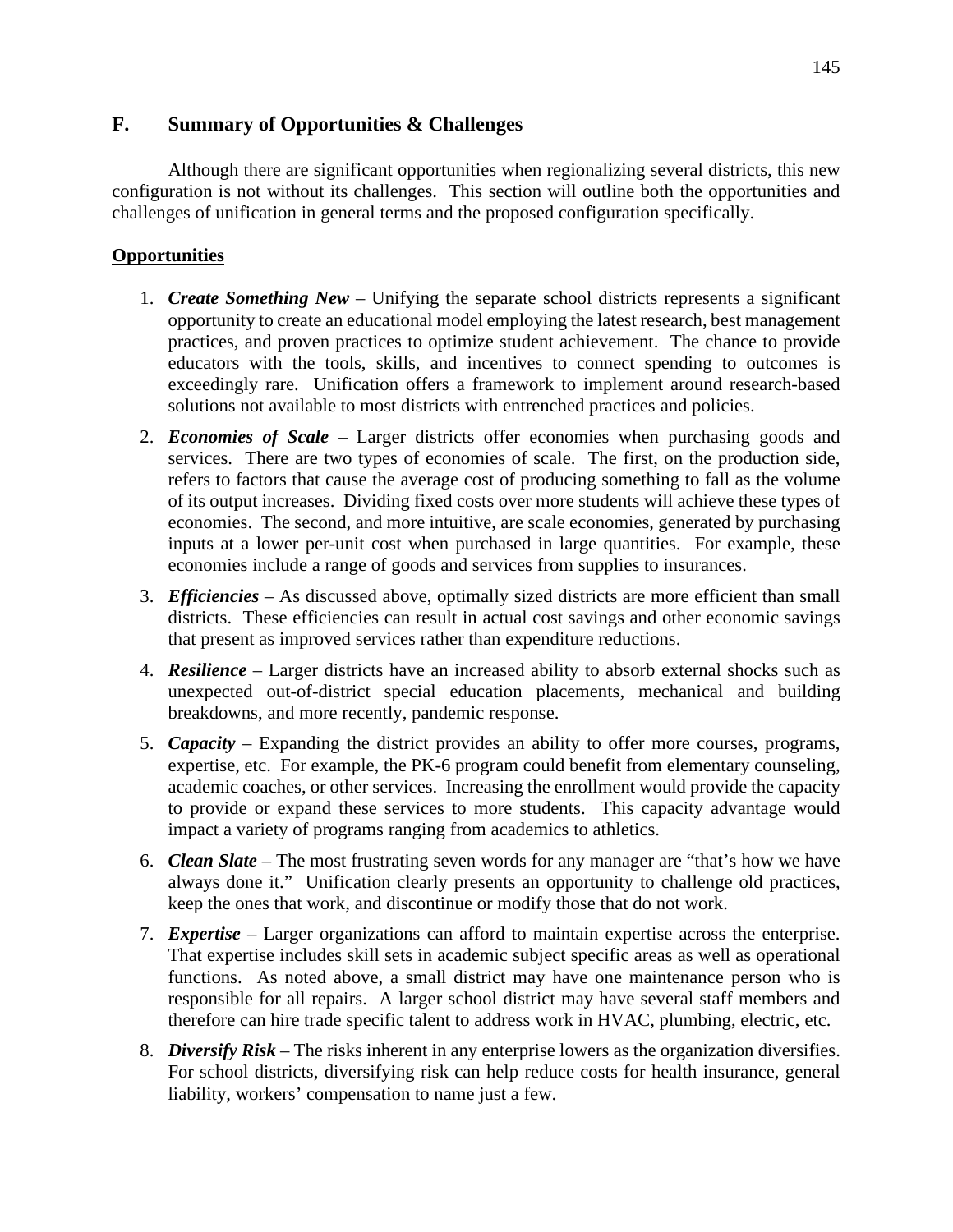- 9. *Internal Controls* Related to risk diversification for business and central office functions, large organizations can more easily strengthen their internal controls. Internal controls are the mechanisms, rules, and procedures implemented by an organization to ensure the integrity of financial and accounting information, promote accountability, and prevent fraud. Relying on employees to perform multiple duties, small districts cannot implement strong internal controls. Separating functions is a critical component of maintaining strong internal controls, and it becomes increasingly difficult with limited staff.
- 10. *Cross Training* Cross training staff to perform other departmental functions complement internal controls and risk diversification. Having more staff in the business office, for example, allows employees to learn other job functions. This provides backup during planned and unplanned absences. A good internal control practice would require another employee to issue payroll during the payroll clerk's vacation. This provides an opportunity to identify any incorrect and possibility fraudulent payroll entries.
- 11. *Slack* A management theory well suited for school districts, slack stipulates that an agile organization able to respond to changing circumstances should allow its employees to function at less than full capacity. This staffing level provides the needed capacity to address emergent issues and unfunded mandates so frequently directed at school districts. Having staff not stretched to their limits offers the ability to comply when the NJDOE changes policy, the board of education adopts a new goal, or a pandemic strikes.

### **Challenges**

- 1. *Loss of Local Control* New Jersey has a long tradition of local control of public education. Although some communities have regionalized or entered into sendingreceiving arrangements to educate some of their students, the vast majority of municipalities maintain a school system run by a local board of education. Unifying some five educational entities, by definition, will reduce the voice of any one community.
- 2. *Accessibility* The proposed all-purpose regional represents about 142 square miles. Regardless of where the new central office is located, it will be farther for some residents interested in attending board meetings or needing to conduct business. Although longer, the distances are not prohibitive. If located relatively central within the regional, travel will likely not exceed 8 miles or 18 minutes from existing local board offices. Alternatively, some larger districts rotate public meetings to different schools and communities to provide opportunities for members of the public to participate.
- 3. *Initial Disruption* Operationalizing an undertaking of this scope will require time, energy, focus, and resources. Although this study recommends maintaining existing schools, and student placements, unification will necessitate many decisions to reconfigure departments, logistics, policies, procedures, and protocols. This will require extensive community input, consideration, communications, training, and coordination. It will cause disruption as new processes get developed and implemented. However, as stated above, this also is an opportunity to jettison old and obsolete practices and reinvent services delivery.
- 4. *Organization Culture* Each organization develops its own unique culture over time. Shared attitudes, beliefs, customs, and written and unwritten rules form the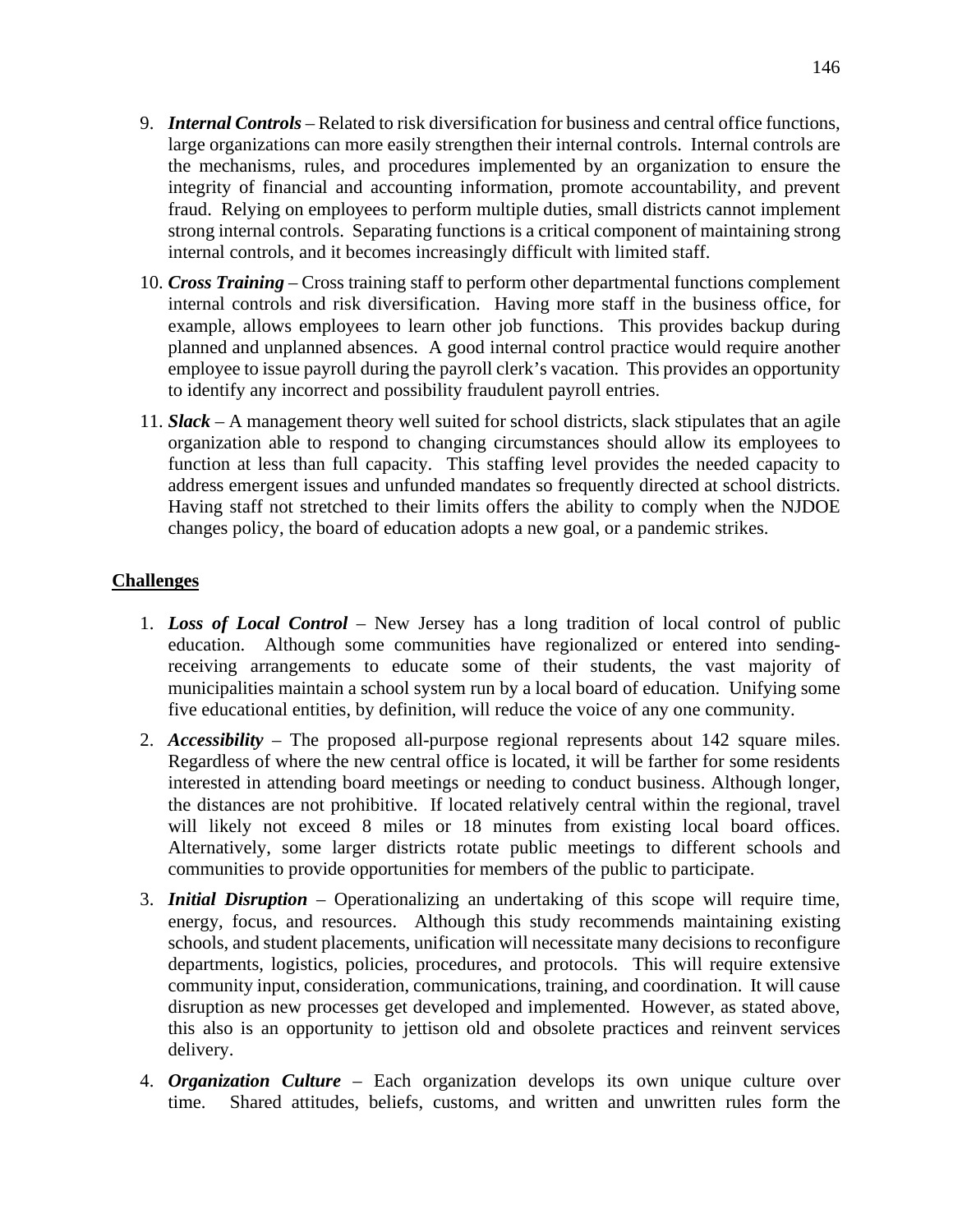cornerstone of an organization's culture. It consists of expectations, experiences, philosophy, as well as the values that guide employee behavior. A significant challenge lies ahead to merge the distinctive cultures from each constituent district into a unified culture for the new organization.

5. *Efficiencies* – Districts exceeding optimal size may see diminishing returns on efficiencies as they increase in size. More importantly, efficiencies can euphemistically mean reduction in force. School districts are labor intensive organizations. Salaries and benefits represent 70-80% of expenses. Some savings generated from unification will result in lost jobs and may impact many community members who currently work for their local school district.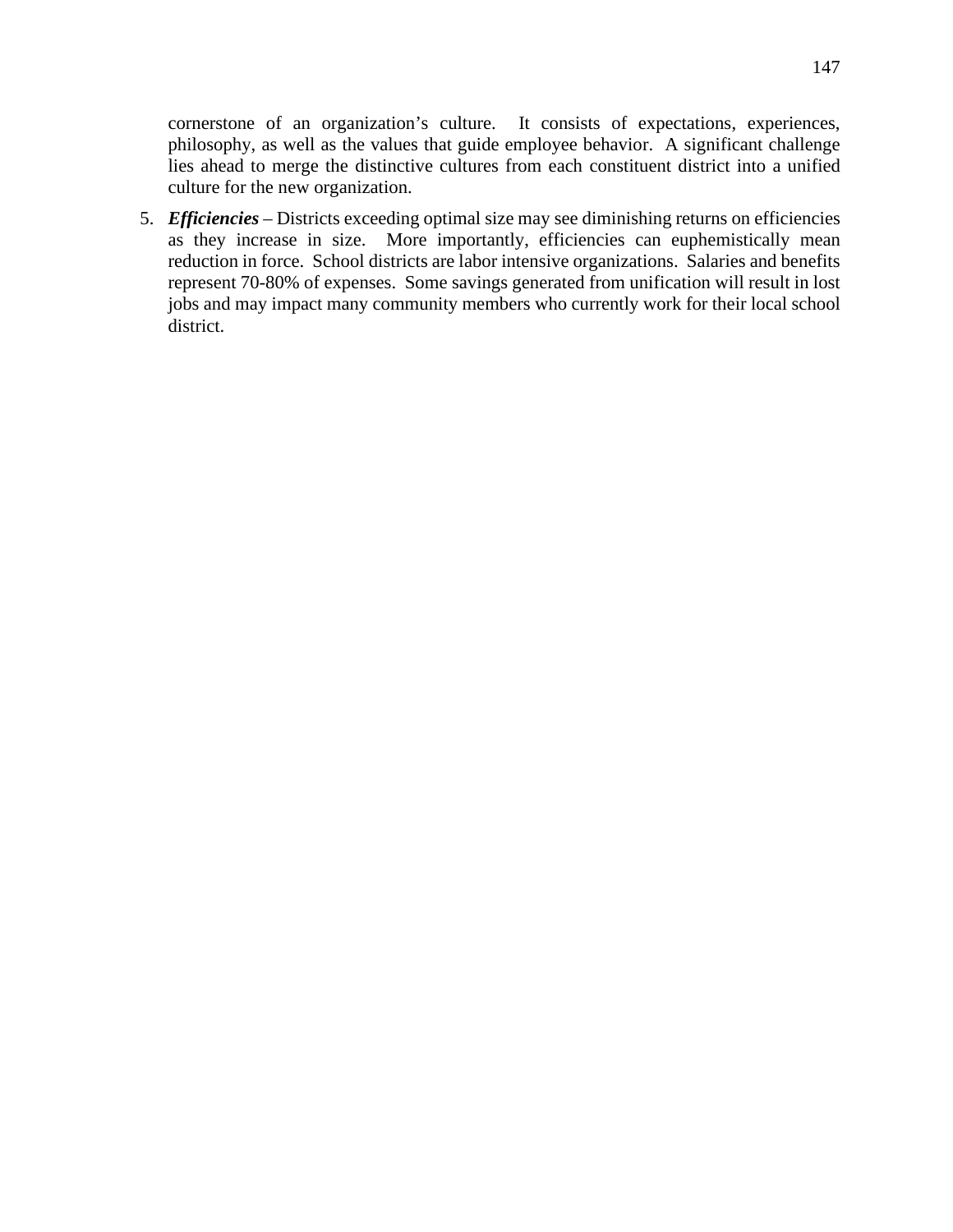### **VIII. Conclusion**

The State's direction is to reduce the number of operating school districts while creating PK-12 structures where practicable. Indeed, the purpose of the grant funding this study is to investigate unifying smaller school districts into a single PK-12 district to save money and improve efficiencies. The all-purpose regional configuration accomplishes this goal. Collectively the allpurpose regional scenario saves more than \$2.3 million annually and improves both economic and logistical efficiencies. Because students likely will remain in the same buildings with generally the same teachers, they can be expected to continue to experience educational success.

Although the unified regional saves money when compared to the status quo, possible combinations for allocating those savings by equalized property value provides the best opportunity for every district to share in the tax advantage improving the chances of a unanimous referendum approval across all four communities.

The all-purpose regional structure also develops a foundation for future restructuring to generate more savings in operational areas. Given the financial pressures on smaller districts, the all-purpose regional offers opportunities for additional non-instructional financial savings thereby maintaining or expanding the instructional program. Also, a unified all-purpose regional aligns better with the optimal district size of 2,000 to 4,000 students.

The other scenarios studied continue to share the savings among the district in the allpurpose regional. However, any district or districts that enters into a sending-receiving relationship to provide 7-12 educational services rather than join the PK-12 regional district will see an increase in tax levy as the tuition rates and other costs, currently part of Pinelands Regional, are higher than the respective share of the regional tax levy. As would be expected, the unified regional saves more than the other scenarios, and the sending district(s) do not share in those savings.

The savings generated from any of the scenarios assumes existing levels of state aid. Under the unified all-purpose regional, if the State does not adjust for any loss of choice aid, the savings would drop but still be sufficient to provide a share of the savings for each community. The additional SEMI reimbursements will help improve the savings and associated levy reductions.

Given the analysis herein, a four community PK-12 all-purpose regional is financially viable, which is a significant driver to recommending this reconfiguration. Additionally, the close existing working relationship among the districts and the significant educational benefits also provide strong motivation for entering into this new relationship.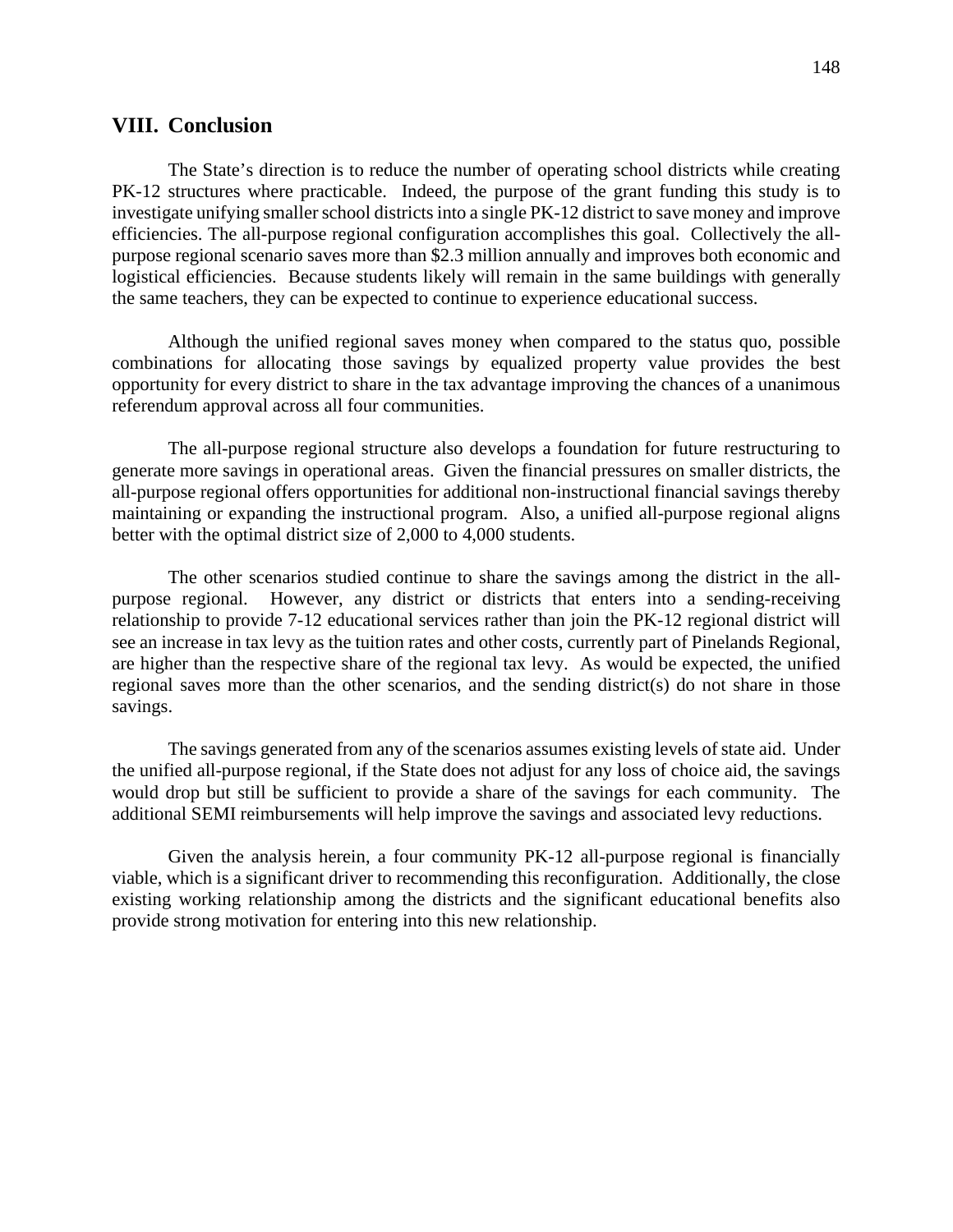# **Appendix AA – Debt Schedules**

This Appendix lists each constituent local public school district, or municipalities of each regional district, the original and current debt principal balance(s) and remaining debt service schedule(s) by debt issuance, and percentage of each constituent district's principal to the aggregate.

Bass River – District has no outstanding bond issuances.

### Eagleswood Township

| <b>Annual</b>        | <b>Principal</b> | <b>Principal Amount</b> |
|----------------------|------------------|-------------------------|
| <b>Maturities</b>    | <b>Amount</b>    |                         |
| 2022                 | 155,000          | 170,000                 |
| 2023                 |                  | 185,000                 |
| 2024                 |                  | 190,000                 |
| 2025                 |                  | 195,000                 |
| 2026                 |                  | 205,000                 |
| 2027                 |                  | 210,000                 |
| 2028                 |                  | 220,000                 |
| 2029                 |                  | 225,000                 |
| 2030                 |                  | 235,000                 |
| 2031                 |                  | 245,000                 |
| 2032                 |                  | 250,000                 |
| 2033                 |                  | 260,000                 |
| 2034                 |                  | 270,000                 |
| 2035                 |                  | 280,000                 |
| 2036                 |                  | 290,000                 |
| 2037                 |                  | 305,000                 |
|                      |                  |                         |
| <b>Balance as of</b> |                  |                         |
| <b>June 30, 2021</b> | 155,000          | 3,735,000               |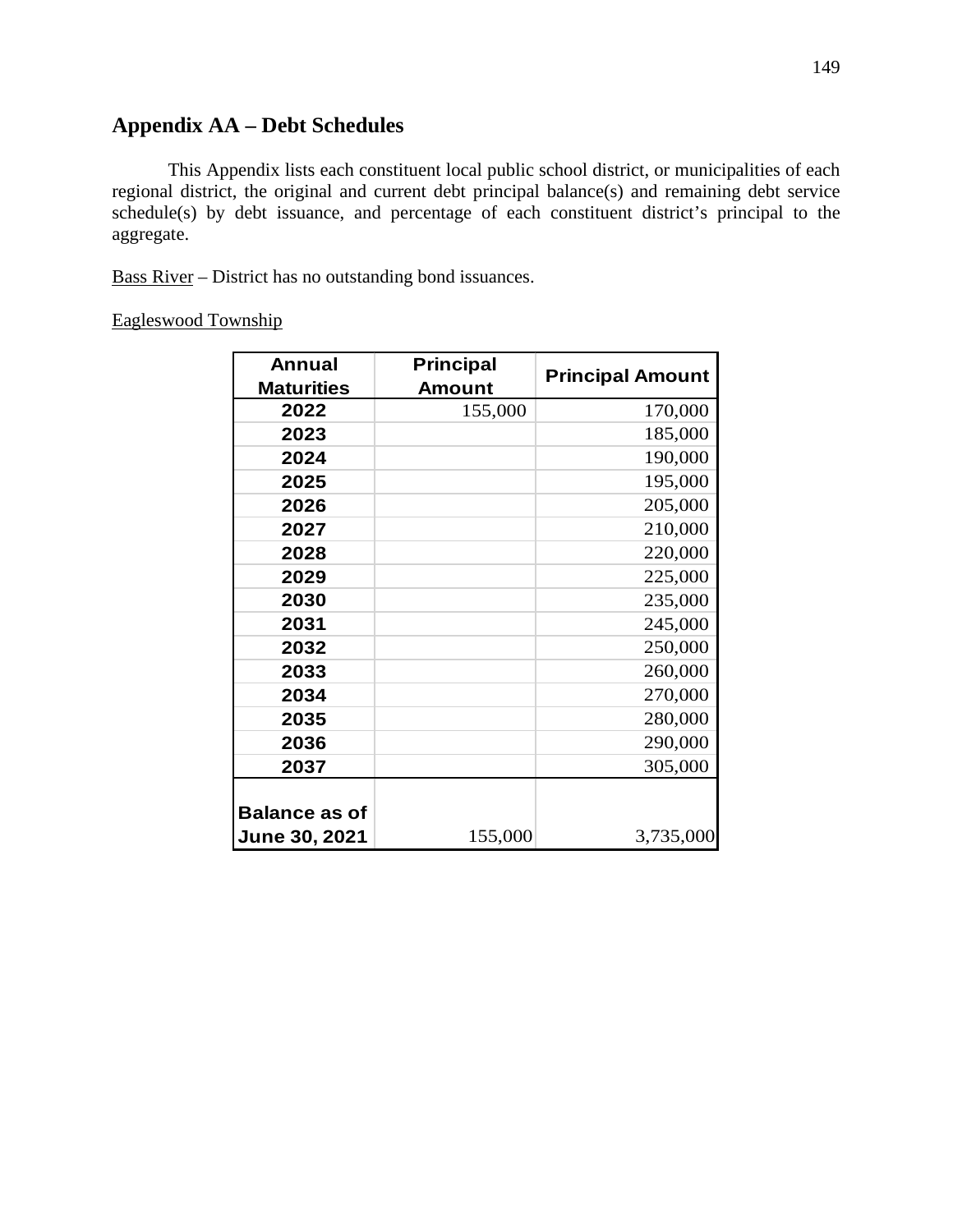### Little Egg Harbor Township

Refunding Bonds of 2015 – Issued on February 18, 2015 in the amount of \$6,000,000

| <b>Issue</b>          | 2016 Refunding       | 2015 Refunding          |
|-----------------------|----------------------|-------------------------|
| <b>Date Issued</b>    | <b>July 19, 2016</b> | March 31, 2015          |
| <b>Initial Amount</b> | \$5,440,000          | \$15,245,000            |
| <b>Annual</b>         | <b>Principal</b>     |                         |
| <b>Maturities</b>     | <b>Amount</b>        | <b>Principal Amount</b> |
| 2022                  | 290,000              | 785,000                 |
| 2023                  | 300,000              | 815,000                 |
| 2024                  | 315,000              | 860,000                 |
| 2025                  | 330,000              | 900,000                 |
| 2026                  | 340,000              | 950,000                 |
| 2027                  | 360,000              | 1,000,000               |
| 2028                  | 375,000              | 1,055,000               |
| 2029                  | 390,000              | 1,080,000               |
| 2030                  | 405,000              | 1,125,000               |
| 2031                  | 420,000              | 1,170,000               |
| 2032                  | 440,000              | 1,215,000               |
| 2033                  | 460,000              | 1,250,000               |
| 2034                  | 475,000              |                         |
|                       |                      |                         |
| <b>Balance as of</b>  |                      |                         |
| <b>June 30, 2021</b>  | 4,900,000            | 12,205,000              |

# Pinelands Regional

| <b>Issue</b>          | 2015 Refund           |              |            |                   |                  |
|-----------------------|-----------------------|--------------|------------|-------------------|------------------|
| <b>Date Issued</b>    | <b>March 11, 2015</b> |              |            |                   |                  |
| <b>Initial Amount</b> | \$5,275,000           |              |            |                   |                  |
| <b>Annual</b>         | <b>Principal</b>      | <b>Bass</b>  |            | <b>Little Egg</b> | <b>Tuckerton</b> |
| <b>Maturities</b>     | <b>Amount</b>         | <b>River</b> | Eagleswood | <b>Harbor</b>     |                  |
| 2022                  | 440,000               | 30,186       | 28,970     | 333,174           | 47,670           |
| 2023                  | 450,000               | 30,872       | 29,629     | 340,746           | 48,753           |
| 2024                  | 470,000               | 32,244       | 30,946     | 355,890           | 50,920           |
| 2025                  | 490,000               | 33,616       | 32,262     | 371,034           | 53,087           |
| 2026                  | 515,000               | 35,331       | 33,908     | 389,965           | 55,796           |
| 2027                  | 530,000               | 36,360       | 34,896     | 401,323           | 57,421           |
| <b>Balance as</b>     |                       |              |            |                   |                  |
| of June 30,           |                       |              |            |                   |                  |
| 2021                  | 2,895,000             | 198,609      | 190,611    | 2,192,132         | 313,647          |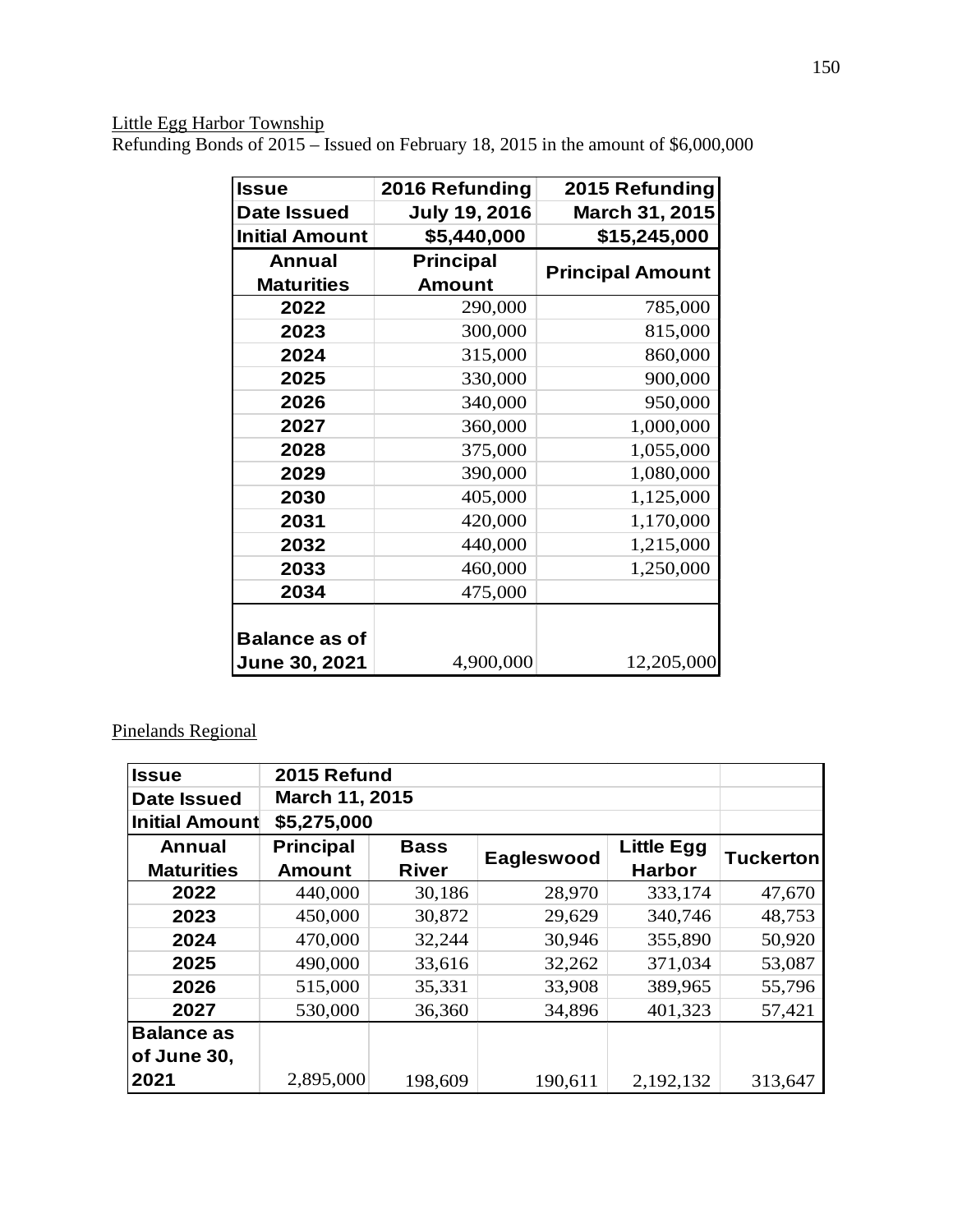| <b>Issue</b>          | 2017 Series          |              |            |                   |                  |
|-----------------------|----------------------|--------------|------------|-------------------|------------------|
| <b>Date Issued</b>    | <b>July 20, 2017</b> |              |            |                   |                  |
| <b>Initial Amount</b> | \$53,645,000         |              |            |                   |                  |
| <b>Annual</b>         | <b>Principal</b>     | <b>Bass</b>  | Eagleswood | <b>Little Egg</b> | <b>Tuckerton</b> |
| <b>Maturities</b>     | <b>Amount</b>        | <b>River</b> |            | <b>Harbor</b>     |                  |
| 2022                  | 1,480,000            | 101,535      | 97,445     | 1,120,675         | 160,344          |
| 2023                  | 1,515,000            | 103,936      | 99,750     | 1,147,178         | 164,136          |
| 2024                  | 1,550,000            | 106,337      | 102,054    | 1,173,680         | 167,928          |
| 2025                  | 1,550,000            | 106,337      | 102,054    | 1,173,680         | 167,928          |
| 2026                  | 1,550,000            | 106,337      | 102,054    | 1,173,680         | 167,928          |
| 2027                  | 1,550,000            | 106,337      | 102,054    | 1,173,680         | 167,928          |
| 2028                  | 2,100,000            | 144,070      | 138,267    | 1,590,147         | 227,516          |
| 2029                  | 2,165,000            | 148,529      | 142,547    | 1,639,366         | 234,558          |
| 2030                  | 2,235,000            | 153,332      | 147,156    | 1,692,371         | 242,142          |
| 2031                  | 2,305,000            | 158,134      | 151,765    | 1,745,376         | 249,726          |
| 2032                  | 2,390,000            | 163,965      | 157,361    | 1,809,739         | 258,935          |
| 2033                  | 2,470,000            | 169,454      | 162,629    | 1,870,316         | 267,602          |
| 2034                  | 2,555,000            | 175,285      | 168,225    | 1,934,679         | 276,811          |
| 2035                  | 2,645,000            | 181,459      | 174,151    | 2,002,828         | 286,561          |
| 2036                  | 2,745,000            | 188,320      | 180,735    | 2,078,549         | 297,396          |
| 2037                  | 2,850,000            | 195,523      | 187,648    | 2,158,057         | 308,771          |
| 2038                  | 2,850,000            | 195,523      | 187,648    | 2,158,057         | 308,771          |
| 2039                  | 2,850,000            | 195,523      | 187,648    | 2,158,057         | 308,771          |
| 2040                  | 2,850,000            | 195,523      | 187,648    | 2,158,057         | 308,771          |
| 2041                  | 2,850,000            | 195,523      | 187,648    | 2,158,057         | 308,771          |
| 2042                  | 2,850,000            | 195,523      | 187,648    | 2,158,057         | 308,771          |
| 2043                  | 2,850,000            | 195,523      | 187,648    | 2,158,057         | 308,771          |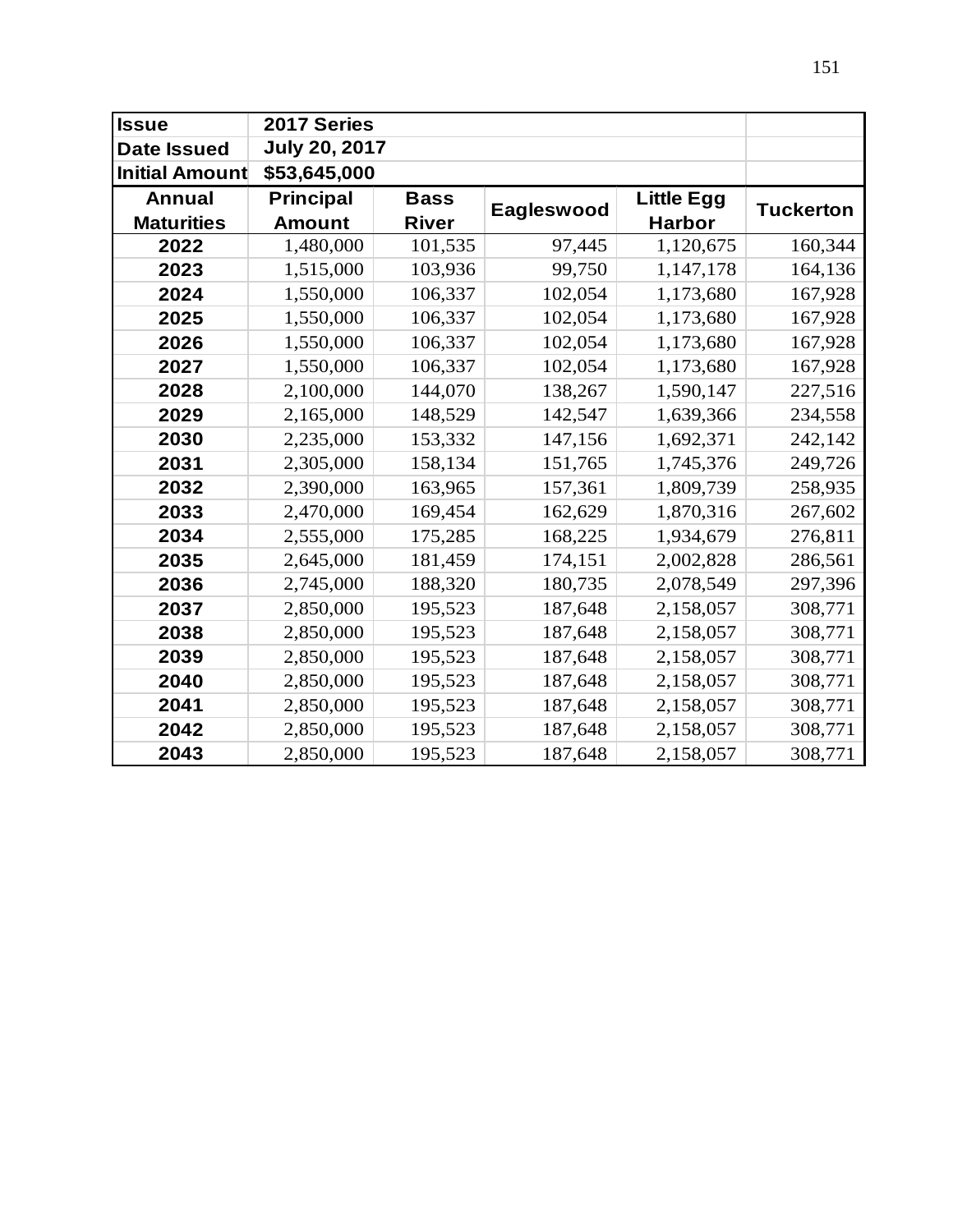# Tuckerton Township

| <b>Issue</b>          | 04 Bond Series       | 2017 Bond Series 5 Disaster Loan |                  |
|-----------------------|----------------------|----------------------------------|------------------|
| Date Issued           | <b>July 14, 2004</b> | February 9, 2017 2014-15         |                  |
| <b>Initial Amount</b> | \$2,443,000          | \$3,386,000                      | \$49,855         |
| <b>Annual</b>         | <b>Principal</b>     | <b>Principal Amount</b>          | <b>Principal</b> |
| <b>Maturities</b>     | <b>Amount</b>        |                                  | <b>Amount</b>    |
| 2022                  | 140,000              | 140,000                          | 9,971            |
| 2023                  | 140,000              | 145,000                          | 9,971            |
| 2024                  | 140,000              | 150,000                          | 9,971            |
| 2025                  | 140,000              | 155,000                          | 9,971            |
| 2026                  |                      | 160,000                          |                  |
| 2027                  |                      | 165,000                          |                  |
| 2028                  |                      | 170,000                          |                  |
| 2029                  |                      | 180,000                          |                  |
| 2030                  |                      | 185,000                          |                  |
| 2031                  |                      | 190,000                          |                  |
| 2032                  |                      | 200,000                          |                  |
| 2033                  |                      | 205,000                          |                  |
| 2034                  |                      | 215,000                          |                  |
| 2035                  |                      | 225,000                          |                  |
| 2036                  |                      | 235,000                          |                  |
| 2037                  |                      | 245,000                          |                  |
| <b>Balance as</b>     |                      |                                  |                  |
| of June 30,           |                      |                                  |                  |
| 2021                  | 560,000              | 2,965,000                        | 39,884           |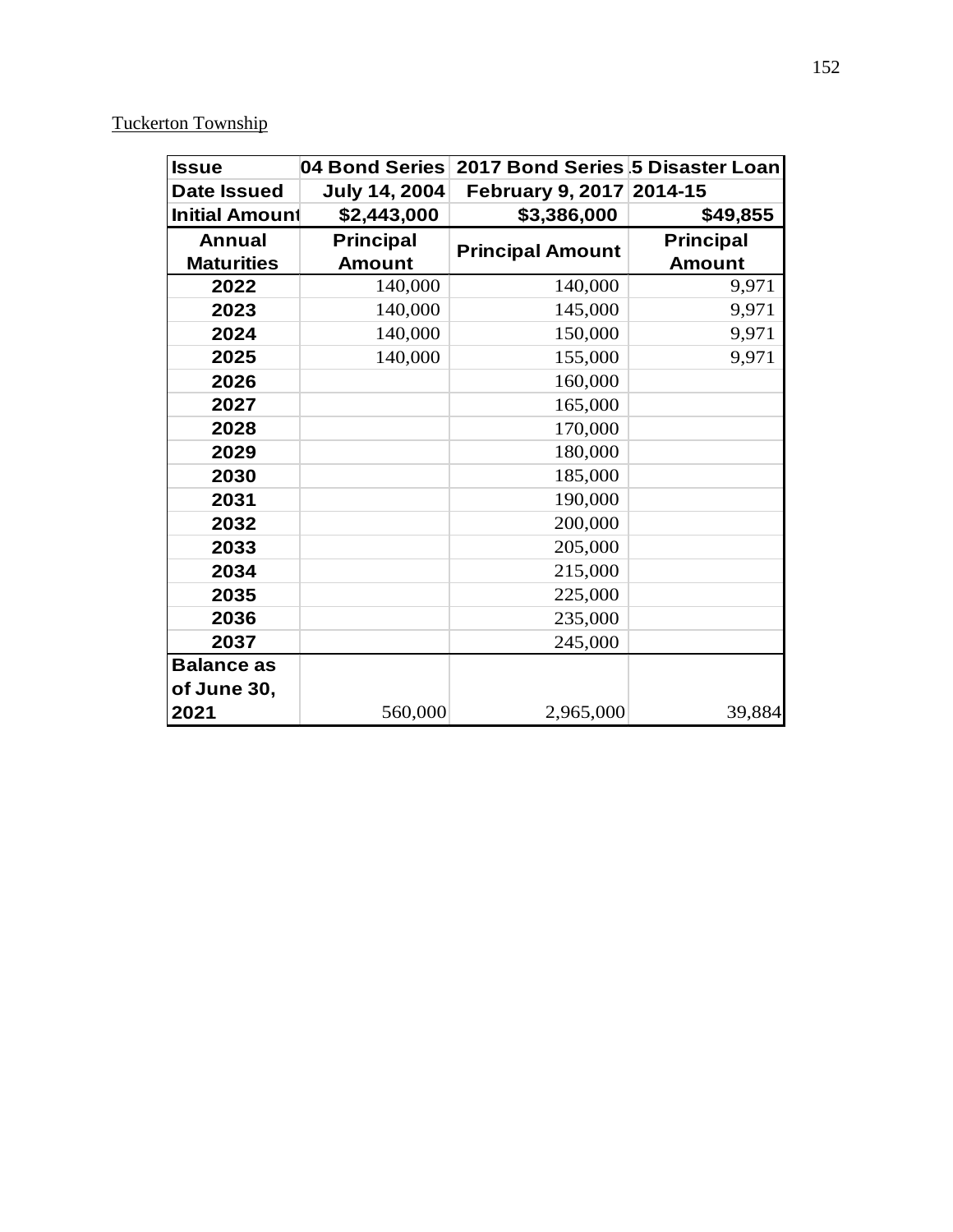# **Appendix AB – Shared Services Summary**

This schedule highlights each constituent local public school districts' shared services as Stated in the User-Friendly Budget and through discussions with the Business Administrator.

### **Bass River**

| <b>Business Services</b>                | Interlocal Agreement with Pinelands |
|-----------------------------------------|-------------------------------------|
| <b>Special Education Services</b>       | Interlocal Agreement with Pinelands |
| Transportation Services, including Fuel | Interlocal Agreement with Pinelands |

### **Eagleswood**

| <b>Shared Service Category Type</b>            | <b>Shared Service Category Description</b>                                |
|------------------------------------------------|---------------------------------------------------------------------------|
| Food Services                                  | Shared Service Agreement with Pinelands Regional School District for Food |
|                                                | Services                                                                  |
| <b>Special Education Services</b>              | Shared Service with Tuckerton Elementary for OT Services                  |
|                                                | Shared Service with LEH School District for PT Services                   |
| Staffing - Other                               | Shared Service with Tuckerton Elementary for PE Teacher                   |
|                                                | Shared Art Teacher with Bass River Elementary                             |
| <b>Transportation Services, including Fuel</b> | Jointures with Pinelands Regional for Transportation Routes               |

### **Little Egg Harbor**

| <b>Business Services</b>                       | <b>Shared Assistant Business Administrator</b> |  |  |  |
|------------------------------------------------|------------------------------------------------|--|--|--|
| <b>Special Education Services</b>              | <b>Shared Director Special Services</b>        |  |  |  |
| <b>Staffing</b>                                | Other Physical Therapy and COTA                |  |  |  |
| Superintendent and Assistant                   | <b>Shared Superintendent</b>                   |  |  |  |
| Superintendent                                 |                                                |  |  |  |
| <b>Transportation Services, including Fuel</b> | <b>Shared Transportation Coordinator</b>       |  |  |  |
| <b>Technology Services</b>                     | <b>Shared IT Services</b>                      |  |  |  |
| Purchasing                                     | Co-Ops for MOESC, Manchester SD, Hunterdon ESC |  |  |  |
| Food Services                                  | <b>Shared Food Services Director</b>           |  |  |  |

### **Pinelands**

| <b>Business Services</b>                  | <b>Shared Business Administrator</b>                             |  |  |  |
|-------------------------------------------|------------------------------------------------------------------|--|--|--|
| <b>Special Education Services</b>         | Child Study Team services                                        |  |  |  |
| <b>Custodial and Maintenance Services</b> | Night Maintenance Supervisor                                     |  |  |  |
| Food Services                             | Food Service Management program administration                   |  |  |  |
| Superintendent and Assistant Sup          | Chief School Administrator / Superintendent                      |  |  |  |
| <b>Technology Services</b>                | Broadband purchased through ESC of NJ for Comcast Fiber Ethernet |  |  |  |
| Transportation Services, including Fuel   | <b>Information Technology Staff</b>                              |  |  |  |

### **Tuckerton**

| <b>Special Education Services</b> | <b>Behaviorist</b><br>School Psychologist.                |
|-----------------------------------|-----------------------------------------------------------|
| <b>Food Services</b>              | $_{\text{Food}}$ .<br>Services shared between 5 districts |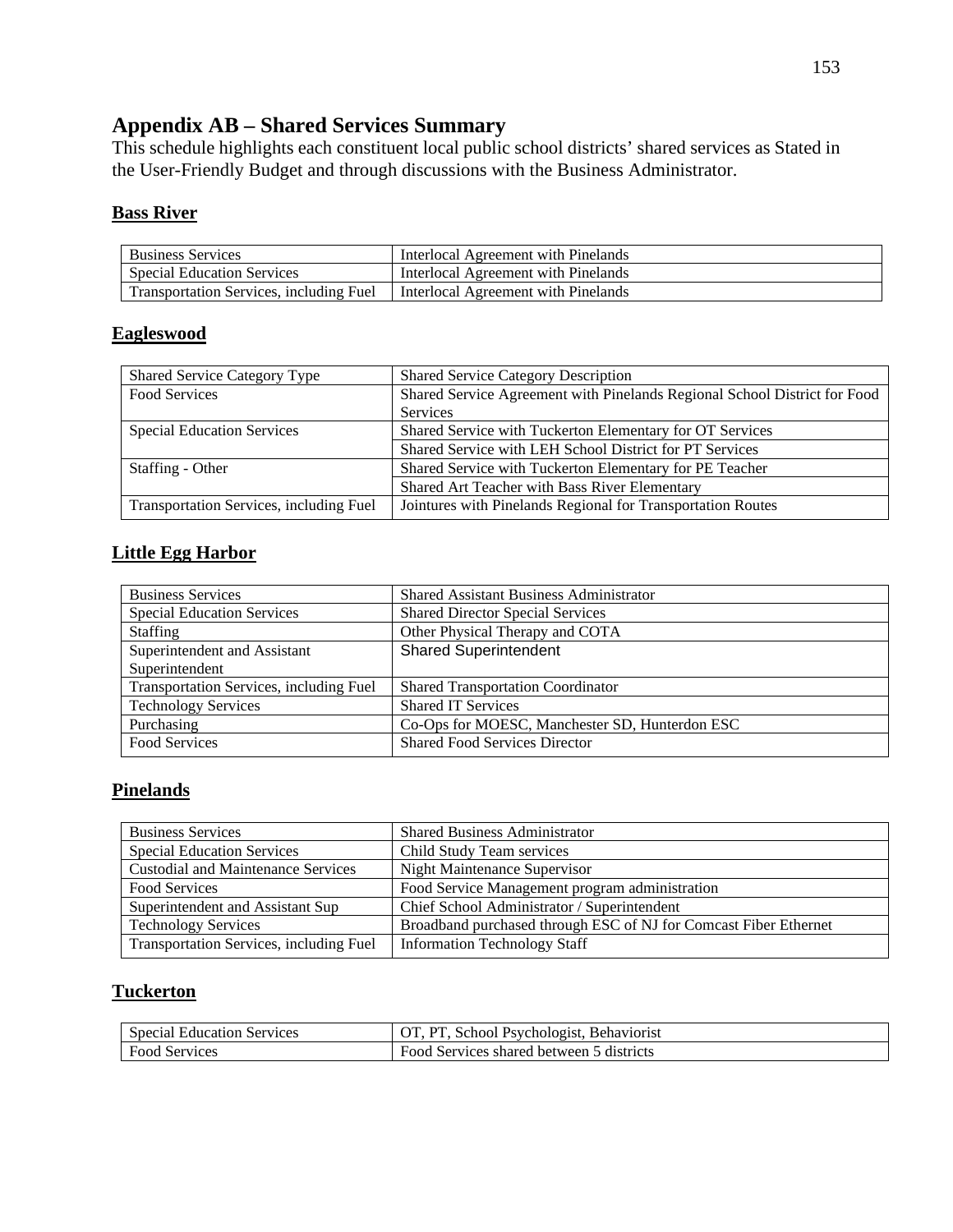## **Appendix AC – Transportation Efficiency Models & Practices**

To help districts improve its transportation efficiency, the NJDOE has established the following models and practices.

### **Models of Transportation Efficiency**

Local boards of education may utilize a number of methods to increase their use of school vehicles, and, therefore, their transportation efficiency. These practices encourage the more efficient use of vehicles and cost savings.

• Tier school opening and closing times - School opening and closing times should be staggered in such a way as to enable the use of a single vehicle for several routes. The development of additional tiers can result in the need for fewer vehicles to service the same number of students.

• Coordinate school calendars (Public and Nonpublic) - Coordinate the start and end of the school year, as well as school holidays and teacher in-service days, so that school calendars for both public and nonpublic schools are consistent and uniform. This will assist school districts in better coordinating public and nonpublic school transportation, may enable districts to fill a route with both public and nonpublic school students, and may necessitate the use of fewer vehicles to transport the same number of students.

• Provide out of district transportation through a coordinated transportation services agency - Since the number of students attending a specific out of district school is usually fewer than the number of students attending a school within a school district, utilizing coordinated or regionalized transportation services will likely result in a higher capacity utilization of the buses transporting students to that out of district school. One route could service several districts whose students attend the same out of district school.

• Provide services through jointures, either as a host or joiner - When school districts form jointures to provide transportation services, the host district has the opportunity to fill what would have been empty seats on their route, and the joiner is able to provide transportation to their own students without using one of their own buses or contracting for the service while leaving some seats empty.

• Optimizing route design - The design of routes that service the largest numbers of students with the least amount of stops. Such routes may mix public and nonpublic school students and/or have multiple schools as destinations.

• Design routes with multiple destinations - When a route to a certain school passes one or more schools located along that route, the bus will be more fully utilized if children attending those other schools who live along that route can be added to the route. The bus would then stop at each of the schools along the route.

• Mix public and nonpublic school students on the same routes - Public and nonpublic school students living in the same neighborhood and attending schools located close to each other could be placed on the same bus route with both schools as the destination. This would alleviate the need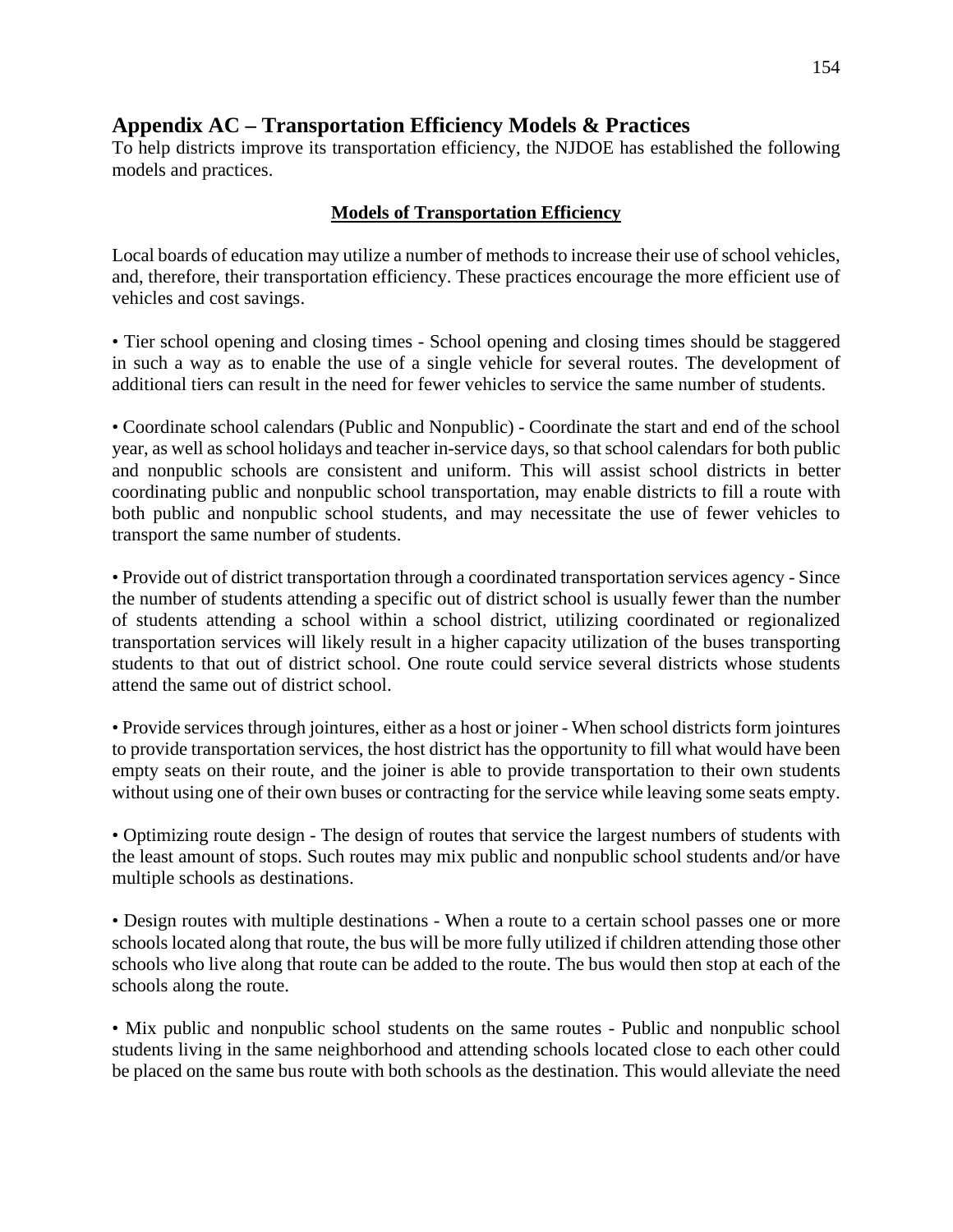for two separate routes following the same roadways to similar destinations, and result in fewer vehicles to service the same number of students.

• Standardize ride-time policies for all districts participating in consolidated services - When districts with different ride-time policies (i.e., limits on the length of time a student may ride on a bus) attempt to use the same consolidated transportation services agency, the differences in the policies place constraints on the ability of the agency to provide transportation which meets all of the varying policies. Limiting the transportation for all participants to the shortest ride-time policy of its members could result in the inability of the agency to provide transportation to any of the participants.

• Package bids with tiered routes - The design of bid packages which would require contractors to bid on a package of routes which have been tiered for efficiency. This practice would prevent contractors from picking and choosing the most profitable routes while failing to bid on more demanding routes or routes with a lower profit margin. The packaging of bids with tiered routes enables bulk bidding and leads to volume discounts from school bus contractors wishing to bid on the entire package.

• Use municipal/school district joint bidding for maintenance, fuel, etc. - Savings can be realized by combining the needs of both the municipality and school district into one bid, which would be more likely to result in volume discounts from vendors.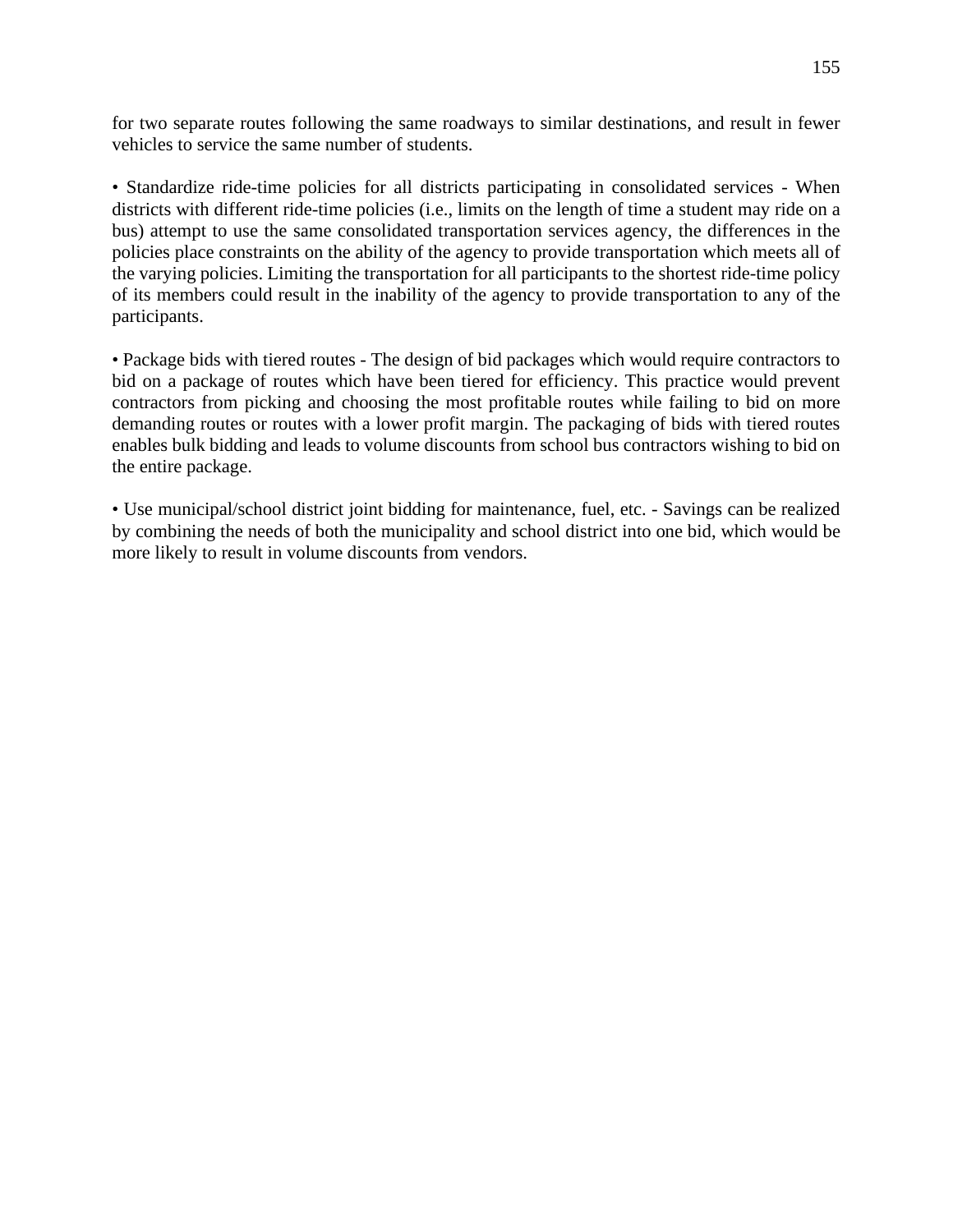|                 |           |                          |                          |           |                          | <b>MA+60/</b>            |              |
|-----------------|-----------|--------------------------|--------------------------|-----------|--------------------------|--------------------------|--------------|
| <b>Step</b>     | <b>BA</b> | <b>BA+15</b>             | <b>BA+30</b>             | <b>MA</b> | $MA+30$                  | <b>DOC</b>               | <b>Total</b> |
| 1               | 4.3       |                          |                          | 2.7       |                          | $\overline{\phantom{0}}$ | 6.9          |
| $\mathbf{z}$    | 7.6       | 2.0                      | -                        | 5.0       | $\qquad \qquad -$        | 1.0                      | 15.6         |
| 3               | 8.0       | 3.0                      | $\qquad \qquad -$        | 0.7       | $\overline{\phantom{a}}$ | 1.0                      | 12.7         |
| 4               | 9.0       | 1.0                      | $\overline{\phantom{0}}$ | 2.0       | $\overline{\phantom{0}}$ | $\overline{\phantom{0}}$ | 12.0         |
| 5               | 7.6       | 3.0                      | $\overline{\phantom{0}}$ | 7.0       |                          |                          | 17.6         |
| 6               | 5.0       | 2.0                      | 1.1                      | 3.1       | 1.O                      | $1.0\,$                  | 13.3         |
| $\overline{7}$  | 6.0       | $\overline{\phantom{0}}$ | -                        | 4.0       | $\qquad \qquad -$        | $\overline{\phantom{0}}$ | 10.0         |
| 8               | 9.2       | 2.1                      | $\overline{\phantom{0}}$ | 5.0       | $\overline{\phantom{0}}$ | $1.0\,$                  | 17.3         |
| $\mathbf{9}$    | 4.0       | 5.0                      | 1.0                      | 8.0       | $\overline{\phantom{0}}$ | 1.0                      | 19.0         |
| 10              | 4.0       | 1.O                      | $\overline{\phantom{a}}$ | 3.0       | $\qquad \qquad -$        | $\overline{\phantom{0}}$ | 8.0          |
| 11              | 8.6       | 1.0                      | -                        | 7.1       | -                        | -                        | 16.7         |
| 12              | 12.0      | 4.0                      | 2.0                      | 4.0       | 2.0                      | -                        | 24.0         |
| 13              | 4.0       | 1.0                      | 2.0                      | 6.8       | $\overline{\phantom{0}}$ | $\overline{a}$           | 13.8         |
| 14              | 5.0       | 1.0                      | $\overline{\phantom{0}}$ | 6.0       | $\qquad \qquad -$        | $1.0\,$                  | 13.0         |
| 15              | 10.0      | 1.O                      | 1.0                      | 8.0       | $\qquad \qquad -$        | $\overline{\phantom{0}}$ | 20.0         |
| 16              | 10.0      | 5.0                      | $\overline{a}$           | 1.0       | $\qquad \qquad -$        | 2.0                      | 18.0         |
| 17              | 12.0      | 8.0                      | 7.0                      | 8.0       | 4.0                      | $\overline{\phantom{0}}$ | 39.0         |
| 18              | 11.0      | 2.0                      | $\overline{\phantom{0}}$ | 7.0       | $\overline{a}$           | 2.0                      | 22.0         |
| <b>19/OG1</b>   | 11.0      | 2.0                      | -                        | 4.0       | 1.0                      | -                        | 18.0         |
| OG <sub>2</sub> | 2.0       | 1.0                      | -                        | 2.0       | $\overline{\phantom{0}}$ |                          | 5.0          |
| OG <sub>3</sub> | 2.8       | 1.O                      | $\qquad \qquad -$        | 2.0       | $\qquad \qquad -$        | $\overline{\phantom{0}}$ | 5.8          |
| OG <sub>4</sub> | 3.0       | $\overline{\phantom{0}}$ | $\overline{\phantom{0}}$ | 1.0       | $\overline{\phantom{0}}$ | $\overline{a}$           | 4.0          |
| OG <sub>5</sub> | 2.0       | $\overline{\phantom{0}}$ | -                        | 1.0       | $\qquad \qquad -$        | $\overline{a}$           | 3.0          |
| OG <sub>6</sub> | 2.0       | $\overline{\phantom{0}}$ | $\overline{\phantom{0}}$ | 1.0       | $\qquad \qquad -$        |                          | 3.0          |
| OG <sub>7</sub> | 1.O       | $\overline{\phantom{a}}$ | $\qquad \qquad -$        | 1.0       | -                        | -                        | 2.0          |
| OG <sub>8</sub> | 1.4       | $\overline{\phantom{a}}$ | $\overline{\phantom{a}}$ | 2.0       | $\qquad \qquad -$        |                          | 3.4          |
| OG <sub>9</sub> |           |                          |                          | 1.0       |                          |                          | 1.0          |
| <b>Total</b>    | 162.5     | 46.1                     | 14.1                     | 103.4     | 8.0                      | 10.0                     | 344.1        |

# **Appendix AD – Teacher Combined Scattergram**